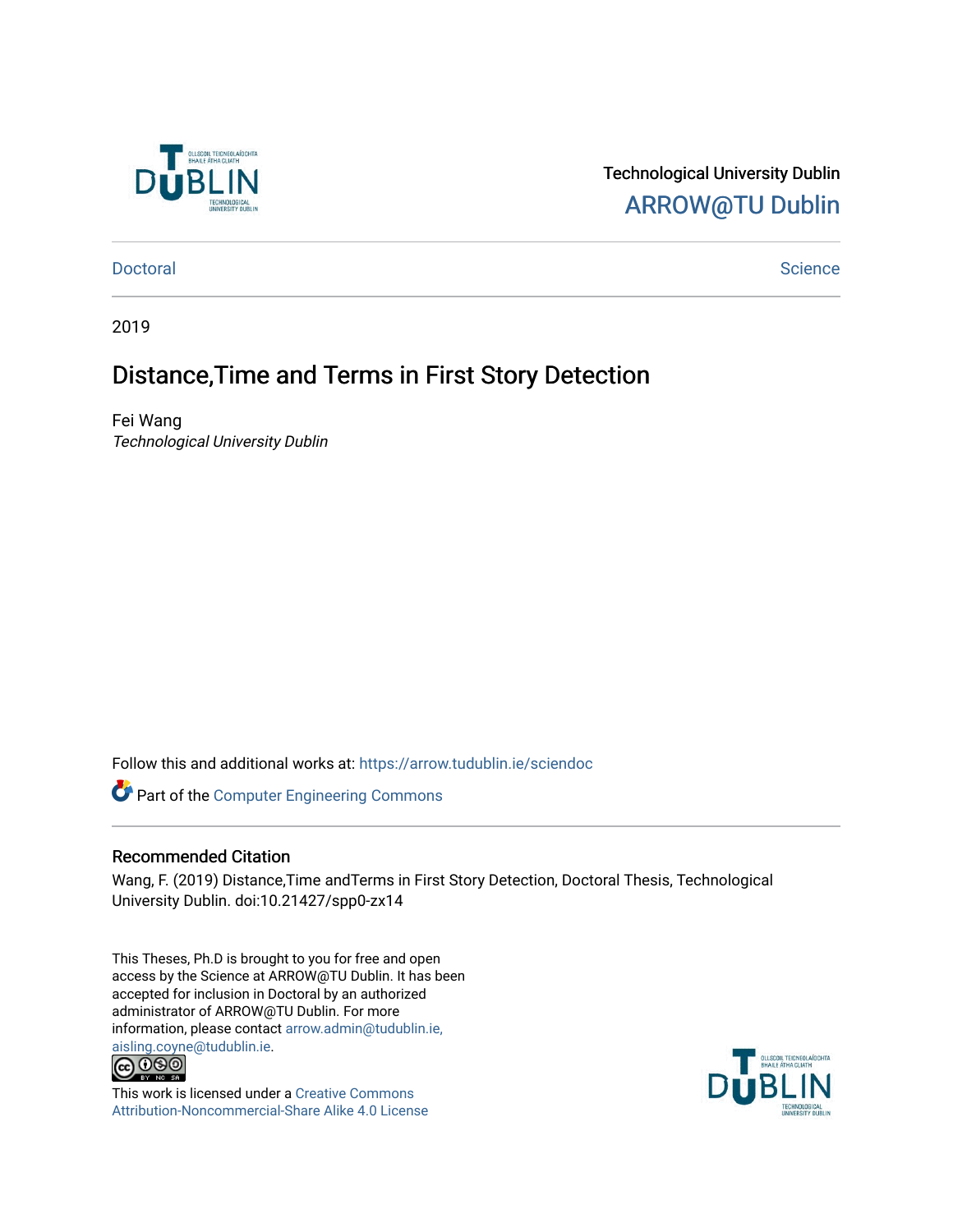# Distance, Time and Terms in First Story Detection

by

Fei Wang

Supervisors: Dr. Robert J. Ross Prof. John D. Kelleher



SCHOOL OF COMPUTER SCIENCE Technological University Dublin

Thesis submitted for the degree of

*Doctor of Philosophy*

November 2019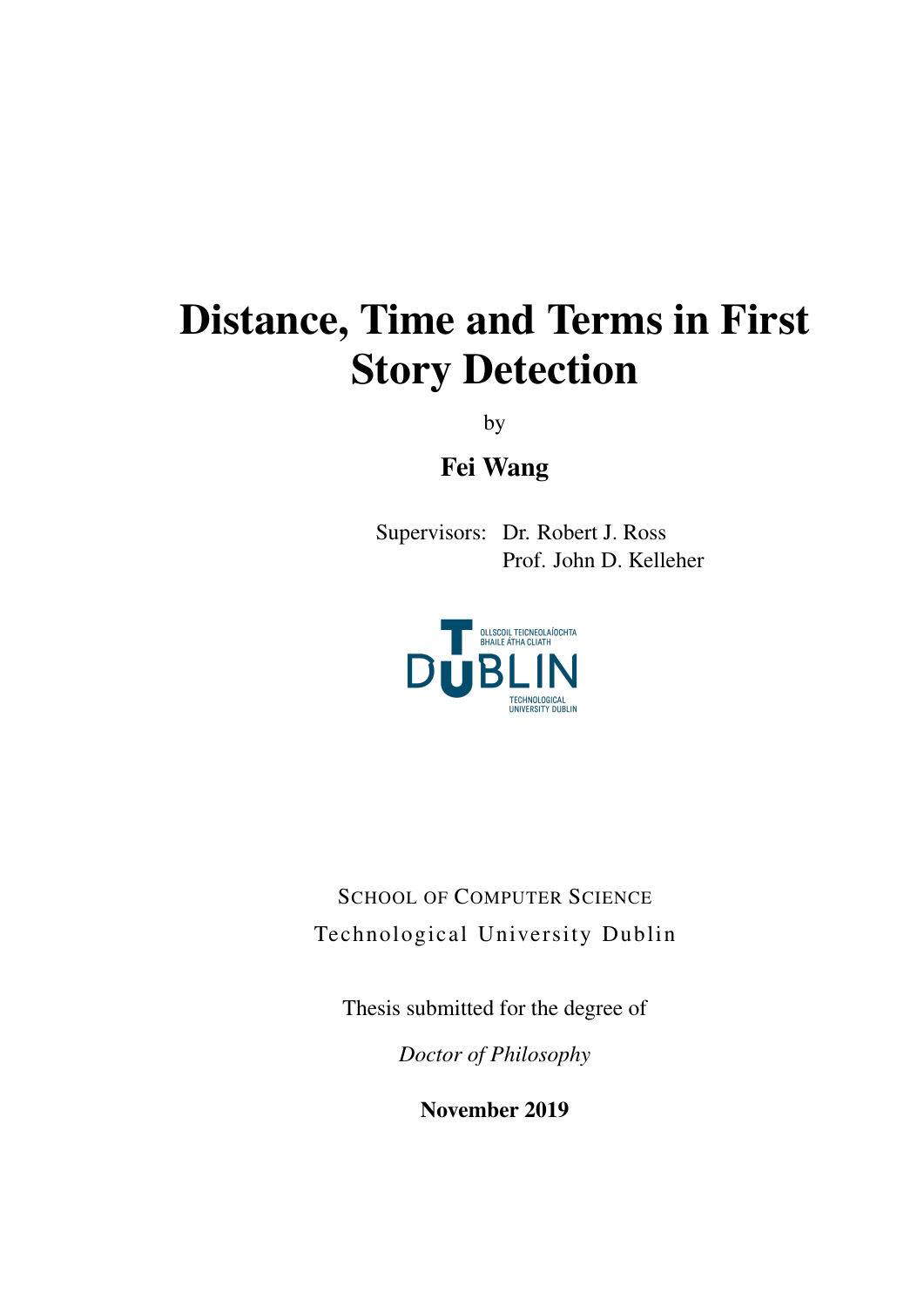### **Declaration**

I certify that this thesis which I now submit for examination for the award of Doctor of Philosophy, is entirely my own work and has not been taken from the work of others, save and to the extent that such work has been cited and acknowledged within the text of my work.

This thesis was prepared according to the regulations for postgraduate study by research of the Technological University Dublin and has not been submitted in whole or in part for an award in any other Institute or University.

The work reported on in this thesis conforms to the principles and requirements of the TU Dublin's guidelines for ethics in research.

TU Dublin has permission to keep, to lend or to copy this thesis in whole or in part, on condition that any such use of the material of the thesis be duly acknowledged.

Signature: Date: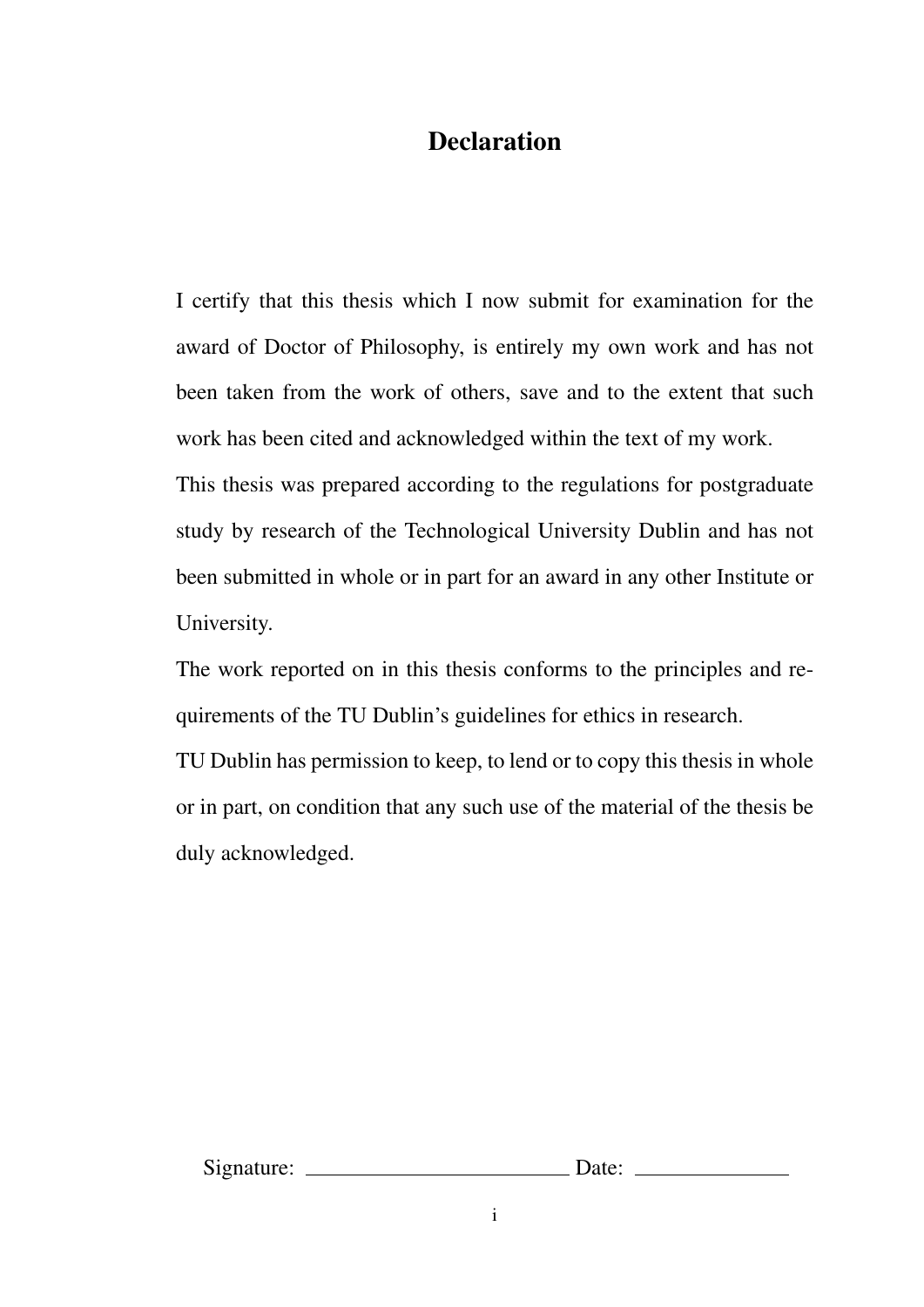#### Acknowledgements

I would like to express my deepest appreciation to my supervisors, Dr. Robert J. Ross and Prof. John D. Kelleher for their continuous guidance and encouragement during my study. Robert, who gave me the opportunity to start this, has always been there with patience and optimism when I met any problem in research and life; John, who impressed me with his immense knowledge again and again, can always provide me with new perspectives of thinking. It was both of them who made me a qualified researcher, and I have no doubt that without them I could never have obtained all these achievements.

Besides my supervisors, I would like to thank Technological University Dublin for providing me with the excellent research environment in Focas institute. I also would like to thank CeADAR and ADAPT for funding my study in the first year and the following three years respectively.

My sincere thanks also goes to Prof. Sarah Jane Delany, who led me to the opportunity to start my research, and Dr. Brian Mac Namee, who supervised my first-year study and following whose work, I took the first step in research.

In addition, I would like to thank all my colleagues in AIRC - Gian-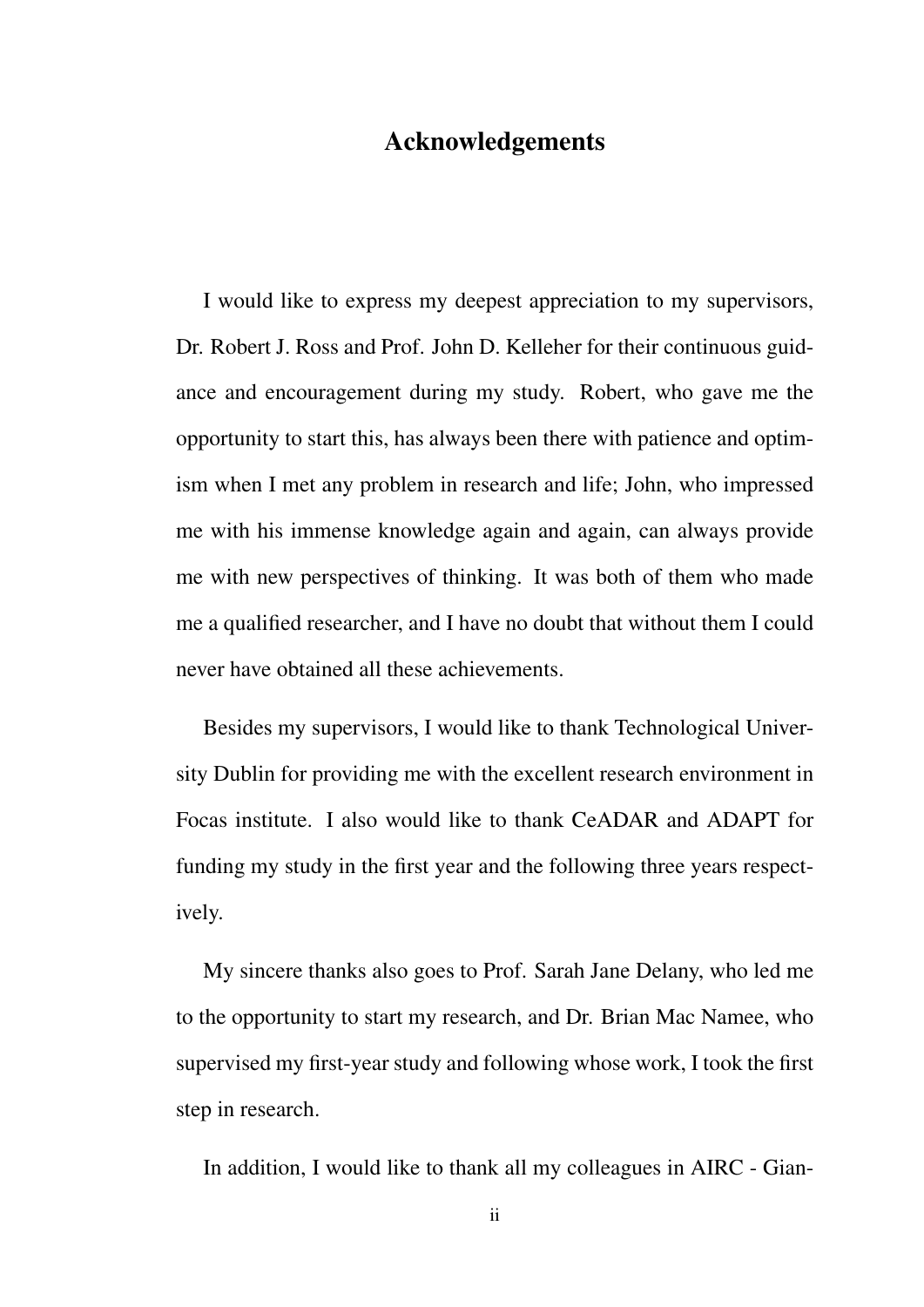carlo, Ivan, Eoin, Xinlu, Guanhong, Hao, Caroline, Alex, Hector, Jack, Pierre, Lucas, Patricia, Patrick, Andrei, Senja, Elizabeth, Annika, Irene, Tamara, André, Bojan, Abhijit, Vihanga, Filip, Xuehao, Kaiqiang, Pallavi, and especially those who made the reading (and drinking) group so enjoyable every Friday evening.

I also want to express a special thanks to Prof. Bing Wu and Cindy Liu for their kindness and support to my family since I arrived here. I will also forever be thankful to Yan, Jianhua, Zenan, Qian, Meng and Modan for their friendship, and Yupeng, Haoran, Jing, Bomao and Rongchen for their help when I was in difficulties.

Finally, and most importantly, I would like to thank my family for their unconditional love. I owe it all to them.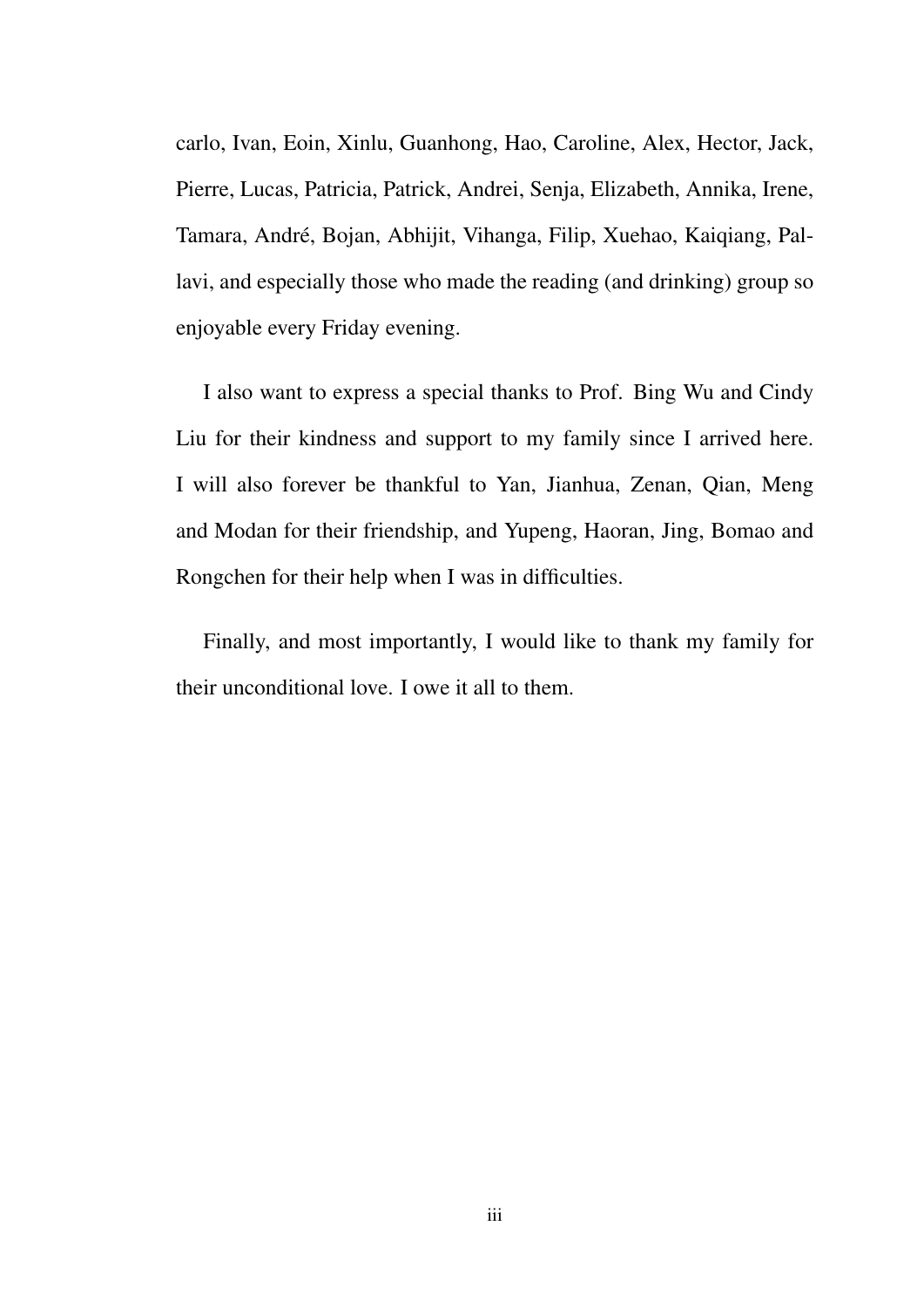#### Abstract

First Story Detection (FSD) is an important application of online novelty detection within Natural Language Processing (NLP). Given a stream of documents, or stories, about news events in a chronological order, the goal of FSD is to identify the very first story for each event. While a variety of NLP techniques have been applied to the task, FSD remains challenging because it is still not clear what is the most crucial factor in defining the "story novelty".

Given these challenges, the thesis addressed in this dissertation is that the notion of novelty in FSD is multi-dimensional. To address this, the work presented has adopted a three dimensional analysis of the relative qualities of FSD systems and gone on to propose a specific method that we argue significantly improves understanding and performance of FSD.

FSD is of course not a new problem type; therefore, our first dimension of analysis consists of a systematic study of detection models for first story detection and the distances that are used in the detection models for defining novelty. This analysis presents a tripartite categorisation of the detection models based on the end points of the distance calculation. The study also considers issues of document representation explicitly, and shows that even in a world driven by distributed repres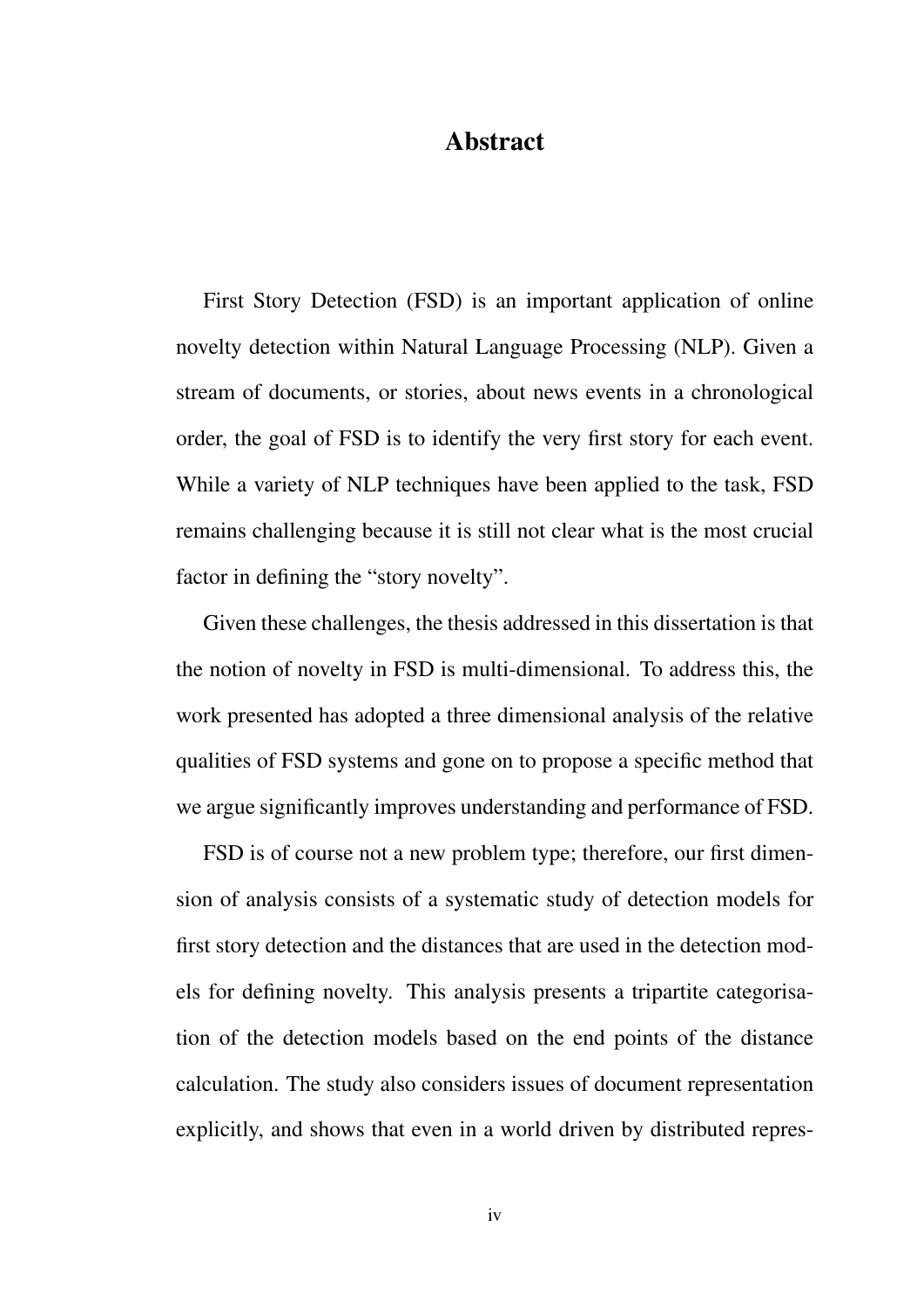entations, the nearest neighbour detection model with TF-IDF document representations still achieves the state-of-the-art performance for FSD. We provide analysis of this important result and suggest potential causes and consequences.

Events are introduced and change at a relatively slow rate relative to the frequency at which words come in and out of usage on a document by document basis. Therefore we argue that the second dimension of analysis should focus on the temporal aspects of FSD. Here we are concerned with not only the temporal nature of the detection process, e.g., the time/history window over the stories in the data stream, but also the processes that underpin the representational updates that underpin FSD. Through a systematic investigation of static representations, and also dynamic representations with both low and high update frequencies, we show that while a dynamic model unsurprisingly outperforms static models, the dynamic model in fact stops improving but stays steady when the update frequency gets higher than a threshold.

Our third dimension of analysis moves across to the particulars of lexical content, and critically the affect of terms in the definition of story novelty. We provide a specific analysis of how terms are represented for FSD, including the distinction between static and dynamic document representations, and the affect of out-of-vocabulary terms and the specificity of a word in the calculation of the distance. Our investigation showed that term distributional similarity rather than scale of common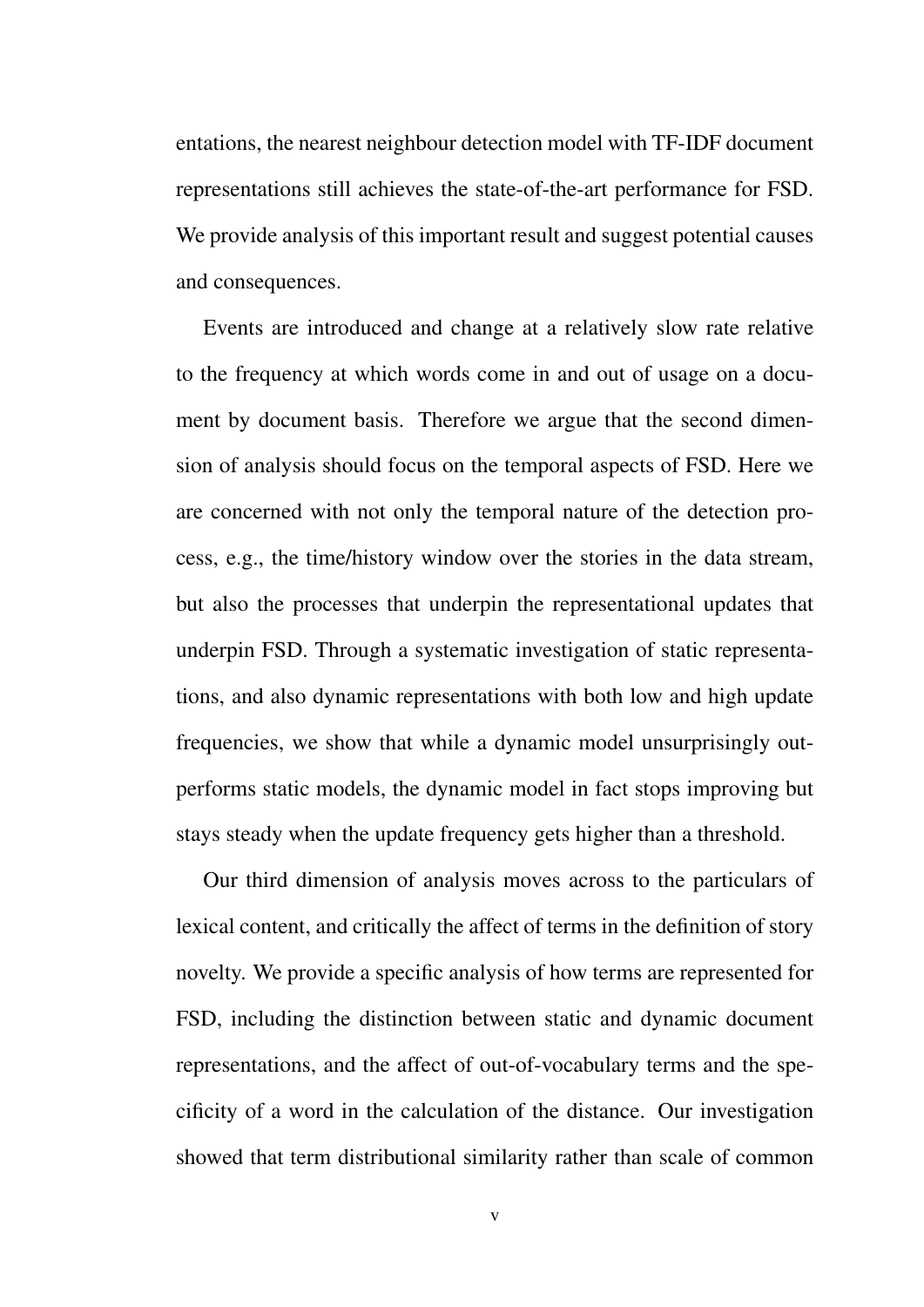terms across the background and target corpora is the most important factor in selecting background corpora for document representations in FSD. More crucially, in this work the simple idea of the new terms emerged as a vital factor in defining novelty for the first story.

Motivated by the findings from our multi-dimensional analysis, we have also developed and contributed a New Term Rate (NTR) method for FSD, which is based on the proportion of new terms in a candidate story given a history window. We demonstrate how this NTR method can significantly improve the performance of FSD systems with a variety of detection models and document representations in different types of target corpora. Moreover, and critically, we show that deep learningbased distributed document representations can also be used to achieve very good detection performance with the NTR method.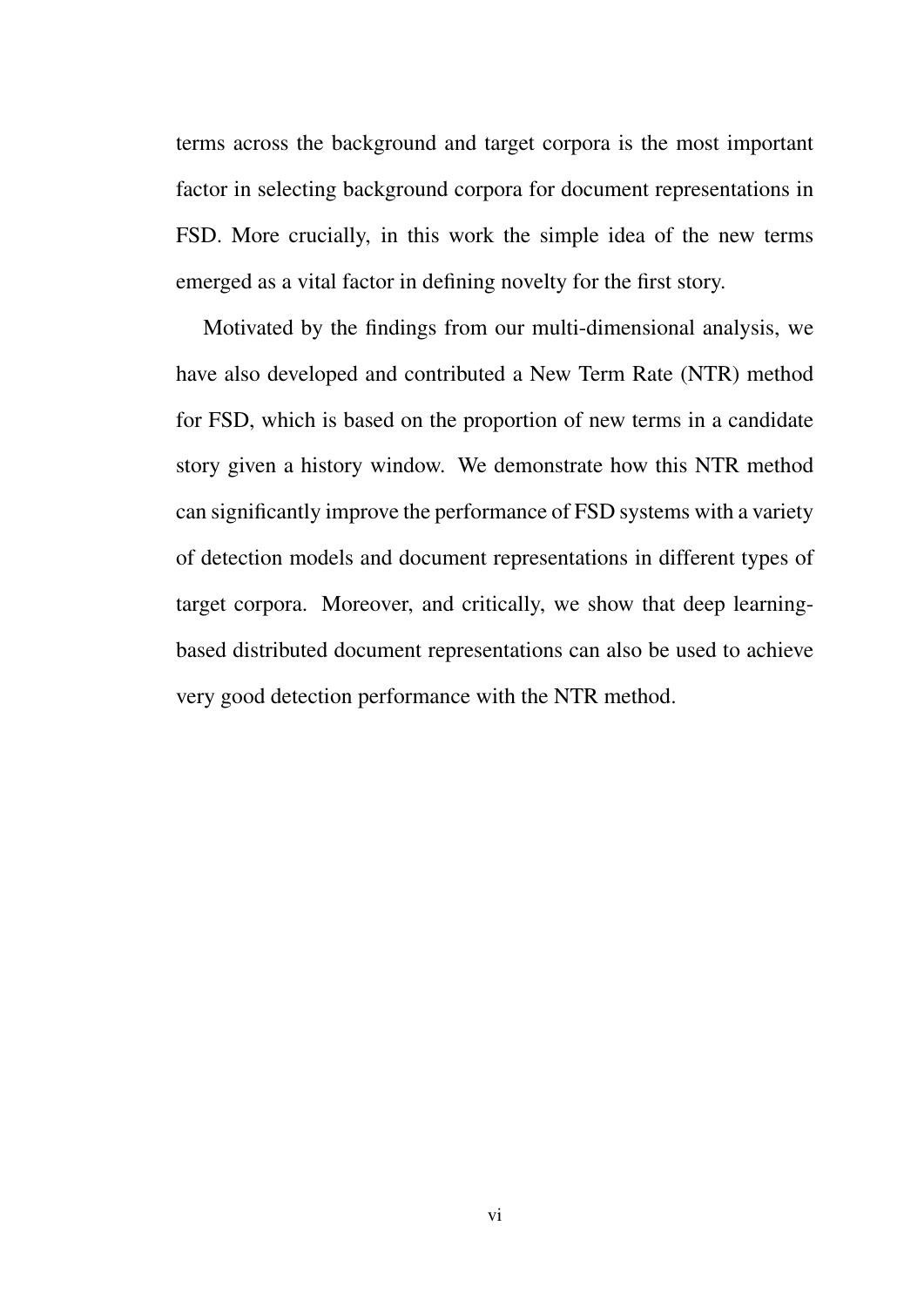### **Contents**

| $\mathbf{1}$ |     | <b>Introduction</b> |                                              | $\mathbf{1}$   |
|--------------|-----|---------------------|----------------------------------------------|----------------|
|              | 1.1 |                     |                                              | 6              |
|              | 1.2 |                     |                                              | $\overline{7}$ |
|              | 1.3 |                     |                                              | 10             |
|              | 1.4 |                     |                                              | 12             |
| 2            |     |                     | <b>First Story Detection</b>                 | 14             |
|              | 2.1 |                     | Online Novelty Detection                     | 15             |
|              | 2.2 |                     | Topic Detection and Tracking Project Series  | 16             |
|              | 2.3 |                     |                                              | 19             |
|              |     | 2.3.1               | Fundamental Concepts                         | 20             |
|              |     | 2.3.2               |                                              | 21             |
|              | 2.4 |                     |                                              | 22             |
|              |     | 2.4.1               |                                              | 22             |
|              |     | 2.4.2               | Twitter Corpus                               | 24             |
|              | 2.5 |                     |                                              | 26             |
|              |     | 2.5.1               | Annotated Data for Evaluation                | 26             |
|              |     | 2.5.2               | Gold Standard for Evaluation                 | 27             |
|              |     | 2.5.3               | False Alarm Rate and Miss Rate               | 28             |
|              |     | 2.5.4               | Detection Error Trade-off Curve and Area Un- |                |
|              |     |                     | der Curve Score                              | 29             |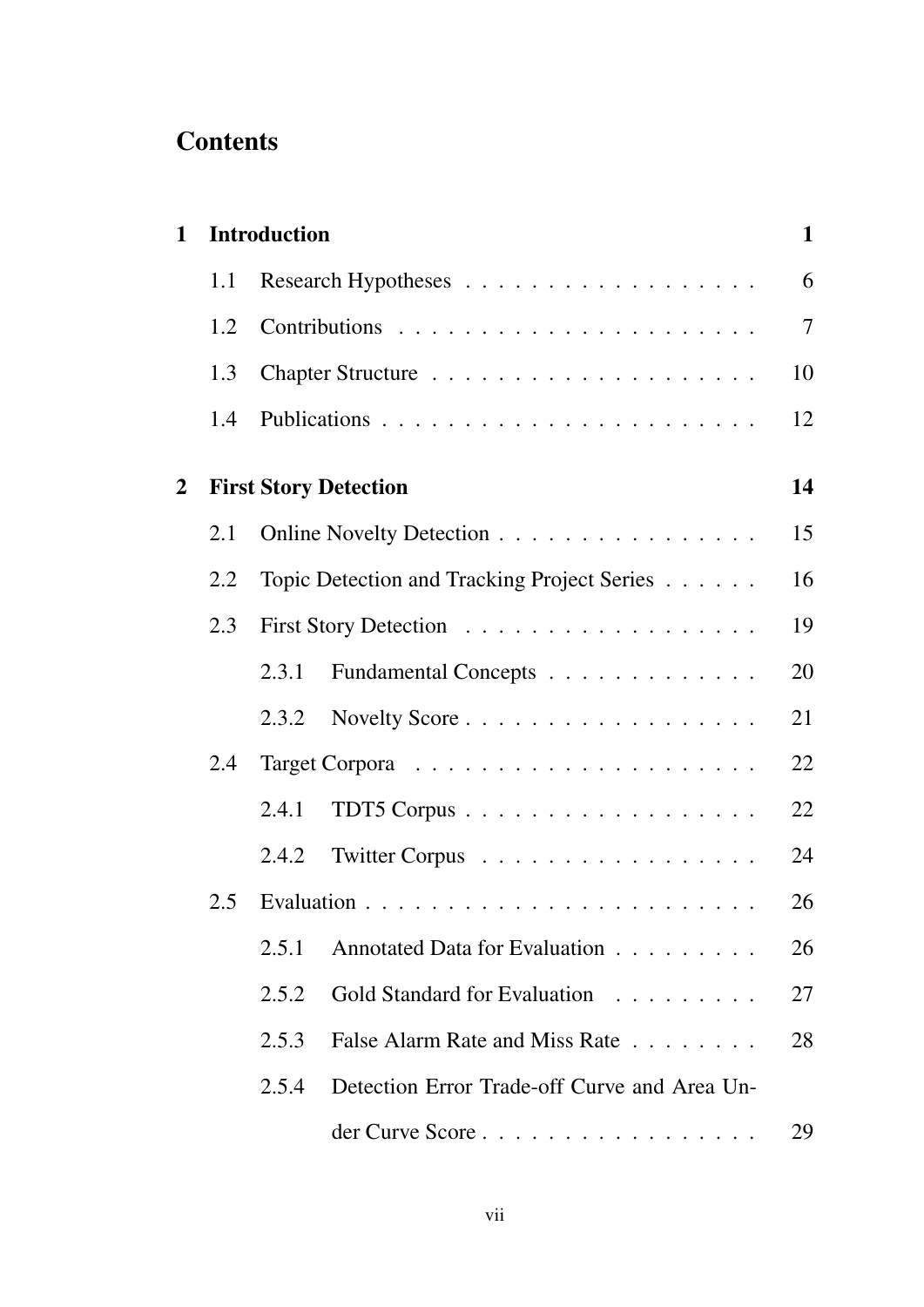|                         |     | 2.5.5 | Detection Cost                                               | 31 |
|-------------------------|-----|-------|--------------------------------------------------------------|----|
|                         | 2.6 |       |                                                              | 33 |
|                         |     | 2.6.1 | <b>Information Retrieval-Based Detection Models</b>          | 33 |
|                         |     | 2.6.2 | Nearest Neighbour-Based Detection Models                     | 38 |
|                         |     | 2.6.3 | Other General Detection Models                               | 41 |
|                         |     | 2.6.4 | Detection Models for Specific Purposes                       | 44 |
|                         |     | 2.6.5 | Improving Methods                                            | 45 |
|                         | 2.7 |       |                                                              | 47 |
|                         | 2.8 |       |                                                              | 48 |
| $\mathbf{3}$            |     |       | <b>Detection Model Categorisation and Analysis</b>           | 50 |
|                         | 3.1 |       | Three Categories of Detection Models                         | 51 |
|                         | 3.2 |       | Comparisons across Different Categories                      | 56 |
|                         |     | 3.2.1 | Experimental Design                                          | 57 |
|                         |     | 3.2.2 | Experimental Results                                         | 59 |
|                         | 3.3 |       | <b>Comparisons across Different Document Representations</b> | 60 |
|                         |     | 3.3.1 | Distributed Document Representations                         | 61 |
|                         |     | 3.3.2 | Experiments                                                  | 66 |
|                         | 3.4 |       |                                                              | 70 |
|                         | 3.5 |       |                                                              | 72 |
| $\overline{\mathbf{4}}$ |     |       | <b>Background Corpus Selection and Evaluation</b>            | 73 |
|                         | 4.1 |       | Static TF-IDF Model for First Story Detection                | 76 |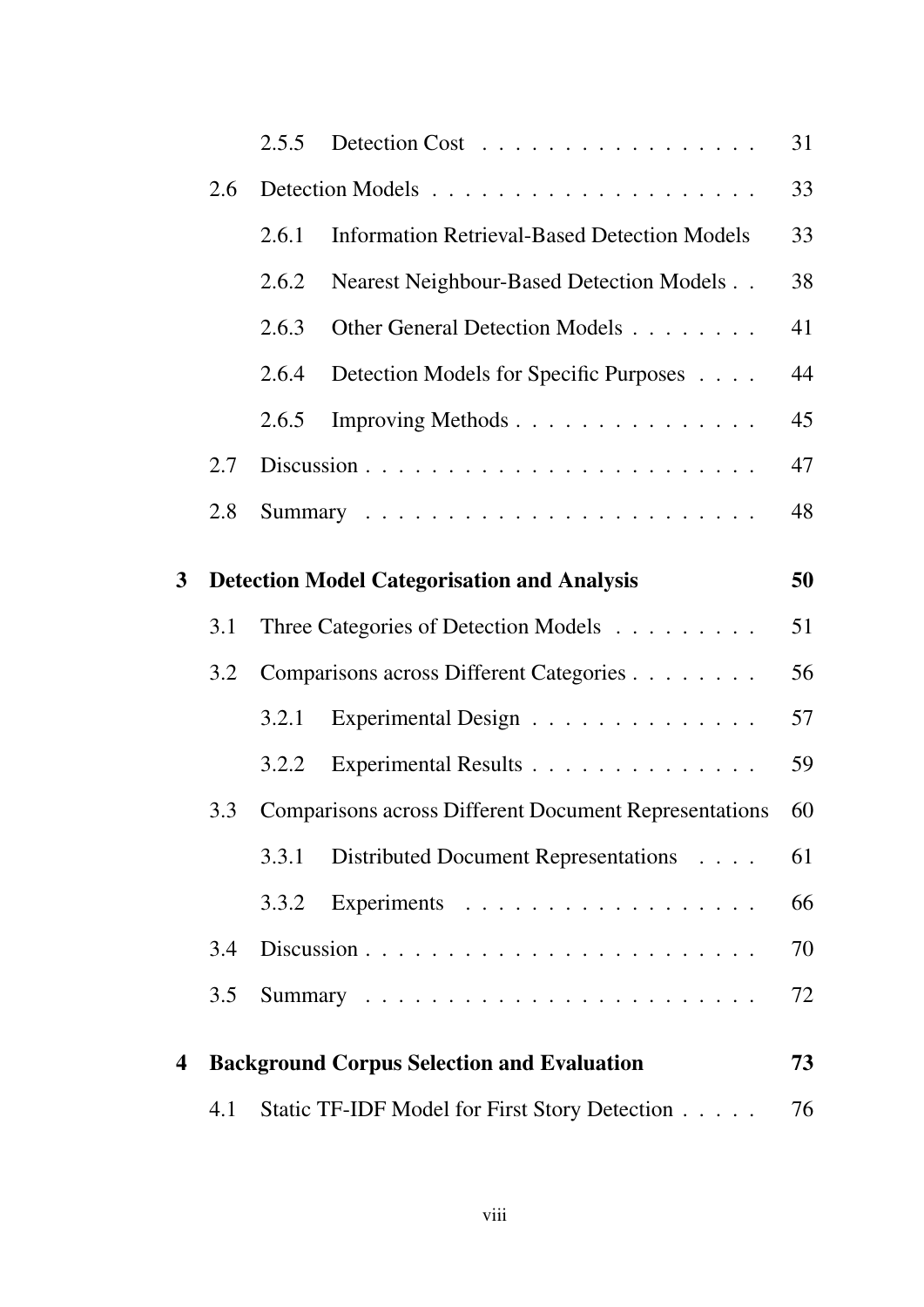|   | <b>Quantitatively Measuring Background Corpus</b><br>4.2 |       |                                                        |     |
|---|----------------------------------------------------------|-------|--------------------------------------------------------|-----|
|   |                                                          |       |                                                        | 79  |
|   |                                                          | 4.2.1 | Measuring the Scale of Common Terms                    | 79  |
|   |                                                          | 4.2.2 | Measuring the Distributional Similarity                | 79  |
|   |                                                          | 4.2.3 | Comparison between Two Background Corpora              |     |
|   |                                                          |       | Relative to a Target Corpus                            | 82  |
|   | 4.3                                                      |       |                                                        | 83  |
|   |                                                          | 4.3.1 | Corpora Used in the Experiments                        | 84  |
|   |                                                          | 4.3.2 | Metric Calculation                                     | 86  |
|   |                                                          | 4.3.3 | Evaluation of Detection Performance                    | 86  |
|   | 4.4                                                      |       |                                                        | 88  |
|   |                                                          | 4.4.1 | Results of the Comparisons of Corpus Dissimil-         |     |
|   |                                                          |       |                                                        | 88  |
|   |                                                          | 4.4.2 | Results of the Relations between Background            |     |
|   |                                                          |       | Corpus and Model Performance                           | 90  |
|   | 4.5                                                      |       |                                                        | 90  |
|   | 4.6                                                      |       |                                                        | 92  |
|   |                                                          |       |                                                        | 94  |
| 5 |                                                          |       | <b>Dynamic Model Updates for First Story Detection</b> |     |
|   | 5.1                                                      |       | Dynamic TF-IDF Models for First Story Detection        | 97  |
|   | 5.2                                                      |       | Experimental Design and Results                        | 101 |
|   |                                                          | 5.2.1 | Experimental Design                                    | 101 |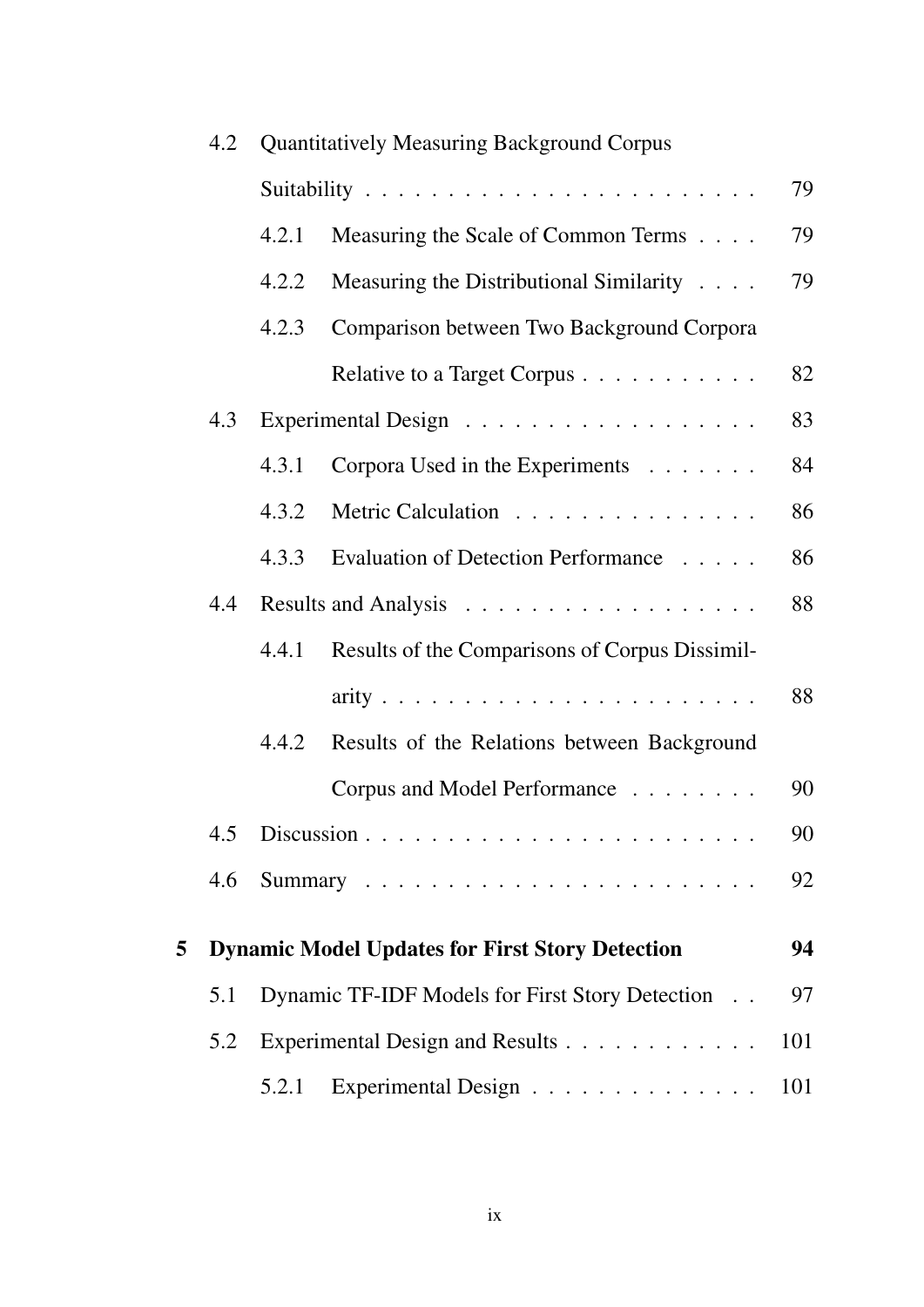|   |     | 5.2.2 | Comparisons across Different Update Frequen-    |     |
|---|-----|-------|-------------------------------------------------|-----|
|   |     |       | $cies$                                          | 102 |
|   |     | 5.2.3 | Comparisons across Different Background Cor-    |     |
|   |     |       |                                                 | 104 |
|   |     | 5.2.4 | Comparisons across Mini Corpora                 | 105 |
|   | 5.3 |       |                                                 | 107 |
|   |     | 5.3.1 | Effect of Rough Terms in the Calculations       | 107 |
|   |     |       | 5.3.2 Exploration on the Usage of Rough Terms   | 112 |
|   | 5.4 |       |                                                 | 114 |
| 6 |     |       | <b>The New Term Rate Method</b>                 | 116 |
|   | 6.1 |       |                                                 | 117 |
|   | 6.2 |       | The New Term Rate Method                        | 118 |
|   |     | 6.2.1 | Newe Term Rate                                  | 119 |
|   |     | 6.2.2 | The New Term Rate Method                        | 119 |
|   |     | 6.2.3 | Method Properties                               | 121 |
|   |     | 6.2.4 | The Distinct New Term Rate Method               | 123 |
|   | 6.3 |       | Experimental Verification                       | 125 |
|   |     | 6.3.1 | Experimental Design                             | 125 |
|   |     | 6.3.2 | Results for Reference                           | 126 |
|   |     | 6.3.3 | Verification in Different Background Corpora.   | 128 |
|   |     | 6.3.4 | Verification in Different Types of Document Re- |     |
|   |     |       |                                                 | 133 |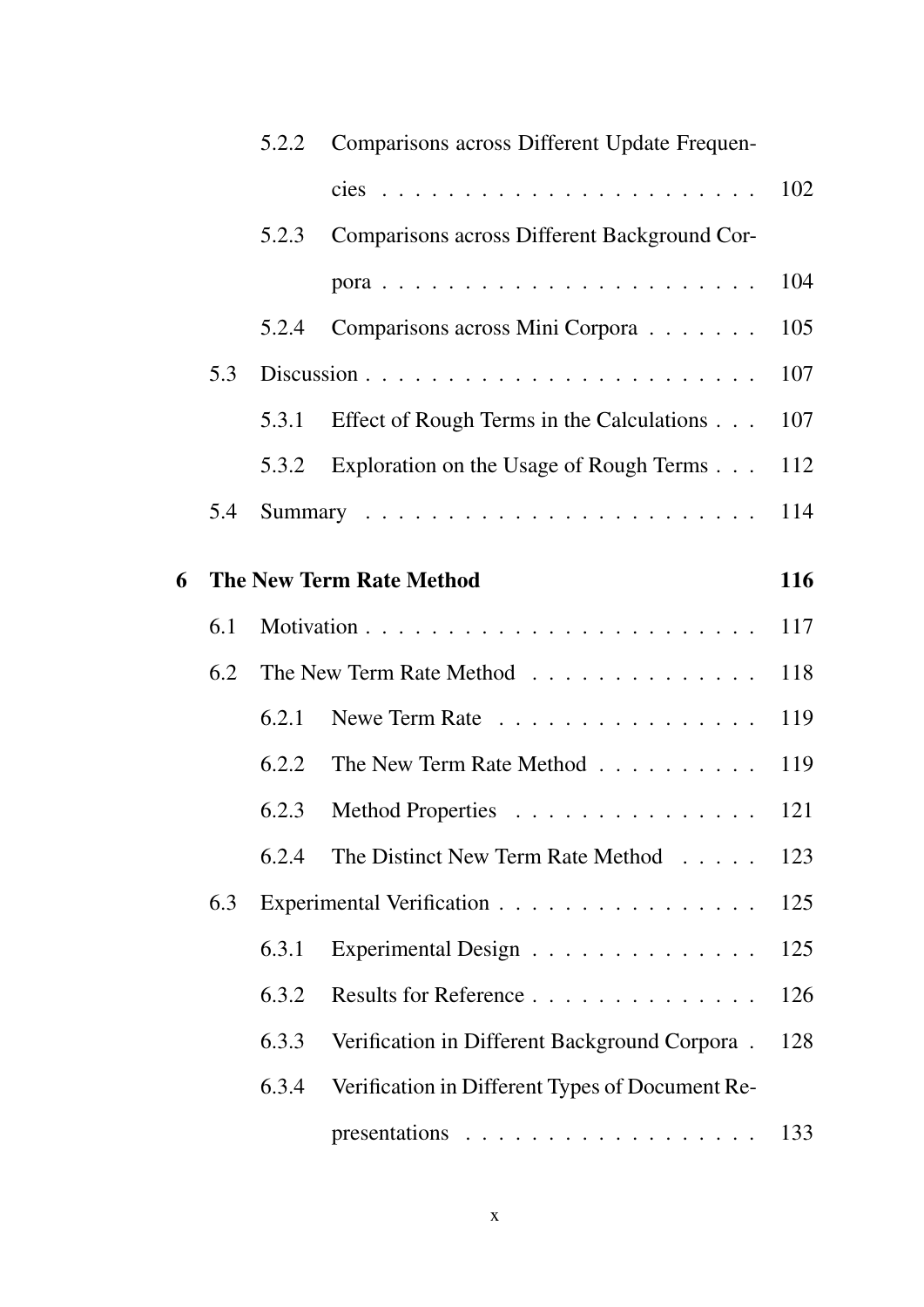|   |                    | 6.3.5 Verification in Different Types of Detection Mo-      |     |
|---|--------------------|-------------------------------------------------------------|-----|
|   |                    | dels 135                                                    |     |
|   |                    | 6.3.6 Verification in Different Types of Target Corpora 137 |     |
|   |                    |                                                             |     |
|   |                    |                                                             |     |
|   |                    | 6.4.2 Selection of NTR Weight $\alpha$ 142                  |     |
|   |                    |                                                             |     |
|   |                    |                                                             |     |
| 7 | <b>Conclusions</b> |                                                             | 146 |
|   |                    | 7.1 Summary of Contributions 147                            |     |
|   |                    | 7.2 Directions for Future Work 150                          |     |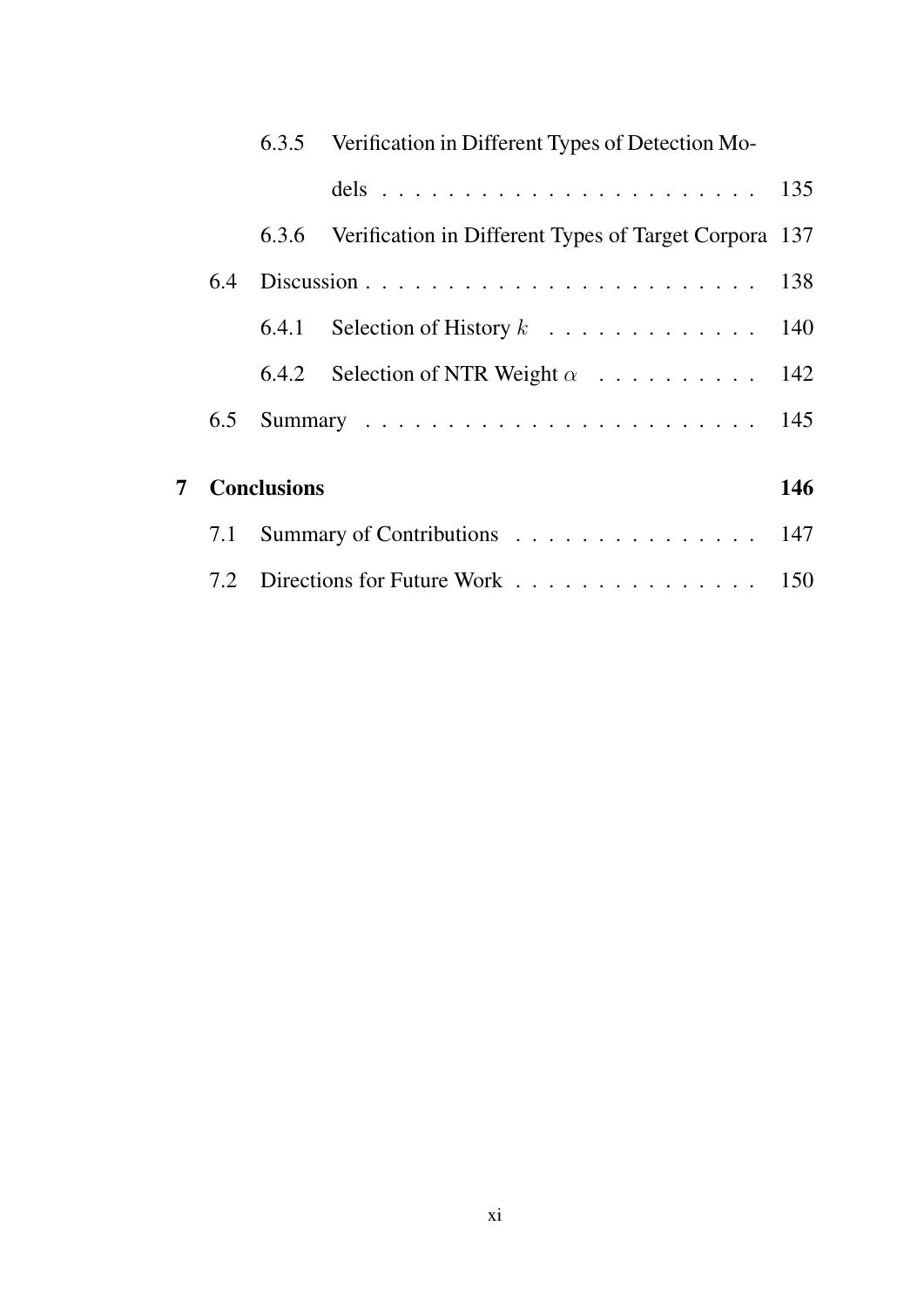# List of Figures

| 2.1 |                                                                   | 30  |
|-----|-------------------------------------------------------------------|-----|
| 3.1 | FSD performances across different categories of models            | 60  |
| 3.2 | FSD performances across different document represent-             |     |
|     | ations for P2P models $\dots \dots \dots \dots \dots \dots \dots$ | 68  |
| 3.3 | FSD performances across different document represent-             |     |
|     | ations for P2C models $\dots \dots \dots \dots \dots \dots \dots$ | 68  |
| 3.4 | FSD performances across different document represent-             |     |
|     | ations for P2A models $\dots \dots \dots \dots \dots \dots$       | 69  |
| 4.1 | Term sets within a background Corpus B and a target               |     |
|     |                                                                   | 77  |
| 4.2 | Common Set among two background Corpus B1 and B2                  |     |
|     |                                                                   | 84  |
| 4.3 | Comparisons of corpus dissimilarity                               | 89  |
| 5.1 | Comparisons across different update frequencies and b-            |     |
|     |                                                                   | 103 |
| 5.2 | Comparisons across mini background corpora with the               |     |
|     | update frequency set as every 500 stories                         | 106 |
| 6.1 | Two types of correspondences between the history $k$ and          |     |
|     | the FSD performance                                               | 142 |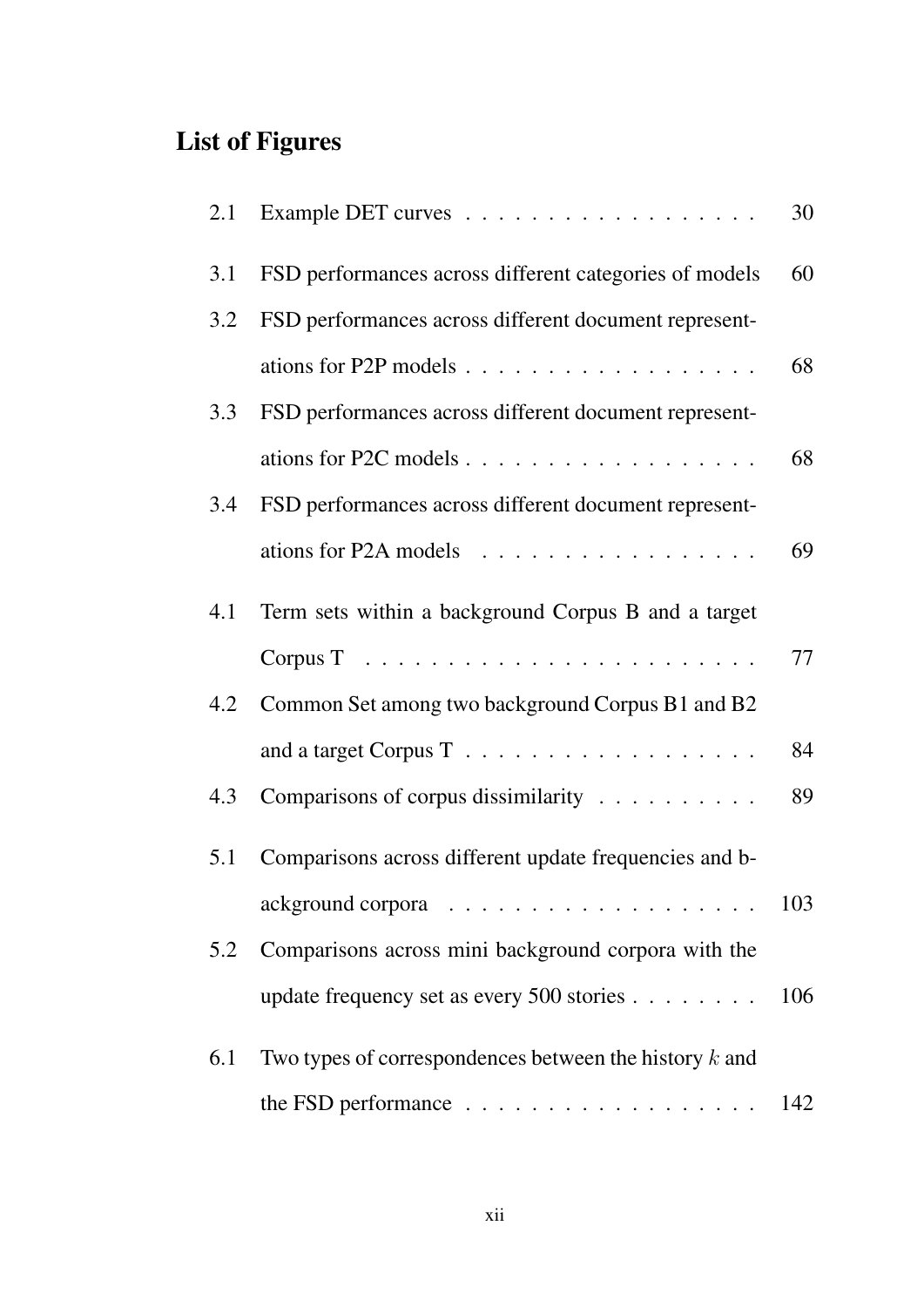| 6.2 Two types of correspondences between the NTR weight |  |  |  |
|---------------------------------------------------------|--|--|--|
| $\alpha$ and the FSD performance 144                    |  |  |  |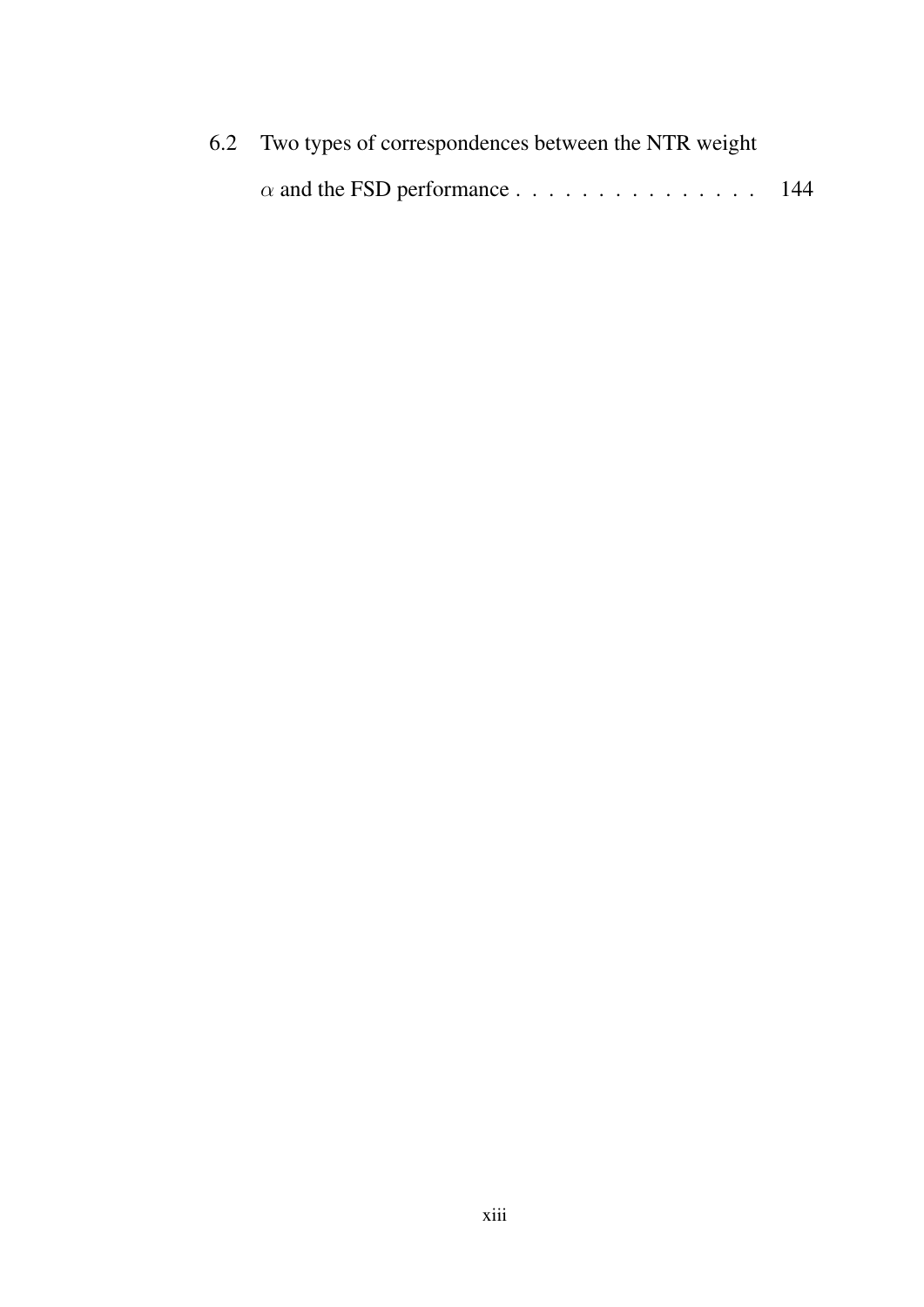### List of Tables

| 2.1 |                                                                | 28  |
|-----|----------------------------------------------------------------|-----|
| 3.1 | AUC scores across different document representations           |     |
|     | in different categories of models                              | 69  |
| 4.1 | Comparisons between $COCA$ and $COHA$                          | 91  |
| 4.2 | Comparisons between COCA and COCA_After_2003                   | 91  |
| 4.3 | Comparisons between COCA_News and COCA_Ex-                     |     |
|     |                                                                | 91  |
| 5.1 | Two document representation vectors based on a dy-             |     |
|     | namic TF-IDF model                                             | 98  |
| 5.2 | Different situations when comparing an incoming story          |     |
|     | with an existing story $\dots \dots \dots \dots \dots \dots$   | 111 |
| 6.1 | The state-of-the-art FSD results for the TDT5 and Twit-        |     |
|     | ter target corpora $\dots \dots \dots \dots \dots \dots \dots$ | 127 |
| 6.2 | Best results of pure NTR FSD system for different target       |     |
|     |                                                                |     |
| 6.3 | The effectiveness of the NTR method in the nearest ne-         |     |
|     | ighbour model with the TF-IDF document representa-             |     |
|     | tions for the TDT5 target corpus $\dots \dots \dots \dots$     | 130 |
| 6.4 | The comparison between the effectiveness of the NTR            |     |
|     | method and the distinct NTR method                             | 133 |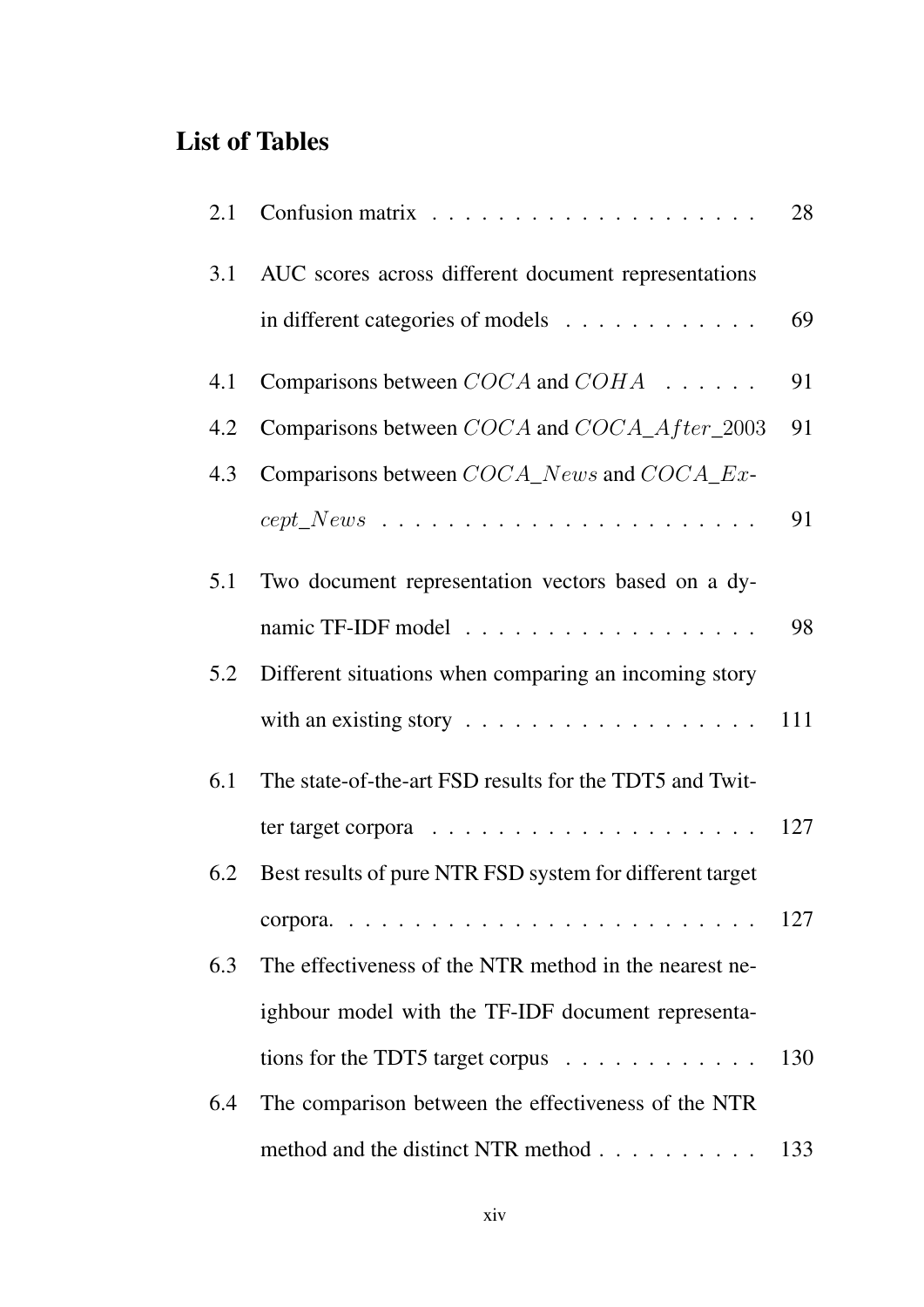| $6.5^{\circ}$ | The effectiveness of the NTR method in the nearest ne-                   |     |
|---------------|--------------------------------------------------------------------------|-----|
|               | ighbour model with different types of document repres-                   |     |
|               | entations for the TDT5 target corpus $\dots \dots \dots \dots \dots$ 136 |     |
| 6.6           | The effectiveness of the NTR method in different FSD                     |     |
|               | models for the TDT5 target corpus $\ldots \ldots \ldots \ldots 136$      |     |
| 6.7           | The effectiveness of the NTR method in Twitter target                    |     |
|               |                                                                          | 139 |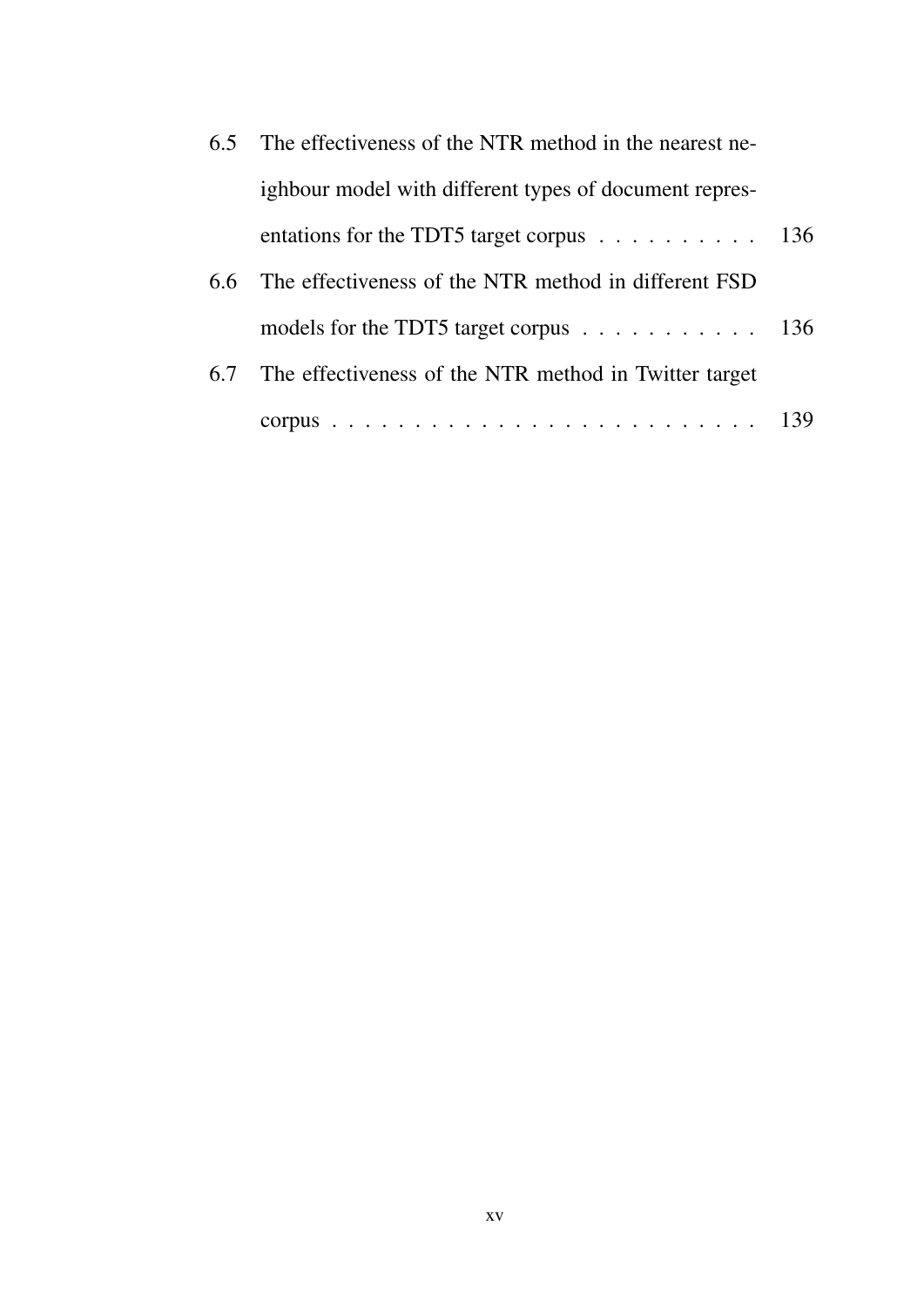# Chapter 1

### Introduction

First Story Detection (FSD), also called New Event Detection, is a very important application of online novelty detection within Natural Language Processing (NLP) (Allan et al., 1999). Given a stream of documents, or stories, about news events in a chronological order, the goal of FSD is to identify the very first story for each event (Fiscus and Doddington, 2002). Each story is processed in sequence, and a decision is made for a given candidate story on whether or not it discusses an event that has not been seen in previous stories; crucially this decision is made after processing the candidate document but before processing any subsequent documents (Allan et al., 1998b; Yang et al., 1998).

As the fast-growing amount of digital content overwhelms human attention, it becomes impossible for people to manually handle all the information from news medias or social networks. From The Atlantic (2016), it is reported that *The Washington Post* publishes an average of 1,200 stories, graphics, and videos per day; *NYTimes.com* publishes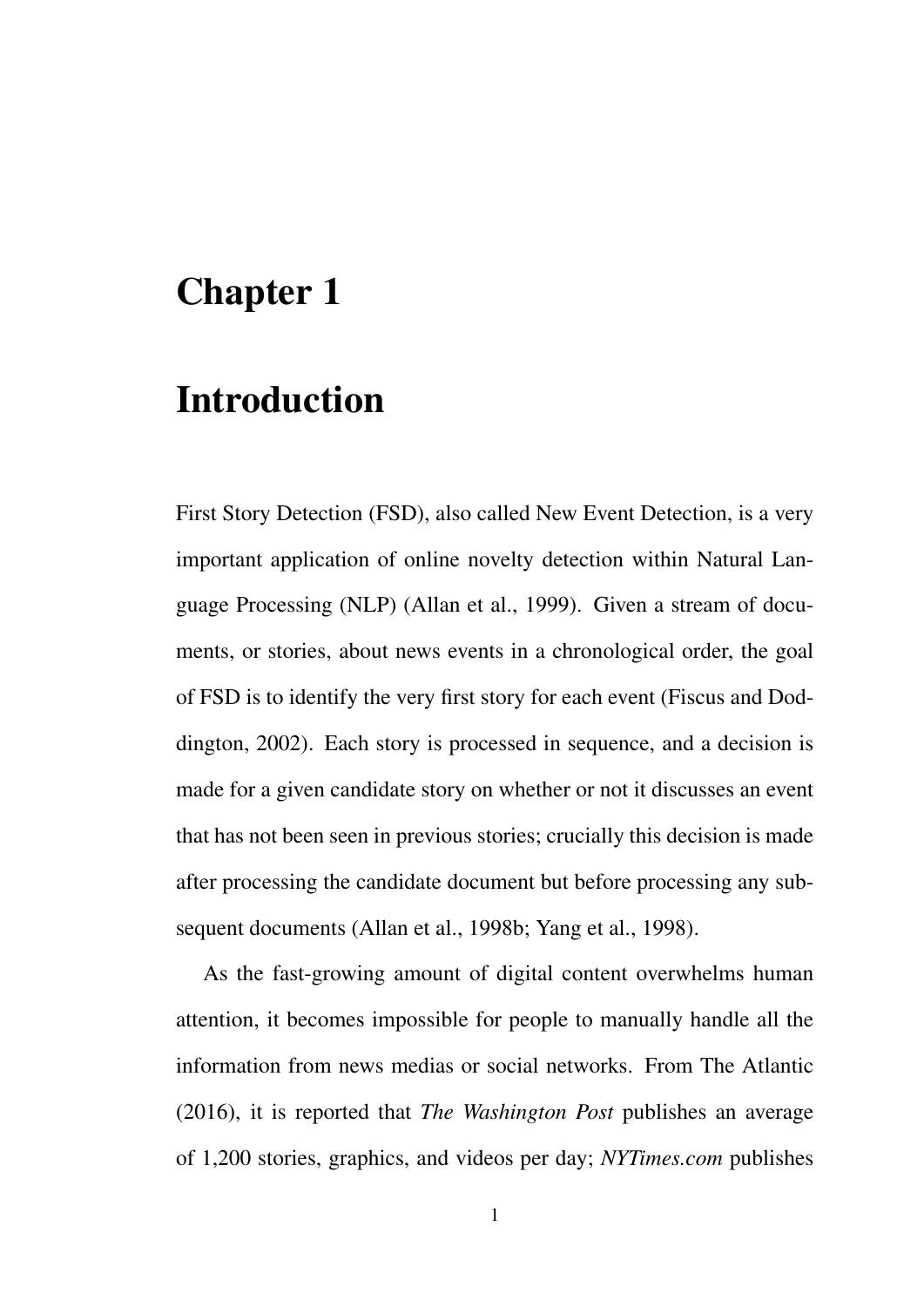roughly 150-250 articles per day; while *Times*, *The Wall Street Journal*, and *BuzzFeed.com* publish about 230, 240, and 222 pieces of content daily. On social media meanwhile, the values are more staggering; take for example Twitter, where on average 500 million tweets are sent per day, according to the last time official statistics were released in 2014 (Business of Apps, 2019). In this situation, the need for an intelligent detection system is all the more vital.

Standard topic detection and modelling methods take a retrospective view on detection, i.e., they find topics after the full set of documents are processed, and consequently, timeliness of the detection usually cannot be achieved (Yang et al., 1998; Steyvers and Griffiths, 2007). However, for certain organisations and people, there is a benefit to be first to learn about new events, and thus the lagging retrospective detection methods cannot satisfy their needs. For example, a news outlet always wants to get the breaking news before their competitors, and a quantitative trading firm expects to make decisions with the facilitation of real-time breaking news. From this perspective, an online system to detect the first story for each new event is essential.

In general, compared to other related tasks like topic detection or topic tracking, FSD is widely considered to be the more difficult task (Allan et al., 2000b). The challenges in building an acceptable FSD system come from a variety of perspectives:

- Unsupervised. Unlike in supervised learning applications where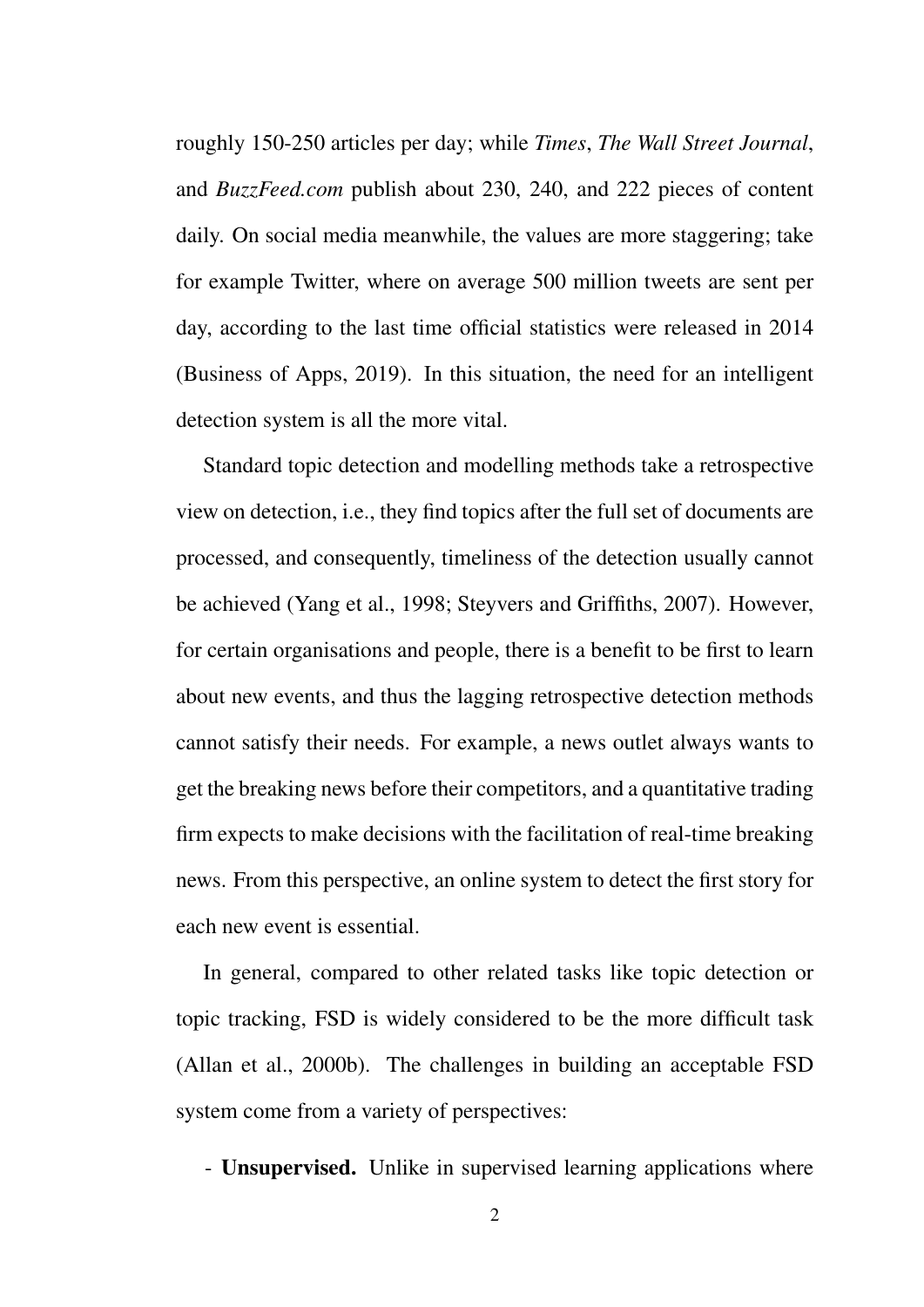the learning process is based on labelled data, there is no labelled training data available in FSD (Wayne, 1997). In other words, there is not an explicit idea of what the next event, or its first story, is like, and thus, FSD is normally considered to be an unsupervised learning application, in which detection can only be made with the intrinsic properties of the stories.

- Online. As an application of online novelty detection, FSD inherits the online characteristic. In FSD, detection can only be implemented based on the stories that have already arrived, and the decision making process must be fast, e.g., before the next story arrives (Yang et al., 1998). Traditional topic modelling approaches, such as latent semantic indexing (LSA) (Papadimitriou et al., 2000), latent Dirichlet allocation (LDA) (Blei et al., 2003), and clustering algorithms like k-means (Hartigan, 1975) and agglomerative clustering(Jain and Dubes, 1988), require the entire corpus to find the latent topics in documents, and therefore are not suitable for FSD.
- Fine-grained. Within the context of NLP, the event to be detected in FSD is limited to a specific scope - "something that happens at a particular time and place" (Papka et al., 1998). For example, the Boeing 737 MAX airplane crashes in Indonesia and Ethiopia are two different events for FSD, although they are in the same general topic, "airplane crash". This fine-grained event scope makes it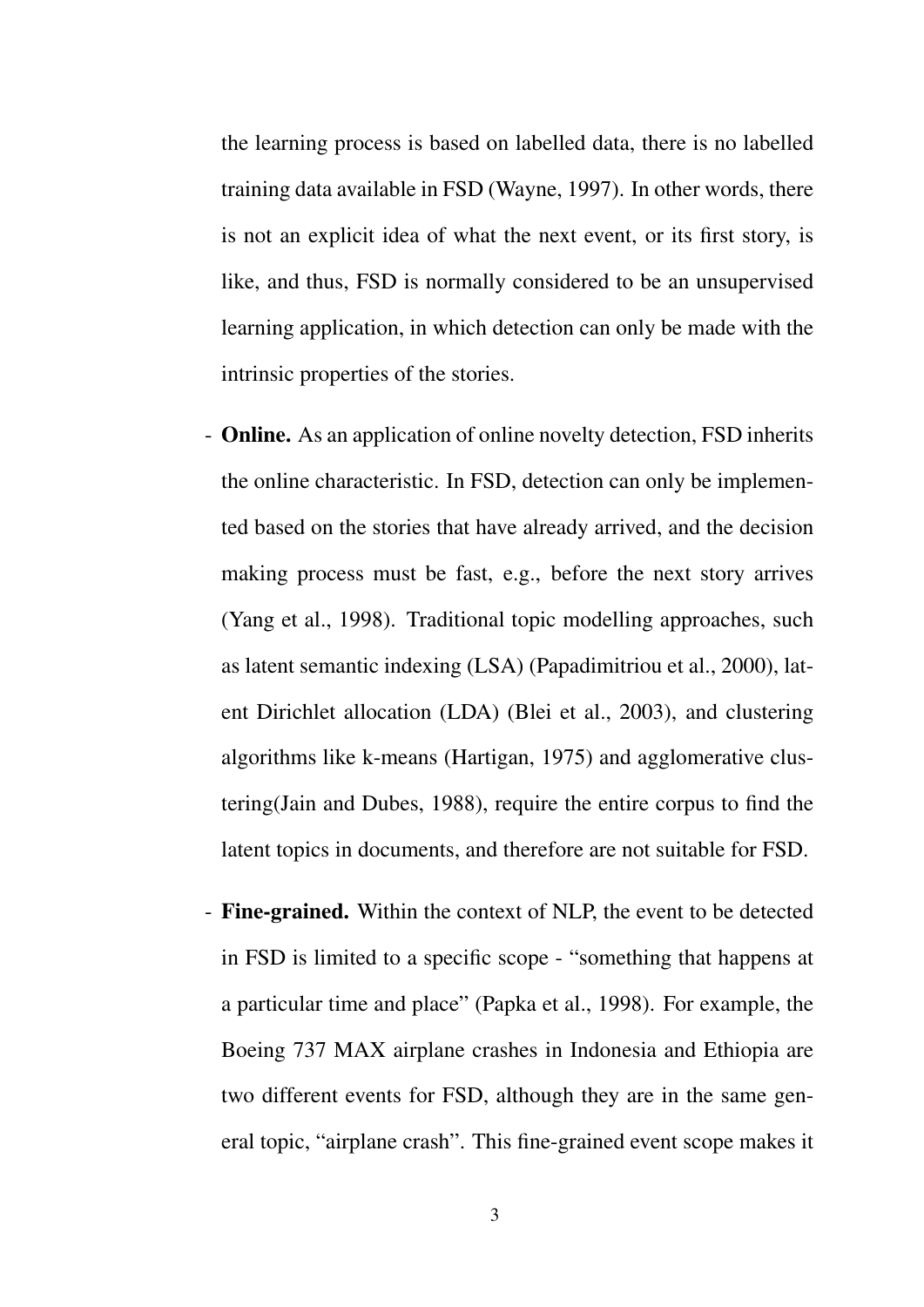impossible to pre-define target events from general topics, and also brings in the difficulty of distinguishing events in the same general topic that share similar words.

Given these challenges, many detection systems have been proposed for FSD. Early research took this task as a special Information Retrieval (IR) task, and applied traditional IR methods like filtering or tracking systems to solve this problem (DeJong, 1979; Belkin and Croft, 1992; Callan et al., 1996; Zhang et al., 2002). In UMass (Allan et al., 2000c) and CMU (Yang et al., 1998), the two IR-based systems designed specifically for FSD, a query is built with a single existing story or a cluster of existing stories, and the degree of mismatching between the incoming story and its closest query is considered to be the novelty of the incoming story.

Additionally, in both UMass and CMU systems, the way to build queries based on a single existing story achieved better performance than that based on a cluster of existing stories, which indicated that nearest neighbour-based detection models outperform clustering-based model for FSD. Thus, a series of following research chose the nearest neighbour model as the research focus and designed a variety of methods to improve the detection performance. Petrović et al.  $(2010b)$  took the FSD task as an approximate nearest neighbour problem and developed the FSD model with locality sensitive hashing (LSH) (Indyk and Motwani, 1998; Lv et al., 2007) that improves the efficiency of FSD significantly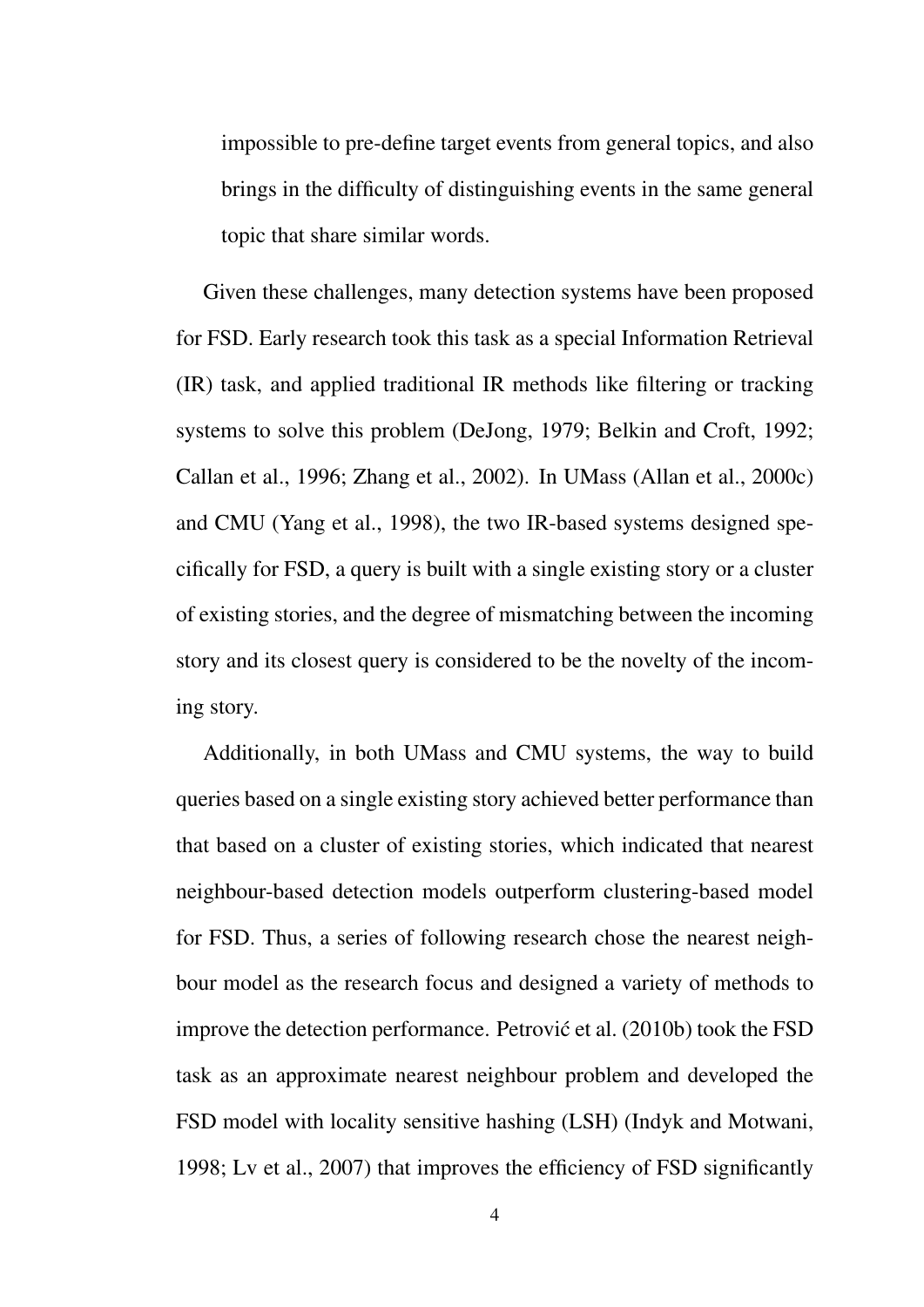and thus makes it possible to apply FSD to very large social network datasets like Twitter data. Then, Petrović et al. (2012) and Moran et al. (2016) extended the LSH FSD model by using paraphrases to alleviate the lexical variation problem and achieved the state of the art in different corpora.

In recent years, with the development of user generated content (UGC), many FSD systems focused on the FSD application to social media. Wurzer et al. (2015) and Wurzer and Qin (2018) proposed the k-term hashing FSD model in which the incoming story is compared to a look-up table of all the up-to-k terms from existing stories, and validated its effectiveness in Twitter data. Qiu et al. (2015, 2016) used special properties of Twitter data like the "@" and hashtag to build the "nuggets" of events, and achieved very good FSD performance in Twitter data.

Based on the research introduced above, we can see that although a variety of solutions have been proposed for the FSD task, the vast majority tend to apply different types of models and methods to get better performance, but few focus on an analysis of the reason for which a model or method might improve or harm detection. We believe the key problem that underlies all these and makes FSD still challenging is that it is not clear what is the most crucial factor in defining the "story novelty". Indeed, even outside of FSD, a transparent definition of the research target is essential for any other typical unsupervised learning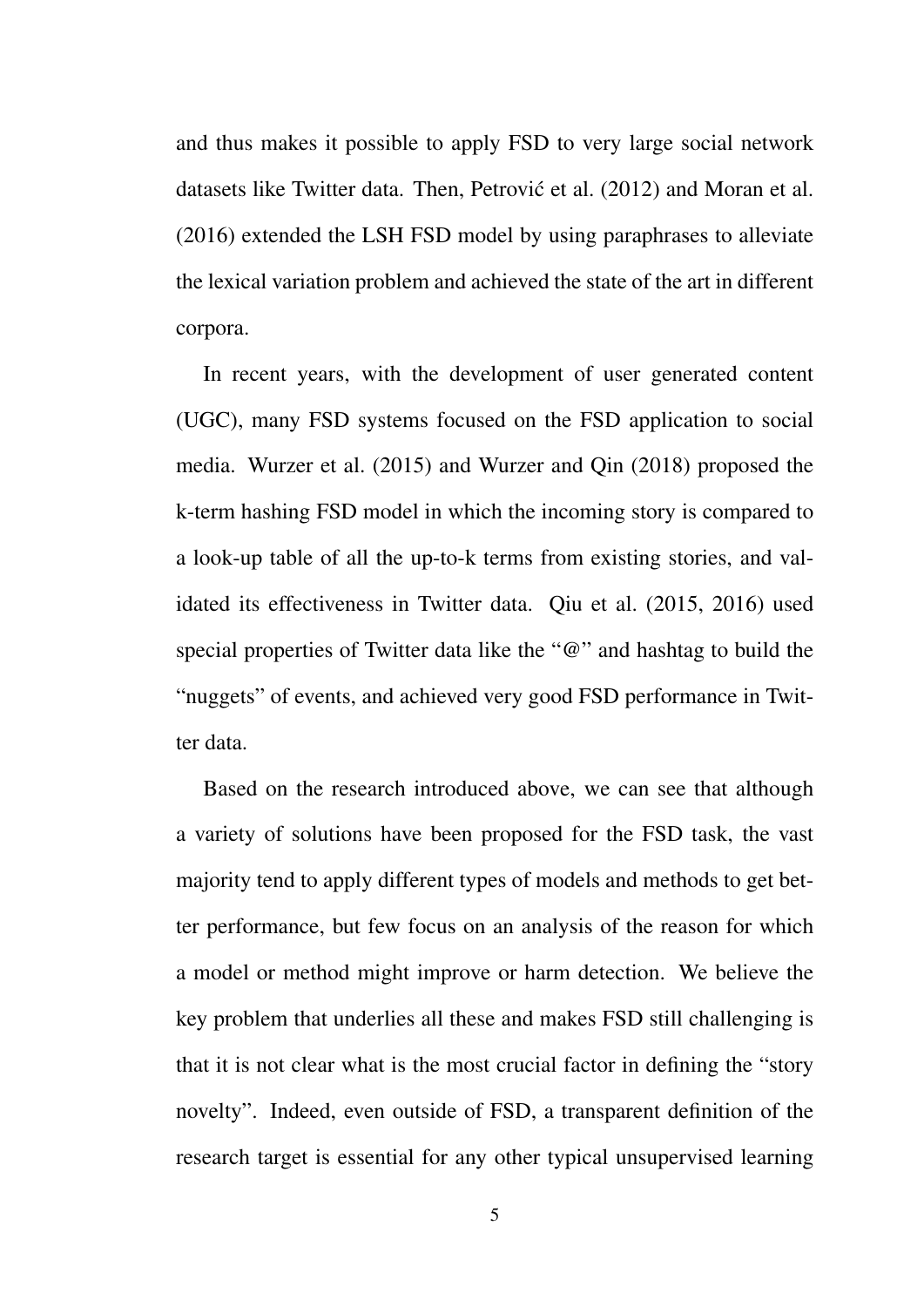application (Zaki et al., 2014).

### 1.1 Research Hypotheses

For this dissertation, we propose our hypotheses: 1) the clear exposition of the definition of novelty should be the basis of designing a proper detection model and enhancing its performance; 2) the notion of novelty is multi-dimensional in FSD and thus a comprehensive analysis from the perspectives of distance, time and terms can help with the understanding of the task and also the design of new methods for improving the performance of FSD systems.

In order to test these hypotheses, in this dissertation we present a three dimensional analysis, and move on to propose a specific method that we argue significantly improves our understanding and performance of FSD. Our first dimension of analysis consists of a systematic study of detection models for FSD and the distances that are used in the detection models for defining novelty. A tripartite categorisation of the detection models is proposed based on different types of distances used in defining novelty scores. The second dimension of our investigation is focused on the temporal nature of FSD, not only of the detection process but also of the document representation models. Through a systematic investigation of static and dynamic representation models, we show that dynamic models with high update frequencies outperform the static model and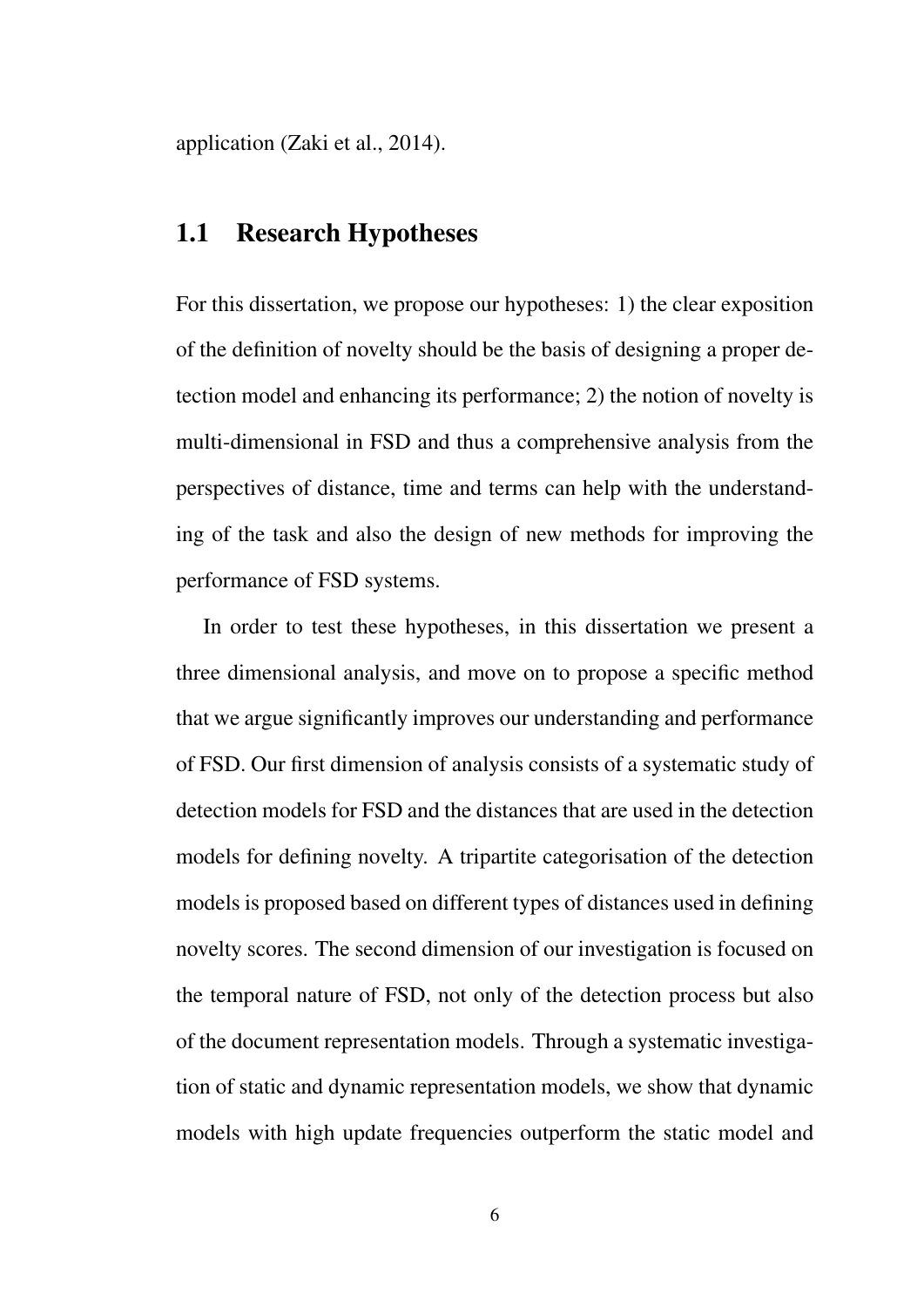dynamic models with low update frequencies, and the dynamic model stops improving but stays steady when the update frequency gets higher than a certain threshold. The third dimension of analysis moves across to the specifics of lexical content, and critically the affect of terms in the definition of story novelty. From this investigation, we found that new terms are a vital factor in defining novelty for the first story.

Based on the findings from our multi-dimensional analysis, we are able to propose an efficient and straightforward method based on the proportion of new terms in a candidate story given a history window, which we show significantly improves the performance of FSD systems with a variety of detection models and document representations in different types of target corpora.

#### 1.2 Contributions

This thesis makes the following contributions:

- 1. We propose a new categorisation of detection models for FSD based on different definitions of novelty scores, and demonstrate that the nearest neighbour-based Point-to-Point (P2P) models generally outperform the Point-to-Cluster (P2C) models and the Point-to-All (P2A) models.
- 2. We are the first to apply deep learning-based distributed document representations to FSD. Additionally, we demonstrate that the tra-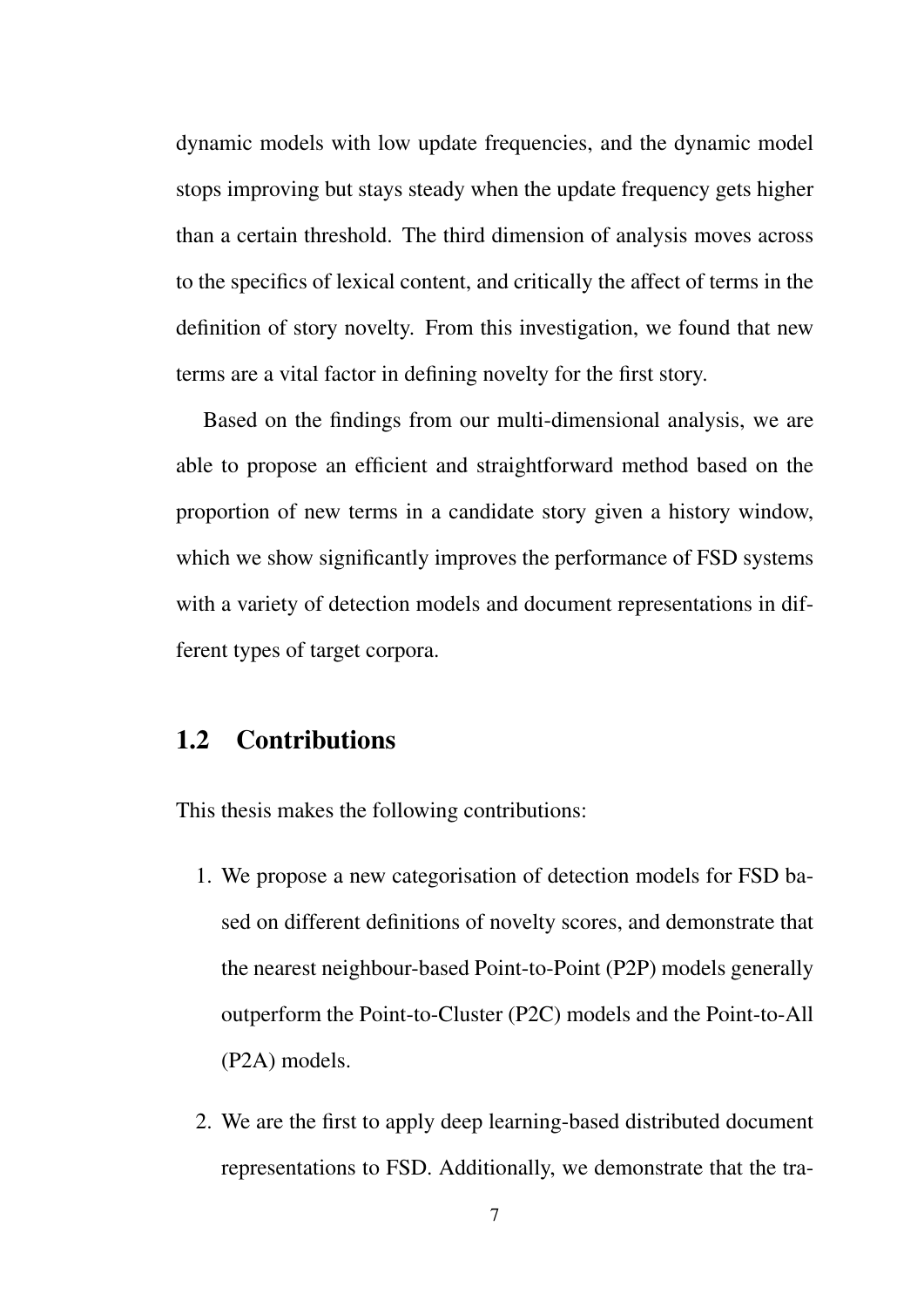ditional term vector document representation like the TF-IDF representation, outperforms deep learning-based distributed document representations, and argue that one potential reason for this may be that the word specificity is well retained by the term vector representations.

- 3. We make elaborate theoretical analysis on the most effective FSD system - the nearest neighbour models with the TF-IDF document representations, and determine the factors of the TF-IDF models that influence FSD performance: the scale of common terms and the distributional similarity between the background and target corpora for static TF-IDF models; and the update frequency for dynamic TF-IDF models.
- 4. We propose a set of metrics to quantitatively measure the scale of common terms (i.e., inversion count and Manhattan distance) and the distributional similarity (i.e., overlapping rate) between corpora, and also provide a pairwise comparison scheme between two different background corpora relative to a target corpus.
- 5. We apply our proposed metrics and comparison scheme to the comparisons between background corpora for static TF-IDF models, and indicate that term distributional similarity is more predictive of good FSD performance than the scale of common terms, and thus a smaller recent domain-related corpus will be more suitable than a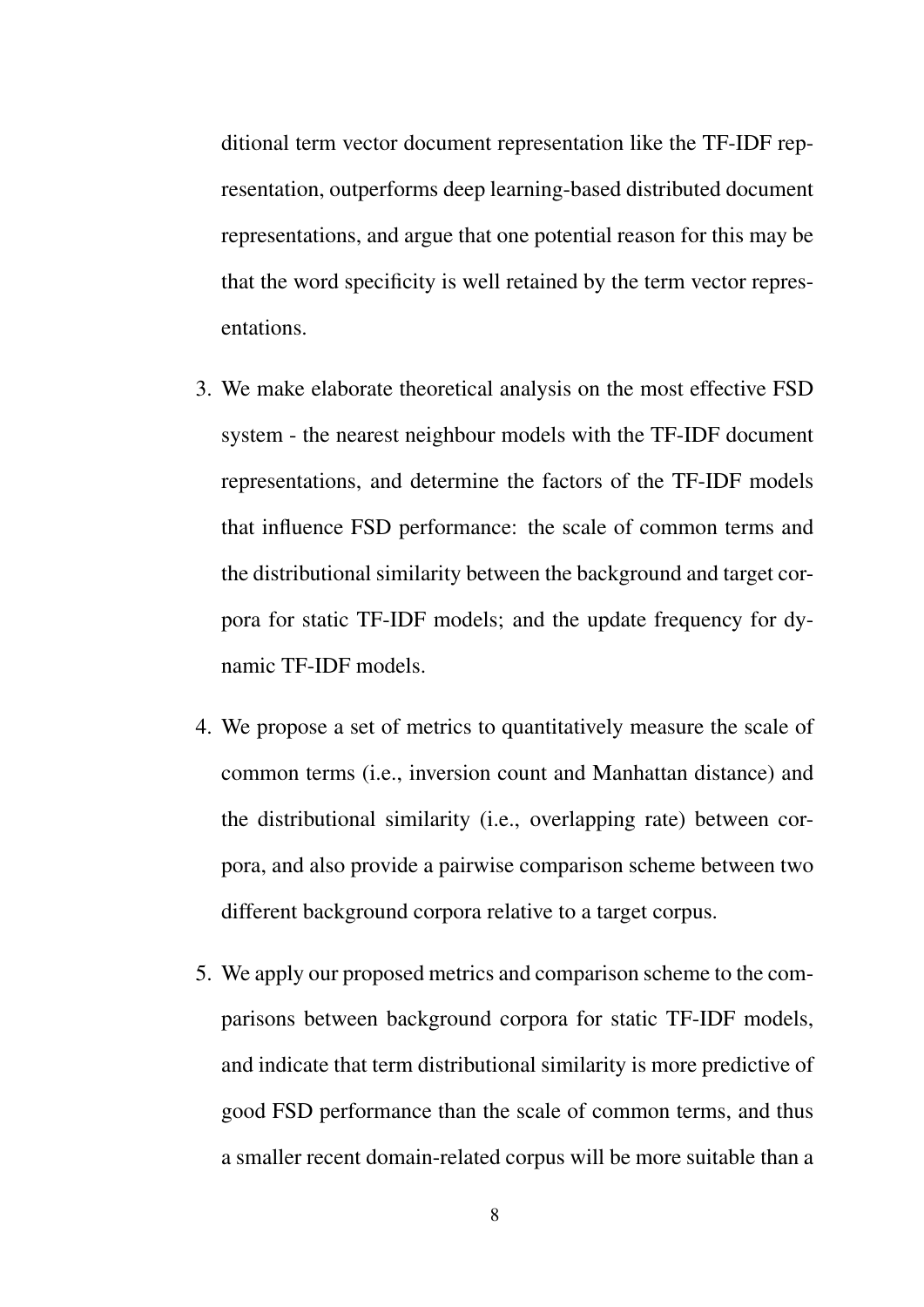very large-scale general corpus for the application of static TF-IDF models to FSD.

- 6. We empirically validate that dynamic TF-IDF models with high update frequencies outperform the static model and dynamic models with low update frequencies. We also find that the FSD performance of dynamic models does not always improve but stays steady as the update frequency goes beyond some threshold, and that the background corpora have very limited influence on the dynamic models with high update frequencies in terms of FSD performance. Therefore, we make the conclusion that the effective term vector model for FSD should be a dynamic model whose weights are initially calculated based on any small-size corpus but updated with a reasonable high frequency, e.g., for our scenario we find an update frequency of every 500 stories to result in good performance.
- 7. We set out some factors that may explain our findings in the TF-IDF models, most importantly, the new terms with roughly-calculated large weights, which can help explain not only why the dynamic TF-IDF models perform best for FSD, but also why the FSD performance of dynamic models does not always improve but stays steady as the update frequency goes beyond some threshold.
- 8. We finally propose an efficient and straightforward New Term Rate (NTR) method that can be generally applied to a wide range of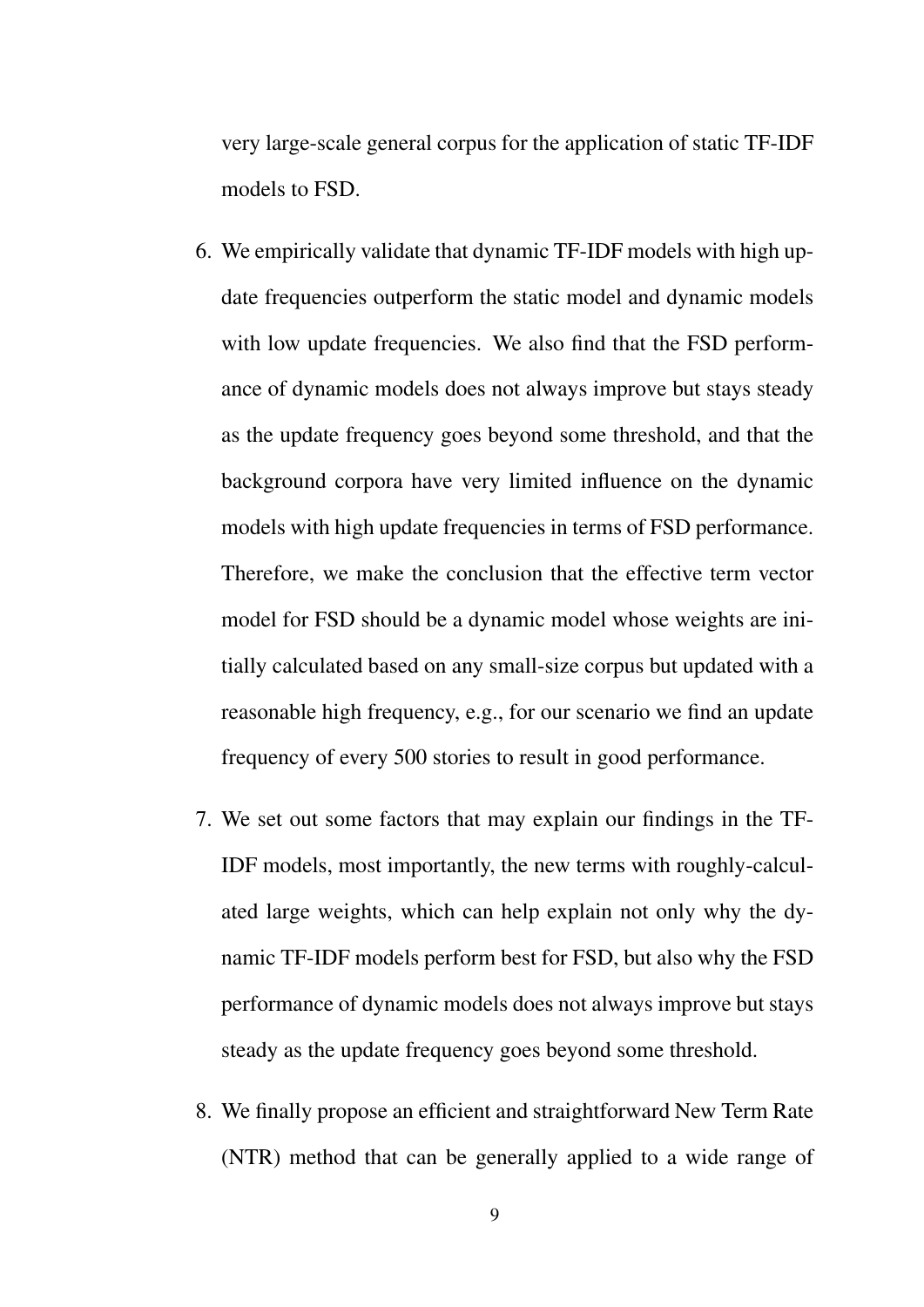FSD systems without modification to the original detection models but can improve their performances significantly. We demonstrate that for the very large-scale Twitter corpus, with our proposed NTR method the nearest neighbour model with the distributed document representations achieves competitive or better FSD performance compared to the state of the art.

We believe that the aforementioned contributions, especially our proposed NTR method, can generally improve the overall level of FSD, and can provide insights to researchers working in related novelty focused domains.

### 1.3 Chapter Structure

The main body of this thesis is structured as follows:

- Chapter 2 illustrates the origin, definition, history and existing research on the FSD task, and expands on the main research problem for our current research. Furthermore, the corpora, evaluation methods and further matters needing attention in this thesis are also presented in Chapter 2.
- Chapter 3 proposes our new categorisation of FSD models based on different definitions of novelty scores, and provides experimental analysis of different categories of FSD models with different types of document representations.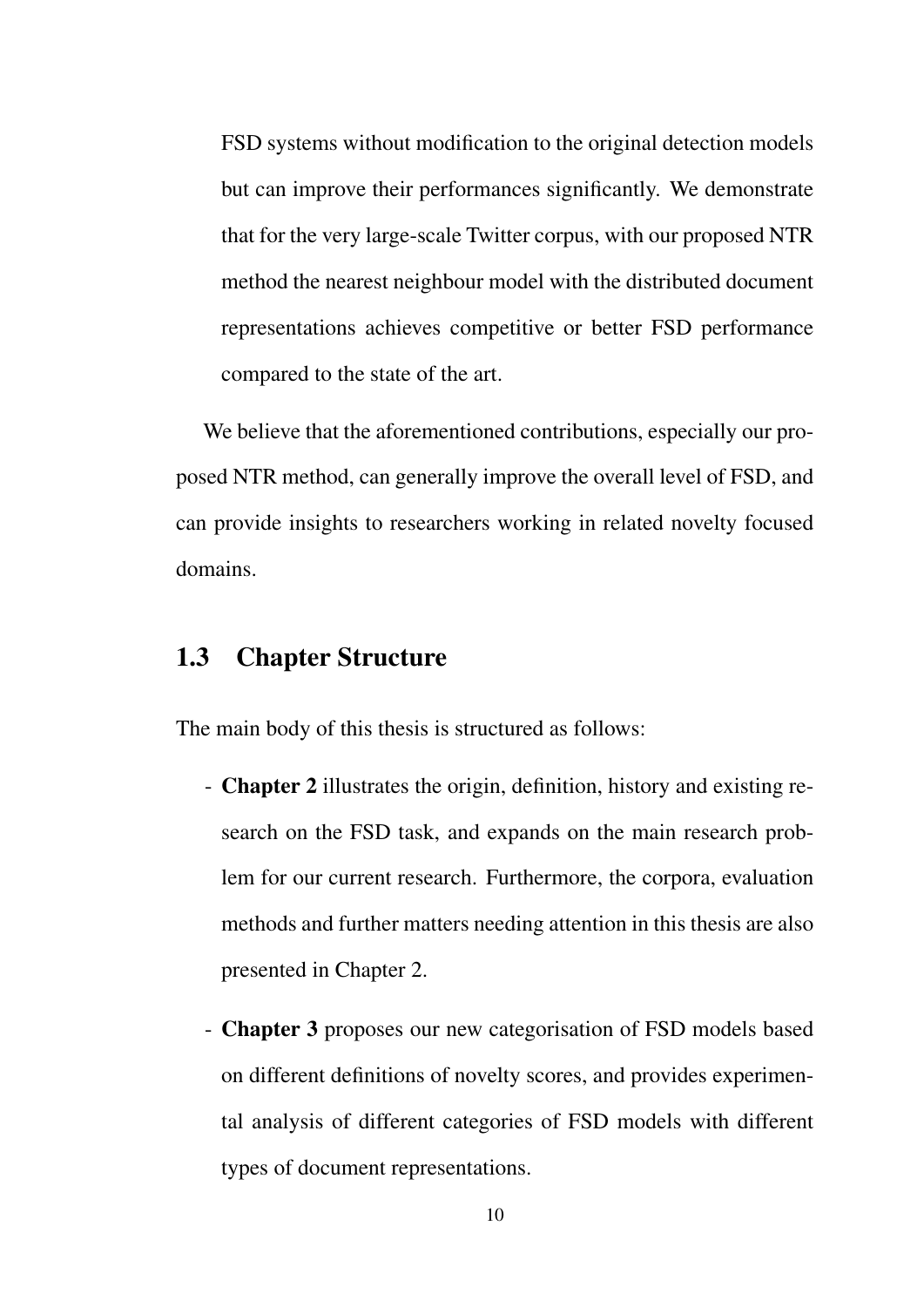- Chapter 4 investigates how the nearest neighbour model with the static TF-IDF document representation works for FSD, and analyses two key factors of background corpora for a static TF-IDF model that influence the performance of FSD.
- Chapter 5 looks into the nearest neighbour model with dynamic TF-IDF document representations to determine the proper way to select update frequency and background corpus for the dynamic TF-IDF models, and reveals the key factor that may lead to the outstanding performance of the dynamic TF-IDF models: the new terms with roughly-calculated large weights.
- Chapter 6 defines the new term rate for a candidate story and proposes a generalisable method for improving FSD systems: the New Term Rate (NTR) method. The experimental analysis in Chapter 6 also verifies the effectiveness of the NTR method in a wide range of FSD systems.
- Chapter 7 draws conclusions by summarising our contributions in this dissertation and pointing out some potential research directions in which our work may be extended in the future.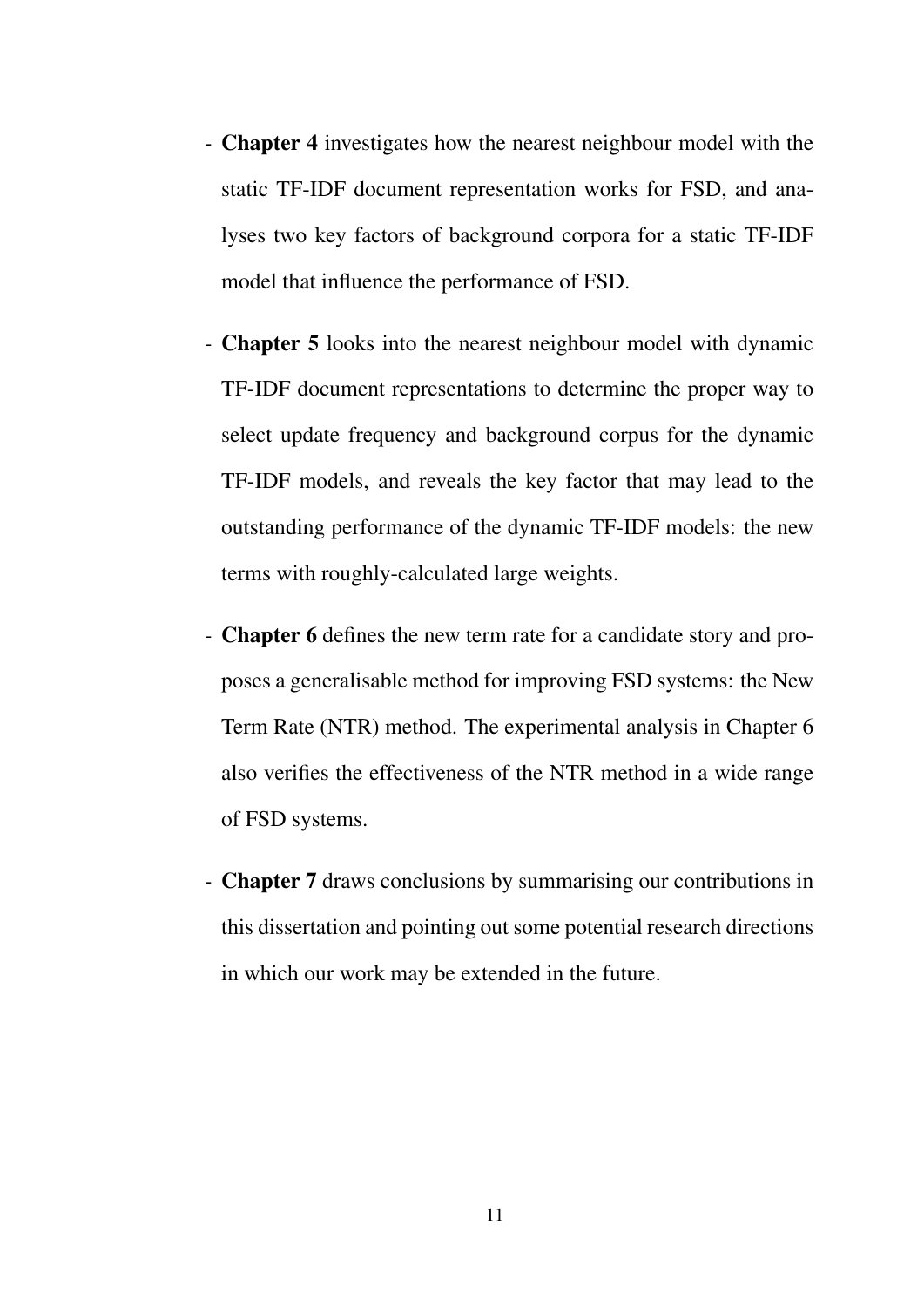#### 1.4 Publications

The work presented in this dissertation has been published as a series of papers. These are summarised below.

- Chapter 3. Wang, F., Ross, R. J., & Kelleher, J. D. (2018). Exploring Online Novelty Detection Using First Story Detection Models. In *International Conference on Intelligent Data Engineering and Automated Learning* (pp. 107-116). Springer, Cham.
- Chapter 4. Wang, F., Ross, R. J., & Kelleher, J. D. (2019a). Bigger versus Similar: Selecting a Background Corpus for First Story Detection based on Distributional Similarity. In *Recent Advances in Natural Language Processing*.
- Chapter 5. Wang, F., Ross, R. J., & Kelleher, J. D. (2019b). Update Frequency and Background Corpus Selection in Dynamic TF-IDF Models for First Story Detection. In *International Conference of the Pacific Association for Computational Linguistics*.
- Chapter 6. Wang, F., Ross, R. J., & Kelleher, J. D. (in preparation). New Terms: An Often Overlooked But Essential Factor for Improving the Performance of First Story Detection.

In addition to the work presented here on FSD, preliminary work for this dissertation was also conducted on categorical data clustering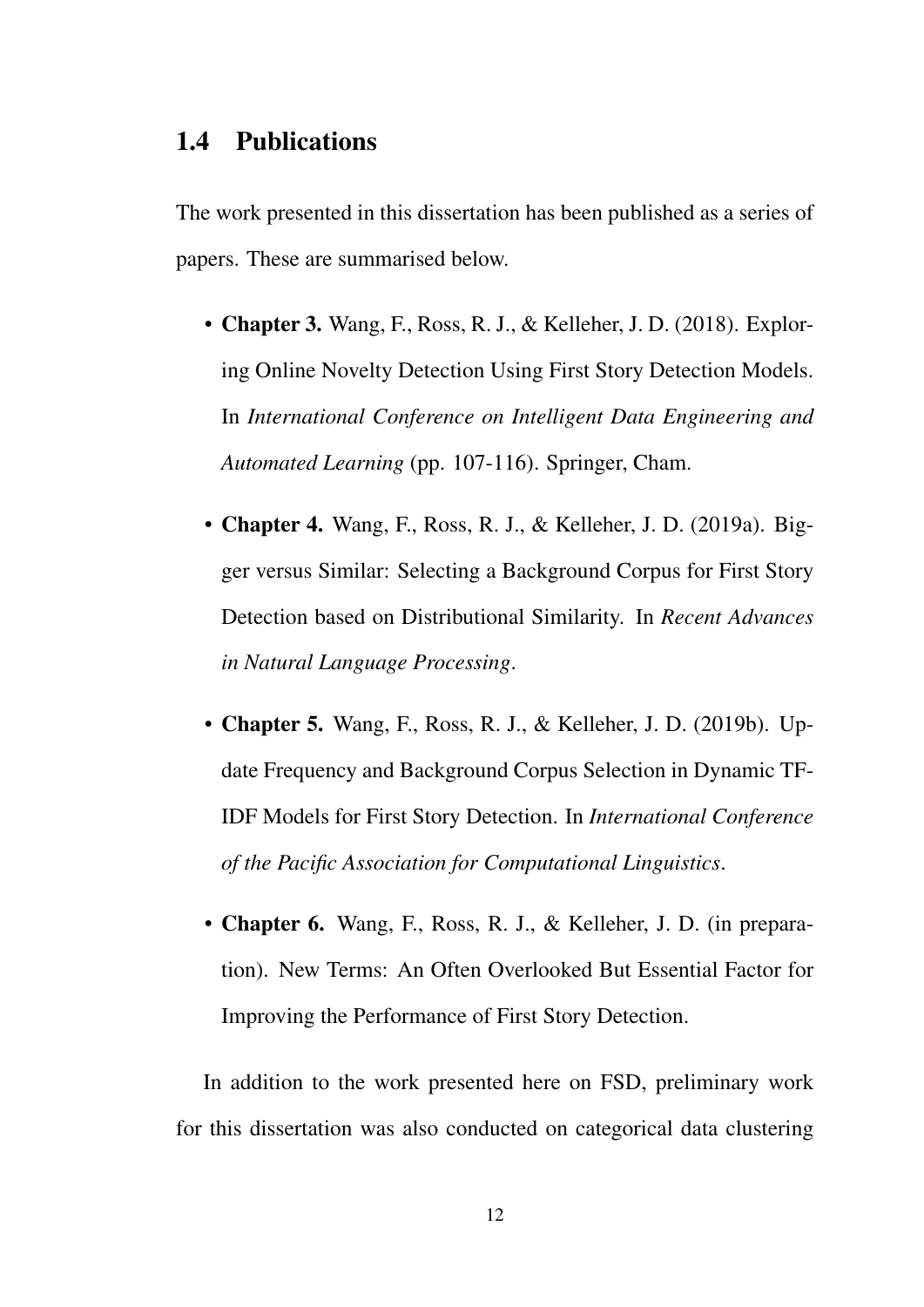and clustering evaluation. Two publications resulted from this work are shown below.

- Wang, F., Franco-Penya, H. H., Pugh, J., & Ross, R. J. (2016). Empirical Comparative Analysis of 1-of-K Coding and K-Prototypes in Categorical Clustering. in *Irish Conference on Artificial Intelligence and Cognitive Science*.
- Wang, F., Franco-Penya, H. H., Kelleher, J. D., Pugh, J., & Ross, R. J. (2017). An Analysis of the Application of Simplified Silhouette to the Evaluation of k-means Clustering Validity. In *International Conference on Machine Learning and Data Mining in Pattern Recognition* (pp. 291-305). Springer, Cham.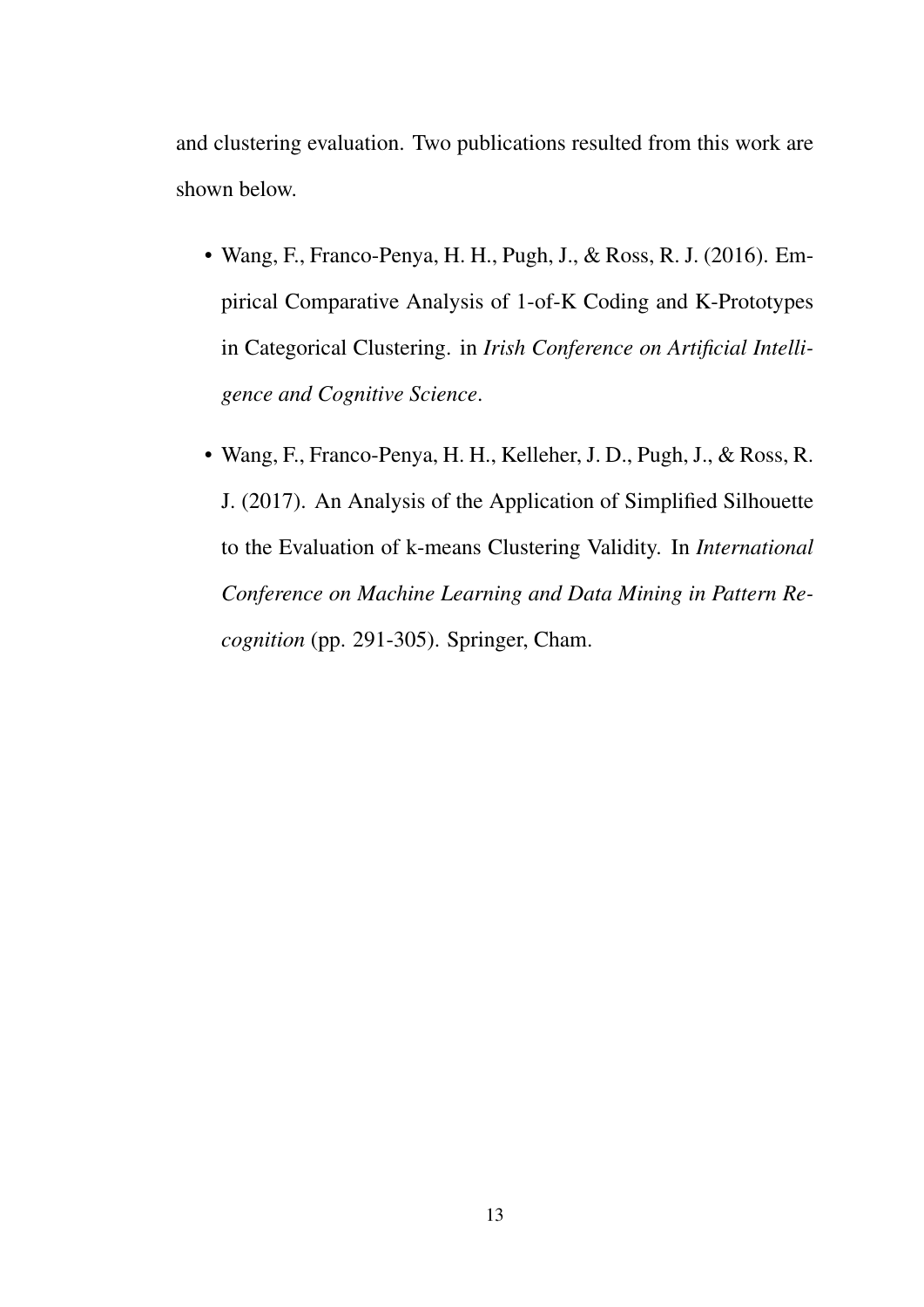# Chapter 2

### First Story Detection

In order to explore the definition of story novelty for FSD, it is necessary to have a comprehensive review of previous research as well as the current state of the art. In this chapter, we review the origin of FSD, and introduce the key research developments that have contributed to progress on this task. From this review, we identify a number of problems that still exist in this research area and that limit the further progress of FSD. This chapter can be considered as the background for all the following chapters that move on to make detailed analysis and discussion of FSD from the perspectives of distance, time and terms.

The structure of this chapter is organised as follow: we start with an introduction to online novelty detection and the Topic Detection and Tracking (TDT) project series, the two sources where the FSD task originated from, in Section 2.1 and 2.2, followed by the concept definitions and key properties of the FSD task in Section 2.3. In Section 2.4 and 2.5, we present the corpora and evaluation methods commonly used for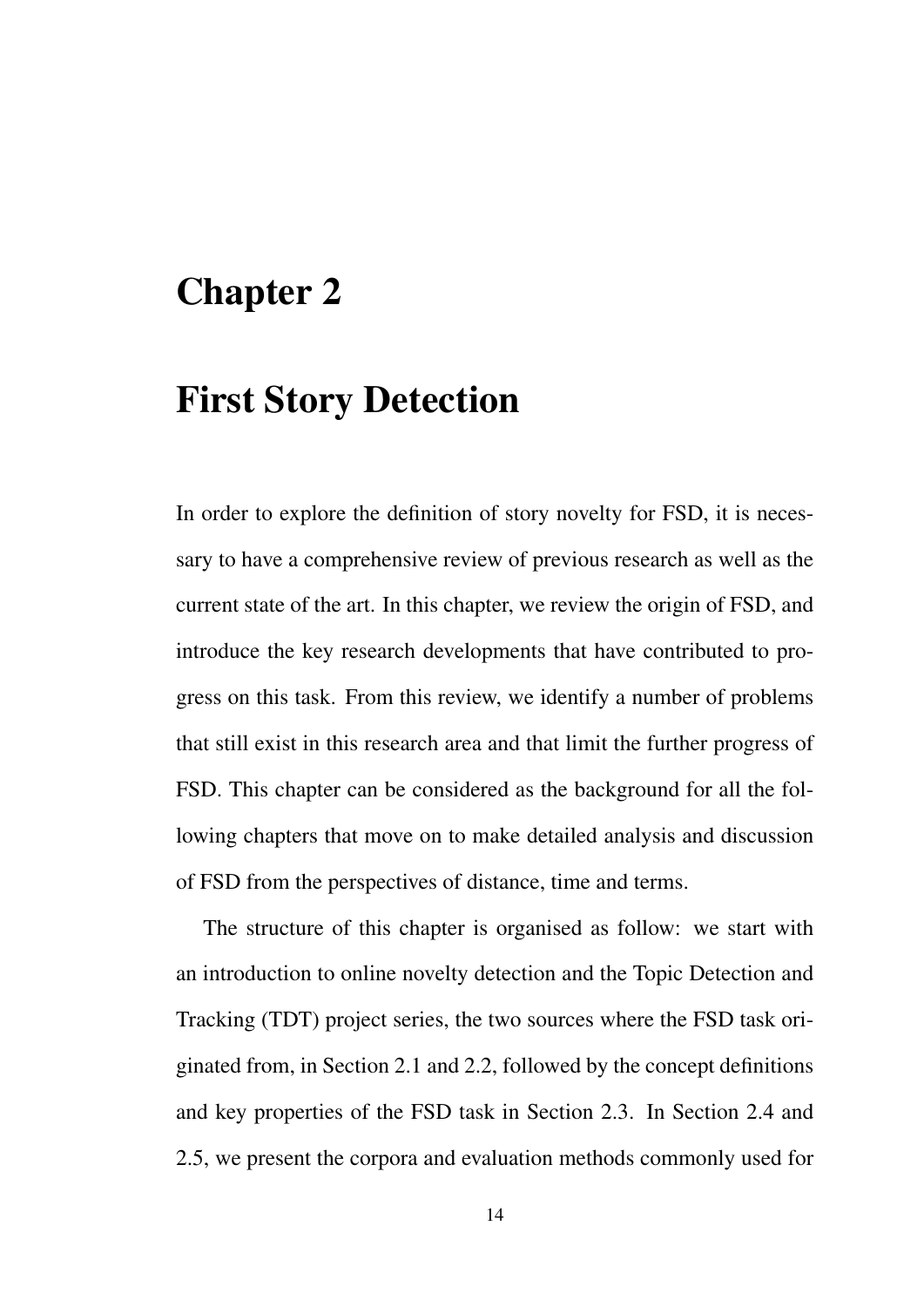FSD respectively. Then, in Section 2.6, we review a variety of previous detection models for FSD, before discussing the existing problems in previous research in Section 2.7. Finally, we present a summary of this chapter in Section 2.8.

### 2.1 Online Novelty Detection

Novelty detection is the task of identifying data that are different in some respect from training data (Pimentel et al., 2014). Novelty is the property of abnormal data that usually indicates a defect (industry) (Marchi et al., 2017; Cha and Wang, 2018; Liu et al., 2018), a fraud (business) (Yamanishi et al., 2004; Dheepa and Dhanapal, 2009; Issa and Vasarhelyi, 2011), an intrusion (security) (Yeung and Chow, 2002; Yeung and Ding, 2003; Bivens et al., 2002), or a new topic in texts (media) (Markou and Singh, 2003a,b; Conheady and Greene, 2017) . In most cases, there is not an explicit definition for novelty or sufficient novel data to form a class of novelty before detection. Instead, novelty detection is usually treated as an unsupervised learning application, i.e., no labelled training examples are available and the detection is implemented based on only the intrinsic properties of the data (Pimentel et al., 2014).

Online novelty detection is a special case of novelty detection, in which input data are time-ordered streams. The online characteristic brings in two additional constraints (Ma and Perkins, 2003): 1) the de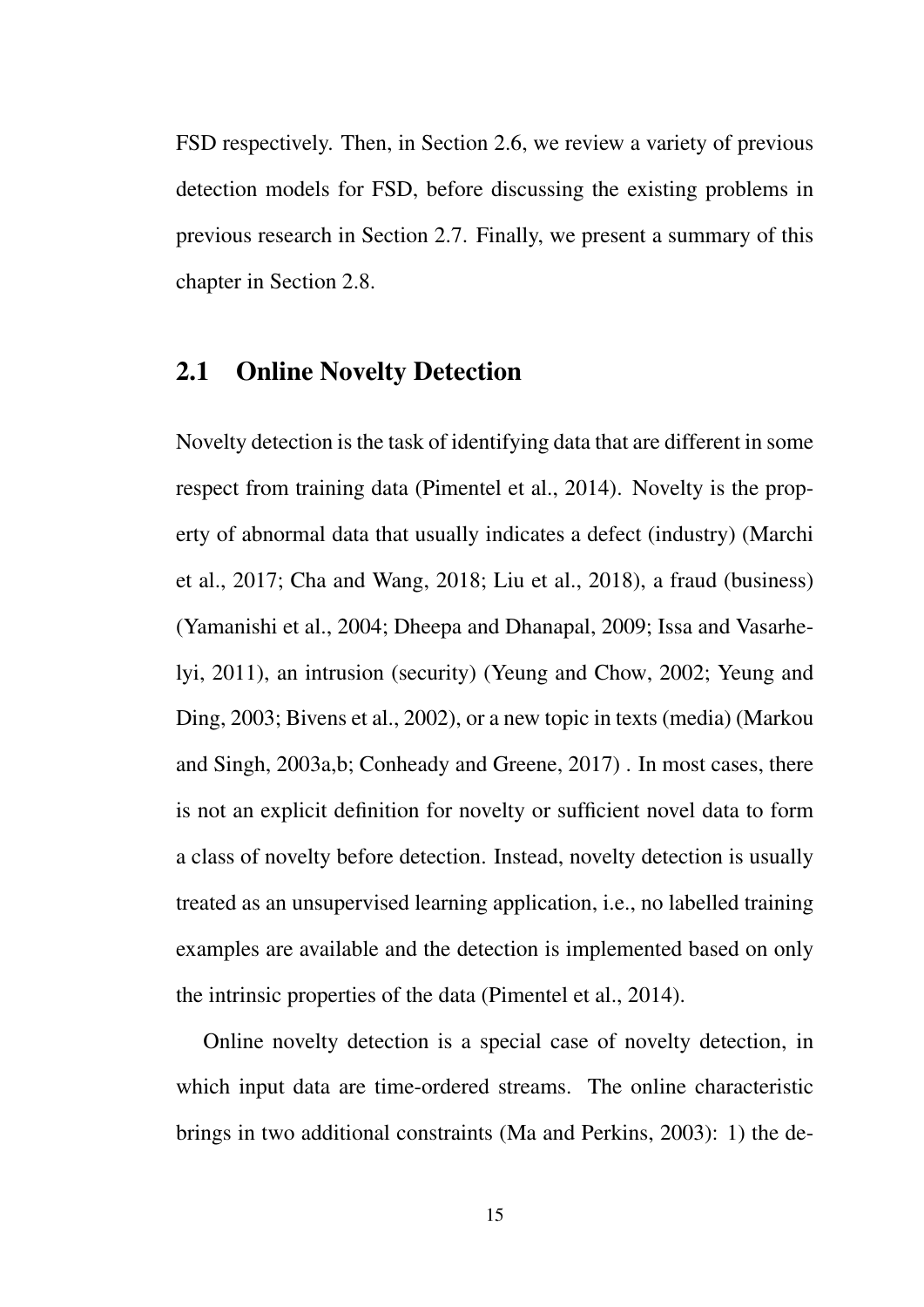tection should be made quickly, e.g., before subsequent data arrives; and 2) looking forward is prohibited during detection, i.e., the detection can only be made based on the data that has already arrived. The application domains of online novelty detection range from sensor detection (Gruhl et al., 2015) and automatic control system (Mounce et al., 2010) to computer vision and robotics (Neto and Nehmzow, 2007; Sofman et al., 2010; Ross et al., 2015). First Story Detection is the application of online novelty detection within Natural Language Processing (NLP), and has its own characteristics, which will be shown in the following sections.

### 2.2 Topic Detection and Tracking Project Series

First Story Detection (FSD) was initially defined within Topic Detection and Tracking (TDT), a project series funded by DARPA (Defense Advanced Research Projects Agency, U.S.)<sup>1</sup> starting from 1996 (Wayne, 1997) and ending at 2004 (Connell et al., 2004). There are mainly five phases in the TDT series:

- TDT1, i.e., TDT pilot study or TDT 1997 (Allan et al., 1998a);
- TDT2, i.e., TDT 1998 (Fiscus et al., 1999);
- TDT3, i.e., TDT 1999 and TDT 2000 (Fiscus and Doddington, 2000);

<sup>1</sup>https://www.darpa.mil/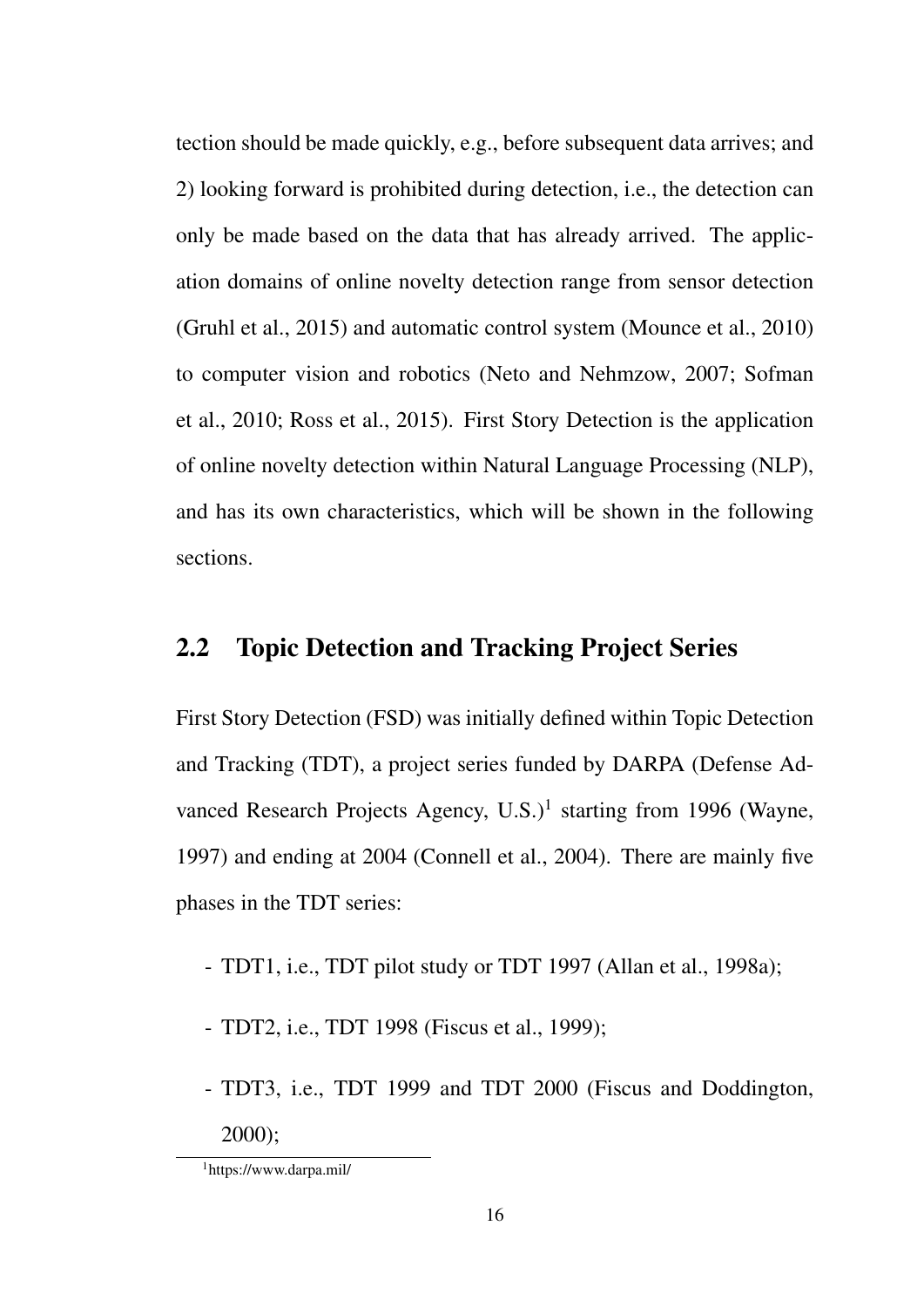- TDT4, i.e., TDT 2001 (Braun and Kaneshiro, 2003);

- TDT5, i.e., TDT 2004 (Connell et al., 2004).

The division of TDT phases is based on different target corpora created for use in the detection and tracking, that is, the corpora TDT1 to TDT5.

The overall goal of the TDT series is to explore technologies related to event-based information organisation tasks in news stories (Wayne, 1997), and there are in total five specific tasks explored in it (Fiscus and Doddington, 2002):

- *Story Segmentation*, which is defined to be the task of segmenting a continuous stream of story texts into its constituent stories. The story texts in the target corpus are concatenated as the input stream, and the output of the segmentation system will be the locations of the boundaries between adjacent stories for all stories in the target corpus.
- *Topic Tracking*, which is the task of detecting stories discussing a previously known event. An event is "known" by having a small number of sample stories discussing it, and the detection is to find all the following stories in the story stream that discuss the same event.
- *Topic Detection*, which is defined as the task of identifying all the events in the target corpus. This task requires detection systems to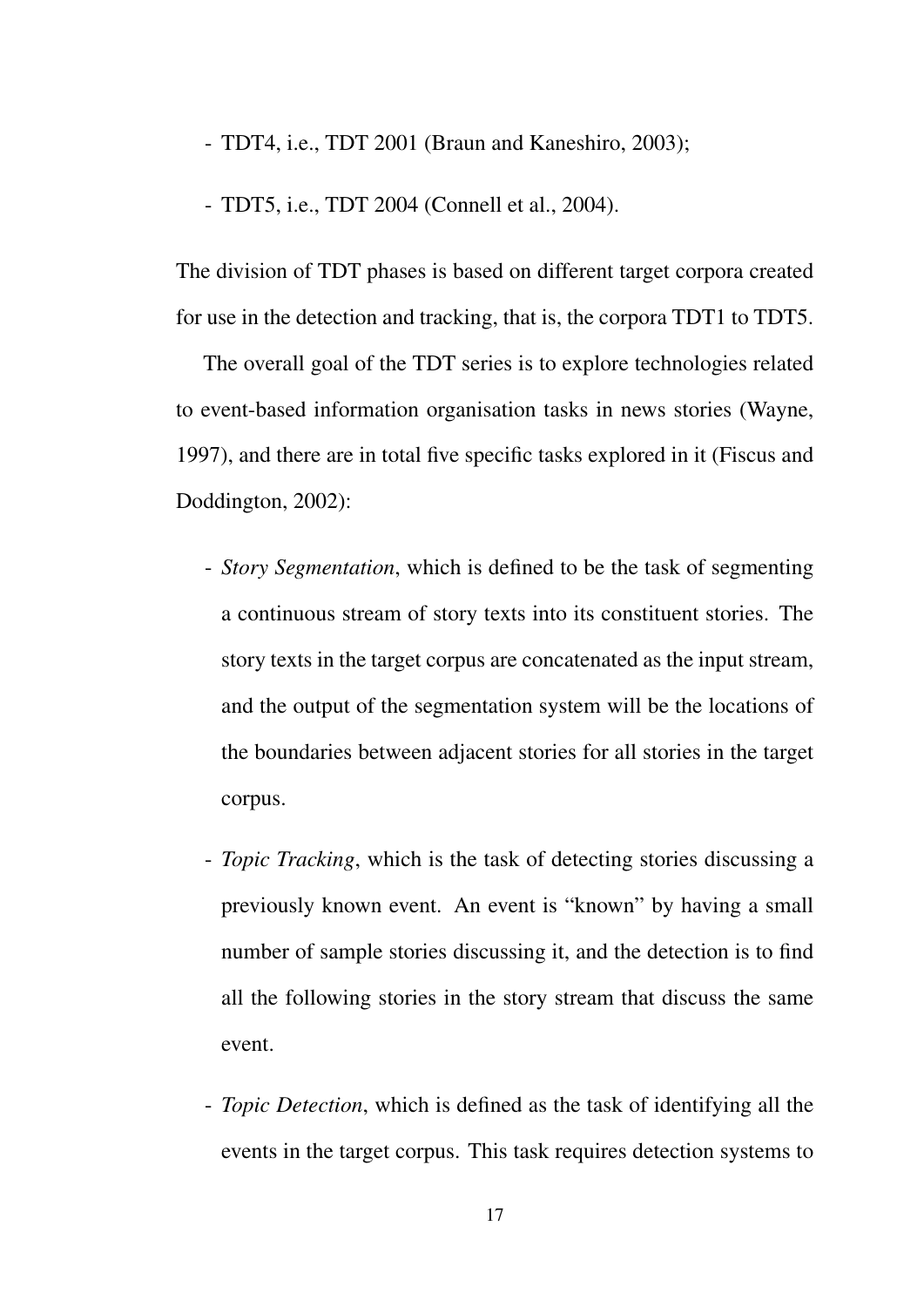group all the stories into topic clusters where each cluster represents a single event. The decision can be made after all the story texts in the stream are processed.

- *First Story Detection (FSD)*, which is the task of identifying the very first story to discuss a new event. Given a stream of stories in chronological order, the FSD system is required to make the decision for each incoming candidate story whether it discusses a previous unseen event or not.
- *Story Link Detection*, which is to detect whether a pair of stories are topically linked. In other words, the goal of this task is to answer the question: "do these two stories discuss the same topic?" The decision needs to be made between all the story pairs in the target corpus.

The focus of our dissertation is the *First Story Detection (FSD)* task, which has close relations to other tasks (Papka, 1999): *Story Segmentation* and *Topic Tracking* are in practice the prerequisite and subsequent task of FSD in a comprehensive topic detection and tracking process; *Topic Detection* is a more general task, in which FSD is a special case where the detection must be implemented in an online style; *Topic Tracking* and *Story Link Detection* can be considered as solutions to FSD, in which the first story is identified if the incoming story cannot be tracked by any previously known event or it does not topically link to any ex-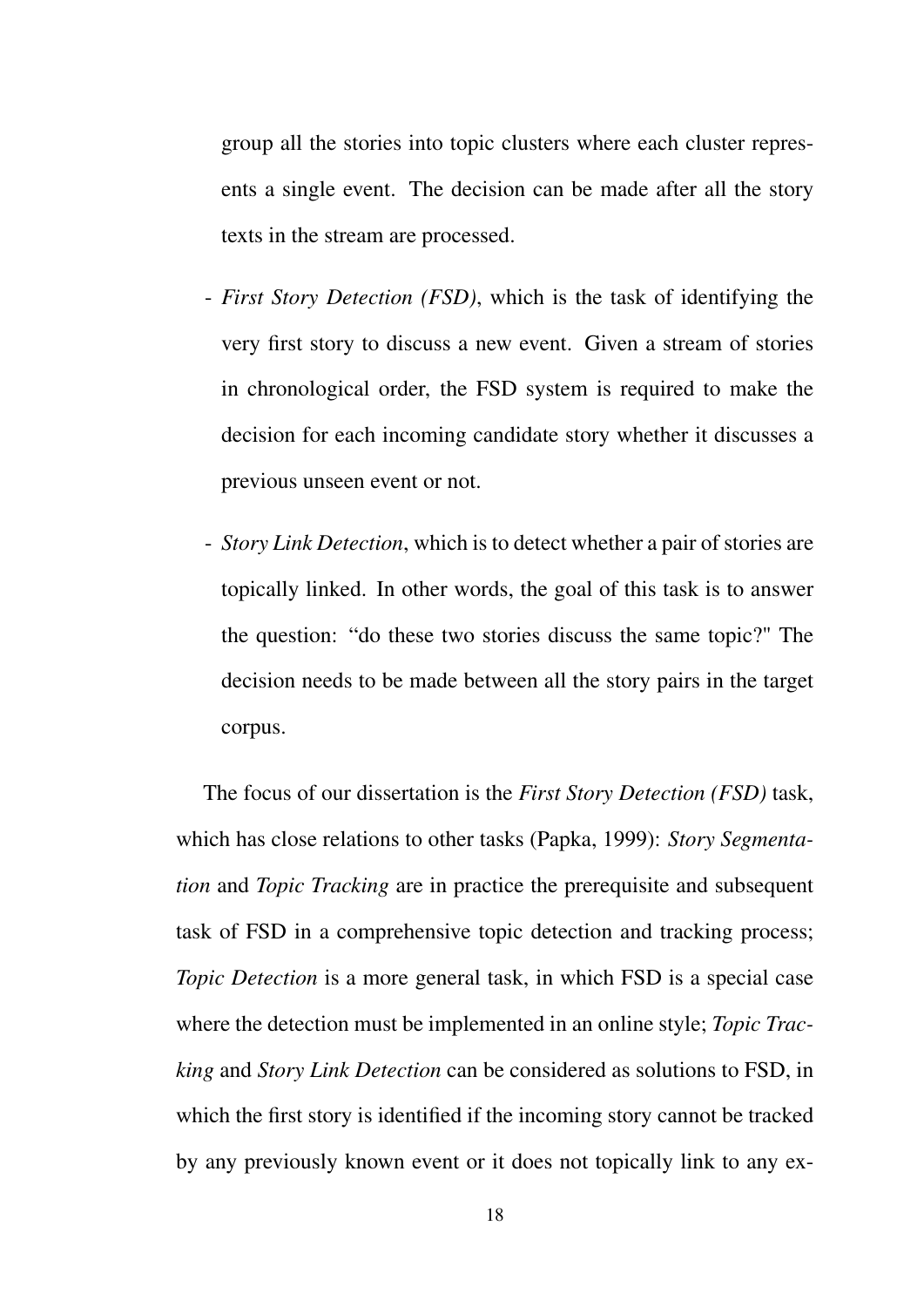isting story. However, FSD is also considered to be more difficult than other tasks in TDT (Allan et al., 2000b), e.g., an acceptable FSD performance requires the *Topic Tracking* system to be almost perfect (Allan et al., 2000a).

### 2.3 First Story Detection

As the application of online novelty detection to Natural Language Processing (NLP), FSD has the common properties of online novelty detection, but also some specific characteristics for NLP. On one hand, FSD is implemented like other applications of online novelty detection, where there is neither a clear idea of what the novel event is like, nor sufficient information to build a class of first stories to implement supervised training. The detection can only be made based on the stories that have already arrived before the candidate story arrives, and the two constraints for online novelty detection - "no looking forward" and "quick decision", also apply to FSD. On the other hand, the concept "novelty" has special meaning for NLP. In this section, we introduce some specific characteristics of FSD: the definitions of fundamental concepts and the novelty scores in the detection.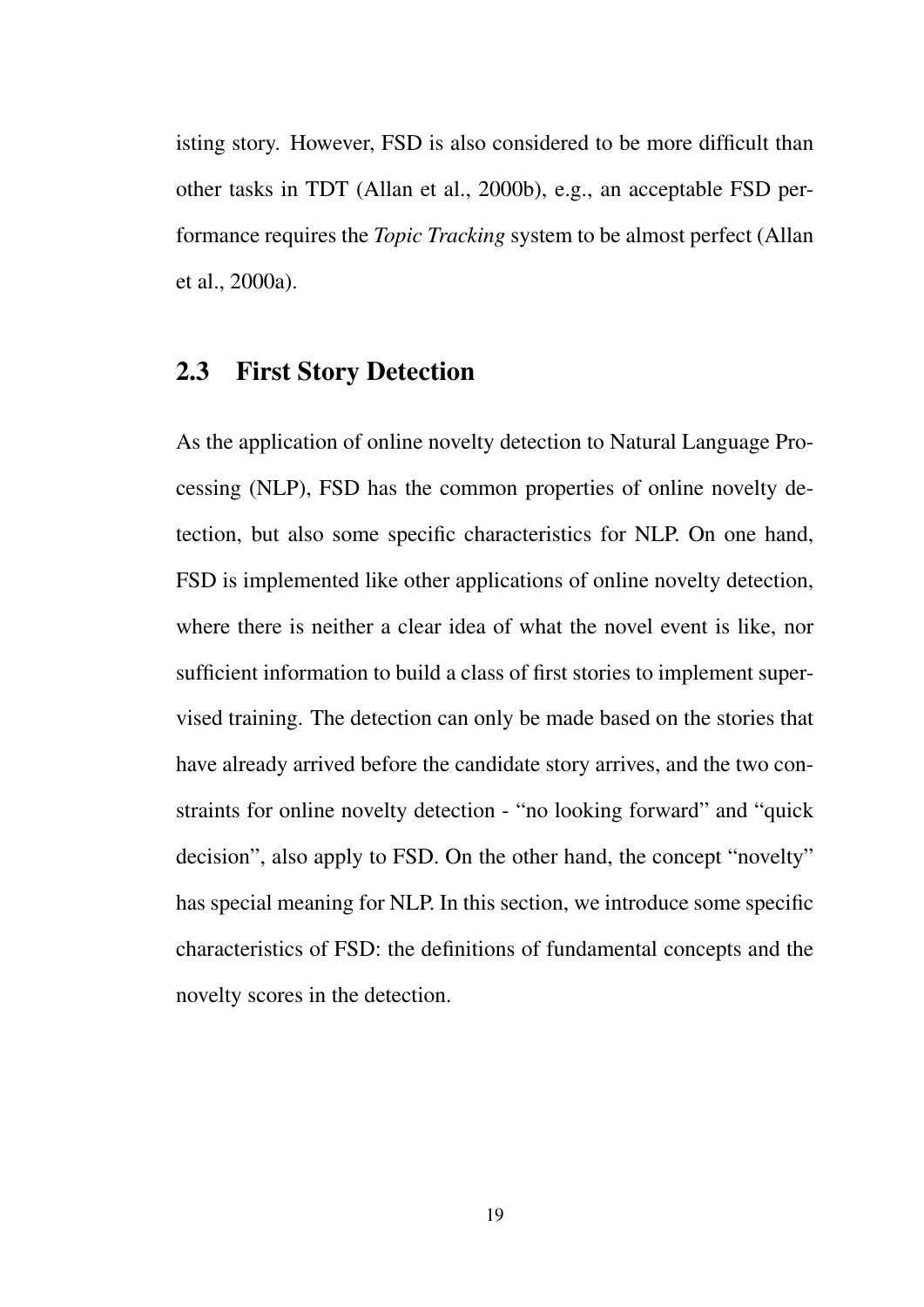#### 2.3.1 Fundamental Concepts

"Event" and "story" are two fundamental but important concepts in FSD, which restrict the target and object of detection, and thus, an explicit definition is required for each of them.

At the beginning of the FSD research, an "event" was initially defined as "something that happens at a particular time and place" (Papka et al., 1998). This definition makes it differ from the concept "topic", which is normally considered to be a broader class of events, both in spatial/temporal localisation and in specificity (Allan et al., 1998a). For example, the Boeing 737 MAX airplane crash in Ethiopia on 10 March 2019 is an event, while airplane crash is a more general class of events containing it, i.e., a topic. In order to reduce the confusion in definition, the concept "topic" in TDT is modified and sharpened to be an "event" (Allan et al., 1998a).

However, this initial definition of "event" is problematic in defining an event like "the O.J. Simpson saga", that may occur over years and in many places (Allan et al., 1998b). Therefore, the definition of an event was modified to be "a seminal event or activity, along with all directly related events and activities" (Doddington, 1998). Stories will be considered to be "on topic" when it is directly connected to an event. Also taking the Boeing 737 MAX airplane crash as example, stories about the search for survivors, or the funeral of the crash victims, will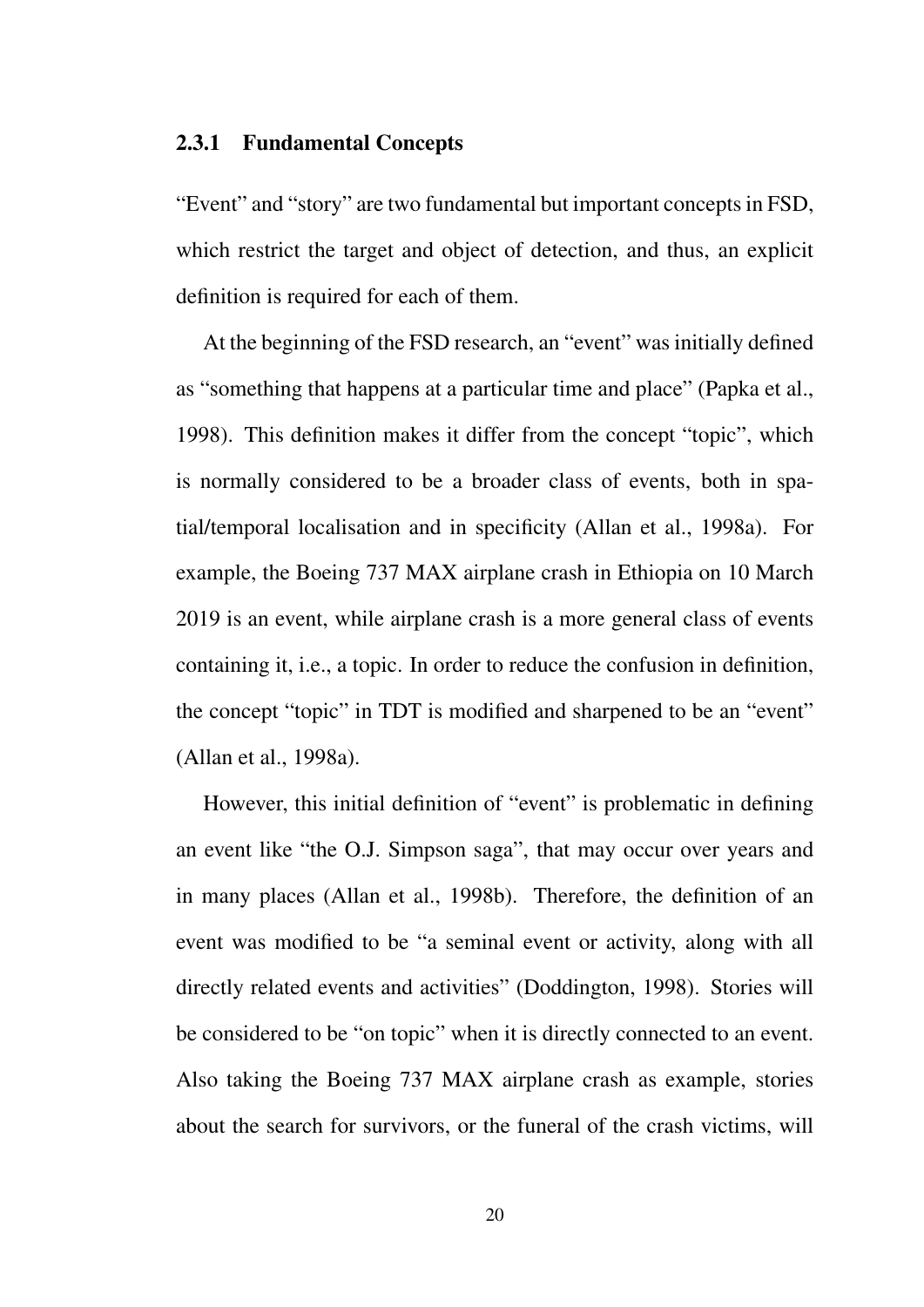all be considered to be part of the crash event; however, the following investigation and banning of the airplane model probably would not be considered to be part of the original crash event.

Based on this definition of "event", the "story" in TDT is defined as "a topically cohesive segment of news that includes two or more declarative independent clauses about a single event" (Fiscus and Doddington, 2002). In this definition, there is an implicit assumption that a story only discusses a single event.

These definitions have been accepted in the TDT project series and all following research. In this dissertation, we also take them as the definitions of these basic concepts.

#### 2.3.2 Novelty Score

In true FSD systems, the output for each candidate story is not directly "positive" or "negative". Instead, a novelty score (or confidence score) is normally required in the decision making process for each incoming story, which corresponds to the probability of the story discussing a new event. If the novelty score of the candidate story is higher than a given threshold, we say it is a first story; otherwise, an old story. Unfortunately, compared to providing a novelty score for each incoming story, it is quite difficult to determine a good threshold before detection. Consequently, the standard evaluation method for FSD systems is to apply multiple thresholds to sweep through all the novelty scores and then find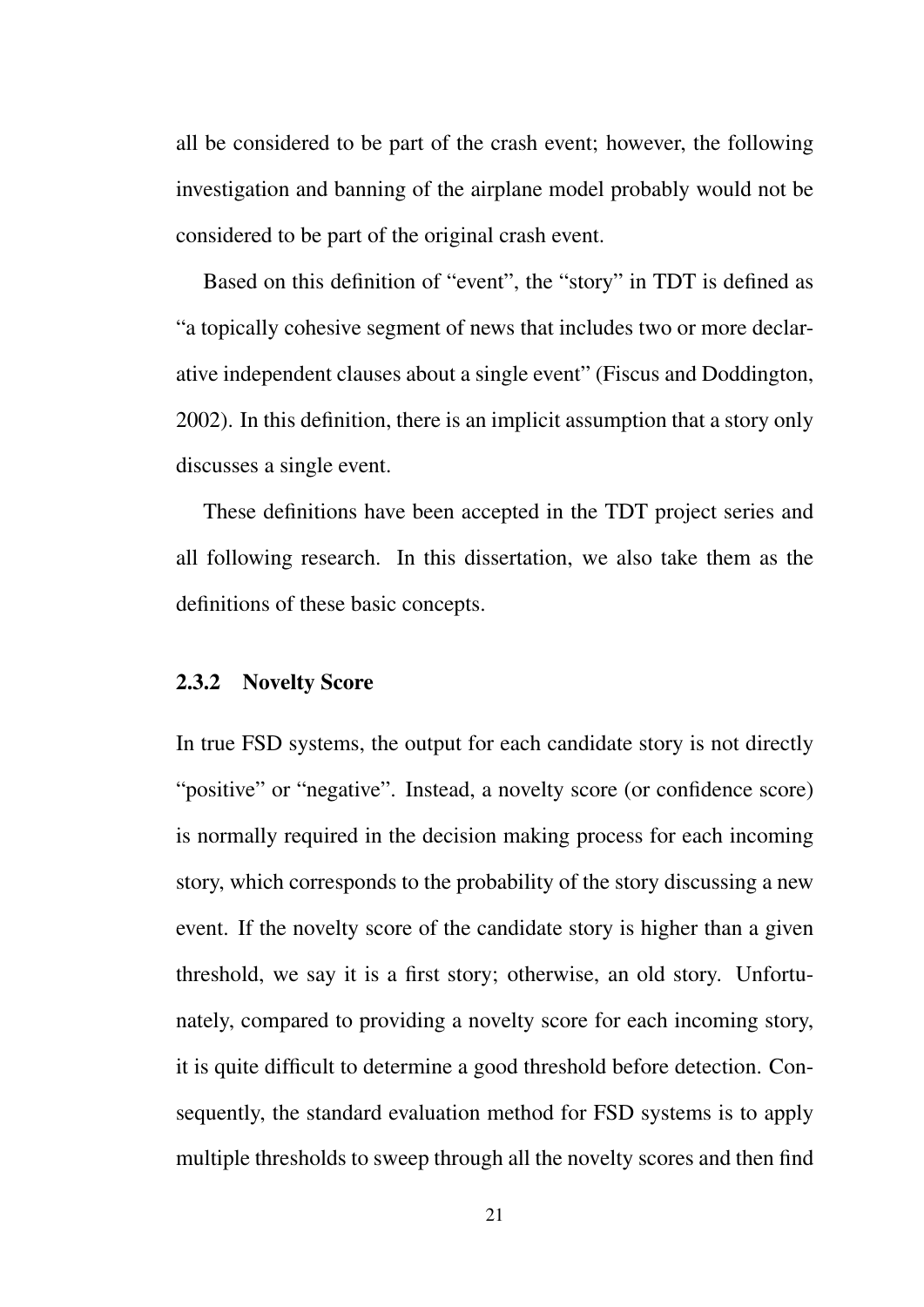out the threshold that leads to the best performance, the details of which will be given in Section 2.5.

At this early point of the dissertation, there are two points in our research that are very important to be noted: firstly, we always consider the FSD task to be within the area of general NLP; secondly, the FSD techniques that we investigate and develop must be able to be generalised to different situations rather than only for a specific case. Therefore, in this work we focus primarily on traditional news data - because these documents are in a more general/standard form of English - and use social media data to: (a) evaluate the generalisation ability of our systems to different genres of English, or (b) enable direct comparison between our results and previous research.

# 2.4 Target Corpora

In order to explore the satisfactory understanding of this task, some specific corpora have been proposed for FSD: the TDT corpora and the Twitter corpus.

#### 2.4.1 TDT5 Corpus

As mentioned in Section 2.2, five corpora were proposed during the TDT project series, i.e., the corpora TDT1 to TDT5. All these corpora are constituted by news stories that were collected from multiple sources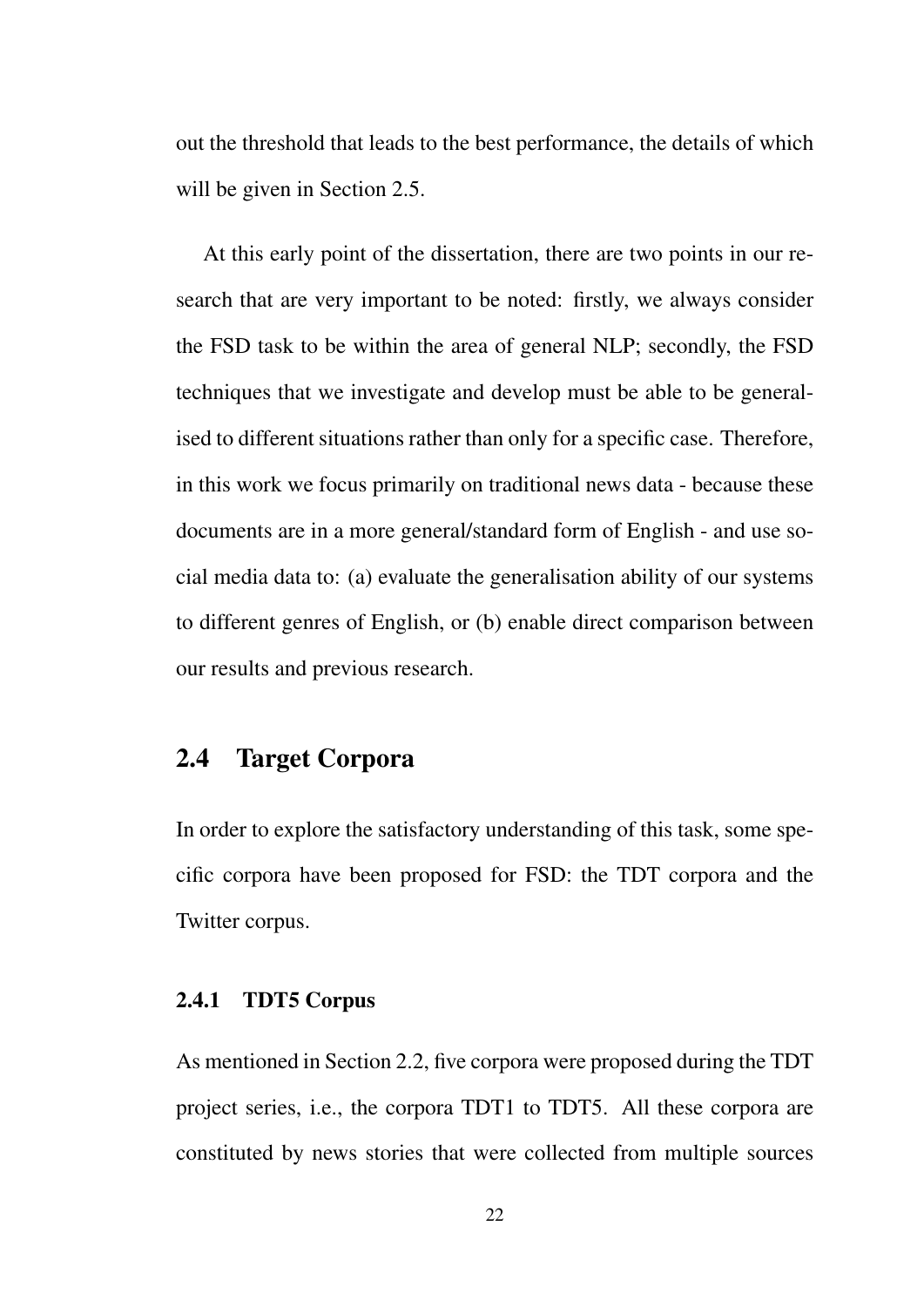like newswires, radio programs and television programs within a time window, normally, a few months (Allan et al., 1998a; Cieri et al., 1999; Graff et al., 1999; Li et al., 2005; Connell et al., 2004). The collection of stories and the subsequent cleaning, manipulation and annotation processes are administrated by LDC (The Linguistic Data Consortium) (De and Kontostathis,  $2005$ <sup>2</sup>.

The scale of corpus increases from only 15,863 stories in the TDT1 corpus (Allan et al., 1998a) to 407,505 stories in the TDT5 corpus (Linguistic Data Consortium, 2006). From TDT3, TDT projects took into account multilingual sources in Chinese (Cieri et al., 2000) and Arabic (Yu et al., 2004), and evaluated the topic detection and tracking in different languages (Fiscus and Doddington, 2000; Wayne, 2000b,a) and even in a cross-language way (Chen and Chen, 2002; Spitters and Kraaij, 2002; Larkey et al., 2004; Pouliquen et al., 2004).

In this dissertation, we adopt the TDT5 corpus (Linguistic Data Consortium, 2006) as the main corpus for the evaluation of the performance of FSD systems, which is the last corpus proposed in TDT and has been widely taken as the benchmark corpus for FSD in the following research (Kumaran and Allan, 2005; Petrovic et al., 2010b, 2012; Karkali et al., ´ 2013; Fu et al., 2015; Rao et al., 2017). As mentioned above, the TDT5 corpus consists of more than 400 thousand stories in English, Chinese and Arabic. However, our research only focuses on FSD in English, so

<sup>2</sup>https://www.ldc.upenn.edu/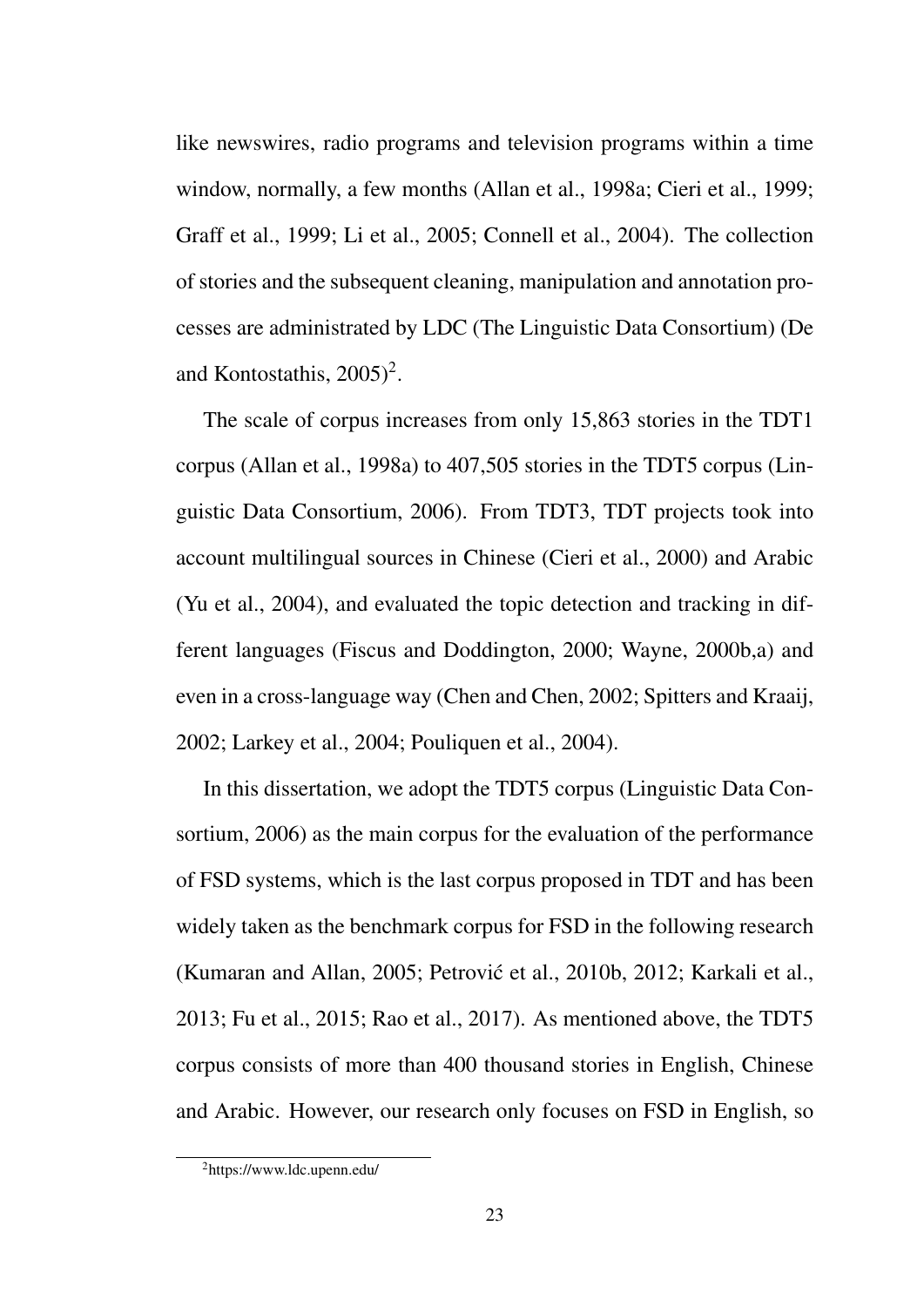we ignore the parts of TDT5 in other languages, and only keep the English part, in which there are in total 278,108 English news stories collected from April to September 2003<sup>3</sup>. Similar to all the previous TDT corpora, multiple-sources is also one characteristic of the TDT5 corpus. The sources of the stories in TDT5 include Agence France Presse, Associated Press, Central News Agency - Taiwan, LA Times/Washington Post, New York Times, Ummah Press and Xinhua News Agency. All the news stories in the corpus are ordered in the input stream by their time stamps that were given when they were collected from these sources.

#### 2.4.2 Twitter Corpus

Beyond its application to traditional news stories like in the TDT project series, FSD has attracted considerable attentions in recent years with the popularisation of social networks and user-generated content (UGC) like Twitter. Compared with traditional news stories, the stories from Twitter, i.e., the tweets, are also a very good fit for FSD (Petrović et al., 2010b): they cover far more events than would be possible in traditional news sources; and they can be reported in almost real time, much sooner than the news. Of course, there are also some extra problems that need to be dealt with: the scale of data in Twitter is huge; the data is noisy because of typos and non-standard grammars; the length of stories may be extremely short; and the events may be very trivial (Petrović et al.,

<sup>&</sup>lt;sup>3</sup>In the following parts of this dissertation, we will use "TDT5" or "the TDT5 corpus" to refer to only the English part of the corpus rather than the entire corpus.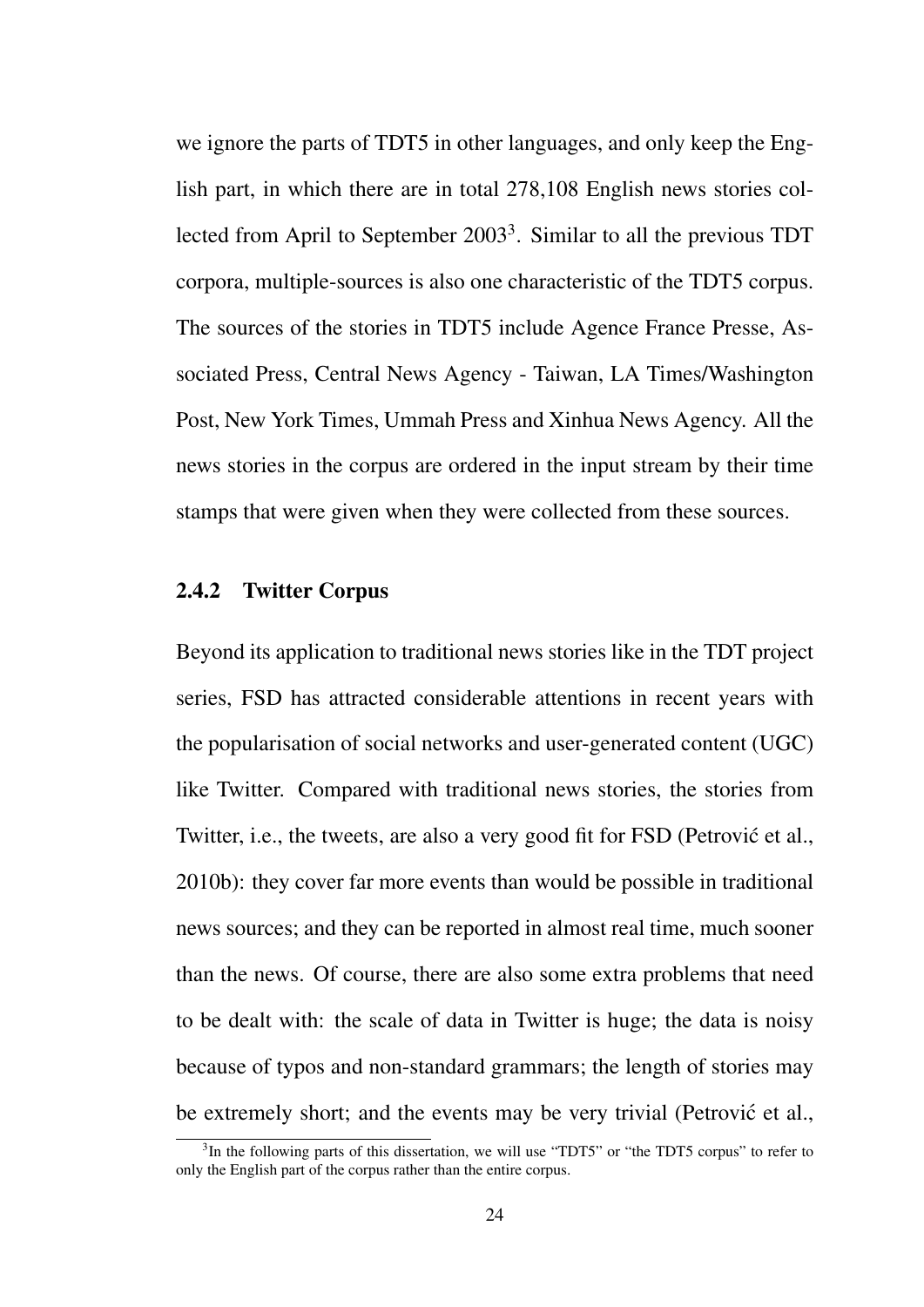2012).

A specific Twitter corpus was published for FSD by researchers from University of Edinburgh in 2010, i.e., the Edinburgh Twitter corpus (or Twitter corpus for short) (Petrović et al., 2010a). After removing non-English tweets, this corpus consists of about 50 million tweets collected from beginning of July to mid-September 2011, which is much larger than TDT5 in terms of the number of stories. Although there are plenty of Twitter corpora published in the area of NLP, the Edinburgh Twitter corpus is the only one collected and annotated specifically for FSD, and thus widely used as the benchmark corpus for FSD in Twitter (Petrovic´ et al., 2012; Qiu et al., 2015; Moran et al., 2016; Wurzer and Qin, 2018). In order to evaluate the generalisation ability of our FSD systems or make comparison with results by previous research, we use this Twitter corpus as a supplemental corpus.

It is worth mentioning that many Twitter-specific characteristics are taken into account in this corpus, such as retweets, "@" tags and hashtags, some of which can be naturally taken as good indicators of events (Atefeh and Khreich, 2015). However, we only take the texts of the tweets as plain English and do not take advantage of these special characteristics of Twitter, because the decision processes based on these special tokens can not be generalised to other types of data and thus are not within our research focus. When we collected the texts of the Twitter corpus in 2017, one issue came out: because in 2010 the corpus was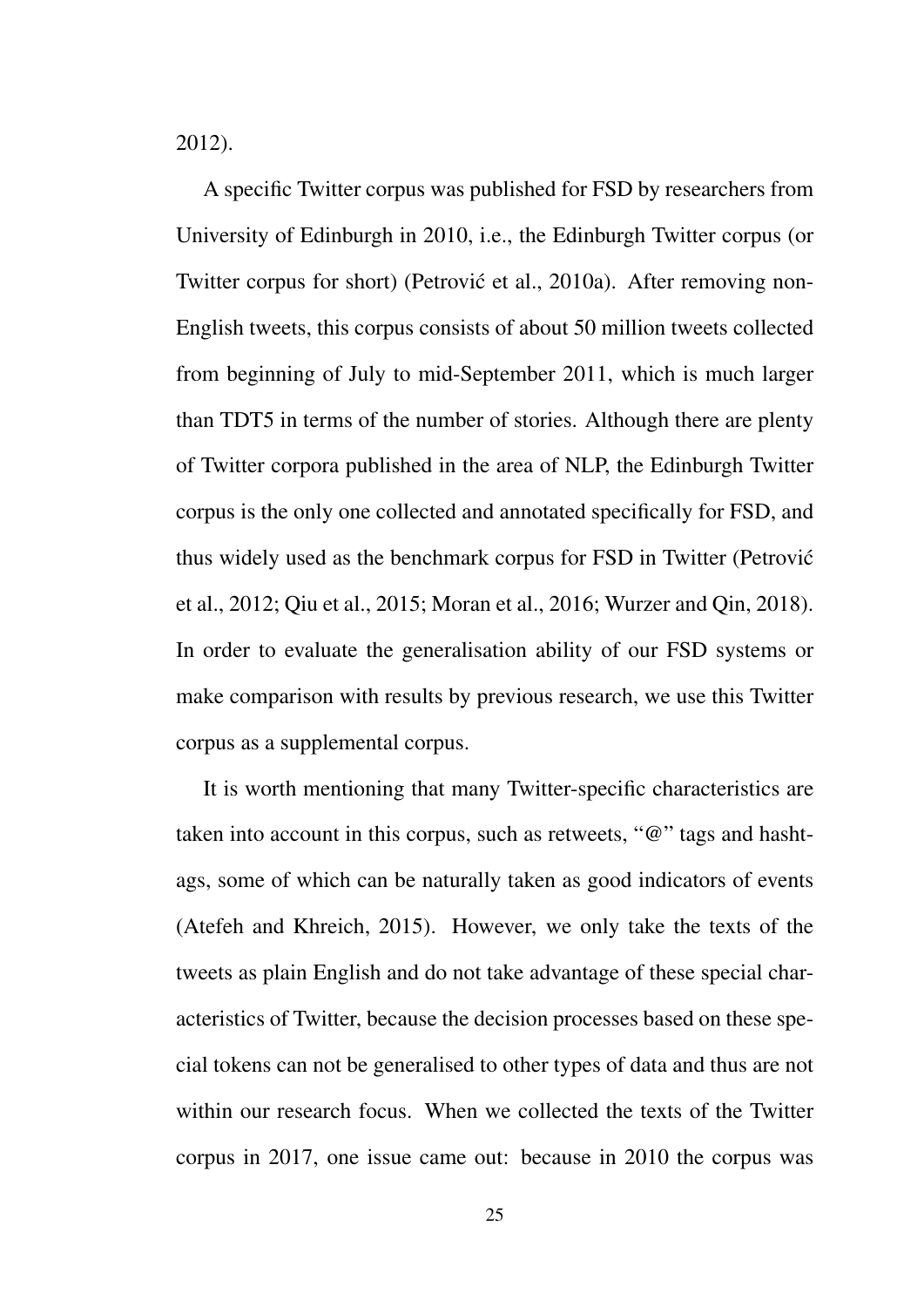published only with the tweet IDs rather than the texts of tweets, when we tried to download all the texts through the API provided by Twitter with the tweet IDs, a large amount of tweets have already been deleted or set as inaccessible. In the end, it was only possible to get 32,363,398 of 51,879,318 tweets (about 62.38% of all) in the corpus, which is nevertheless still a usable large Twitter corpus for FSD. Therefore, in the following part of the dissertation, we use the term "Twitter corpus" to refer to this incomplete corpus.

## 2.5 Evaluation

In this section, we firstly explain the annotated data for evaluation in each FSD corpora, and then introduce the evaluation methods commonly used in this research area.

#### 2.5.1 Annotated Data for Evaluation

The evaluation of FSD systems in this dissertation is based on the two corpora described in the last section, i.e., the TDT5 and Twitter corpora. However, although all the stories in each corpus are processed in detection, not all of them are used for evaluation. In fact, only a small portion of each corpus is annotated for the evaluation: 6,636 stories, about 126 events, in the TDT5 corpus; and 2,160 stories, about 27 events, in the Twitter corpus. The annotation of stories starts from the selection of a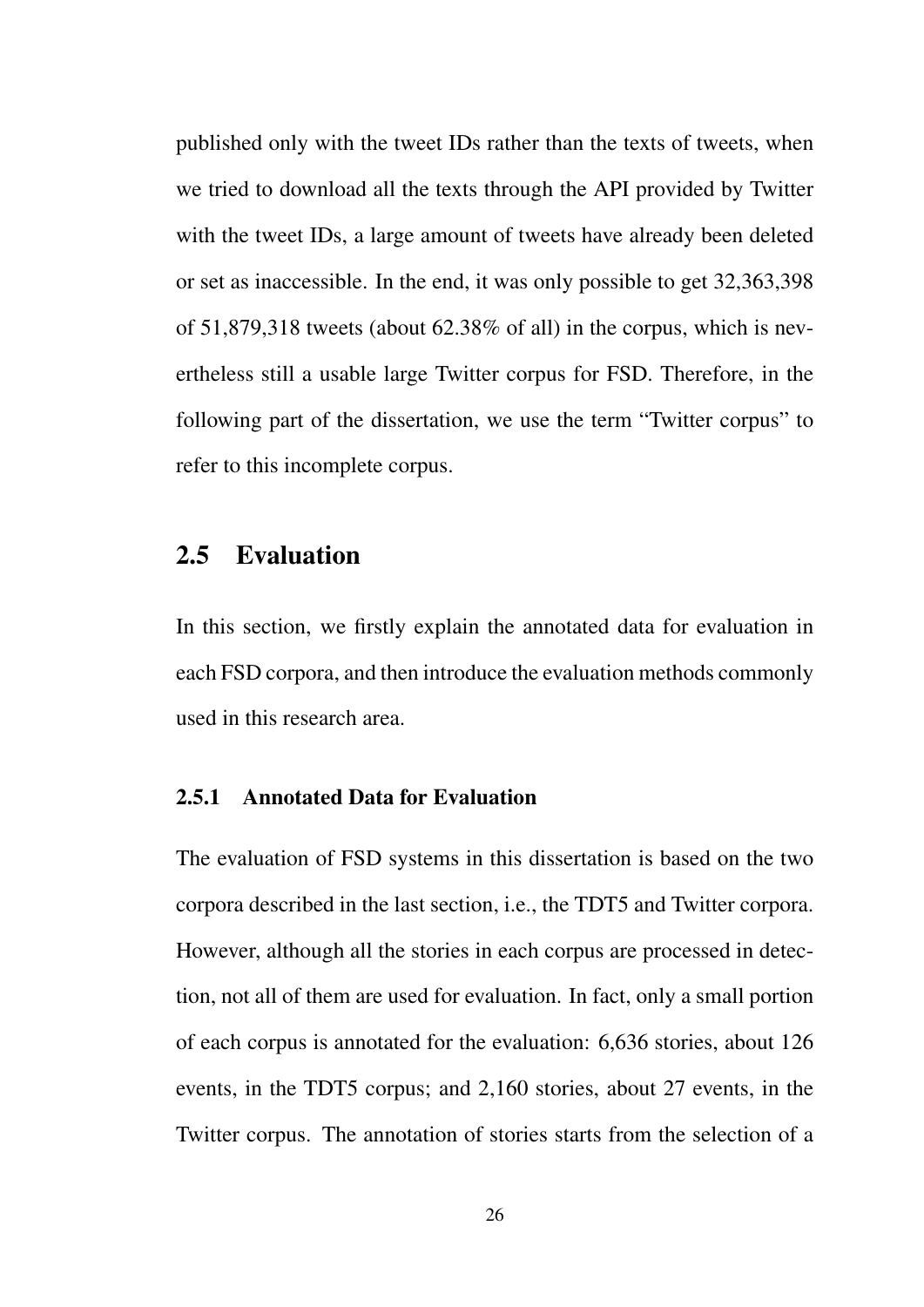set of target events, followed by the search for all the stories discussing the selected target events throughout the entire corpus. Therefore, there are stories about other events in each corpus which are considered to be background stories and which are not taken into account in the evaluation. However, the information for the evaluation is not available in the detection process, and thus decisions need to be made for all the stories in the corpus, but only the results for the labelled stories are used for evaluation. Because the goal of FSD is to identify only the very first story of each event, the number of stories with the label "positive" is the same as the number of total target events. For example, in TDT5 there are 126 target events and thus 126 first stories with label "positive" as the detection targets.

#### 2.5.2 Gold Standard for Evaluation

For the evaluation of an NLP task, people's judgements on the detection are normally taken as the gold standard. In FSD, the annotated labels are taken to represent a typical persons judgements on whether a given story is a first story or not. Consequently, we take these annotations as the gold standard and compare the detection results with the labels for evaluation.

It is worth noting that people sometimes struggle to make judgements on first stories because the boundary between the "event" and "general topic" is sometimes blurred (as discussed in Section 2.3). In the an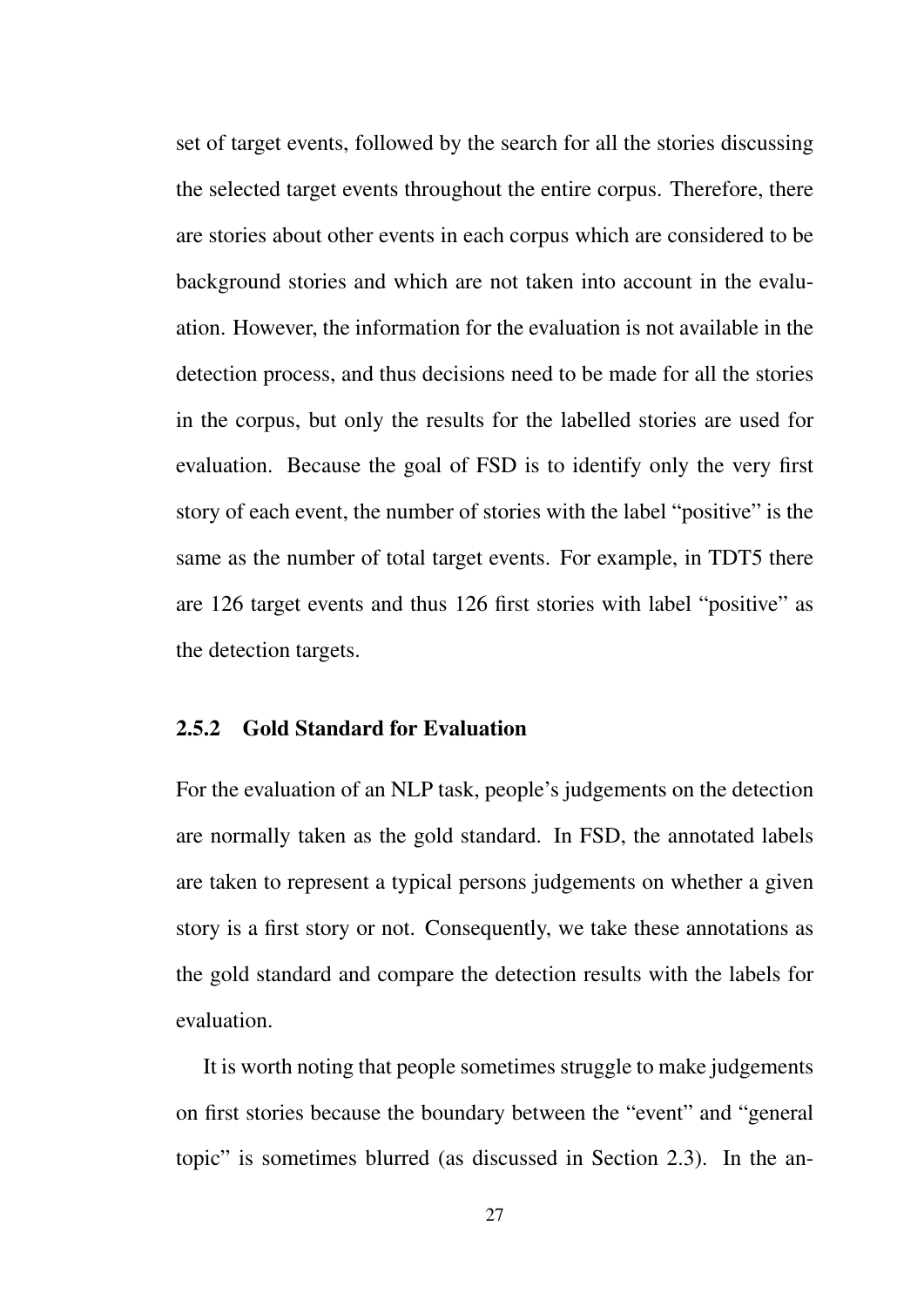notation process, some stories get an additional label of "hard", which means it is even hard for annotators to make the decision, so an additional adjudication is required for this situation. From this perspective, the annotators' labels are just the best choice that we can have as the gold standard for the evaluation of FSD, and a very small number of mistakes in the labels should be expected and tolerated.

#### 2.5.3 False Alarm Rate and Miss Rate

As introduced in Section 2.3.2, a novelty score is calculated for each candidate story, and if the novelty score is higher than a given threshold, we say this candidate story is a first story and the output for this story is "positive". Therefore, based on the output labels of an FSD system with a single given threshold as well as the ground-truth labels for the target corpus, we can evaluate the detection performance in the same way as we do for supervised learning applications, i.e., in a  $2\times 2$  confusion matrix, as shown in Table 2.1.

| <b>Ground Truth</b><br><b>Positive</b><br><b>Negative</b><br><b>False Positive</b><br><b>True Positive</b><br><b>Positive</b><br><b>System</b><br>(TP)<br>(FP)<br><b>Outputs</b><br><b>False Negative</b><br>True Negative<br><b>Negative</b> | Confusion matrix |  |      |  |  |
|-----------------------------------------------------------------------------------------------------------------------------------------------------------------------------------------------------------------------------------------------|------------------|--|------|--|--|
|                                                                                                                                                                                                                                               |                  |  |      |  |  |
|                                                                                                                                                                                                                                               |                  |  |      |  |  |
|                                                                                                                                                                                                                                               |                  |  |      |  |  |
|                                                                                                                                                                                                                                               |                  |  |      |  |  |
|                                                                                                                                                                                                                                               |                  |  |      |  |  |
|                                                                                                                                                                                                                                               |                  |  | F(N) |  |  |

Table 2.1

where the False Positive (FP) and False Negative (FN) are the False Alarm (Type I) error and the Miss (Type II) error that good FSD systems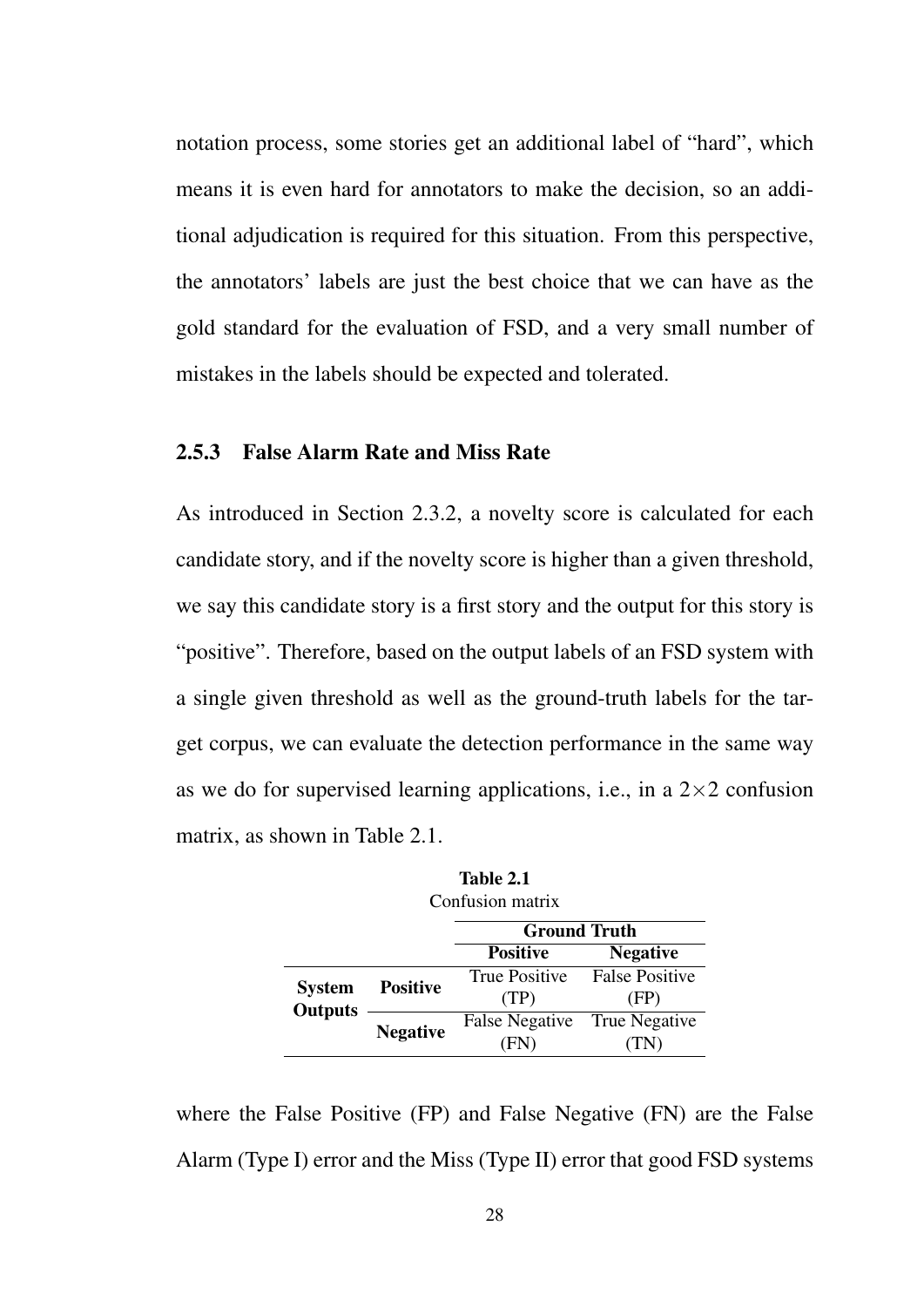are supposed to reduce. Specifically, two corresponding metrics, False Alarm (FA) rate and Miss rate, are adopted for the evaluation of FSD system performance, which are defined as follows:

$$
False\_Alarm\_Rate = \frac{FP}{FP + TN}
$$
 (2.1)

$$
Miss\_Rate = \frac{FN}{FN + TP}
$$
\n(2.2)

# 2.5.4 Detection Error Trade-off Curve and Area Under Curve Score

One thing that needs to be noted here is that for an FSD system, a False Alarm rate and a Miss rate correspond to only one threshold. As the threshold value gets bigger, the number of detected first stories will get smaller, and consequently the False Alarm rate gets smaller but the Miss rate gets larger. Thus, there is a trade-off between these two metrics. As it is too difficult to find a good threshold before detection, the standard evaluation method for FSD is, as mentioned earlier, to apply multiple thresholds to sweep through all the novelty scores. For each threshold, a False Alarm rate and a Miss rate are calculated, and then for all thresholds, all the False Alarm and Miss rates calculated are used to generate a Detection Error Trade-off (DET) curve (Martin et al., 1997), which shows the trade-off between the False Alarm error and the Miss error in the detection results. The closer the DET curve is to the origin,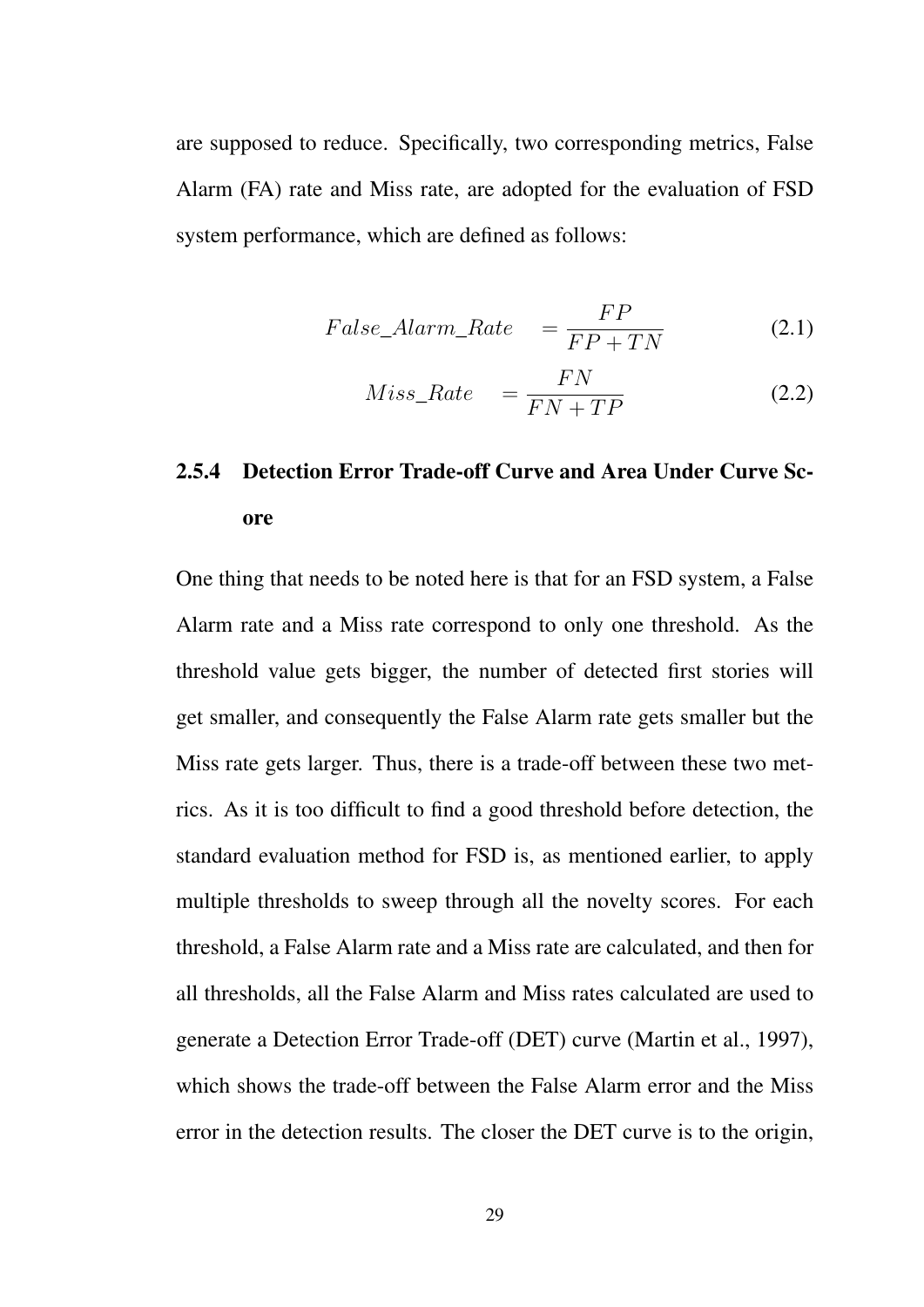the better the FSD model is said to perform.

An example figure displaying DET curves is shown in Fig. 2.1:



where the False Alarm and Miss rates are represented in x-axis and yaxis respectively. Each point on the curves corresponds to a pair of False Alarm rate and Miss rate that are generated based on the detection result with a given specific threshold. The line on the top through the points  $(0,1)$  and  $(1,0)$  describes the performance of a random FSD system, i.e., every story gets a novelty score of 0.5. It is clear from the figure that the curve of the example FSD system 1 is closer to the origin than the example FSD system 2, which means the FSD system 1 outperforms the example FSD system 2.

Using this method, the performance of different FSD systems can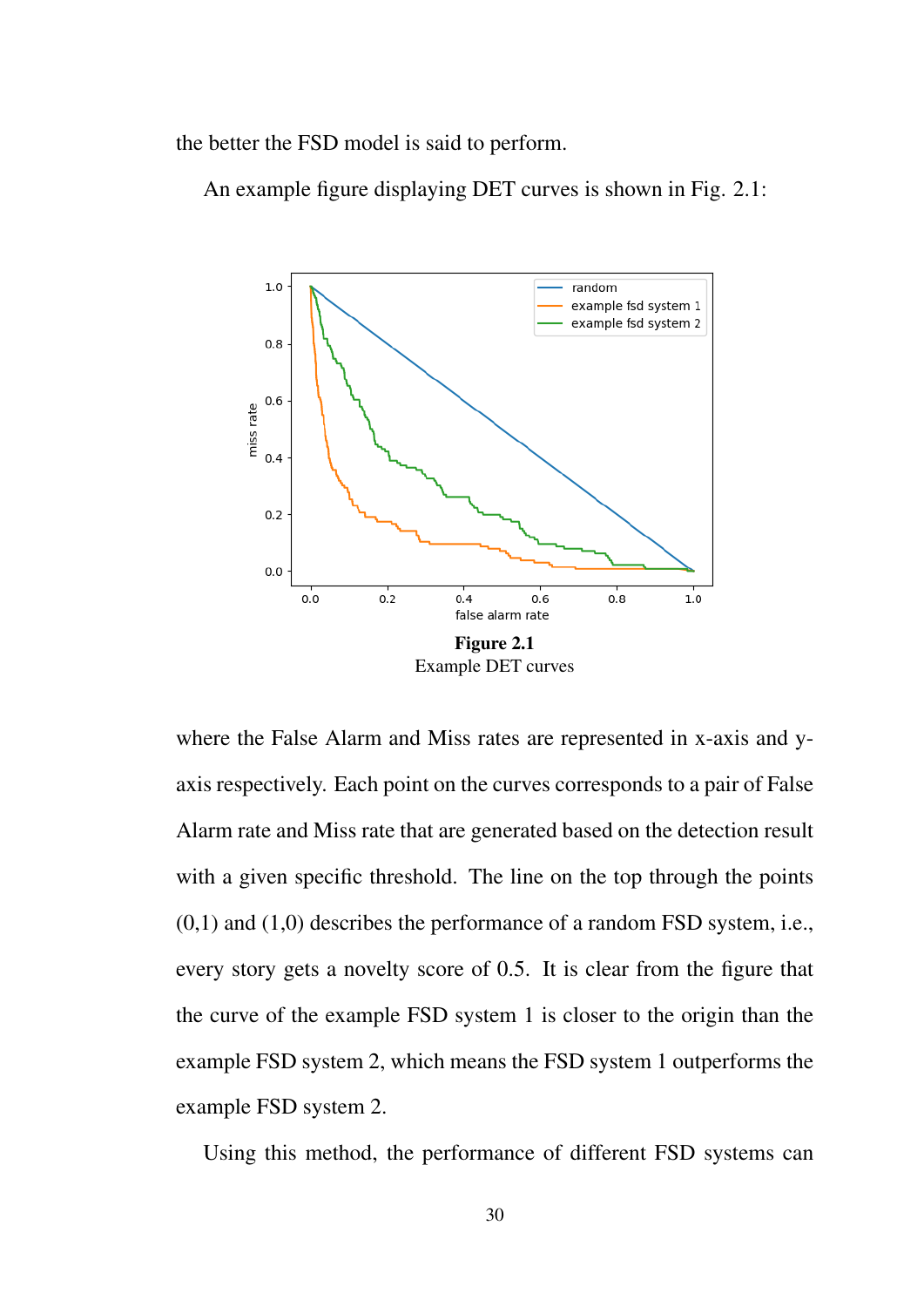be compared across the full range of thresholds, so the DET curves are widely used as the standard evaluation method throughout TDT project series and also in many other later FSD research. However, sometimes when the FSD systems perform similarly, the DET curves may tangle together, which results in the difficulty in precisely identifying the better one. In order to make precise analysis of the DET curves, we calculate the Area Under Curve (AUC) score for each single curve, i.e., the area bounded by the DET curve and the two straight lines, "false alarm rate  $= 0$ " and "miss rate  $= 0$ ". With this, comparisons can be easily made between FSD systems with their corresponding AUC scores. Given what the AUC score represents is also the degree of error occurring, the model with the lowest AUC score corresponds to the DET curve closest to the origin, and thus is judged to be the best.

#### 2.5.5 Detection Cost

Apart from the comprehensive evaluation using the DET curves and their AUC scores, there is another goal for the evaluation of FSD systems: to find out the threshold that leads to the best performance. Another evaluation metric used for this purpose, the detection cost *Cdet*, is a linear combination of the False Alarm rate and the Miss rate, and is defined as follows (Fiscus and Doddington, 2002; Manmatha et al., 2002):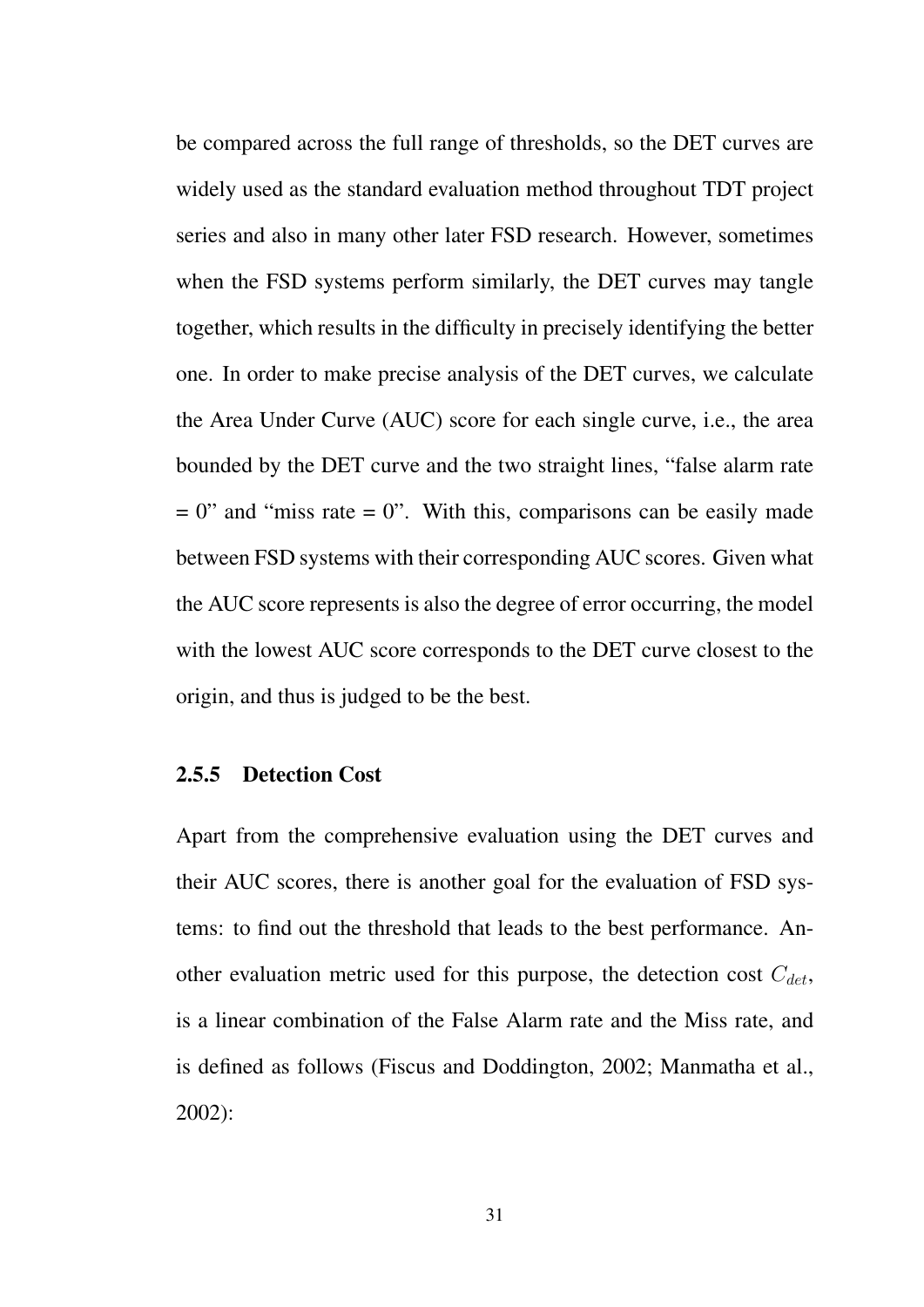$$
C_{det}(\theta) = C_{miss} * P_{miss}(\theta) * P_{target} + C_{FA} * P_{FA}(\theta) * P_{non-target} (2.3)
$$

where *Cmiss* and *CF A* are the costs of the Miss and False Alarm errors (set as 1 and 0.1 respectively for FSD),  $P_{miss}(\theta)$  and  $P_{FA}(\theta)$  are the Miss rate and False Alarm rate corresponding to the threshold *θ* as shown in Eq. 2.2 and Eq. 2.1, and *Ptarget* and *Pnon*−*target* are the prior target and non-target probabilities (set as 0.02 and 0.98 respectively for FSD).

The *Cdet* metric is usually normalised by the minimum metric value generated by a system that either answers "positive" or "negative" to all the stories as follows:

$$
(C_{det})_{norm}(\theta) = C_{det}(\theta)/MIN(C_{miss} * P_{target}, C_{FA} * P_{non-target})
$$
 (2.4)

A (*Cdet*)*norm* value of 1 means the system being evaluated performs not better than a system that either answers "positive" or "negative" to all the stories. The minimal value of (*Cdet*)*norm* over all thresholds is called the minimal cost *Cmin*, which is defined as follows:

$$
C_{min} = \min_{\theta} (C_{det})_{norm}(\theta) \tag{2.5}
$$

Using the *Cmin* metric, comparisons can be made directly between FSD systems by different researchers even without implementing the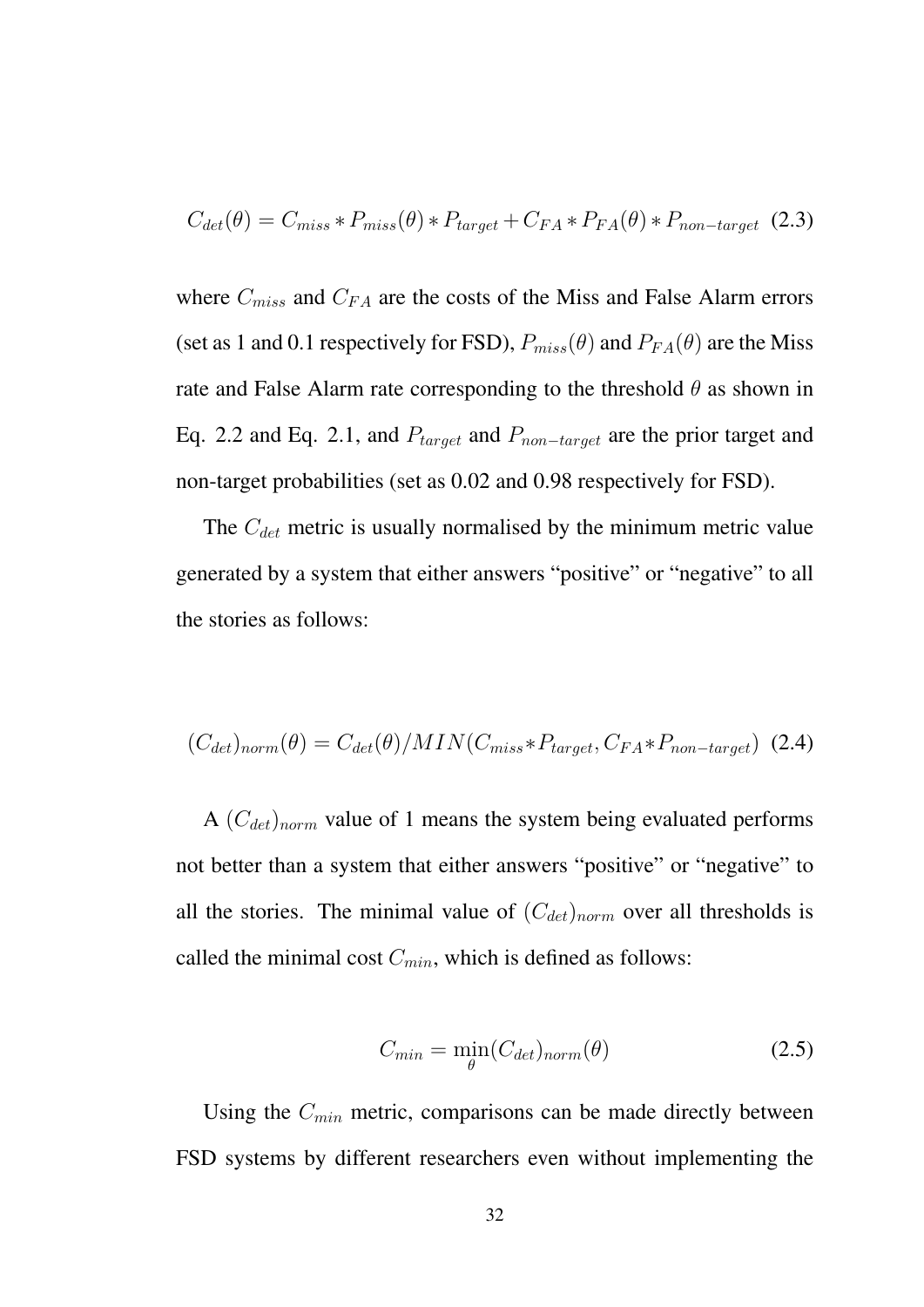systems, e.g., the current state-of-the-art FSD performances on the TDT5 and Twitter corpora were reported respectively as 0.575 by Petrovic et al. (2012) and 0.638 by Moran et al. (2016) with  $C_{min}$ .

## 2.6 Detection Models

Since FSD was proposed, many detection models have been designed and developed for this task. In this section, we introduce key models from previous research and outline the current state of the art.

The first thing we need to clarify here is the difference between detection model and detection system. In this thesis we use the term detection model to refer to the main algorithm that takes in stories in any form as input and calculates novelty scores for all stories as output. The pre-processing of raw texts, the representation of documents and the processing of novelty scores are not considered within a detection model, but constitute the entire detection system together with the detection model. Therefore, in this section we mainly focus on the detection models, but also discuss document representations and improving methods that are widely used as part of detection system.

#### 2.6.1 Information Retrieval-Based Detection Models

In early research, Information Retrieval (IR) was the mainstream technique used for the detection and tracking tasks in texts, such as, Story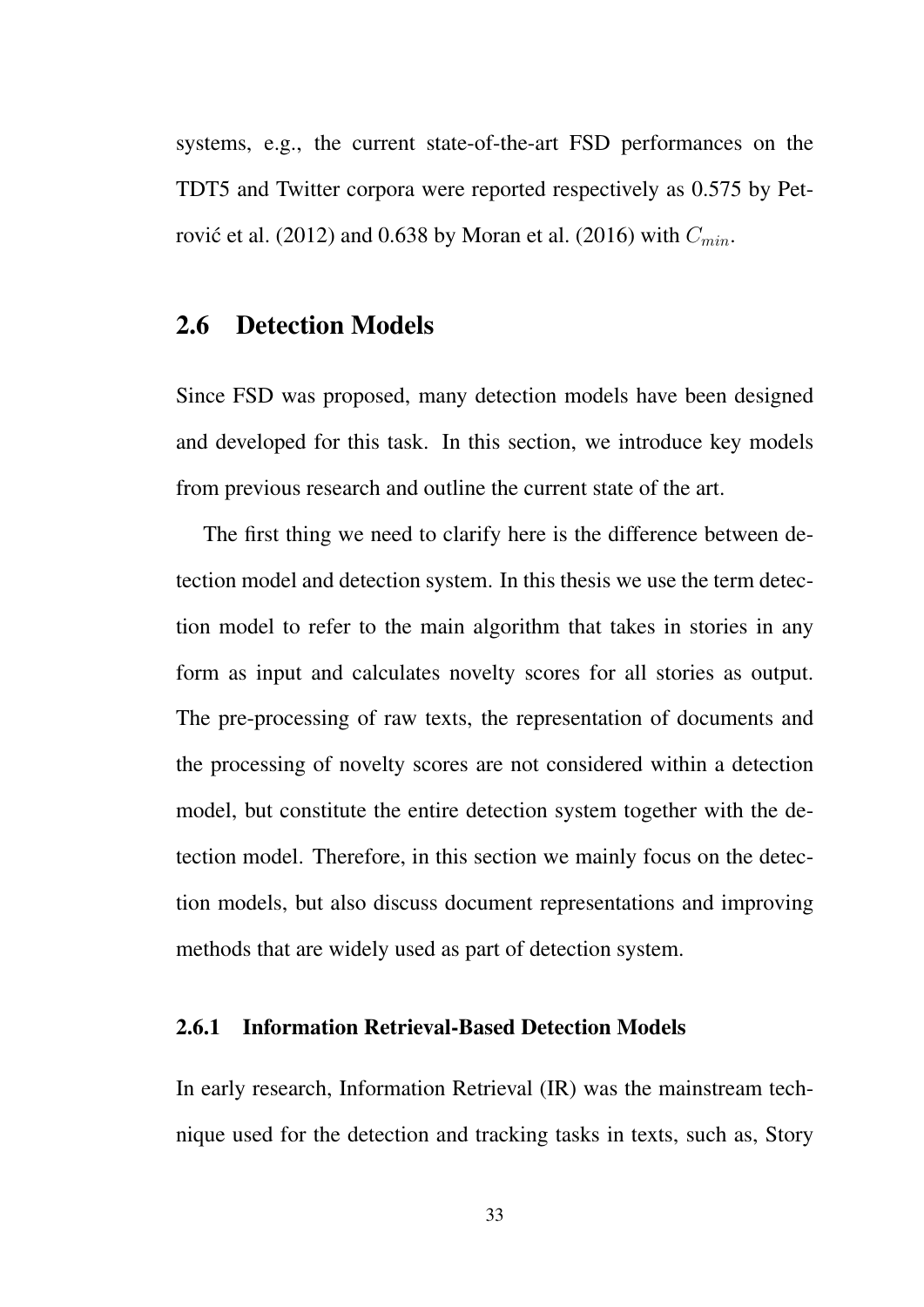Segmentation (Ponte and Croft, 1997), Topic Detection (Willett, 1988) and Topic Tracking (Voorhees and Harman, 1999). Typical IR problems rely upon a user-defined query to specify what is "interesting" and find documents that match the query. In contrast, FSD has no knowledge of what the next new event is in the stream, so the IR-based FSD models can only build queries based on existing stories and find the incoming story that does not match any of the queries. The two most effective IRbased FSD models, UMass (by the University of Massachusetts) (Allan et al., 2000c) and CMU (by Carnegie Mellon University) (Yang et al., 1998), are designed in this way.

UMass and CMU both tried building queries in two ways: by each single previous story or by each centroid of previous story clusters, but the implementation details were different from each other (Allan et al., 1998b; Yang et al., 1998). Both systems initially adopted the singlepass clustering algorithm to build clusters, in which, if the distance (or dissimilarity) between the incoming story and its most similar existing cluster (represented by the centroid of all the stories in the cluster) is smaller than a consolidation threshold, the story is absorbed by its most similar existing cluster; otherwise, a new cluster is generated and the incoming story is assigned to the new cluster as its first seed. The distance (or mismatching) of the incoming story to the query built by its most similar existing cluster is taken as the story's novelty score. Although their implementation details were different, the results of these two sys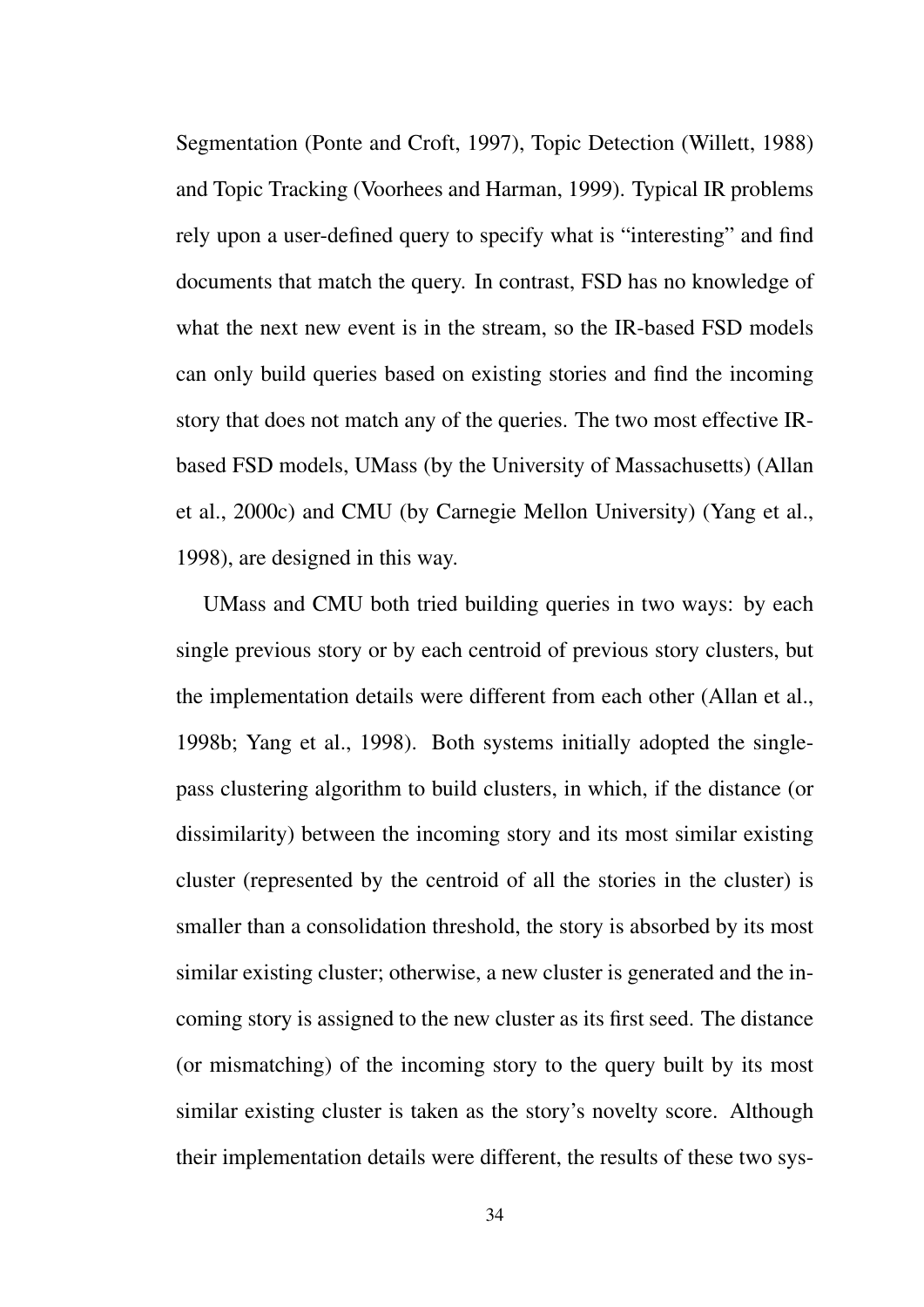tems showed the same trend: the smaller the consolidation threshold is, the better the FSD performance is. When the consolidation threshold is so small that every incoming story forms a new cluster, the single-pass clustering model becomes a nearest neighbour model, in which the novelty score is defined as the distance from an incoming story to the query built by its most similar existing story.

Given these models were based on different underlying IR systems, UMass and CMU adopted different representations of queries and stories as well as different distance measures. Firstly, both models apply the traditional term vector space model (Salton and Buckley, 1987) to represent queries and stories using a single element of the representation vector for each term that occurs; though the term weights are calculated with different weighting schemes: UMass adopted the term frequencyinverse document frequency (TF-IDF) scheme from the INQUERY Retrieval system for the queries and the incoming stories (Callan et al., 1992, 1996), while CMU, also adopted the TF-IDF representation, but from a different IR system, SMART System (Salton, 1989), to represent both queries and stories. The weights in these weighting scheme are initially calculated based on a background corpus such as the TREC corpora (Harman, 1993), and remain the same in UMass (Papka et al., 1999) but keep on being updated incrementally in CMU as the incoming stories are taken into account for the calculation of inverse document frequency in the detection (Carbonell et al., 1999). The static and dy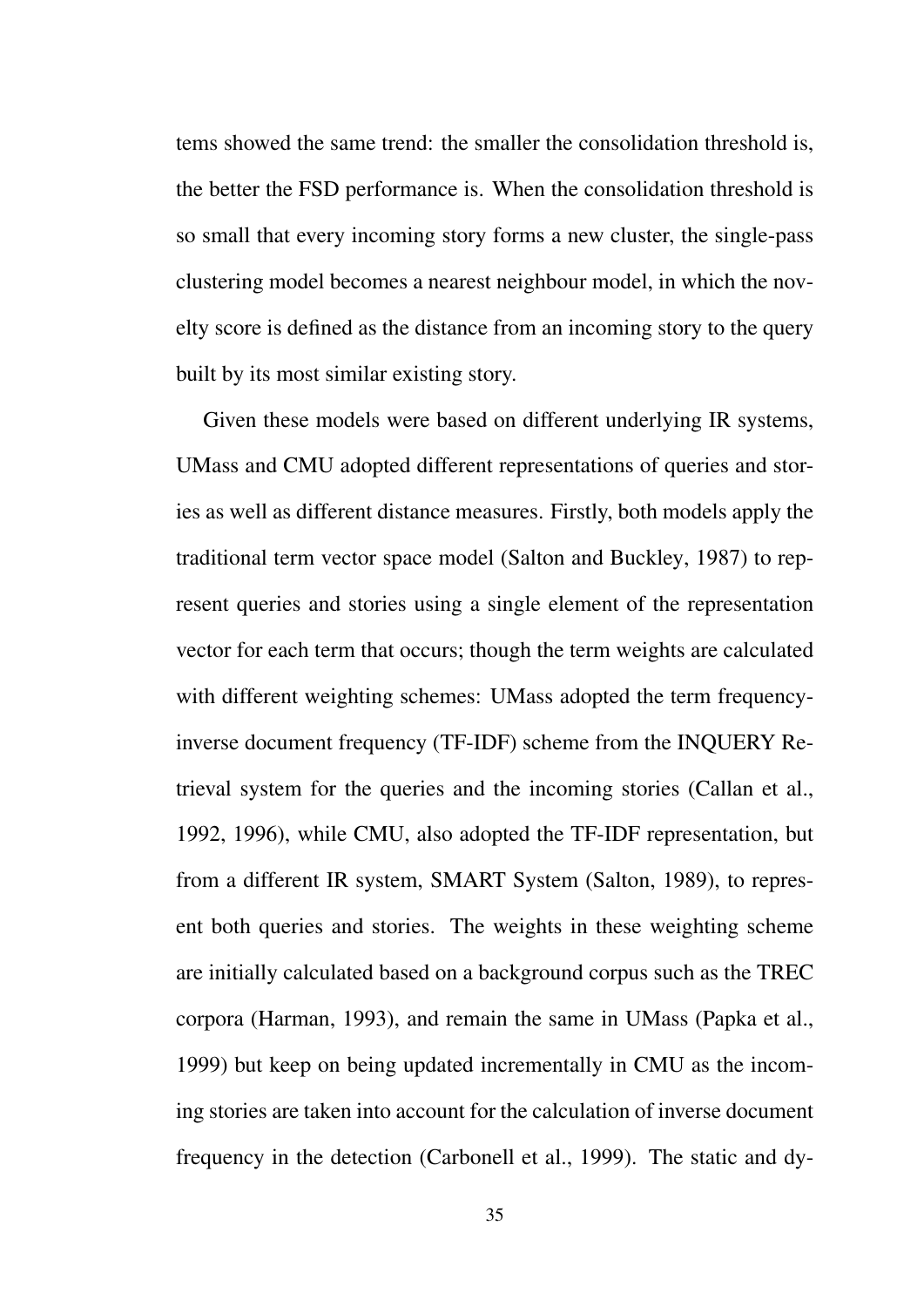namic properties of the TF-IDF representation will be fully discussed in Chapter 4 and 5.

Brants et al. (2003) extended the research on the representation of documents for FSD by considering different types of distance measures, and claimed a suitable scheme for FSD, which is defined in Eq. 2.6 and  $2.7:$ 

$$
tf-idf(t, d) = tf(t, d) \times idf(t)
$$
\n(2.6)

$$
idf(t) = log \frac{N}{df(t)}
$$
\n(2.7)

where  $tf(t, d)$ , representing the term frequency component, is the number of times the term *t* occurs in document *d*, and *idf*(*t*), representing the inverse document frequency component, is the logarithmic value of the proportion of the total number of documents *N* divided by  $df(t)$ , i.e., the number of documents that contain the term *t*. Briefly speaking, the more a term occurs in a target document, and the less it occurs in other documents, the bigger the TF-IDF weight is for that term for that document. In a real implementation of TF-IDF representation of the queries, a dimensionality between 300 and 1000 is usually adopted to improve efficiency, although a higher dimensionality normally leads to better performance (Schultz and Liberman, 1999; Allan et al., 2000c). Although other weighting schemes like term frequency only, or inverse document frequency only, were applied to the representation of both in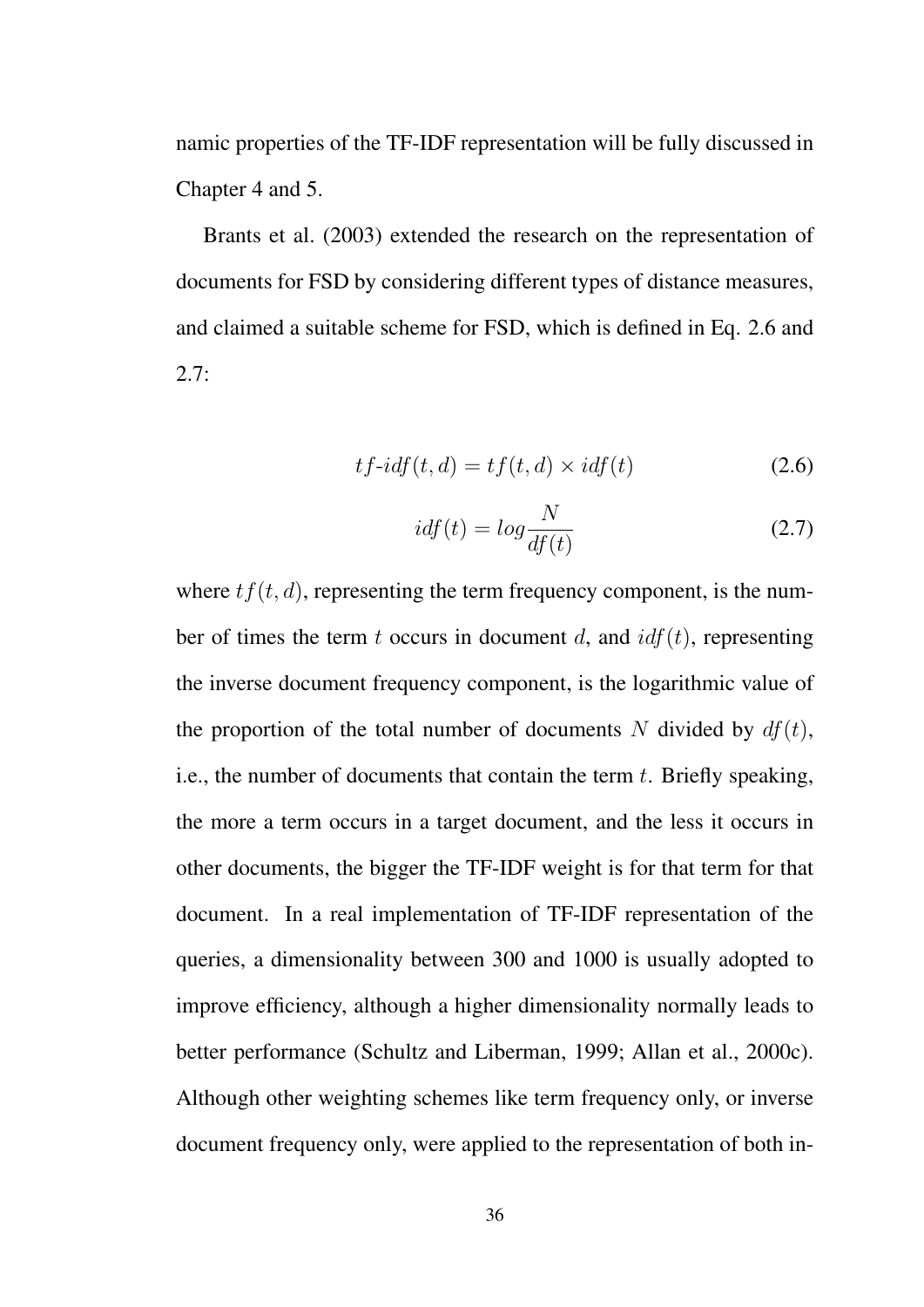coming stories and queries (or only queries), they did not lead to as good performance as TF-IDF (Allan et al., 1999).

For the measure of the distance between a query and an incoming story, many different types of distance measures have been examined for the FSD task, such as cosine distance, weighted sum (Turtle and Croft, 1991), language model (Allan et al., 2000c) and KL divergence (Lavrenko et al., 2002), and the experimental results showed that cosine distance outperforms other measures, especially for the TF-IDF representation with a high dimensionality (Allan et al., 2000c), which is defined in Eq. 2.8:

$$
cosine\_distance(\vec{d}, \vec{d'}) = 1 - \frac{\vec{d} \cdot \vec{d'}}{|\vec{d}||\vec{d'}|}
$$
(2.8)

where  $\vec{d}$  and  $\vec{d'}$  are the TF-IDF representation vectors that we are comparing.

As we introduced above, the TF-IDF representation in Eq. 2.6 and 2.7 and the cosine distance in Eq. 2.8 are the most effective combination of representation and distance used in FSD (Petrovic et al., 2010b; Pet- ´ rovic, 2013; Moran et al., 2016), and thus, we take them as the standard baseline approaches for FSD in this dissertation.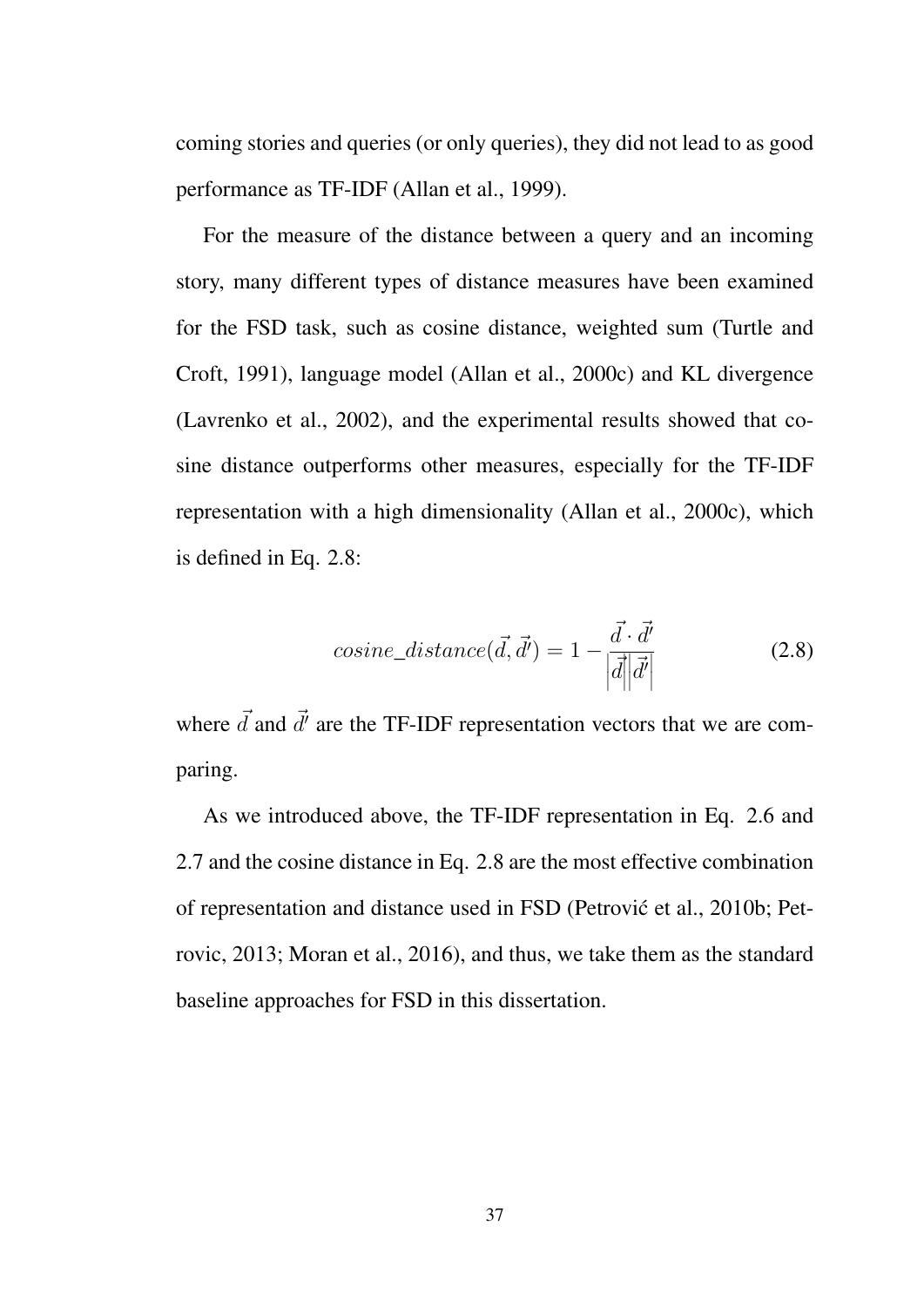#### 2.6.2 Nearest Neighbour-Based Detection Models

The IR-based FSD models discussed in the last section were also evaluated by being compared with tracking, filtering and other traditional IR techniques, and the conclusion was made that the FSD task is more difficult than other IR-based tasks on the basis of the comparison results (Allan et al., 2000a). For example, the FSD task can be solved with a tracking model, but in order to achieve a desired FSD performance on the TDT5 corpus such as a False Alarm rate of 0.01 and a Miss rate of 0.1, the tracking model used are required to provide almost perfect performance for the False Alarm rate of 0.0001 and the Miss rate of 0.01, which is almost impossible in IR.

However, this situation can be improved by removing the discrimination between the query and the incoming story. The IR-based models shown in the last section build queries with existing stories and calculate the distance between the incoming story and each of these queries. However, if we consider the already existing stories in the same way as the incoming story, rather than use them to build queries, the problem can be solved in a different way. When a new story arrives, it is compared to all the existing stories based on the TF-IDF representation and cosine distance, and the novelty score is defined as the distance from the incoming story to its nearest existing story. In this way, all the stories are mapped into the same term vector space, and thus, the problem becomes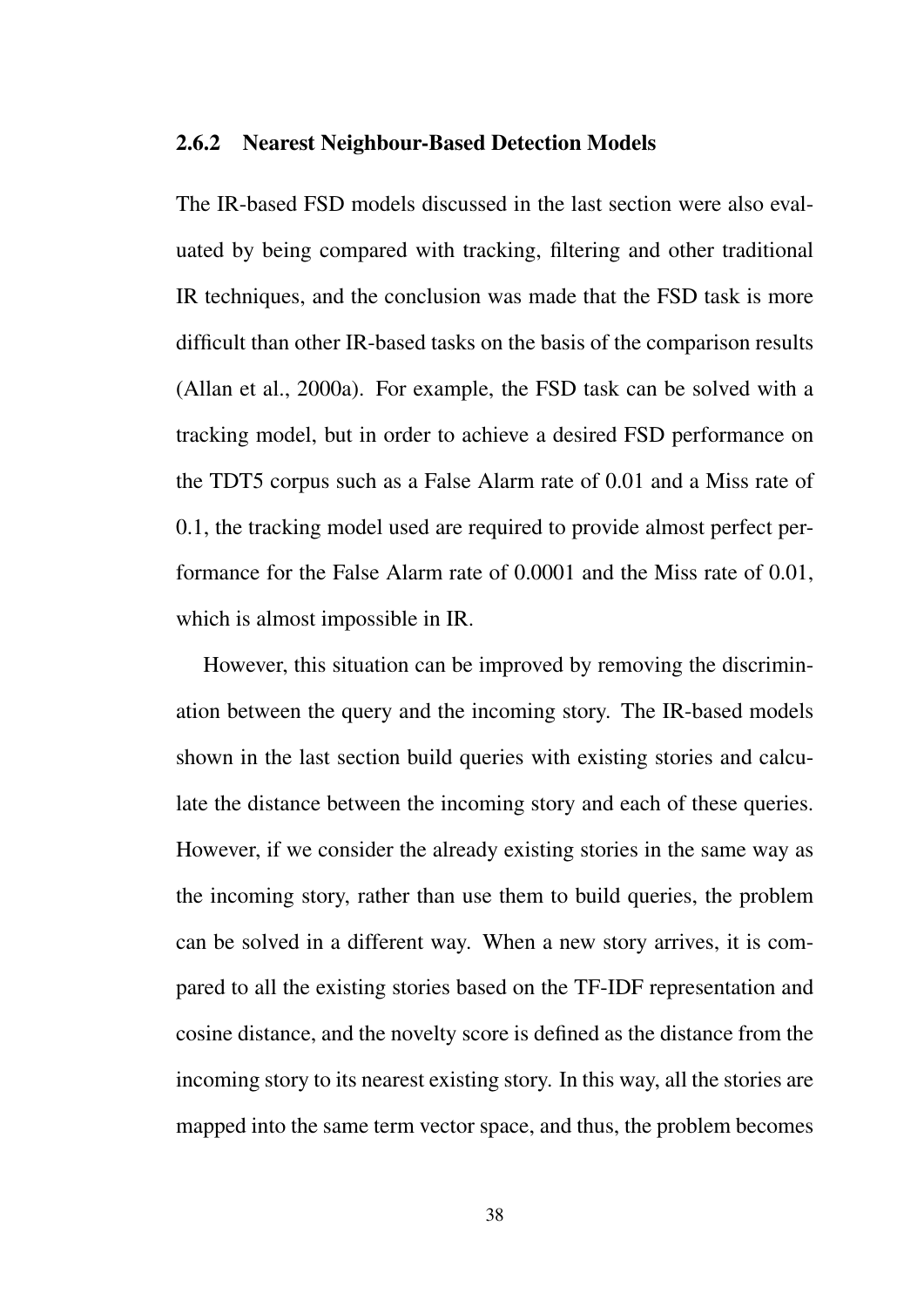a normal nearest neighbour problem in that space. Consequently, different extensions for improving standard nearest neighbor models can also be applied to FSD, and thereby improve the FSD performance.

Firstly, the normal nearest neighbour model is usually computationally expensive. Because the comparisons are required to be made with all existing stories, the calculation for each incoming story increases linearly as the detection process goes on, and thus becomes very inefficient after a period. In order to solve this problem, Petrović et al. (2010b) considered the problem as an approximate nearest neighbour problem in the term vector space, where the goal is to find any point that lies within the distance of  $(1 + \epsilon)r$  to the candidate point where  $\epsilon$  is a very small number and *r* is the distance to the nearest neighbour (Indyk and Motwani, 1998). They then tried to solve this approximate nearest neighbour problem in sublinear time using locality sensitive hashing (LSH) (Datar et al., 2004) and finally proposed the LSH FSD model. This model maps stories into different buckets as the stories arrive and ensures similar stories are probably mapped into the same bucket. When a new candidate story arrives, it is assigned to a bucket and then the search for the (approximate) nearest neighbor is done by searching through just the set of stories that are already in that bucket. In this way, it reduces the processing time significantly but provides competitively good detection performance. Thanks to this work, the FSD task can be extended to data with much larger volume, such as social media datasets.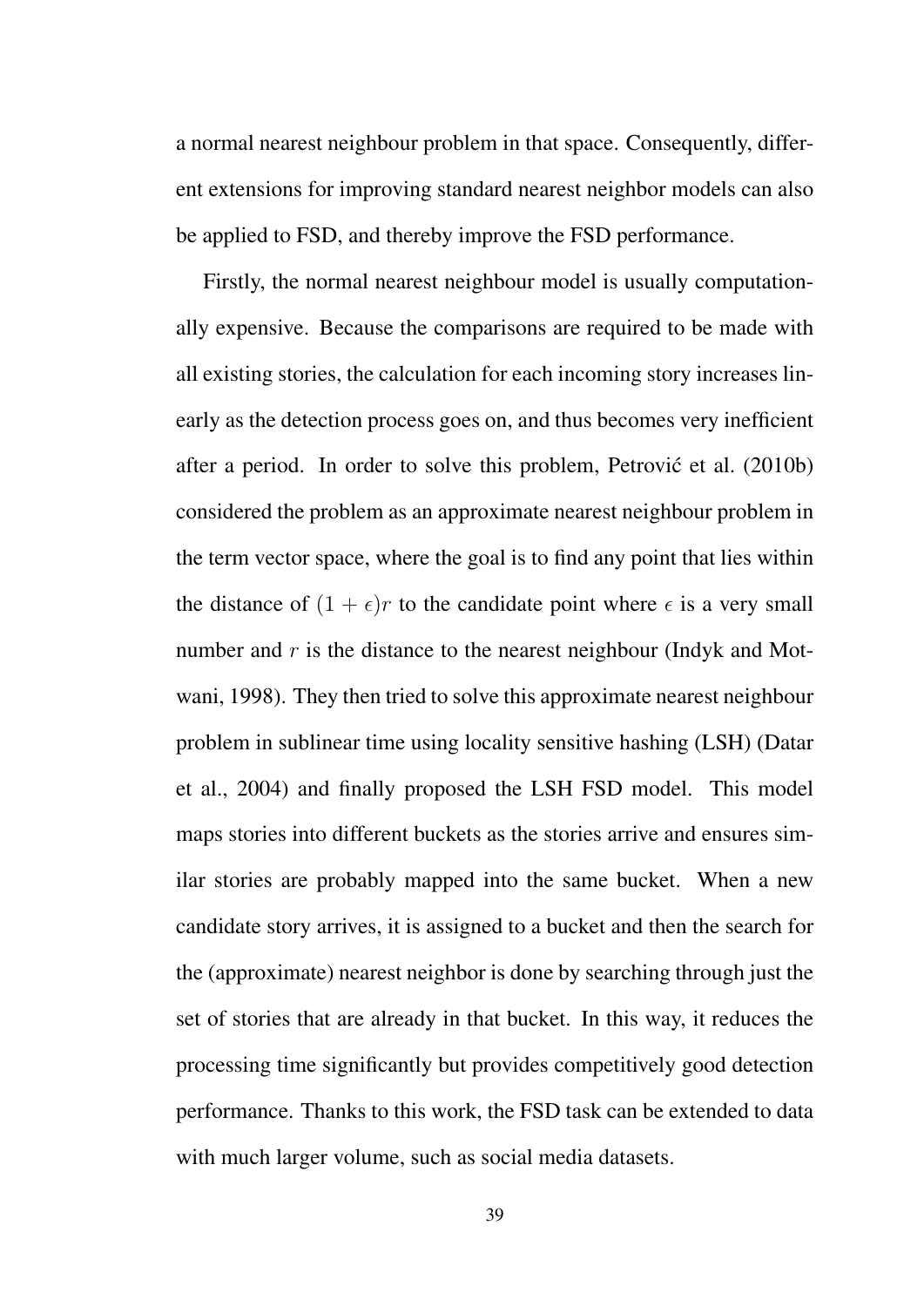Another problem in FSD is that the high degree of lexical variation in stories makes it very difficult to detect stories that discuss the same event but use different words. In order to solve the kind of problem, Petrović et al. (2012) improved his LSH model by using paraphrases to build a binary term-to-term matrix and applying this matrix to the representation of stories and even the distance calculation. Although more time and space are required in comparison to the original LSH FSD model, this model set the state of the art of detection effectiveness on the TDT5 corpus with a *Cmin* of 0.575. Additionally in their research, Petrović et al. (2012) published the Twitter benchmark corpus for FSD, which was introduced in Section 2.4.

Benefitting from the development of deep learning-based NLP techniques, the LSH FSD with paraphrases model was extended by Moran et al. (2016) by generating a paraphrase matrix with Word2Vec, a neural networks model that learns distributed word embeddings by maximising the probability of seeing specific words within a fixed context window (Mikolov et al., 2013a,b). The paraphrases used by Petrović et al.  $(2012)$ are from existing lexical paraphrase sources, which only cover common paraphrases in plain English. However, using word embeddings, Moran et al. (2016) can automatically find good paraphrase pairs based on a similar background corpus. This model claimed the enhancement of effectiveness of the LSH FSD model with paraphrases by approximately 9.5%, and pushed the state of the art on the Twitter target corpus to a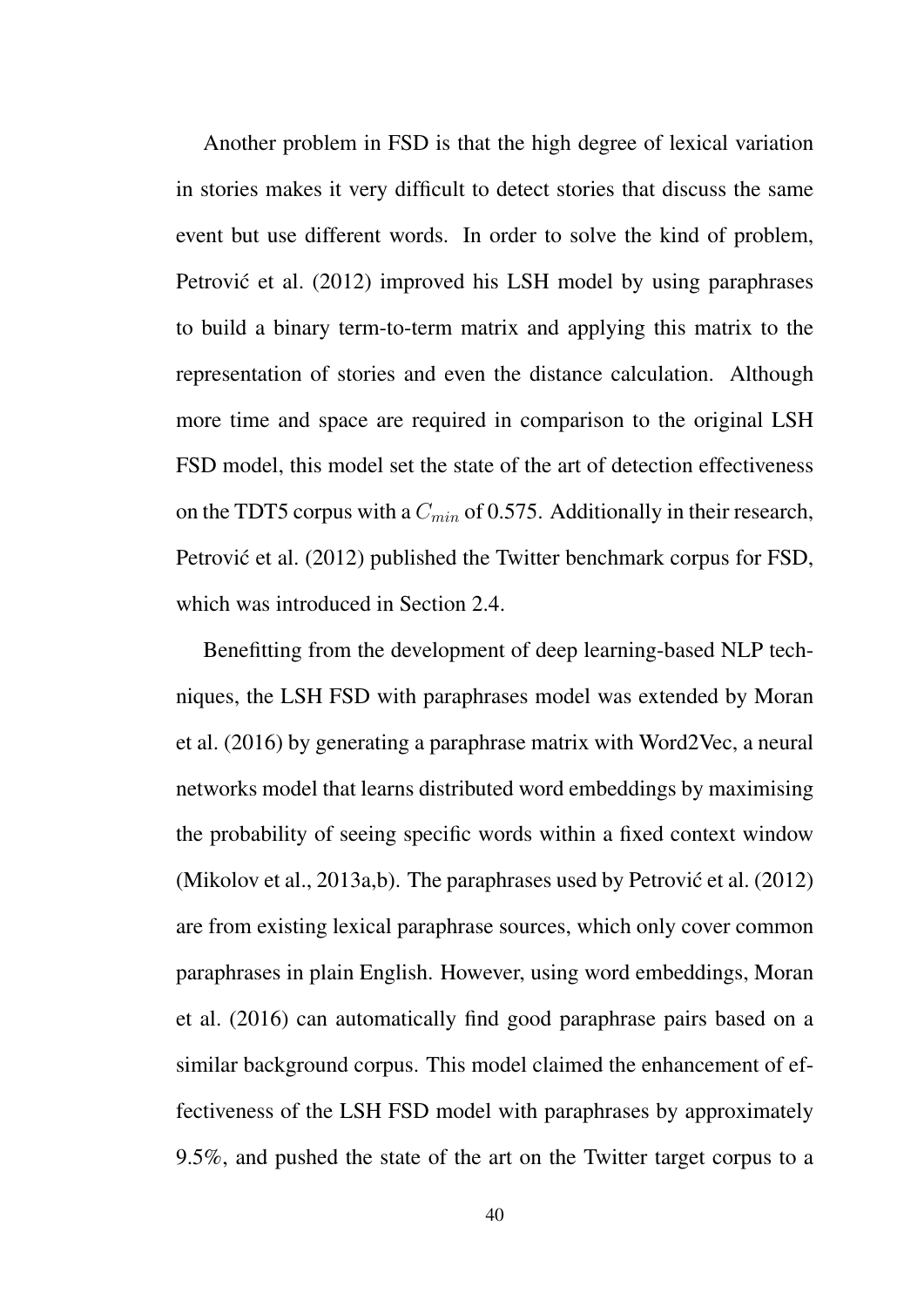*Cmin* of 0.638.

It is worth noting that although the LSH FSD model by Petrovic et al. ´ (2012) has been considered the state of the art by by much of the subsequent research on the topic (Qiu et al., 2015; Qin et al., 2017; Kannan et al., 2018b), it is not possible to reproduce the LSH-based FSD now because of the lack of algorithm details (Wurzer et al., 2015; Kannan et al., 2018a; Qiu et al., 2016). We tried to reimplement the algorithm, but could not achieve the same detection results as presented in the original papers, specifically because it is not clear what features are used for building the LSH model and implementing the detection. Even so, we still take the LSH FSD model as the state of the art to make comparisons with our experimental results.

#### 2.6.3 Other General Detection Models

In addition to the (approximate) nearest neighbour-based FSD models, there have been a number of different types of models proposed for the FSD task.

The Dragon System (Allan et al., 1998a) built story and cluster representations with only single term frequencies, and added a pre-processing step in which a k-means clustering was used to build 100 background clusters from a background corpus. In the detection process, a story is considered to be discussing a new event when it is closer to a background cluster than to an existing story cluster.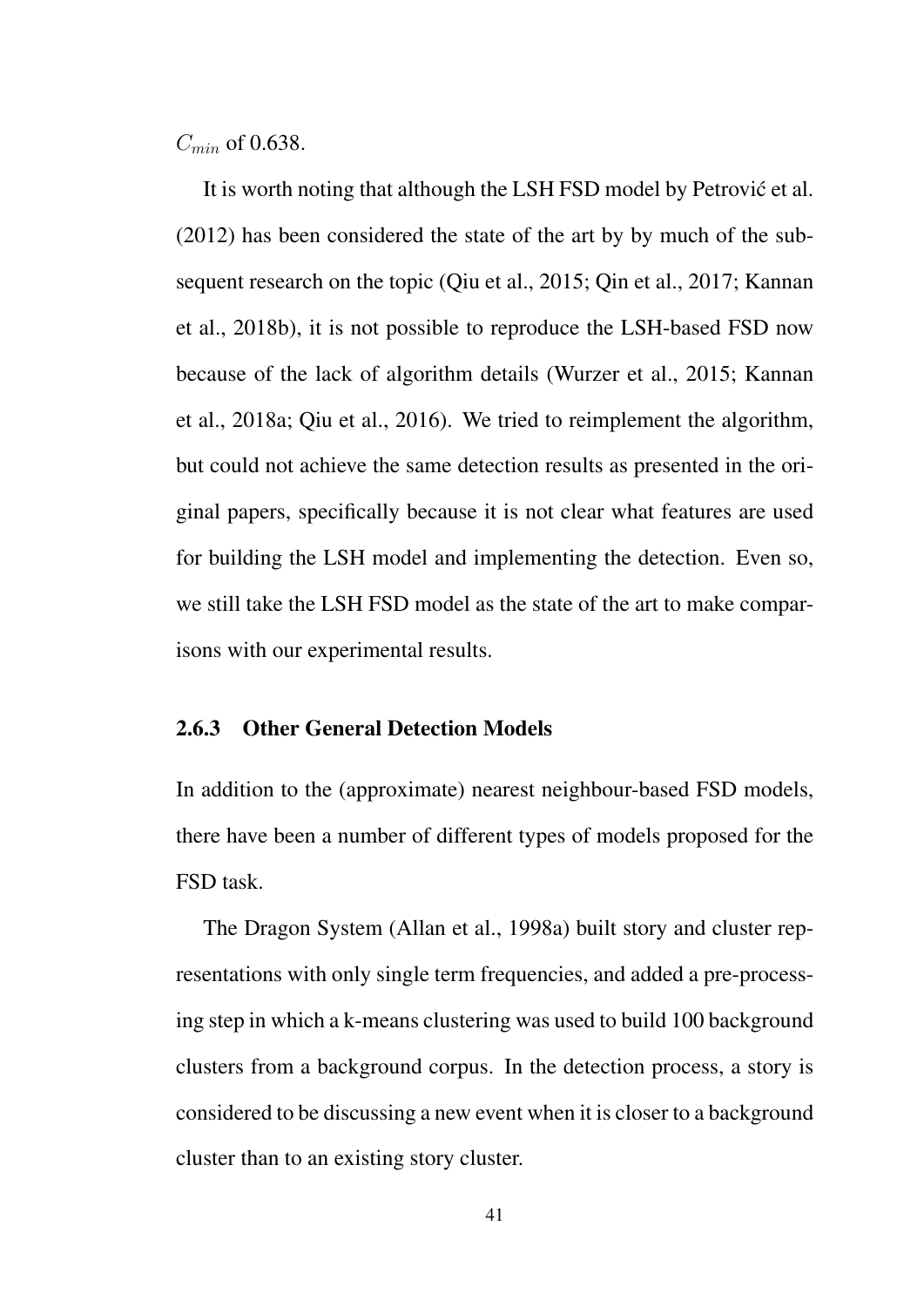Stokes and Carthy (2001) investigated if the FSD performance can be improved by taking into account both semantic (using lexical chain) and syntactic (using proper nouns) information. However, their results showed that only a marginal increase in system effectiveness is achieved.

Zhang et al. (2005) and Ahmed et al. (2011) used probabilistic models, specifically those based on non-parametric Bayesian approaches, to handle an increasing number of clusters, and model the uncertainty to match the story with clusters. However, they were computationally expensive and lagged behind non-probabilistic models in terms of effectiveness.

Osborne et al. (2012) evaluated whether Wikipedia can be used to improve the detection performance by blocking spurious events. Their results showed that although it is a powerful filtering mechanism for meaningful events, Wikipedia usually lags behind other medias, and thus has limited usefulness in real-time event detection.

Wurzer et al. (2015) designed a new detection model for FSD, kterm hashing, in which the incoming story is compared to a look-up table that contains all the combinations of up-to-k terms occurring in any existing story. This model was extended recently by assigning different weights to the term combinations with different characteristics, and achieved good performance (Wurzer and Qin, 2018).

Some more traditional novelty detection models can also be applied in an online style for FSD; these include the autoencoder and one class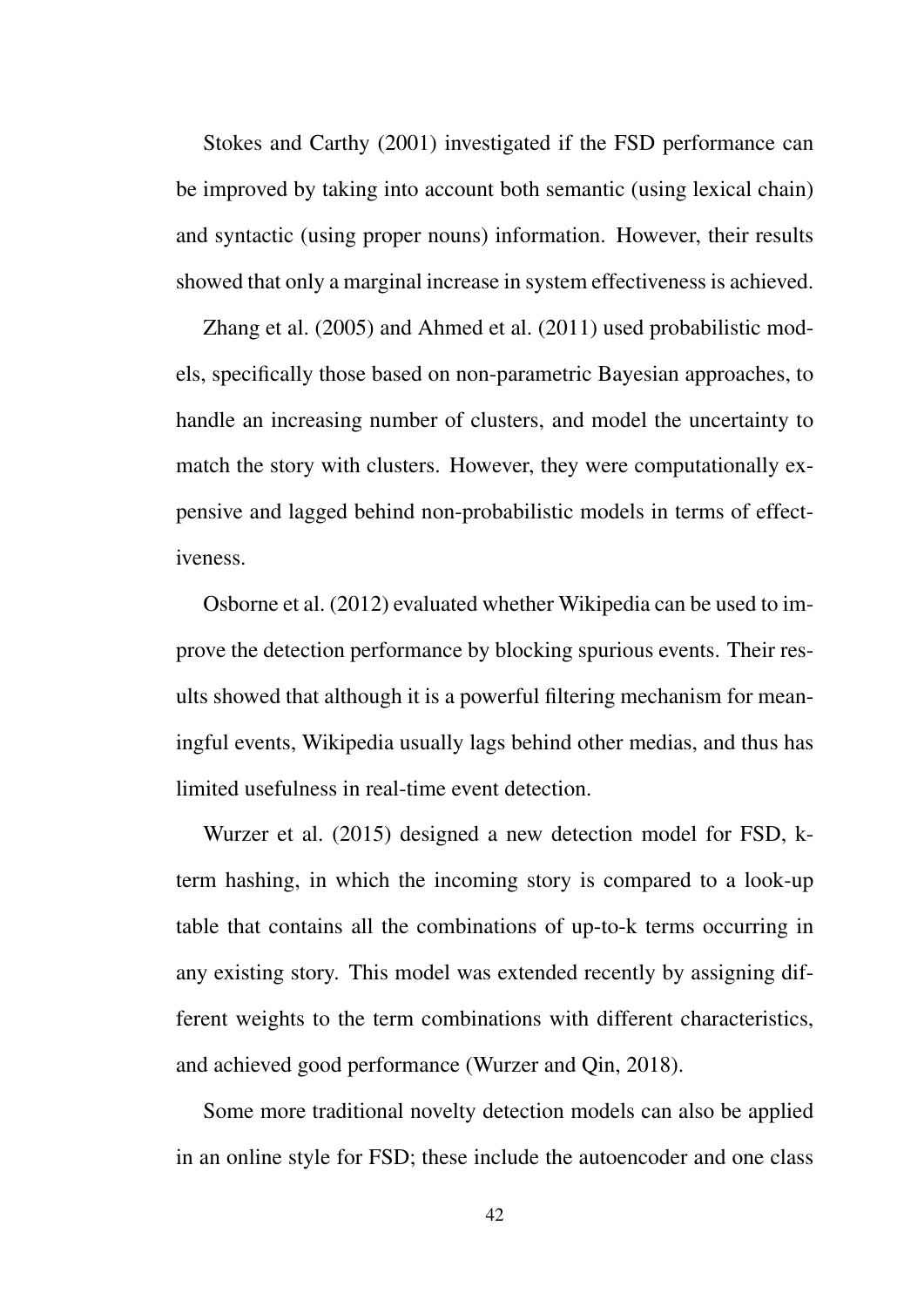classification models. An autoencoder (Thompson et al., 2002; Vincent et al., 2008) is a neural network-based model which is trained to reconstruct the input data on the output side but which is designed such that the input data must pass through a representational bottleneck (often a hidden layer with a smaller number of neurons than the input and outputs layers) thereby ensuring that the autoencoder is not simply a copy function (Kelleher, 2019). Autoencoders are often used to generate low dimensional representations of inputs, by using the representations learned at hidden layer to represent an input vector. In these scenarios the novelty or dissimilarity of an input relative to existing data points is calculated in this lower dimensional feature space. Another way of using authoencoders for FSD is to measure novelty in terms of the reconstruction loss for an autoencoder for an input vector: the more similar an input is to the data the autoencoder was trained on the lower the reconstruction loss will be, and vice versa. The adversarial autoencoder (Makhzani et al., 2015) is a variant of the autoencoder model that is inspired by generative adversarial nets (GAN) (Goodfellow et al., 2014) and adds distributional limitation onto the low-dimensional features. Using an adversarial autoencoder model, Leveau and Joly (2017) built a reconstruction model with all the existing stories, and input the new story into the model. The mean square error (Chou and Juang, 2003) between the input and output are taken as the novelty score. Additionally, many novelty detection application can be solved as a one class classification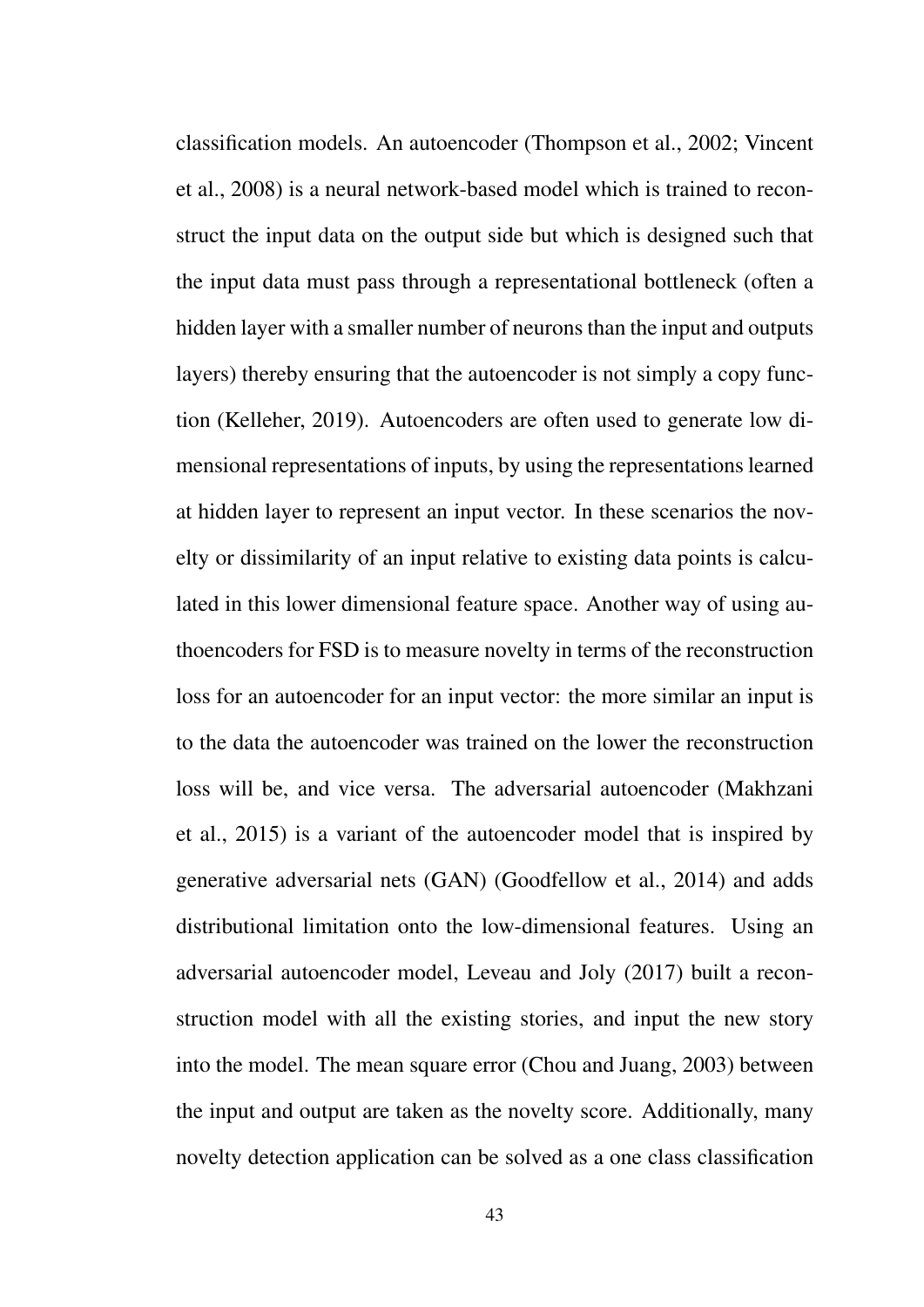problem, where an overall model is built based on all existing data and the output of the model for the incoming data is taken as the novelty score. For example, the one class SVM model (Schölkopf et al., 2001; Tax and Duin, 2004) generated a hyper-sphere based on all existing data, and the distance of each incoming data points to the hyper-sphere was considered to be the novelty score. However, both the autoencoder and one class classification models lead to high computational complexity, while their effectiveness has not been compared with other models.

#### 2.6.4 Detection Models for Specific Purposes

All the FSD models that have been discussed to this point are general detection models that are designed for stories in plain English and can be applied to different corpora and application areas. However, there are also some other FSD models designed especially for some specific application situations.

Braun and Kaneshiro (2003) and Kumaran and Allan (2005) integrated binary supervised classifiers to decide whether an incoming story discusses a new event. Both models train the classifiers with previous TDT corpora and test with the TDT5 corpus. Prior knowledge from the training sets is also exploited in detection, e.g., the location features by Braun and Kaneshiro (2003) and the topic terms by Kumaran and Allan (2005). Although they achieved the highest evaluation score for TDT5 at that time, these supervised models are difficult to extend to other cor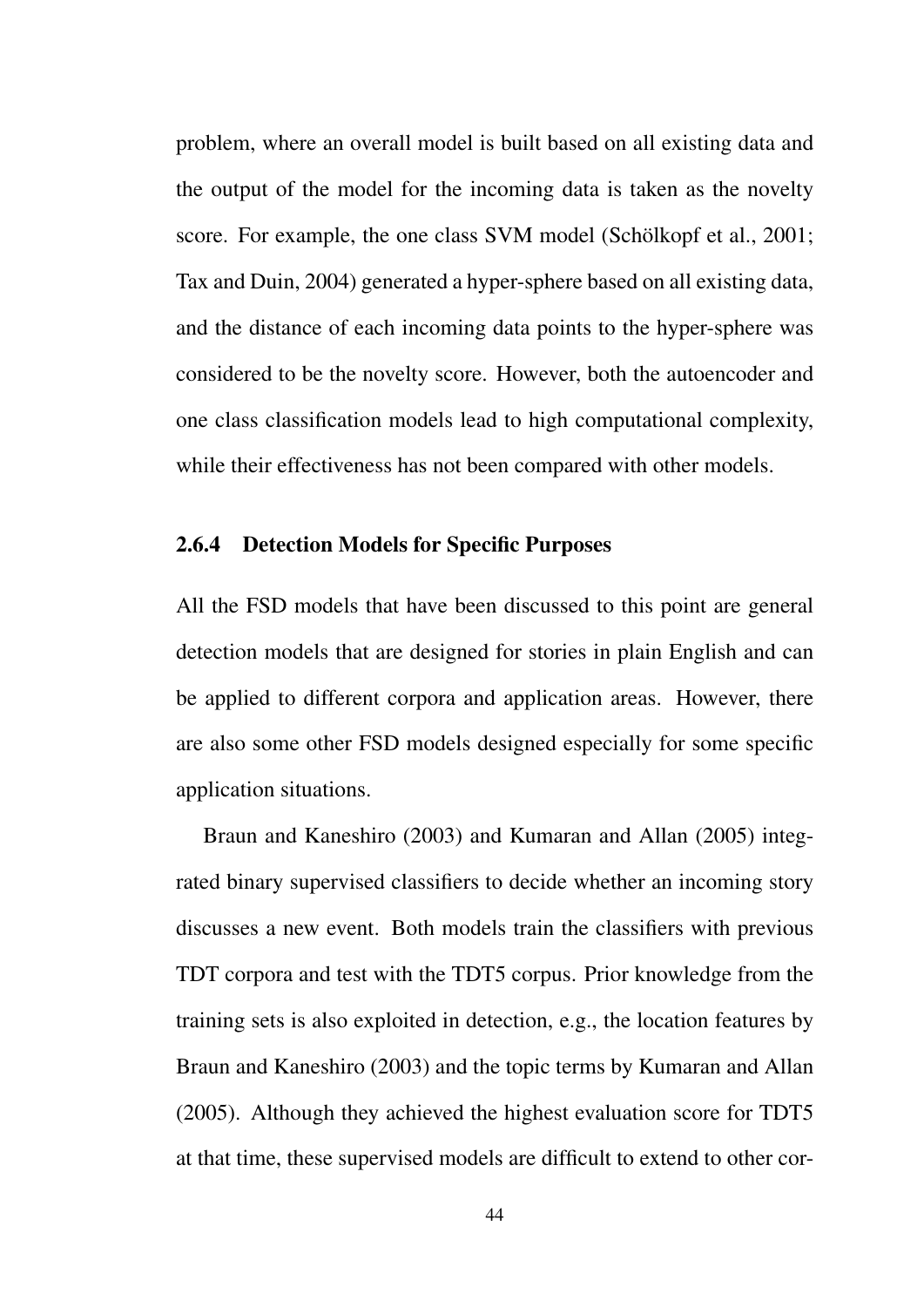pora due to the limitation of insufficient training data.

Some other research works only explore FSD on the events in some specific areas, e.g., the model proposed by Kannan et al. (2018a,b) used prior knowledge of sport to detect only events in Cricket, and thus are not within our research focus.

In recent years, in response to the growth of user generated content (UGC) and social media, a number of FSD systems have been developed that are specifically designed for social network data such as Twitter (Li et al., 2012; Thurman et al., 2016; Zhang et al., 2017). Especially, Qiu et al. (2015) proposed the Nugget-based model for FSD in Twitter, which takes advantage of special properties of Twitter data like the " $@$ " and hashtag, and uses them to build the "nuggets" of events. When a new tweet arrives, it only needs to be compared with these event nuggets rather than the tweets in events to make a decision. Using this approach, Qiu et al. (2016) claimed very good performance with a *Cmin* of only 0.280. However, as we mentioned in Section 2.3, our research focuses on generalisable FSD systems, so the results of this specificallyfor-Twitter model is not taken into account as the state of the art.

#### 2.6.5 Improving Methods

In addition to different detection models, there are many other methods that have been designed for FSD to improve the detection performance.

From the very beginning of research on FSD, it was noticed that the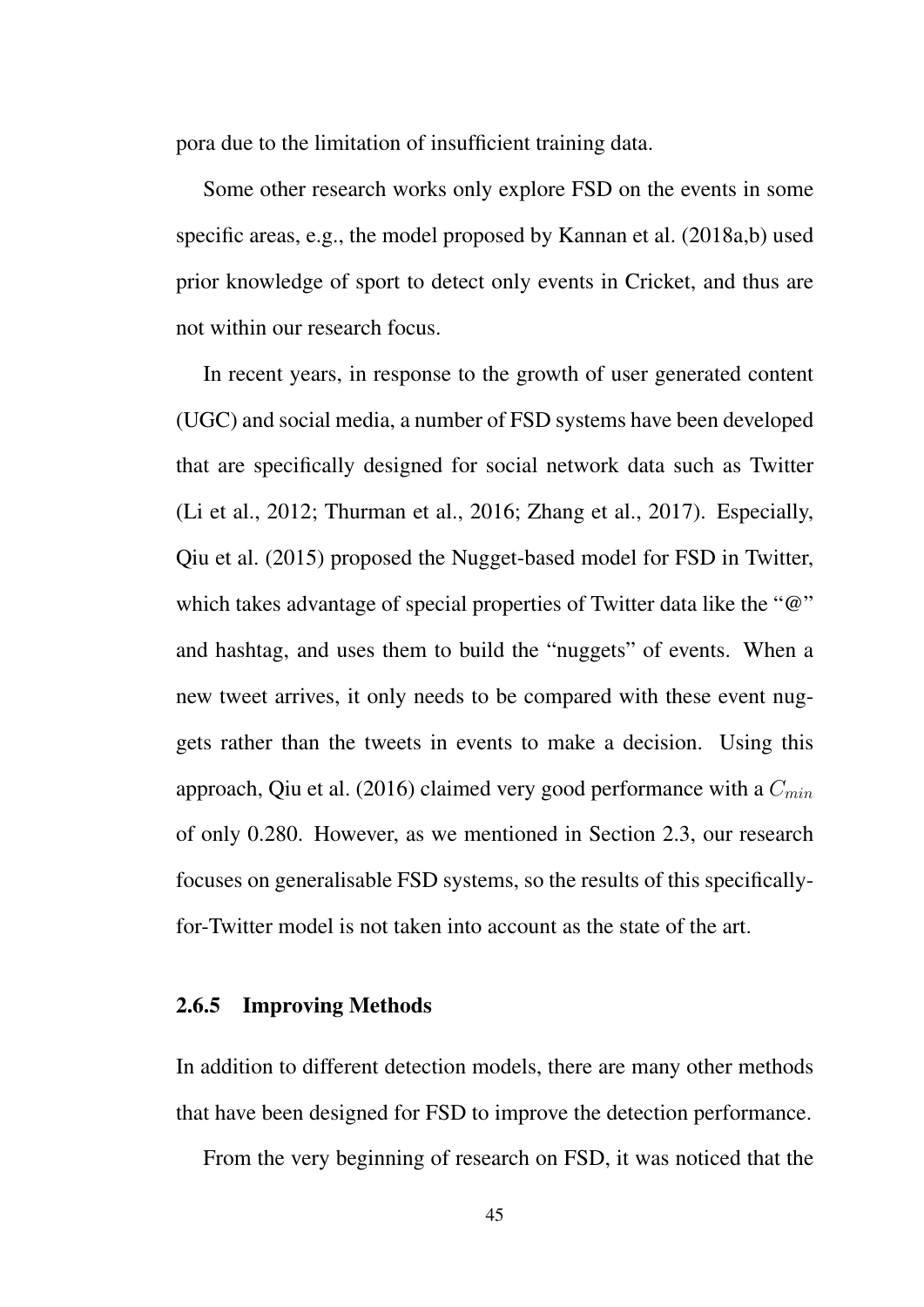stories discussing the same event tend to be temporally focused, and a time gap between bursts of topically similar stories is often an indication of different events (Yang et al., 1998). This knowledge has been taken advantage of in two ways: 1) discounting the distance of the incoming story to the existing stories that arrived long ago or raising the novelty threshold for the novelty scores generated by very old existing stories (Allan et al., 1998b; Yang et al., 1998; Qin et al., 2017); and 2) Limiting the nearest neighbour to the stories within a time window so that old stories are excluded (Yang et al., 1998; Luo et al., 2007; Petrovic´ et al., 2010b; Qiu et al., 2016), which is also a method commonly used in online novelty detection (Zhang et al., 2008; Gupta et al., 2013). Both methods improve the detection performance of original models. However, the first method brings in extra computations, while the second method significantly reduces the computations, and therefore, the timesensitive method with a time window has become a standard method for improving FSD.

An event can be considered to be the integration of "who", "when", "where", "what" and "how" (Papka and Allan, 2002). From this aspect, named entities are intuitively considered to be helpful for FSD. However, in real use, the highlighting of named entities either makes only slight improvement that can be ignored (Allan et al., 1999; Panagiotou et al., 2016; Rao et al., 2017), or limits the model to some specific purposes (Yang et al., 2002; Kumaran and Allan, 2004; Zhang et al., 2007;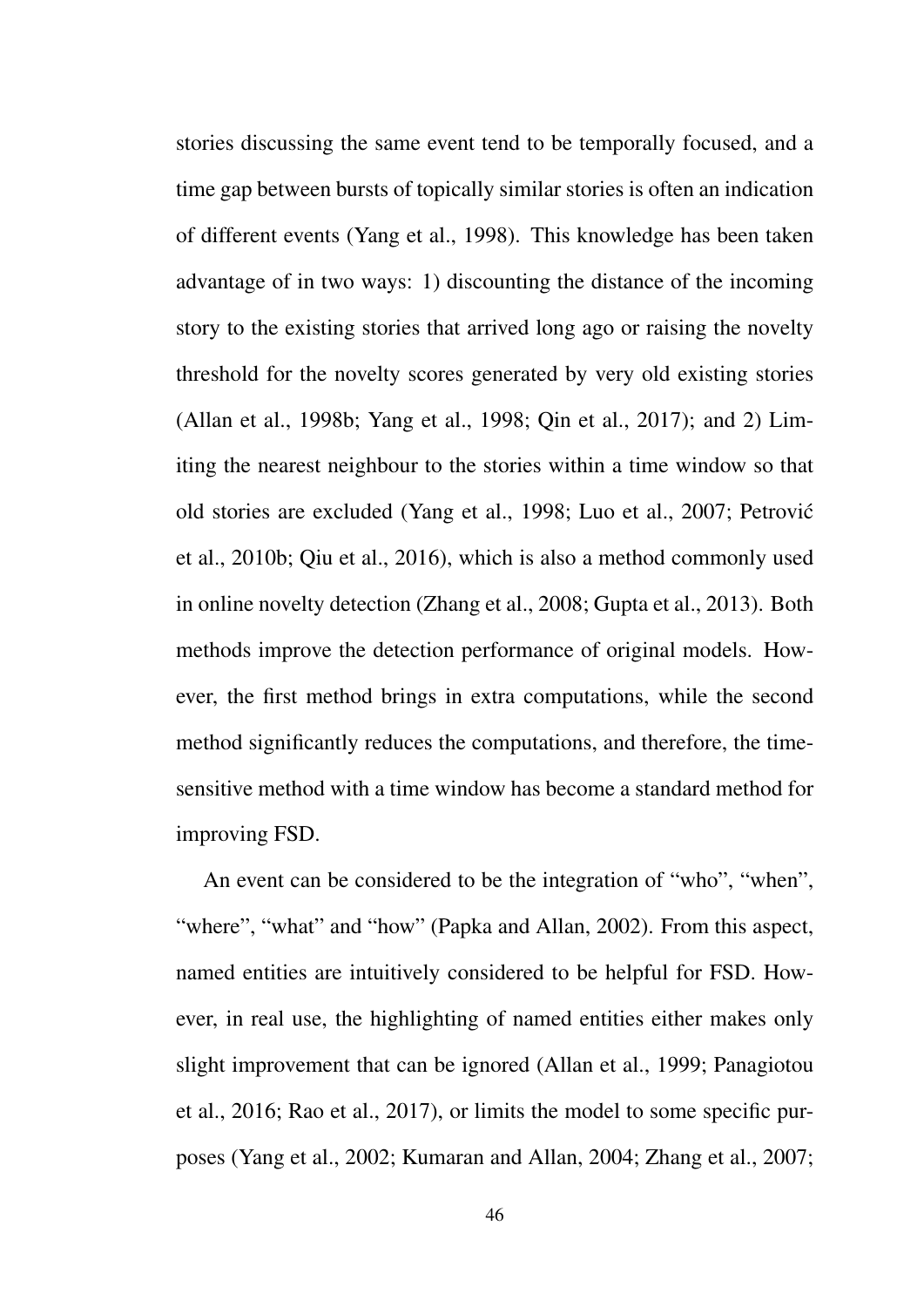Zhao et al., 2017; Li et al., 2017), and thus is usually not adopted in general FSD.

In terms of the methods of stemming and removing stopwords, which are issues for almost all NLP tasks, Allan et al. (1999) made comprehensive evaluation and provided credible results: stemming and removing stopwords can only slightly improve the detection performance; but are still recommended for FSD for the sake of improving detection efficiency. Consequently, the vast majority of subsequent research followed this trend, including the state-of-the-art systems for both the TDT5 and Twitter corpora (Petrović et al., 2012; Moran et al., 2016).

# 2.7 Discussion

Based on the research introduced in this chapter, we can see that a variety of solutions have been proposed for the FSD task. However, the vast majority of this research tends to apply different types of models and methods to get better performance, but few focus on an analysis of the reason for which a model or method might improve or harm the detection. There are also many open questions relating to the FSD task that need to be answered: firstly, almost all the previous research detects first stories based on the occurrences of different terms, but it is not clear that this is the only way for people to make the decision, e.g., "a dog bites a man" and "a man bites a dog" include the same terms but obviously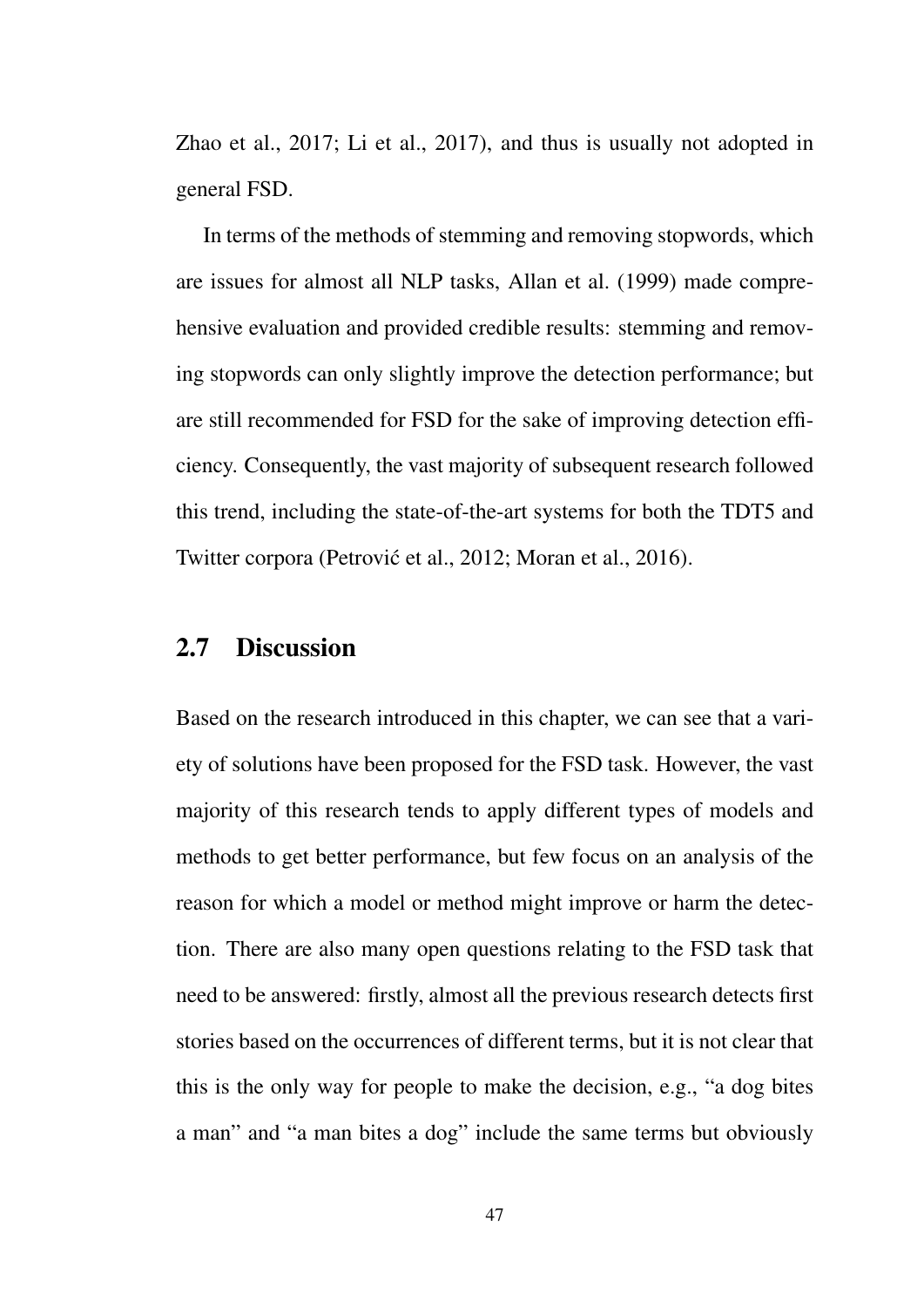describe two different events, and the latter is more likely to be an interesting event for people; secondly, it has been shown that the distance to a single existing story can represent the novelty of a new story better than the distance to a cluster of existing stories, but it is not clear why this is the case; thirdly, most of previous research adopts the TF-IDF document representation, but the details of how the TF-IDF models work for the comparison between the incoming story and an existing story have not been well discussed yet. All of these questions can be aggregated into one research question for FSD: what is the most crucial factor in defining "story novelty". To make progress on the FSD task, we argue that a multi-dimensional analysis of this question is needed.

## 2.8 Summary

In this chapter, we started from the introduction of online novelty detection and the TDT project series, the two sources where the FSD task originated from, and then gave definitions for the basic concepts in the task. After that, we presented the corpora specifically designed for the FSD task, as well as the evaluation methods used in this research. We also summarised the detection models for FSD based on IR-based models, nearest neighbour-based models, other general models, and models for specific purposes; and went on to introduce some useful methods for improving FSD. Finally, we stated the most important research problem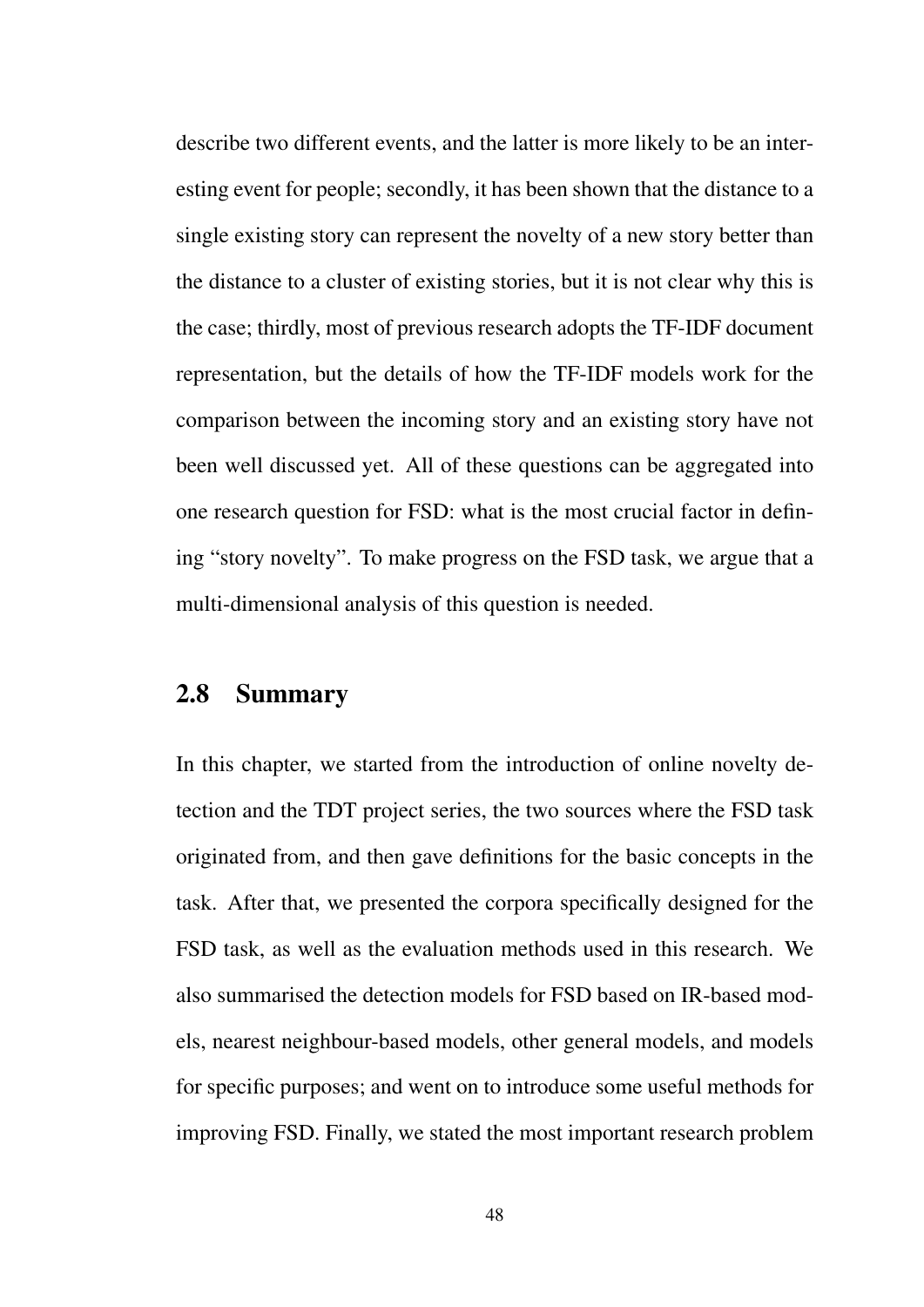for FSD - it is still not clear what is the most crucial factor in defining the "story novelty".

This chapter outlines the current situation of the research on FSD, and from the next chapter, we will start our three dimensional analysis of the problem from the perspectives of distance, time and terms.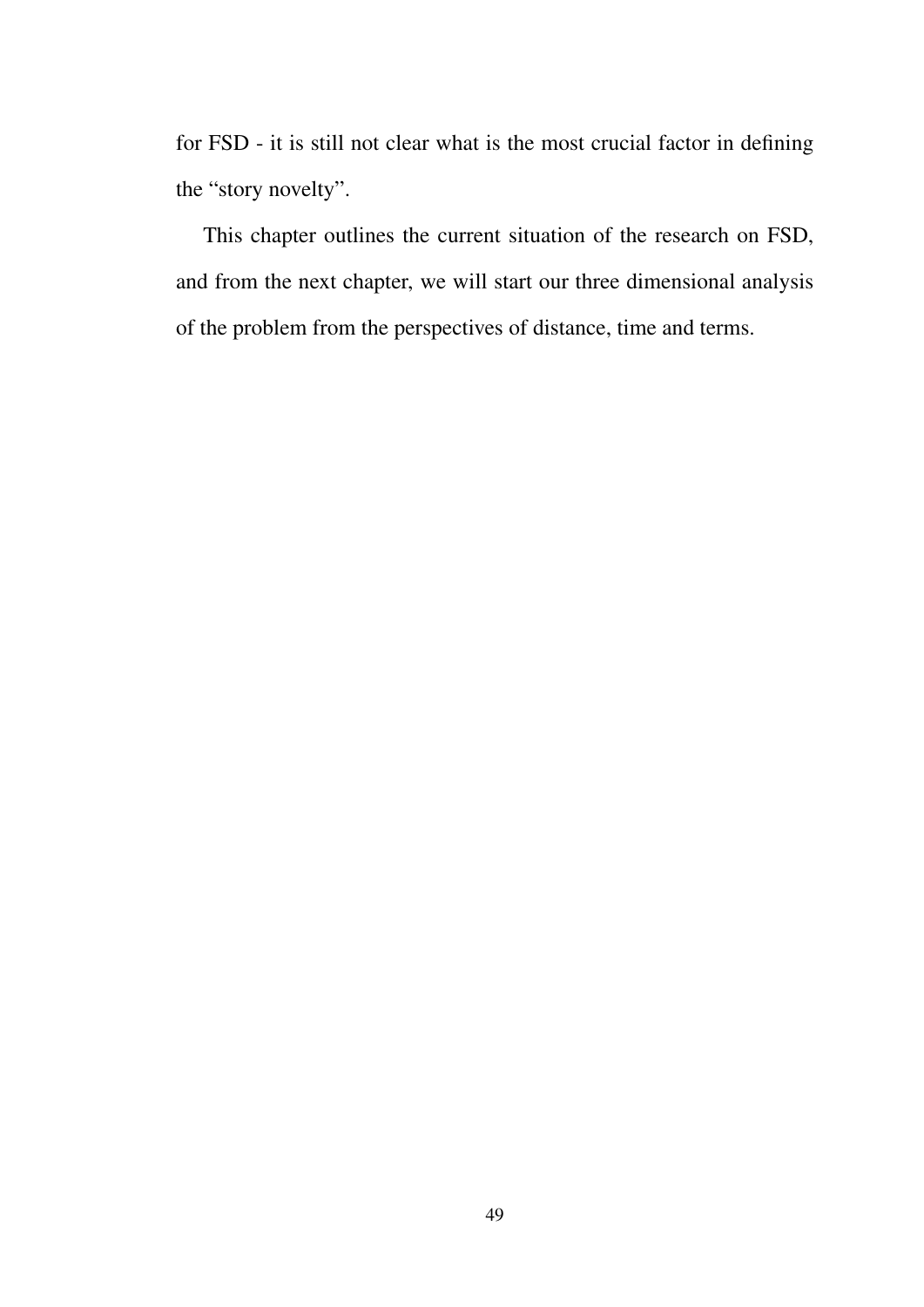# Chapter 3

# Detection Model Categorisation and Analysis

As discussed in the previous chapters, we believe that the most important research problem to be solved in this research is the question of what is the most crucial factor in defining the "story novelty". We also argue that the clear exposition of the definition of novelty is the basis of designing a proper detection model and enhancing its performance. In our specific research area, the novelty score of each story plays the role of the definition of novelty. The way to calculate the novelty score varies in different detection models, which means that different models effectively adopt different ways to define the story novelty.

To explore these issues further, in this chapter, we firstly identify three main categories of detection models based on different types of distances in the definition of novelty scores, and then verify the performances of different categories of models with different document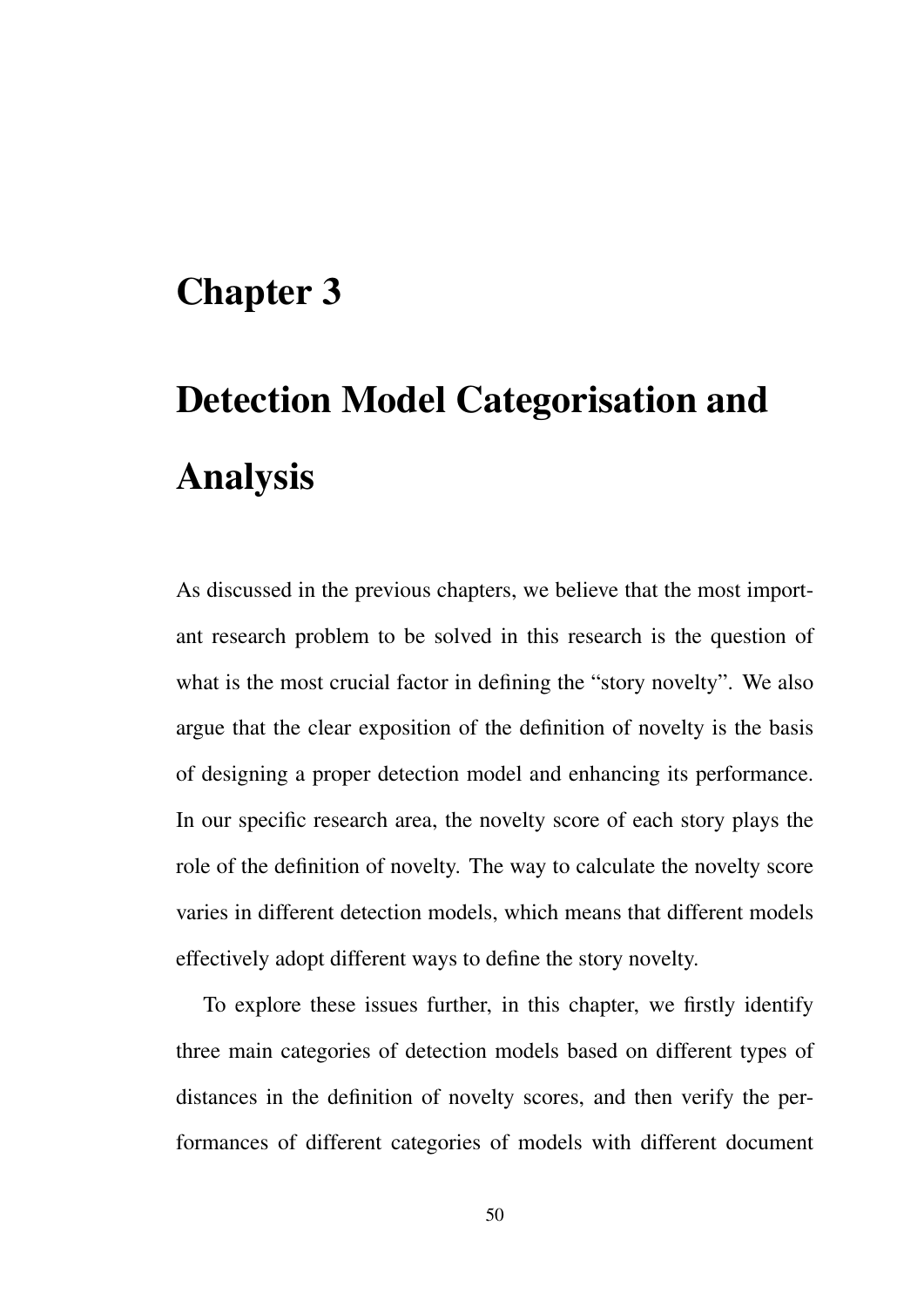representations, and try to find out the potential reasons that underlie the performances of different models and document representations.

We organise the structure of the chapter as follow: we start from our proposed categorisation method and the introduction to the three categories of models in Section 3.1, followed by the empirical comparisons across these categories of models in Section 3.2. In Section 3.3, we evaluate the performances of different types of document representations in each category of models, and then analyse the potential reasons that may cause the different performances in Section 3.4. We summarises in Section 3.5.

# 3.1 Three Categories of Detection Models

To date there is no systematic categorisation method for FSD detection models. Only in the much broader research area, has there been a general categorisation of novelty detection models proposed by Pimentel et al. (2014), which included: probabilistic, distance-based, reconstruction-based, domain-based, and information-theoretic models. However, this categorisation is established solely on the techniques used in the detection model, and therefore does not naturally provide comparisons across the categories, nor insights into how the different categories of models define the concept of novelty.

In order to frame definitions of novelty in FSD, we propose (based on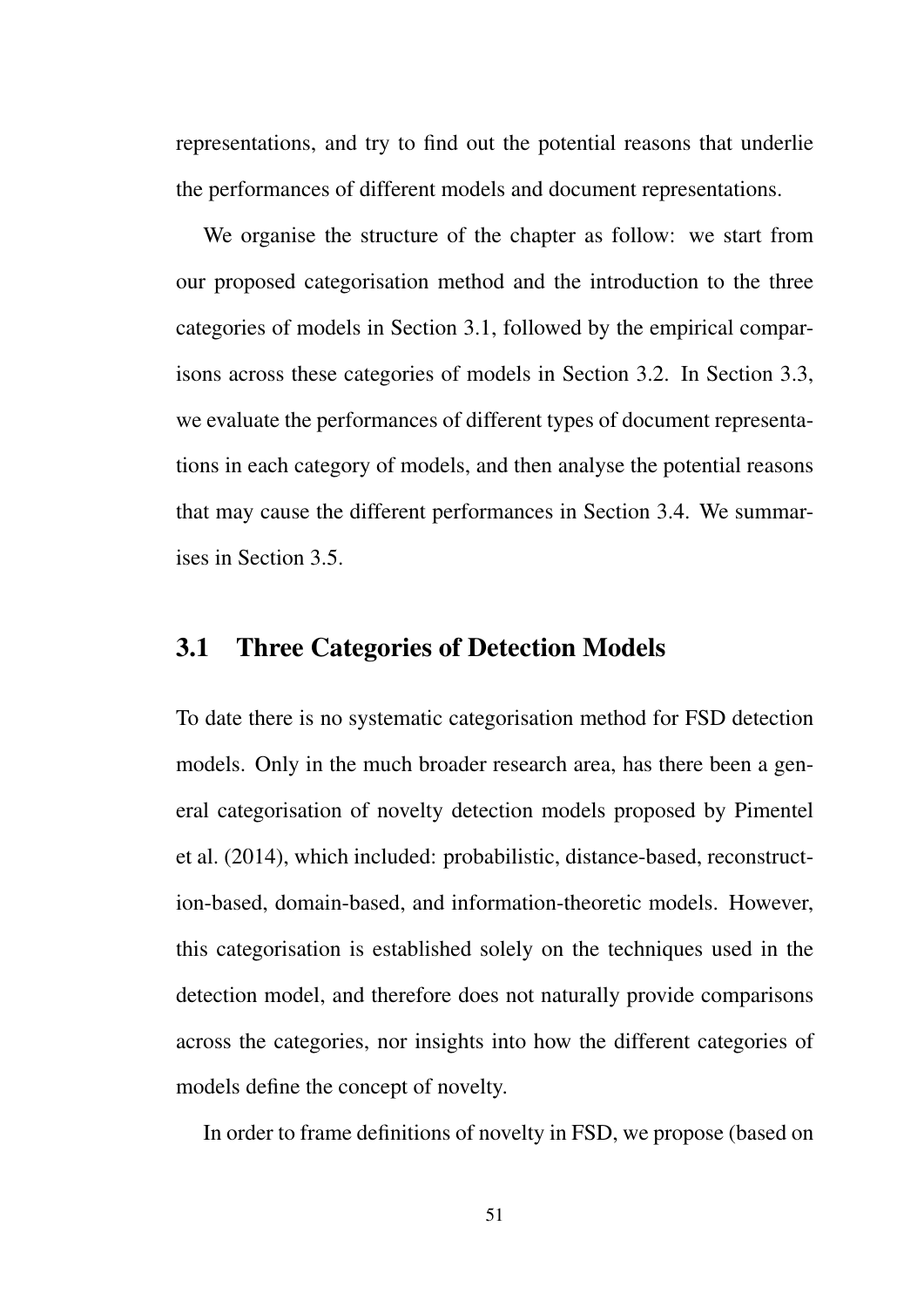our analysis of the FSD literature in Chapter 2) three categories of novelty scores, and, three corresponding categories of FSD models, these are: Point-to-Point (P2P) models, Point-to-Cluster (P2C) models, and Point-to-All (P2A) models. This categorisation is based on different distances used to define novelty scores in different models. The concept of distance we are using here is a general expression that refers to the difference or dissimilarity between two objects, which can be two stories, a story and a cluster, or a story and all other stories. Within these three categories any mathematical definition of distance (e.g., cosine, Euclidean, etc.) is usable, with the selection typically driven by the empirical performance of the model. The three categories of models are detailed as follows:

Point-to-Point (P2P) models, in which the novelty score is defined as the distance from the incoming candidate story to an existing story:

*Novelly\_Score<sub>P2P</sub>* 
$$
\stackrel{\text{def}}{=}
$$
 *distance*(*story<sub>new</sub>*, *story<sub>existing</sub>*) (3.1)

The nearest neighbour-based model is a typical example of a P2P FSD model, in which the novelty score is defined as the distance from the incoming story to the closest existing story to it. In order to improve efficiency, P2P models usually accept an approximate nearest neighbour to each candidate story, instead of the true nearest neighbour. For ex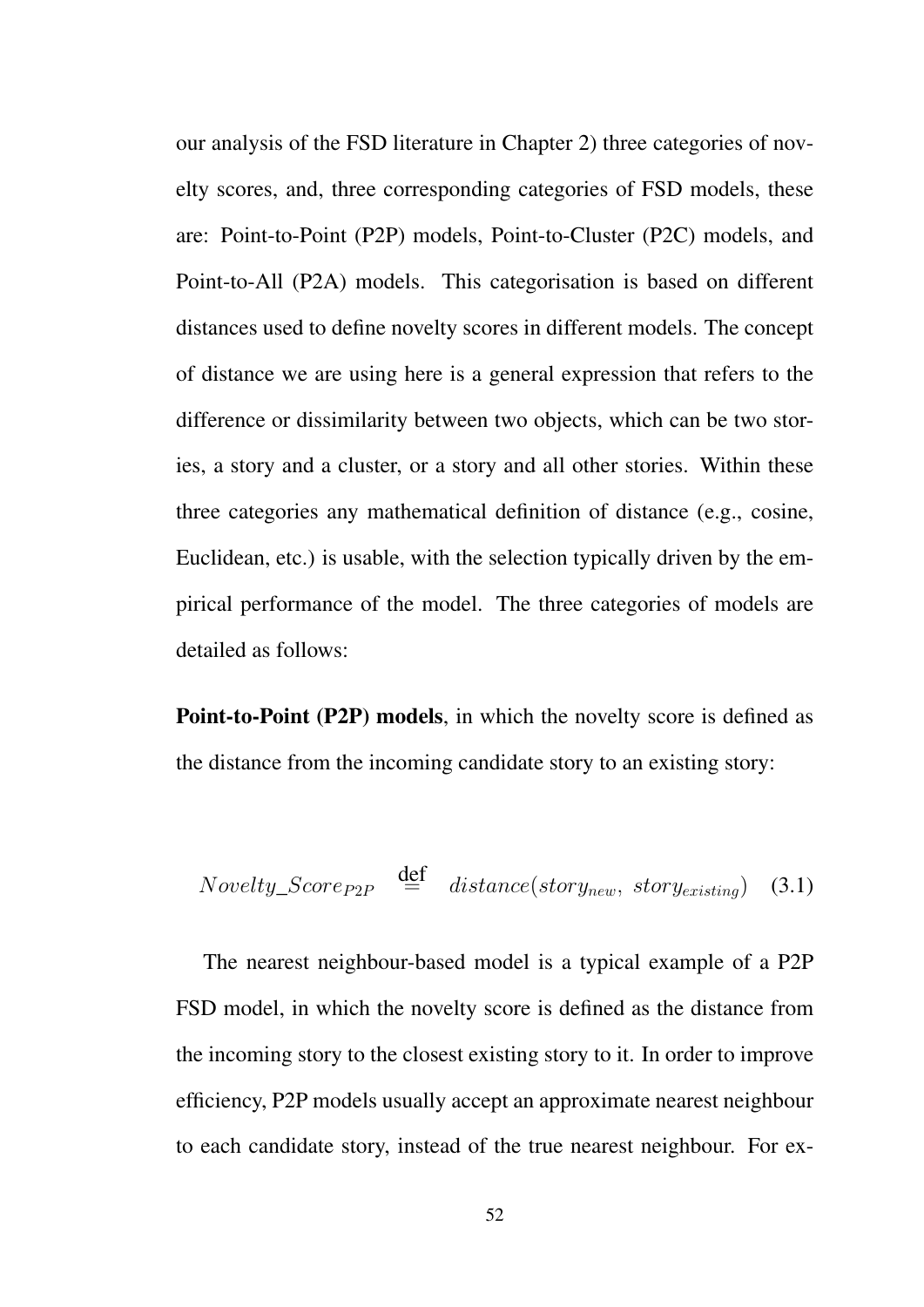ample, the CMU model (Yang et al., 1998) only seeks the nearest neighbour in the latest 2,000 stories; and, the LSH FSD model (Petrović et al., 2012; Moran et al., 2016), which achieves the state of the art in FSD, allocates existing stories into a number of buckets and only seeks the nearest neighbour in the bucket that the new story is assigned to. The distance between two stories could be in different forms, and as explained in Section 2.6, cosine distance is usually a good option for FSD.

Point-to-Cluster (P2C) models, in which the novelty score is defined as the distance from the incoming candidate data to a cluster of existing stories:

$$
Nowelly\_Score_{P2C} \stackrel{\text{def}}{=} distance(store_{new}, \; clustering) \tag{3.2}
$$

Different from that in P2P models, the distance in defining the novelty score in P2C models is between the incoming story and a sub-space (or the union of sub-spaces) formed by a cluster of existing stories in the feature space. In the calculation, the distance could be the distance to a representative of the subspace, the distance to the range of the subspace, or even the distance to the output of a model trained by the cluster of stories in the sub-space. In the context of FSD, a cluster can be intuitively understood as a topic behind the texts. To make it simple, the cluster is usually represented by some point within its range, e.g., the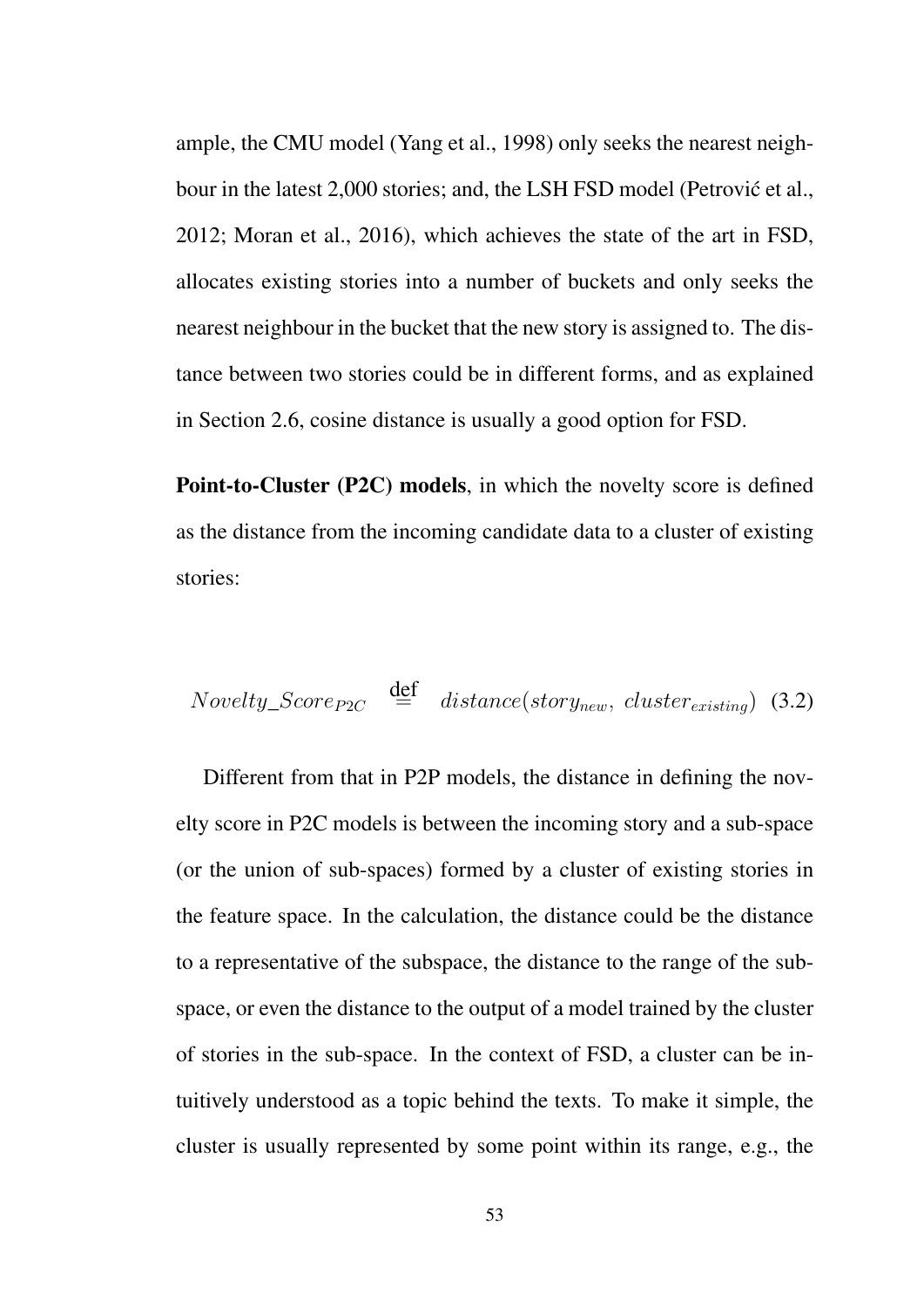centroid of the cluster, the furthest point or the closest point to the new data point, and in this case, the P2C distance is simplified into a P2P distance. The UMass and CMU clustering models (Allan et al., 2000c; Yang et al., 1998) are both based on the single-pass clustering, which is a typical P2C model based on the distance from the new story to the centroid of the closest cluster to it.

Point-to-All (P2A) models, in which the novelty score is defined as the distance from the incoming candidate story to all the existing stories:

$$
Novelly\_Score_{P2A} \stackrel{\text{def}}{=} distance(store_{new}, all\_stories_{existing})
$$
\n(3.3)

Given all existing data, the detection of novelty can be considered as a one class classification problem, in which the quantity of existing normal data is large enough to build the "normality", but the quantity of abnormal data is insufficient to build the novelty class for classification. One class SVM (Schölkopf et al., 2001) is a popular model in one class classification, the basic idea of which is to generate a hyper-sphere based on all existing data, and all the data outside the hyper-sphere are considered to be novel data.

It is worth highlighting that any novelty detection model that is based on a machine learning model trained on all the existing data can be viewed as a type of P2A model. For example, the k-term hashing model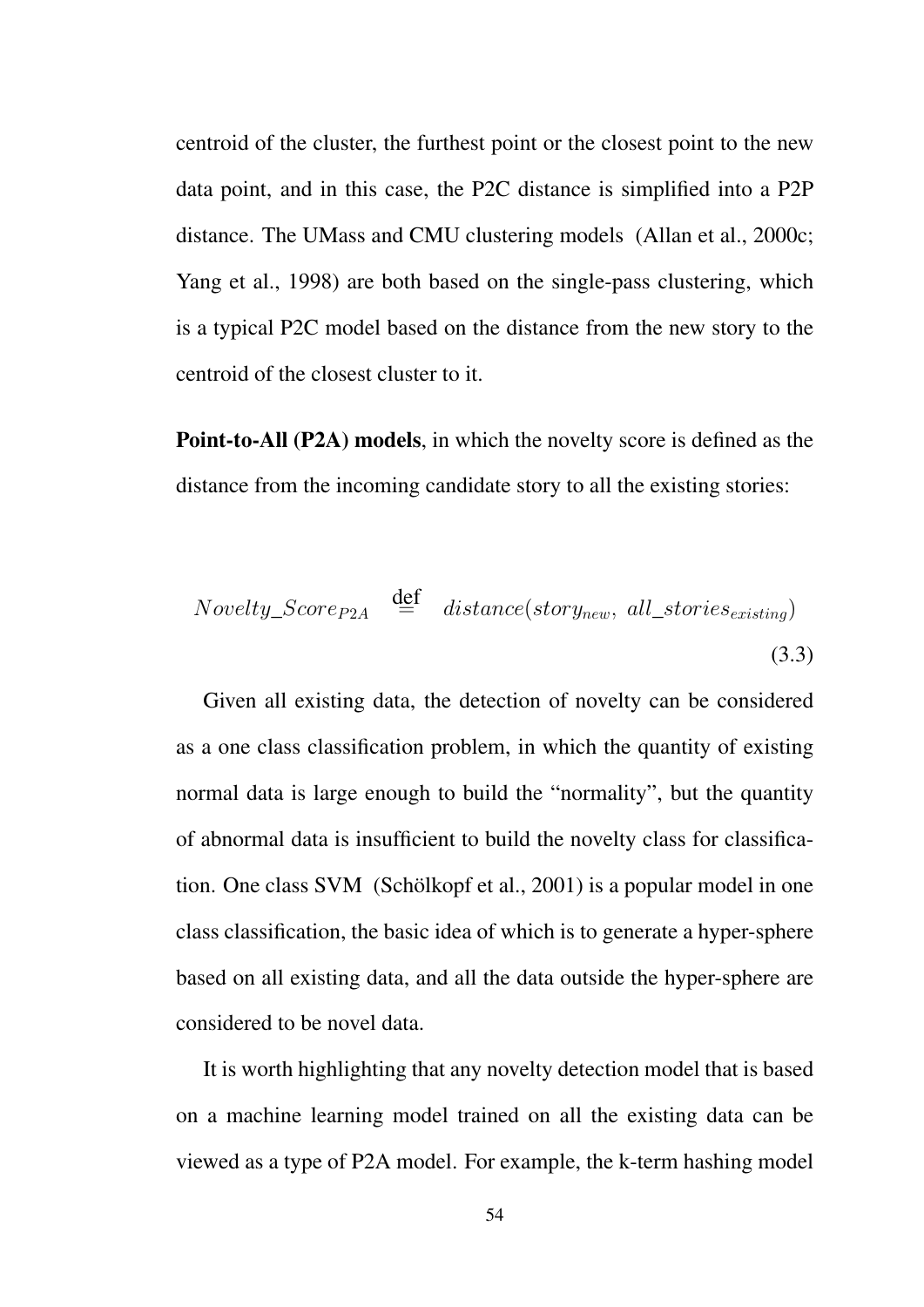(Wurzer et al., 2015; Wurzer and Qin, 2018) compares all the combinations of up-to-k terms in the incoming candidate story with a look-up table created using all existing stories, and takes the proportion of new combinations as the novelty score, and so it can be considered a P2A model. Furthermore, there is a type of model, specific to novelty detection, the reconstruction-based models (Pimentel et al., 2014), which seems to be a class of Point-to-Itself models but are actually P2A models. For example, when an autoencoder (Leveau and Joly, 2017) is applied for FSD, the novelty score of an incoming candidate story is calculated as the degree of reconstruction of itself through the autoencoder neural network architecture. This is also a P2A model because the autoencoder architecture is trained with all the existing stories.

From these definitions, we can understand the relationships among these three model groupings. When the clusters in a P2C model are very small, the model can be approximately considered as equivalent to a P2P model, with each data point (and a limited sub-space around it) as a cluster. In contrast, when the cluster in a P2C model is big enough to contain all the data points, the model becomes equivalent to a P2A model. From this perspective, P2C is the general model form for defining novelty scores, and P2P and P2A are special cases of P2C with specific cluster size. As the detection of a first story always requires the comparison between the candidate story and some cluster of existing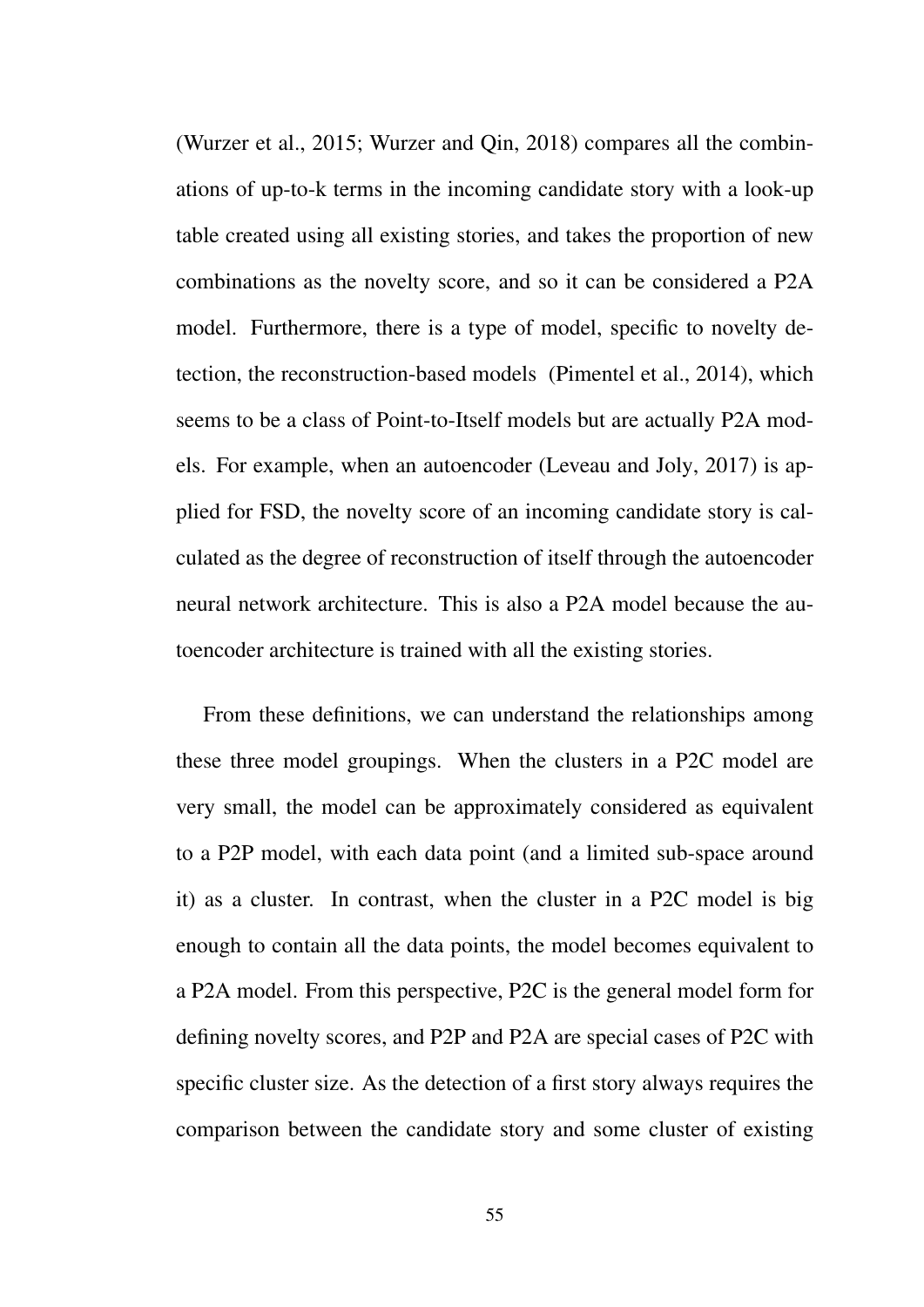stories, any detection model can be categorised into one of these three types of models, or any combination of them, e.g., our proposed method, the New Term Rate (NTR) method, is a P2A or P2C method that can be used with the combination of almost any other model.

Based on the descriptions given above, we can see that the differences between these three categories of models are actually dependent on the target object from which the distance of the candidate story is defined, rather than what domain theories and/or model architectures are used. Using these three categories of models, we can analyse not only the performance of a single detection model, but also the common characteristics of models within a category, and furthermore, perform cross category comparisons based on these general characteristics. As a practical example of this we can compare the performances of FSD in different document representations, and obtain deeper insights into both the concept of story novelty and the appropriateness of particular document representations. We now turn to this task.

## 3.2 Comparisons across Different Categories

In this section, we make comparisons across different categories of FSD models in the standard benchmark corpus, TDT5, which was introduced in Section 2.4. To do so, we select a typical model for each category of our proposed classes, and apply them to FSD on the TDT5 corpus.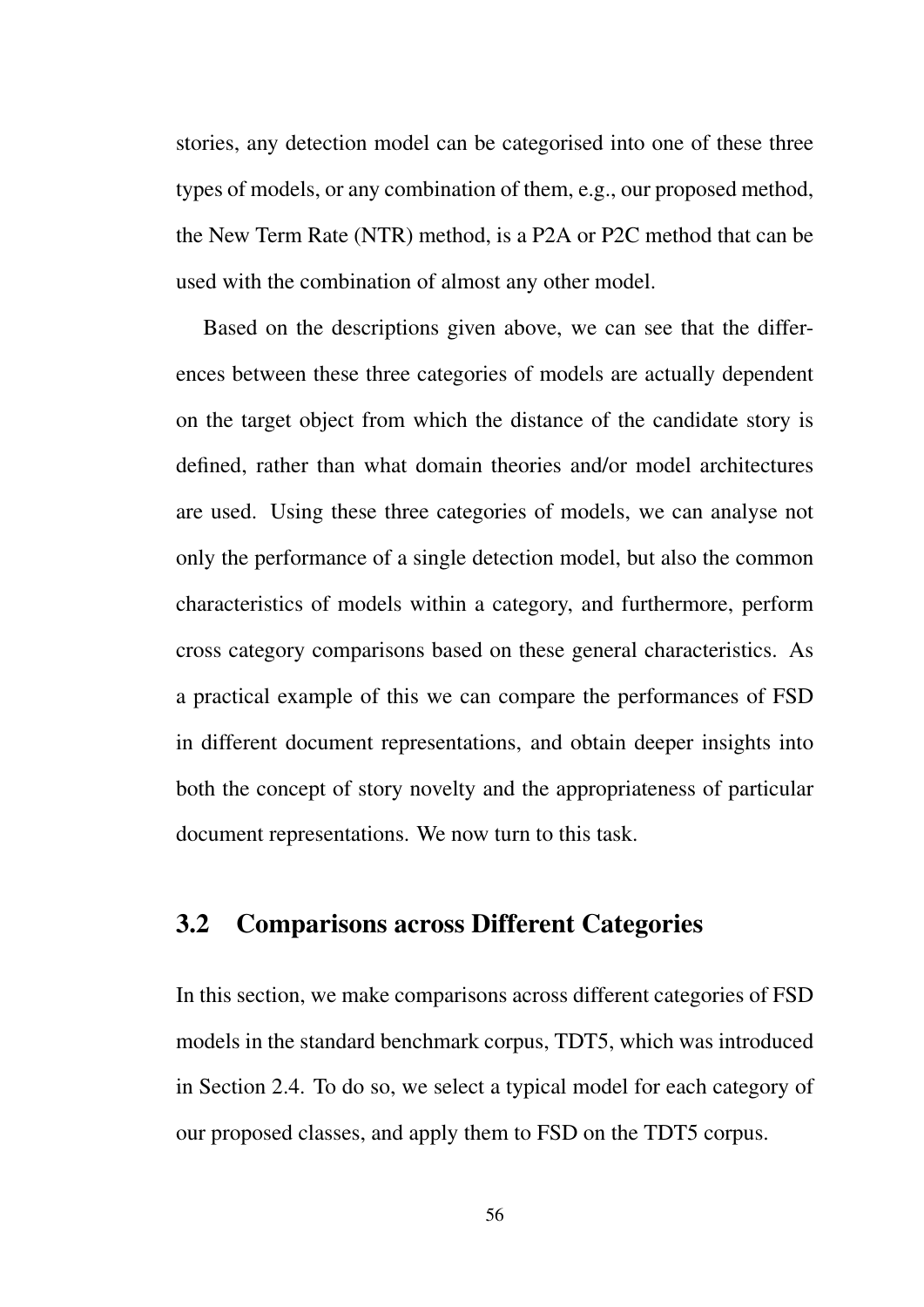#### 3.2.1 Experimental Design

For this experiment, in order to reduce the effect of useless terms and different term forms, for all story texts we remove terms with very high and very low document frequency (stopwords and typos), and stem all terms into their roots using the Krovetz stemmer (Krovetz, 2000). This text pre-processing method is implemented for all experiments in this and all the following chapters. After that, all the stories are mapped into the term vector space with the TF-IDF weighting scheme defined in Eq. 2.6 and 2.7; thus the detection and analysis for the experiment in this section are carried out with only the TF-IDF document representation. To improve efficiency, we limit the dimensionality of the TF-IDF representation to 10,000.

For P2P, we adopt the traditional nearest neighbor model as the representative model. The incoming story is compared to all existing stories to find the nearest neighbour. If the distance to the nearest neighbour exceeds a threshold, the story is declared novel. Our implementation adopts the cosine distance in Eq. 2.8, and only makes comparisons with the 2,000 most recent existing stories, which are the stories within a time window of approximate 30 hours in TDT5, the same as the time window method used by Yang et al. (1998).

The P2C category is represented by a single pass clustering model just like in the UMass and CMU clustering models (Allan et al., 2000c;

57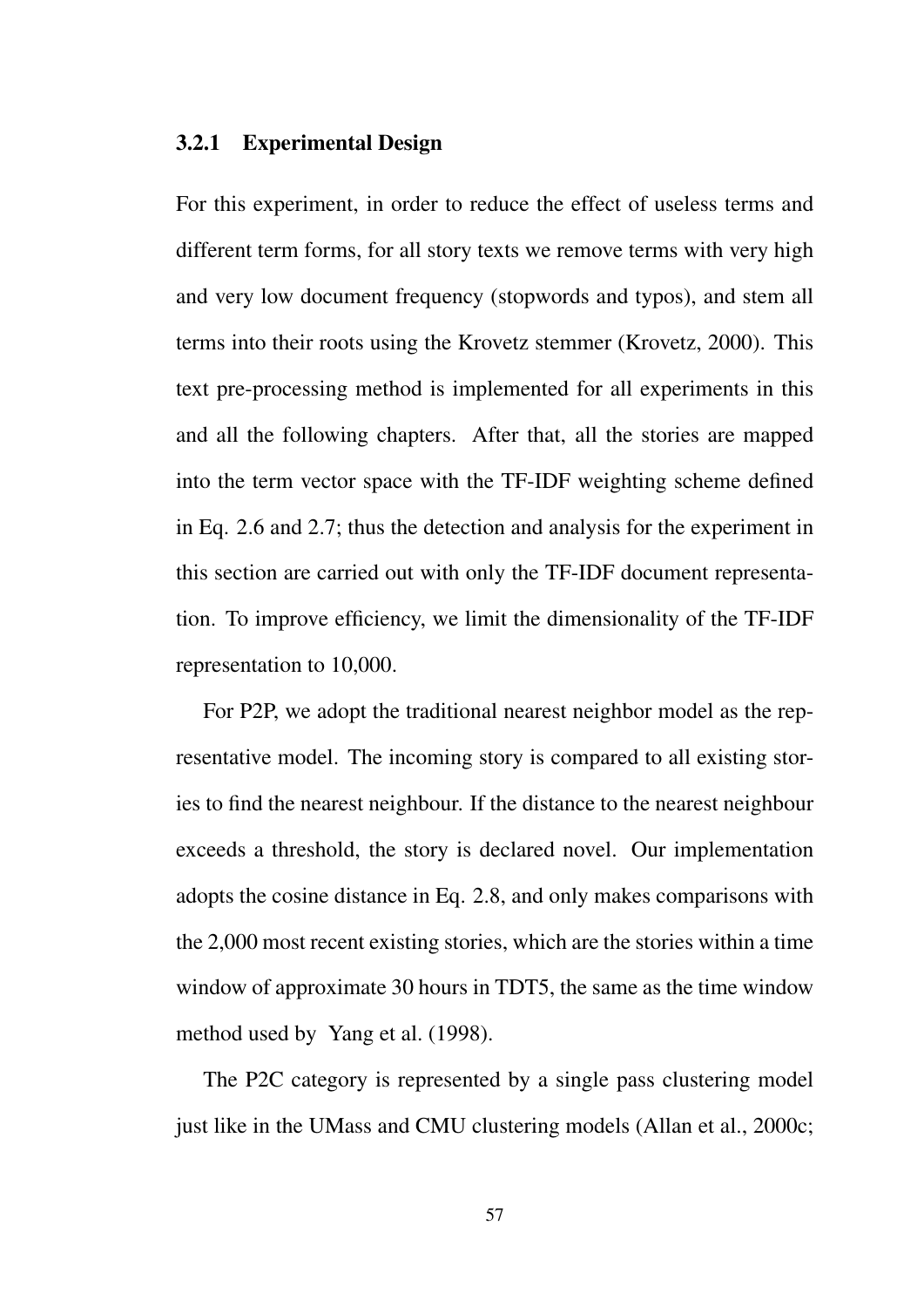Yang et al., 1998). As discussed in the introduction of P2C, the clusters represent topics behind the texts, and each cluster can be represented by its centroid, which is calculated as the mean of the vector representations of the stories in that cluster. Similarly, the incoming story is compared to the centroids of all the clusters to find the nearest cluster. If the distance to the nearest cluster does not exceed a threshold, the story is declared non-novel and assigned to the nearest cluster after which the cluster centroid is updated; otherwise, we declare the story novel, and create a new cluster with this new story as the only data point within the cluster, and therefore, also the centroid. The fact that clusters are represented by centroids means that, once the cluster has been selected, the calculation of distance within the P2C model is, essentially, transformed into a P2P distance, so the cosine distance is also adopted in calculating the distance from the new story to a cluster.

For P2A, we select a one class SVM model (Schölkopf et al., 2001) as the representative model because using this model makes it easy to interpret the distance from a story to all existing stories. Given a parameter V between 0 and 1, all data are mapped into a hyper-space using a kernel function to generate a sphere that contains 1-V of the data inside it as normal data and V of the data outside it as novel data. In our model, we do not take the label by the one class SVM model as the label of novelty for a candidate story, but take the distance of the story to the sphere as the novelty score, with a positive value if the data is outside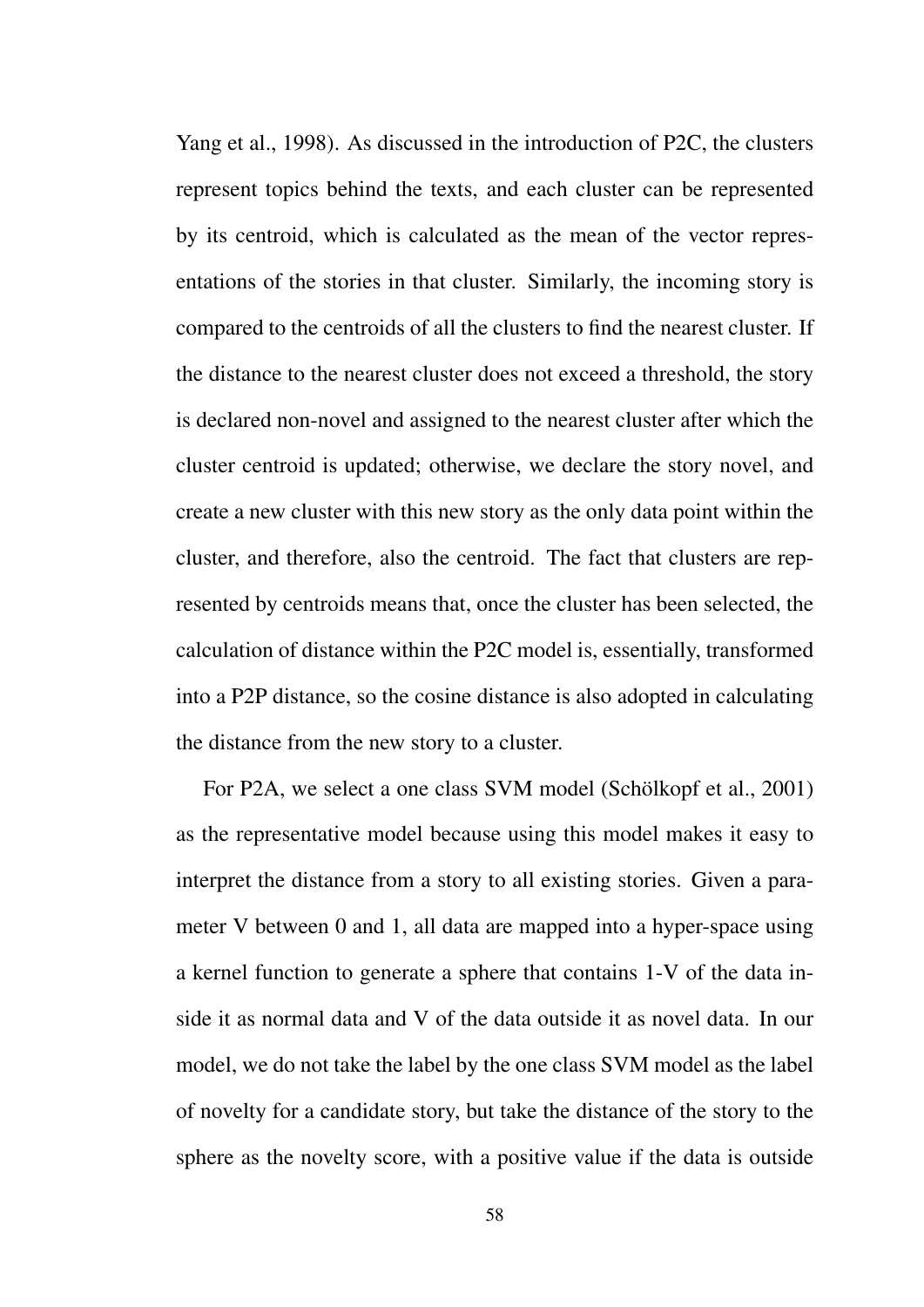the sphere and negative value if the data inside it. Finally, to reduce the computational cost associated with repeatedly rebuilding the one class SVM, for each new story we only use the 2,000 most recent data points to build the model.

#### 3.2.2 Experimental Results

We present our evaluation in terms of DET curves and AUC scores as introduced in Section 2.5. Because we attempt to only make analysis across different categories of models rather than find the best threshold or compare with results from other researchers, we do not need to set *Cmin* in this evaluation.

Specifically for the one class SVM model (for the P2A class), we implement a number of validation tests for the selection of parameters and representation dimensionalities, and based on the validation results, we select 0.1 as the value of V in this part of experiment, and limit ourselves to a dimensionality of 1,000 for the TF-IDF representation.

The DET curves, shown in Figure 3.1, demonstrate that there is a general trend that the performance gets worse as we move from P2P to P2C and P2A, which is also clearly shown by the AUC scores of the DET curves: 0.1094, 0.1441 and 0.2531 for P2P, P2C and P2A models respectively.

These results also correspond with the results claimed in previous FSD research that the performance of the single pass clustering gets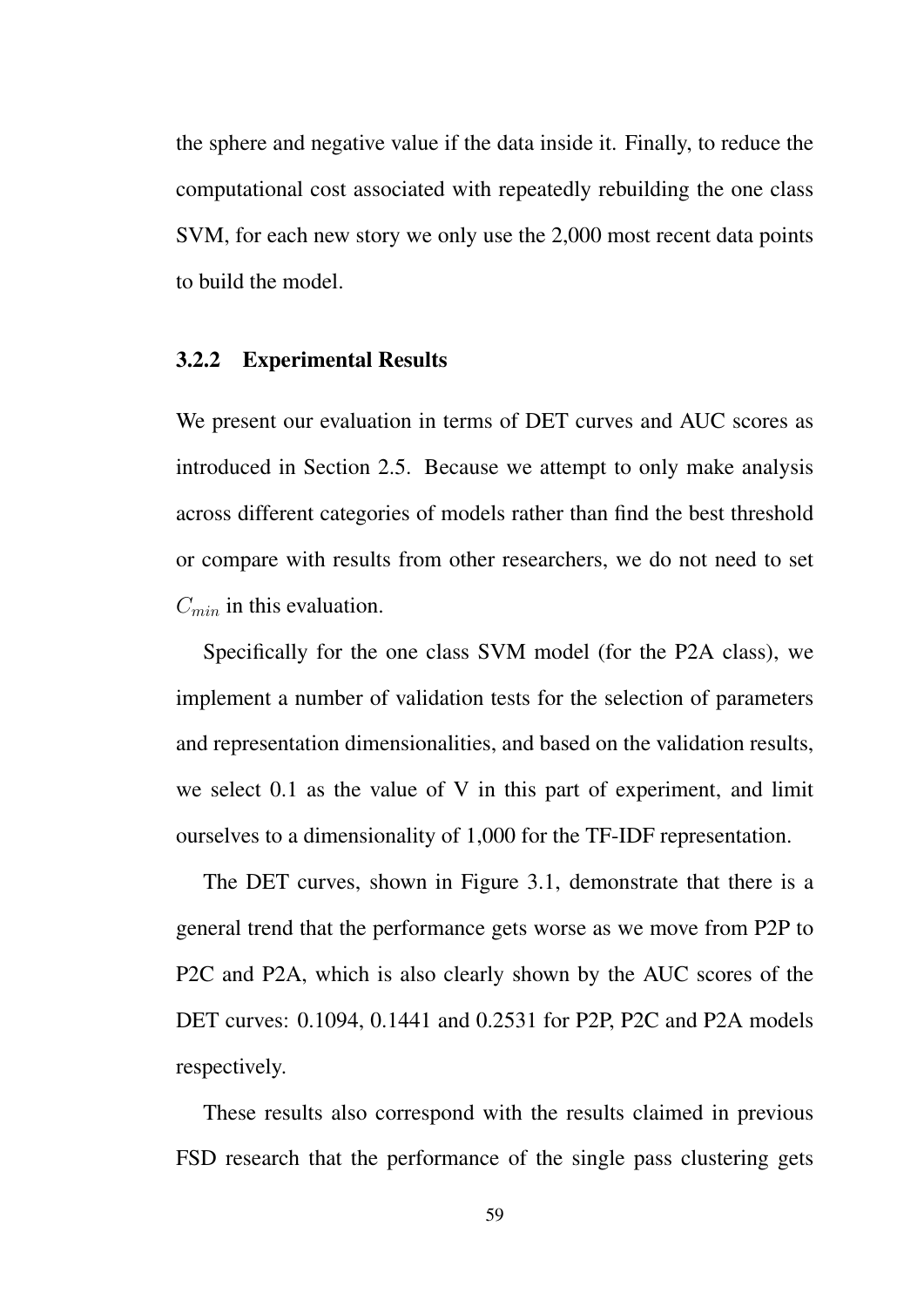

FSD performances across different categories of models

better when the consolidation threshold gets smaller. We will discussed the potential reasons for this later in Section 3.4.

# 3.3 Comparisons across Different Document Representations

The experiments in the last section only employ the traditional term vector model to generate the representations of stories fed into FSD models. In this kind of representations, each feature/dimension is associated with only one represented object, e.g., a term in the TF-IDF representation, and the length of the vector depends on the number of all terms that have been seen and thus is usually measured in the hundreds of thou-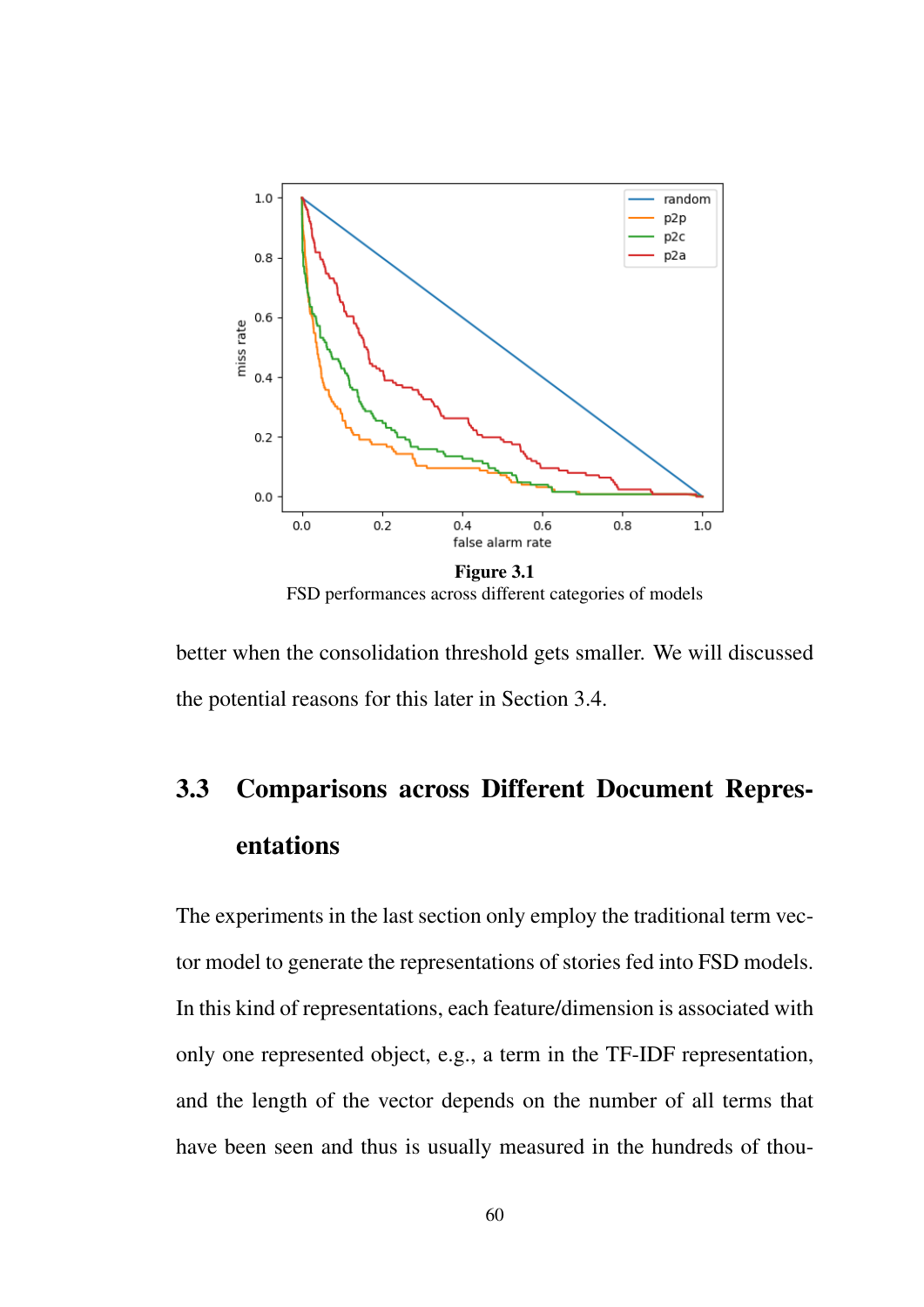sands. Therefore, for a representation of the story with hundreds or less of terms, only the features that represent terms existing in the story are set as non-zero values and all the other features are set as zero. Thus the term vector document representations are usually sparse features. In recent years a large number of deep learning-derived distributed document representations have been proposed and achieved excellent performance across many NLP tasks (Goldberg, 2017). Unlike the traditional term vector representations that capture one term independently with one feature, distributed representations always represent each object with multiple representational features, and each feature is associated with more than one represented object. Instead of representing objects, the features represent abstract characteristics of objects rather than objects themselves. Therefore, distributed representations are usually dense features with only a few hundred dimensions. In this section, we first introduce different types of distributed document representations, and then make comparisons to traditional term vector representations in different categories of FSD models.

#### 3.3.1 Distributed Document Representations

Distributed representations have been explored in NLP for many years (Hinton et al., 1984), but have become the predominant document representations in NLP recently due to the facilitation of deep learning (LeCun et al., 2015). Specifically there are mainly two types of deep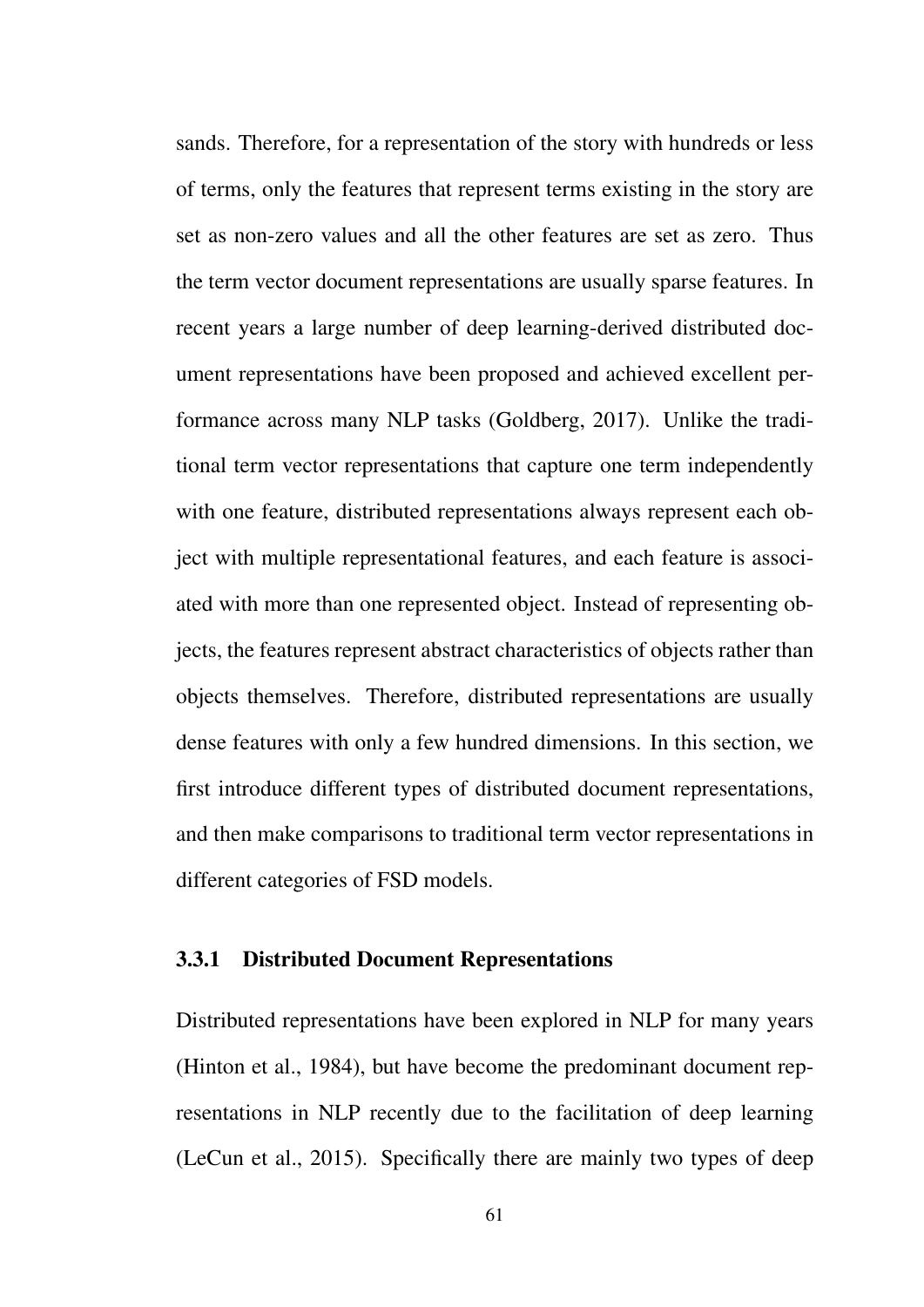learning-based distributed document representations based on the ways they are generated:

Accumulated word embeddings, is the simple accumulation of the word representations (or word embeddings) of all the words in the document. Word embeddings attracted research attentions earlier than document representations. Mikolov et al. (2013a,b) proposed the Word2Vec word embeddings in 2013, the generation of which is based on two language models with shallow neural network architectures: CBOW (continuous bag of words) and Skip-gram. The CBOW model takes the surrounding words in a context as input to predict the central word in the output side, while Skip-gram uses only the central word as input and attempts to predict all its surrounding words.

The Word2Vec embeddings have been proved to be powerful and have many properties that were never achieved by the research before it, e.g., operations can be made between the Word2Vec embeddings  $\text{like } vector("King") - vector("Man") + vector("Woman") \approx vector$ ("Queen"). Because they are trained on large unlabelled corpora, Word-2Vec embeddings can be applied in a generalised way for many NLP tasks. One limitation of Word2Vec embeddings is that a distinct vector representation is assigned to each word, so it can not handle the outof-vocabulary (OOV) words (i.e., the words that did not appear in the training data). In order to deal with this problem, Bojanowski et al.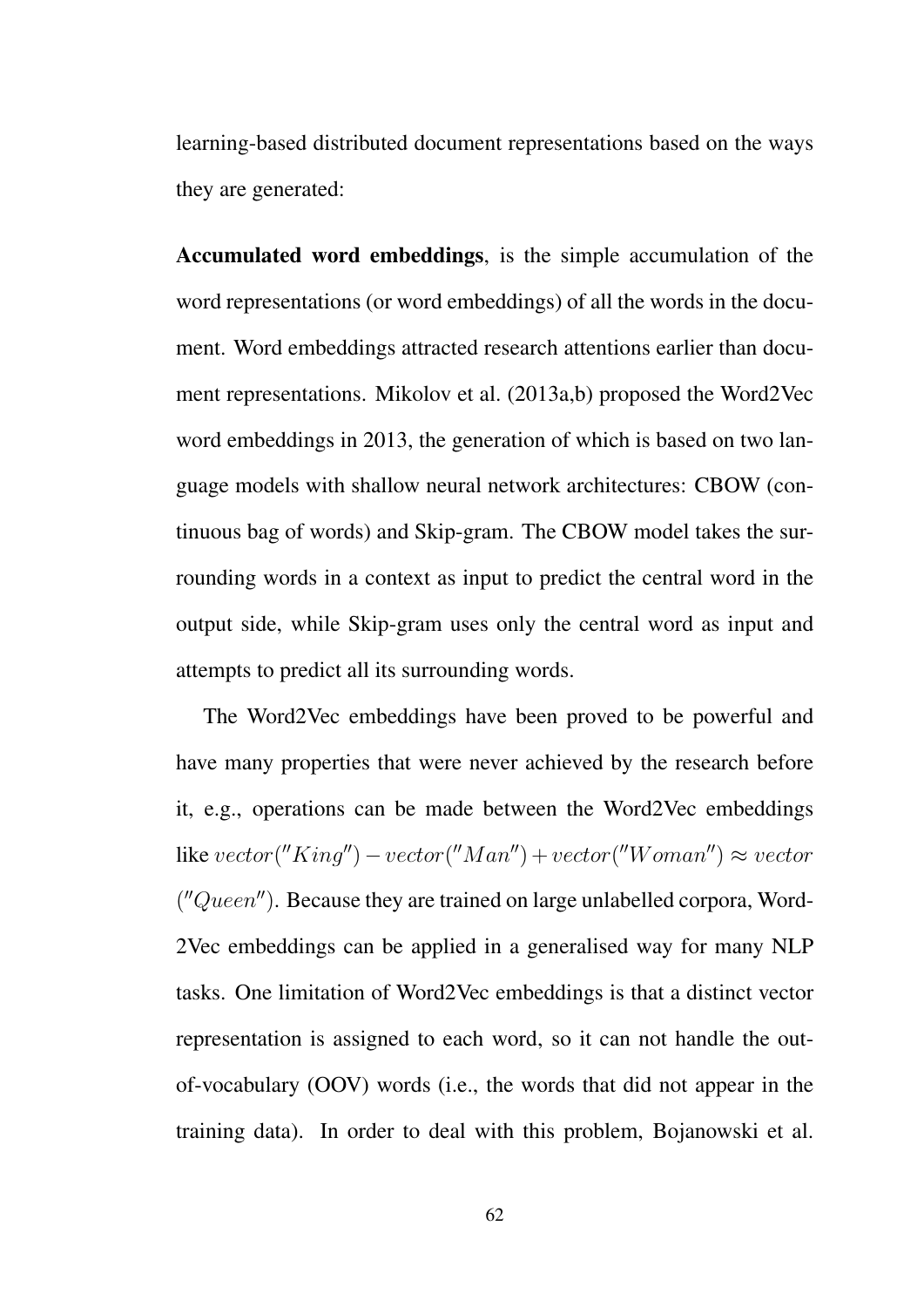(2017) proposed the FastText model, which is based on the Skip-gram model but uses a bag of character n-grams to represent a word. Using the morphology of words, FastText can generate word embeddings for the OOV words by finding the already-known n-grams in the OOV words. It is very important to handle the OOV words for some specific tasks just like FSD, where the whole corpus is always unavailable. Both Word2Vec and FastText are static word embedding models that represent each word with a fixed vector. Very recently, Peters et al. (2018) proposed a dynamic word embedding model, ELMo (Embeddings from Language Models), in which different word embeddings are generated for the same word according to different contexts around the word. This model is based on a multi-layer bidirectional sequential language model, which takes the sentence as input. Each layer outputs a context-dependent representation, and representations from different layers represent different characteristics of word use, e.g., syntax and semantics. The final word embedding output by the ELMo model is the combination of representations from different layers, and thus, it is not only context-dependent, but also integrates different characteristics of word use.

Given these word embeddings, the document representation can be calculated by accumulating the word embeddings of all the words in the document, e.g., averaging, concatenation or summing. The averaged word embeddings have been shown to be an effective document repres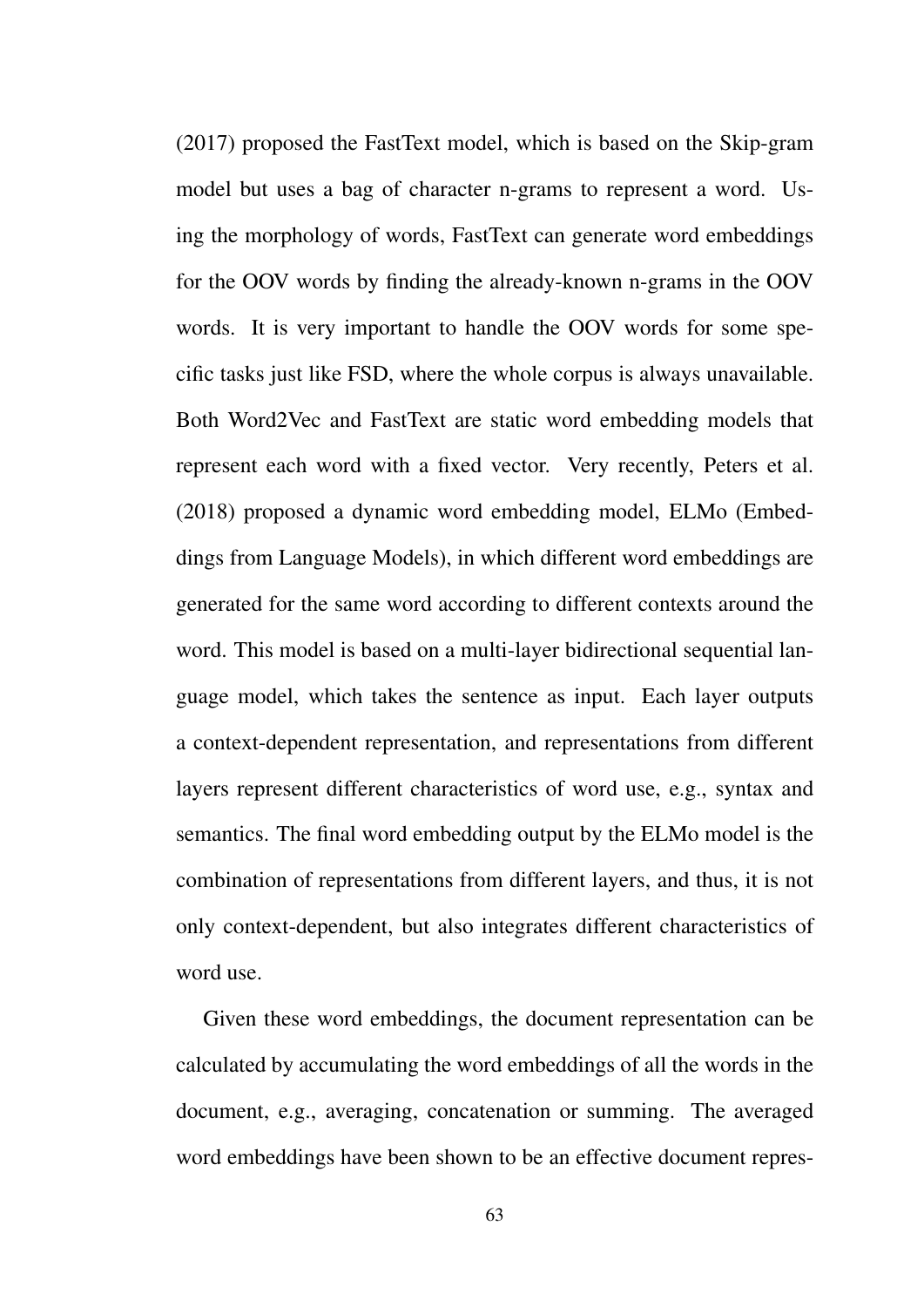entation in many NLP tasks (Wieting et al., 2015; Arora et al., 2016).

Directly-generated document representations, are representations generated directly from the neural networks for each document, rather than the accumulation of word embeddings. The first well-known document representation model of this kind is the Paragraph Vector proposed by Le and Mikolov (2014), which follows the architectures of Word2Vec but embeds a new input to train the document representation at the same time. In this way, the Paragraph Vector can learn fixed-length document representations from variable-length texts, regardless of whether they are sentences or paragraphs. Some other models, also in an unsupervised way, were however proposed only for sentences. Skip-thought (Kiros et al., 2015), as well as its variants, Quick-thoughts (Logeswaran and Lee, 2018) and FastSent (Hill et al., 2016), adopt the ideas from Skip-gram, but use the central sentence to predict the surrounding sentences. This training process is based on the order and inner relations of sentences, therefore is not suitable for stories in FSD that are documents independent of each other.

Although unsupervised learning is intuitively considered the way to generate document representations for general use, supervised learning can also be applied to this purpose. Conneau et al. (2017) adopted the Stanford Natural Language Inference corpus (Bowman et al., 2015) to generate document representations from the task of Natural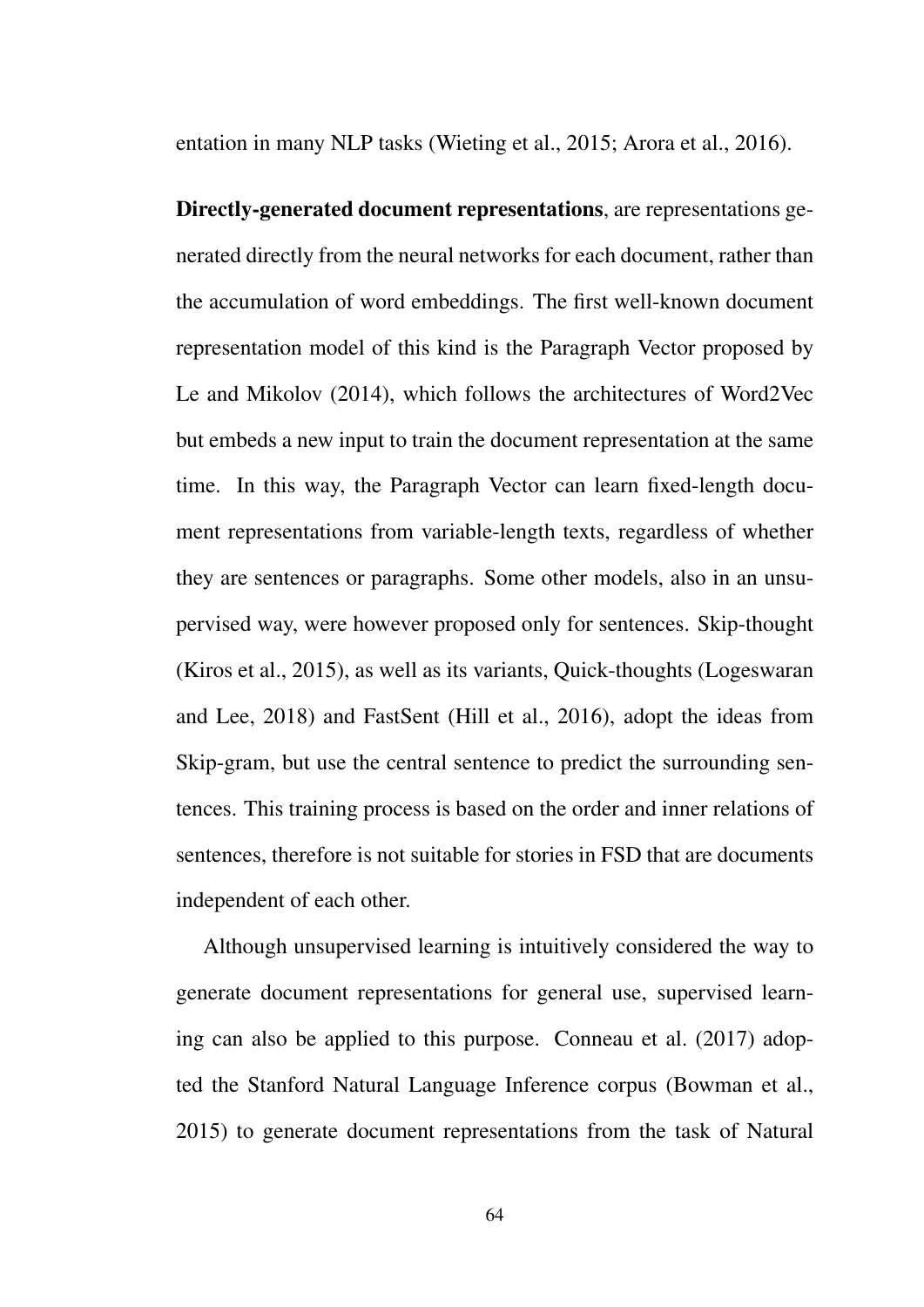Language Inference (NLI). The results showed that the document representations trained for the NLI task can be transferred to many other NLP tasks and achieve even better performance than the unsupervised document representations like Paragraph Vector and Skip-thought. Subsequently, Subramanian et al. (2018) extended the research of Conneau et al. (2017), and trained the general document representation in supervised learning with multiple tasks in NLP such as Neural Machine Translation, Constituency Parsing and NLI. The very recent model proposed by Devlin et al. (2018), BERT (Bidirectional Encoder Representations from Transformers), adopted the attention-based transformer architecture (Vaswani et al., 2017) and combined unsupervised and supervised learning tasks during training. The document representations generated by BERT created the state of the art for a wide range of tasks, such as question answering and NLI.

It is worth noting that the order of terms in a document is taken into account in the generation of distributed representations. This is true irrespective of whether a sliding window, recurrent architecture or attentionbased architecture are used. Consequently, using a distributed representation generated by any of these methods "a dog bites a man" and "a man bites a dog", the examples used in Section 2.7, will have different representations so that the distinction between the two events can be made and so (assuming a normal story history) it is possible for the detection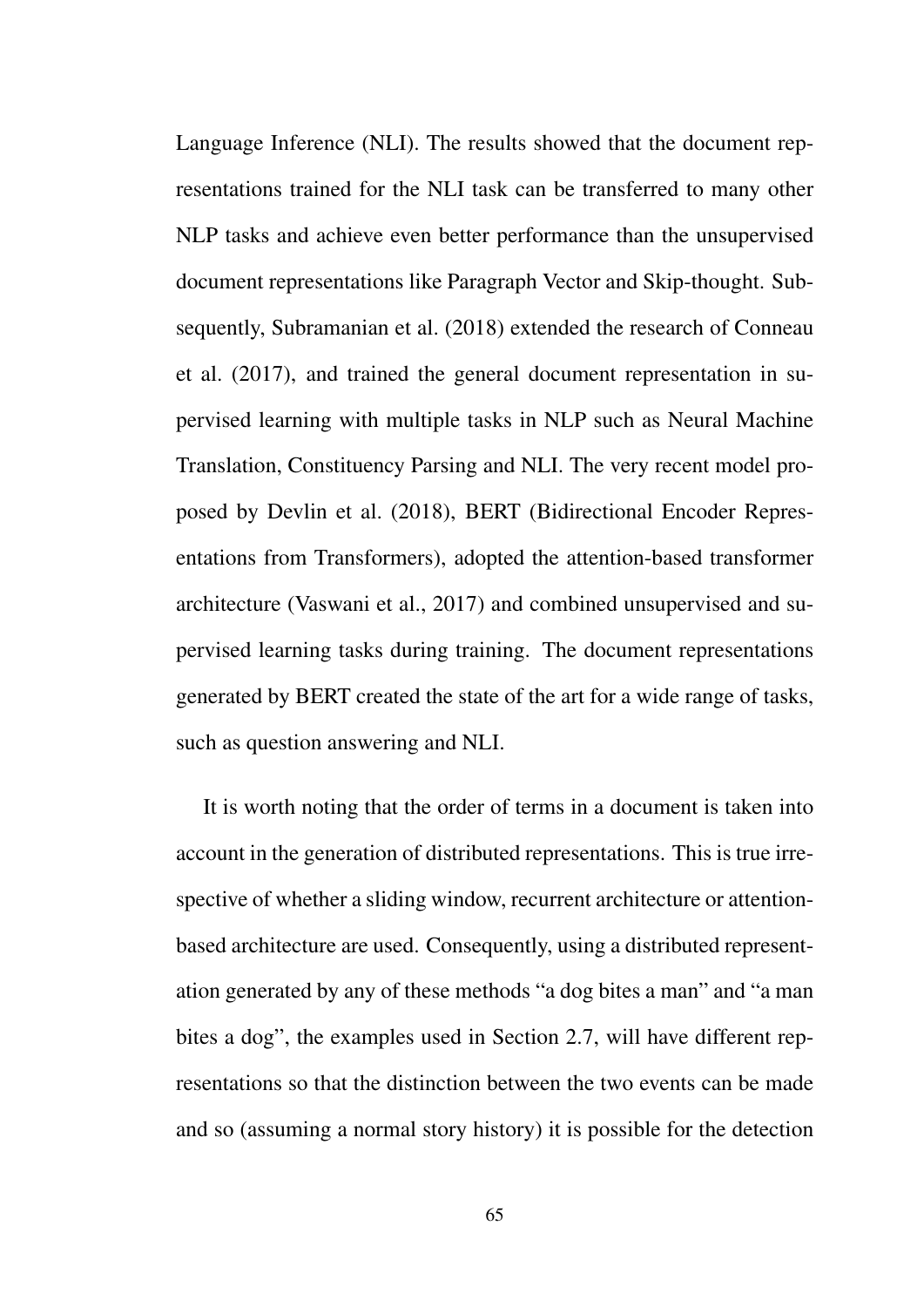model to find the latter to be a new event that has not happened before. However, the distinction between these two stories would be lost using a term vector model and so these models would not be able to identify the novelty of one story in the context of the other.

Additionally, many of these distributed document representations have pre-trained models published for general use, such as Word2Vec, FastText and BERT. These models are normally pre-trained with a very large scale of data so that they can be transferred well to other tasks, e.g., Word2Vec is trained on roughly 100 billion words from a Google News dataset. In Section 3.3.2, we adopt one typical distributed document representation from each type, and empirically compare them with the traditional TF-IDF representation for the FSD task. To the best of our knowledge, our published paper in this work was the first research to apply deep learning-based distributed document representations to this specific task.

#### 3.3.2 Experiments

For the comparisons between the TF-IDF representation and distributed representations for the FSD task, we implement experiments in all three categories of detection models. The typical model selected for each category, the setting for the detection models and the implementation of the TF-IDF representation are exactly the same as in Section 3.2. For the distributed representations, we also selected one typical representa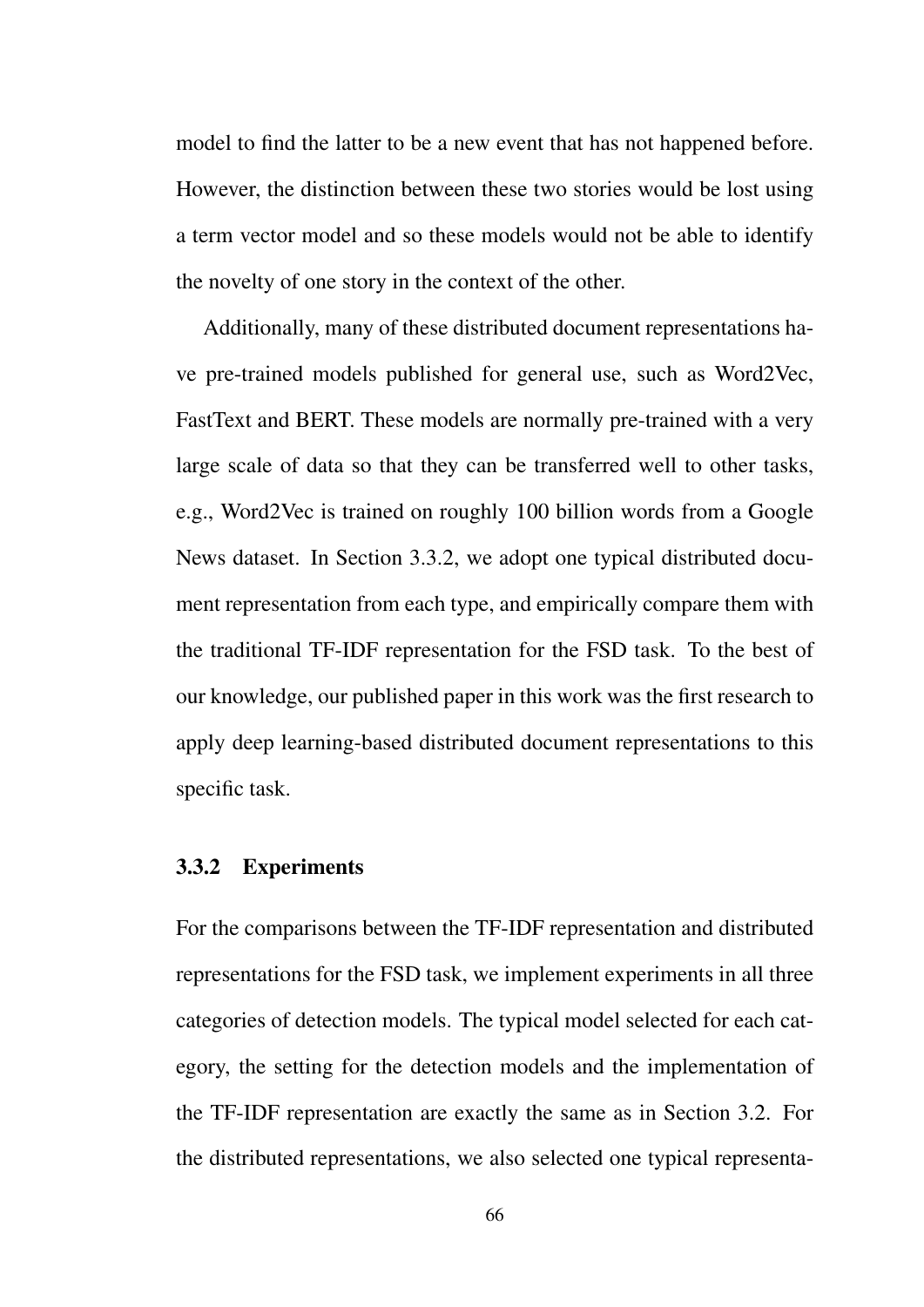tion from each type, i.e., Word2Vec for accumulated word embeddings and BERT for directly-generated document representations. For both selected document representations, we adopt their published pre-trained models rather than train them with any specific dataset, which is also for the generalisation of our research results. Finally, the dimensionalities of the Word2Vec and BERT document representations used in this experiment are 300 and 768 respectively, which are of course much smaller than the dimensionality of the TF-IDF representations.

The comparison of results are presented in Fig. 3.2, 3.3 and 3.4 respectively, one for each category of models. Within each figure three DET curves are plotted, one for each document representation: TF-IDF, Word2Vec, and BERT. The corresponding AUC scores of all these DET curves are shown in Table 3.1. Comparing the performances of the models across different document representations, the most important finding is that for all three categories of models, the TF-IDF representation outperforms distributed representations, and the accumulated word embeddings outperform directly-generated document representations. Indeed, the performance of the models with BERT document representation is similar to random selection.

These results are somewhat surprising because the distributed document representations, especially the BERT representation, have achieved excellent performance in a wide range of NLP tasks. However, they indeed correspond with the results from previous research works that the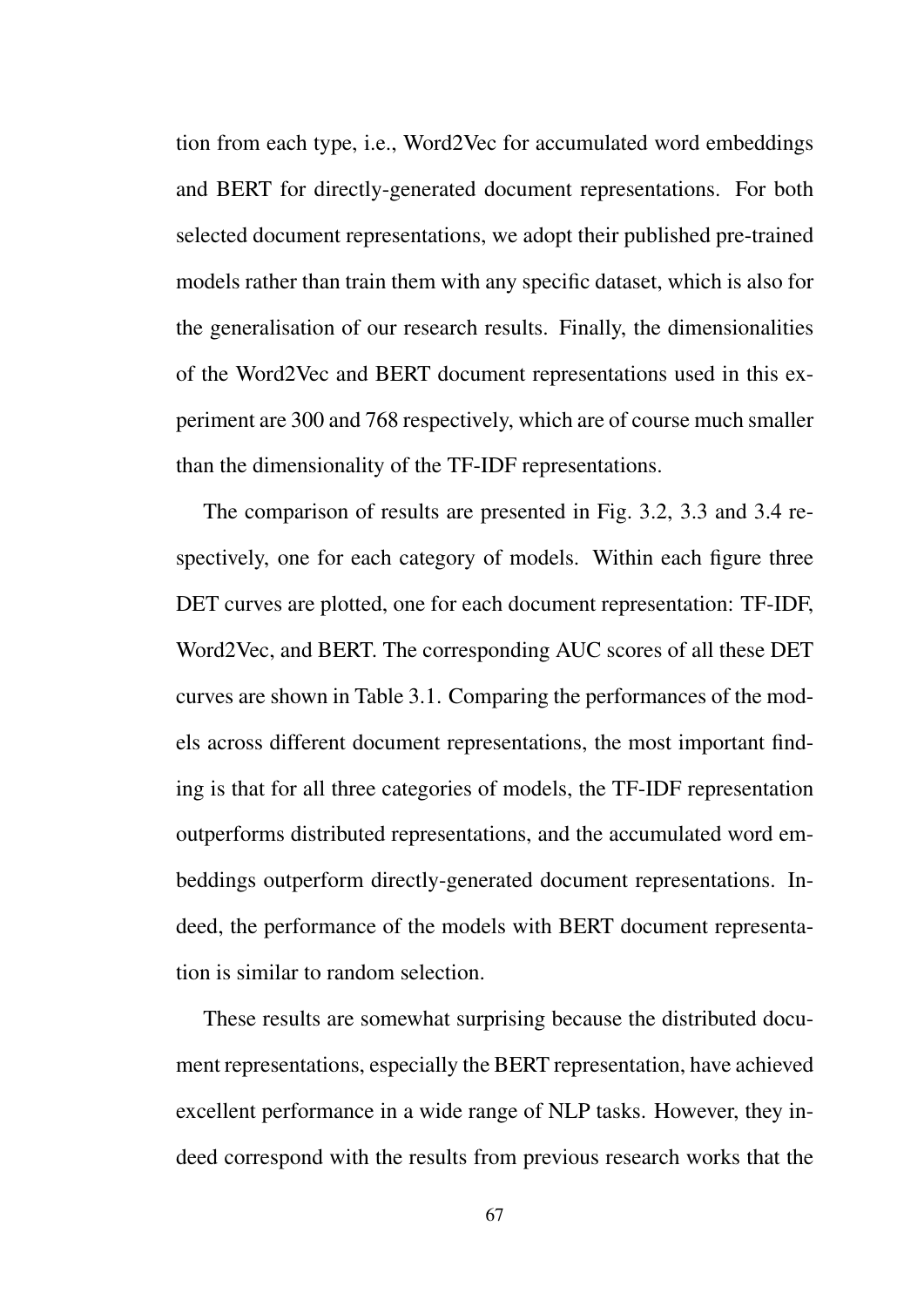

Figure 3.2 FSD performances across different document representations for P2P models



Figure 3.3 FSD performances across different document representations for P2C models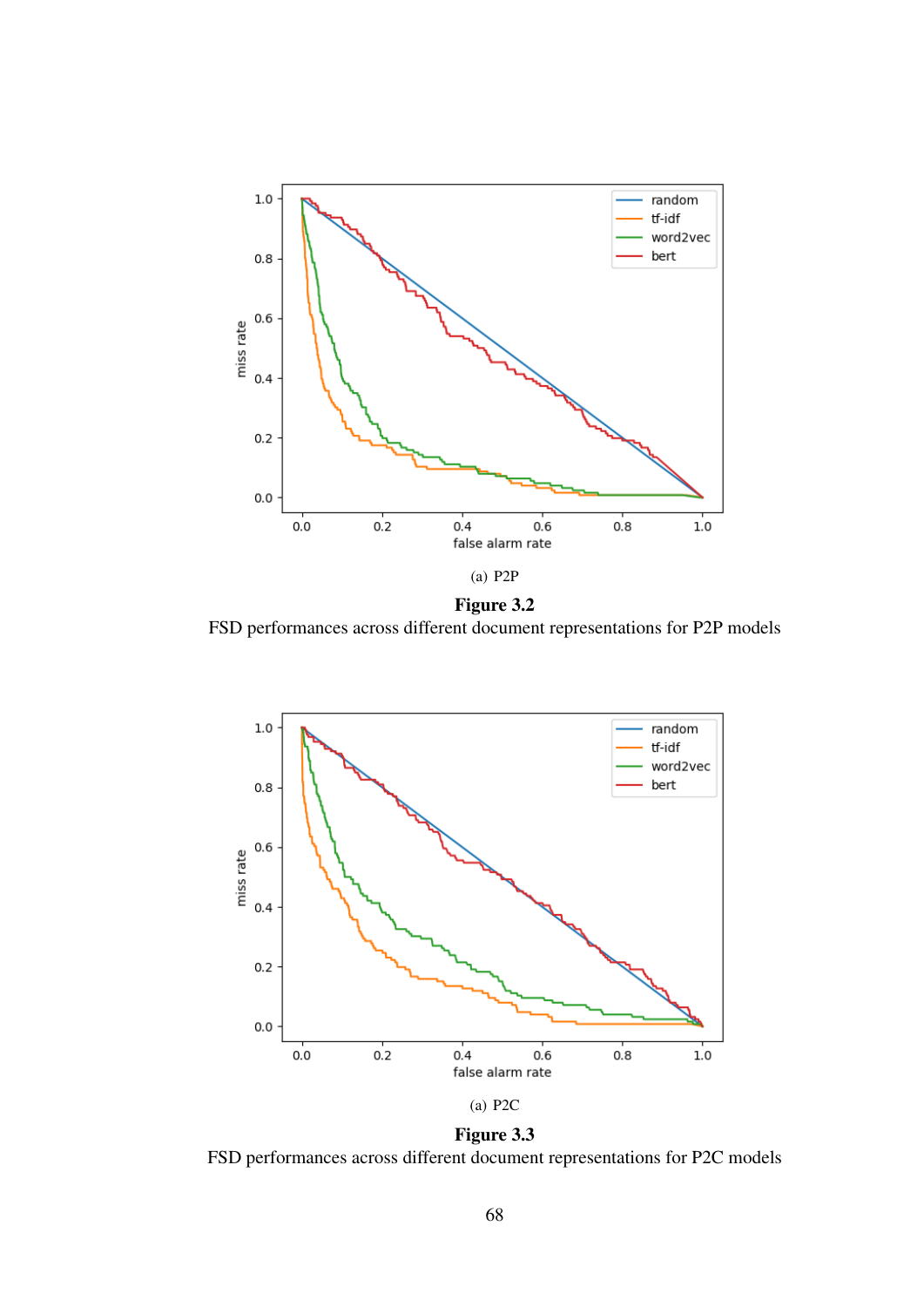

Figure 3.4 FSD performances across different document representations for P2A models

| Table 3.1                                            |
|------------------------------------------------------|
| AUC scores across different document representations |
| in different categories of models                    |

|                   |     |                 | <b>Document Representations</b> |        |
|-------------------|-----|-----------------|---------------------------------|--------|
|                   |     | <b>TF-IDF</b>   | Word2Vec BERT                   |        |
| <b>Categories</b> | P2P | 0.1094          | 0.1473                          | 0.4827 |
| of Models         | P2C | $\sqrt{0.1441}$ | 0.2255                          | 0.4970 |
|                   | P2A | 0.2531          | 0.2788                          | 0.4971 |

nearest neighbour-based model with the TF-IDF representation is the state-of-the-art detection system for FSD. In the next section, we will analyse the potential reasons and try to explain why these results happen.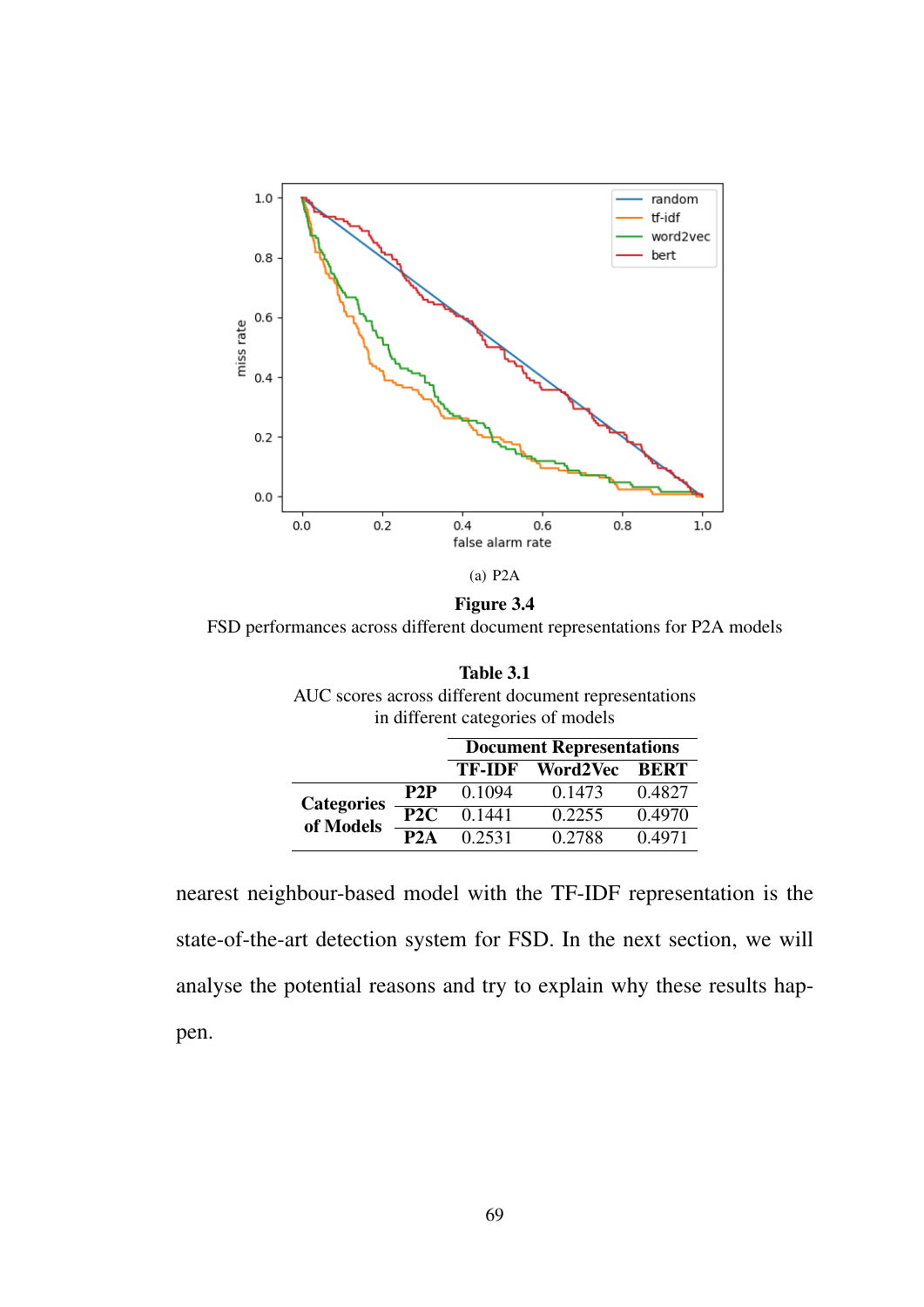#### 3.4 Discussion

In terms of explaining why the performance becomes worse from P2P to P2C and P2A, or from TF-IDF to Word2Vec and BERT, we claim one potential reason could be that the specificity of a word in the calculation of story novelty is diluted in a large number of documents or in the distributed representations, which is an important loss of information for novelty detection.

Our experimental results provide support for this hypothesis. For example, for the event "Sweden rejected the euro", the P2P model with the TF-IDF representation finds the first story easily, but the P2C model, the P2A model or the P2P model with distributed representations usually fail because the first story is considered to be very similar to a previous document that discusses another event "Portugal and the euro". Firstly, these two topics are within the same general topic, "monetary policy", and of course have many common terms. In the P2C and P2A models, as a cluster of existing stories are taken as a whole in the comparisons, the terms that indicate the difference like "Sweden" and "Portugal" are possibly contained by other irrelevant stories in the cluster, and thereby lose their function for disentanglement. However, in story-to-story comparisons in the P2P models, these terms can be effective indicators and make stories from these two events distinguishable. Secondly, "Sweden" and "Portugal" are two different words in the TF-IDF representations, how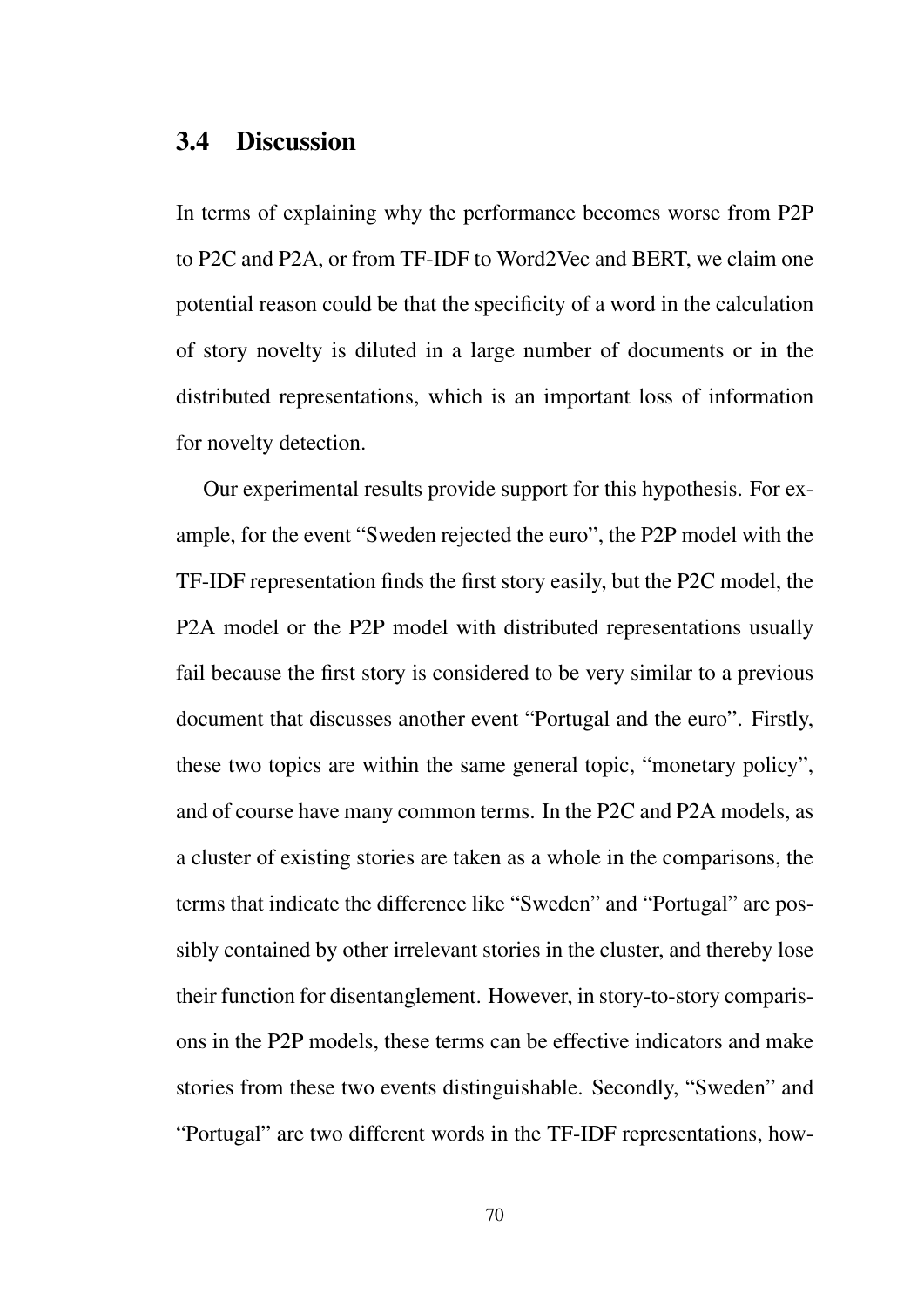ever, in the Word2Vec representations, the words with common contexts are located in close proximity to one another, that is, the two words make little difference. Not to mention in the directly-generated document representations like BERT, there is no explicit representation of words that can be found. Consequently, the events in Sweden and Portugal can be clearly distinguished from each other within the TF-IDF representation, but it is difficult to find the novelty caused by the specificity of a word in the distributed representations.

This, of course, is only a working hypothesis on the reason why the P2P or nearest neighbour model with the TF-IDF representation outperforms other detection systems. Further research on the specificity of a word in the calculation of story novelty requires detailed analysis on how this detection system works for the FSD task.

On the other hand, we can see that the fact that a distributed document representation is able to represent the order of words in a document does not appear to be of significant benefit for the FSD task. This may be because the specificity of words plays a more important role in FSD than the order of terms, but it can also be because most of the events in the TDT5 corpus happen to be about new things, rather than about old things with new activities. In order to take advantage of both the specificity and the order of terms, the combination of different types of representations might be a useful approach to improve model performance. To test this we implemented extra experiments using the concatenation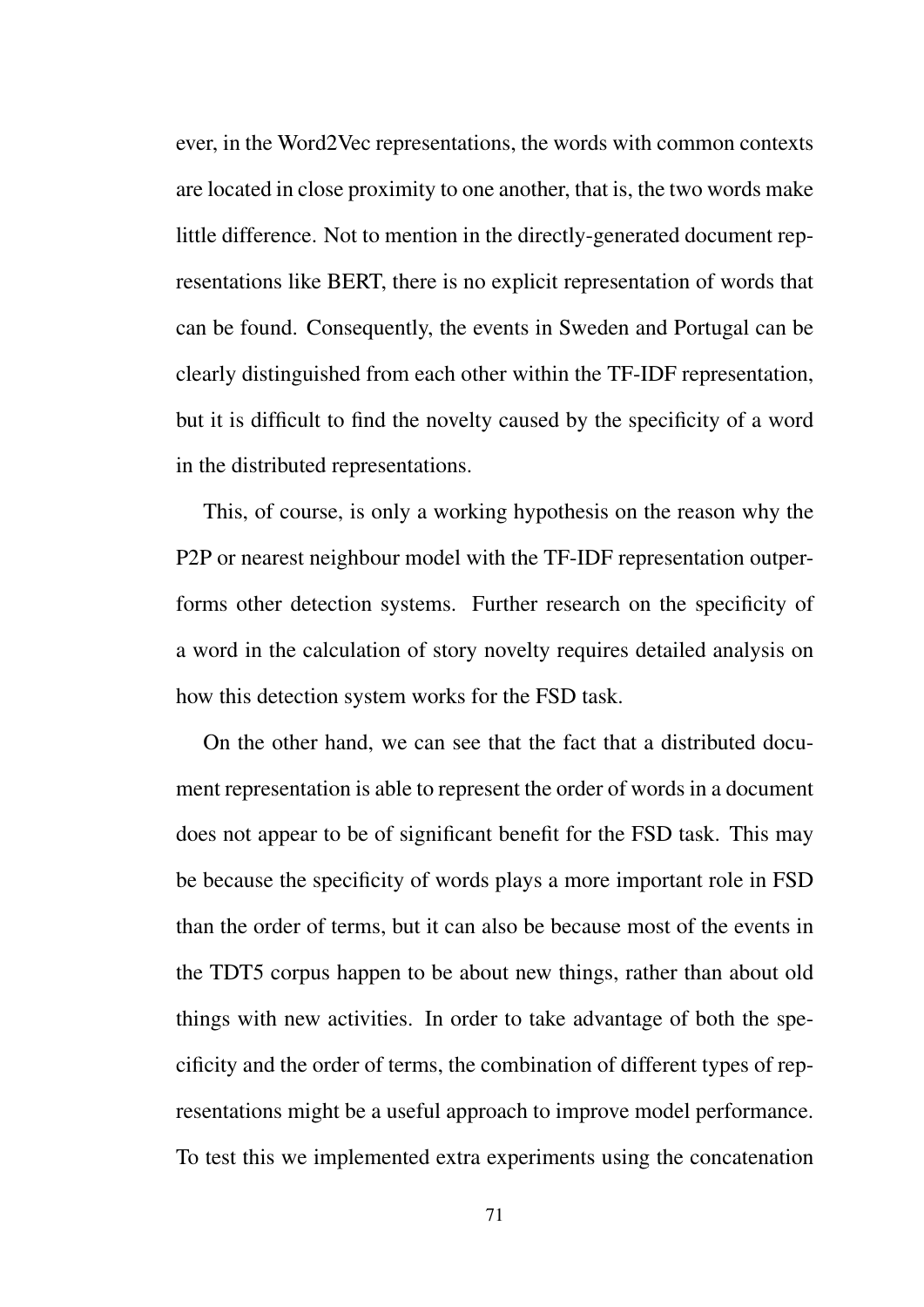of TF-IDF and distributed document representations, but the results of these experiments showed little improvement on the results for models using only the TF-IDF representations. We will design and test more ways of combination of representations in the future work.

## 3.5 Summary

In this chapter, we firstly proposed a new categorisation method for FSD models based on different distances in the definition of novelty, and then implemented experiments to make comparisons across different categories of models with different document representations. From this we observed that the nearest neighbour-based models with TF-IDF representation outperform other FSD systems, and found that one potential reason for this could be that the specificity of a word in the calculation of story novelty is diluted in a large number of documents or in the distributed representations. In order to make further analysis on this hypothesis, we will look into the details of how the detection is processed in the nearest neighbour model with the TF-IDF representation in the next two chapters, and attempt to find the most crucial factor in defining the story novelty.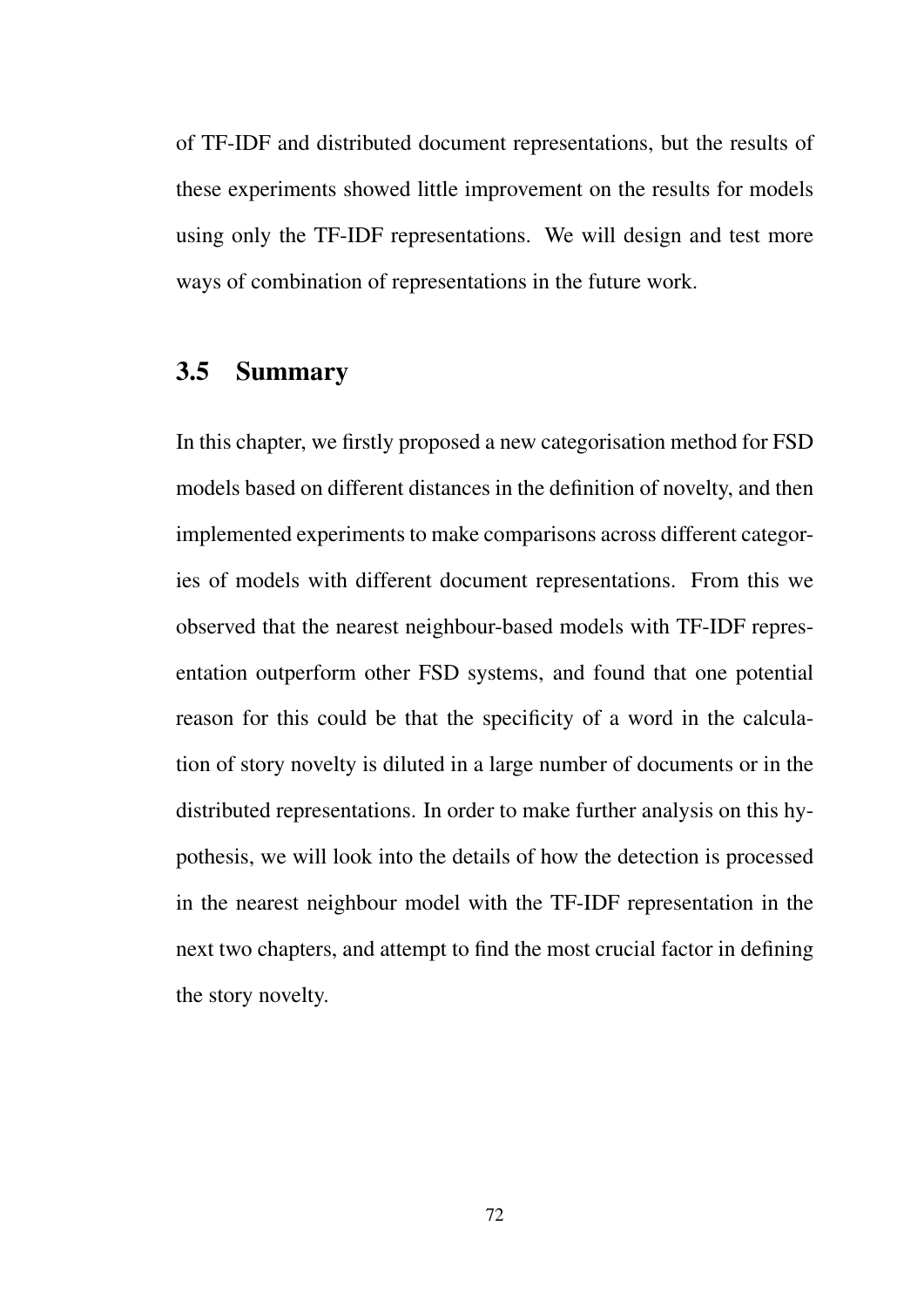# Chapter 4

# Background Corpus Selection and Evaluation

As shown in previous research in Chapter 2 and our discussions of models and document representations in Chapter 3, the nearest neighbour model with the TF-IDF representation outperforms other FSD systems, and the potential reason might be that it preserves the specificity of a word in the calculation of story novelty better than other systems. However, in order to deepen the research on this point, it is required to look into the details of how this system operates for FSD. Motivated by this, in this chapter we investigate the nearest neighbour model for the FSD task with representations generated by the basic TF-IDF model, the static TF-IDF model, which applies fixed vocabulary and IDF values throughout the detection process, and analyse some key factors in the static TF-IDF models that affect the performance of FSD, with respect to terms and the corpora where the terms are from.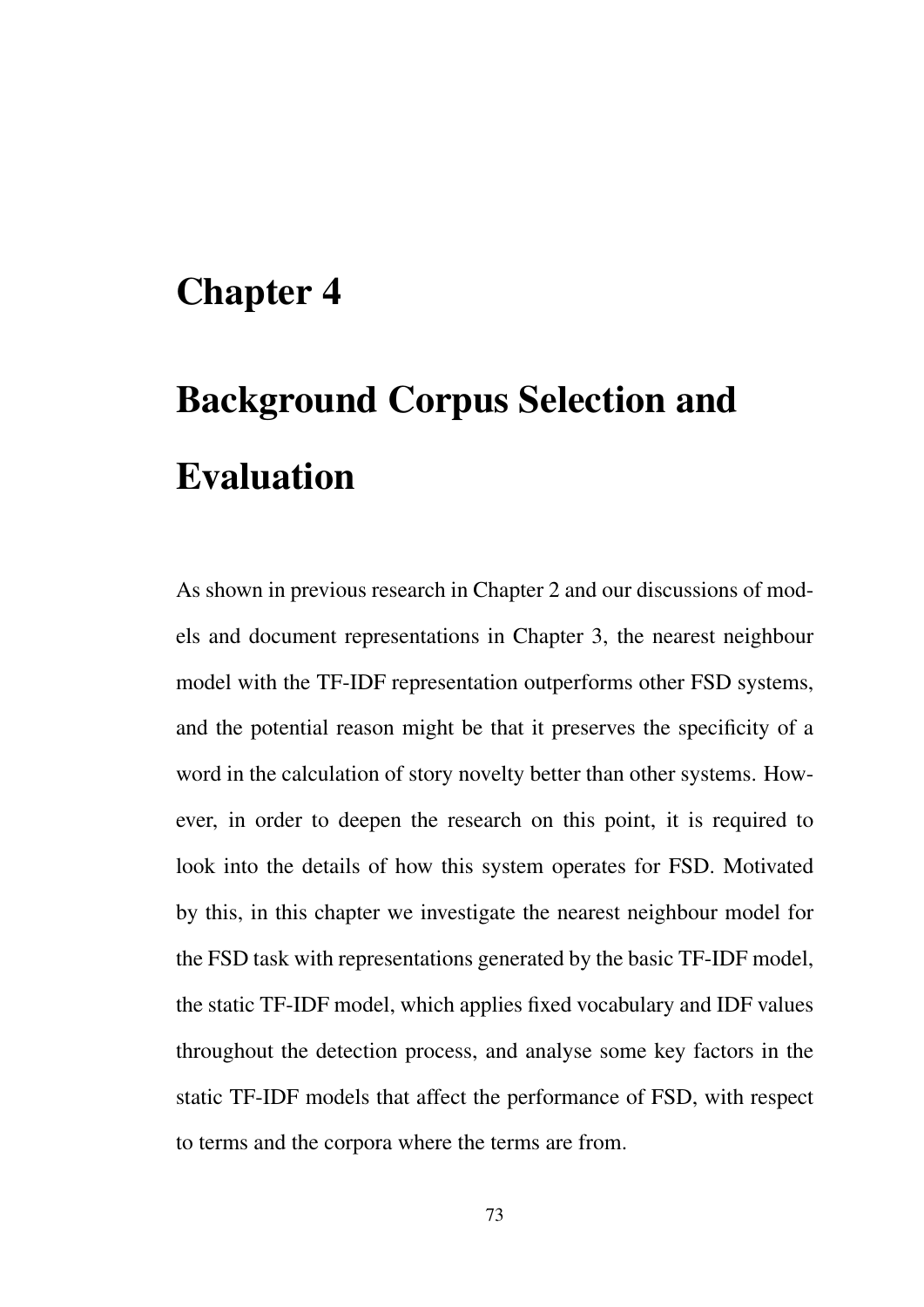The majority of machine learning research assumes that the data generation process is stationary, i.e., the data used for building a model and making inference are sampled from the same distribution. However, because of its online characteristic, one challenge faced by FSD systems is that the system's vocabulary (and hence document representation) cannot be derived from a target corpus, but must instead be defined by the vocabulary of a background corpus. The resultant potential difference between the background and target corpora demonstrates a non-stationary characteristic of FSD.

Inspecting a much broader research area than FSD and TF-IDF, we can consider this issue as a transfer learning application. Transfer learning addresses the problems that labelled training data are unavailable or insufficient to produce a high-performance model (Caruana, 1997). Typically, most transfer learning approaches use models from related tasks (source tasks) for the current learning task (target data) (Pan and Yang, 2009). Therefore, the selection of the proper source (background) data in building the model for transfer is very important and attracts much attention (Lin et al., 2013; Kuzborskij et al., 2015; Khan et al., 2019). Especially for an NLP target task, a key factor for the selection of background data is the domain of the background data, which ideally should be similar to the domain of the target data (Xiang et al., 2011; Bowman et al., 2015; Ruder and Plank, 2017).

Back to the TF-IDF model for FSD, to mitigate for potential differ-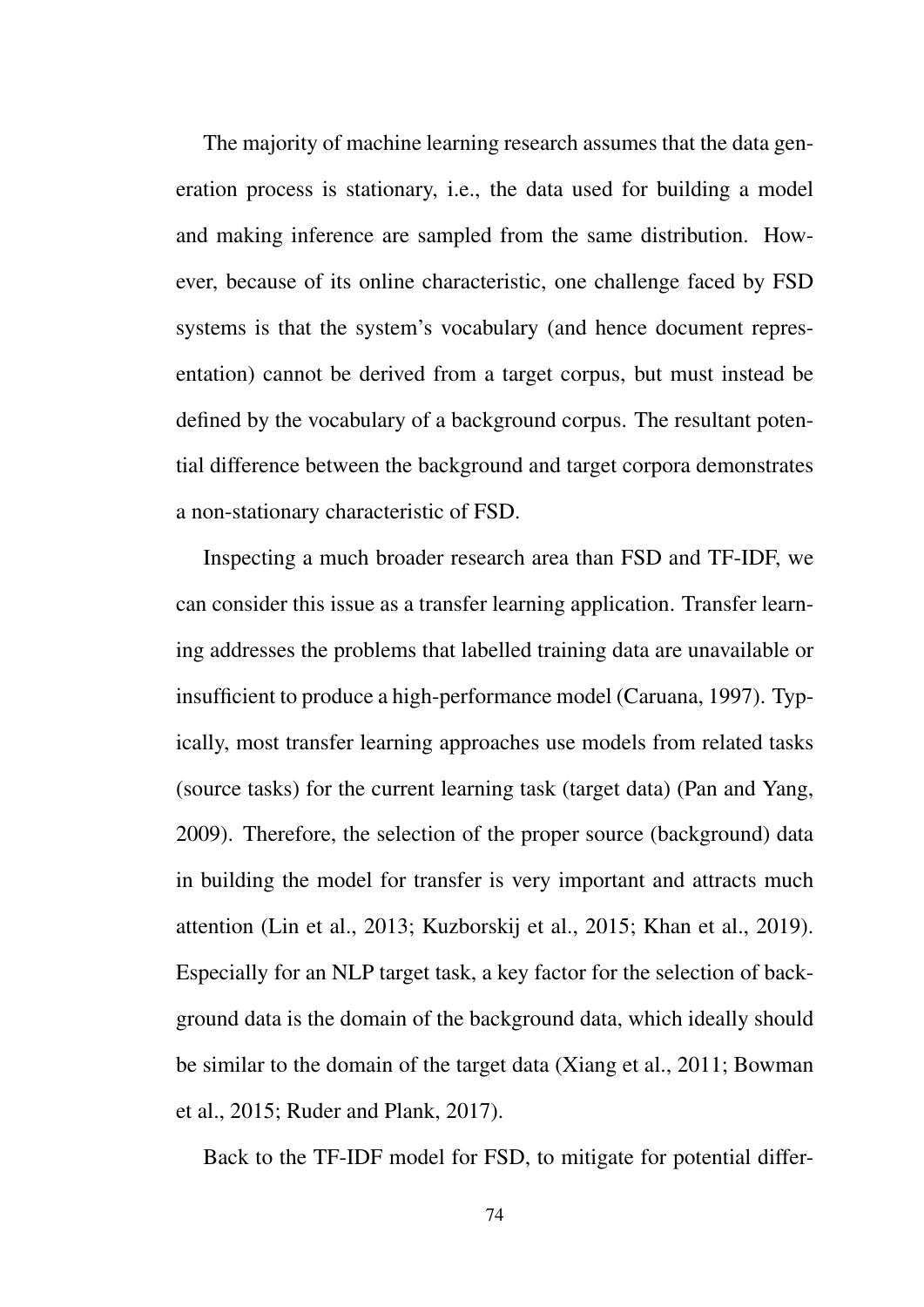ence between background and target data and generate better representations of the target data, the ideal background corpus should thus be both large-scale, so as to ensure an adequate number of common terms between the documents in the background and target stream, and similar in the sense of language distribution (Allan et al., 1998b; Yang et al., 1998; Petrovic, 2013). In many cases, these two factors cannot be satisfied at the same time, and thus, the emphasis has to be placed on the more informative one of the two, which leads to a question of "bigger or similar?". To the best of our knowledge however, there is little research addressing this question empirically, and no metrics have been proposed for the quantitative comparison of the scale and similarity between background corpora relative to a target corpus.

In this chapter we investigate whether the distributional similarity of the background and target story stream is more important than the scale of common terms for FSD. As a basis for our analysis we propose a set of metrics to quantitatively measure the scale and the distributional similarity of common terms between corpora. Using these metrics we rank different background corpora relative to a target FSD corpus. Finally, we apply the models based on different background corpora to the FSD task to determine the relative utility of different assumptions about the background corpus.

We organise the structure of this chapter as follow: firstly, we introduce the static TF-IDF model and indicate the two key factors for FSD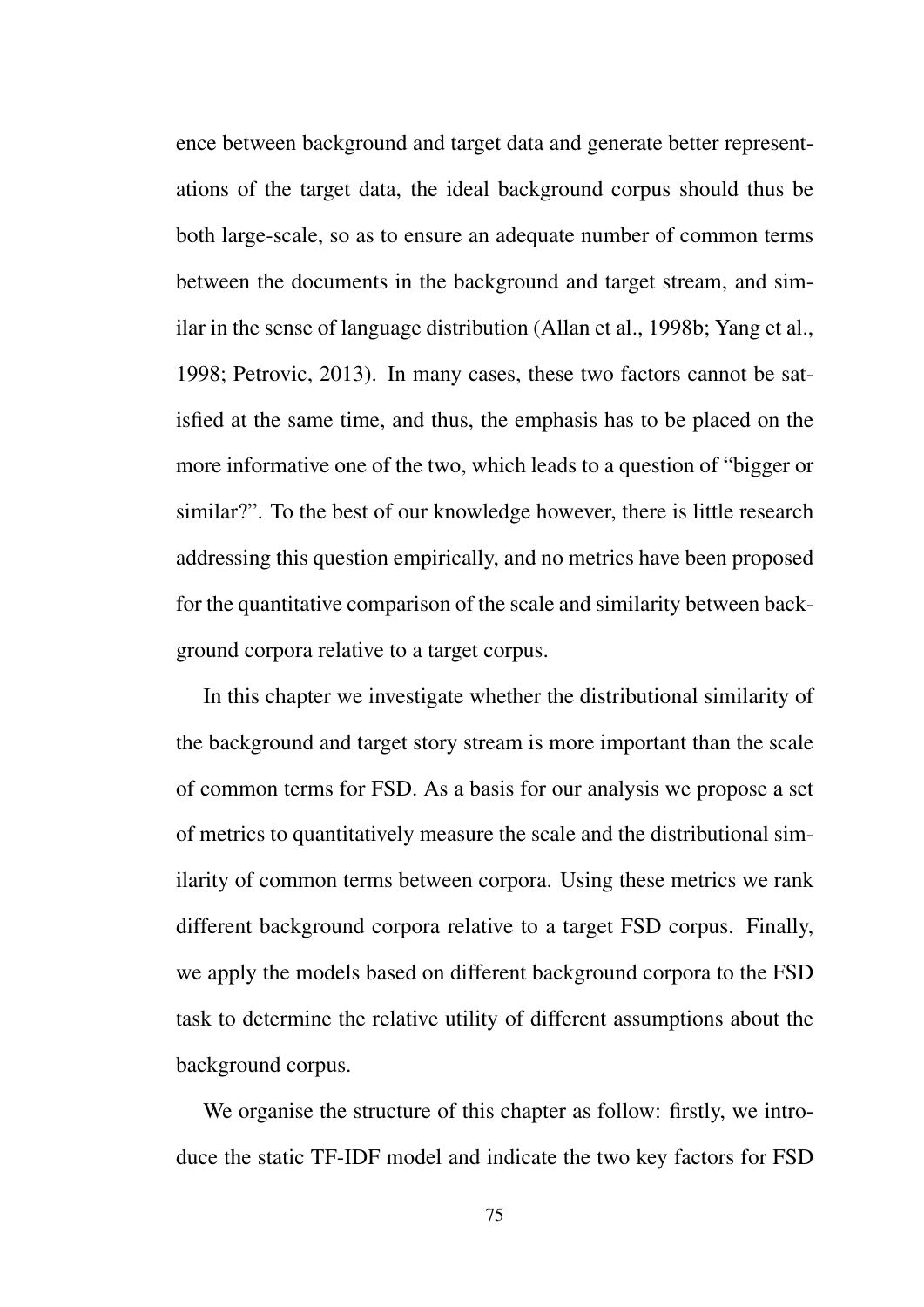modelling in Section 4.1. After that, we propose the quantitative metrics for the evaluation of these factors in Section 4.2. In Section 4.3, we design experiments for the empirical analysis, and follow this by the the illustration and discussion of the experimental results in Section 4.4 and 4.5. Finally, we make summary in Section 4.6.

### 4.1 Static TF-IDF Model for First Story Detection

In the context of FSD, the labelled target corpus is always unavailable before detection because of the online characteristic of FSD, and thus a background corpus is required to build the TF-IDF model, specifically, the vocabulary and the IDF dictionary in the model. As shown in Fig. 4.1, we assume that a TF-IDF model is built with a background Corpus B and is applied to the FSD task for a target Corpus T. Set 2 is the overlapping term set that contains the terms common to both Corpus B and T, and Set 1 and 3 contain the terms that only exist in Corpus B or T respectively. Consequently, Set 1 and 2 constitute all terms in Corpus B, while Set 2 and 3 constitute all terms in Corpus T.

In a static TF-IDF model, all the terms in the vocabulary are from the background Corpus B, i.e., the terms used to generate the term vector space are those from Set 1 and 2, while those terms in Set 3 will not appear in the TF-IDF model at all. In other words, the terms in Set 3 are all the unknown terms with respect to the TF-IDF model. However,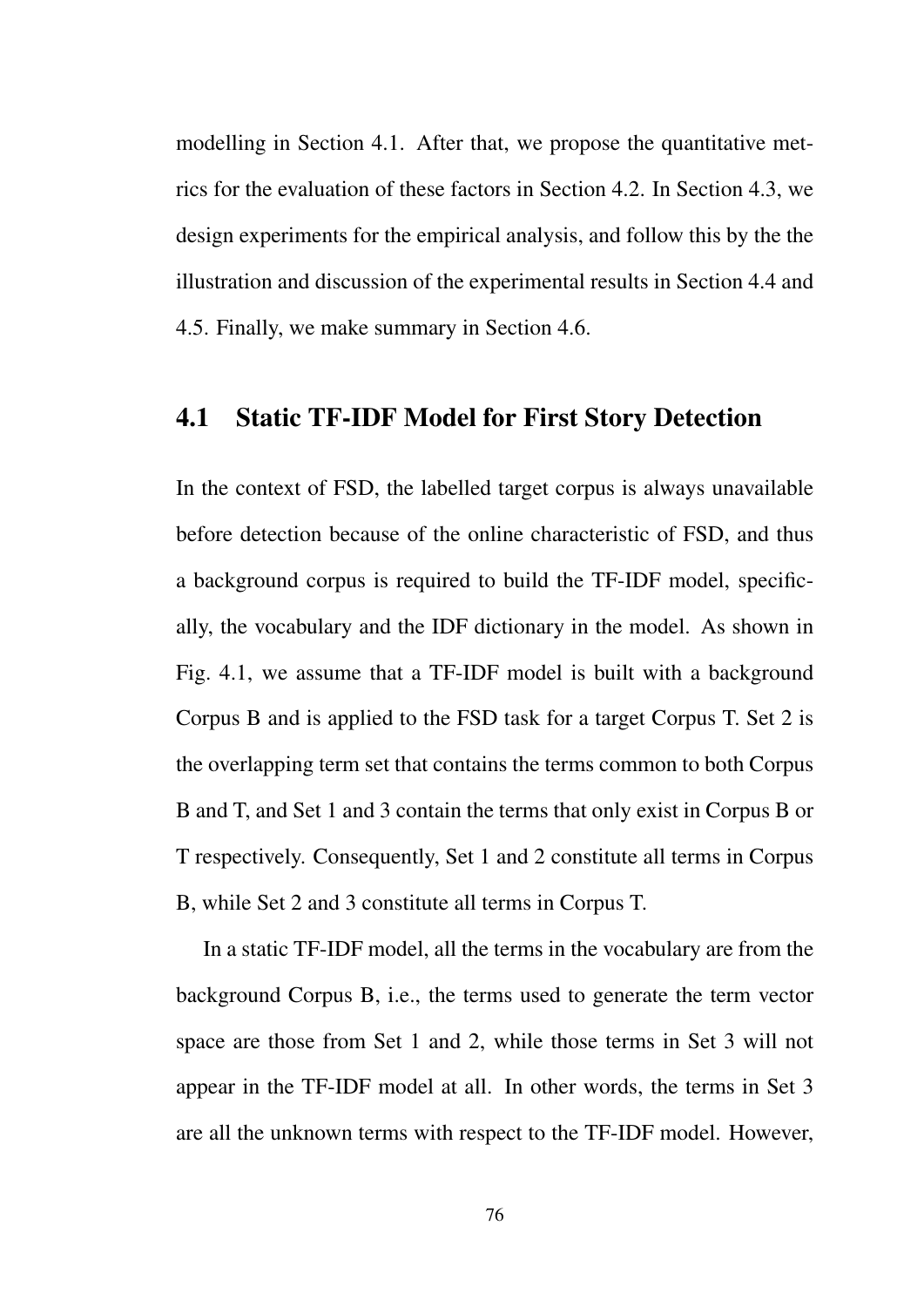

Term sets within a background Corpus B and a target Corpus T

when the static TF-IDF model is applied to FSD, all the documents to be analysed will be from the target Corpus T, which means that all the terms in Set 1 will not appear at all in the process of FSD; as a result the TF components for these terms are always zero and thus all the final TF-IDF weights of these will always be zero as well. It should be noted that we are now doing the analysis so that we can look at all the terms of the target corpus here. However, during the real FSD process we will never know whether a specific term from the background corpus appears in the target corpus or not. Therefore, we have to keep all the terms from the background corpus, i.e., the terms in Set 1 and 2, even though the weights of all the terms in Set 1 are always zero.

As we know, the comparison between TF-IDF representations is usually based on the cosine distance for FSD. According to the definition of cosine distance in Eq. 2.8, the terms whose weights are zero in both document representations do not have any effect on the result of calcu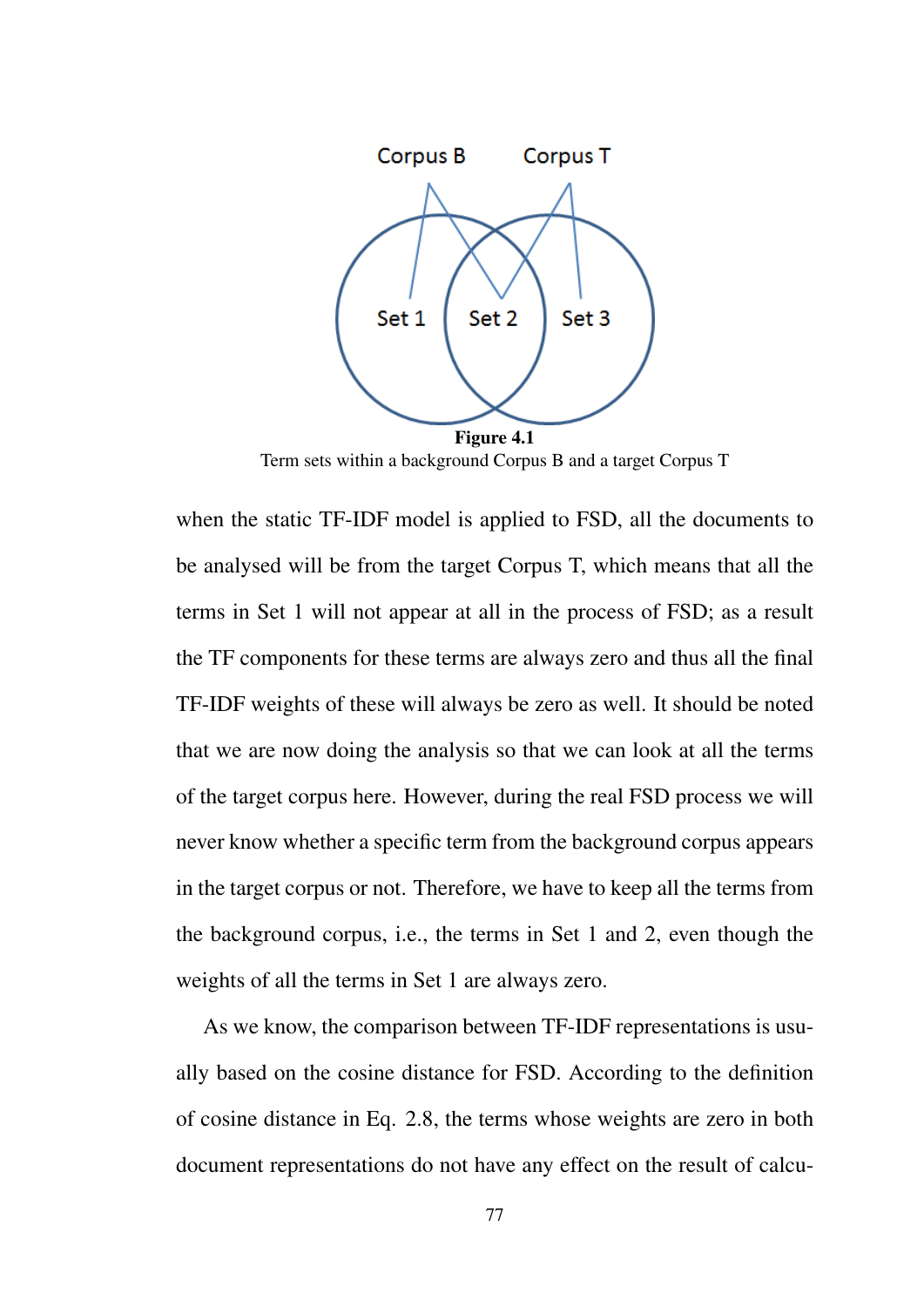lation, so they can be ignored when we analyse the calculation. Hence, the valid terms that make sense for FSD are only those in Set 2, which are the common terms in both the background and target corpora. Given this, the effectiveness of the TF-IDF model only depends on Set 2, and specifically, two factors of Set 2: the scale and the distributional similarity between the background and target corpora. The scale describes the number of common terms between the corpora. The larger the scale of Set 2, the more informative terms are taken into account. For example, in the comparison of the two events, "Sweden and the euro" and "Portugal and the euro", mentioned in Section 3.4, the words "Sweden" and "Portugal" can be effective indicators and make stories from these two events distinguishable only when they are contained in Set 2. The distributional similarity of two corpora refers to similarity of the frequencies of common terms. As the IDF components of these common terms are calculated only based on the background corpus, the more similar the background corpus is to the target corpus in terms of the language distribution, the better the generated weights can represent the common terms for FSD in the target corpus.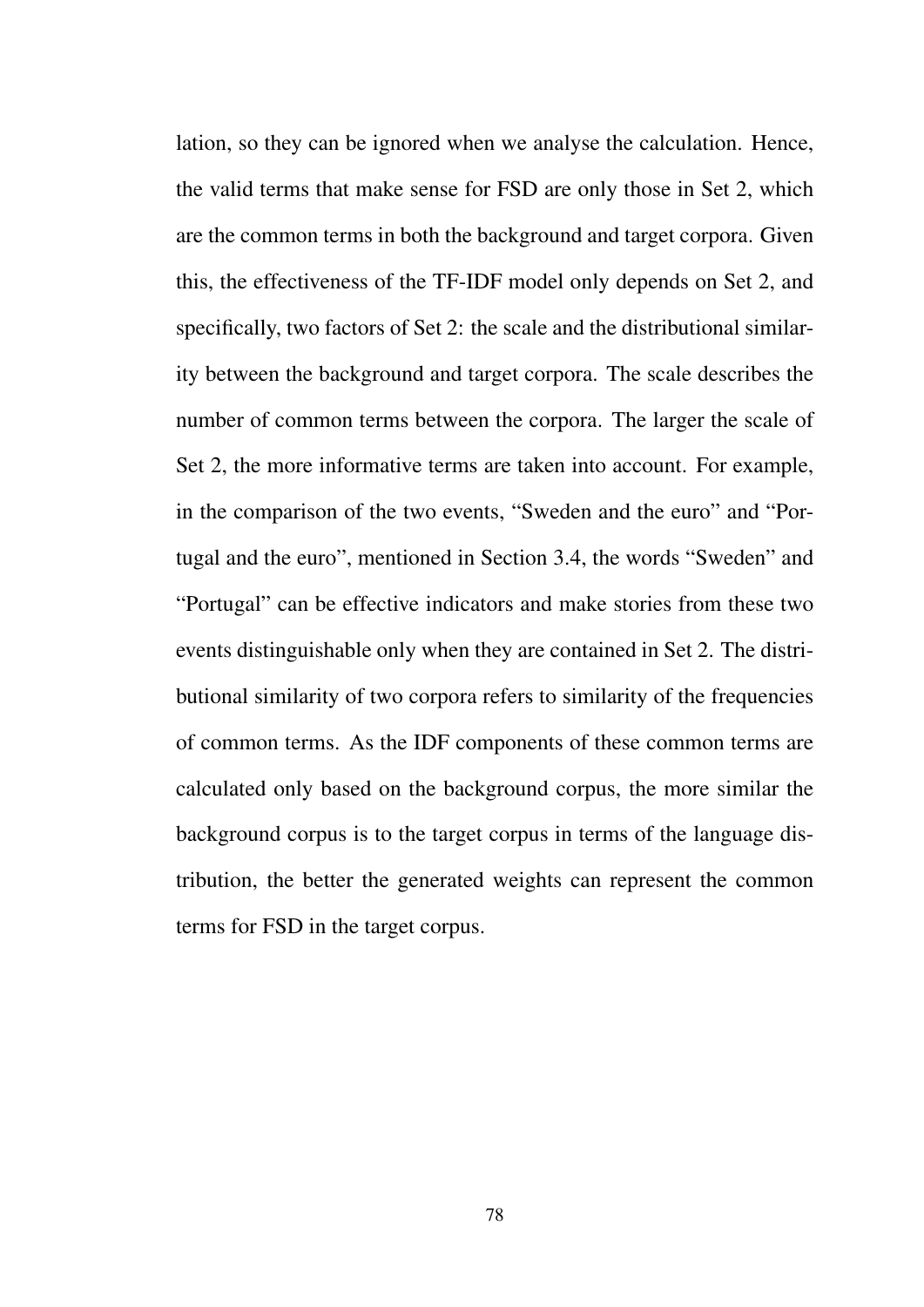# 4.2 Quantitatively Measuring Background Corpus Suitability

To order to evaluate the relative importance of the quantity of shared terms versus the similarity of language distributions between a background corpus and a target corpus, in this section we outline a set of quantitative metrics to make pairwise comparisons between different background corpora relative to the target FSD corpus.

#### 4.2.1 Measuring the Scale of Common Terms

The scale of common terms relative to the target Corpus T, as shown in Fig. 4.1, can be quantitatively measured using the proportion of common terms in Set 2 relative to all the terms of Corpus T; we refer to this as the overlapping rate of the background Corpus B relative to the target Corpus T. Given any specific target corpus, the bigger the overlapping rate is for a background corpus, the more informative terms are available to be taken into account for the generation of document representations, and hence the less document information is discarded in the FSD process.

#### 4.2.2 Measuring the Distributional Similarity

While measuring the scale of common terms is relatively straightforward, the assessment of distributional similarity is somewhat more involved.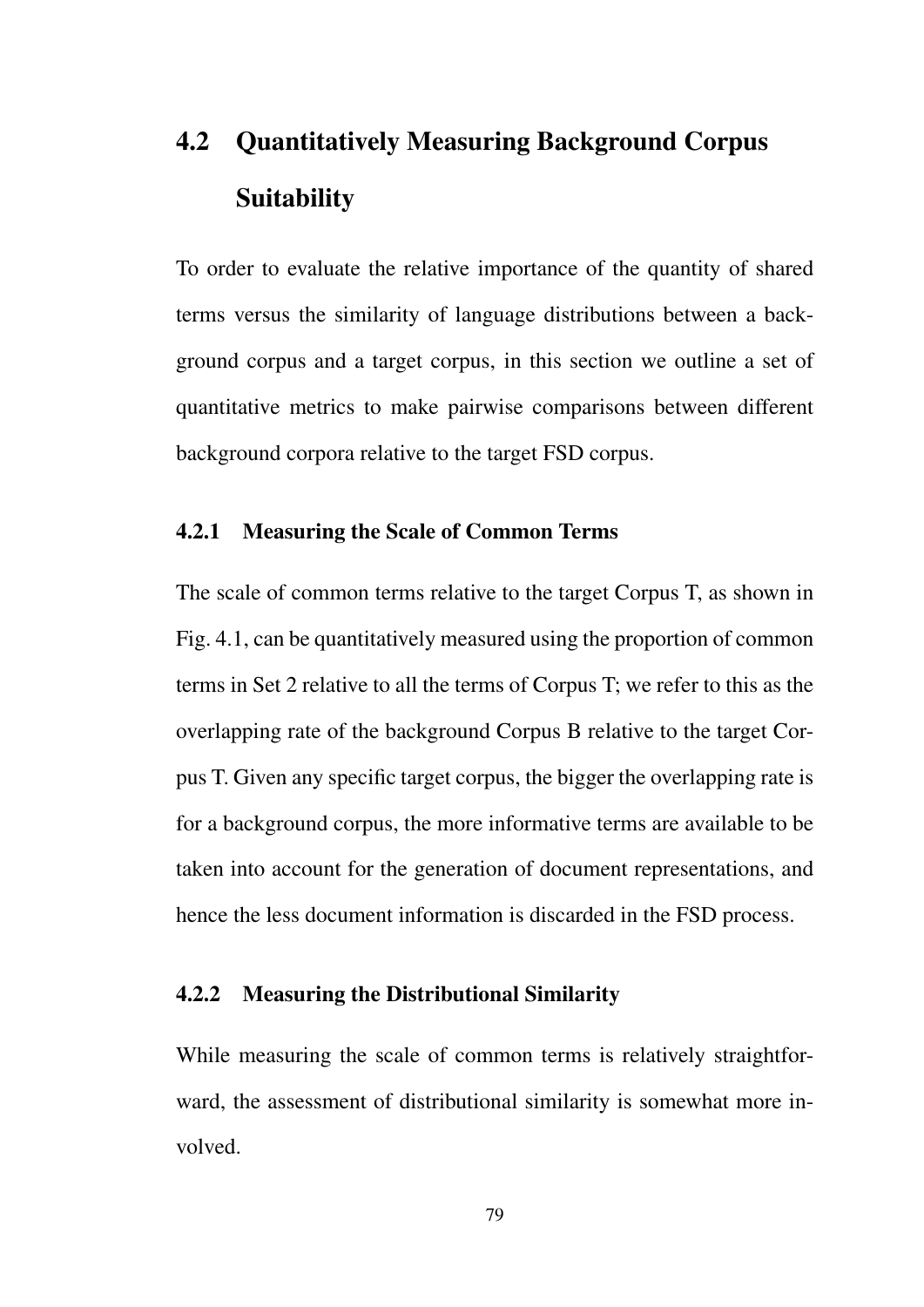As we focus on the TF-IDF model, the distribution similarity between corpora is supposed to be based on the document frequencies of the terms. If we order the terms by document frequency for different corpora, each term will likely have a different rank within each corpus, which makes it possible to measure the dissimilarity between two corpora if we only look at the ranks of common terms in both corpora (i.e., the terms in Set 2 shown in Fig. 4.1).

Before making rank-based similarity measurements, some preparation is required. Firstly, the common terms in both background and target corpora are extracted as the basis for the comparisons. For each corpus, these common terms are ordered in a descending order based on their document frequencies calculated with only this corpus, and then each term is assigned an index from 1 to *n*, where *n* is the number of common terms that are being taken into account. For different corpora, the order of terms will be different, as well as the index of each term. If there are no terms with the same document frequency in an ordered term list, the index of each term can be reasonably considered as its rank in this corpus. However, the fact is that many terms have the same document frequency in a corpus, so they should have the same rank. Instead of assigning different ranks to the neighbouring terms with the same document frequency, we implement some extra operations to make their ranks the same. Specifically, for the terms with the same document frequency, e.g., the terms with indices from i to j, we assign the same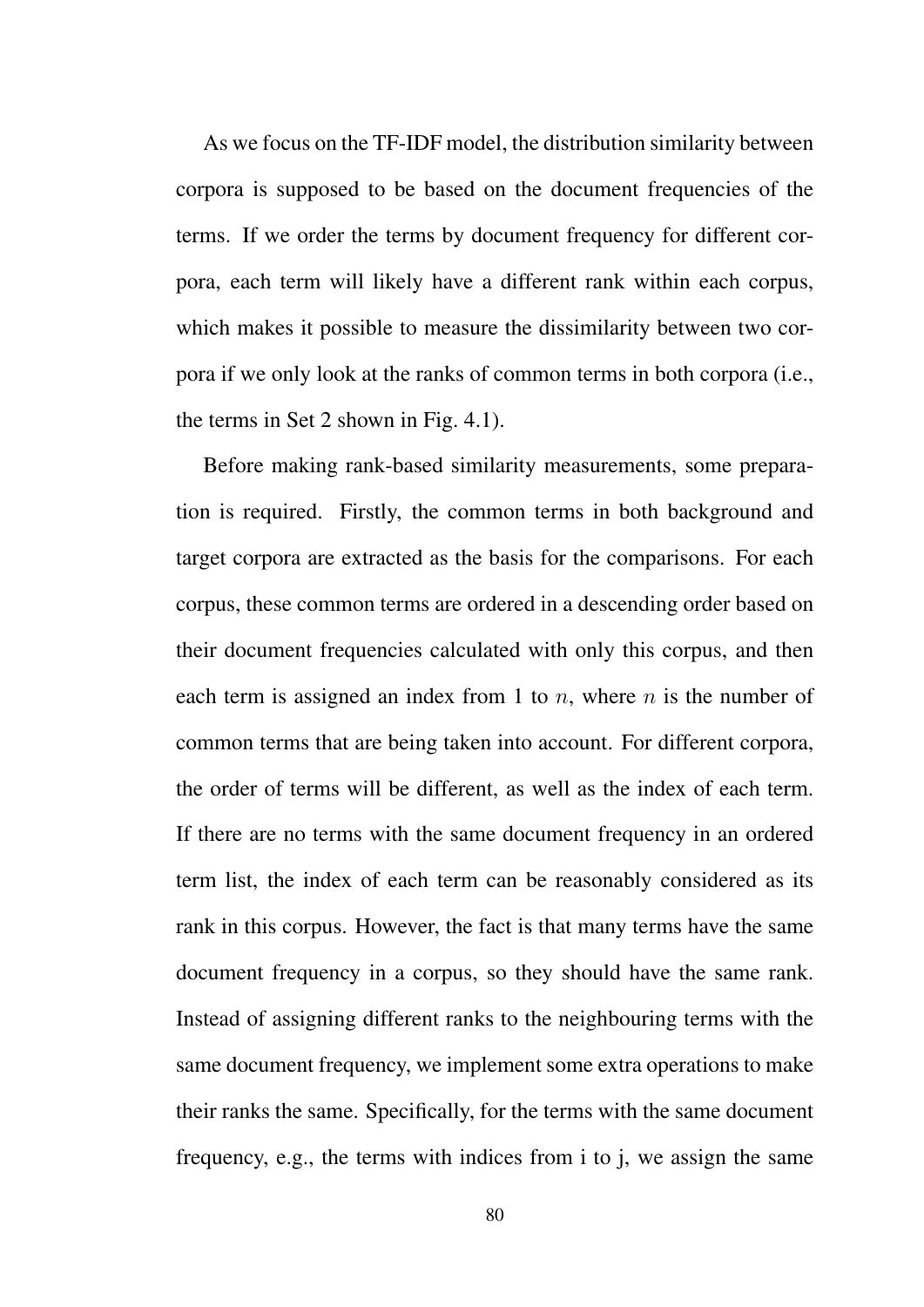average rank  $\frac{i+j}{2}$  to all of these, such that this does not affect the rank of any other term. For example, if the 1 *st* to the 4 *th* terms in the ordered term list have the same document frequency, all of them will be assigned a rank  $(1+4)/2 = 2.5$ .

After pre-processing, we count the number of inversions or calculate the distance between two ordered same-length term lists to present the dissimilarity between these two corpora:

- 1. Inversion count If the order of two different terms in one corpus is not the same as that in the other corpus, e.g., in one corpus, term X has a rank smaller than term Y, while in the other corpus, term X has a rank larger or equal to term Y, we call this situation an inversion. The inversion count metric is defined as the count of all the inversions between two different ordered rank lists.
- 2. Manhattan distance To calculate the dissimilarity between two same-length rank lists we subtract the rank of each term in one list from the rank of the same term in the other list and sum the absolute value of each of these differences (Kelleher et al., 2015).

As both these dissimilarity metrics show the degree to which a background corpus is different from the target corpus, we expect that the greater the metric the worse the subsequent model is expected to perform on the FSD task. We only evaluate the distributional similarity based on the frequency ranks of the common terms, rather than the quantitative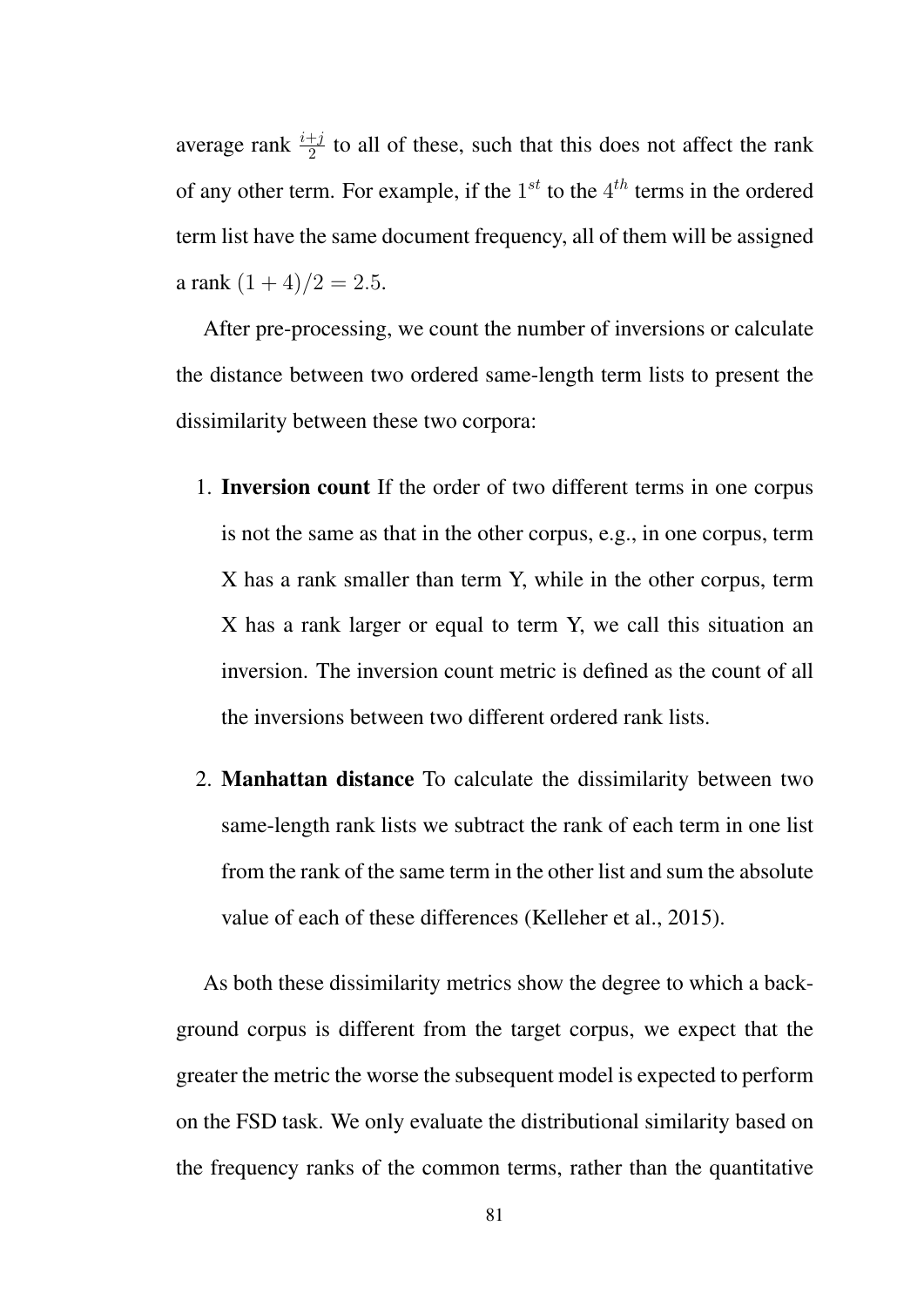frequency values, because the comparison based on the quantitative frequency values usually leads to more emphasis on the terms with high frequency values, which should be avoided. It is worth noting that in real use both of these metrics are normalised to between 0 and 1 by being divided by  $n^2$ , where  $n$  is the length of the rank lists, i.e., the number of common terms. The calculation of these two metrics requires time complexity of  $O(n^2)$  and  $O(n)$  respectively.

# 4.2.3 Comparison between Two Background Corpora Relative to a Target Corpus

Using the metrics we just proposed above, we can make comparisons between different background corpora relative to a target FSD corpus. For the comparison of the scale of common terms, the overlapping rate can be applied to multiple background corpora to rank them based on their rate values. However, the situation for the comparison of the distributional similarity is more involved.

As explained in their definitions, both two dissimilarity metrics proposed above are calculated based on the common terms of one background corpus and one target corpus. If we want to compare among multiple background corpora relative to a target corpus, the calculation should be based on the common terms of all the background corpora and the target corpus to ensure the rank list for each background corpus in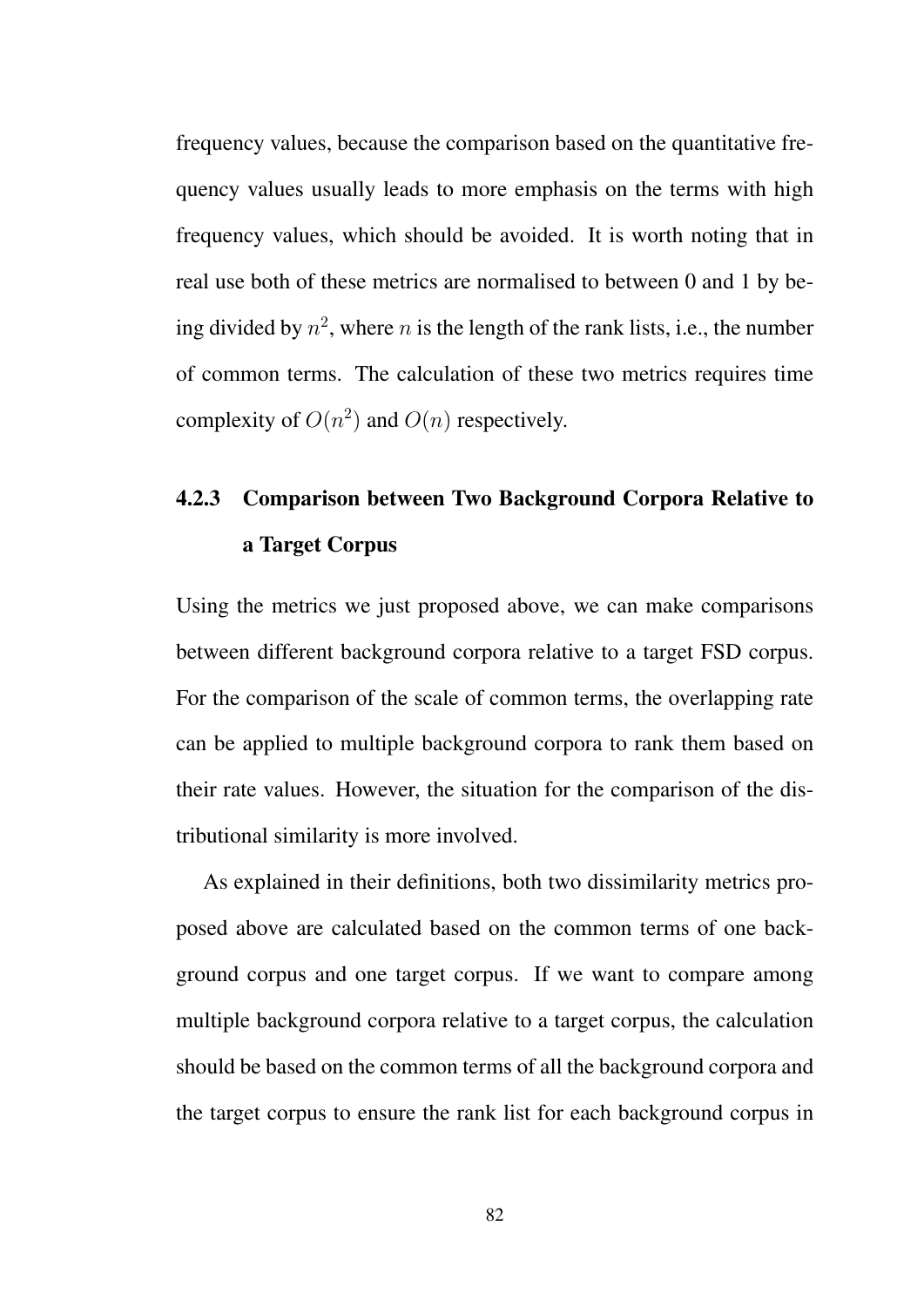the same length<sup>1</sup>. The situation of two background corpora and a target corpus is depicted in Fig. 4.2, in which the calculation of dissimilarity metrics would be based on the Common Set. Generally, the common terms shared by the three corpora will be less than those shared by only any two of them. For each background corpus, the terms used for the comparison of dissimilarity (i.e., the terms in the Common Set) will be less than those used for the detection in FSD (i.e., the terms in the Common Set and Set 1 for Corpus B1, and the terms in the Common Set and Set 2 for Corpus B2). This will lead to errors in the measures and comparisons, and the more background corpora are being compared, the greater the errors will be. In order to limit this kind of error, we restrict to pairwise comparison between background corpora so that the number of terms used for comparisons are relatively large in comparison to the terms used in FSD.

## 4.3 Experimental Design

In this section, we present our experiments for comparing the scale of common terms and the distributional similarity between different background corpora relative to a target FSD corpus, and apply the TF-IDF models based on different background corpora to the FSD task in an

<sup>&</sup>lt;sup>1</sup>We also tried designing metrics that can be generated based on different terms, i.e., for each background corpus using the terms shared only by the target corpus and itself, rather than common terms shared by all corpora, but we failed because we could not find any valid method to normalise the metrics generated based on different terms.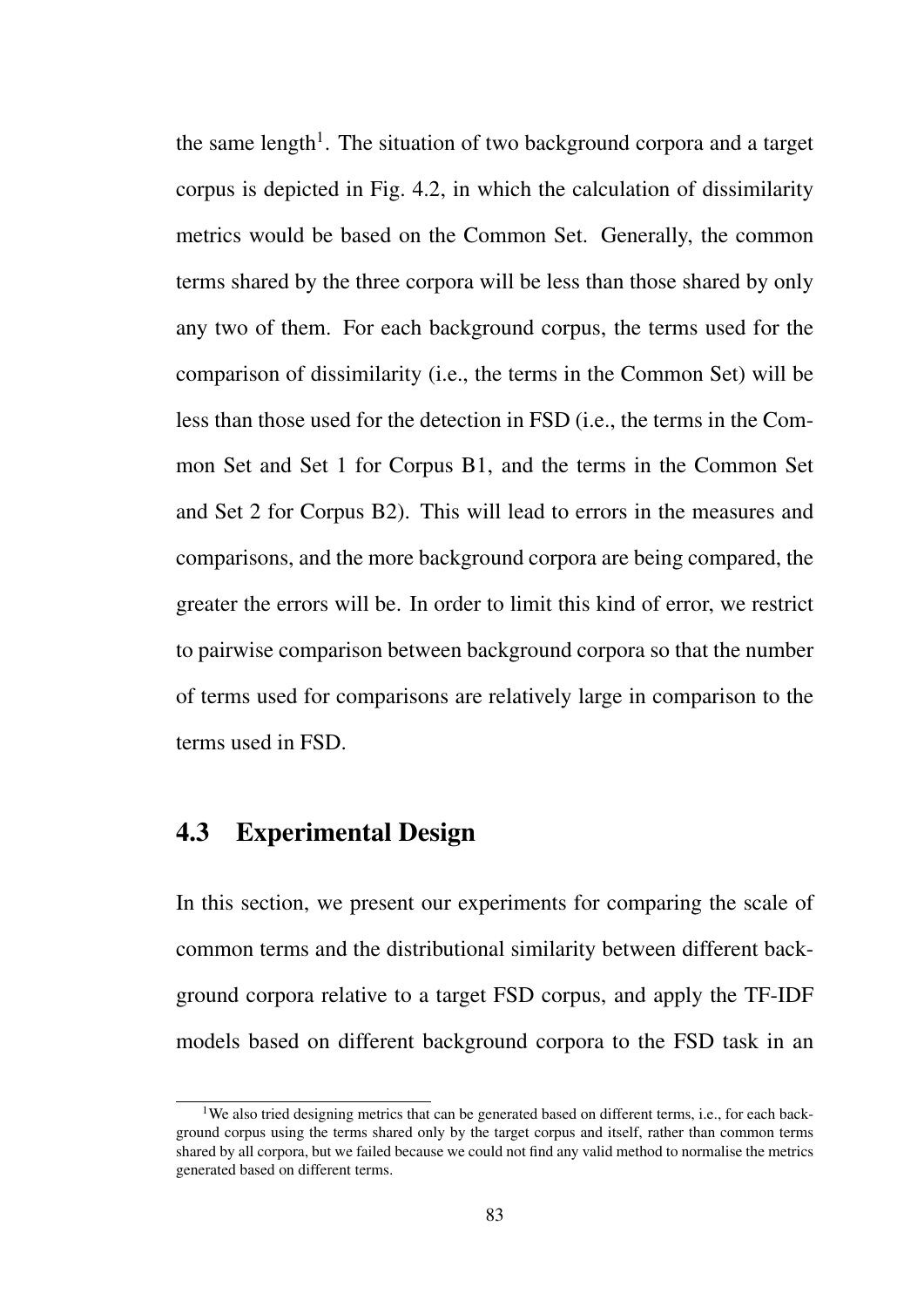

Figure 4.2 Common Set among two background Corpus B1 and B2 and a target Corpus T

attempt to determine which factor is more predictive of good FSD performance.

#### 4.3.1 Corpora Used in the Experiments

The target corpus we use for FSD detection is still the benchmark *T DT*5 corpus. The background corpora we are making use of for the current investigation are subsets of *COCA* (The Corpus of Contemporary American English) (Davies, 2010) and *COHA* (Corpus of Historical American English) (Davies, 2012). The former covers comprehensive contemporary English documents from 1990 to present in different domains such as news, fiction, academia and so on, and the latter is similar to *COCA* in themes but covers the historical contents from 1810 to 2009. The numbers of documents in *COCA* and *COHA* are about 190,000 and 115,000 respectively. As mentioned we make use of subsets of *COCA* and *COHA*; specifically we mostly include data that predates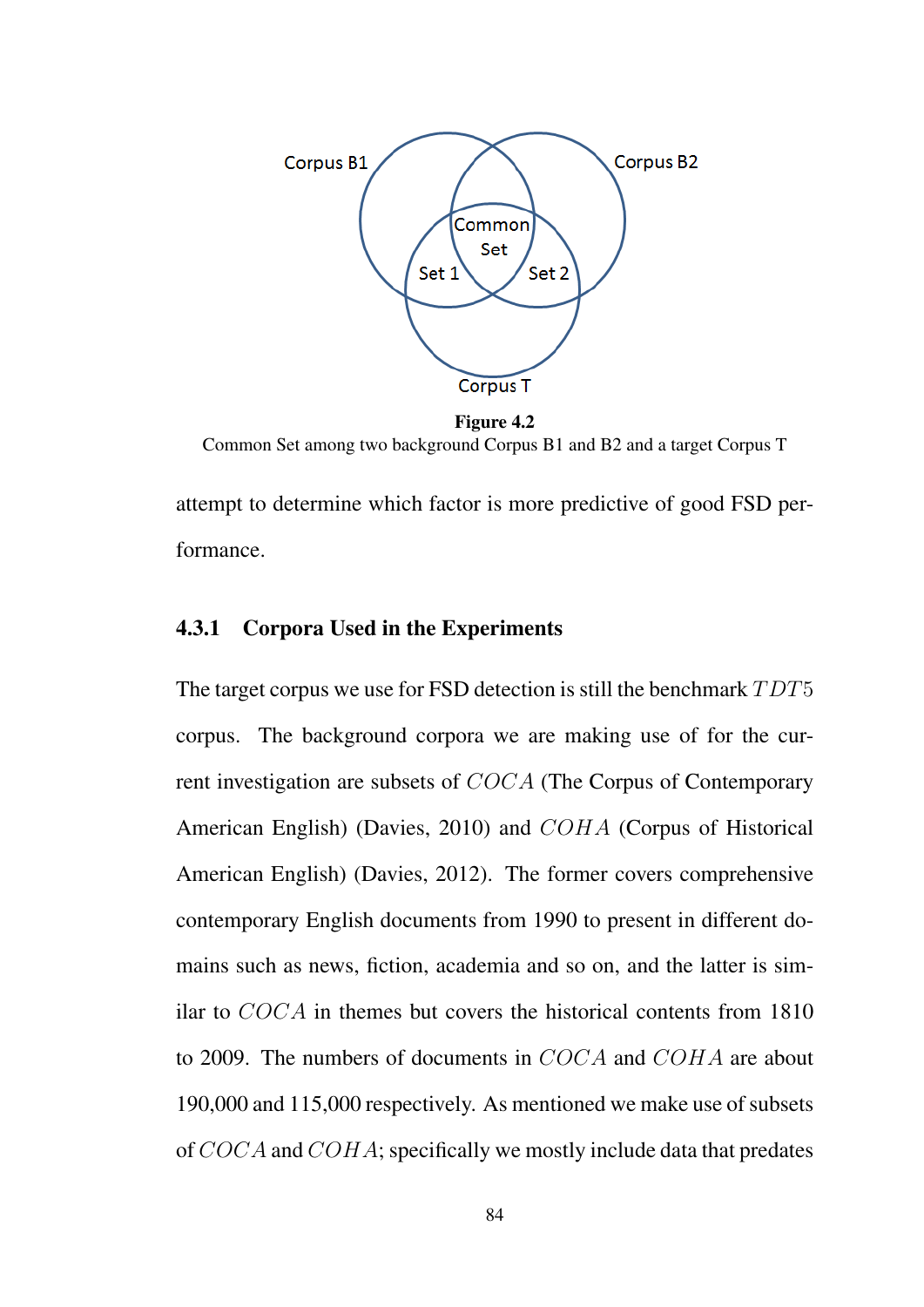2003, i.e., the year of *T DT*5 collection, unless otherwise stated.

In order to answer our underlying research question, whether bigger or similar background corpora provide the clearer benefit, we carried out three sets of experiments. In the first set, comparisons are made between *COCA* and *COHA* with the assumption that a contemporary corpus will be more similar to the target corpus than a historical one. The second set of experiments supplement the first set and focus on corpus temporality. Comparisons are made between two subsets of the entire COCA corpus, *COCA* and *COCA*\_*Af ter*\_2003, that respectively include only the documents before and after 2003, the year when the target corpus was collected. We assume that a corpus with future data is more similar to a target corpus than that with prior data only. Of course, we are aware that in a real FSD scenario it is not possible to get a corpus that contains future stories: e.g., if we were actually implementing an FSD system in 2003 it would not be possible for us to get a corpus that includes stories after 2003 supposing that we are implementing detection in 2003, because future data is always unavailable. So, the set of experiments presented here should be understood as solely designed to test the assumption relating to future data and to analyse the implications of this assumption. The last set of experiments establish comparisons between two subsets of *COCA*, *COCA*\_*News* and *COCA*\_*Except*\_*News*, in which *COCA*\_*News* contains only the documents in the domain of news, the domain of the target TDT5 corpus,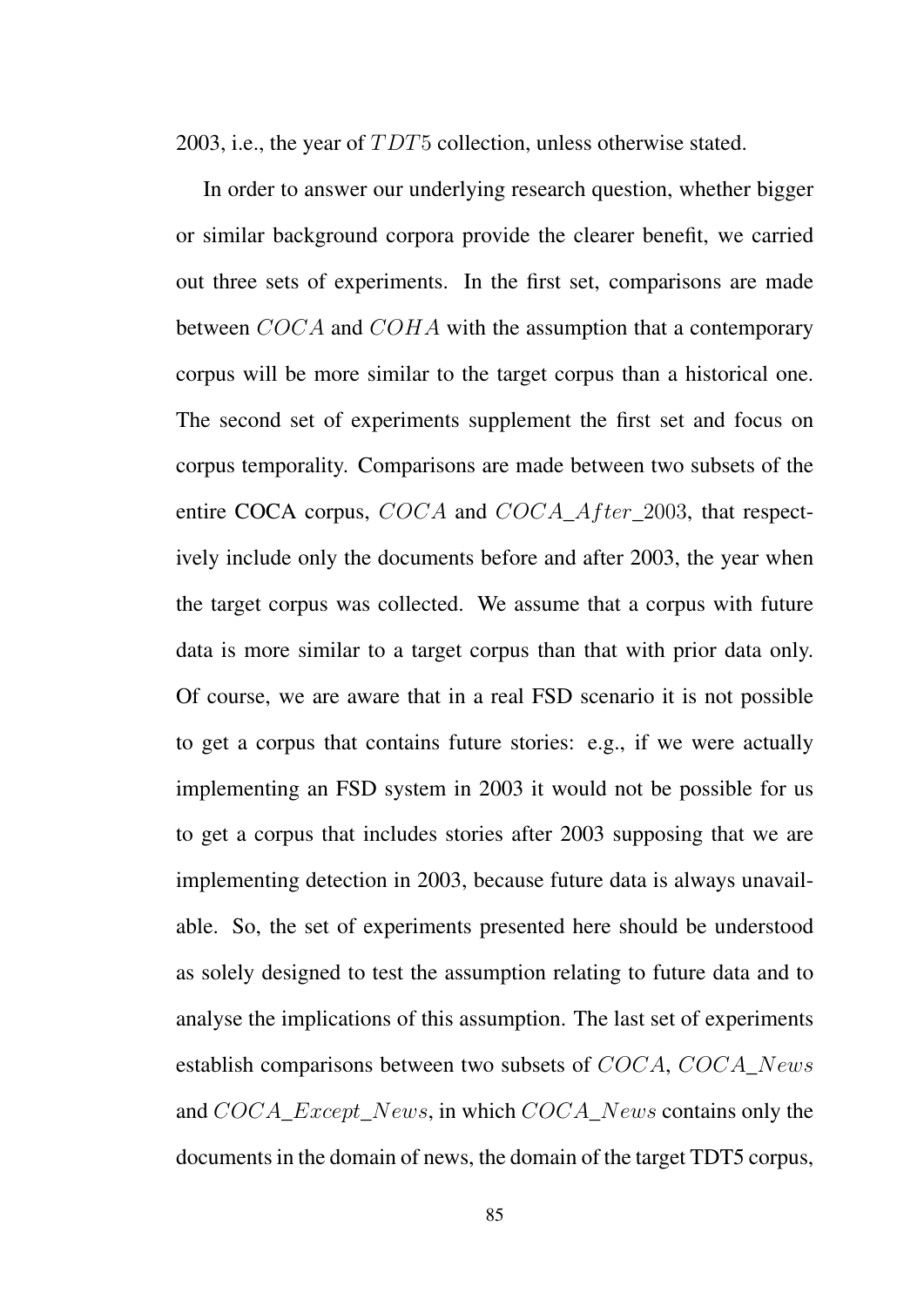while *COCA*\_*Except*\_*News* contains the documents in other domains except news. We also assume that the domain-related corpus is more similar to the target corpus than those in different domains.

#### 4.3.2 Metric Calculation

In the implementation, we apply all the metrics to each corpus mentioned above, and then make comparisons in each pair of background corpora. In addition, for the comparison of corpus similarity, we examine whether the two proposed metrics, inversion count and Manhattan distance, are consistent with each other in deciding which corpus in each pair is more similar to the target corpus, i.e., whether two metric values for a corpus are both smaller or greater than those for the other corpus in the comparison pair. We also verify whether the results of comparisons correspond with our assumptions about corpus similarity in Section 4.3.1.

#### 4.3.3 Evaluation of Detection Performance

Following background corpus metric calculation, we build TF-IDF models based on the background corpora being compared and apply these models to the FSD task.

The implementation of FSD follows the nearest neighbour model with the TF-IDF representation we described in Section 3.2, and also adopts the cosine distance. For both the background corpora and the tar-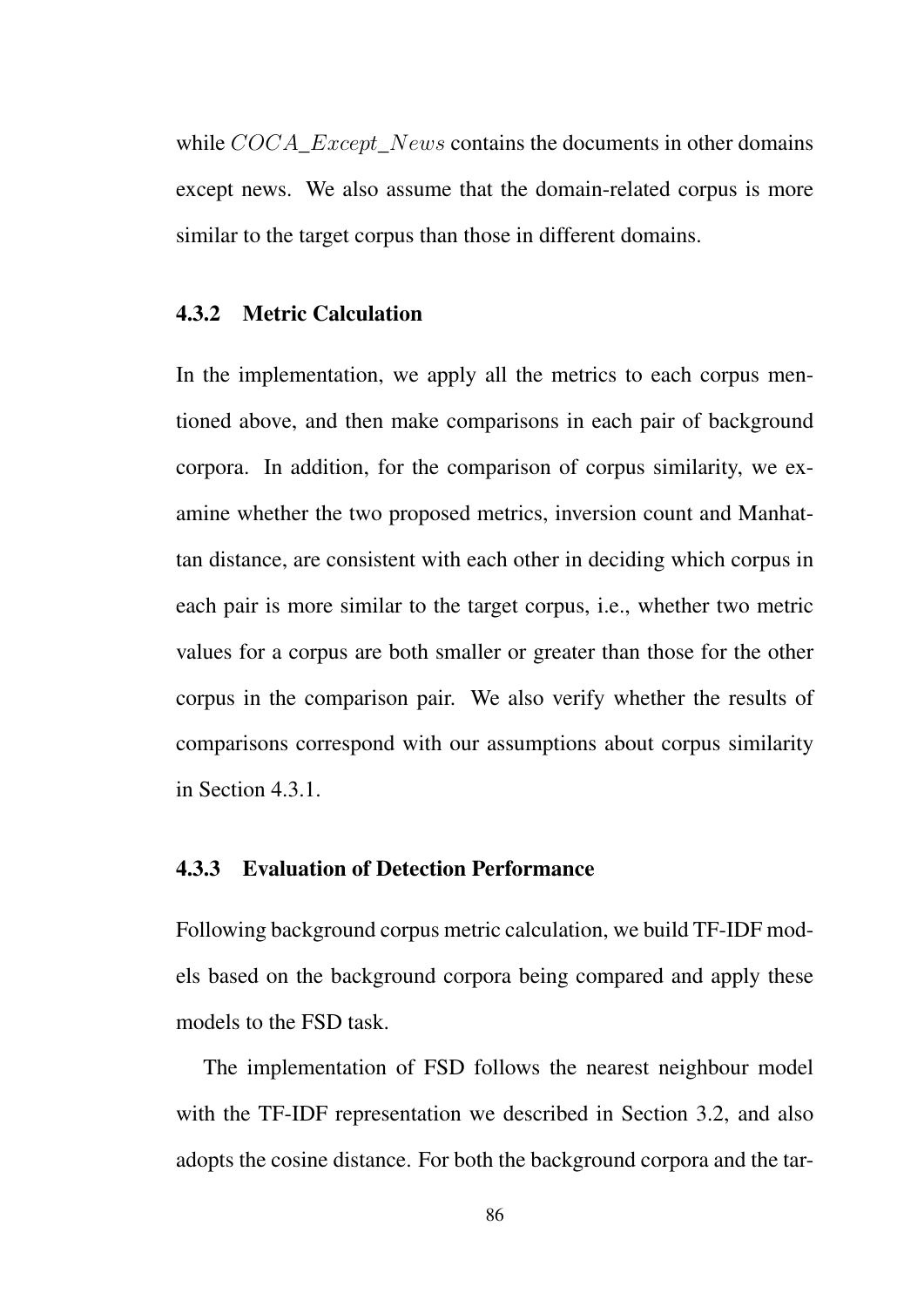get corpus, we remove stopwords and typos, and stem all terms to their roots. For detection, comparisons are also implemented within a time window of 2,000 stories, and the detection performances are evaluated with DET curves. However, in this experiment, the DET curves are usually in a tangle, making it is difficult to figure out visually which system performs better. Moreover, the FSD performances of the systems are evaluated together with two factors, the scale of common terms and the distributional similarity between corpora, therefore we need the AUC score for each DET curve to show the comparison of results.

In order to achieve more comprehensive results for this evaluation, we implement tests for set variants. Specifically, for each set of experiments, we make comparisons not only between the two background corpora being evaluated, but also between each corpus and the union of both corpora; for example for *COCA* vs. *COHA*, we not only implement the comparison between *COCA* and *COHA*, but also between *COCA* and  $COCA + COHA$  and between  $COHA$  and  $COCA + COHA$ , where *COCA* + *COHA* is the union of *COCA* and *COHA*. In this way, we have six more comparison results that can be used for the evaluation of the relations between background corpus and detection performance for FSD.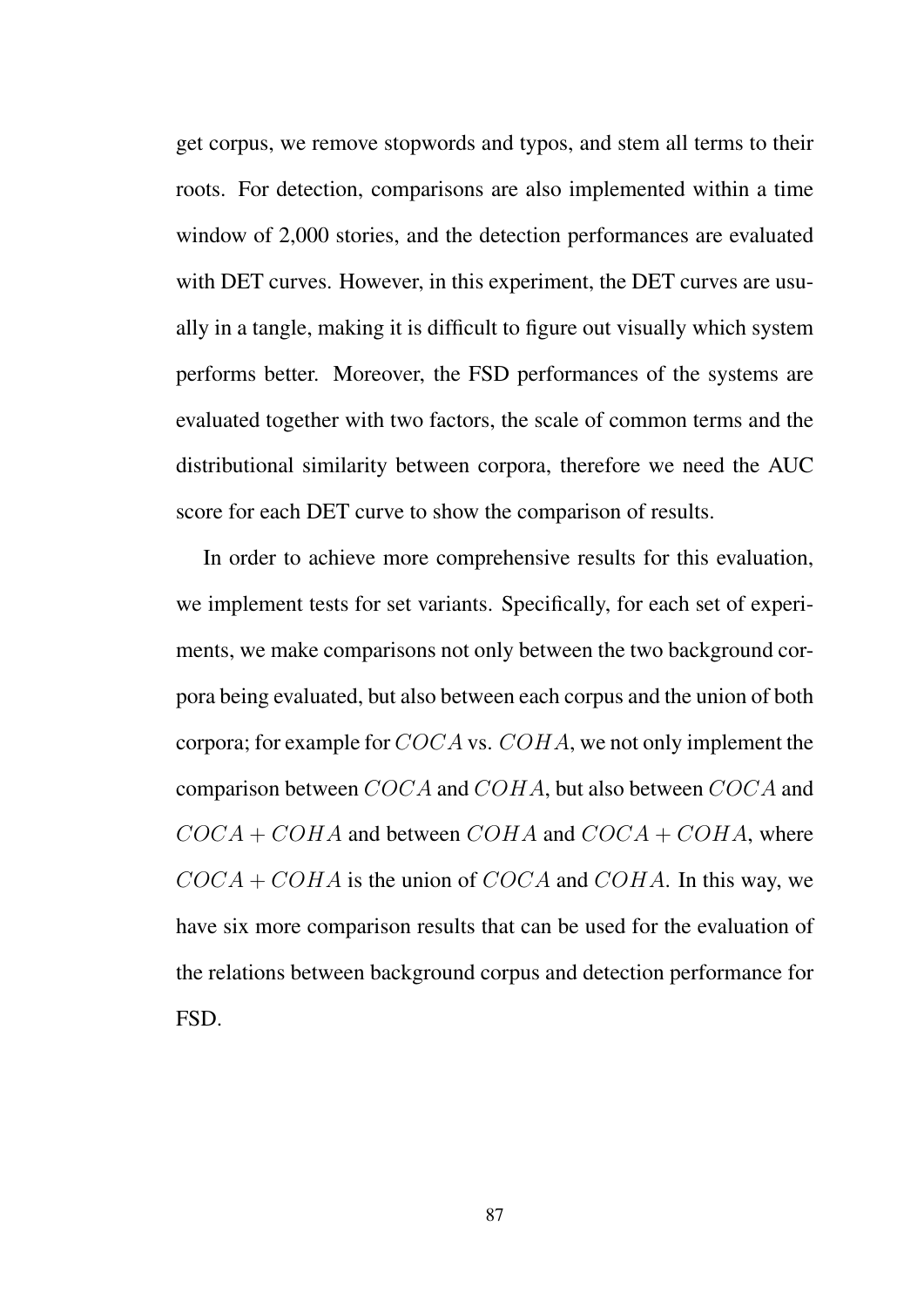## 4.4 Results and Analysis

We first look at the comparisons between background corpora before looking at FSD performance for these different background corpora.

#### 4.4.1 Results of the Comparisons of Corpus Dissimilarity

We applied the two metrics, inversion count and Manhattan distance, to the three sets of comparisons of the distributional similarity between background corpora relative to the target corpus:

- *COCA* vs. *COHA*;
- *COCA* vs. *COCA*\_*Af ter*\_2003;
- *COCA*\_*News* vs. *COCA*\_*Except*\_*News*.

The results are shown in Fig. 4.3. We find firstly that in all comparison sets that the results of the two evaluation metrics are consistent with each other, i.e., the metric values for *COCA* are both smaller than *COHA*, but greater than *COCA*\_*Af ter*\_2003, and those for *COCA*\_*News* are both smaller than *COCA*\_*Except*\_*News*. Secondly, we also find that these comparison results all correspond with our assumptions that more recent domain-related corpora are more similar to the target corpus. Given this, we conclude that both metrics are effective for the comparison of the distributional similarity between background corpora relative to the target corpus, and for the sake of simplicity, we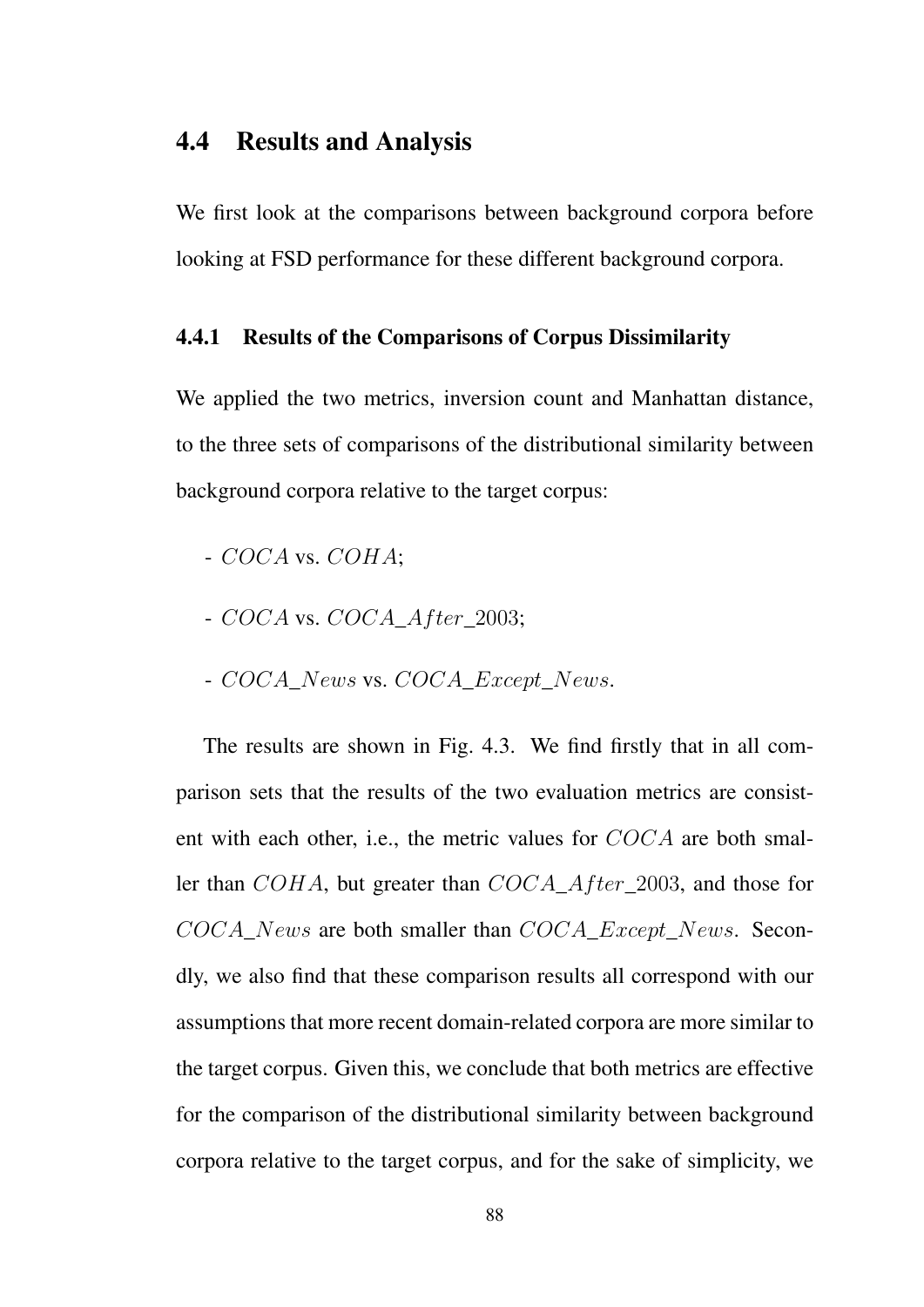

(a) Metric Results for *COCA* vs. *COHA*



(b) Metric Results for *COCA* vs. *COCA*\_*Af ter*\_2003



(c) Metric Results for *COCA*\_*News* vs. *COCA*\_*Except*\_*News*



judge Manhattan distance as the most useful metric due to its ease of calculation and interpretation.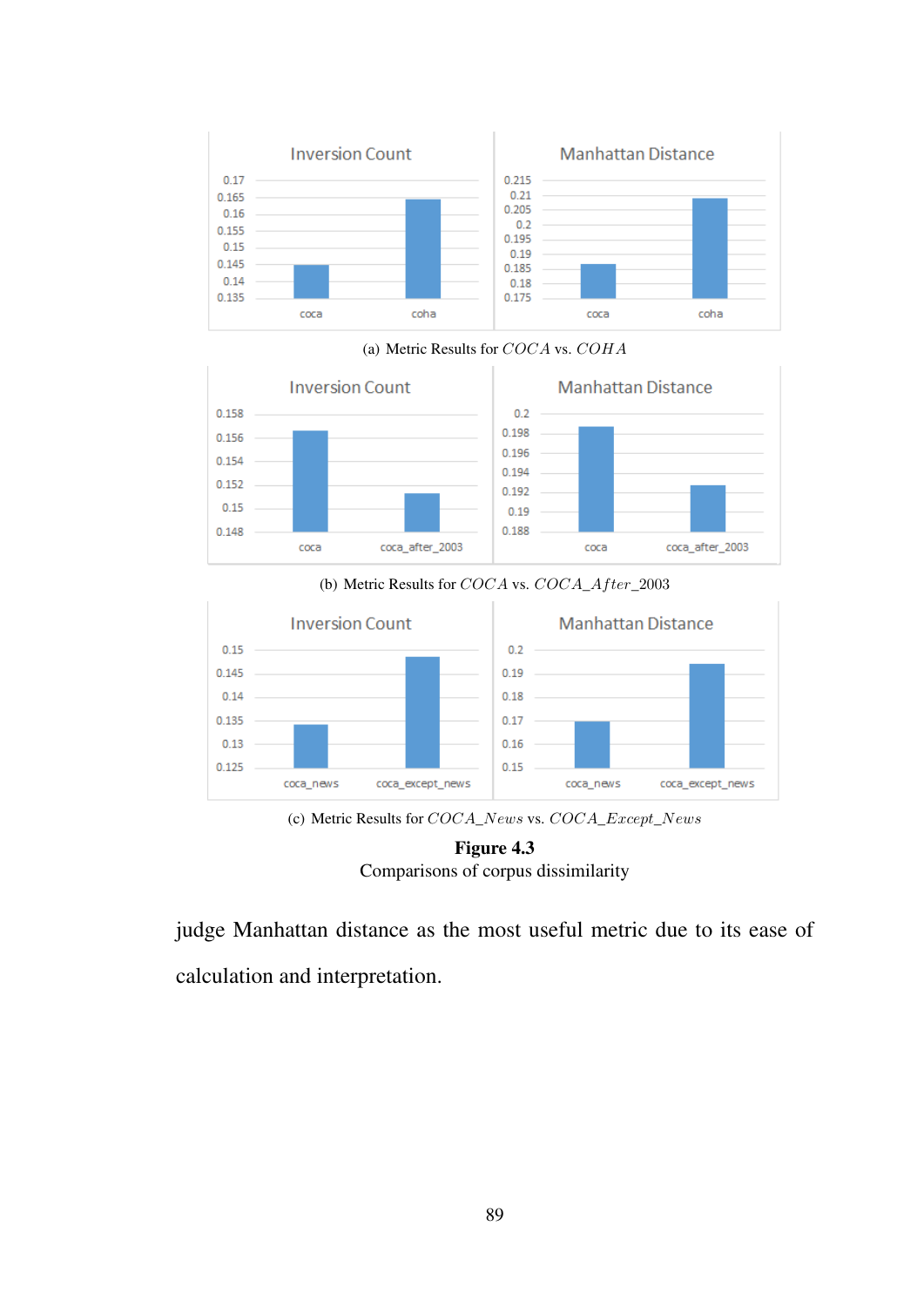# 4.4.2 Results of the Relations between Background Corpus and Model Performance

Results are shown in Tables 4.1, 4.2 and 4.3, where the values of the overlapping rates and Manhattan distances are the values for one corresponding background corpus relative to the target corpus. The cells in bold indicate the better results in the comparisons of the scale of common terms and the term distributional similarity between each pair of background corpora relative to the target corpus, as well as the better FSD performance. We find that all corpora that are more similar (in terms of term distributions) to the target corpus lead to better performance in FSD, except in the case of very similar performance between *COCA* and *COCA* + *COHA*. However, it is worth noting that only six in nine corpora that have a larger scale of common terms correspond with better FSD performance while the other three do not. For example, in Table 4.3 although the corpus *COCA* has the much larger scale of common terms, the FSD performance based on it is still worse than that based on *COCA*\_*News*, because *COCA*\_*News* is more similar to the target corpus in terms of language distribution.

## 4.5 Discussion

Based on these results, it can be argued that term distributional similarity is more predictive of good FSD performance than the scale of com-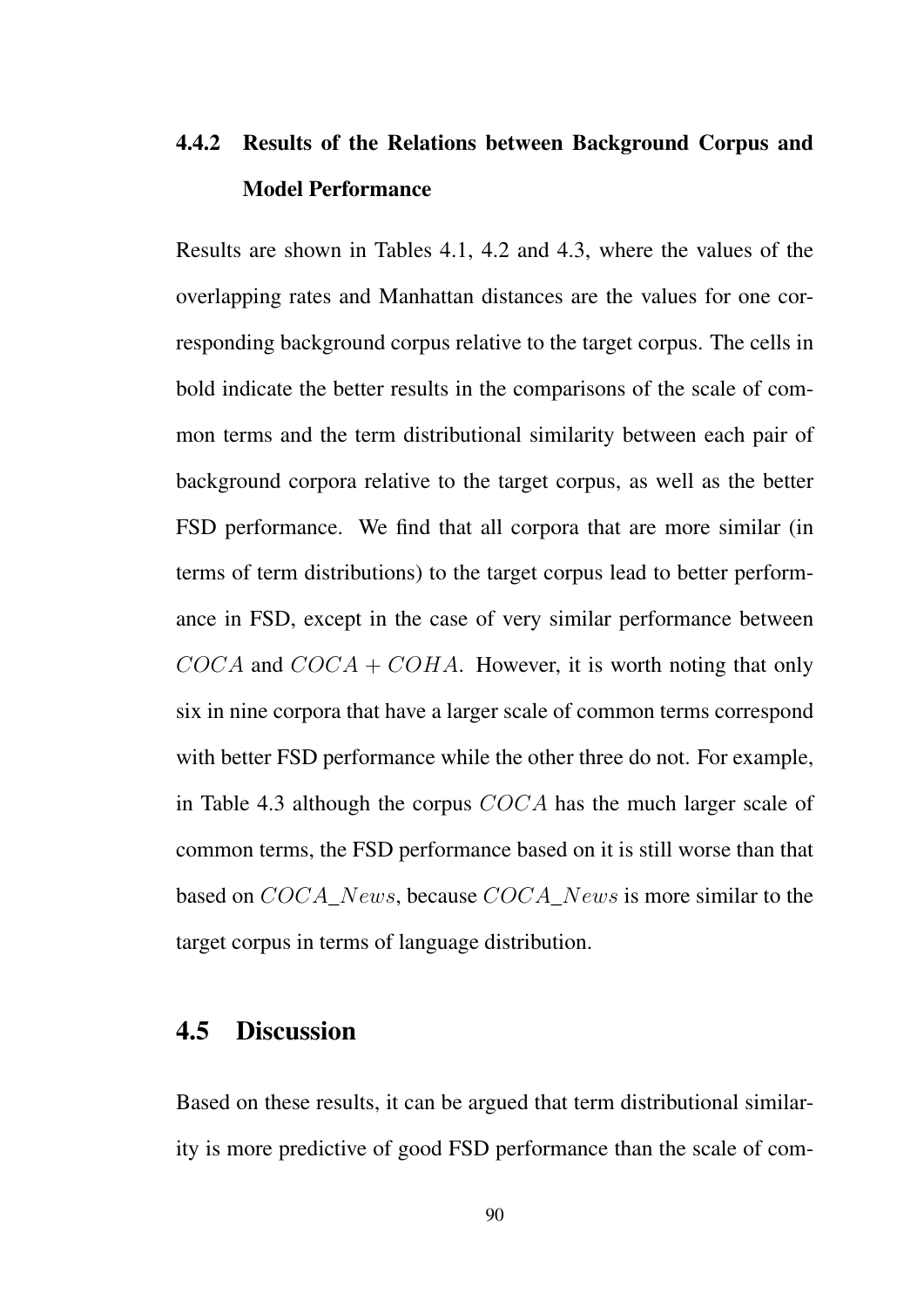|                              |        | coca_news vs.                             |                    | coca_except_news |                       |
|------------------------------|--------|-------------------------------------------|--------------------|------------------|-----------------------|
|                              |        | coca_except_news                          | coca_news vs. coca | vs. coca         |                       |
|                              |        | coca_news coca_except_news coca_news coca |                    | coca_except_new  | $\operatorname{coca}$ |
| Overlapping<br>Rate          | 0.2932 | 0.3184                                    | $0.2932$ $0.3771$  | 0.3184           | 0.3771                |
| Manhattan<br><b>Distance</b> | 0.1698 | 0.1943                                    | 0.1795 0.1996      | 0.1986           | 0.1880                |
| AUC                          | 0.1044 | 0.1078                                    | $0.1044$ 0.1056    | 0.1078           | 0.1056                |
|                              |        |                                           | Table 4.3          |                  |                       |

Comparisons between  $COCA\_News$  and  $COCA\_Except\_News$ Comparisons between *COCA*\_*News* and *COCA*\_*Except*\_*News*

onno  $\overline{A}$   $\overline{P}$  $10001$  $\ddot{\phantom{0}}$  $\ddot{\phantom{a}}$  $\vec{\zeta}$ 

|                                |        |        |           |                 | coca vs. $\csc a$ after 2003 $\csc a$ vs. $\csc a$ all $\csc a$ after 2003 vs. $\csc a$ all       |        |
|--------------------------------|--------|--------|-----------|-----------------|---------------------------------------------------------------------------------------------------|--------|
|                                |        |        |           |                 | $\csc{a}$ $\csc{a}$ $\arctan{2003}$ $\csc{a}$ $\cot{a}$ $\arctan{2003}$ $\csc{a}$ $\arctan{2003}$ |        |
| $Overlapping$ $0.3771$<br>Rate |        | 0.4077 |           | $0.3771$ 0.4583 | 0.4077                                                                                            | 0.4583 |
| Manhattan<br><b>Distance</b>   | 0.1987 | 0.1928 |           | 0.1996 0.1950   | 0.1997                                                                                            | 0.2009 |
| AUC                            | 0.1056 | 0.1008 |           | 0.1056 0.1020   | 0.1008                                                                                            | 0.1020 |
|                                |        |        | Table 4.2 |                 |                                                                                                   |        |

coca vs. coha coca vs. coca+coha coha vs. coca+coha coca coha coca coca+coha coha coca+coha

 $\overline{\text{cosa}}$ 

 $\overline{\text{cola}}$ 

 $\overline{\text{coa}}$ 

coca vs. coha

coca vs. coca+coha coha vs. coca+coha

coca+coha coha coca+coha

Overlapping

Manhattan

AUC

Rate 0.3771 0.3255 0.3771 0.4193 0.3255 0.4193

 $0.3771$   $0.3255$   $0.3771$ 

Distance 0.1869 0.2090 0.1996 0.2068 0.2076 0.1949 AUC 0.1056 0.1100 0.1056 0.1056 0.1100 0.1056

0.1869 0.2090 0.1996

0.1949

0.2076

0.2068

0.4193

0.3255

0.4193

0.1056

0.1100

0.1056

0.1056 0.1100 0.1056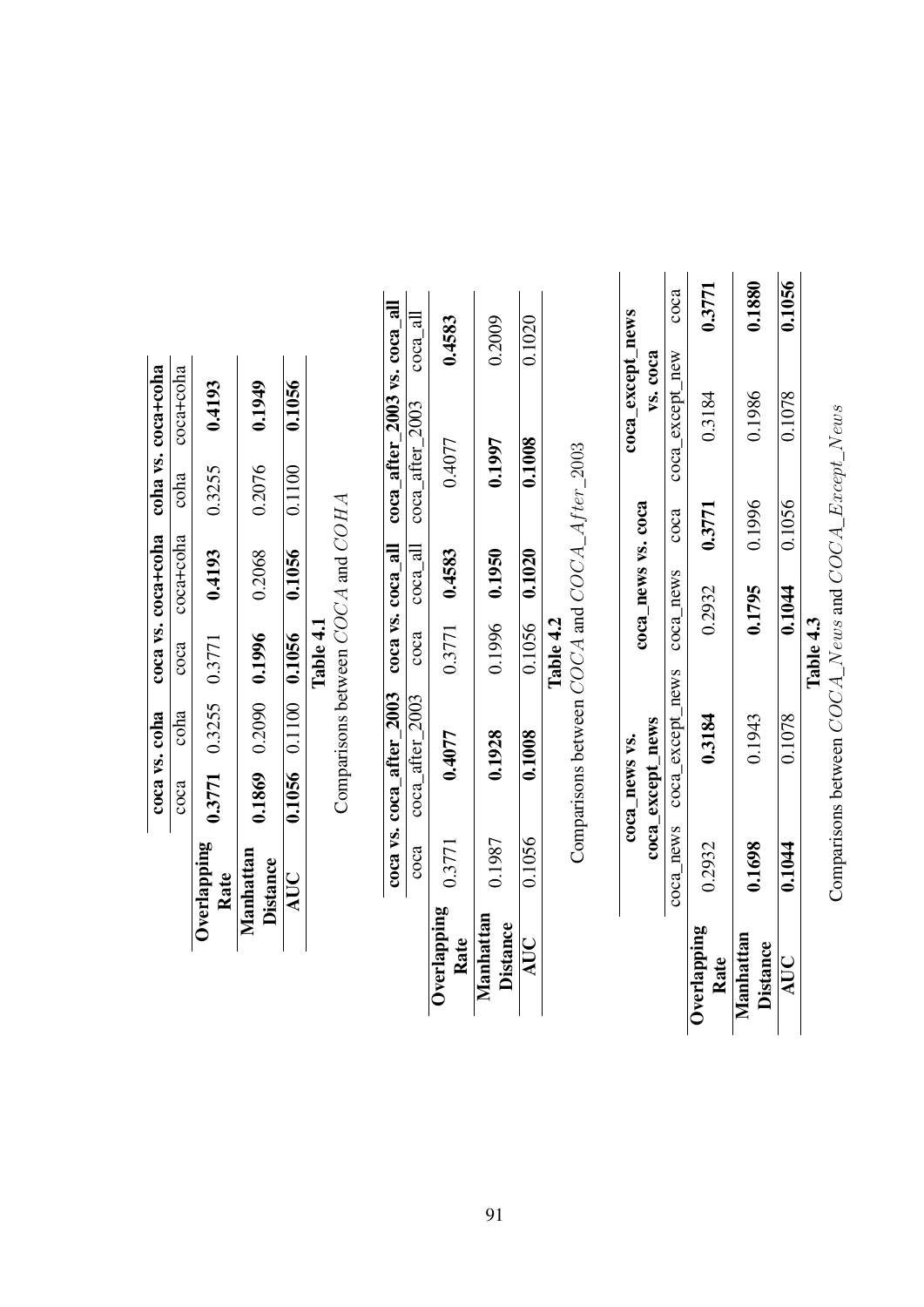mon terms; and, thus we can give general guidance to the selection of background corpus for FSD that a smaller recent domain-related corpus will be more suitable than a very large-scale general corpus for FSD. Of course, our research is directed only at the general situations, as the test cases do not include extreme situations such as extremely large or small scale of common terms. It is also worth noting that we are purposefully focusing here on the case of a static background corpus and not on the case of updates being made to the TF-IDF model as the FSD process unfolds.

## 4.6 Summary

In this chapter, we looked into the details of the static TF-IDF models, and found two key factors relevant to terms and background corpora that affect the FSD performance: the scale of common terms and the distributional similarity between corpora. In order to evaluate these factors, we proposed a set of metrics to quantitatively measure the scale of common terms and the term distributional similarity of a background corpus relative to a target corpus, and developed a pairwise comparison scheme between two different background corpora. We also applied the proposed metrics and comparison scheme to the comparisons between background corpora relative to the target FSD corpus, and our results indicate that term distributional similarity is more predictive of good FSD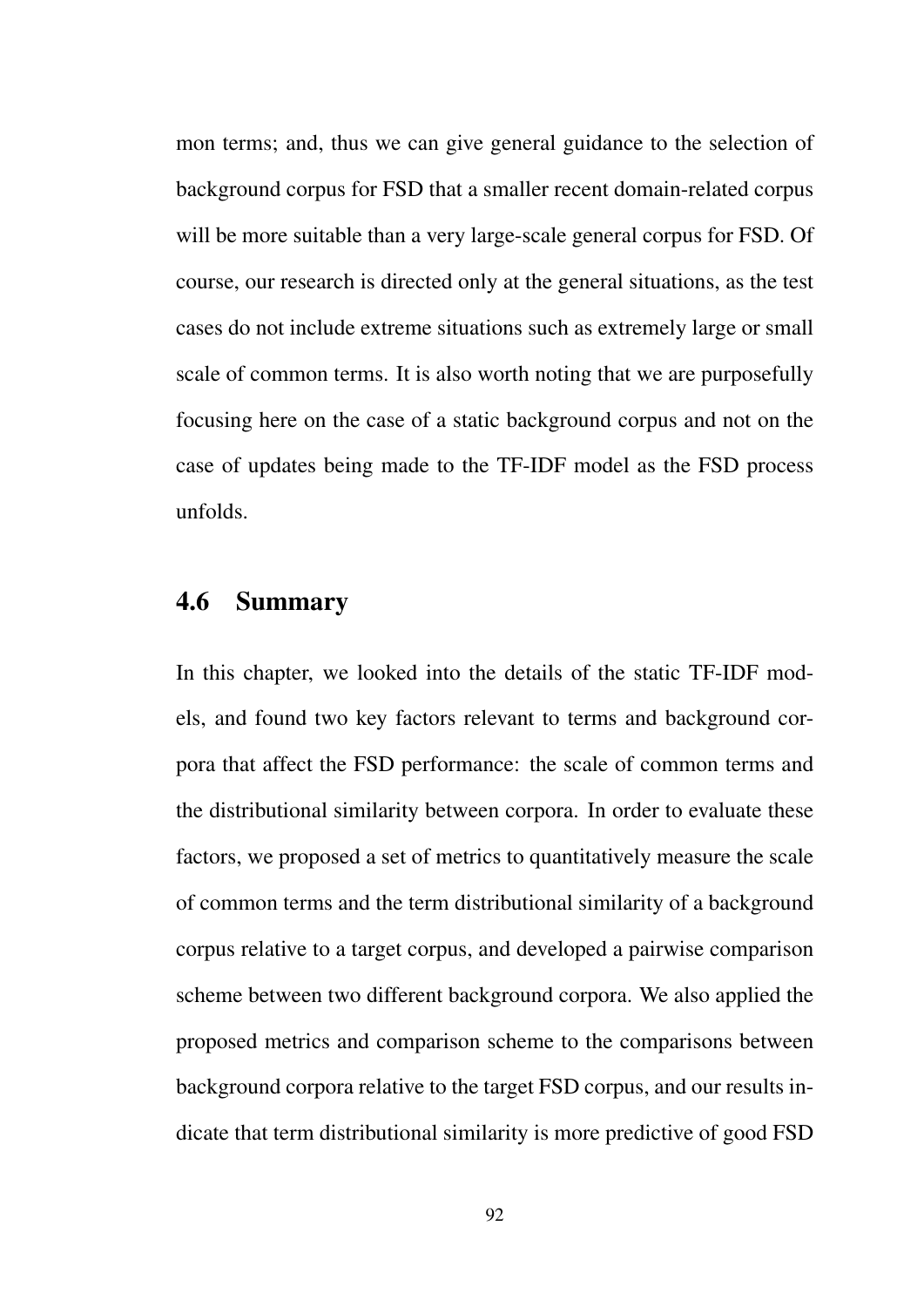performance than the scale of common terms. Finally, we answered the research question of whether bigger or similar corpora are more useful for FSD by showing that a smaller recent domain-related corpus will be more suitable than a very large-scale general corpus to generate good representations for FSD.

From the theoretical and empirical analysis in this chapter, we can also find that terms play a very important role in the detection of a new event, which corresponds with our findings in Chapter 3. In the next chapter, we move on from the static TF-IDF models with the fixed vocabulary and IDF dictionary to dynamic models, in which the vocabulary and IDF dictionary are updated incrementally as the detection goes on, and specifically investigate how the new terms in the target corpus influence the performance of FSD.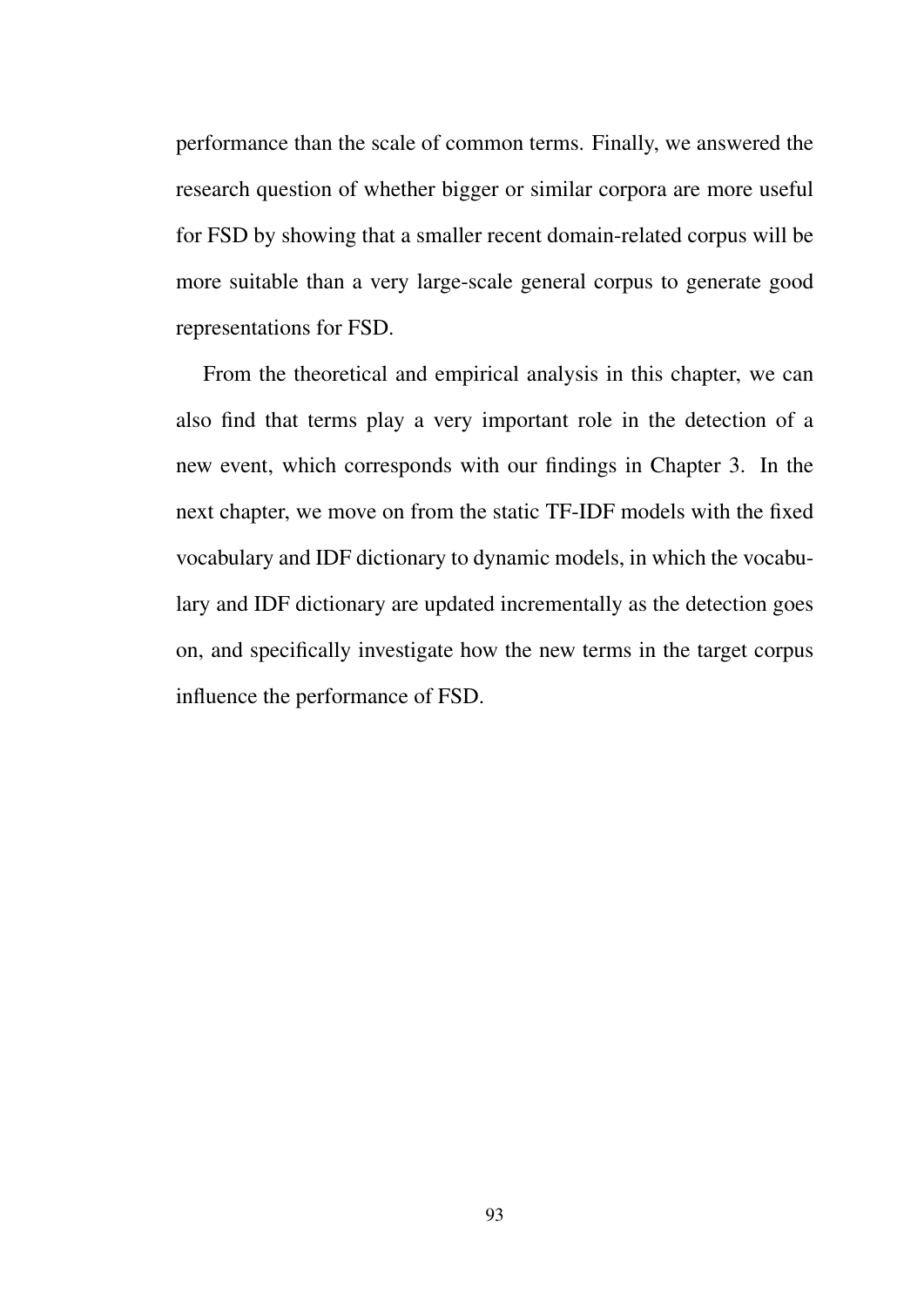# Chapter 5

# Dynamic Model Updates for First Story Detection

As discussed in the last chapter, the static TF-IDF model can only take advantage of the common terms between the background and target corpus, and all the new terms from the target corpus that are unseen in the background corpus will be ignored, which obviously causes a loss of information.

This issue is also known as the out-of-vocabulary (OOV) problem, which is a common problem in NLP (Manning et al., 1999), and there are a few methods that can be used to alleviate it: 1) A simple method to deal with it is to introduce a special token (e.g., <unk>) into the vocabulary to represent all terms that are very rare in training, and then use the special token to represent the OOV words encountered after the training process (Jurafsky, 2000; Habash, 2008; Wołk and Marasek, 2015). 2) Smoothing is another widely used method for handling OOV words, in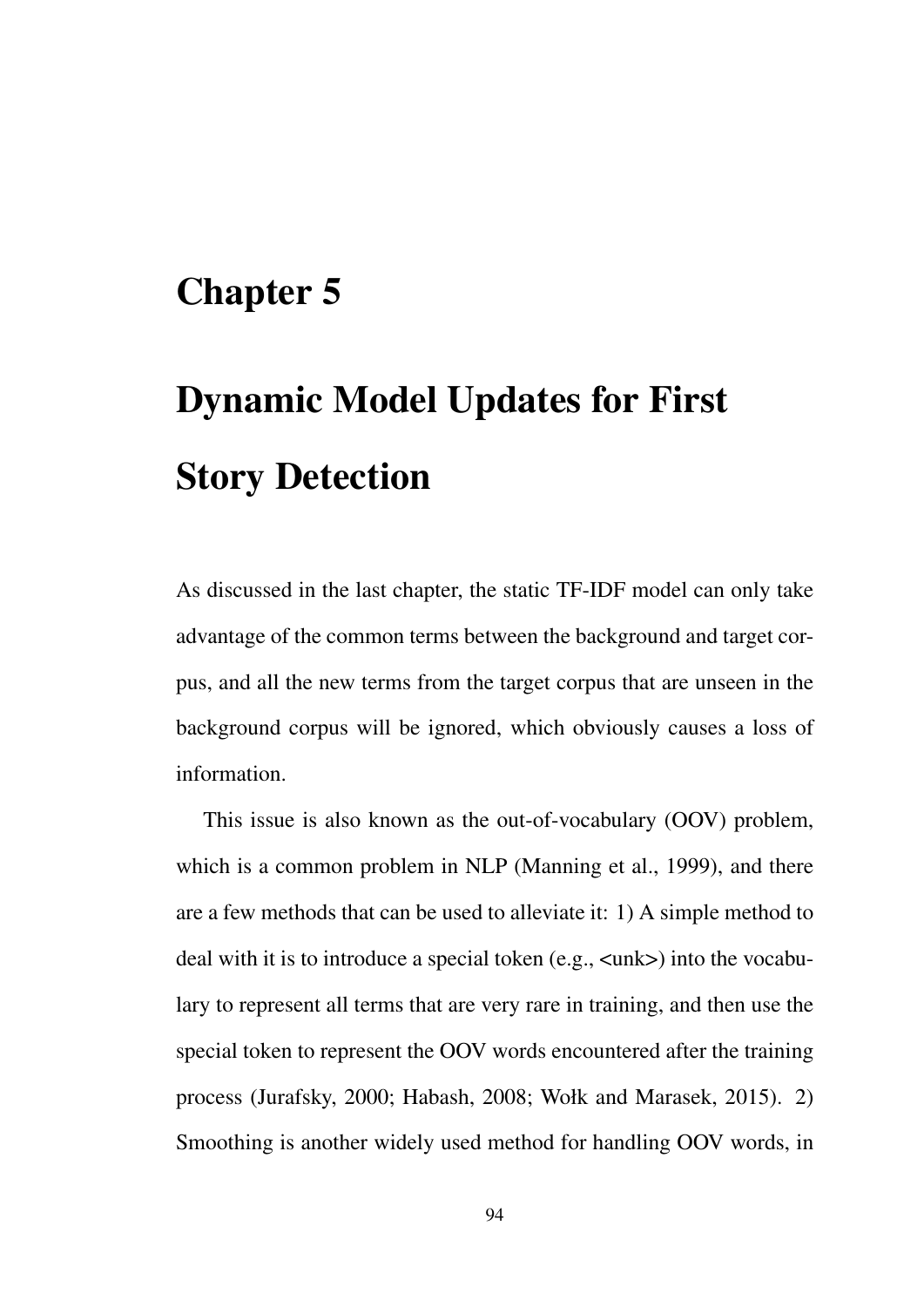which the weights of OOV words are calculated based on a pre-defined scheme (Gale and Sampson, 1995; Chen and Goodman, 1999; Valcarce et al., 2016). For example, the add-one smoothing just assumes the occurrence of each OOV word to be 1 in training data (Schütze et al., 2008). 3) Another method to mitigate the OOV problem in NLP is using subwords (e.g., character-level n-grams) to represent texts, and any OOV word can be represented by the combination of multiple subwords (Szoke et al., 2008; He et al., 2014; Kurniawan and Louvan, 2018).

However, specifically for the FSD task, these three methods are more or less problematic. The method with the special token represents a large range of terms with one single token, and thus makes it impossible to distinguish different new terms that emerge during detection, which is similar to a static TF-IDF model. The smoothing method normally assumes a very low occurrence for each new term all the time, and thus always leads to unreasonable large weights for the terms unseen in the background corpus. Meanwhile, the subword-based models, which hugely enlarge the vocabulary, has been shown to be neither efficient nor effective for the FSD task (Callan et al., 1992; Allan et al., 1999). Therefore, a dynamic TF-IDF model, in which the vocabulary and document frequencies are incrementally updated during detection, is more suitable for FSD and thus widely adopted (Yang et al., 1998; Brants et al., 2003; Kannan et al., 2018a).

Very little previous research has investigated how a dynamic term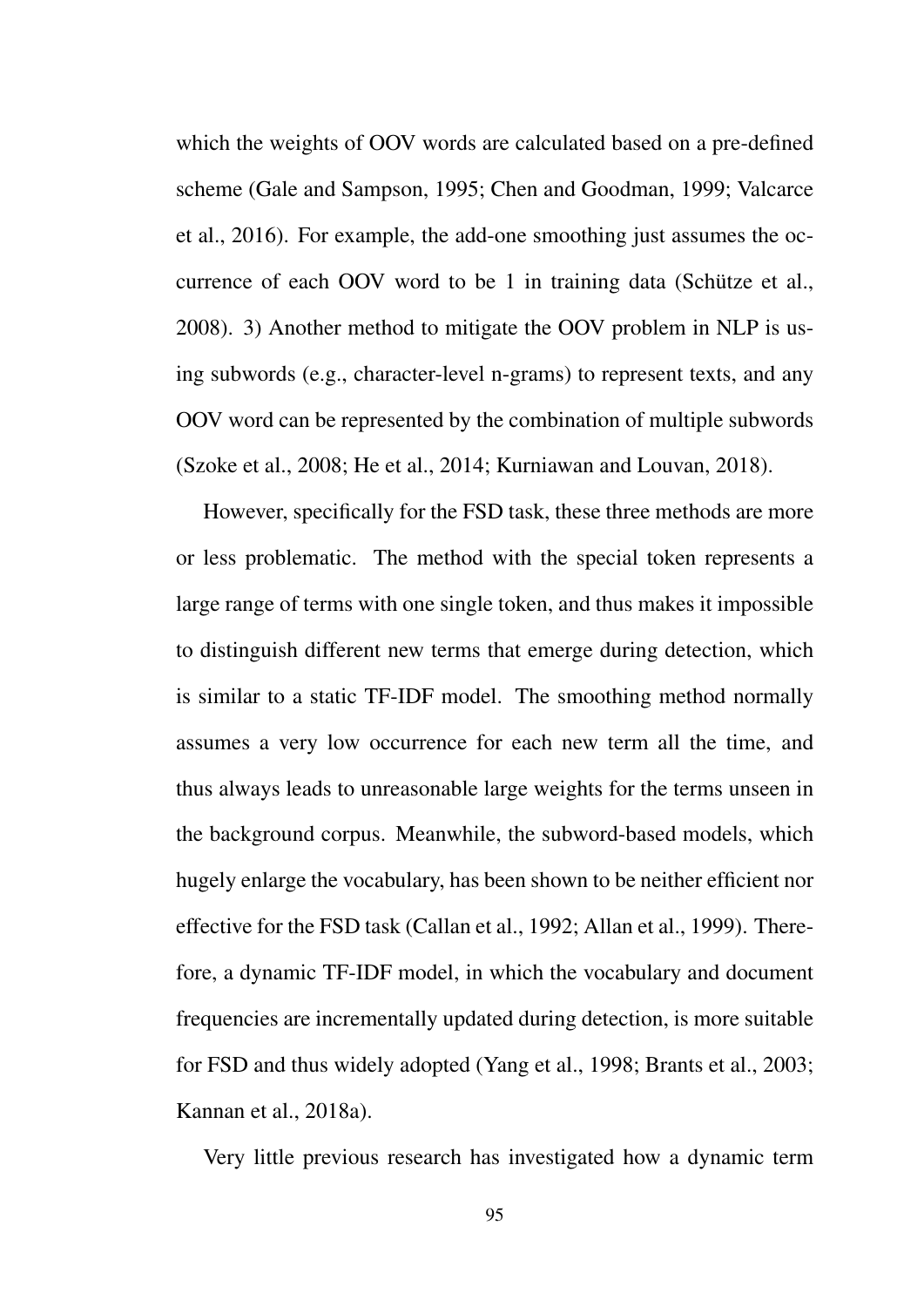vector model works in practice for FSD, or has investigated how to select hyper-parameters (such as the model update frequency) and background corpora for such dynamic models. In this chapter, we first theoretically analyse how a dynamic TF-IDF model works for FSD, and then empirically evaluate the impact of different update frequencies and background corpora on FSD performance. Our results show that dynamic models with high update frequencies outperform static models and dynamic models with low update frequencies; and, importantly, also show that the FSD performance of dynamic models does not always increase along with increases in the update frequency. Moreover, we demonstrate that different background corpora have very limited influence on the dynamic models with high update frequencies in terms of FSD performance. Finally, we claim that one underlying reason that leads to all these performances is that the new terms with large rough weights play a more important role than the well-calculated weights and thus are a key factor for the detection of a new event.

We organise the structure of this chapter as follow: we start from the introduction to the dynamic TF-IDF models and how they operate for FSD in Section 5.1. After that, we design and implement experiments to make comparisons across different update frequencies and background corpora in Section 5.2. Then, in Section 5.3, we analyse the reasons that underlie the results. Finally, we draw a summary in Section 5.4.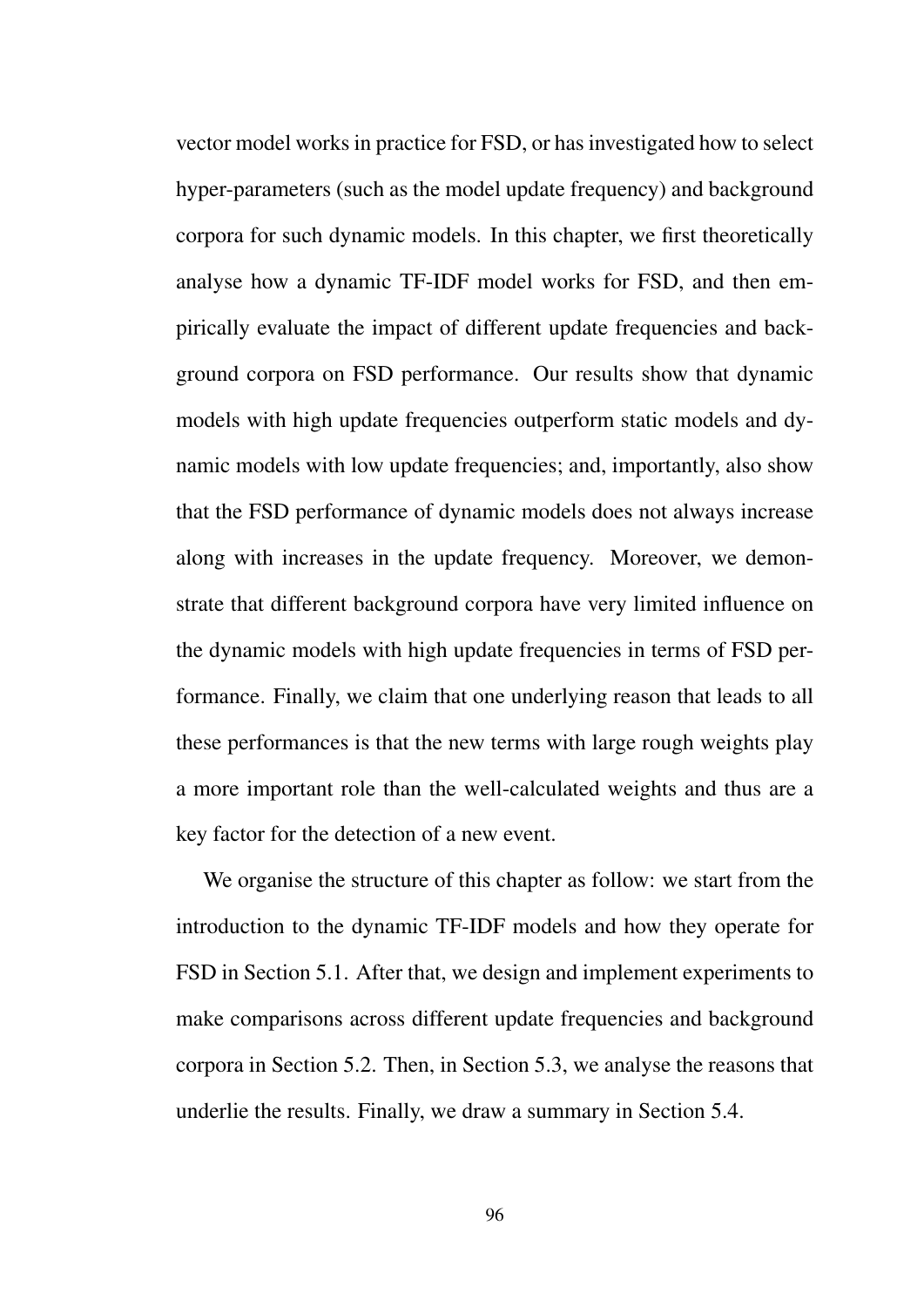### 5.1 Dynamic TF-IDF Models for First Story Detection

Different from the TF-IDF model in Eq. 2.6 and 2.7, for the dynamic TF-IDF model we adjust the equations sightly. Specifically, we adopt the following equations:

$$
tf-idf(t,d) = tf(t,d) \times idf(t)'
$$
\n(5.1)

$$
idf(t)' = log \frac{N'}{df(t)'} \tag{5.2}
$$

where  $tf(t, d)$  remains the same as that in Equation 2.6, but the calculation of the IDF component  $\frac{if(t)}{]}$  now makes use of an  $N'$  that captures the total number of not only the documents in the background corpus but also the stories in the target FSD corpus up to the present point, and, similarly,  $df(t)$ <sup> $\prime$ </sup> refers to the number of documents across both the background corpus, and the portion of target corpus to the current point, that contain the term *t*.

Due to the dynamic nature of this TF-IDF model, the length and feature types captured by a document vector now vary as we move through events, and this has potential implications to the FSD process. To illustrate, let us consider two documents (one being our target story and the other some story that has already been processed by our model). The comparison of these two documents is typically achieved with the widely-used cosine distance in Eq. 2.8:

In order to better understand how a dynamic model performs for FSD,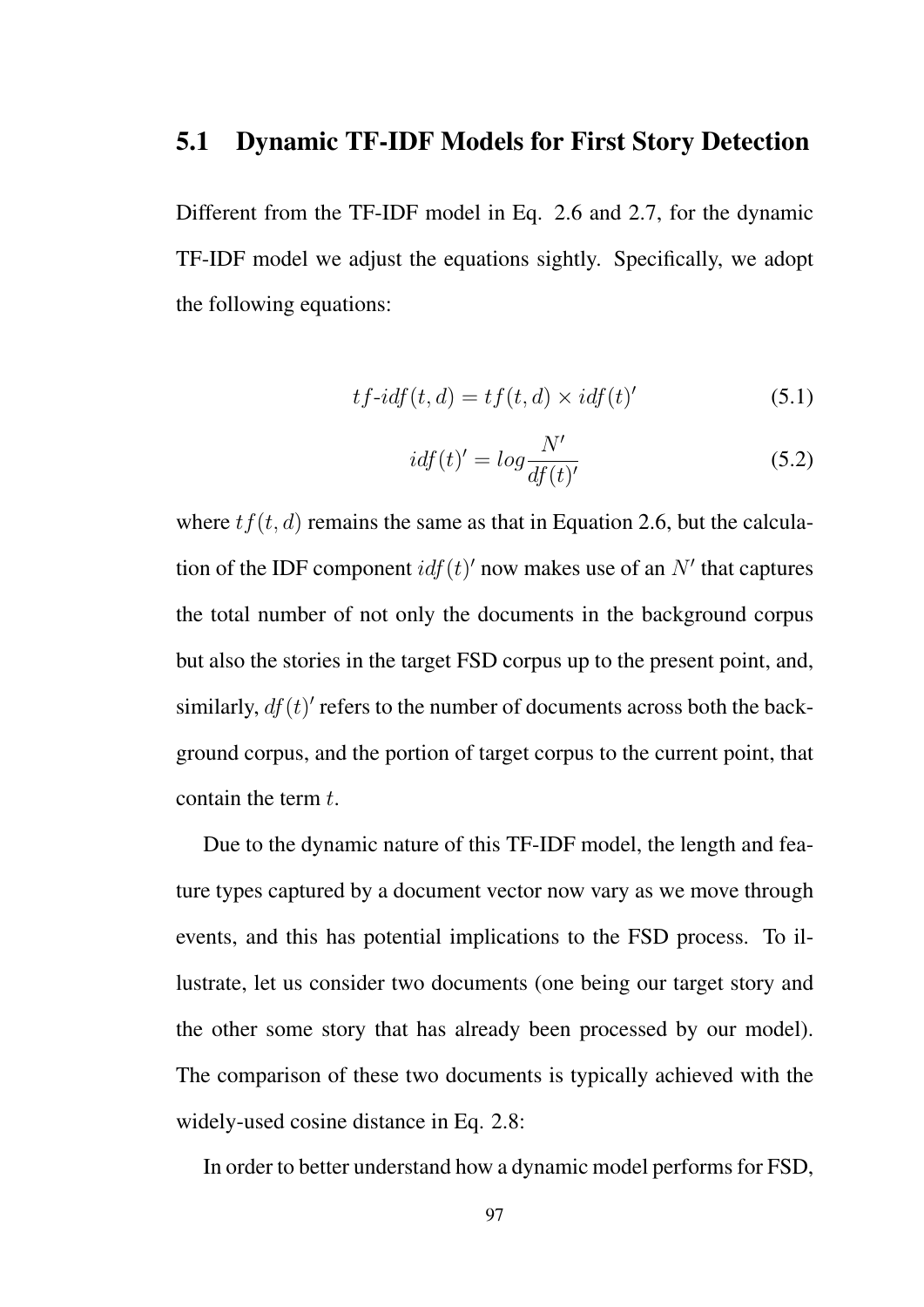in Table 5.1, we unfold these two document vectors to *m* term features from  $t_1$  to  $t_m$ , where  $m$  is the length of the current vocabulary. In a dynamic model, the vocabulary includes both terms that were present in the background corpus and new terms that are added during the updates to the model. However, irrespective of whether a term is a new term or not, the value for a term in the TF-IDF document representation is the weight of the specific term based on the current dynamic TF-IDF model, i.e., the vocabulary and the IDF values.

|  |                                                                     | тане э. г |  |              |  |  |
|--|---------------------------------------------------------------------|-----------|--|--------------|--|--|
|  | Two document representation vectors based on a dynamic TF-IDF model |           |  |              |  |  |
|  | $\mathbf{D}$                                                        |           |  | $\mathbf{D}$ |  |  |

Table 5.1

|   | <b>Range A</b>       |          |                        | <b>Range B</b> |          |           |  |
|---|----------------------|----------|------------------------|----------------|----------|-----------|--|
|   | $\boldsymbol{\iota}$ | $\cdots$ | $\boldsymbol{\iota}_i$ | $t_{i+1}$      | $\cdots$ | $\iota_m$ |  |
| u | v-                   | $\cdots$ | $v_i$                  | $v_{i+1}$      | $\cdots$ | $v_m$     |  |
|   |                      | .        |                        |                | $\cdots$ | m         |  |

In order to analyse how a TF-IDF representation treats both old and new terms in a document representation we divide the features in our document representation into two parts: Range A which includes terms that have been present in the model for a substantial amount of time (because they were present in the background corpus or were added to the model several updates previously); and Range B which includes terms that have been added to the model recently.

In a static TF-IDF model there are only terms in Range A coming from the background corpus, and no term in Range B since the target corpus is not incorporated into the building of the TF-IDF model. Thus, the performance of the TF-IDF model depends on how well the weights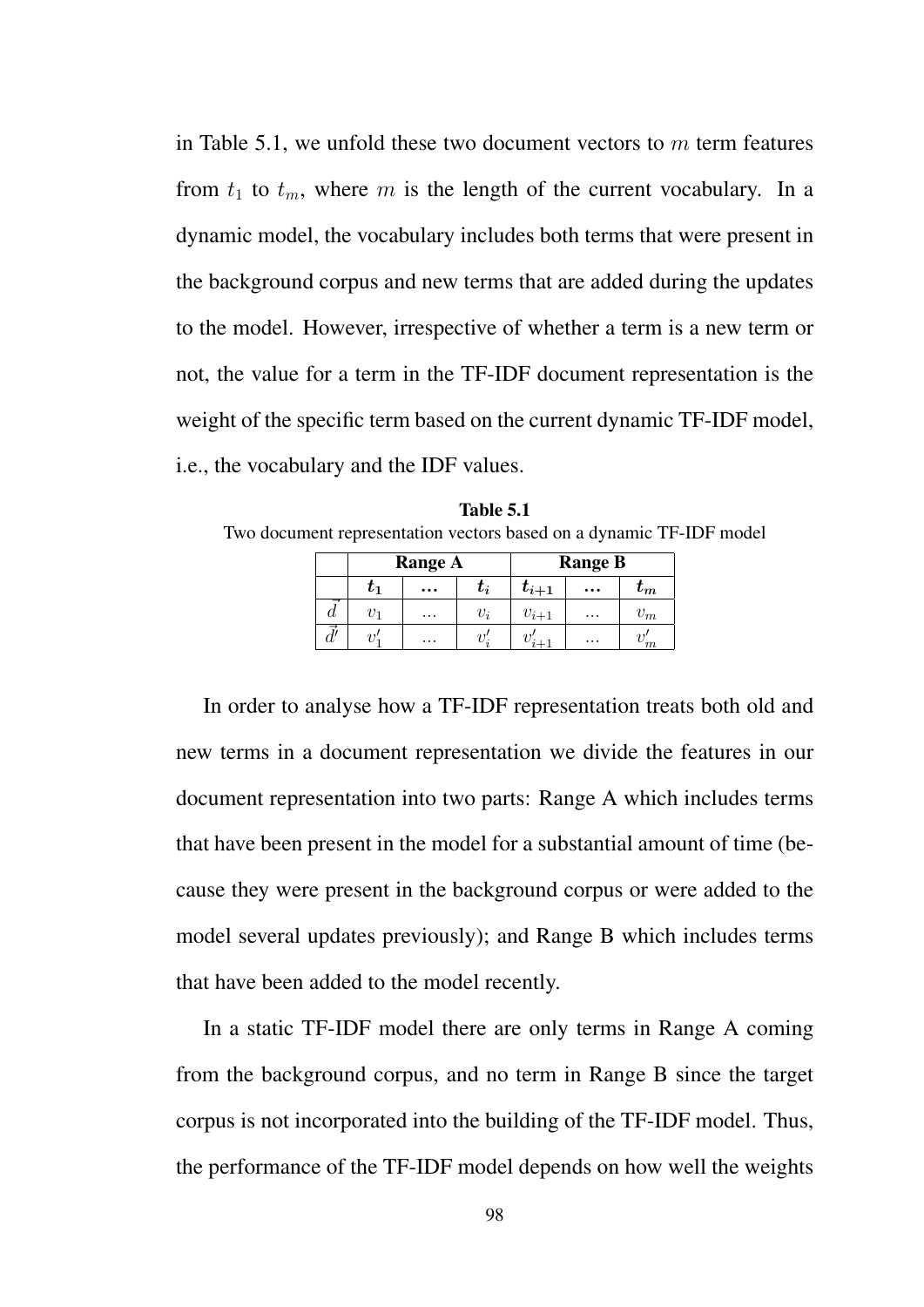from the background corpus represent the terms in the target corpus. As the term weights are only calculated based on the background corpus, the selection of the background corpus has a great impact on the static TF-IDF model, and also influences the FSD performance just as shown in Chapter 4. Thus, a large-scale domain-related background corpus is normally adopted to generate realistic weights for the terms.

For a dynamic TF-IDF model, however, although it can use a large background corpus initially, new terms that are unseen in the background corpus will emerge and be incorporated into the model as detection proceeds – thus forming Range B. By definition these new terms did not occur in the background corpus, this may be because the new terms are genuinely rare in language, or else it may be because the selected background corpus was not representative of the language in the target data stream that the model is processing, or finally the new term may be a true neologism in a language.

Whatever the true cause for why a particular term is a new term for a model, the weights of these new terms may be not well calibrated with respect to the weights for the terms in Range A. In Eq. 5.2,  $df(t)$ ' denotes the number of documents that contain the term *t* not only in the alreadyprocessed target stories, but also in the documents of the background corpus. However, by definition new terms in Range B will not have appeared in the background corpus and will only have appeared in the most recent documents in the target data stream. Therefore, the value of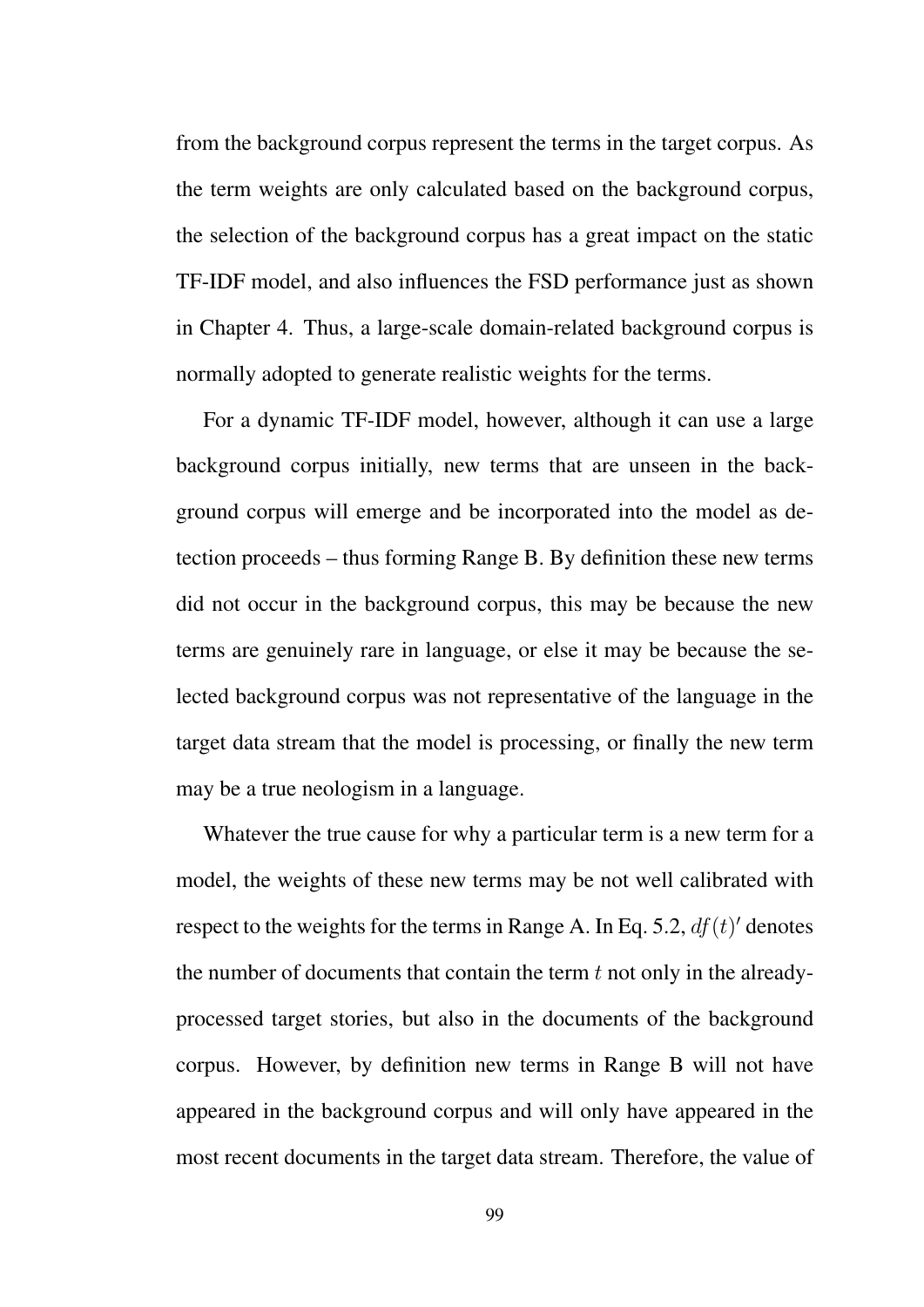$df(t)$ <sup>*f*</sup> of a new term in Range B will be very small compared to  $N'$  in Eq. 5.2, and thus the TF-IDF weights for these new terms are normally very large, so we call these the rough weights with respect to the realistic weights in Range A. In the calculations of cosine distance in Eq. 2.8, more attention is focused on the features with larger values, and thus, the terms in Range B have a bigger effect on comparison calculations based on a dynamic TF-IDF model than they are expected to have based on the language.<sup>1</sup>

From the analysis above, we find that a key difference between dynamic and static TF-IDF models, when making comparisons between document vectors, is that dynamic models pay more attentions on the new terms with large rough weights that emerge during detection, whereas static models focus only on the existing terms whose weights are calculated only based on the background corpus. In order to improve a static model, or indeed the static elements of a dynamic model, we can try to find a more suitable background corpus in order to generate realistic weights for the terms in the target data stream. However, for the dynamic approach it is hard to improve performance from a theoretical perspective due to the way in which weights are calculated for newly encountered terms. To overcome this limitation and try to optimise the

<sup>&</sup>lt;sup>1</sup>It is worth noting that if looking at the whole FSD process rather than the comparison between two specific document vectors, new terms keep on being added into Range B as the updates are implemented. On the other hand, the terms already existing in Range B keep on being moved to Range A as more and more new stories arrive and the number of stories since the term's first appearance becomes large enough to generate realistic weights.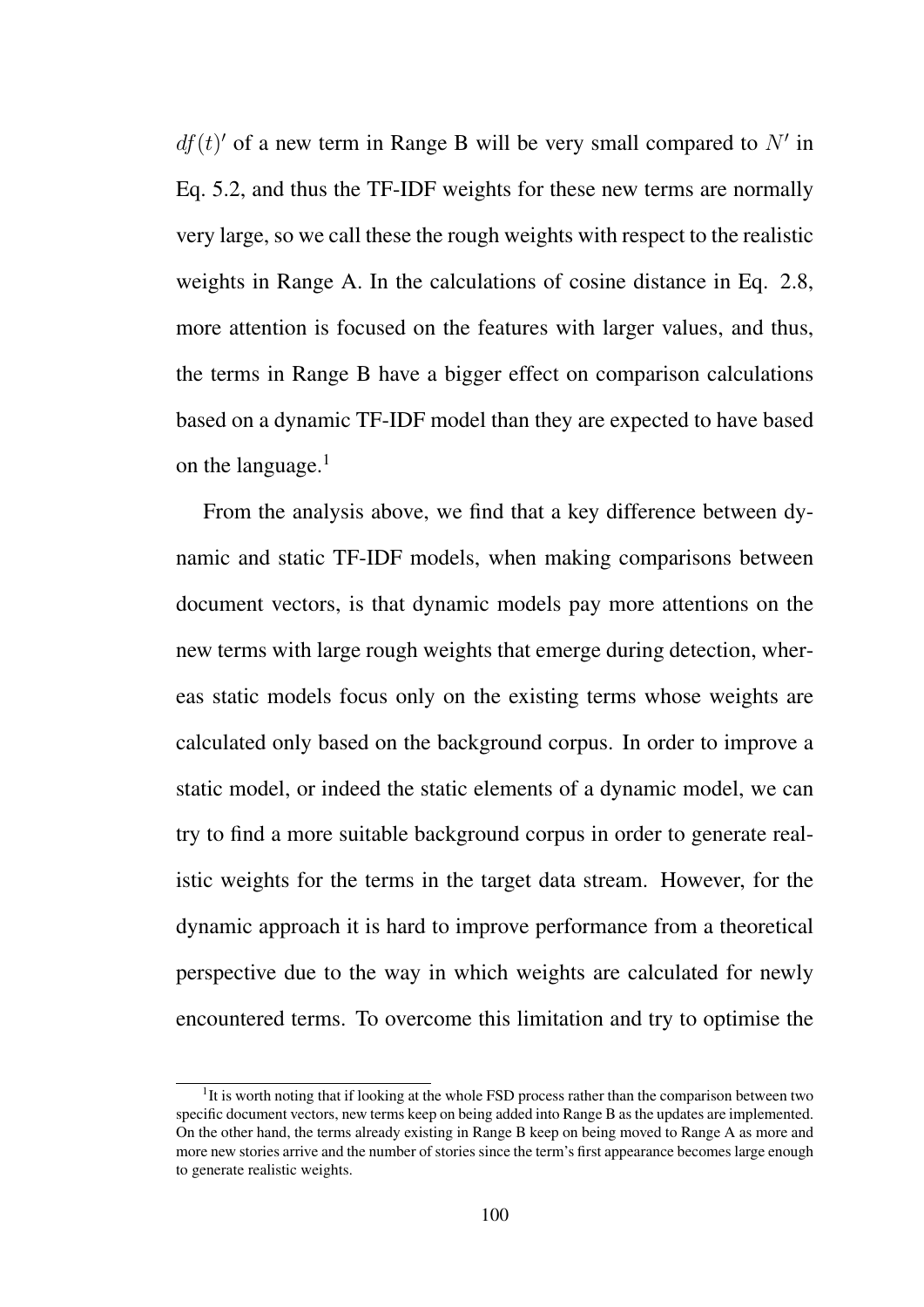dynamic aspects of TF-IDF modelling for FSD, in the next section we present an experimental analysis to investigate the impact of update frequency and background corpus on the model.

# 5.2 Experimental Design and Results

In the following, we present our experimental design and results for evaluating the impact of the dynamic aspects of a TF-IDF model in the context of the FSD task. We focus on the impact of different update frequencies and the relevance of background corpora selection.

### 5.2.1 Experimental Design

In our experiments, we continue to use the benchmark *T DT*5 corpus as target corpus for FSD detection, and *COHA*, *COCA*, *COCA*\_*News* and *COCA*\_*Except*\_*News* (introduced in Section 4.3) as the background corpora to be used as the basis of evaluation.

There is no standard update frequency for a dynamic TF-IDF model. Typically, updates are implemented so as to be less frequent than every 100 documents (Kannan et al., 2018a), as the update process is very expensive if the update frequency is higher than every 100 documents. In our experiments, we evaluate a range of update frequencies - specifically, every 100, 500, 1000, 10000 and 100000 documents, and also implement a static TF-IDF model as a baseline. The static model can be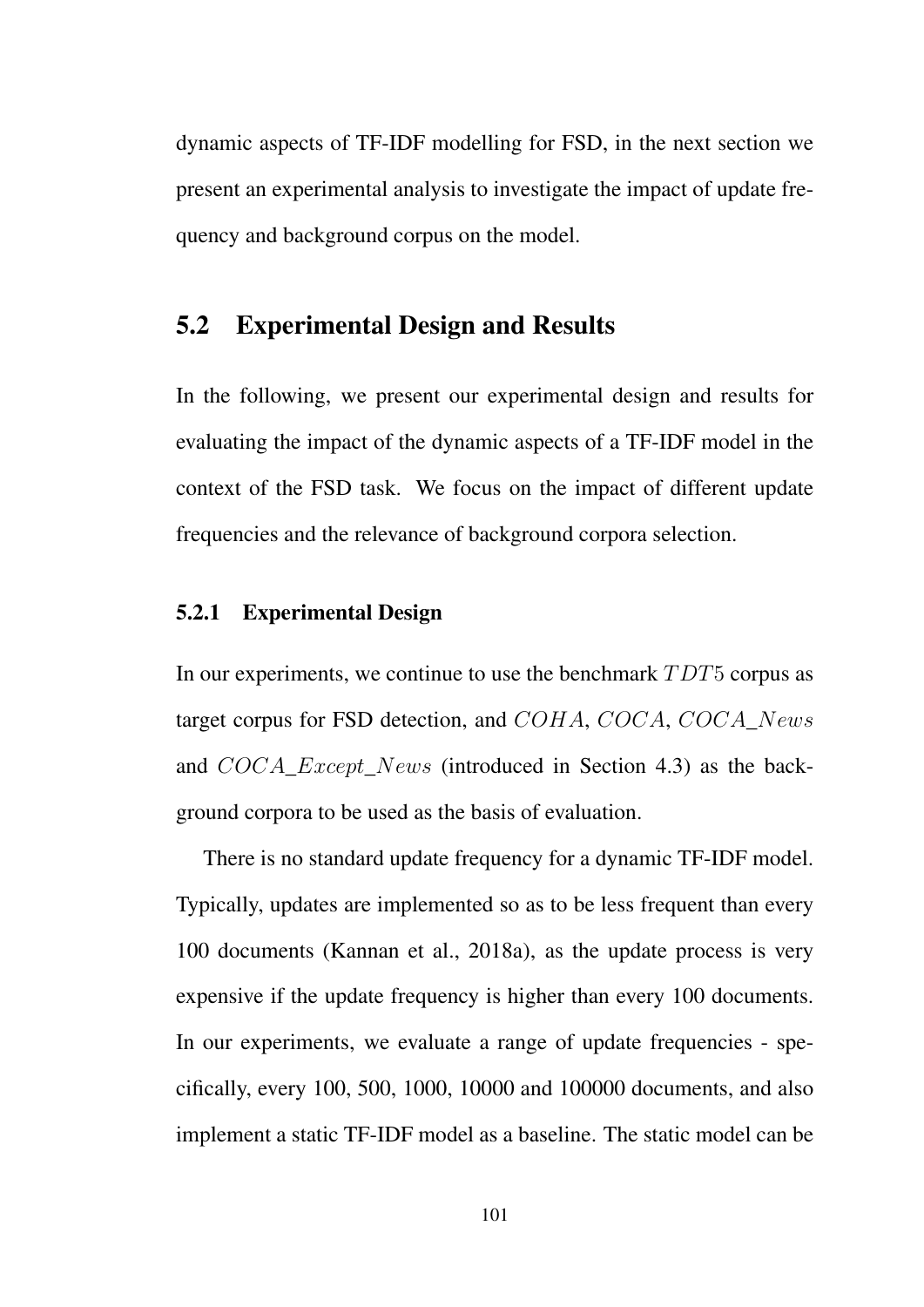interpreted as a dynamic model where updates are extremely infrequent. For each update frequency we build TF-IDF models for all background corpora.

Similarly to the experiments in Chapter 4, our implementation of FSD here is also based on the nearest neighbour model with the cosine distance adopted as the dissimilarity measure between documents. In the pre-processing we remove stopwords and typos for all background and target corpora, and subsequently stem all remaining terms. Aligning with previous research (Yang et al., 1998), comparisons are only implemented with the time window of 2000 most recent stories for each incoming story. The FSD results are evaluated using the AUC scores of the DET curves as metrics for quantitative comparisons.

#### 5.2.2 Comparisons across Different Update Frequencies

We begin by examining the FSD performance results as influenced by update frequency. From the results shown in Figure 5.1, we firstly see a trend that for each background corpus, the dynamic TF-IDF models with very high update frequencies, i.e., every 100, 500 and 1000 documents, generally outperform dynamic models with very low update frequencies, i.e., every 100000 documents, and the static model, which can also be considered as a dynamic model with a very high update frequency<sup>2</sup>.

 ${}^{2}$ The results for the dynamic model with a medium update frequency, i.e., every 10,000 documents, show no clear trend, but the trend is very clear in the comparison between the dynamic models with very high and very low update frequencies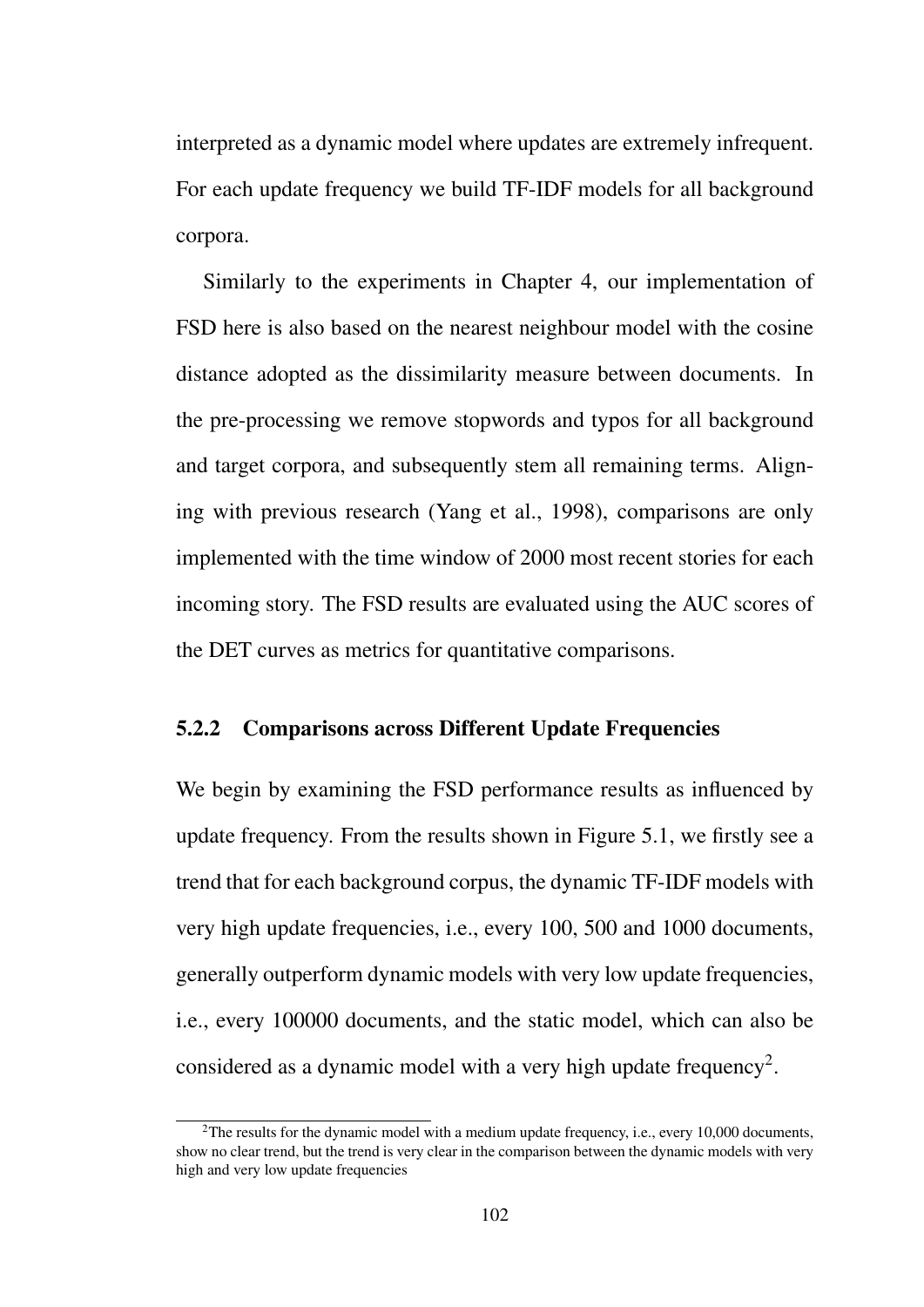

Comparisons across different update frequencies and background corpora

As explained in Section 5.1, the dynamic models with high update frequencies pay more attention on the terms with large rough weights (i.e., the terms in Range B in Table 5.1), while the static models only focus on the terms with what we believe are realistic weights (i.e., the terms in Range A in Table 5.1). From this perspective, we can conclude that the terms with large rough weights play a more important role in FSD than the terms with realistic weights. Similarly, as the update frequency of a dynamic model becomes very low, the weights of most new terms are also well calibrated, and thus this dynamic model has fewer terms with rough weights, but more terms with realistic weights, which thus leads to poor FSD performance.

Secondly, we also find that for each background corpus, the FSD performance does not always improve but instead stays steady with a difference of less than 1% between models with an update frequency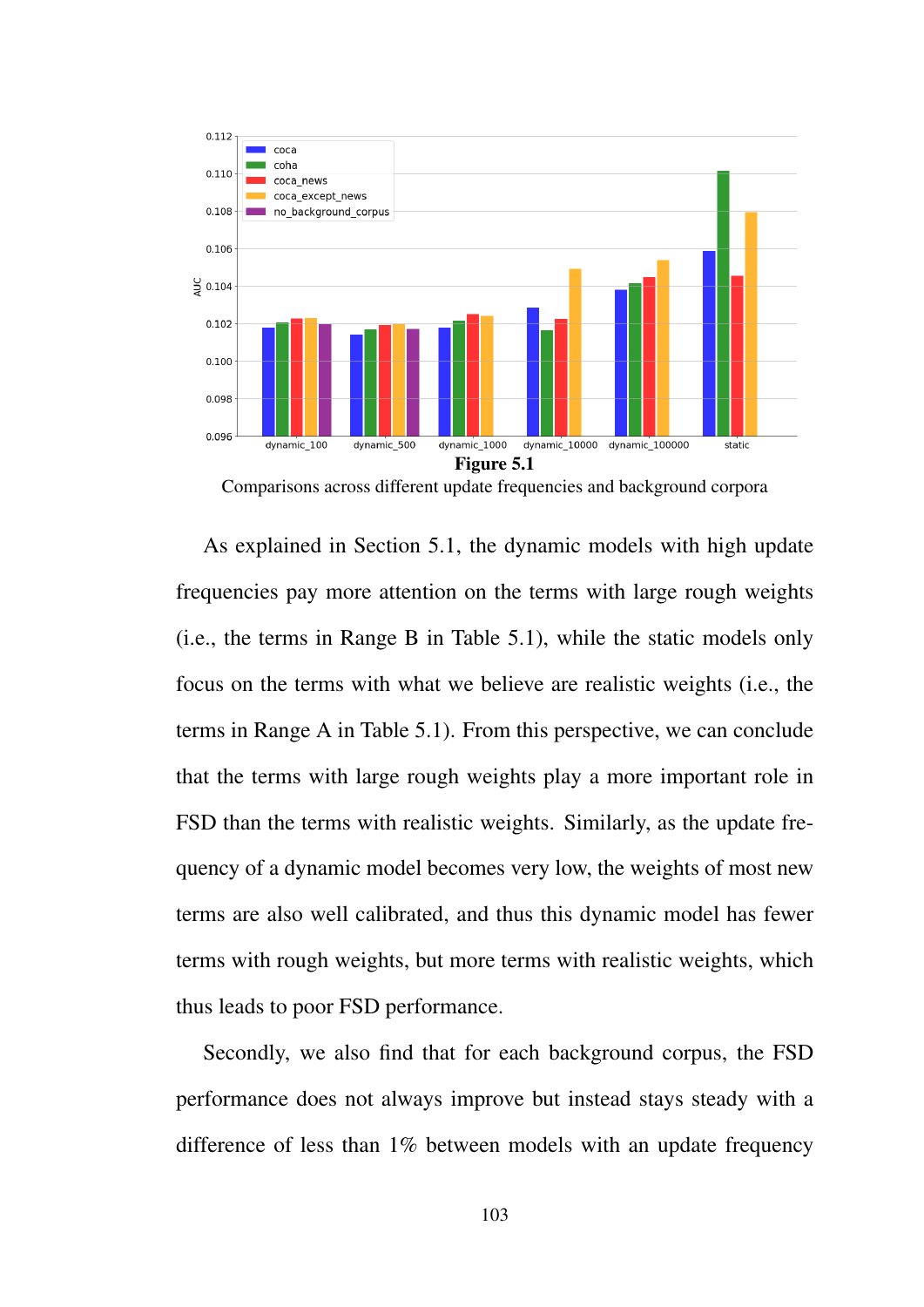higher than every 1000 documents. One potential reason for this may be that as we increase the update frequency there are two counteracting processes with respect to rough weights: (a) a high update frequency means that new terms with rough weights are introduced into the model frequently, but (b) a high update frequency also means that the alreadyexisting rough weights will themselves be updated incrementally and so may be smoothed frequently, and, thus they do not stay rough for long.

### 5.2.3 Comparisons across Different Background Corpora

In order to facilitate the selection of background corpora for dynamic TF-IDF models, we also analyse the results from a different perspective by making comparisons across different background corpora. From Figure 5.1, it can also be seen that the differences caused by different background corpora are only noteworthy in the static model and dynamic models with low update frequencies. In the dynamic models with high update frequencies such as every 100, 500, 1000 stories, the influences are minor (less than  $1\%$ ). This raises the possibility that models with high update frequencies are not affected by the choice of background corpus, in which case it may be possible to achieve good performance with a relatively small background corpus.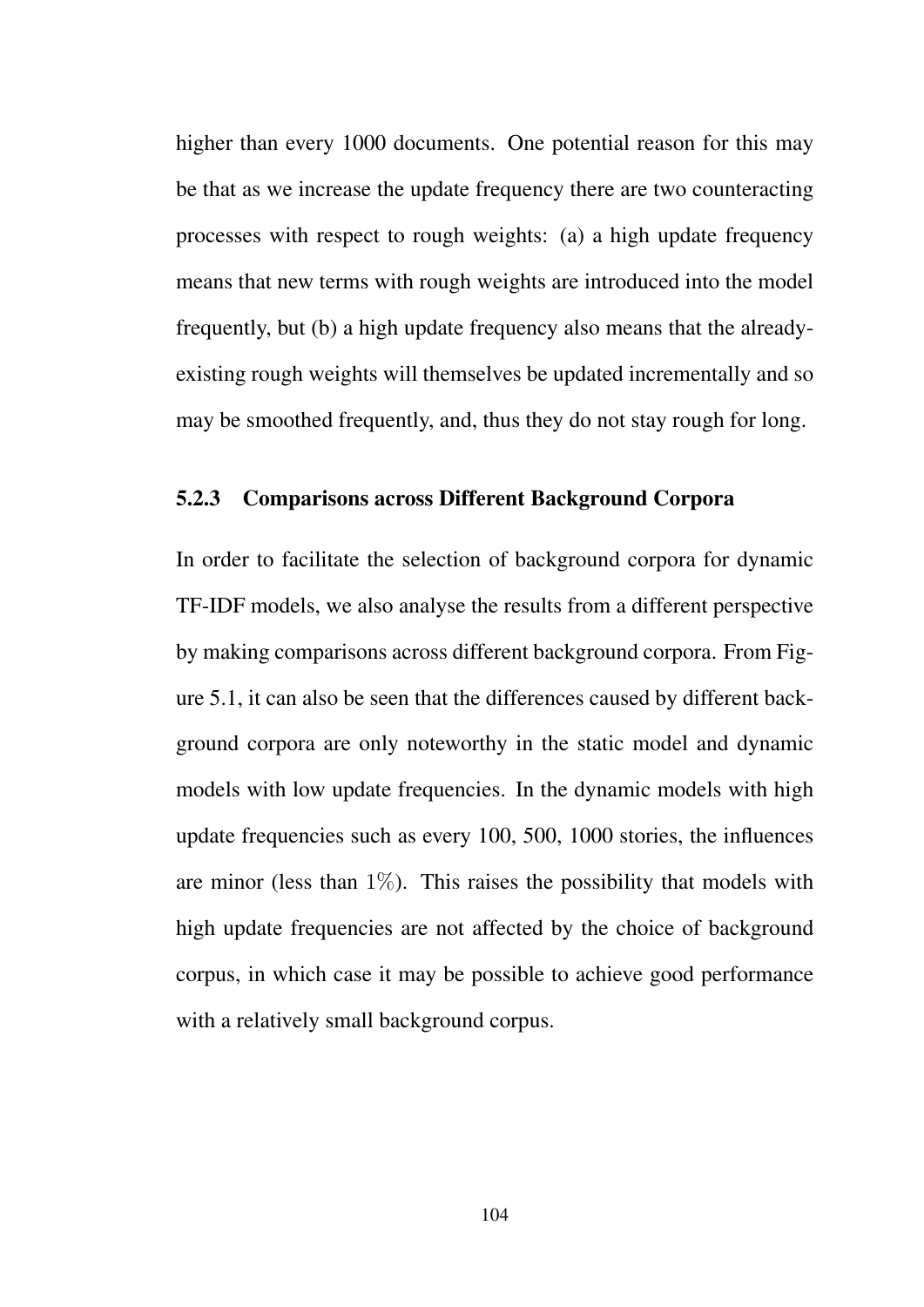#### 5.2.4 Comparisons across Mini Corpora

Based on the results seen in Section 5.2.2 and 5.2.3, we might conclude that background corpora have very limited influence on dynamic models with high update frequencies in terms of FSD performance. The experiments thus validated our hypothesis about large-scale background corpora. However, a large-scale background corpus is always much harder to get than a small corpus. Given this, we can also propose the hypothesis that even a very small background corpus can achieve as competitive a performance for FSD as a large-scale domain-related corpus.

To investigate the influence of corpus size at a more fine grained level, we extracted two small sets of documents, i.e., the first 500 stories and the last 500 stories, from each of the four background corpora to form eight very small background corpora. After that, eight dynamic TF-IDF models were built based on these corpora, and the update frequency was set to every 500 documents (the update frequency that leads to the best results in Section 5.2.2 and 5.2.3). The comparisons of FSD results are shown in Figure 5.2 with the results of static models as the baseline.

From the results, we can see that even based on background corpora that are quite different in scale, domain or collection time, there is no big difference (also within  $1\%$ ) in the FSD results. Especially, the FSD result generated by the model based on the *F irst*\_500\_*COHA* corpus is a little bit better than the full *COHA* corpus, even though the stories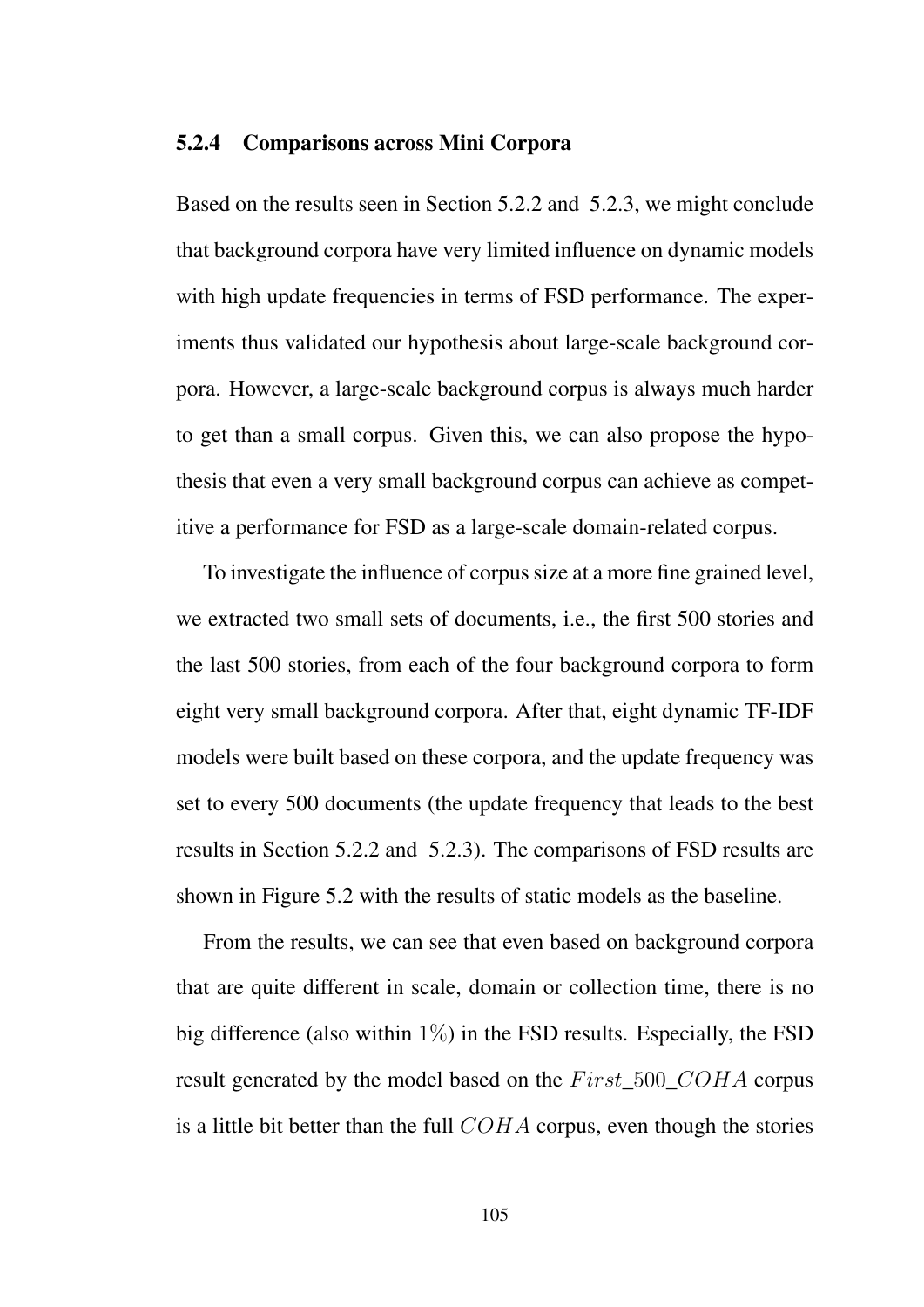

Comparisons across mini background corpora with the update frequency set as every 500 stories

in the *F irst*\_500\_*COHA* corpus were collected around the year 1810 from various domains.

It is also worth mentioning that the corpus size 500 was not a crucial factor. It could have been 100, 1000 or any other number within this range.

For further comparison, we also implemented pure dynamic TF-IDF models, i.e., the dynamic models that do not use any background corpus or with the corpus size set as 0, as shown with the tick "no\_background\_corpus" in Figure  $5.1<sup>3</sup>$ . Unsurprisingly, the results show that the pure dynamic TF-IDF models with update frequency set as 100 or 500 do not make any big difference in FSD performance in comparison to the dynamic models based on any other background corpus with a similar

<sup>&</sup>lt;sup>3</sup> Actually, pure dynamic TF-IDF models should not be applied to the TDT task, because this specific task requires the detection to start from the very first story in the target data stream. However, as the first one story to be evaluated is on the 577*th*, if we use the stories before it as the background documents to calculate the initial TF-IDF weights, there will be no influence on the detection results. Therefore, we apply pure dynamic models with a update frequency equal to or higher than every 500 stories to the task, but just for the analysis and the proof of our hypothesis.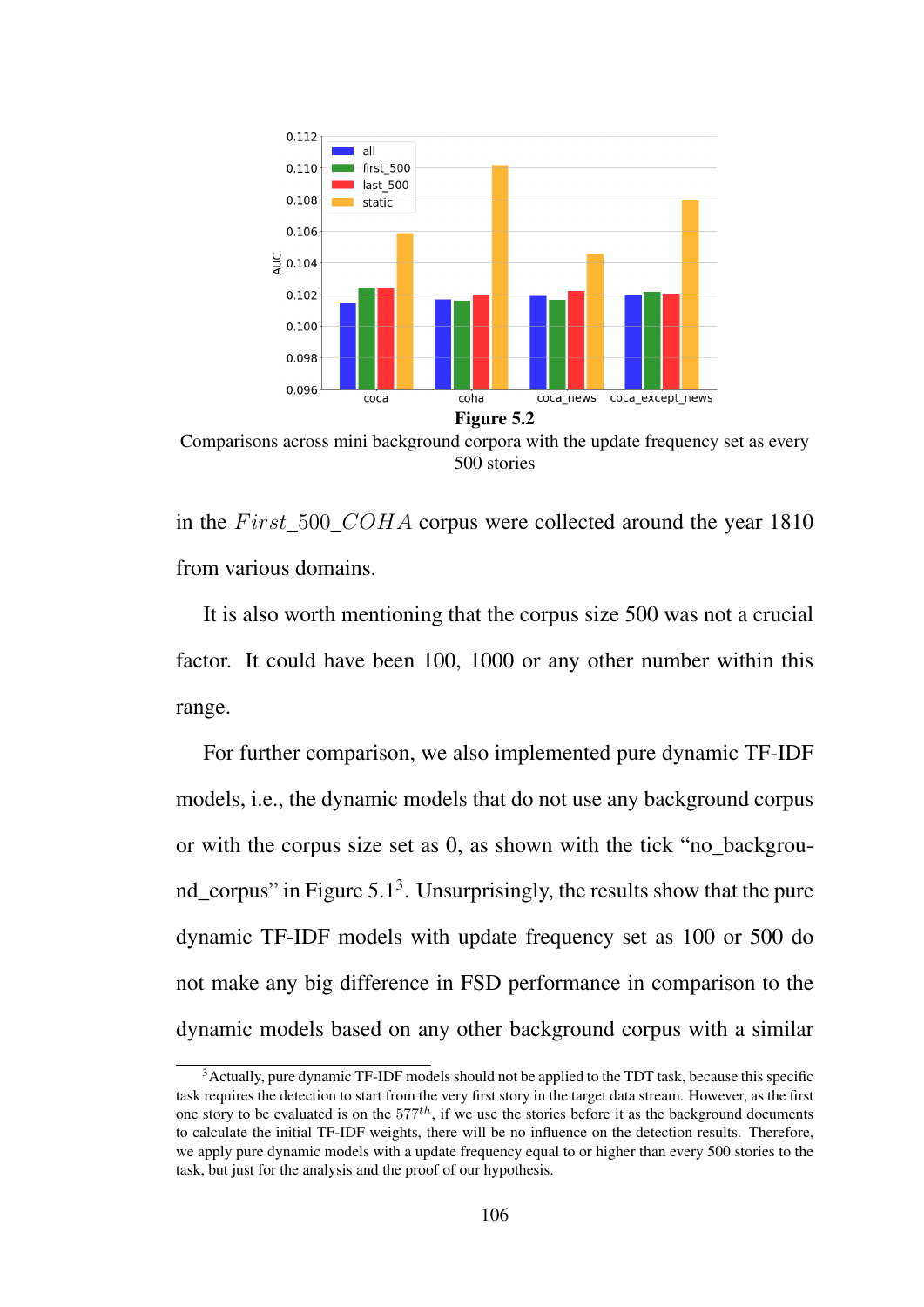update frequency, and this finding supports our conclusion that background corpora have very limited influence on dynamic models with high update frequencies in terms of FSD performance.

# 5.3 Discussion

In order to explain the experimental results in the last section, we need a deeper understanding of how the dynamic model works for FSD in the nearest neighbour algorithm. Specifically, we need a deeper understanding of the influence of the terms with large rough weights in Range B from Table 5.1 in different situations of comparison between an incoming story and an existing story. Furthermore, we need to explore how we can better take advantage of the findings of this analysis. To simplify the interpretation, we use "rough terms" in this section to refer to "terms with large rough weights in Range B from Table 5.1"

### 5.3.1 Effect of Rough Terms in the Calculations

First of all, there are two main situations where an incoming story is compared with an existing story: (1) the incoming story does NOT contain any rough term that exists only in the incoming story but not in any existing story; and (2) the incoming story DOES contain the kind of terms in (1) (e.g., the brand new terms that emerge for this first time in the incoming story). For each situation, there are four sub-situations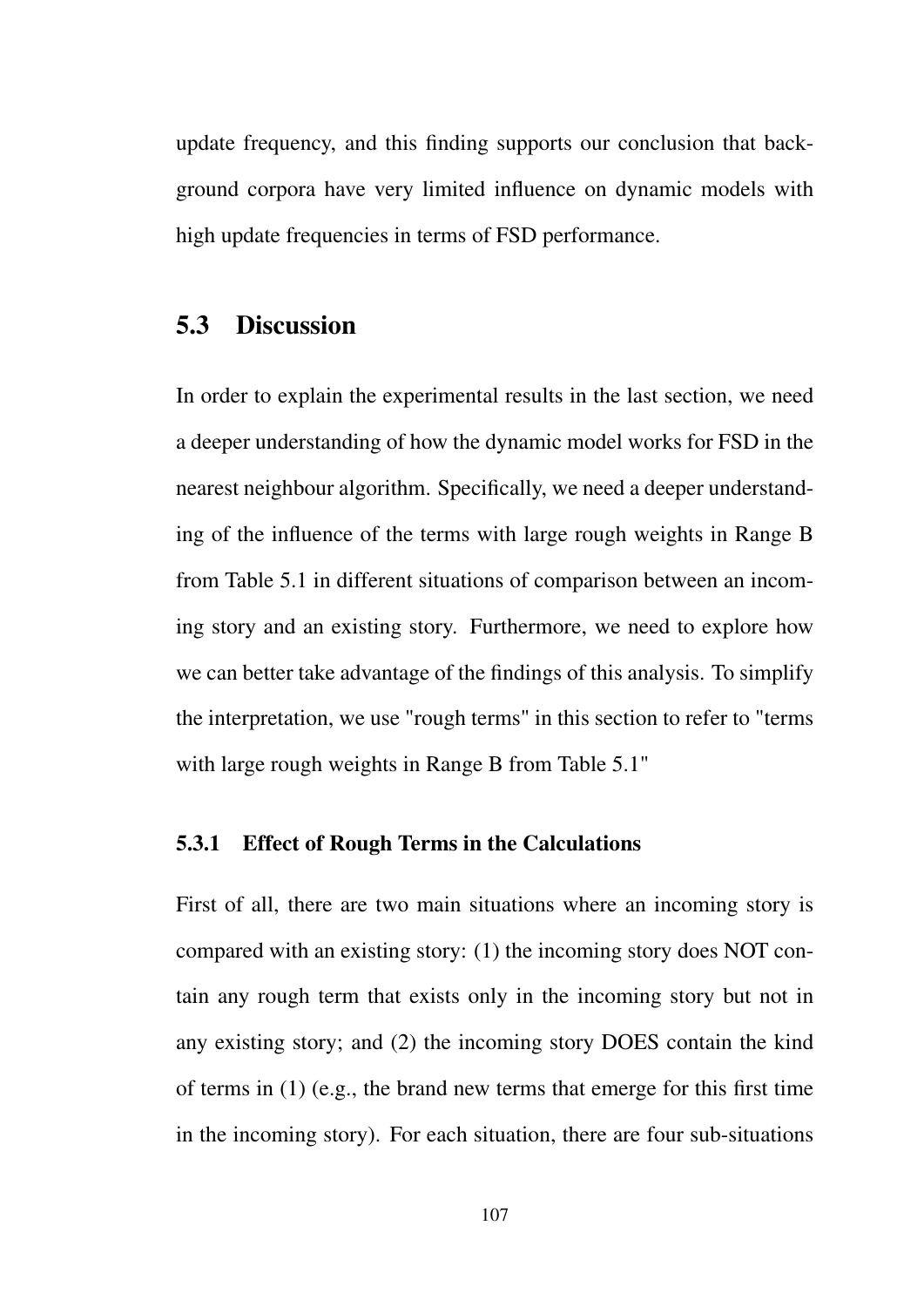depending on whether the incoming story and the existing story being compared contain any common rough term, and whether the existing story contains rough terms that do not exist in the incoming story. We summarise all these situations as follows:

- 1. The incoming story does not contain any rough term that only exists in the incoming story but not in any previous existing story. Under this main situation, there are four sub-situations in the comparison between an incoming story and a existing story:
	- 1.1. Nether the incoming story nor the existing story contains any rough term. In this case, the cosine distance is calculated only based on terms with reasonable weights (in Range A);
	- 1.2. The existing story contains only common rough terms with the incoming story, but does not contain any rough term that do not exist in the incoming story. In this case, as the weights of rough terms are relatively higher than the reasonably-calculated weights, the calculation of the cosine distance mainly depends on these common rough terms between the existing story and the incoming story. However, because the rough weights are calculated only based on a small number of documents, this situation is difficult to investigate further;
	- 1.3. The existing story does not contain any common rough term with the incoming story, but contains rough terms that do not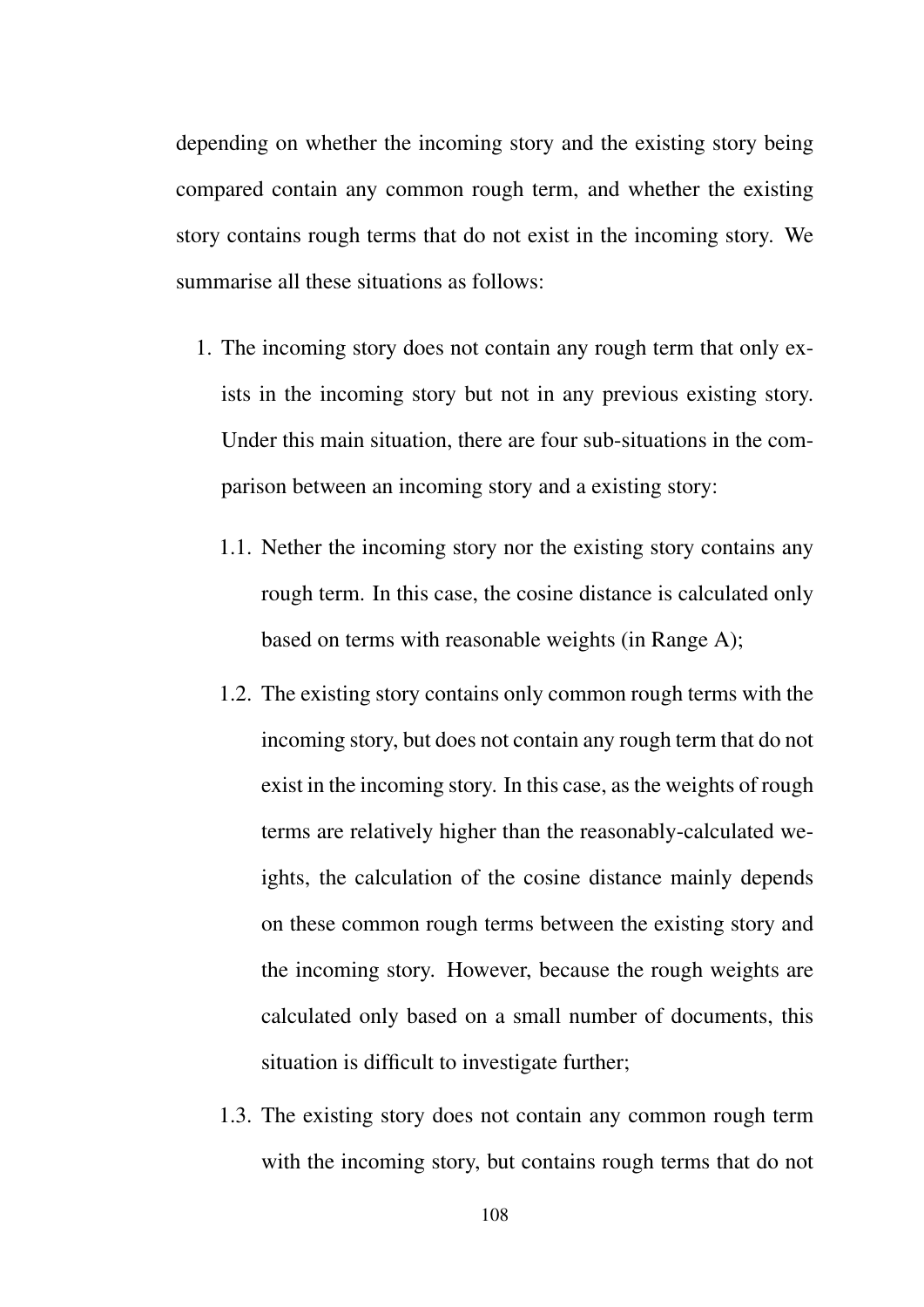exist in the incoming story. In this case, as the rough terms only exist in the existing story, the weights of the rough terms are large positive numbers for the existing story, but 0 for the incoming story. Form the calculation of cosine distance, we can see that this kind of term features does not affect the dot product on the numerator at all, but results in a bigger denominator. Therefore, the cosine distance from the existing story to the incoming story will be relatively large. As we are looking for the nearest neighbour, i.e., the existing story with the smallest cosine distance to the incoming story, the existing story in this situation will probably be less likely to be selected as the nearest neighbour than the existing stories in situation 1.1 and 1.2;

- 1.4. The existing story contains not only common rough terms with the incoming story, but also the rough terms that do not exists in the incoming story. This situation is similar to situation 1.3, and also results in a large cosine distance and thus reduces the likelihood that the existing story will be selected as the nearest neighbor.
- 2. The incoming story contains rough terms that only exist in the incoming story but not in any previous existing story. There are also four similar sub-situations for this main situation just as from 1.1 to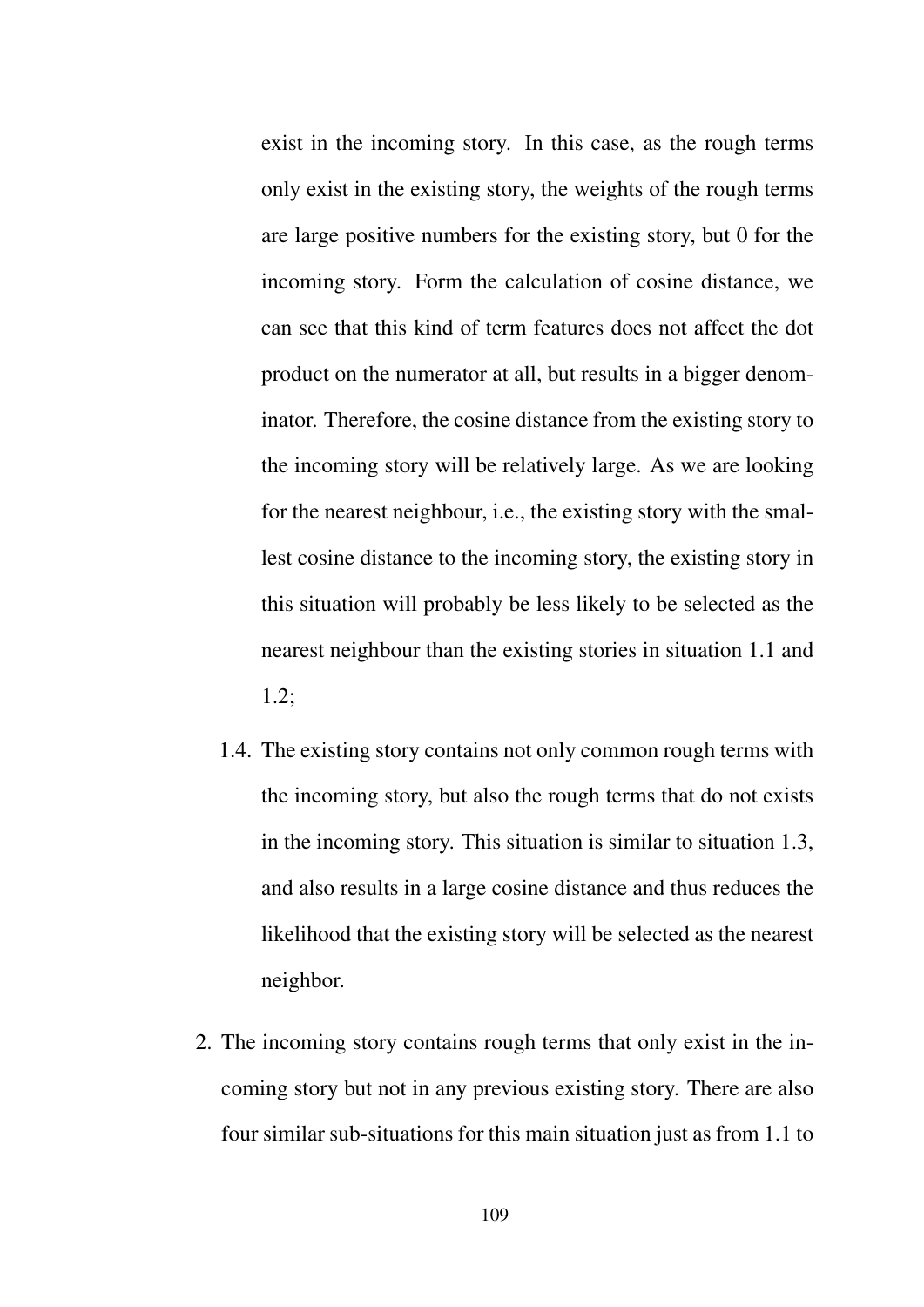1.4. However, because of the rough terms that only exist in the incoming story, all these four sub-situations results in a large cosine distance just as the situations 1.3 and 1.4, and we just take them together to be situation 2.

These situations are also summarised in Table 5.2.

If we assume that new terms are an important indicator of new events, i.e., different events are associated with different terms and new terms emerge in new events, it can be found that the dynamic models can help FSD detection in (a) building more accurate TF-IDF weights by updating weights in Range A, so as to improve the general performance in the situation 1.1; (b) distinguishing stories about different events in situation 1.3 and 1.4, so as to reduce the False Alarm rate; (c) indicating an incoming story that discusses a new event in situation 2, so as to reduce the Miss rate. Only in the situation 1.2, it is hard to say how the dynamics works because the comparison depends on the roughly calculated weights.

In terms of the selection of update frequency, when the update frequency gets higher, we find: (a) the model updates the TF-IDF weights in time, and thus improve the situation 1.1; (b) there are more rough terms in the dynamic model with high frequency like f=100, than the model with low frequency like f=100000, because when the model updates infrequently, only the last small part of stories can cause roughlycalculated weights, e.g., the last 100 stories in the dynamic model with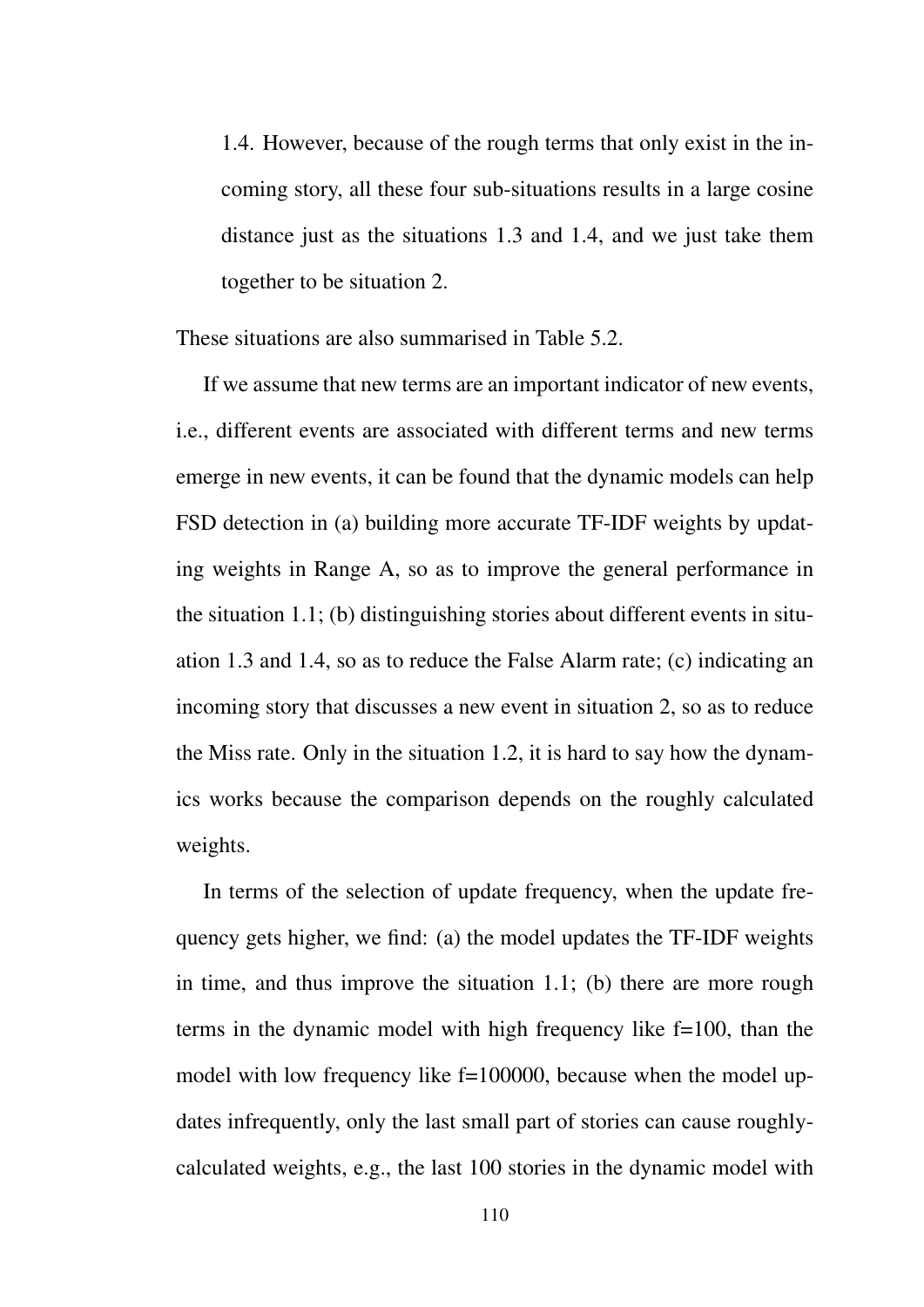|                                                                              | Whether the existing story                | contains rough terms                        | that do not exist in the incoming story | $\frac{1}{2}$ | $\overline{\mathsf{z}}$ | Yes           | Yes           | $\frac{1}{2}$ | $\overline{\mathsf{S}}$ | Yes            | Yes |
|------------------------------------------------------------------------------|-------------------------------------------|---------------------------------------------|-----------------------------------------|---------------|-------------------------|---------------|---------------|---------------|-------------------------|----------------|-----|
| Different situations when comparing an incoming story with an existing story | Whether the incoming story                | and the existing story being compared       | contain any common rough term           | $\frac{1}{2}$ | Yes                     | $\frac{1}{2}$ | Yes           | $\frac{1}{2}$ | Yes                     | $\overline{R}$ | Yes |
|                                                                              | Whether the incoming story contains rough | terms that only exist in the incoming story | but not in any previous existing story  | $\frac{1}{2}$ | $\frac{1}{2}$           | $\frac{1}{2}$ | $\frac{1}{2}$ | Yes           | Yes                     | Yes            | Yes |
|                                                                              |                                           | Situations                                  |                                         |               | $\vec{c}$               |               |               |               | r                       | ⇃              |     |

| Table 5.2 |  |
|-----------|--|
|           |  |
|           |  |
|           |  |

111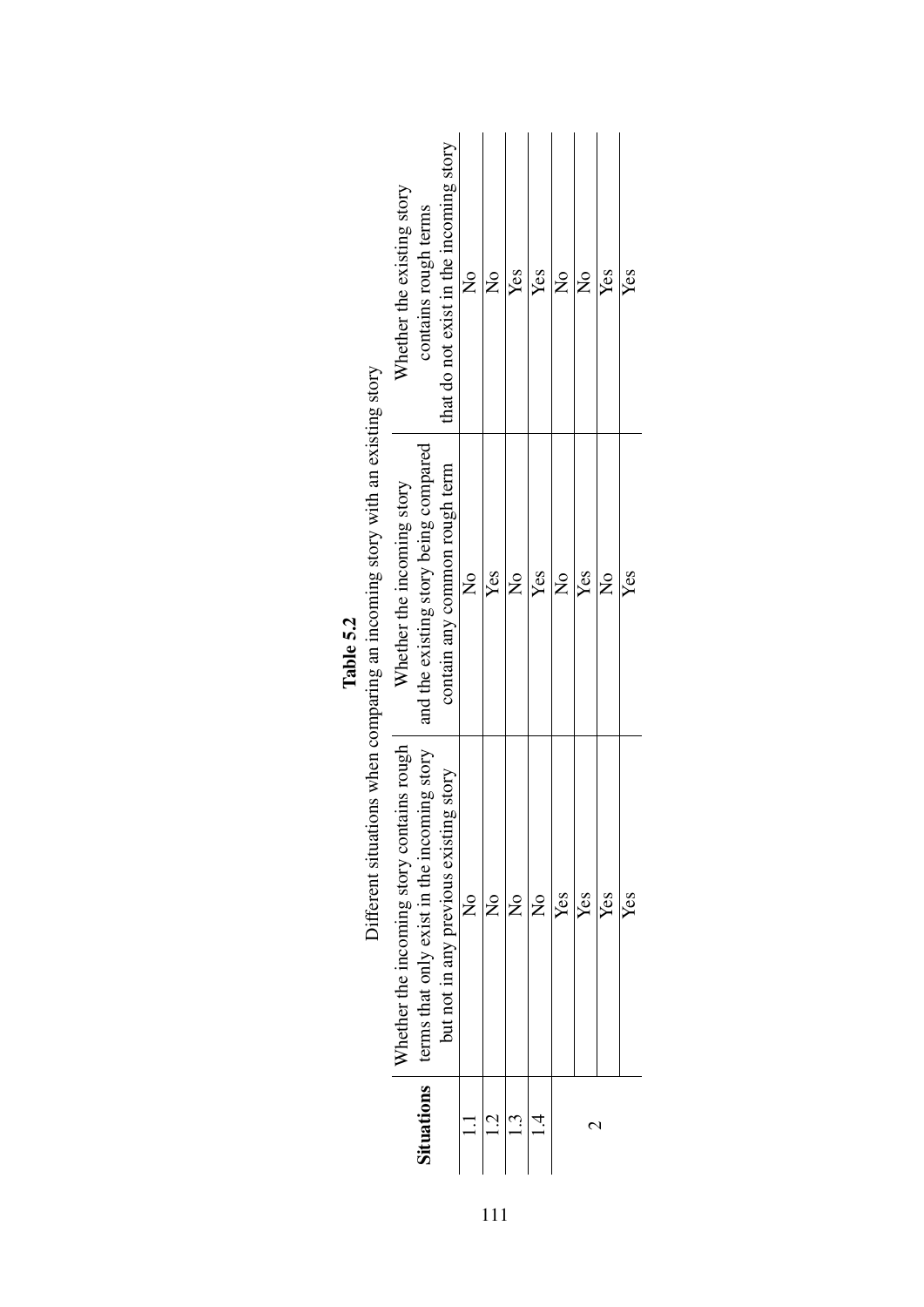f=10000 cause rough terms just the same as in the model with frequency f=100, but the first 100 stories in the model with f=100000 do not cause any rough terms because the weights calculated based on almost 100000 documents should be considered as the reasonable weights. Therefore, a higher update frequency also improves the situation 1.3, 1.4 and 2. However, there is only one disadvantage of a high update frequency that the rough weights are calculated based on a very small number of documents, which leads to the weights that are much rougher and also may be the reason why the performance reaches a steady stage after the update frequency passes a threshold.

### 5.3.2 Exploration on the Usage of Rough Terms

Although we find that the rough terms play an important role in improving the performance of dynamic TF-IDF models, we also find that using TF-IDF models to represent stories is not as efficient as using other document representations such as distributed document representations. Firstly, for a TF-IDF model that is initially based on a corpus of tens of thousands stories, it is often the case that the length of the document representation vector is in the tens of thousands of terms, or even more; and secondly, in order to keep the representation aligned with a growing vocabulary as new terms are found in processed stories the vector length needs to be increased; and more importantly, every time the update is implemented, all the previous document representations need to be re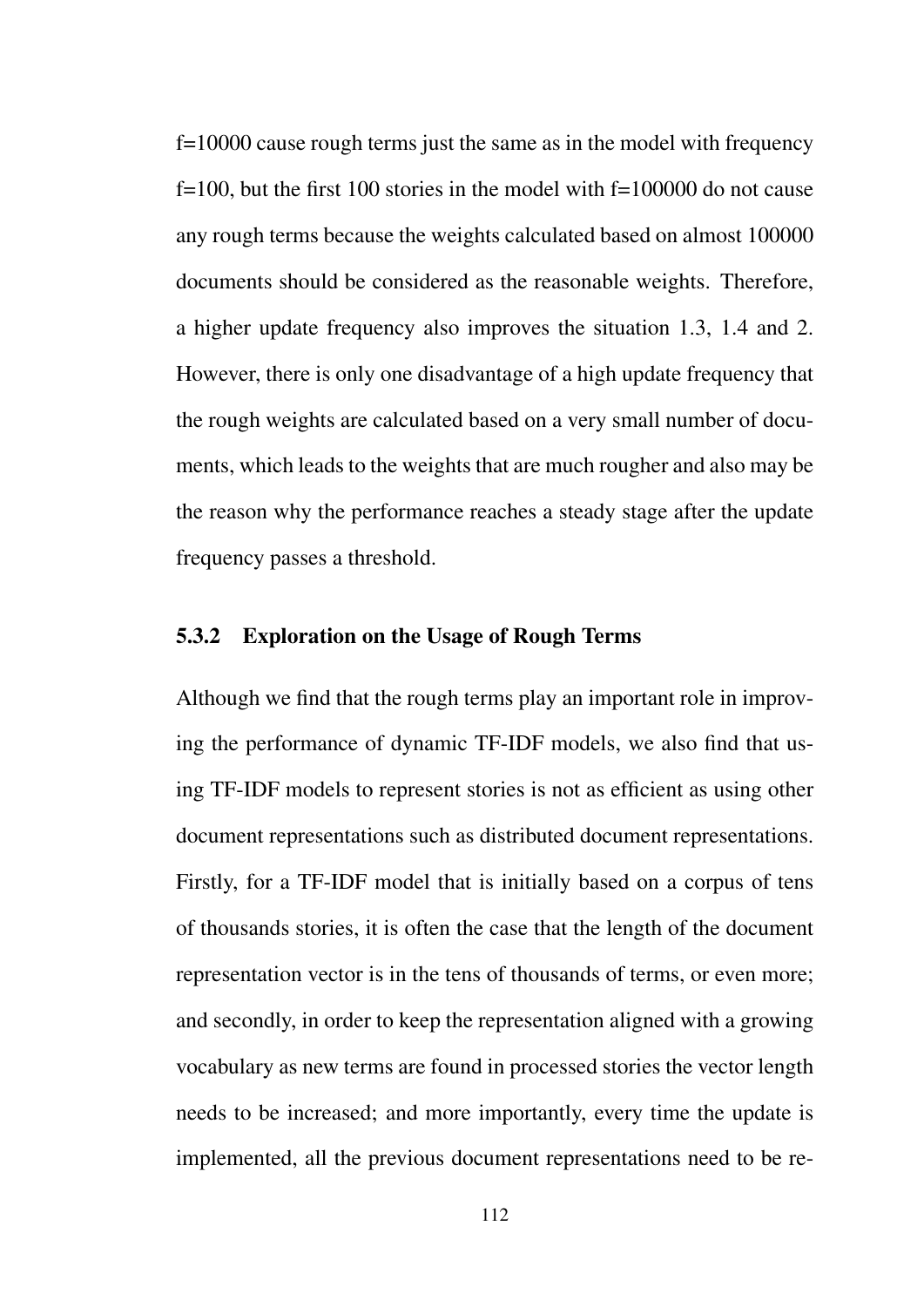calculated. Consequently, a question emerges with respect to whether there is an efficient and straightforward method that can make use of the rough terms to improve the performance of FSD systems?

To answer this question, firstly we implement more detailed analysis on how the term weights change during the detection. Assuming a TF-IDF model based on 100,000 existing stories, a new term with its first occurrence will get an *idf'* of 5 according to Eq. 5.2 while an existing term with 1,000 occurrence will get an  $idf'$  of 2, the difference of which will be magnified in the calculation of cosine distance in Eq. 2.8. We notice that as the TF-IDF model keeps updating, 9 more occurrences of the new term will lead to the change of  $\text{id}f'$  from 5 to 4, but the same number of new occurrences of the existing term will make no significant difference to its *idf'* value. From this observation, we can get a direction for improving the computational efficiency: restrict updates to only those terms with low occurrences, which will reduce most of calculations for the unimportant terms during the detection.

Based on the analysis above, we first tried to modify the dynamic TF-IDF models to only update the terms with few occurrence (i.e., rare terms) and to skip updating the terms that occur many times (i.e., common terms). However, we found that there were a number of difficulties in implementing this approach: 1) for background and target corpora with different size, it is difficult to find out a general occurrence threshold to decide which terms should be considered as rare terms and

113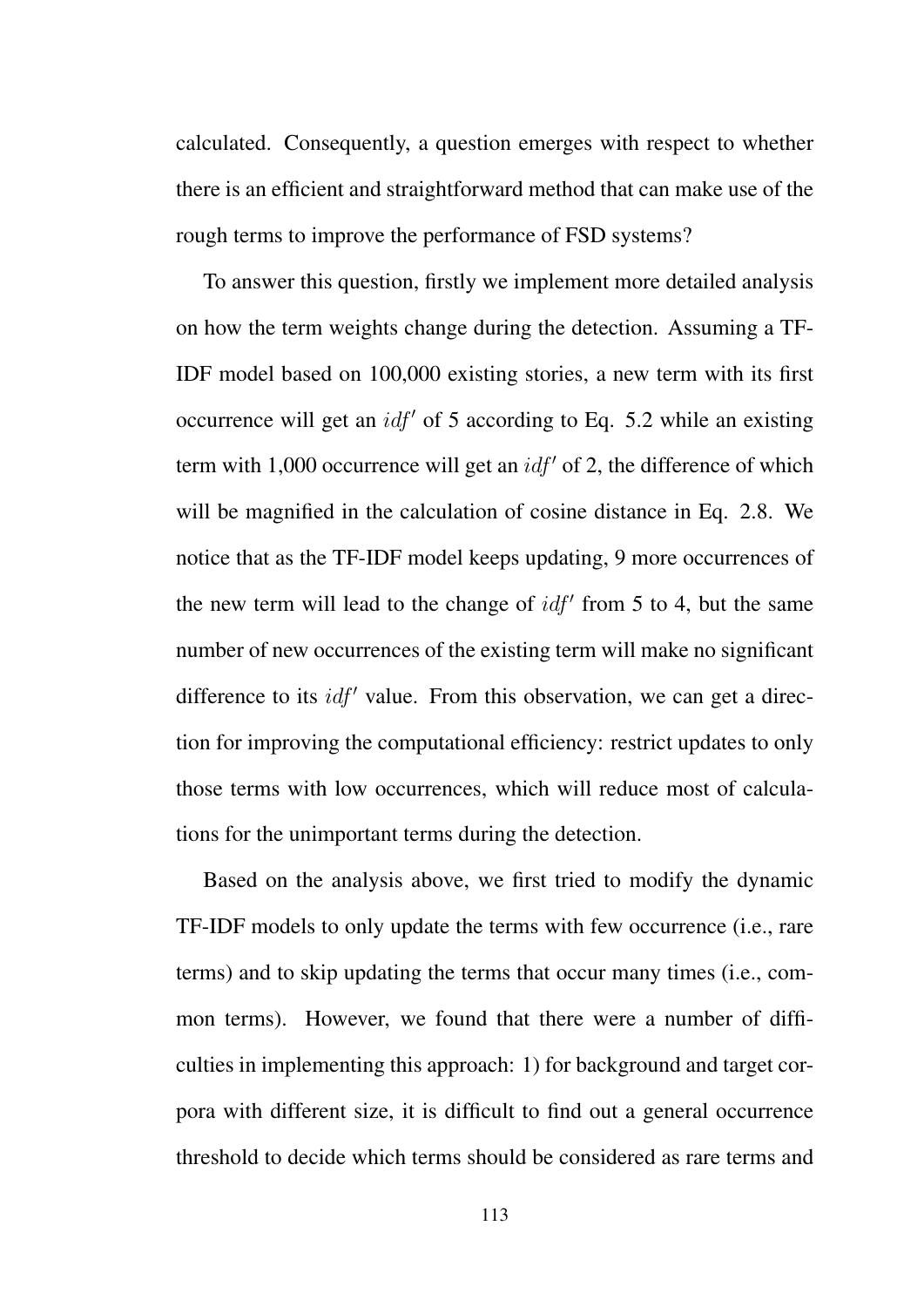need to be updated; 2) as the detection goes on for a long time, the amount of stories that arrived during the detection becomes comparable with or even larger than the amount of stories used initially for the weight calculation, and in this situation, the weight updates on the common terms also cannot be neglected; 3) even we can find a reasonable way to update only the rare terms, all the previous document representations still need to be re-calculated every time the update is implemented, and thus the detection process is still computational expensive. Therefore, we need to look at this problem from a different perspective, and try to find out an efficient way to take advantage of our findings relating to TF-IDF models. We will introduce our proposed New Term Rate (NTR) method in the next chapter.

## 5.4 Summary

In this chapter we empirically validated that the dynamic TF-IDF models with high update frequencies outperform the static model and the dynamic models with low update frequencies, and found that the FSD performance of dynamic models does not always improve but stays steady as the update frequency goes beyond some threshold, and that the background corpora have very limited influence on the dynamic models with high update frequencies in terms of FSD performance. Consequently, we claim that the best TF-IDF model for FSD should be a dynamic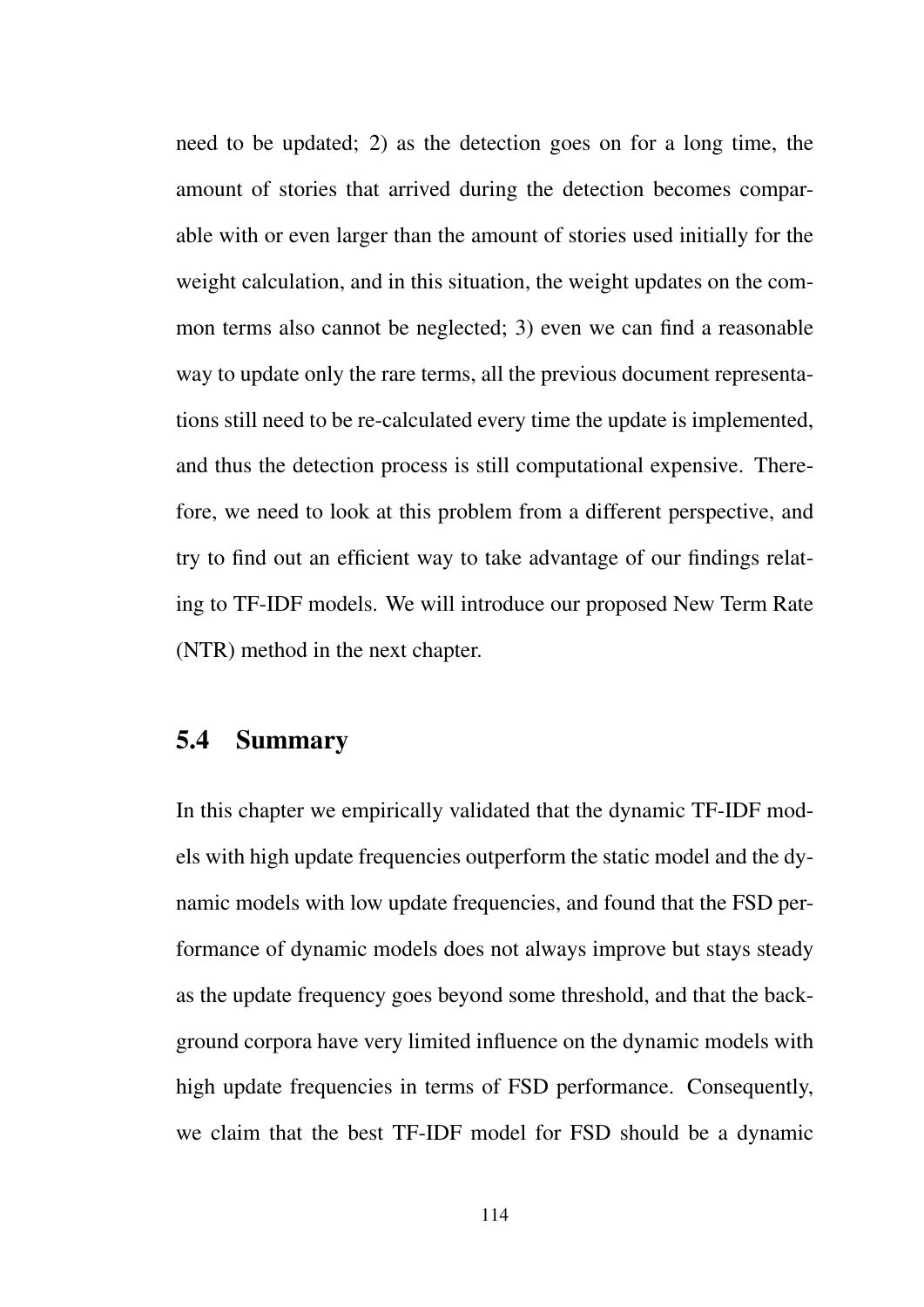model whose weights are initially calculated based on any small-size corpus but updated with a reasonable high frequency, e.g., for our scenario we found an update frequency of every 500 stories results in good performance. Based on this, we set out some factors that may explain these findings. However, a key element of these explanations is the observation that a high update frequency can result in new terms with large rough weights being introduced into the TF-IDF representations. In the next chapter, we will explore an efficient and straightforward way to exploit the new terms to improve the FSD performance.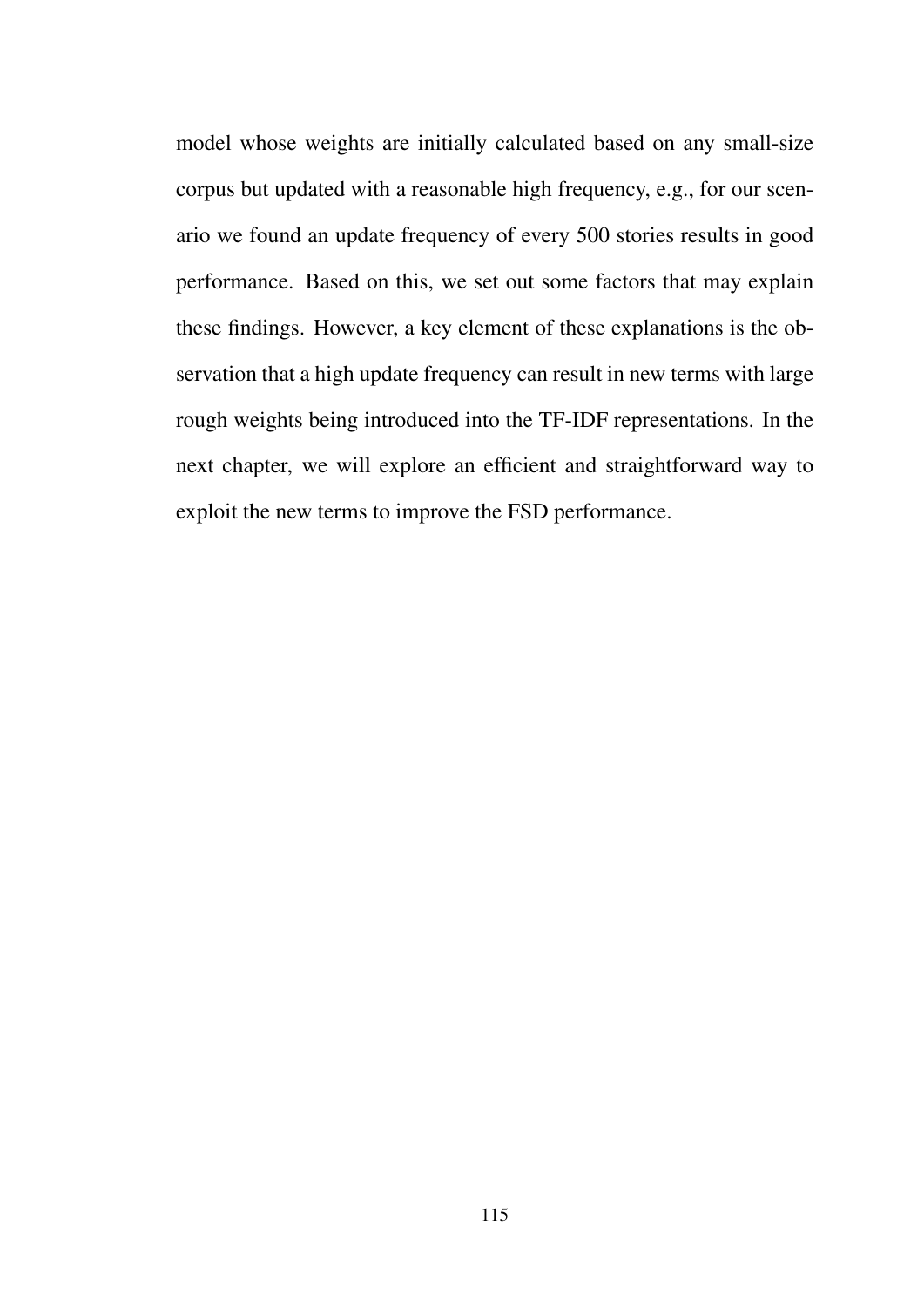# Chapter 6

# The New Term Rate Method

As discussed in last chapter, the nearest neighbour model with the dynamic TF-IDF representations outperforms other FSD systems potentially because the new terms with roughly-calculated large weights play an important role. However, we also notice that the cost of taking advantage of the new terms is very high using the dynamic TF-IDF document representations: as the detection proceeds, more and more new terms are taken into account, which ultimately results in a very large vocabulary. This is also why most previous research has adopted a fixed vocabulary. We thus tried to find some way to implement the updating efficiently, e.g., only update the rare terms rather than all the terms. However, even if we could overcome the difficulties highlighted in the previous chapter and realise this idea, the method would still be computational expensive because all the previous representations need to be re-calculated as long as the update is implemented. Consequently, we need to find an efficient and straightforward method that can make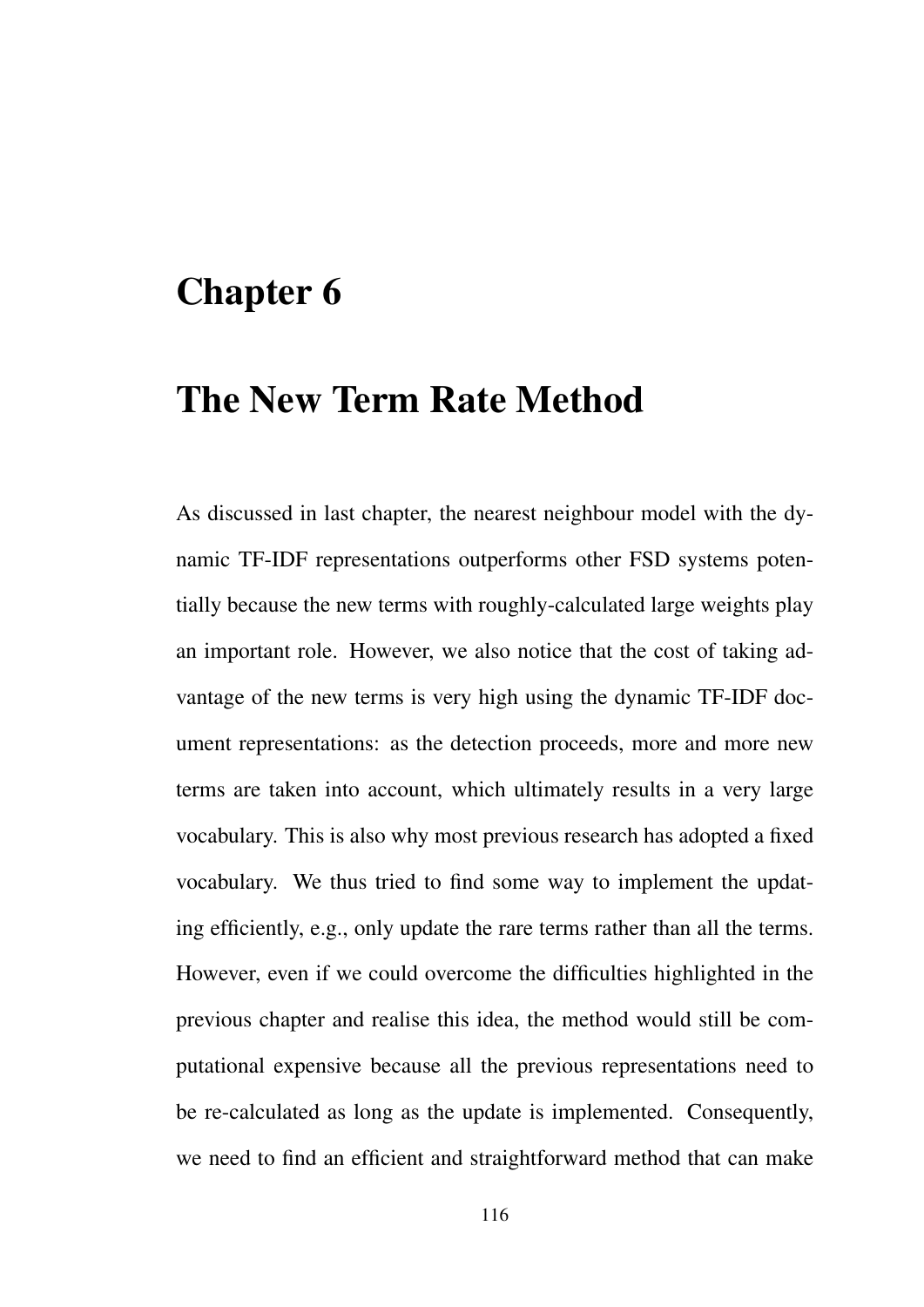use of the rough terms to improve the performance of FSD systems. In this chapter, we propose the New Term Rate (NTR) method that can be implemented efficiently but makes significant improvement on the performance of most FSD systems with different detection models and document representations for different types of target corpora.

We organise the structure of this chapter as follow: we first introduce the motivation of the idea before proposing the new term rate metric and the NTR method in Section 6.2, and then present the verification of the effectiveness of the NTR method in Section 6.3. In Section 6.4, we discuss the selection of the parameters in the method, followed by the summary in Section 6.5.

# 6.1 Motivation

As discuss in Section 5.3, although we have identified the importance of rough terms in the dynamic TF-IDF models, we believe that in order to keep our models efficient during updates we shoudl keep the TF-IDF model stable, and explore a new ways to extend the TF-IDF model that enables the model to make the best use of the rough terms. Specifically, we make exploration from two perspectives:

- Focusing on only the new terms: since it is difficult to find out a threshold to distinguish rare terms from common terms and unreasonable to always keep the weights of common terms fixed, we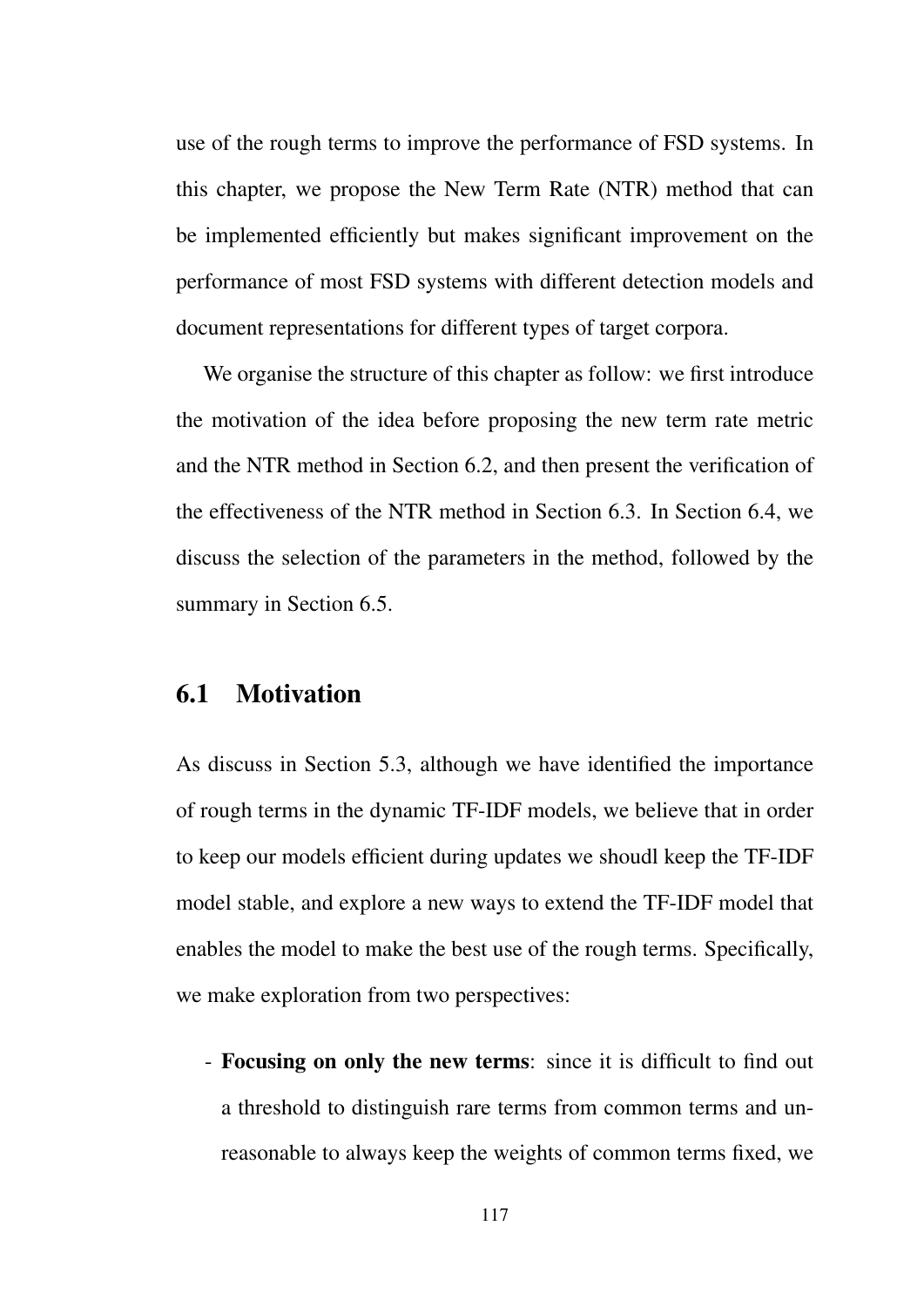simplify this problem by only focusing on the new terms that have never occured before or at least did not occur within a history of *k* stories. In this way, we do not need an occurrence threshold, and instead make the decision of whether to update a terms based on whether it has been seen recently;

- Using an independent factor: we know it is computational expensive to use TF-IDF models because they can only represent a term with a single feature/dimension. We explore the efficient exploitation of new terms by designing an independent factor to represent this information and merging it with the novelty scores generated by normal FSD models.

In the following sections, we will present how our proposed method works and verify its effectiveness in a variety of situations.

### 6.2 The New Term Rate Method

Based on our analysis in Sections 5.3 and 6.1, we aim to design a factor to evaluate the scale of the new terms in a candidate story. With this factor integrated into the novelty scores generated by normal FSD models, new novelty scores can be generated that include the information of the new terms but still retain the original information of previous FSD systems.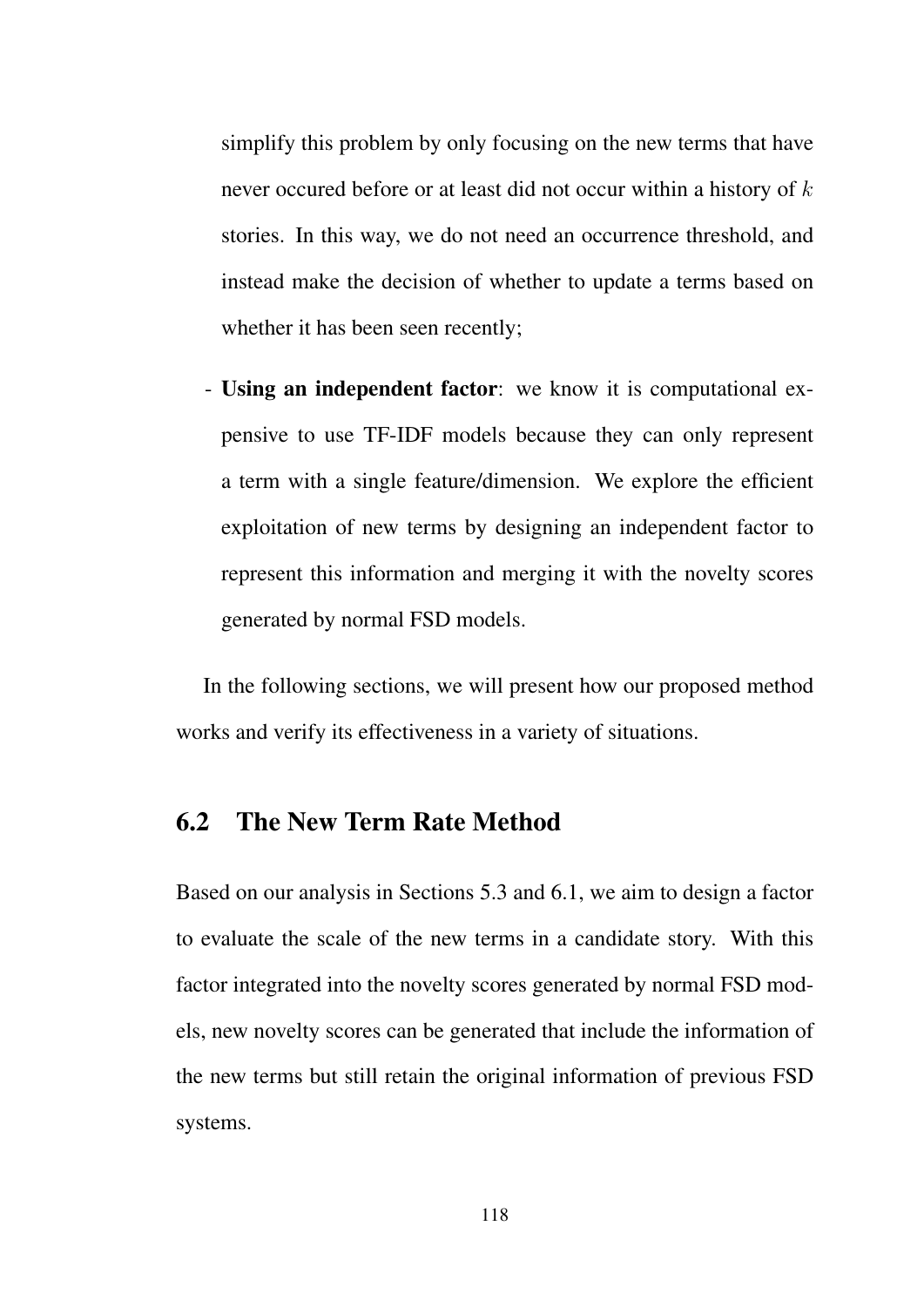#### 6.2.1 Newe Term Rate

Intuitively, we define a new metric, the new term rate, to represent the proportion of new terms in a story *d* given a history of *k* stories. This is expressed as follows:

$$
new\_term\_rate(d, k) = \frac{n_{new}(d, k)}{N(d)} \tag{6.1}
$$

where *d* denotes the candidate story and *k* refers to the number of most recent stories for which the new terms are defined, i.e., if a term does not occur in the most recent *k* stories, we say this term is a new term, and  $n_{new}(d, k)$  and  $N(d)$  are respectively the number of new terms given a history of k stories and the number of all the terms of the story *d*. The new term has a range of [0,1].

Our assumption is that a large new term rate can help indicate a first story. However, the new term rate itself is too simple to be used as the novelty score for the FSD detection, which will be shown in Section 6.3.2; on the other hand, if applied with other FSD systems, the new term rate can be used to weight the novelty scores normally generated by other FSD models.

### 6.2.2 The New Term Rate Method

Based on the new term rate, we further propose the New Term Rate (NTR) method for FSD. After a baseline FSD system has generated a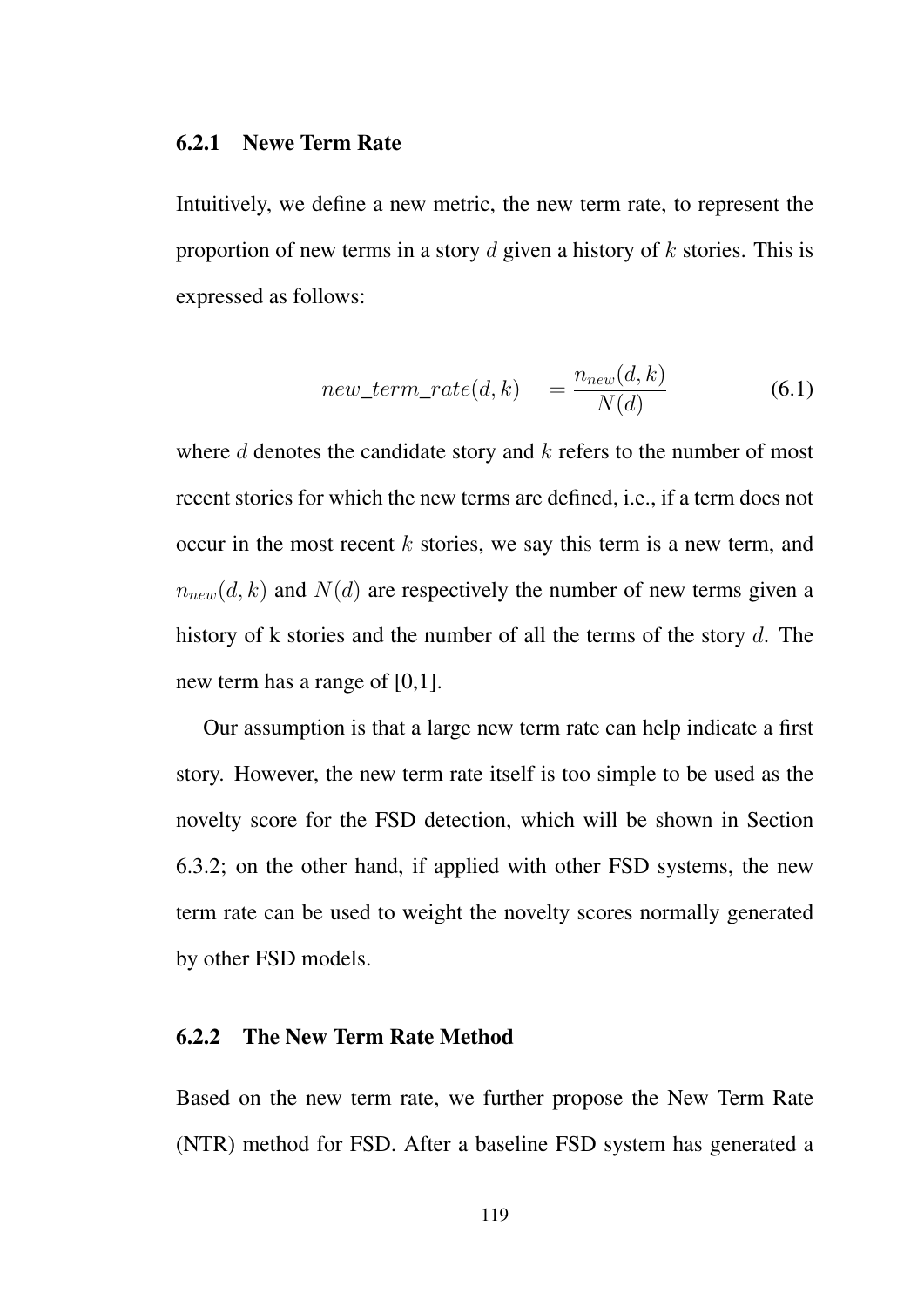novelty score for the candidate story, we weight the original novelty score by multiplying by a factor formed by the new term rate, and generate a new novelty score for each candidate story as follows:

new\_novelty\_score(d) = original\_novelty\_score(d)  
\n
$$
*(1 + \alpha * new\_term_rate(d, k))
$$
\n(6.2)

where *original*\_*novelty*\_*score*(*d*) and *new*\_*novelty*\_*score*(*d*) are the novelty score of the candidate story *d* before and after applying the NTR method, and *new*\_*term*\_*rate*(*d, k*) is the new term rate we just defined in Eq. 6.1, and  $\alpha$  is a positive parameter to adjust the weight of the application of *new*\_*term*\_*rate*(*d, k*). We give names to the two parameters of the NTR method,  $k$  and  $\alpha$ , as the "history" and "NTR weight" respectively, and will discuss the selection of them in Section 6.4.

With this method, we expect a large new term rate can magnify the original novelty score so as to make the candidate story more compelling to be detected as a first story, and a small new term rate, by contrast, will make the candidate story unobtrusive during the detection. Consequently, there is one limitation in the application of the NTR method the original novelty scores that the FSD systems generate must be nonnegative or can be converted into non-negative, and otherwise, the effect of the new term rate will be opposite to expected for the negative values.

We take a simple case for example to explain this limitation. Given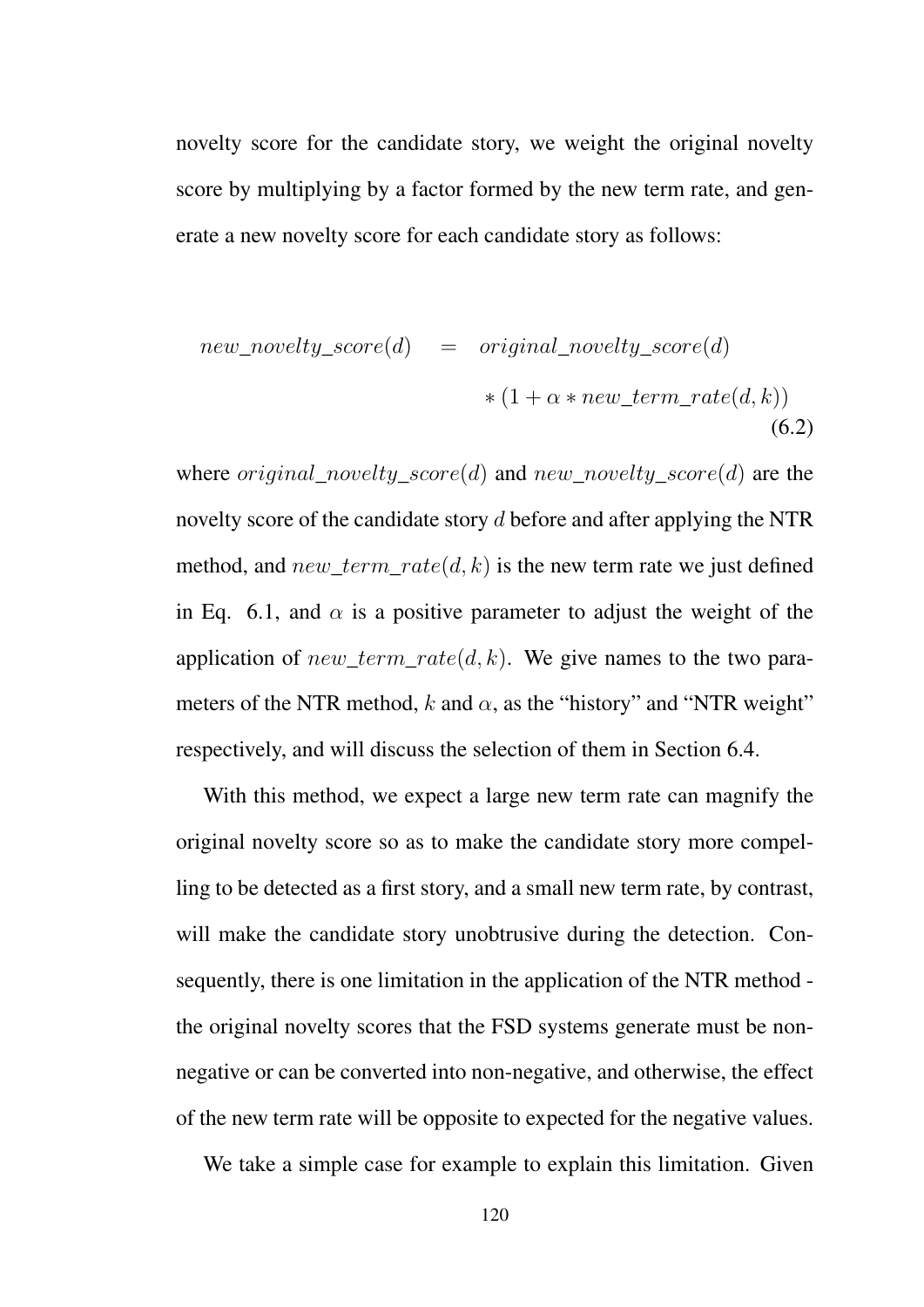two stories, the original novelty scores of which are −0*.*3 and −0*.*4 respectively based on some specific FSD system and the corresponding new term rates of which are 0*.*5 and 0*.*1 respectively, as it has a bigger original novelty score as well as a bigger new term rate, the former story is more probably a first story than the latter one. However, because the original novelty scores are negative, the new novelty score of the former story after applying the NTR method (e.g.,  $\alpha = 1$ ) becomes  $-0.3 * (1 + 1 * 0.5) = -0.45$ , which is even smaller than that of the latter story,  $-0.4 * (1 + 1 * 0.1) = -0.44$ . This is obviously not what we expect. Fortunately, in most FSD systems, the novelty scores are calculated using measures whose results are always positive (e.g., the Euclidean distance) or have definite scope (e.g., the cosine distance), so this limitation rarely restricts the application of the NTR method, except in some special cases like the one class SVM detection model we discussed in Chapter 3.

### 6.2.3 Method Properties

Based on Eq. 6.1 and Eq. 6.2, we can also find some explicit properties of the NTR method as follows:

1. Non-invasive. As it multiplies the factor to the novelty scores that are already generated by the FSD systems, the NTR method does nothing with the original systems, and thus the original systems can generate novelty scores just as they used to do. Therefore, we say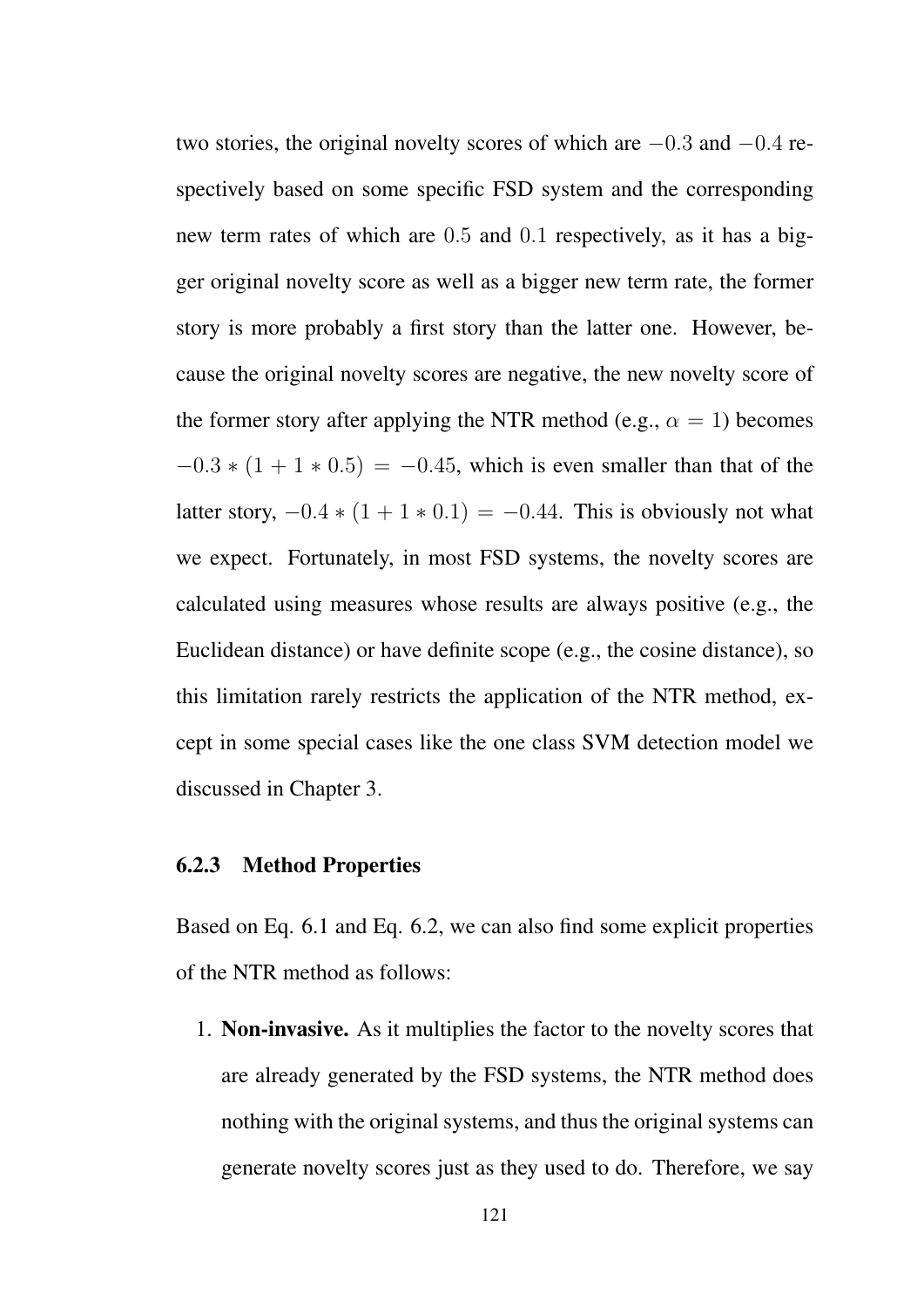the NTR method is non-invasive to the original FSD systems.

- 2. Generalisable. As discussed in Chapter 2, in both previous research and practical use, FSD systems are required to generate a novelty score for each story in the stream rather than to only label each story as novel or old. Therefore, we can just multiply the original novelty score with a factor  $(1 + \alpha * new\_term\_rate(d, k))$ and take their product as the new novelty score, no matter how the novelty score is calculated for a candidate story in the original FSD system. Therefore, the NTR method is a generalisable method that can be applied to a large variety of FSD systems.
- 3. Efficient and Straightforward. It is also easily found from the Eq. 6.1 that the time complexity of the calculation of the new term rate is estimated as  $O(N(d))$ , where  $N(d)$  is the number of all terms of a candidate story *d* as mentioned above, so the NTR method only brings in lightweight extra computation and thus is computationally cheap. Additionally, from Eq. 6.2 we can also find that given the original novelty score and the new term rate the implementation of the NTR method is very simple to make only three times of basic addition or multiplication operations. Therefore, we say the NTR method is both efficient and straightforward.

In spite of these good properties, there is one point that are noteworthy in the implementation of the NTR method: although the NTR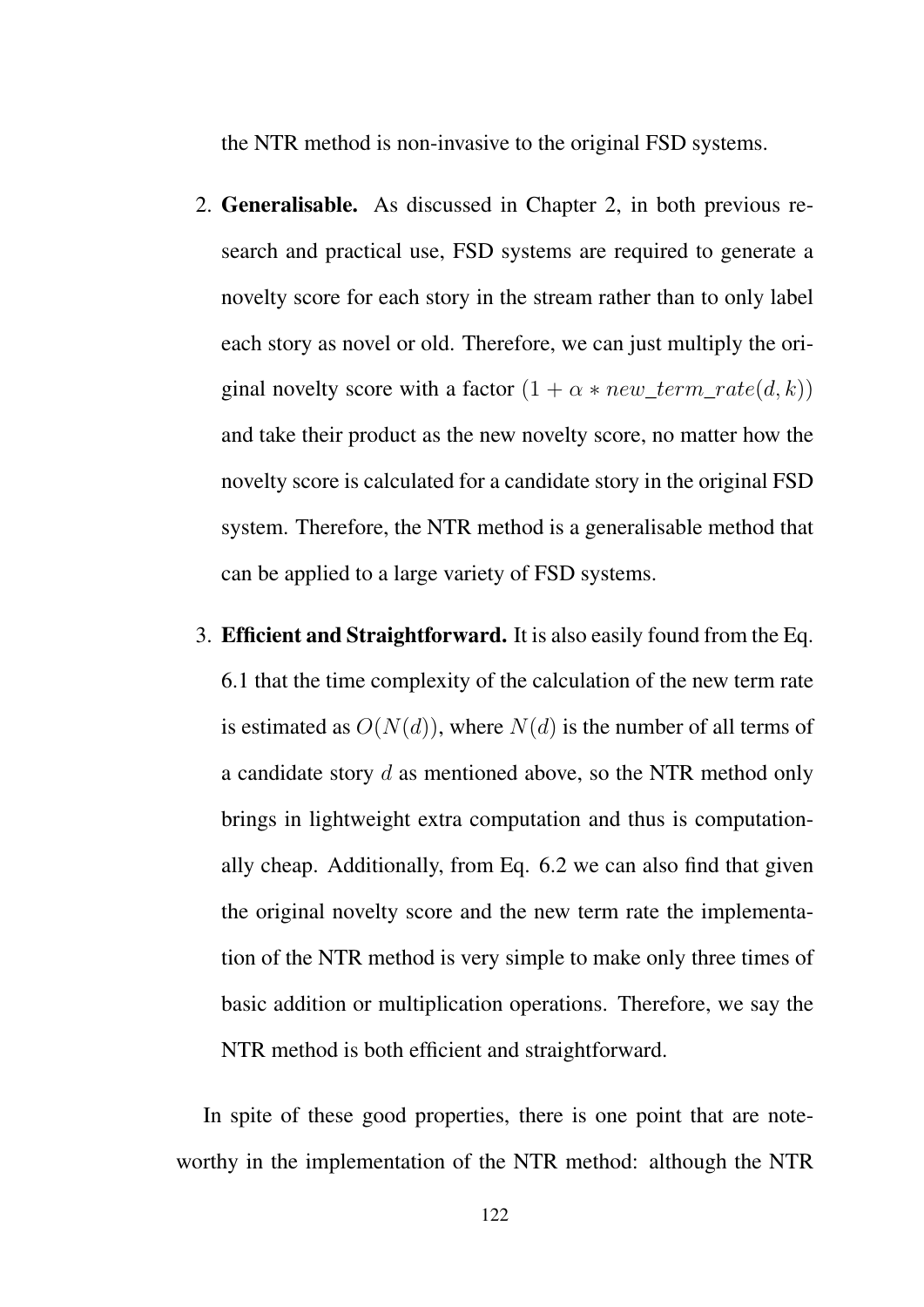method is non-invasive with respect to the original FSD systems, the value of a proper threshold probably differs from that of the original FSD model after the NTR method is applied, because the selection of the proper threshold is made after the generation of the final novelty score and thus the range of the final novelty scores changes after the multiplication of the factor  $(1 + \alpha * new\_term\_rate(d, k))$ .

### 6.2.4 The Distinct New Term Rate Method

As shown above, we design the new term rate and the NTR method based on the number of new terms and all the terms in a candidate document. However, during the research process, we also tried a different approach in which the new term rate and the method are calculated based on the number of distinct new terms and all the distinct terms in the candidate document. In this way, we focus only on the occurrence of terms but ignore the frequency of the occurrence. Specifically, the new term rate metric in Eq. 6.1 is modified to:

$$
distinct\_new\_term\_rate(d,k) = \frac{distinct\_n_{new}(d,k)}{distinct\_N(d)} \qquad (6.3)
$$

where the  $distinct\_n_{new}(d, k)$  and  $distinct\_N(d)$  are respectively the number of distinct new terms given a history of k stories and the number of all the distinct terms of the story *d*, and the NTR method in Eq. 6.2 is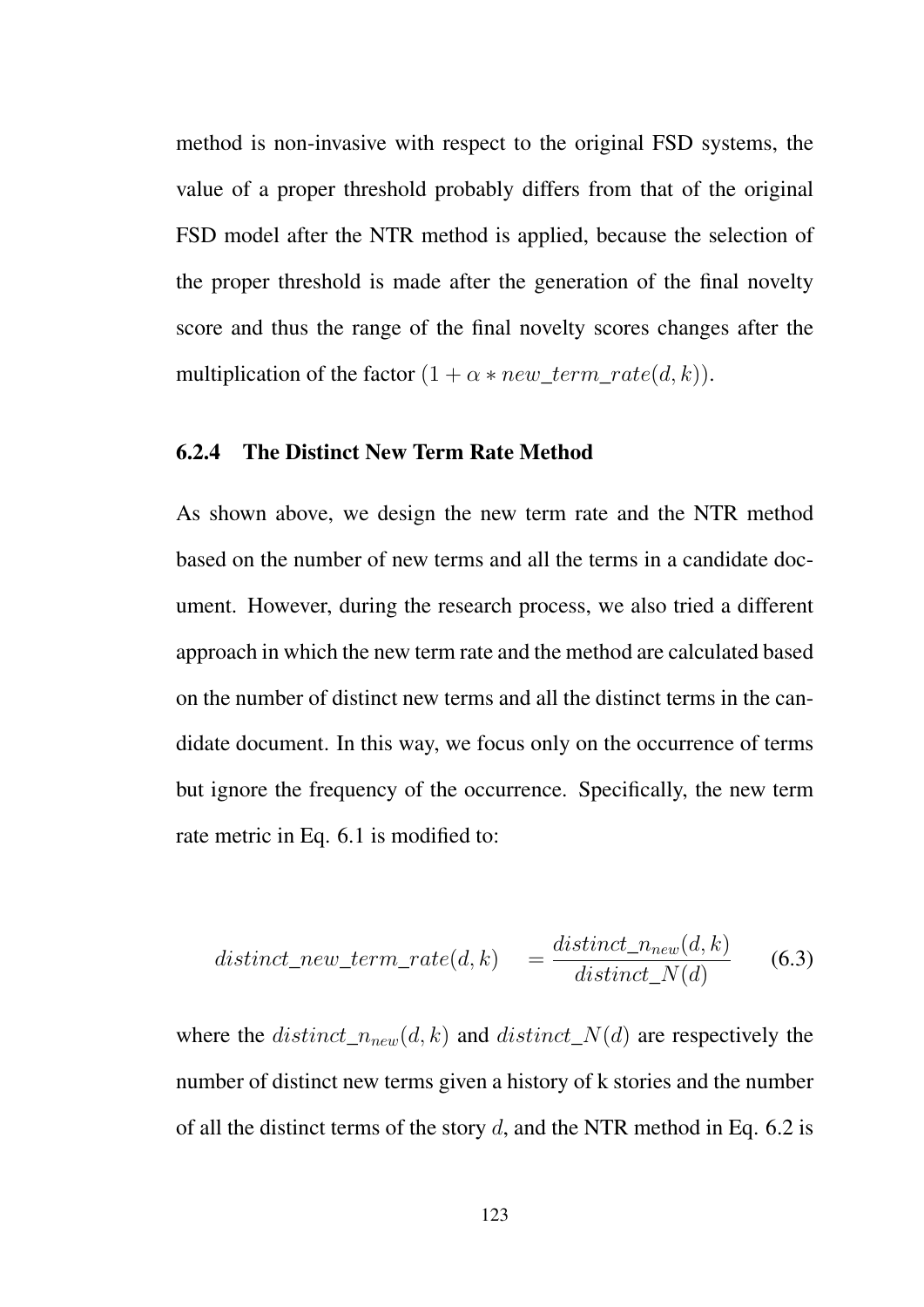modified to:

$$
new\_novelty\_score(d) = original\_novelty\_score(d)
$$
  
\n
$$
*(1 + \alpha *)
$$
  
\n
$$
distinct\_new\_term\_rate(d, k))
$$
\n(6.4)

where the *distinct*\_*new*\_*term*\_*rate*(*d, k*) denotes the distinct new term rate defined in Eq. 6.3.

This distinct NTR method has the same properties as the NTR method presented in the last section. We also implemented experiments to verify its effectiveness and to make comparisons with the NTR method. The comparison results show that the distinct NTR method shows similar effectiveness on improving FSD to the NTR method, but the results with the distinct NTR method are slightly worse than those with the NTR method, which will be shown in Section 6.3.3. Therefore, we mainly focus on the NTR method in the following parts of this thesis.

In the next sections, we design and implement experiments to verify the effectiveness of the NTR method in a variety of FSD systems with different detection models and document representations for different types of target corpora.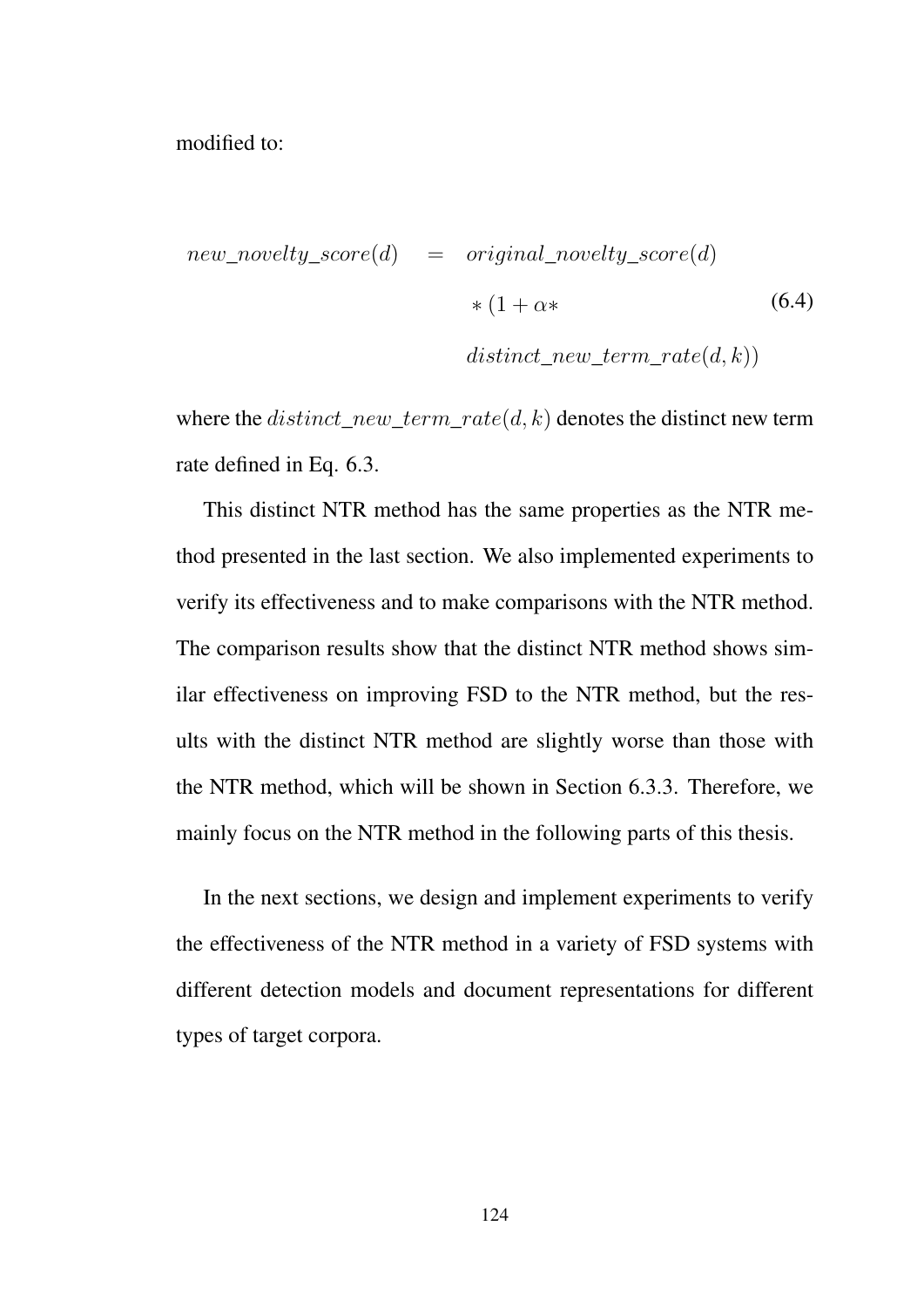# 6.3 Experimental Verification

In this section, we design and implement experiments to verify our proposed NTR method.

### 6.3.1 Experimental Design

In total we implement four sets of experiments for the verification of the application of the NTR method to different FSD systems and target corpora as follows:

- Exp. 1: verification in different background corpora for TF-IDF document representations;
- Exp. 2: verification in different types of document representations;
- Exp. 3: verification in different types of FSD models;
- Exp. 4: verification in a different type of target corpora.

The main target corpora used in these experiments is the standard benchmark target corpus - the TDT5 corpus. However, in the case of Exp. 4 we also make use of the Twitter target corpus. Before detection, all data, in both the background and target corpora, is pre-processed just as in previous chapters to reduce the influence of some unnecessary factors like stopwords and typos.

For parameter selection, we investigate a range of values for each of the two parameters of the NTR method - the history *k* and the NTR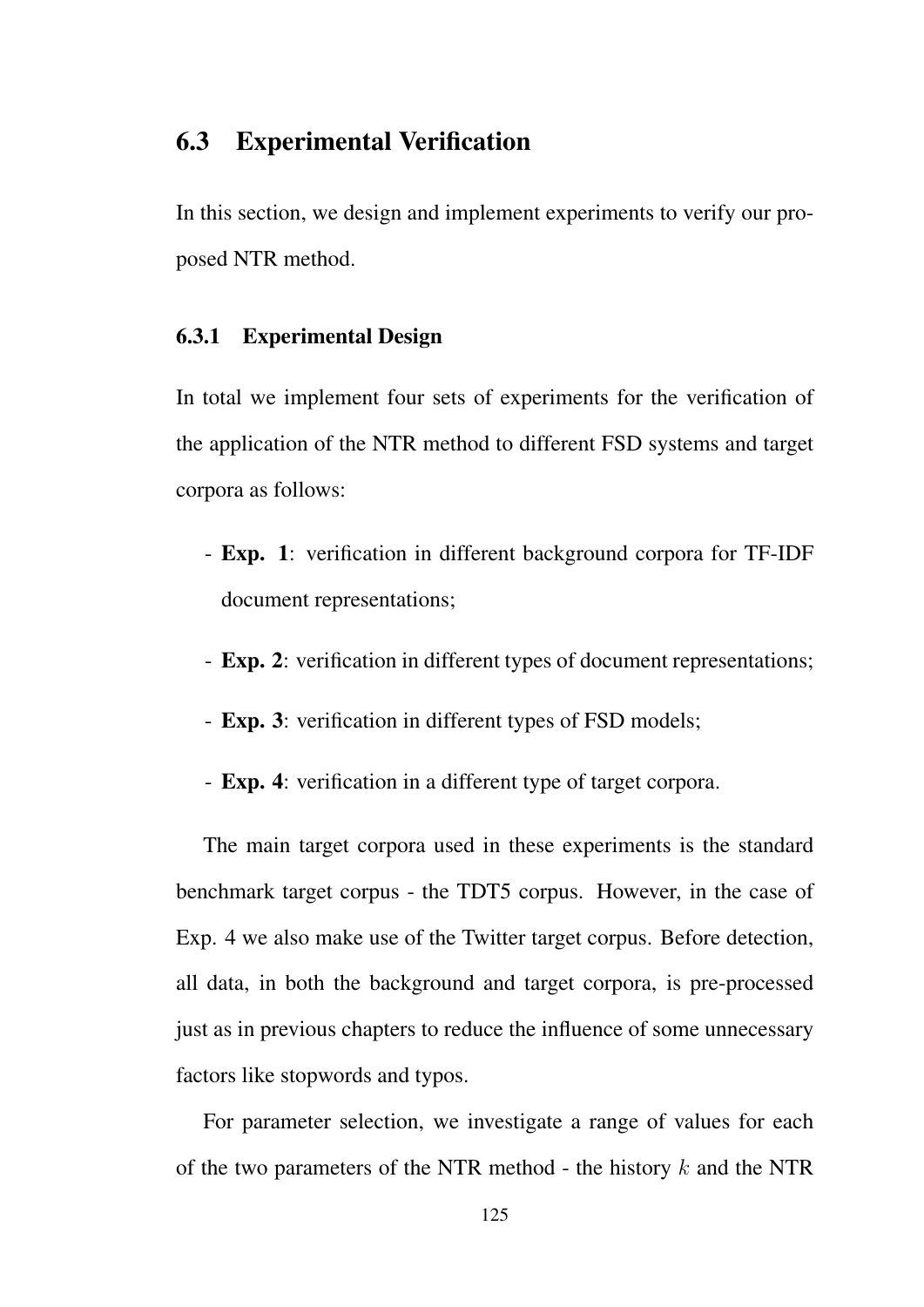weight  $\alpha$ , and select the set of parameters that leads to the best result for a detection system and a target corpus. The details of the parameter selection will be discussed in Section 6.4.

The evaluation of FSD results is a bit different from that in previous chapters, i.e., we not only use the DET curves and the AUC scores to make comparisons between the performance of FSD systems with and without the NTR method, but also use the *Cmin* metric in Eq. 2.5 to compare our results against the current state-of-the-art results for different target corpora.

### 6.3.2 Results for Reference

Although our results with the NTR method that will be shown in this section are competitive or better than the state-of-the-art FSD system for different target corpora, the main aim of our experiments is not to claim the new state of the art, but to verify the effectiveness of our proposed NTR method, in terms of improving a range of systems. Therefore, the results of the FSD system without the NTR method are naturally taken as the baselines, and the results with the NTR method are compared with the corresponding baseline to find out the improvement between them as the effect of the NTR method.

However, for general reference, we still present the state-of-the-art FSD result for the two different types of target corpus in Table 6.1. Both state-of-the-art results are achieved by the nearest neighbour-based LSH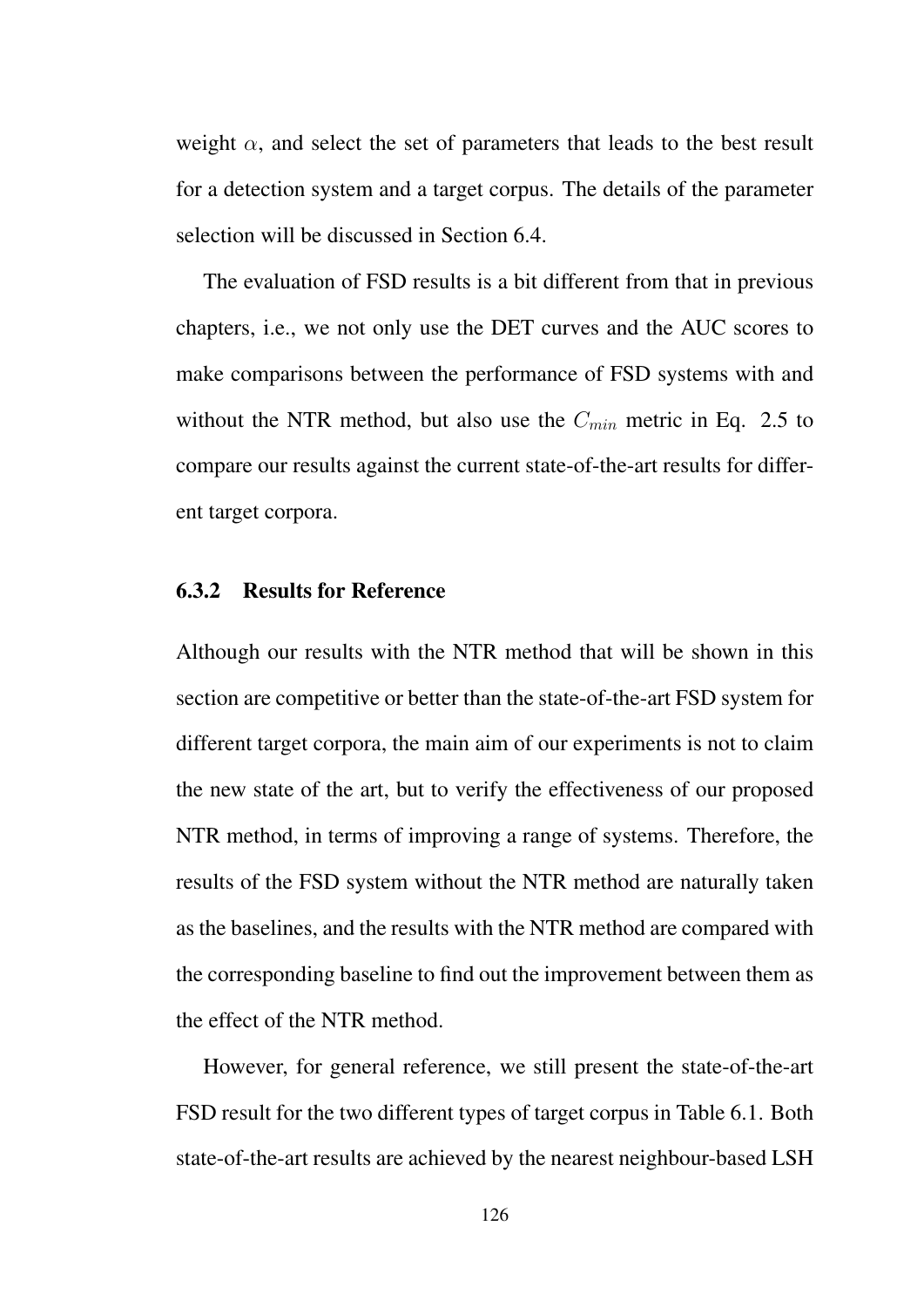FSD system using paraphrases but with different paraphrase sources (Petrović et al., 2012; Moran et al., 2016).

| Table 6.1                                                                |                                              |       |  |  |  |  |  |  |
|--------------------------------------------------------------------------|----------------------------------------------|-------|--|--|--|--|--|--|
| The state-of-the-art FSD results for the TDT5 and Twitter target corpora |                                              |       |  |  |  |  |  |  |
|                                                                          | <b>Target Corpus</b>   <b>SOTA</b> $C_{min}$ |       |  |  |  |  |  |  |
|                                                                          | TDT5                                         | 0.575 |  |  |  |  |  |  |
|                                                                          | Twitter                                      | 0.638 |  |  |  |  |  |  |

where the state-of-the-art results are only presented with the *Cmin* metric, as explain in Chapter 2.6.

Before presenting the results of these four sets of experiments, we also implement some extra experiments and take the results for reference: we directly use the new term rate in Eq. 6.1 as the novelty score, rather than apply the NTR method to other FSD systems. This is a very simple FSD system, and we call it the pure NTR FSD system. For Eq. 6.1, there is only one parameter - the history  $k$ , i.e., the number of most recent stories for which the new terms are defined. In the implementation, we select a range of different *k* values, and find the best results of the pure NTR system based on the most proper *k* value. The best results for the TDT5 and Twitter corpus and the corresponding *k* values are shown in Table 6.2:

Table 6.2 Best results of pure NTR FSD system for different target corpora.

| <b>Target Corpus</b>   AUC |                            | $\bf k$ | $C_{min}$ | K |
|----------------------------|----------------------------|---------|-----------|---|
| TDT5                       | $0.1621$ 4000   0.818 4000 |         |           |   |
| Twitter                    | $0.1909$ 2000 0.793 2000   |         |           |   |

where the values in the columns of *k* refer to the selected values of the *k*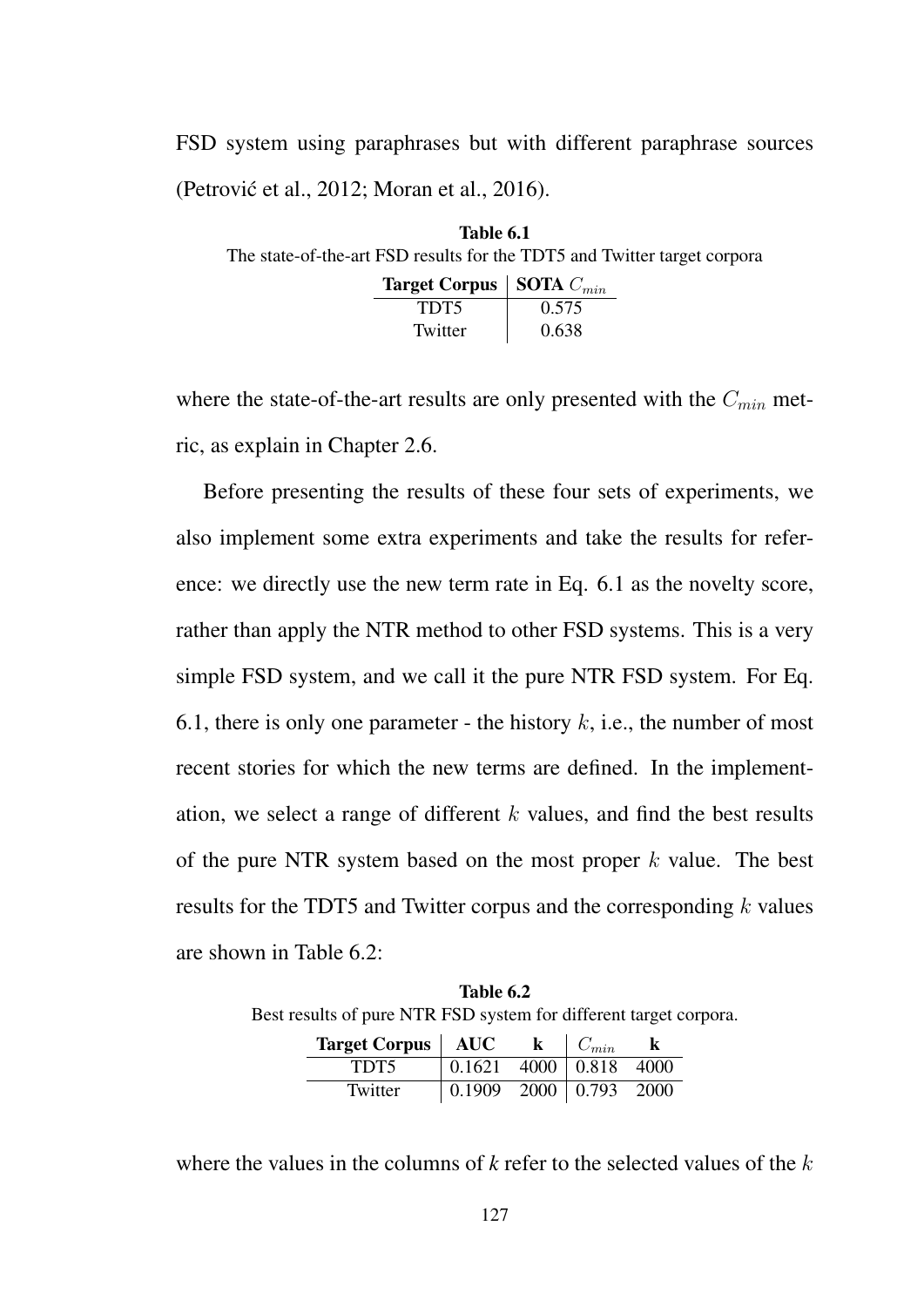parameter in the pure NTR FSD system that result in the best results in the cells on their left. For example, the *k* value of 4,000 corresponding to the AUC score 0.1621 for the TDT5 target corpus means that the best performance of the pure NTR FSD system - 0.1621 in terms of the AUC score, was achieved when the value of the history parameter *k* was set as 4,000, i.e., the new terms were defined with the most recent 4,000 stories. It is clear that the performance of the pure NTR FSD system is much worse than the state of the art shown in Table 6.1, which indicates that the new term rate is not suitable to be applied on its own.

We can also find that for each target corpus the best AUC and *Cmin* are achieved by the same parameter setting, i.e.,  $k = 4000$  for the TDT5 target corpus and  $k = 2000$  for the Twitter target corpus. It is a usual situation that both the best AUC and *Cmin* are achieved by the same FSD system and parameter setting, but it is not always the case, because the *Cmin* metric evaluates only one specific point on the DET curve, and thus cannot guarantee exactly the same trend as the AUC score that evaluates the whole DET curve.

#### 6.3.3 Verification in Different Background Corpora

As the nearest neighbour-based model with the TF-IDF document representation outperforms other FSD systems, we first implement the verification of the effectiveness of the NTR method in different background corpora for TF-IDF document representations for the TDT5 target cor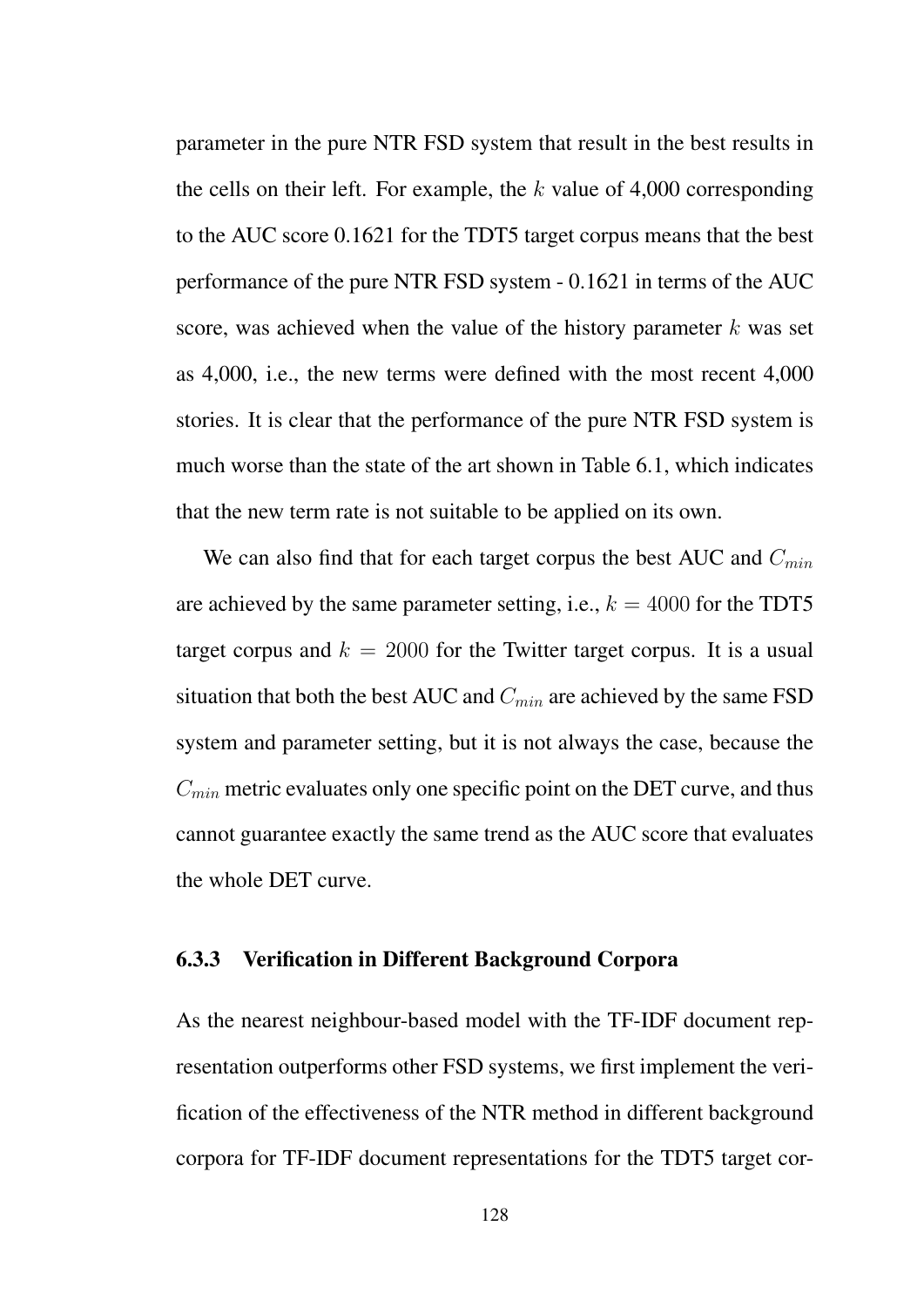pus.

Specifically, we evaluate the results of the nearest neighbour model with both static and dynamic TF-IDF representations based on different basic background corpora: *COCA*, *COHA*, *COCA*\_*News*, *COCA*\_*Except*\_*News*, and their subsets. All these systems are implemented with and without the NTR method with the goal to investigate the effect of the NTR method.

In the implementation, there is no length limit for the TF-IDF representations, and the update frequencies for the dynamic TF-IDF models are all set as every 500 stories, which is shown in Chapter 5 as a good setting. The detection with the nearest neighbour model still uses the time window method and only make comparisons with the most recent 2000 stories, which is the same as in previous chapters.

The results are shown in Table 6.3, in which each line shows the comparison between results of one FSD system with and without the NTR method.

The first four lines of results are generated by the static TF-IDF document representations while the next four lines by the dynamic representations. The first column describes the FSD systems, specifically the TF-IDF representations, with the background corpus denoted inside the brackets. The next five columns present the results based on the AUC scores, while the last five columns show the results based on the *Cmin* metric. The columns with the names "without NTR" and "with NTR"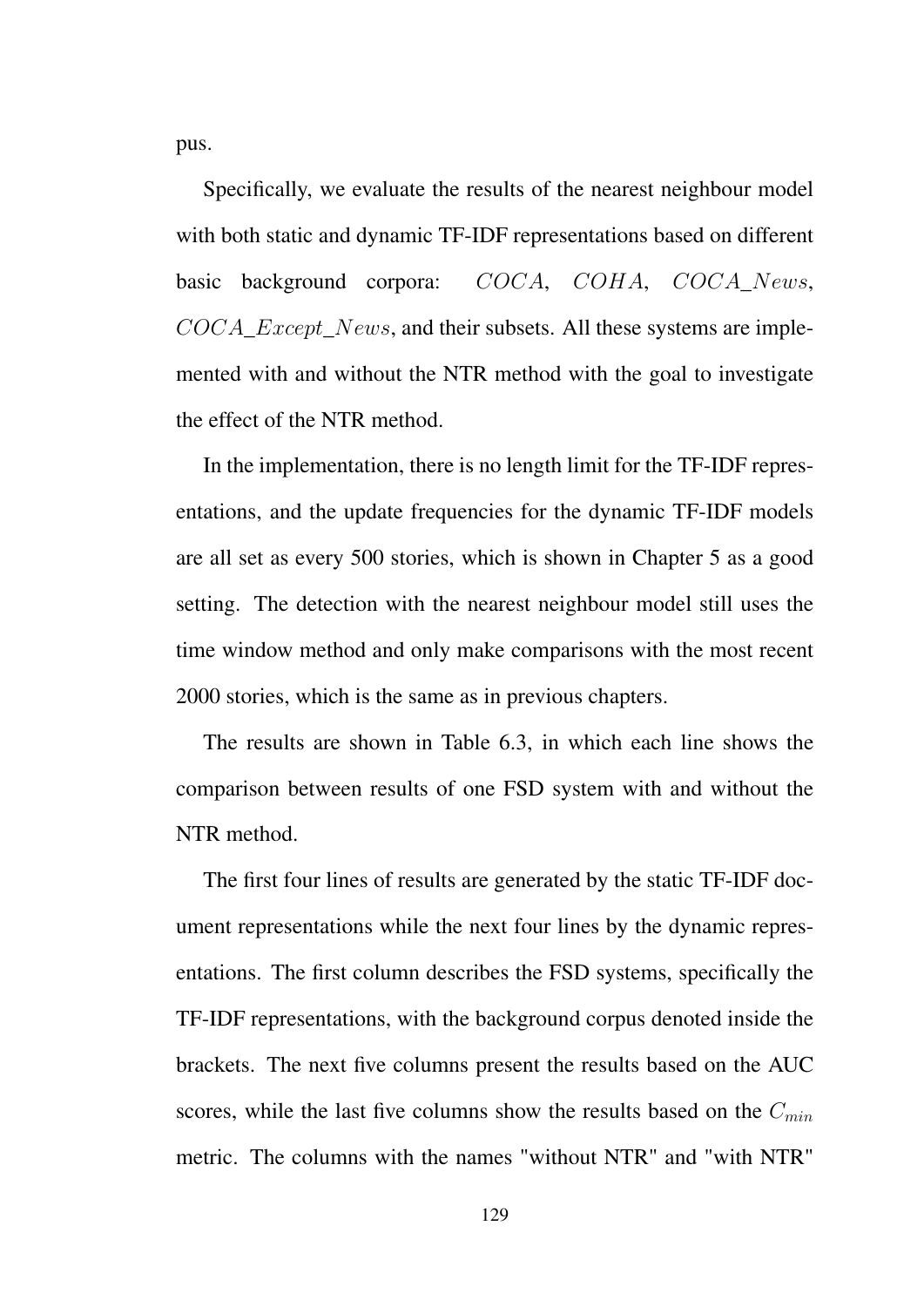|                               |            |            | AUC    |            |   |            |            | $C_{min}$ (SOTA: 0.575) |            |                |
|-------------------------------|------------|------------|--------|------------|---|------------|------------|-------------------------|------------|----------------|
|                               | without    | with       | Improv |            |   | without    |            | with Improv.            |            |                |
|                               | <b>NTR</b> | <b>NTR</b> | $(\%)$ | ¥          |   | <b>NTR</b> | <b>NTR</b> | $(\%)$                  |            |                |
| Static (COCA)                 | 0.1059     | 0.1001     | 5.48%  | 278108     |   | 0.635      | 0.604      | 4.97%                   | 278108     |                |
| Static (COHA)                 | 0.1102     | 0.1034     | 6.14%  | 4000       |   | 0.622      | 0.606      | 2.66%                   | 4000       | 5.2            |
| Static (COCA News)            | 0.1046     | 0.0981     | 6.17%  | 278108     |   | 0.636      | 0.600      | 5.69%                   | 278108 7.1 |                |
| Static (COCA except News)     | 0.1079     | 0.1018     | 5.66%  | 278108     | ७ | 0.634      | 0.605      | 4.50%                   | 4000       | $\mathfrak{c}$ |
|                               |            |            |        |            |   |            |            |                         |            |                |
| Dynamic (COCA)                | 0.1014     | 0.0960     | 5.37%  | 278108     |   | 0.641      | 0.601      | $6.21\%$                | 278108     |                |
| Dynamic (COHA)                | 0.1017     | 0.0961     | 5.50%  | 278108     |   | 0.654      | 0.598      | 8.60%                   | 278108     | $\overline{C}$ |
| Dynamic (COCA News)           | 0.1019     | 0.0963     | 5.47%  | 278108     |   | 0.628      | 0.598      | 4.80%                   | 278108     |                |
| Dynamic (COCA except News)    | 0.1020     | 0.0960     | 5.91%  | 278108     |   | 0.628      | 0.599      | 4.66%                   | 278108     |                |
|                               |            |            |        |            |   |            |            |                         |            |                |
| Dynamic (COCA News First 500) | 0.1017     | 0.0954     | 6.14%  | 278108 3.8 |   | 0.638      | 0.584      | 8.43%                   | 278108     |                |
| Dynamic (COHA First 500)      | 0.1016     | 0.0957     | 5.82%  | 278108     |   | 0.629      | 0.574      | 8.75%                   | 278108     | 2.6            |

The effectiveness of the NTR method in the nearest neighbour model<br>with the TF-IDF document representations for the TDT5 target corpus The effectiveness of the NTR method in the nearest neighbour model

with the TF-IDF document representations for the TDT5 target corpus

130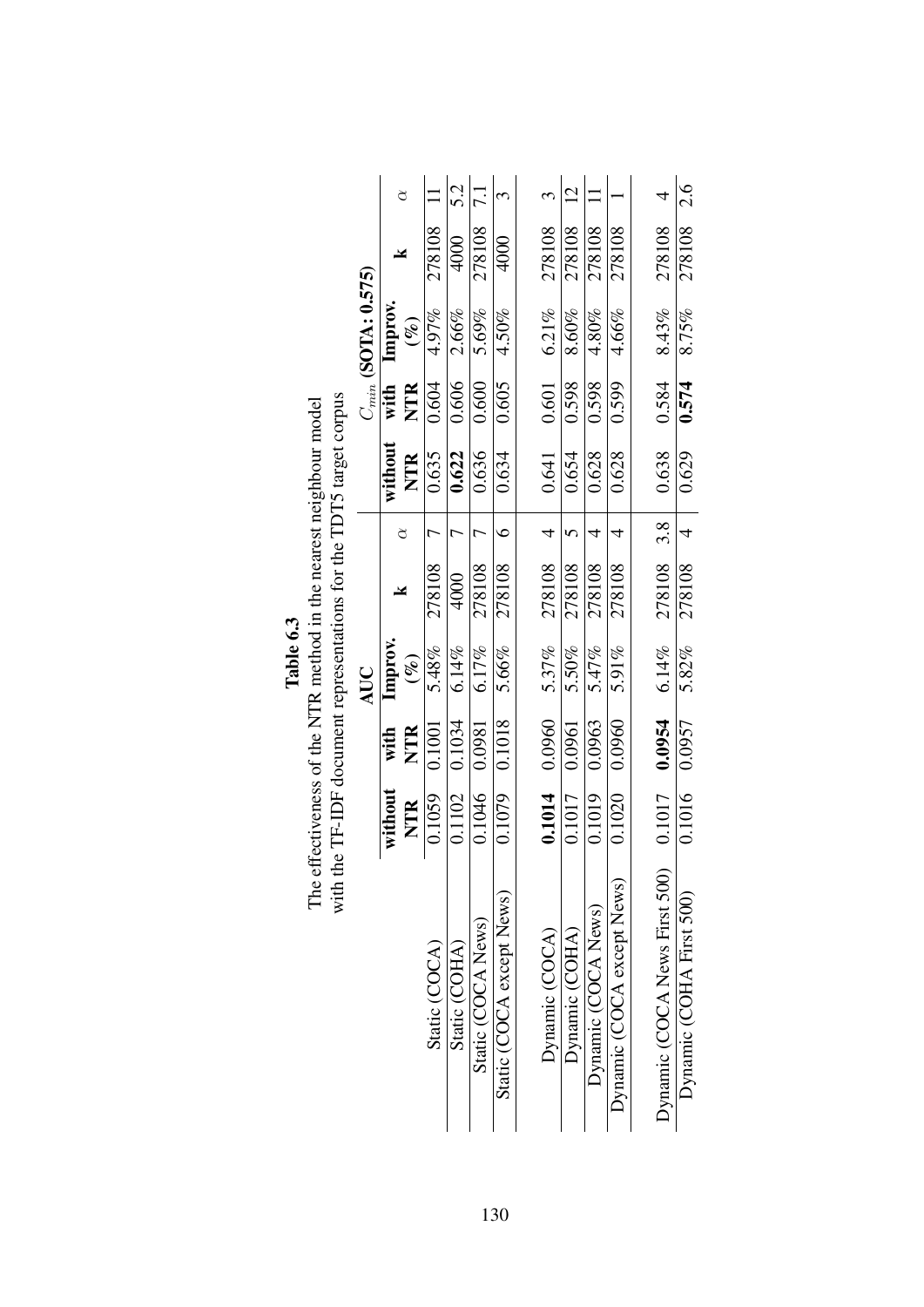show the quantitative metric values of the FSD results without and with the NTR method respectively based on the corresponding evaluation metric. The columns with the name "Improv.  $(\%)$ " shows the difference between the system with and without NTR, i.e., the improvement by the NTR method, which is presented in percentage. The columns of *k* and  $\alpha$  indicate the corresponding parameter setting for the NTR method that leads to the specific largest improvement in the columns on their left.

From these results, we can firstly find that all the results with NTR are better than those without NTR, so the improvement by the NTR method is statistically significant. Secondly, all the improvement is noteworthy, i.e., above 5*.*37% and 4*.*50% based on AUC and *Cmin* respectively, except the only case - the improvement of 2*.*66% for Static (COHA) based on *Cmin*.

As we discussed in Chapter 5, for the dynamic TF-IDF model with a high update frequency, the background corpus has very little effect on FSD results, which can also be seen from the results. However, in order to set baselines for future work and make general comparisons with other systems, we implement extra experiments for dynamic TF-IDF models based on some very small corpora, i.e., corpora formed by the first or the last 500 stories of the corpus *COCA* or *COHA* as in Chapter 5. The last two lines of Table 6.3 show the best results from all the systems with NTR based on AUC and *Cmin* respectively: the system with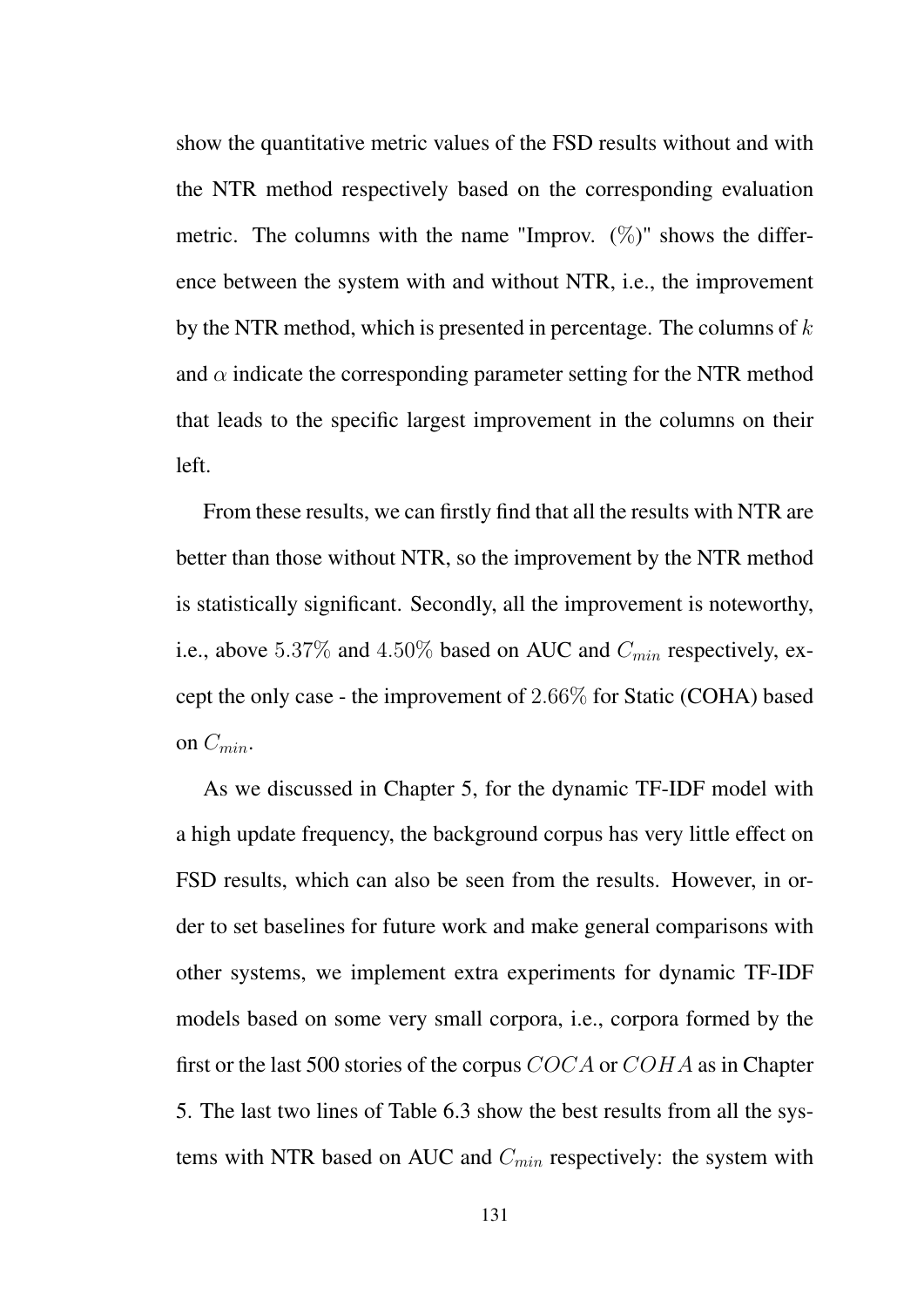the dynamic TF-IDF document representation based on the very small corpus formed by the first 500 stories of *COCA*\_*News* achieves the best result based on the AUC - 0.0954; and the system with the dynamic TF-IDF document representation based on the very small corpus formed by the first 500 stories of *COHA* achieves the best result based on *Cmin* - 0.574, which is competitive to and a little bit better than the current state-of-the-art result based on *Cmin* - 0.575, by the LSH FSD system using paraphrases (Petrović et al., 2012).

The best results for the systems with and without NTR based on either AUC or *Cmin* are all denoted in bold. The best results without and with NTR based on AUC are 0.1014 and 0.0954 respectively, and the best results based on *Cmin* are 0.622 and 0.574 respectively. The improvement is 5*.*92% and 7*.*72%, which can be considered as the general improvement by the NTR method on the systems with the nearest neighbour model and the TF-IDF document presentation.

As mentioned in Section 6.2.4, we also implemented experiments for the distinct NTR method and made comparisons between the effectiveness of these two types of NTR methods. The comparison results for TF-IDF models with different background corpora are shown in Table 6.4, and the results in bold are the better ones in comparison. From the results, we can see that in most cases the NTR method outperforms the distinct NTR method, including the best results for both AUC (0.0954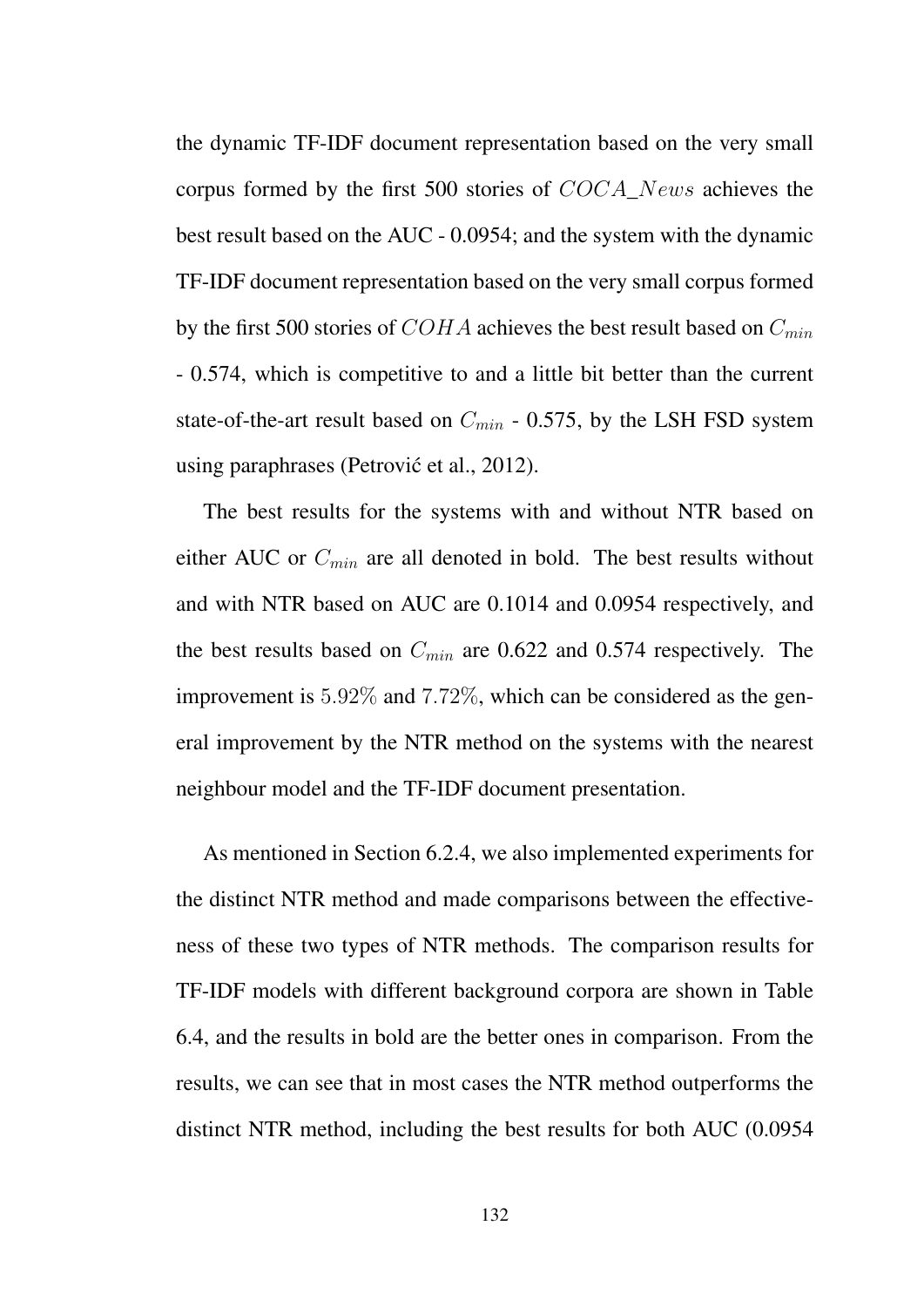vs. 0.0959) and *Cmin* (0.0574 vs. 0.0579). Therefore, in the following sections of the thesis we only focus on the NTR method and do not show the results with the distinct NTR method.

Table 6.4 The comparison between the effectiveness of the NTR method and the distinct NTR method

|                               | <b>AUC</b> |            | $C_{min}$ |            |  |  |
|-------------------------------|------------|------------|-----------|------------|--|--|
|                               | d-NTR      | <b>NTR</b> | d-NTR     | <b>NTR</b> |  |  |
| Static (COCA)                 | 0.0999     | 0.1001     | 0.619     | 0.604      |  |  |
| Static (COHA)                 | 0.1040     | 0.1034     | 0.614     | 0.606      |  |  |
| Static (COCA News)            | 0.0984     | 0.0981     | 0.605     | 0.600      |  |  |
| Static (COCA except News)     | 0.1021     | 0.1018     | 0.615     | 0.605      |  |  |
|                               |            |            |           |            |  |  |
| Dynamic (COCA)                | 0.0963     | 0.0960     | 0.608     | 0.601      |  |  |
| Dynamic (COHA)                | 0.0965     | 0.0961     | 0.610     | 0.598      |  |  |
| Dynamic (COCA News)           | 0.0968     | 0.0963     | 0.596     | 0.598      |  |  |
| Dynamic (COCA except News)    | 0.0964     | 0.0960     | 0.606     | 0.599      |  |  |
|                               |            |            |           |            |  |  |
| Dynamic (COCA News First 500) | 0.0959     | 0.0954     | 0.579     | 0.584      |  |  |
| Dynamic (COHA First 500)      | 0.0962     | 0.0957     | 0.594     | 0.574      |  |  |

### 6.3.4 Verification in Different Types of Document Representations

In order to evaluate the ability of generalisation of the NTR method, we attempt to verify the effectiveness of the method in different situations. In this set of experiments, we still focus on the nearest neighbour model and the TDT5 target corpus, but apply the NTR method to the nearest neighbour model with different types of document representations.

In addition to the full-dimensional TF-IDF document representations in last section, in this section we also verify the effectiveness of the NTR method in the fixed-length static TF-IDF document representa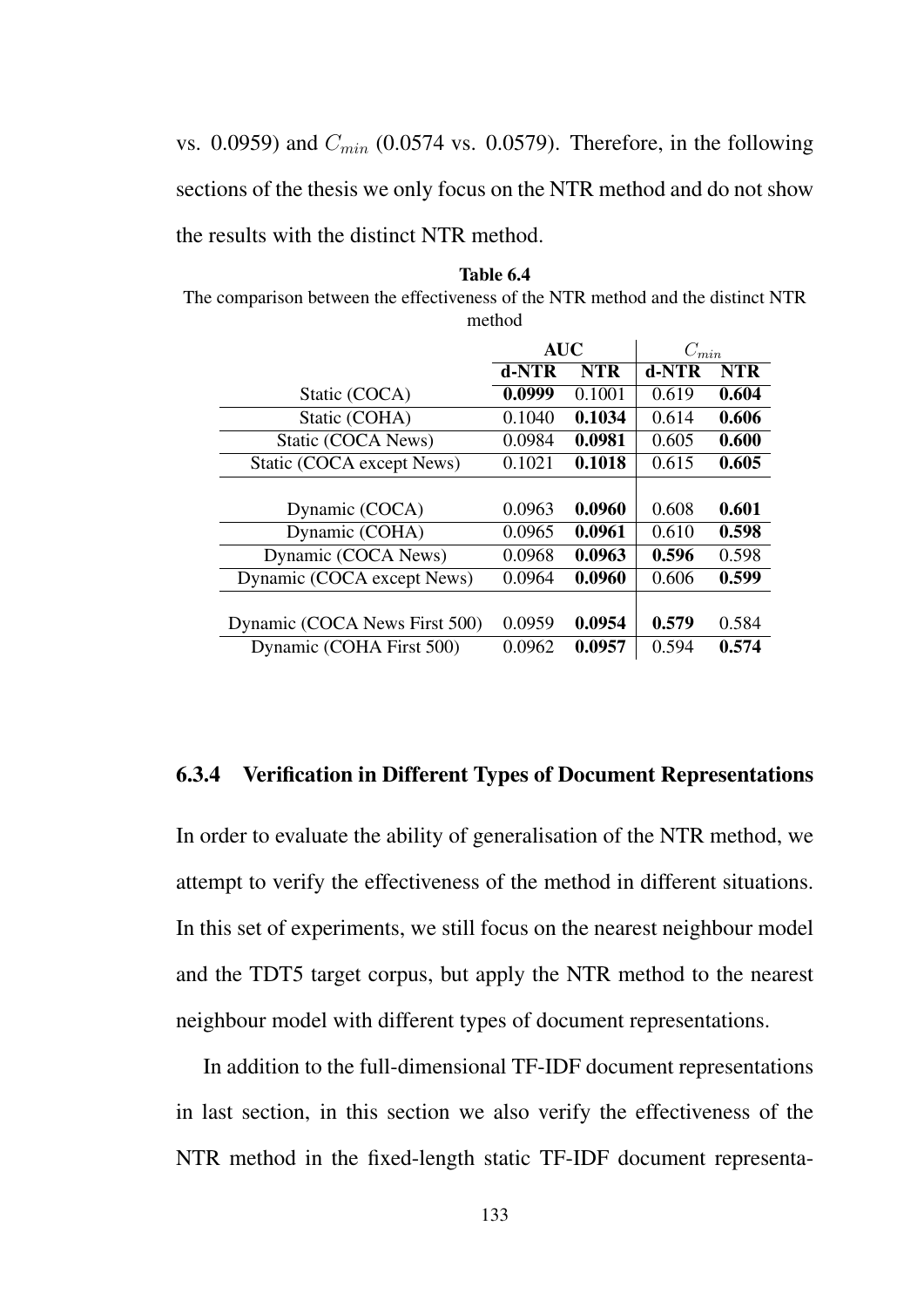tions, i.e., TF-IDF representations with only the most frequent 300, 1000 and 10000 terms. All the TF-IDF document representations are all static representations based on the background corpora *COCA*\_*News*, which performs best for the static TF-IDF models for FSD in Chapter 4.

For the distributed document representations, we also adopt one typical representation model from each type of distributed representation models introduced in Chapter 3, i.e., FastText for average word embeddings and BERT for document embeddings<sup>1</sup>, the representation length of which are 300 and 768 respectively.

The results are shown in Table 6.5, where the numbers within the brackets in the first column refer to the length of the representations. Again we see that the NTR method always leads to improvement on the performance of FSD systems with different types of document representations. In addition, although their performances are much worse than the performance of the systems with high dimensional TF-IDF representations (e.g., 10000-dimensional), the systems with low dimensional TF-IDF representations (e.g., 300- and 1000-dimensional) and distributed representations are improved much more significantly by the NTR method, i.e., from 17*.*42% to 42*.*03% for the AUC score, and from 15*.*65% to 21*.*46% for the *Cmin* metric. Based on these results, we can

<sup>&</sup>lt;sup>1</sup>In this and all the following sets of experiments, we also implement experiments with the Word2Vec document representation, the representative representation of accumulated word embeddings used in the experiments of Chapter 3. Although the Word2Vec representation leads to the same trend in showing the effectiveness of the NTR method as the FastText representation, we present the results with the FastText representation in this and all the following sections just because the FSD performance based on it is a little better.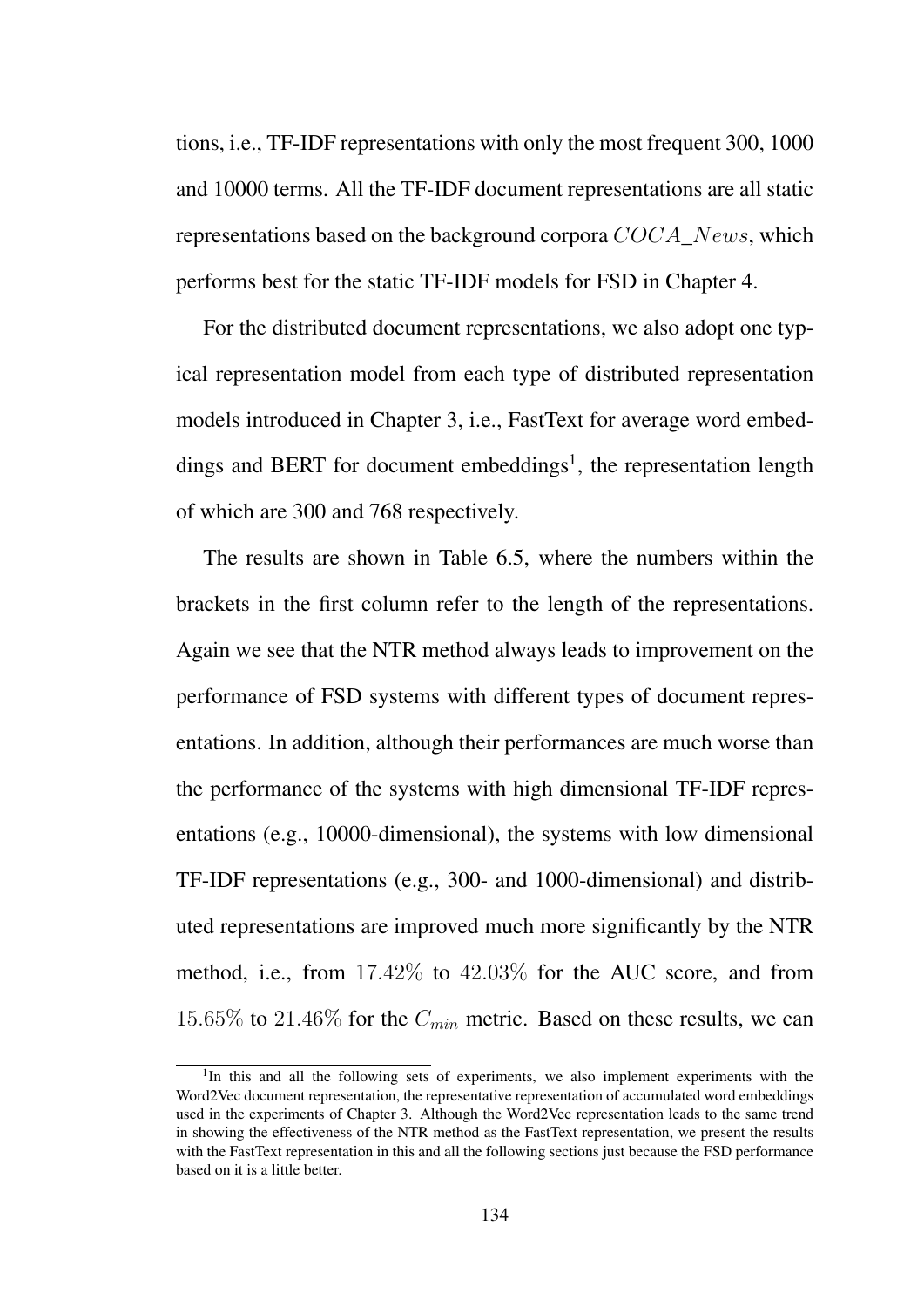see that the NTR method can be generalised to different types of document representations.

#### 6.3.5 Verification in Different Types of Detection Models

Similarly, in order to evaluate the NTR method's generalisability, in this section we extend the verification to more situations. Specifically, we verify the effectiveness of the NTR method for the TDT5 target corpus in different FSD models, i.e., the nearest neighbour model, the single pass clustering model and the one class SVM model, the representatives of the three categories of models defined in Chapter 3. We implement these three models in the same way as in Chapter 3, but only present the best results of the TF-IDF representations and the distributed representations for each FSD model.

As the one class SVM model generates both negative and positive novelty scores that cannot be normalised to non-negative, it is an example detection model that the NTR method cannot be applied to, which is explained in the definition of the NTR method in Section 6.2.2. However, if only for analysis rather than real use, we can assemble all the novelty scores generated by the one class SVM model in advance, and normalise them by subtracting the minimum value of all the novelty scores. Then the normalised scores are all non-negative so that the NTR method can be applied to the model.

The results are shown in Table 6.6. The first three lines of results are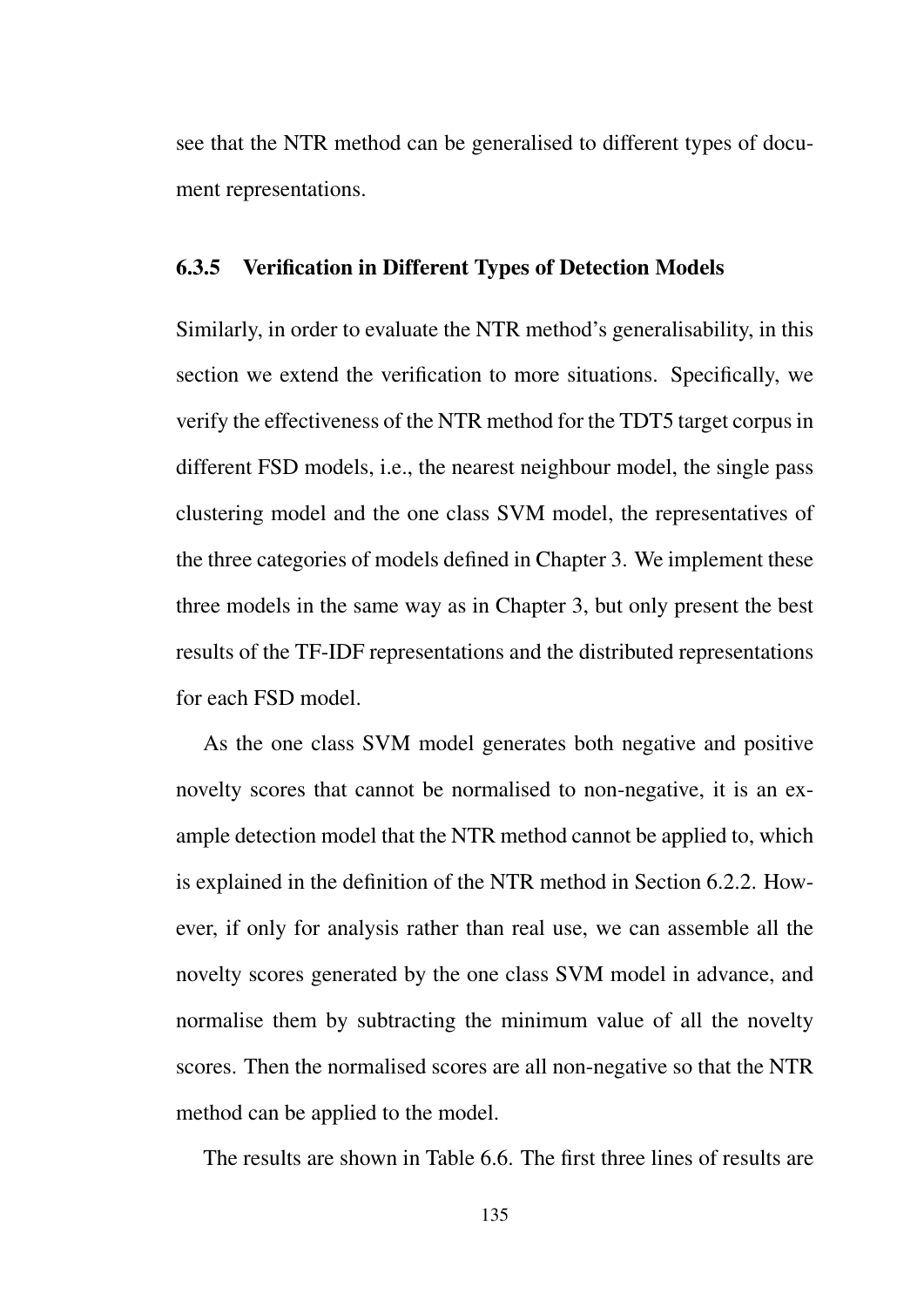|                         |                       |                        |                         |                          |                          |                  |           |                                                                                        |                         | ₫       |            | 4                                | ⌒                         |                             | $\overline{30}$                 | $\mathcal{S}$             | $\delta$                     |
|-------------------------|-----------------------|------------------------|-------------------------|--------------------------|--------------------------|------------------|-----------|----------------------------------------------------------------------------------------|-------------------------|---------|------------|----------------------------------|---------------------------|-----------------------------|---------------------------------|---------------------------|------------------------------|
|                         | ₫                     | 20                     | $^{\circ}$              |                          | $\overline{\mathcal{E}}$ | 500              |           |                                                                                        |                         | Y       |            | 278108                           | 4000                      | 4000                        | 4000                            | 4000                      | 4000                         |
|                         | ¥                     | 4000                   | 4000                    | 278108                   | 4000                     | 4000             |           |                                                                                        |                         |         |            |                                  |                           |                             |                                 |                           |                              |
| $C_{min}$ (SOTA: 0.575) | $(\%)$                | 21.46%                 | 18.36%                  | 5.93%                    |                          | 15.65%           |           |                                                                                        | $C_{min}$ (SOTA: 0.575) | Improv. | $(\%)$     | $5.93\%$                         | $6.34\%$                  | 19.91%                      | 19.77%                          | 17.60%                    | 22.17%                       |
|                         | Improv.               |                        |                         |                          |                          |                  |           |                                                                                        |                         | with    |            |                                  |                           | 0.789                       | 0.688                           | 0.783                     | 0.778                        |
|                         | with<br><b>NTR</b>    | 0.784                  | 0.744                   | 0.599                    | 0.688 19.77%             | 0.844            |           |                                                                                        |                         |         | <b>NTR</b> | 0.599                            | 0.689                     |                             |                                 |                           |                              |
|                         |                       |                        |                         |                          |                          |                  |           |                                                                                        |                         | without | <b>NTR</b> | 0.636                            | 0.735                     | 0.985                       | 0.857                           | 0.950                     | 1.000                        |
|                         | without<br>NTR        | 0.998                  | 0.912                   | 0.636                    | 0.857                    | 1.000            |           |                                                                                        |                         | ₫       |            | 5                                | $\Omega$                  | $\mathcal{C}$               | 50                              | $10\,$                    | $rac{1}{60}$                 |
|                         | $\alpha$              | 500                    | $\Im$                   | 5                        | 50                       | $\overline{500}$ |           |                                                                                        |                         |         |            |                                  |                           |                             |                                 |                           |                              |
| AUC                     | Χ                     | 4000                   | 4000                    | 4000                     |                          | 4000             |           |                                                                                        | AUC                     | X       |            | 4000                             | 4000                      | 4000                        | 4000                            | 4000                      | 4000                         |
|                         |                       |                        |                         |                          |                          |                  | Table 6.6 |                                                                                        |                         | Improv. | $(\%)$     | 7.76%                            | 15.95%                    | 43.46%                      | 17.42%                          | 36.64%                    | 52.59%                       |
|                         | Improv.<br>$(\%)$     | 39.81%                 | 24.94%                  | 7.76%                    | $0.1164$ $17.42\%$ 4000  | $42.03\%$        |           | The effectiveness of the NTR method in different FSD models for the TDT5 target corpus |                         |         |            |                                  |                           |                             |                                 |                           |                              |
|                         |                       |                        |                         |                          |                          |                  |           |                                                                                        |                         | with    | <b>NTR</b> | 0.1009                           | 0.1211                    | 0.1429                      | 0.1164                          | 0.1403                    | 0.1372                       |
|                         | <b>NTR</b><br>with    | 0.1555                 | 0.1355                  | 0.1009                   |                          | 0.2799           |           |                                                                                        |                         |         |            |                                  |                           |                             |                                 |                           |                              |
|                         |                       |                        |                         |                          | 0.1410                   |                  |           |                                                                                        |                         | without | <b>NTR</b> | 0.1094                           | 0.1441                    | 0.2527                      | 0.1410                          | 0.2214                    | 0.2893                       |
|                         | without<br><b>NTR</b> | 0.2583                 | 0.1806                  | 0.1094                   |                          | 0.4829           |           |                                                                                        |                         |         |            |                                  |                           |                             |                                 |                           |                              |
|                         |                       |                        |                         |                          |                          |                  |           |                                                                                        |                         |         |            |                                  |                           |                             |                                 |                           |                              |
|                         |                       |                        |                         |                          |                          |                  |           |                                                                                        |                         |         |            |                                  | Clustering (TF-IDF 10000) |                             |                                 | Clustering (FastText 300) |                              |
|                         |                       |                        |                         |                          |                          |                  |           |                                                                                        |                         |         |            |                                  |                           |                             |                                 |                           |                              |
|                         |                       |                        |                         |                          | FastText (300)           | BERT (768)       |           |                                                                                        |                         |         |            |                                  |                           |                             |                                 |                           |                              |
|                         |                       |                        |                         |                          |                          |                  |           |                                                                                        |                         |         |            |                                  |                           |                             |                                 |                           |                              |
|                         |                       | TF-IDF (COCA News 300) | TF-IDF (COCA News 1000) | TF-IDF (COCA News 10000) |                          |                  |           |                                                                                        |                         |         |            | Nearest Neighbour (TF-IDF 10000) |                           | One Class SVM (TF-IDF 1000) | Nearest Neighbour (FastText 300 |                           | One Class SVM (FastText 300) |
|                         |                       |                        |                         |                          |                          |                  |           |                                                                                        |                         |         |            |                                  |                           |                             |                                 |                           |                              |

The effectiveness of the NTR method in the nearest neighbour model<br>with different types of document representations for the TDT5 target corpus The effectiveness of the NTR method in the nearest neighbour model

136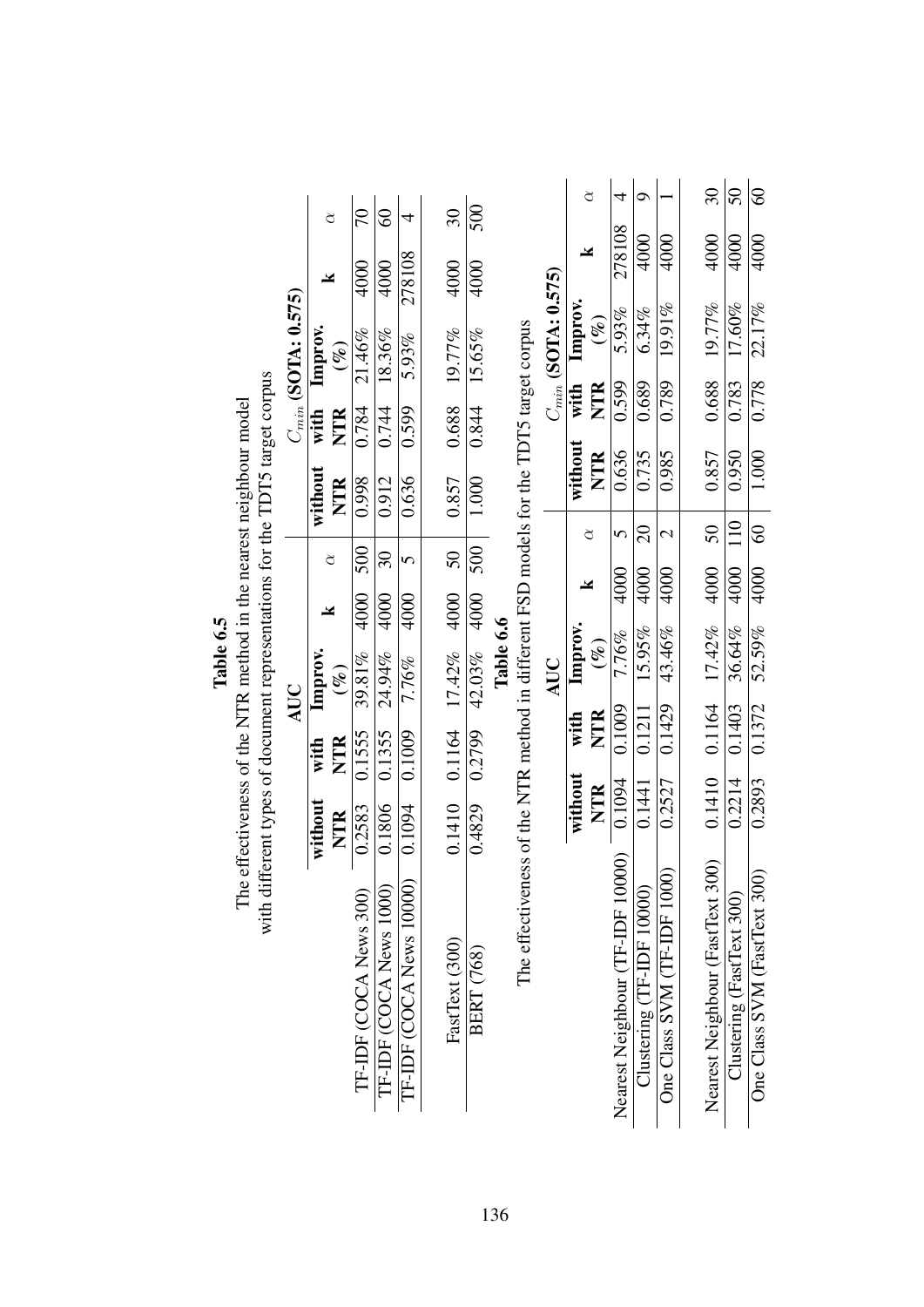generated by different FSD models with fixed-length TF-IDF representations, and the last three lines are generated by the models with the FastText representations. Likewise, the FSD systems are all improved significantly by the NTR method. The results show that the NTR method are also generalisable in different types of FSD models.

### 6.3.6 Verification in Different Types of Target Corpora

Finally, we apply the NTR method to FSD in a different type of target corpus i.e., the Twitter target corpora introduced in Section 2.4. As the Twitter corpus is too big to be processed with some FSD models and document representations, we only verify the application to the nearest neighbour model with the 1000-dimensional TF-IDF and the FastText document representations, and moreover, the time window for comparison applied for the Twitter corpus is 300,000 stories, which is approximately the number of stories generated within 17 hours.

It is also worth noting that for the Twitter data, we do not implement any operation to take advantage of the special characteristics of the data type, e.g., the terms starting with a hashtag are likely indicators of events and probably very useful for the detection of first stories, but we just remove the hashtag and take the remaining part of the term as a normal term. Although much previous research benefits from the special characteristics of Twitter data like the nugget-based model (Qiu et al., 2016), we just ignore these special characteristics because our goal is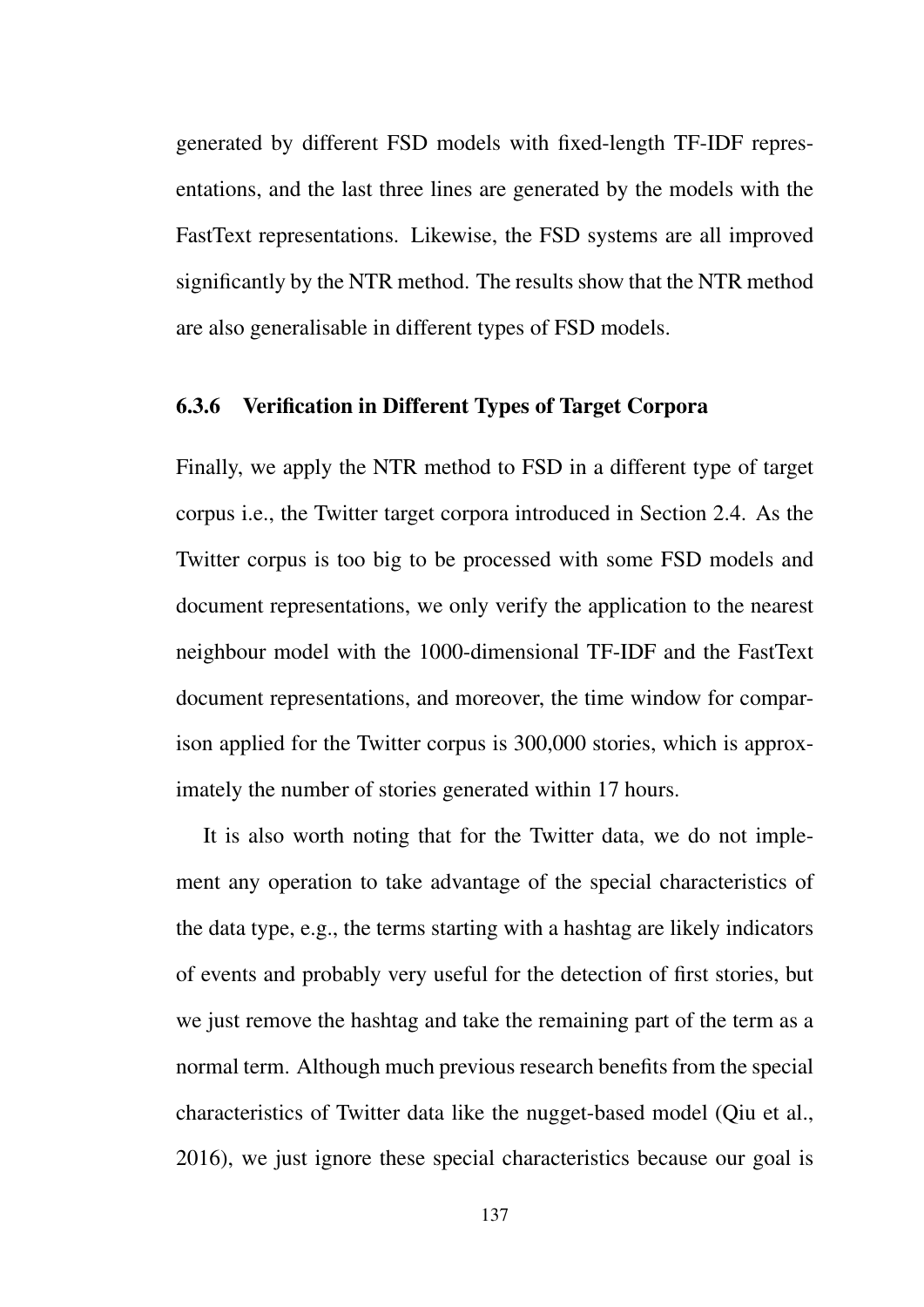on the FSD systems for general use rather than for any specific target corpora. In this case, we also do not take these specially-targeted FSD systems as the competing systems in our evaluation.

The results are shown in Table 6.7. It is clear that the NTR method can improve all the FSD systems by more than 20%. In particular, the nearest neighbour model with the FastText document representation using the NTR method achieves a very good result based on *Cmin* - 0*.*479, which improves the original FSD system without using NTR by 27*.*57%, and more importantly, also improves the state-of-the-art result based on  $C_{min}$  - 0.638, by 24.92%. These results verify the effectiveness of the NTR method in different types of target corpora.

## 6.4 Discussion

Based on the verification results in Section 6.3.3 to 6.3.6, we can conclude that the proposed NTR method is a generalisable method that can be applied to a large variety of FSD systems. Moreover, we also believe that the NTR method can improve the performance of the state-of-the-art FSD model, i.e., the LSH FSD model with paraphrases (Petrović et al., 2012; Moran et al., 2016). As mentioned in Section 2.6, the LSH FSD model could not be reproduced by us or other researchers now because of lack of algorithm details, especially the details about the features used in building the model. However, it is very clear in the original papers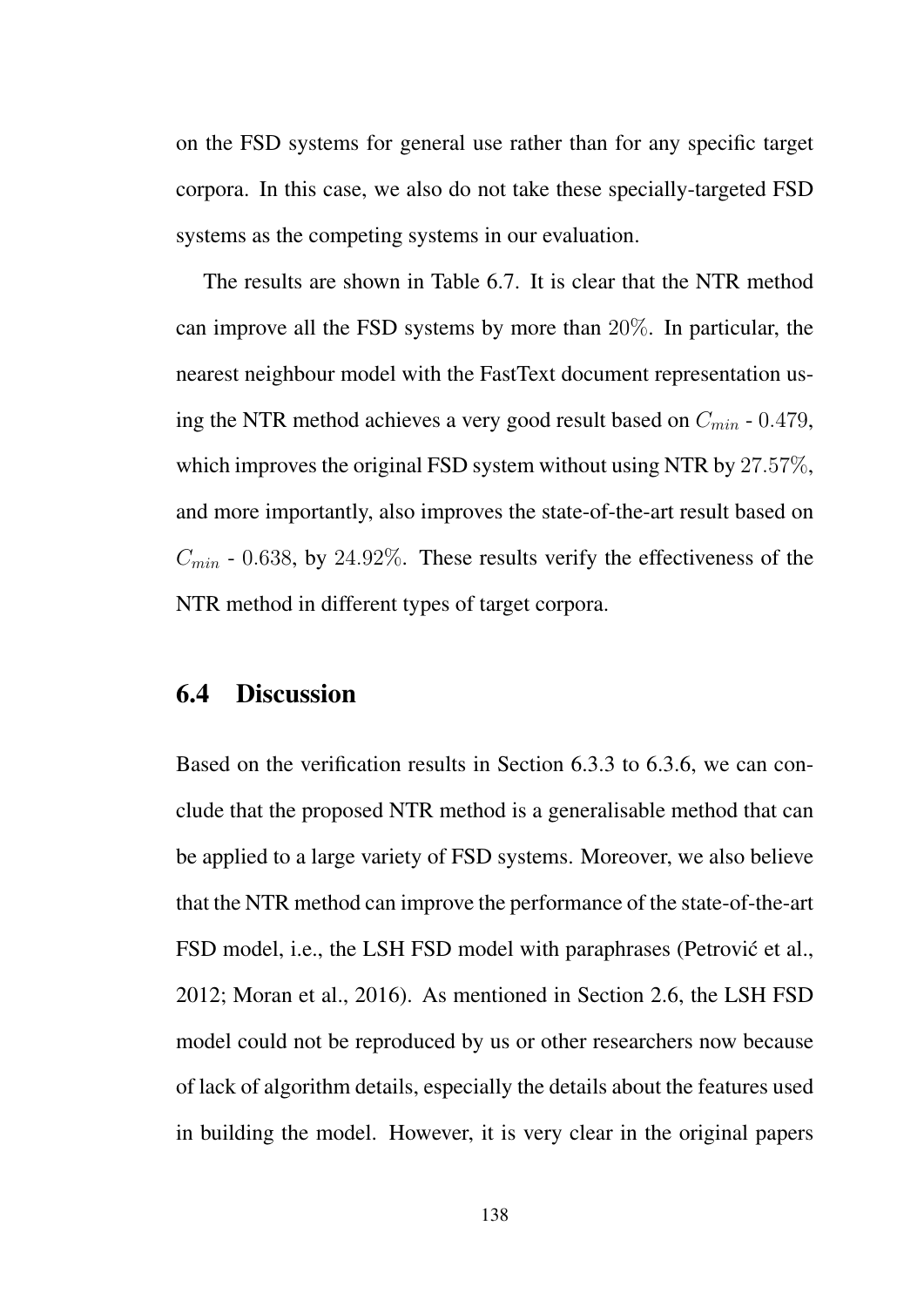|               |                         | 200                                                |                                    |
|---------------|-------------------------|----------------------------------------------------|------------------------------------|
|               |                         | 2000                                               | 2000                               |
| (SOTA: 0.638) | <b>Improx</b><br>$($ %) | 22.43%                                             | 27.57%                             |
| $C_{min}$ (   | with<br><b>NTR</b>      | 0.776                                              | 0.479                              |
|               | vithout<br>NTR          | 1.000                                              | 0.662                              |
|               |                         | $\frac{1}{200}$                                    | $\overline{0.9}$                   |
| AUC           |                         | 2000                                               | 2000                               |
|               | Improv.<br>$($ %)       | 30.82%                                             | 21.69%                             |
|               | with -<br>NTR           | 0.1814                                             | 0.0459                             |
|               | without<br><b>NTR</b>   | 0.2622                                             | 0.0586                             |
|               |                         | $\bigcircledS$<br><b>Jearest Neighbour (TF-IDF</b> | 300<br>Nearest Neighbour (FastText |

The effectiveness of the NTR method in Twitter target corpus The effectiveness of the NTR method in Twitter target corpus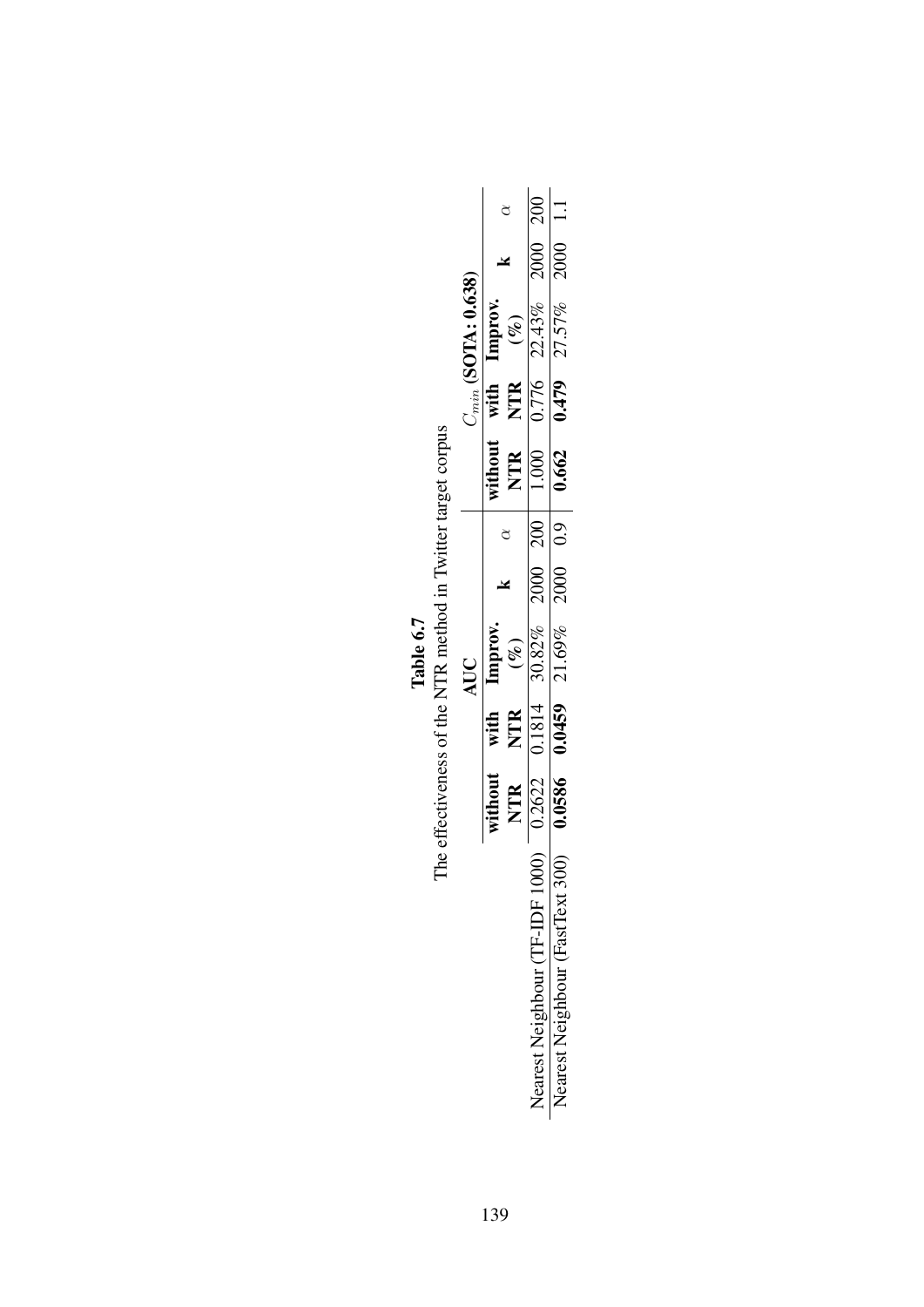that the TF-IDF document representations in the LSH FSD model always keep the same length, i.e., using a fixed vocabulary, so the model does not exploit any information embedded in the new terms. It is because the LSH FSD model does not consider new terms that we believe it is reasonable to infer that the NTR method can also improve the performance of the state-of-the-art model by taking into account important information of the new terms.

To make best use of this method, we must discuss the selection of the two parameters of NTR - the history  $k$  and the NTR weight  $\alpha$ . As mentioned in Section 6.3.1, in the experiments we investigate a range of values for each of the two parameters, and select the set of parameters that leads to the best result for a detection system in a target corpus. From the detailed experimental results, we find some trends with respect to the parameters' influence on FSD performance, which will help make the selection of these parameters more transparent.

#### 6.4.1 Selection of History *k*

Firstly, given a fixed NTR weight  $\alpha$ , we find two types of correspondences between the value of the history *k* and the improvement of the FSD performance by the NTR method in terms of the AUC scores. We show an example of each type in Figure  $6.1<sup>2</sup>$ . In the first type of correspondence which is shown in Figure 6.1 (a), the history *k* corresponding

<sup>2</sup>The results shown in Figure 6.1 are for the TDT5 target corpus, and thus, the *k* value is no more than the size of the corpus, 278,108, and we take 250,000 as the maximum value in the figures for clarity.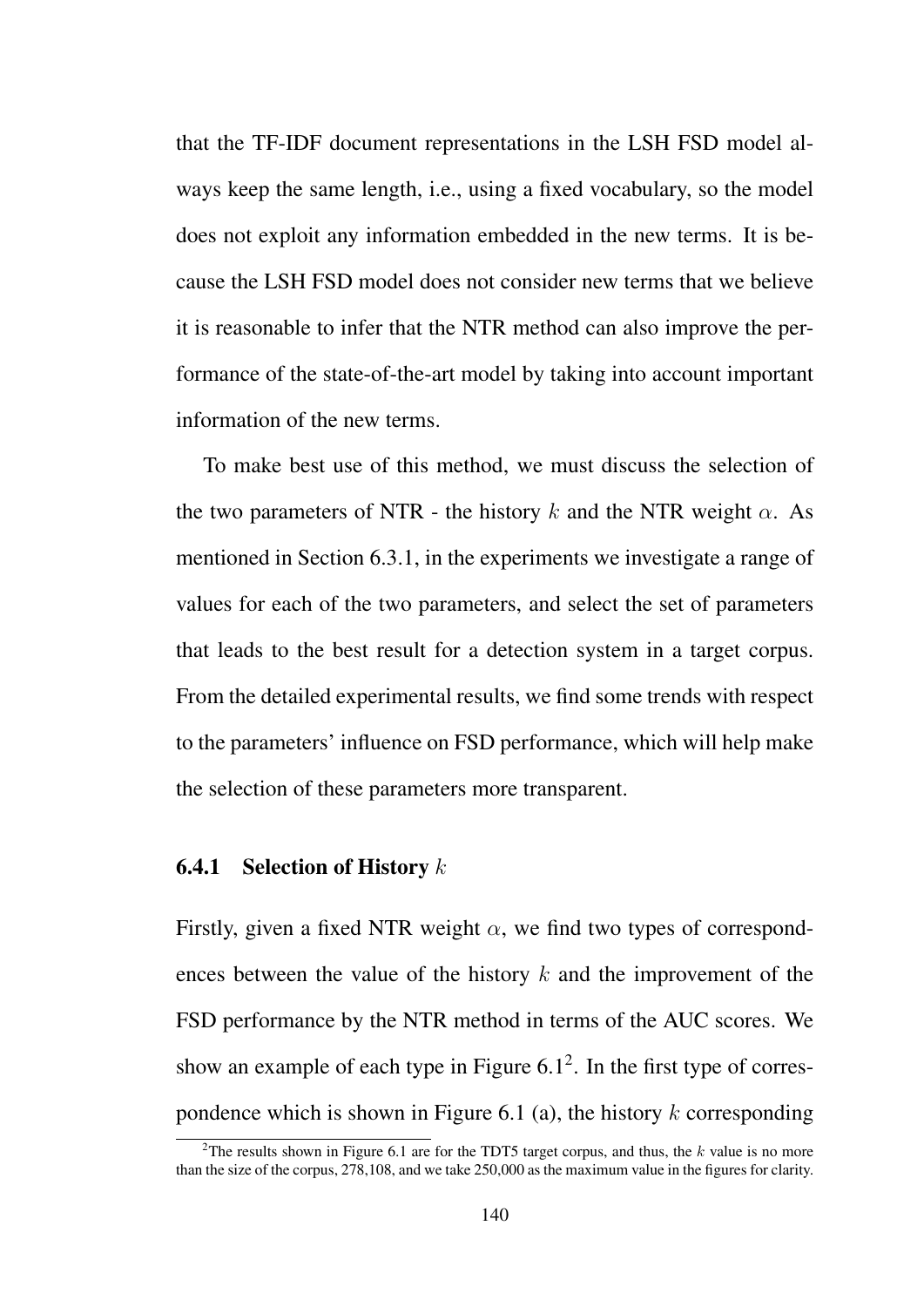to the largest FSD improvement can be found as the highest point in the curve with the value around a few thousands. Moreover, the results show that the exact *k* value corresponding to the best result in the NTR method is approximately the same as the *k* value that leads to the best performance of the pure NTR FSD system for the same target corpus shown in Section 6.3.2, i.e., 4,000 for the TDT5 corpus and 2,000 for the Twitter corpus from Table 6.2. On the other hand, in the second type of correspondence shown in Figure 6.1 (b), the history *k* that leads to the largest improvement is usually found at the value of hundreds of thousands, even though the improvement does not make much difference when the *k* value is bigger than a threshold of a few thousands.

Generally speaking, the second type of correspondence occurs when the dimensionality of the document representation used in the FSD system is very high, e.g., using the TF-IDF representations without a limit of representation length, while the correspondence follows the first type when the representation dimensionality is not so high, e.g., using the TF-IDF representations with a limit of representation length or using distributed document representations. Therefore, based on these two types of correspondences, we use the following two methods in our experiments to select the *k* value: (1) to directly adopt the best *k* value from the pure NTR FSD system in each corpus for systems with low-dimensional document representations; and (2) to set *k* value as the number of stories of the corpus for systems with very high-dimensional document represent-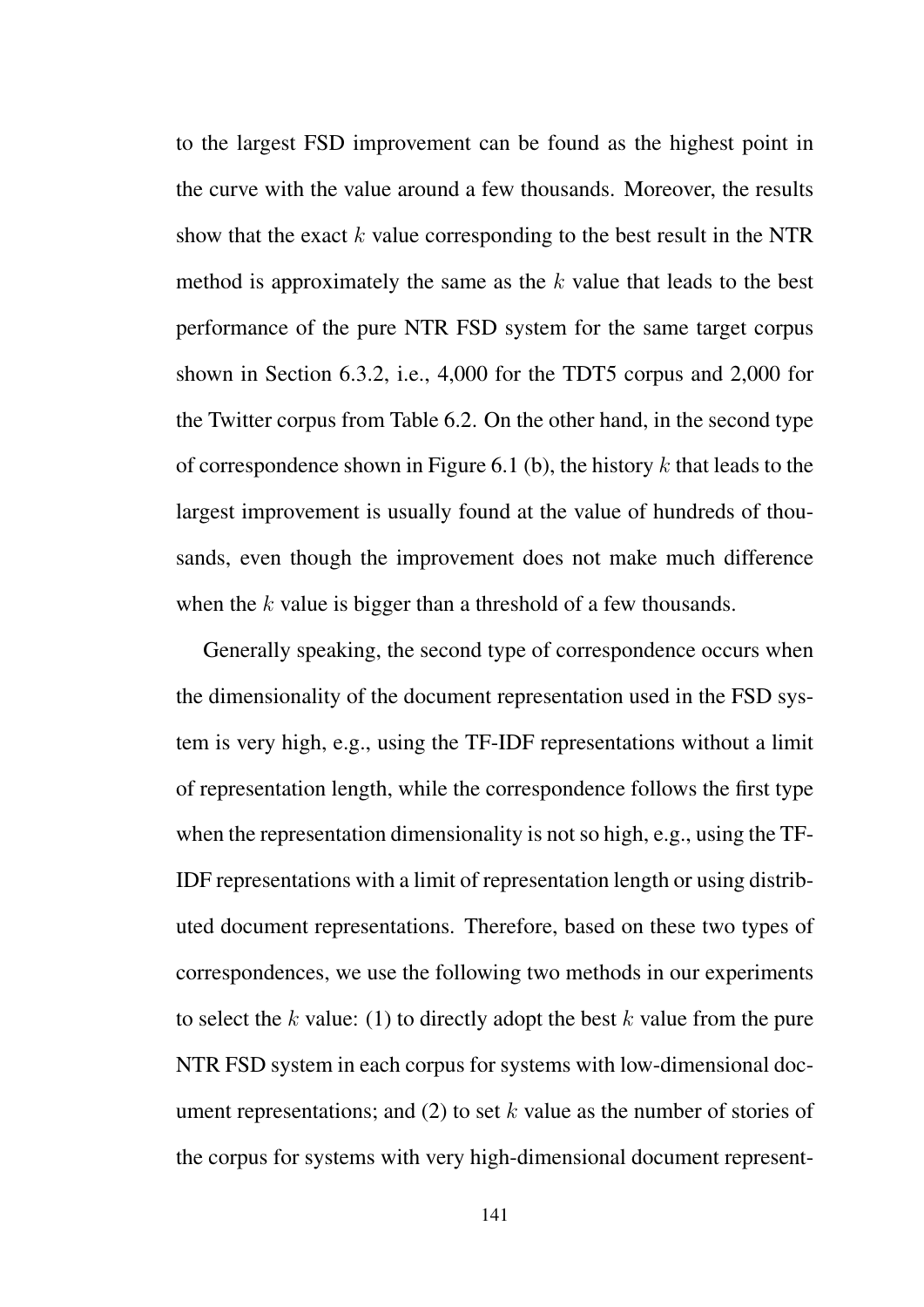

Two types of correspondences between the history *k* and the FSD performance

ations<sup>3</sup>.

## 6.4.2 Selection of NTR Weight *α*

Similarly, for a given history *k*, there are two types of correspondences between the  $\alpha$  value and the improvement in the FSD performance, which are shown in Figure 6.2. The first type of correspondence shown

<sup>3</sup>This situation only exists in the TDT5 corpus, and thus the *k* value is set as 278,108 for this case.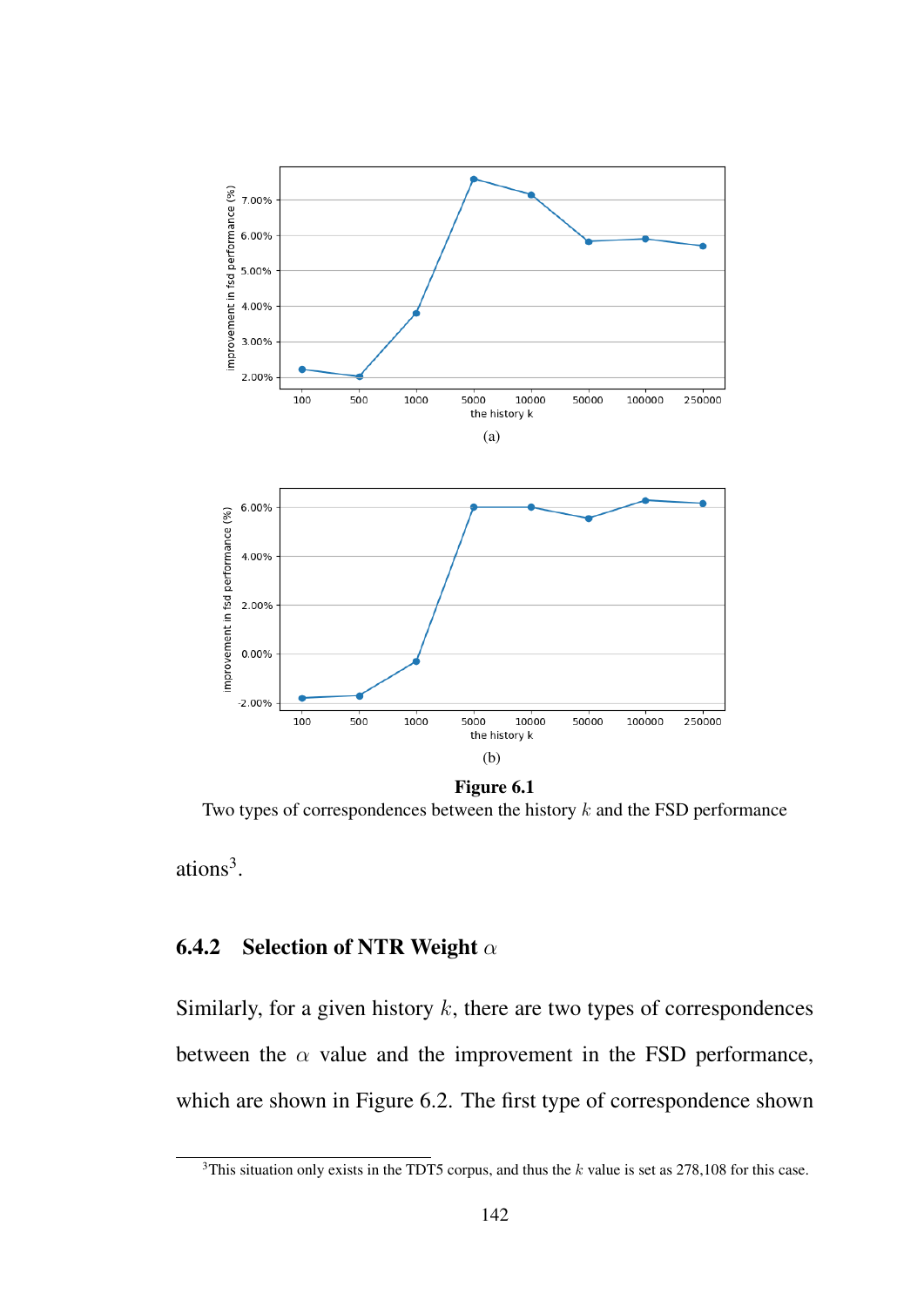in Figure 6.2 (a) is the common situation for most reasonably-good detection systems, in which the  $\alpha$  value corresponding to the largest improvement can be found around or less than 10. However, when the performance of the FSD system is very bad, i.e., even worse than the pure NTR FSD system, the correspondence between the *α* value and the improvement usually follows the second type shown in Figure 6.2 (b), in which the improvement always gets larger as the  $\alpha$  value becomes bigger. This is because using the NTR method with a very large  $\alpha$  value makes the detection system completely rely on the new term rate according to the Eq. 6.2, and then the larger the  $\alpha$  value is, the more similar the system is to a pure NTR FSD system. In this situation, the best performance that can be achieved using the NTR method is the similar performance of the pure NTR FSD system.

Therefore, if we focus on only FSD systems that are significantly better than the pure NTR FSD system, an  $\alpha$  value around or less than 10 is a reasonable choice. Of course, the best way for the parameter selection in real detection is using a similar corpus to make validation, e.g., the TDT5 corpus for news stories and the Twitter corpus for social media stories.

The selection of parameters we discussed above is only based on the evaluation metric, the AUC score. Although the best performance of an FSD system is usually achieved based on different sets of parameters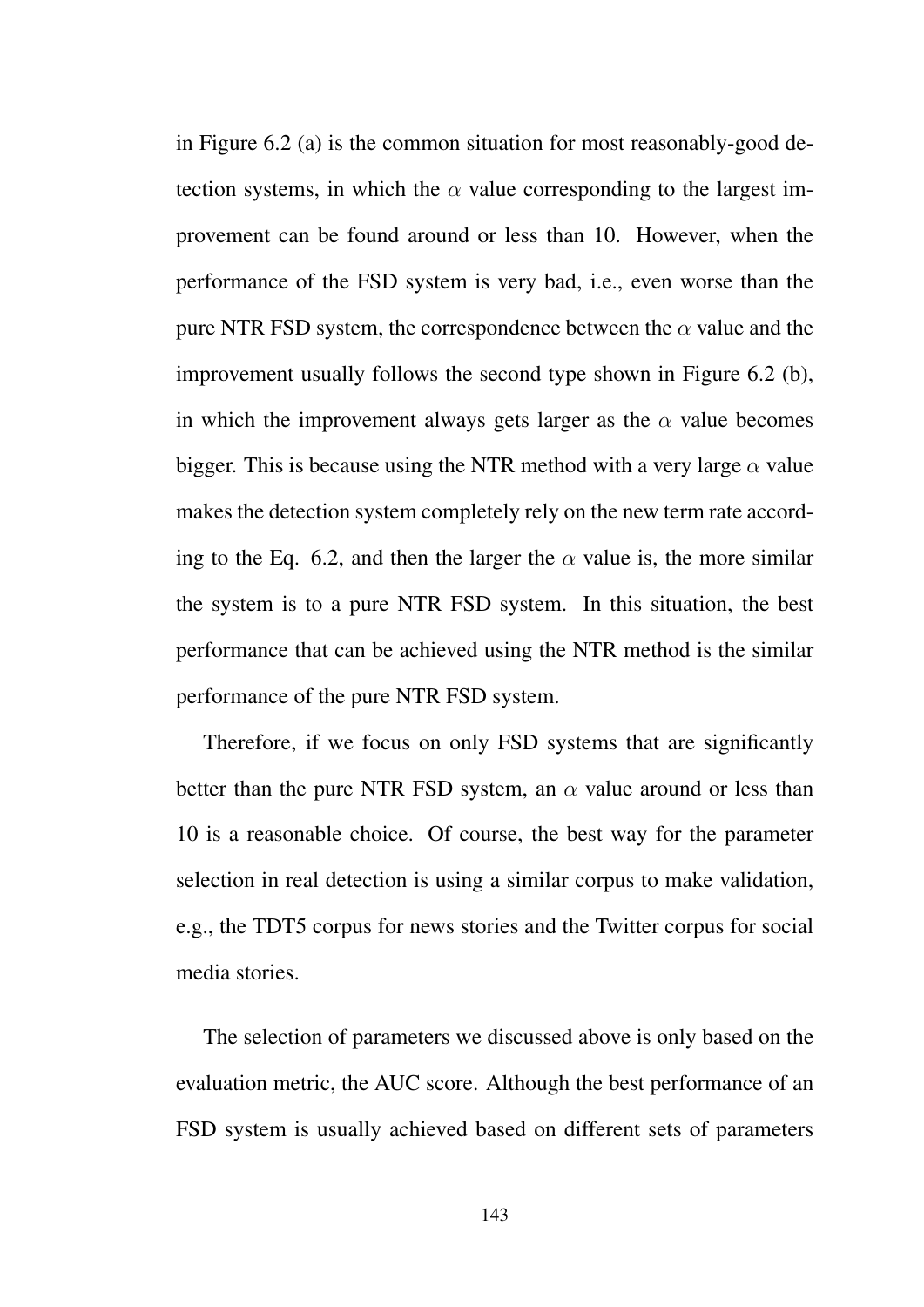

Two types of correspondences between the NTR weight *α* and the FSD performance

for different evaluation metrics, the process of selecting the appropriate parameters is similar for both the *Cmin* metric and the AUC score, and thus we do not need to repeat for the *Cmin* metric. Actually, the set of parameters that leads to the best FSD performance in terms of the the *Cmin* metric is usually similar to that in terms of the AUC scores.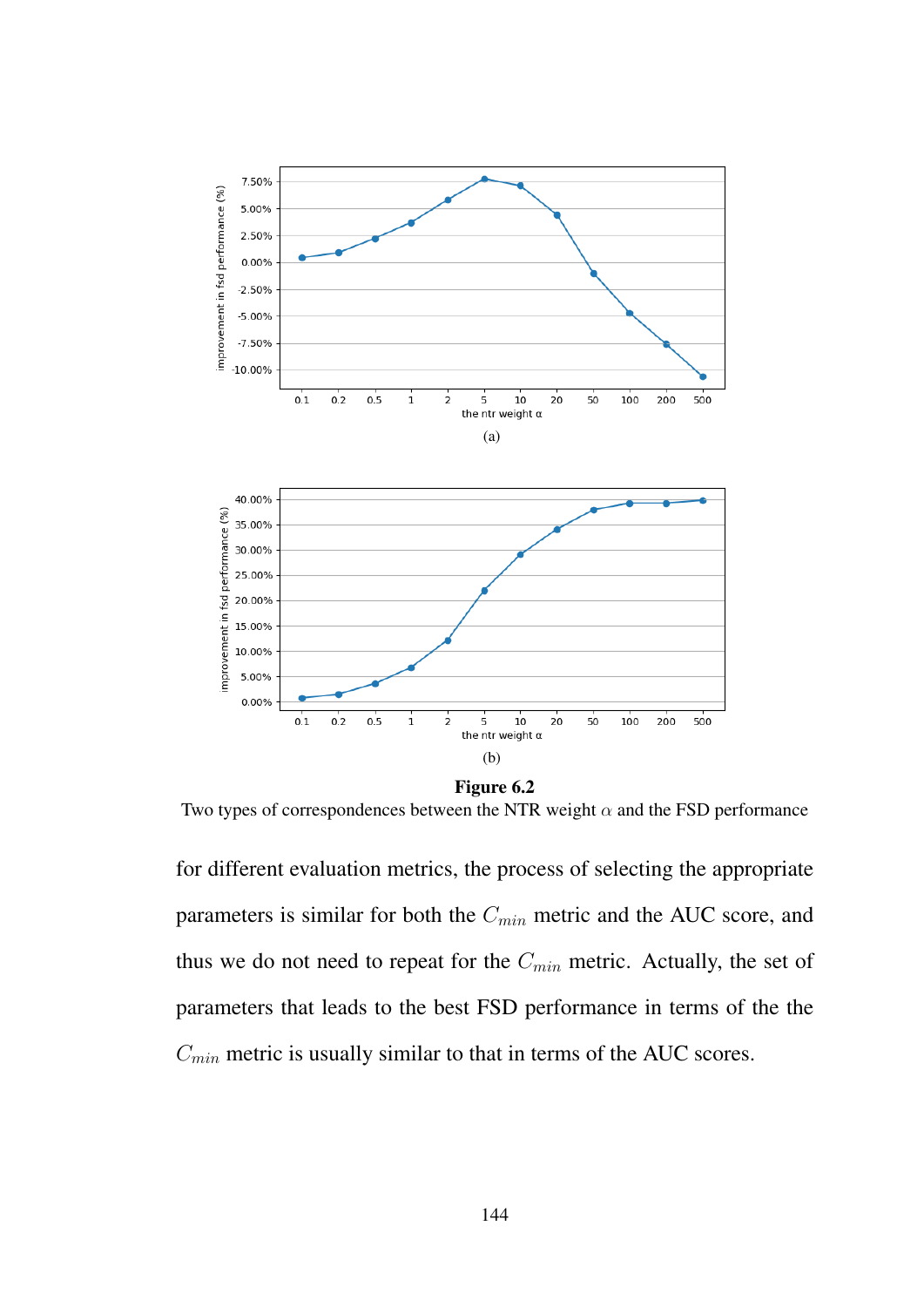## 6.5 Summary

In this chapter, based on the new terms, the crucial factor we found in the last chapter for defining the story novelty, we proposed an efficient and straightforward method for improving the performance of FSD systems - the New Term Rate (NTR) method. In order to verify its effectiveness and the ability to generalise, we verified the use of the NTR method in a variety of detection models and document representations for different types of target corpora. The verification results showed that the NTR method significantly improves the performance of almost all FSD systems and thus is a generalisable method for FSD improvement. Furthermore, we also showed that deep learning-based distributed document representations can also be used to achieve very good detection performance with the NTR method.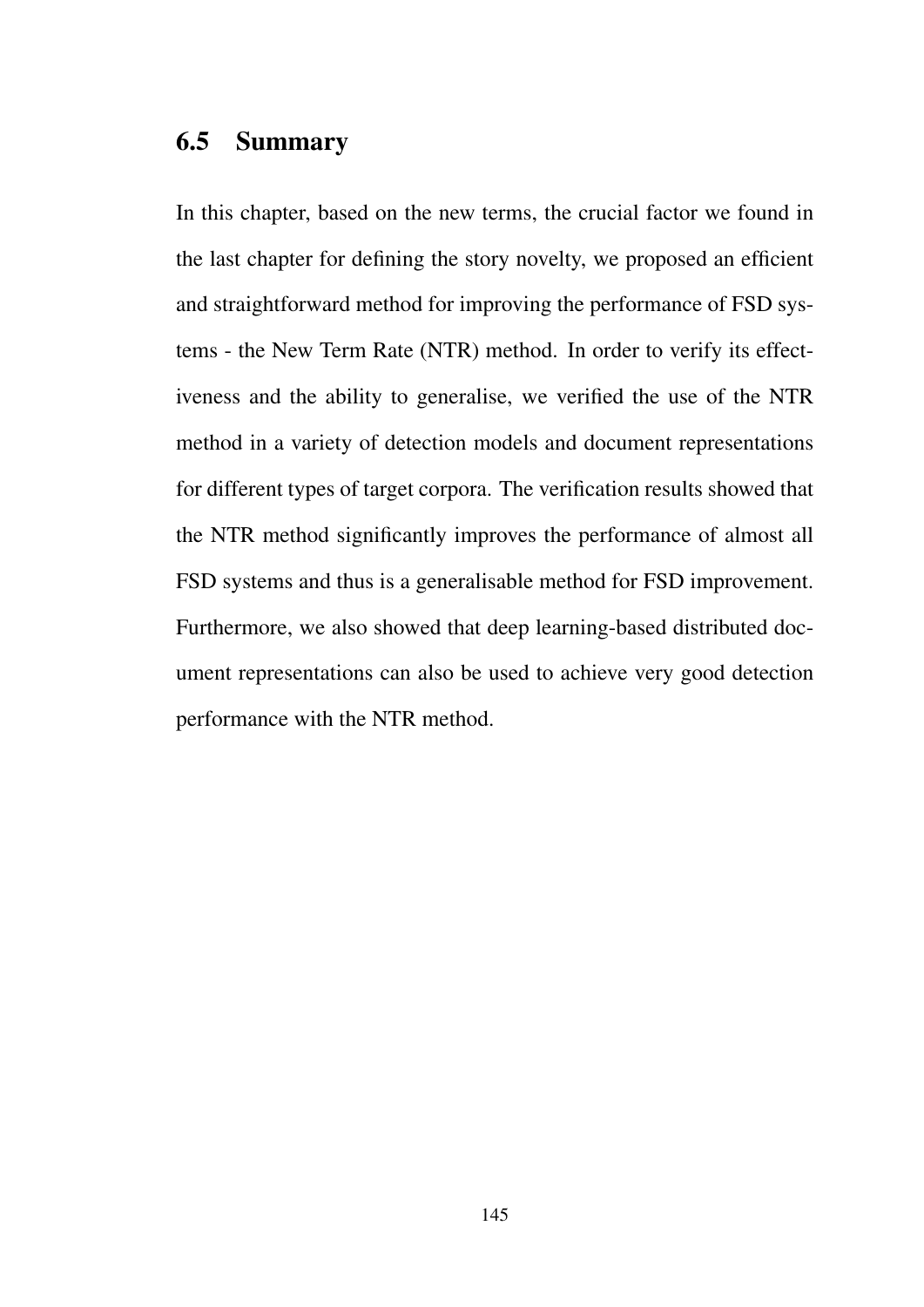# Chapter 7

# Conclusions

Throughout the last six chapters, we presented the state of the art in First Story Detection (FSD) and also illustrated our work in some detail. The basic hypothesis underpinning this research is that the concept of novelty is multi-dimensional, and thus, research that addresses the FSD task needs to take a variety of factors into account.

In this dissertation, we verified our hypothesis by implementing a three dimensional analysis from the perspectives of:

- Distance: as defined both by the choice of the end points of the distance calculation (P2P, P2C, or P2A) and the similarity measures used to calculate the distance.
- Time: as it relates to the window over the chronological order of the stories in the data stream, and the temporal similarity between the background and target corpora.
- Terms: how they are represented, the importance of the specificity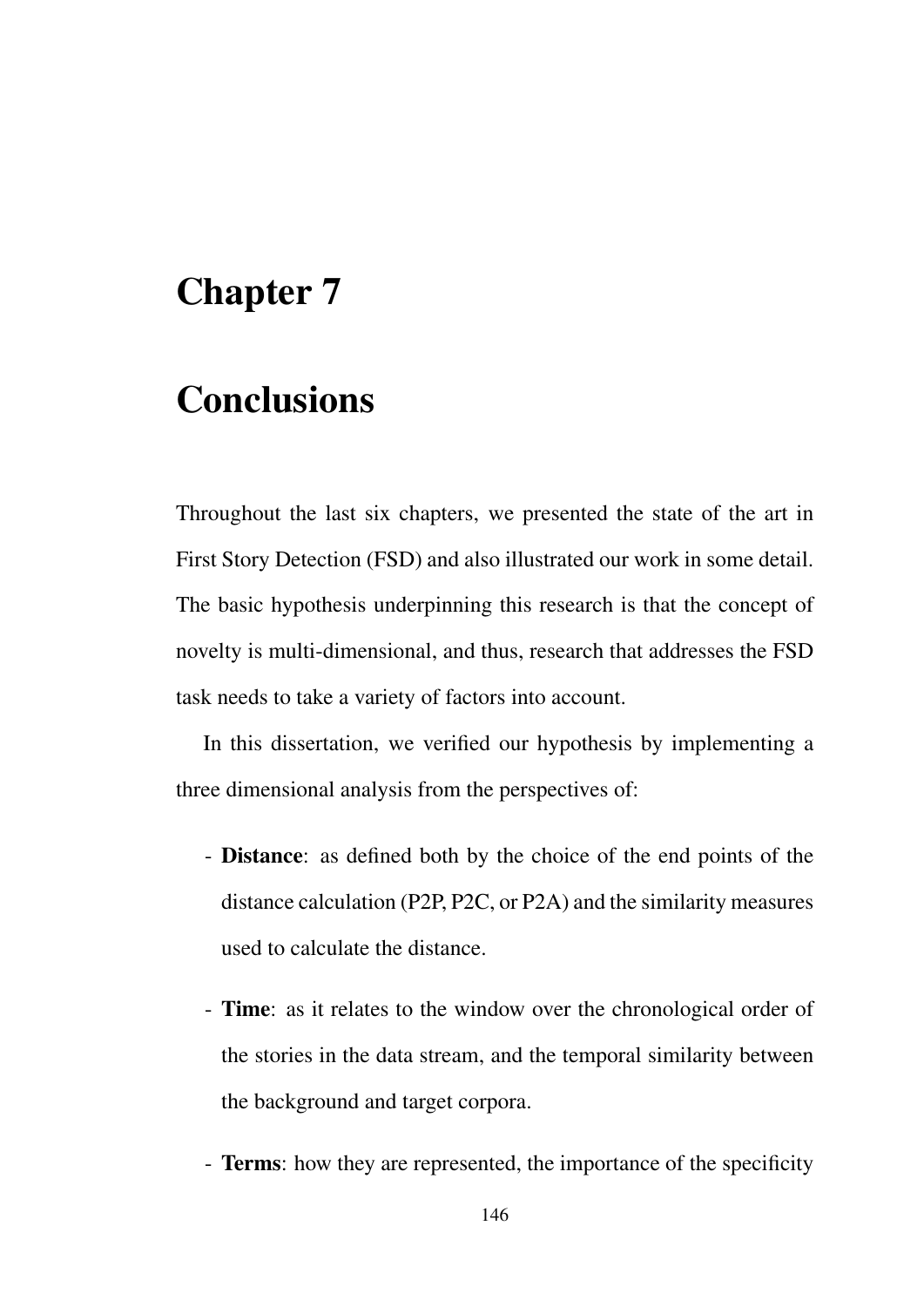of a word in the calculation of the distance, the affect of OOV terms, the distinction between static and dynamic model vocabularies, and the usefulness of explicitly modelling the new term rate.

On one hand, we looked into the details of good FSD systems to determine a better way for the selection of parameters and background corpora; on the other hand, we investigated the factors that are found crucial in identifying "story novelty" that in turn result in good performance. Finally, based on the new terms, a key factor we found from the analysis, we proposed the New Term Rate (NTR) method that we argue significantly improves the understanding and performance of FSD.

The reminder of this chapter summarises the concrete contributions made in this dissertation in Section 7.1, and makes some suggestions for research directions in which our work may be expanded in Section 7.2.

## 7.1 Summary of Contributions

In this section, we briefly summarise our contributions made in this dissertation as follows:

- In Chapter 3, we proposed a new tripartite categorisation of FSD models based on different types of distances used in defining the novelty scores, and empirically analysed the performance of different categories of models with different types of document representations. Based on the analysis results, we demonstrated that the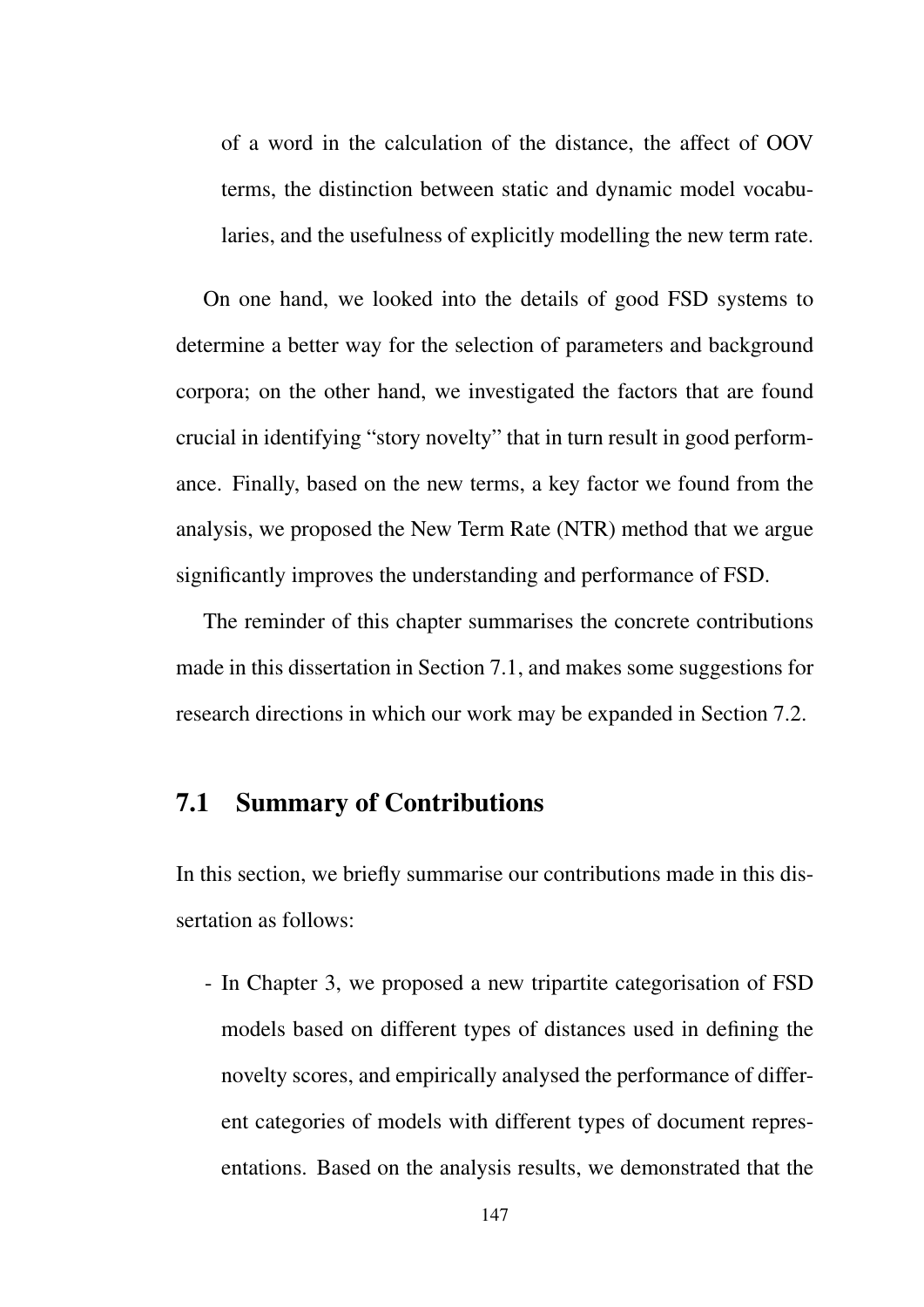nearest neighbour-based P2P models outperform the P2C and P2A models, and that the TF-IDF document representation outperforms deep learning-based distributed document representations for FSD. Additionally, we investigated the detailed experimental results and found one potential reason that may lead to these results: the specificity of a word in the calculation of story novelty is well retained in the nearest neighbour-based models and the term vector document representations, which helps better identify new events for FSD.

- In Chapter 4, we looked into the details of how a nearest neighbour model with the static TF-IDF representation works for FSD, and found two factors in the static TF-IDF model that influence the FSD performance, i.e., the scale of common terms and the term distributional similarity between the background and target corpora. In order to quantitatively measure these two factors, we proposed a set of evaluation metrics and a pairwise scheme for the comparison between different background corpora relative to a target corpus for FSD. Using these metrics and the comparison scheme, we indicated that the distributional similarity is more predictive of good FSD performance than the scale of common terms, and thus a smaller recent domain-related corpus will be more suitable than a very large-scale general corpus for the application of static TF-IDF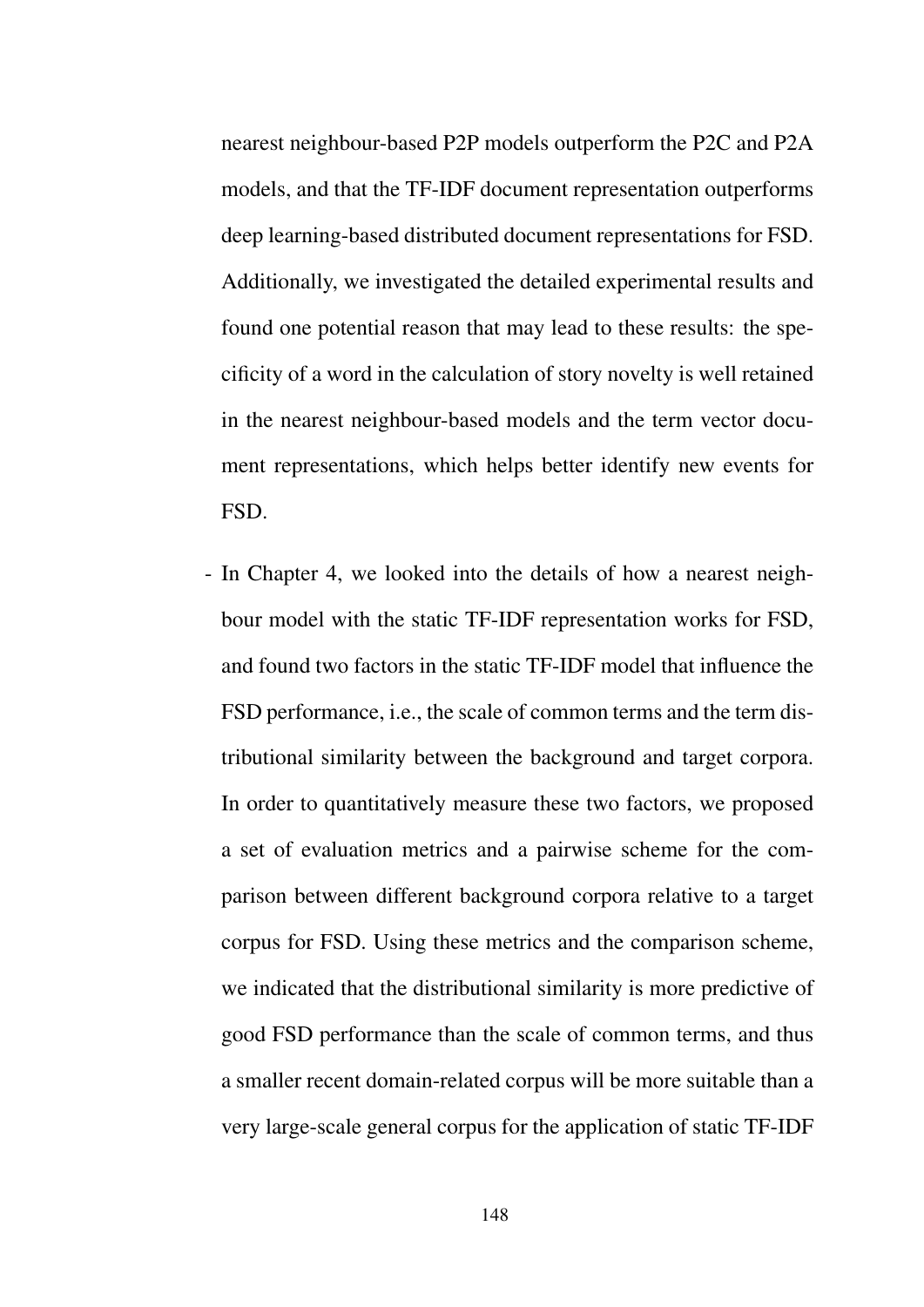models to FSD.

- In Chapter 5, we firstly validated that dynamic TF-IDF models with high update frequencies outperform the static model and dynamic model with low update frequencies. Meanwhile, we also found that the FSD performance of dynamic models does not always improve but stays steady as the update frequency goes beyond some threshold, and that the background corpora have very limited influence on the dynamic models with high update frequencies in terms of FSD performance. More importantly, we found that the new terms are a key factor in dynamic TF-IDF models, which helped us better understand the FSD task.
- Finally, based on the findings in the last chapter, in Chapter 6 we proposed an efficient and straightforward method for improving the performance of FSD systems based on the new terms - the New Term Rate (NTR) method, and verified its effectiveness in a variety of detection models and document representations for different types of target corpora. With the verification results, we demonstrated that the NTR method can significantly improve the performance of almost all kinds of FSD systems for different types of target corpora, and thus is generalisable for FSD. In particular we saw that with the NTR method, the deep learning-based distributed document representations can also achieve very good detection per-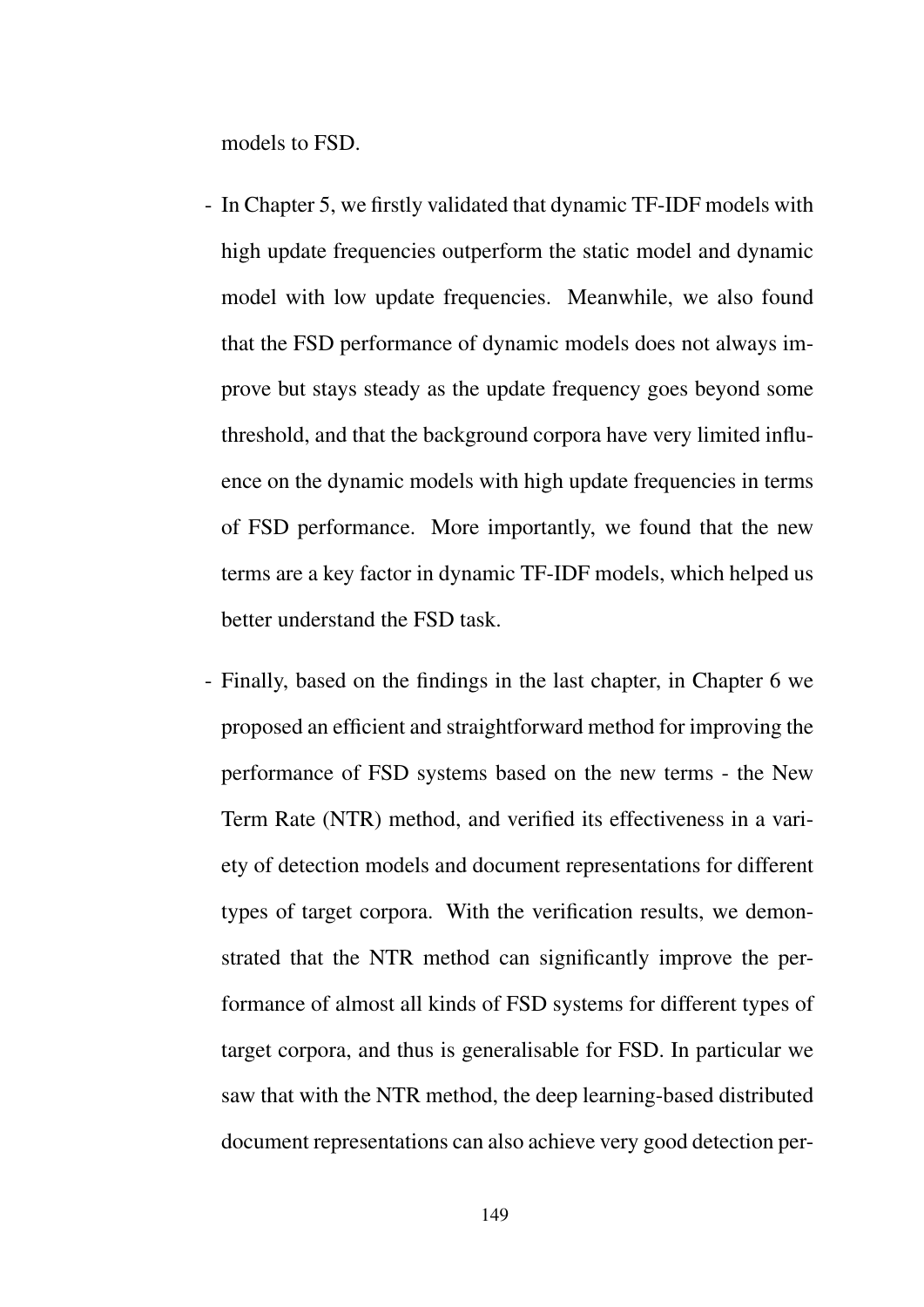formance for FSD.

## 7.2 Directions for Future Work

In this section, we outline some potential research directions in which our research work in this dissertation may be expanded in the future. Firstly, our proposed NTR method may be enhanced for FSD by extending the following points:

- Filtered terms. The NTR method treats all terms occurring in detection in the same way for the calculation of the new term rate, however, some terms are more important to describe an event in a story, e.g., the named entities. An NTR method that only focuses on the filtered terms may lead to better performance than the original NTR method.
- Time factor. The time window method has been shown to improve the efficiency and effectiveness of a FSD system in Chapter 2, and thus, we adopted it in the implementation of detection models in this dissertation, e.g., we only made comparisons to the most recent 2,000 stories in the nearest neighbour model for the TDT5 corpus. We believe that taking into account the explicit time factor in the design of the NTR method will bring in the important time information and thus enhance the effectiveness of the NTR method.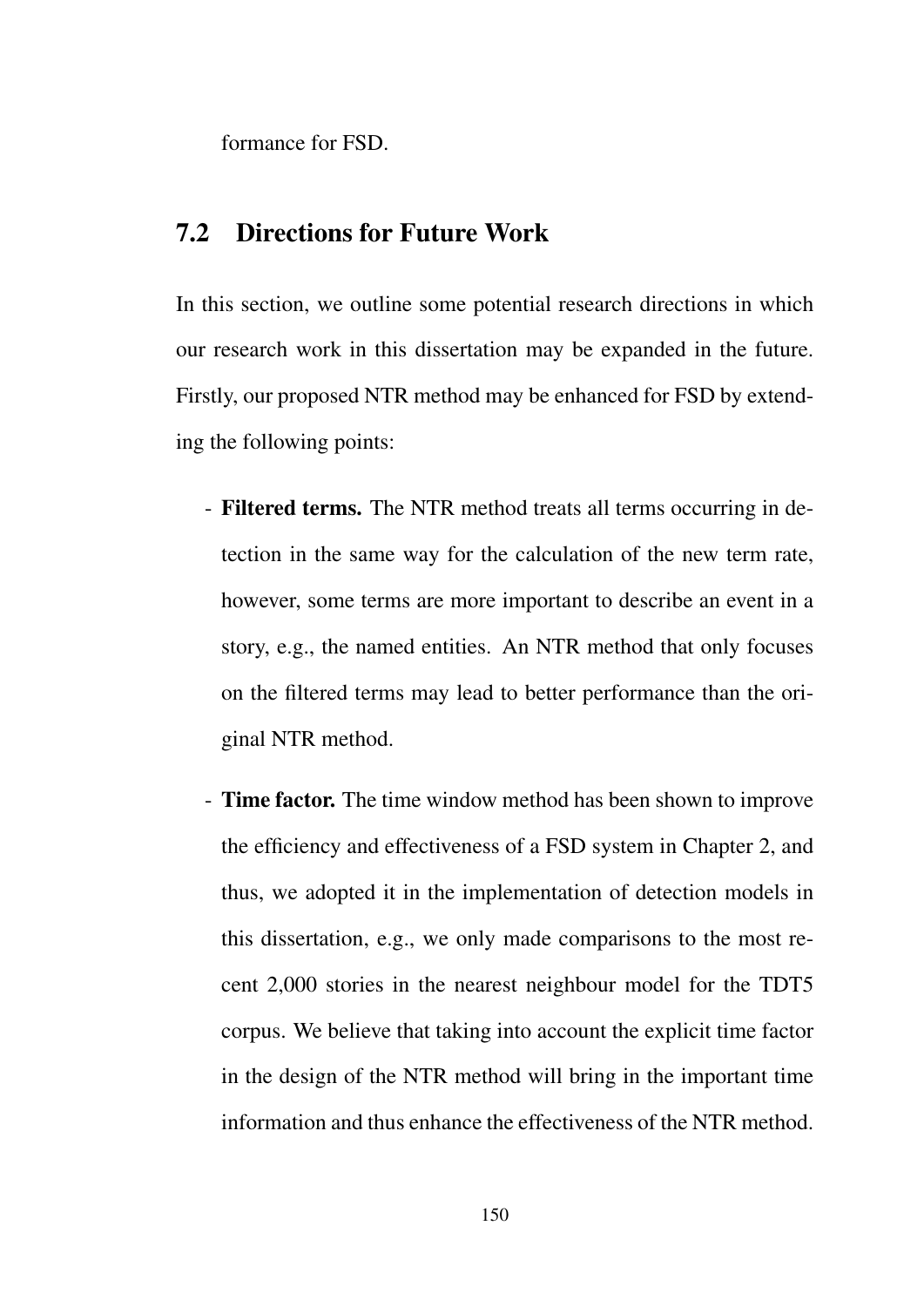- Cluster-based new terms. Cluster-based P2C detection models were shown to be a little worse than nearest neighbour-based P2A models in Chapter 3. However, the application of the NTR method to cluster-based models may be modified by using a variant of the NTR method, in which the new term rate of the incoming story varies for different clusters based on the cluster-based new terms, i.e., the terms that are considered to be new for some specific cluster.
- New evaluation metrics. Throughout this thesis we have followed the standard practice in FSD research of using DET curves and AUC to evaluate model performance. However, relatively recent work has argued that in a context where a model is used to filter a large stream for later processing by a human expert that other metrics, such as cumulative gain and lift, may be preferable because this metric consider the cost associated with the human expert processing the filtered results (Klubička et al., 2018). This scenario is very similar to the FSD deployment scenario where an FSD system is used to filter a real-time social media stream (such as Twitter) for news and media departments in traditional media outlets. Consequently, in future work it could be useful to evaluated FSD models using these alternative evaluation metrics.

In addition to the extensions to our proposed NTR method, there are also some other research directions in which the FSD performance may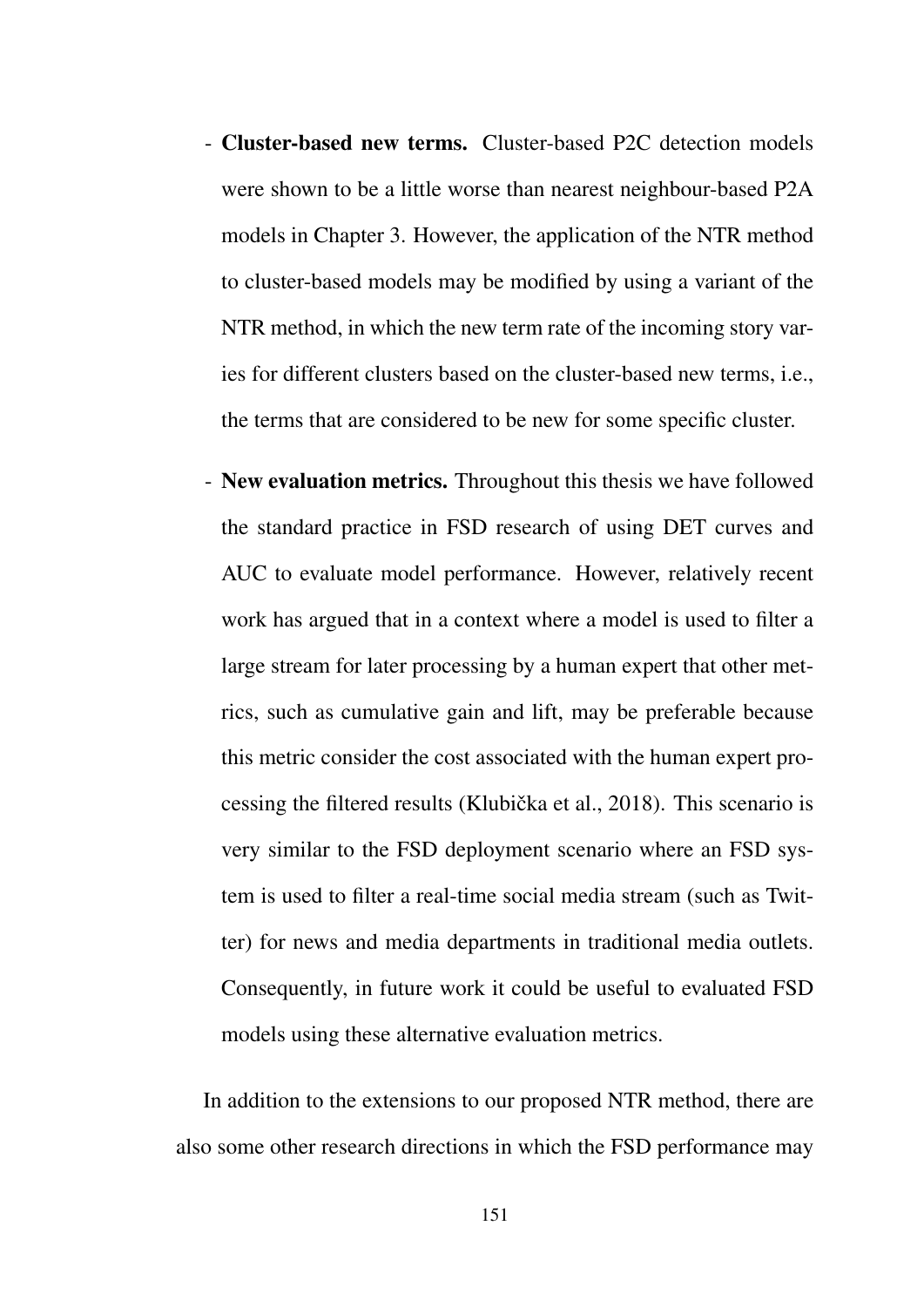be enhanced:

- The pure NTR method is a P2C/P2A detection model, and thus the application of the NTR method to a nearest neighbour model can be considered to be a combination of P2P an P2C/P2A models. However, there may be other ways to combine different types of detection models so as to integrate different types of novelty into the detection system.
- The event in FSD is different from the general topic in other NLP tasks, and actually, it may be considered to be the sub-topic under a general topic. It is probably helpful to exploit this for the design of FSD models. For example, as general topics are easier to identify than their sub-topics, a two-level detection model can be designed based on the sub-topic information, i.e., to detect sub-topics after detecting the general topics.
- As mentioned in Chapter 2 and 3, distributed document representations take into account the order of terms in a document, while TF-IDF representations do not. Although our preliminary experimental results have shown that the concatenation of both types of representations does not lead to better results, it is still promising to design new ways of combination of them to take advantage of different types of information in the detection.
- It is a specific requirement for FSD to detect the target events from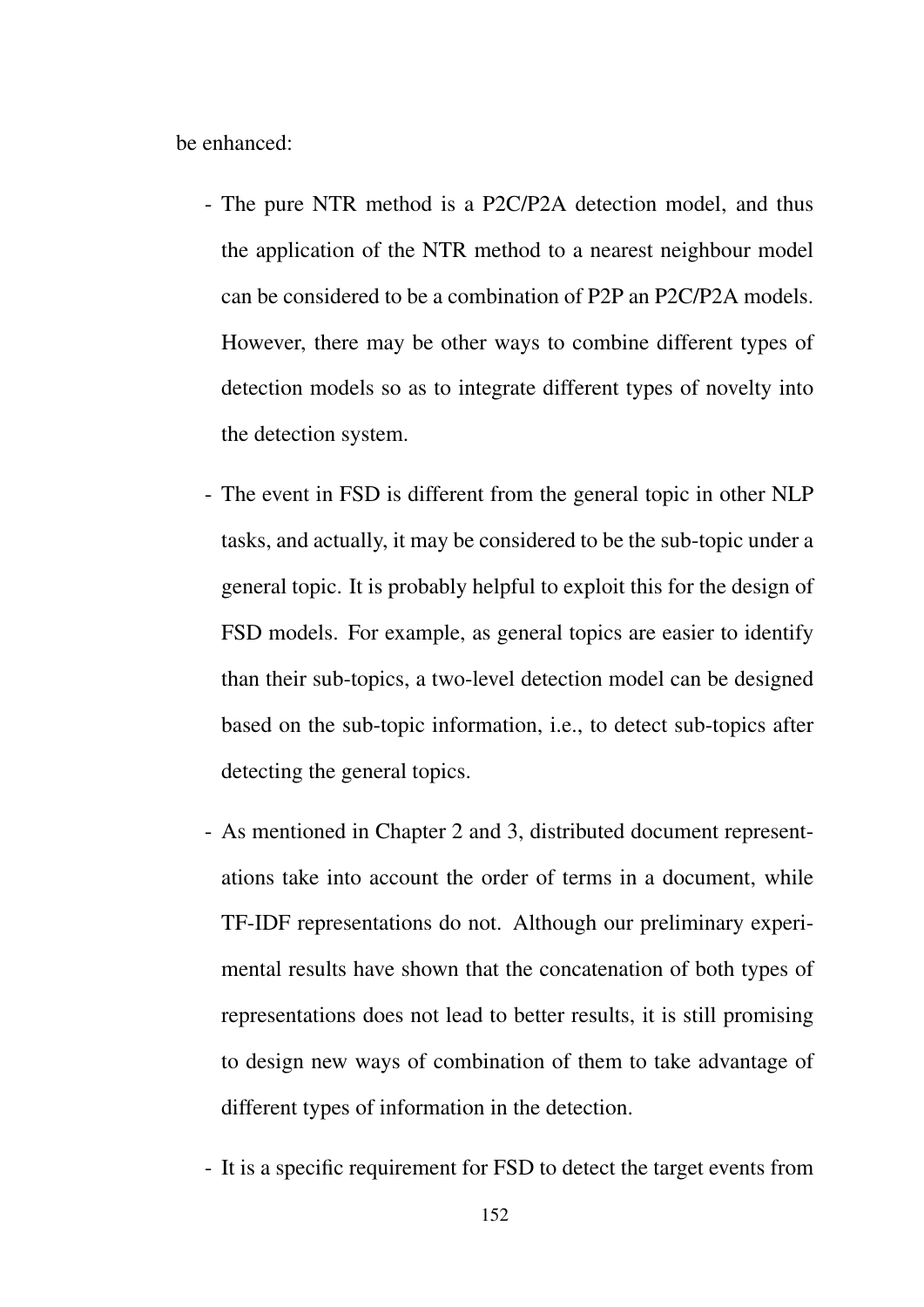the corpus that includes much more background events. Especially in the Twitter corpus, the vast majority of the events are entirely uninteresting background events. Methods to distinguish more interesting target events from background events are likely to help improve the usefulness of FSD.

Moreover, many research ideas and methods for the FSD task in this dissertation can be generalised to other research areas:

- The distance-based tripartite categorisation method we proposed in Chapter 3 is not limited to the FSD models, but also naturally applies to general online novelty detection models (Wang et al., 2018). Any online novelty detection model can be categorised to one of the P2P, P2C and P2A models so that comparisons within and across categories can be implemented.
- The idea underlying the NTR method is to exploit the novelty of basic elements (i.e., terms) to help better detection, which may be extended to other novelty detection areas. For example, in online novelty detection in computer vision and robotics (Neto and Nehmzow, 2007; Sofman et al., 2010), the difference in basic pixels can also be investigated with the evaluation of more abstract features computed by PCA or LDA to get a comprehensive understanding of novelty for this task.
- As we highlighted a lot in the dissertation, the definition of the re-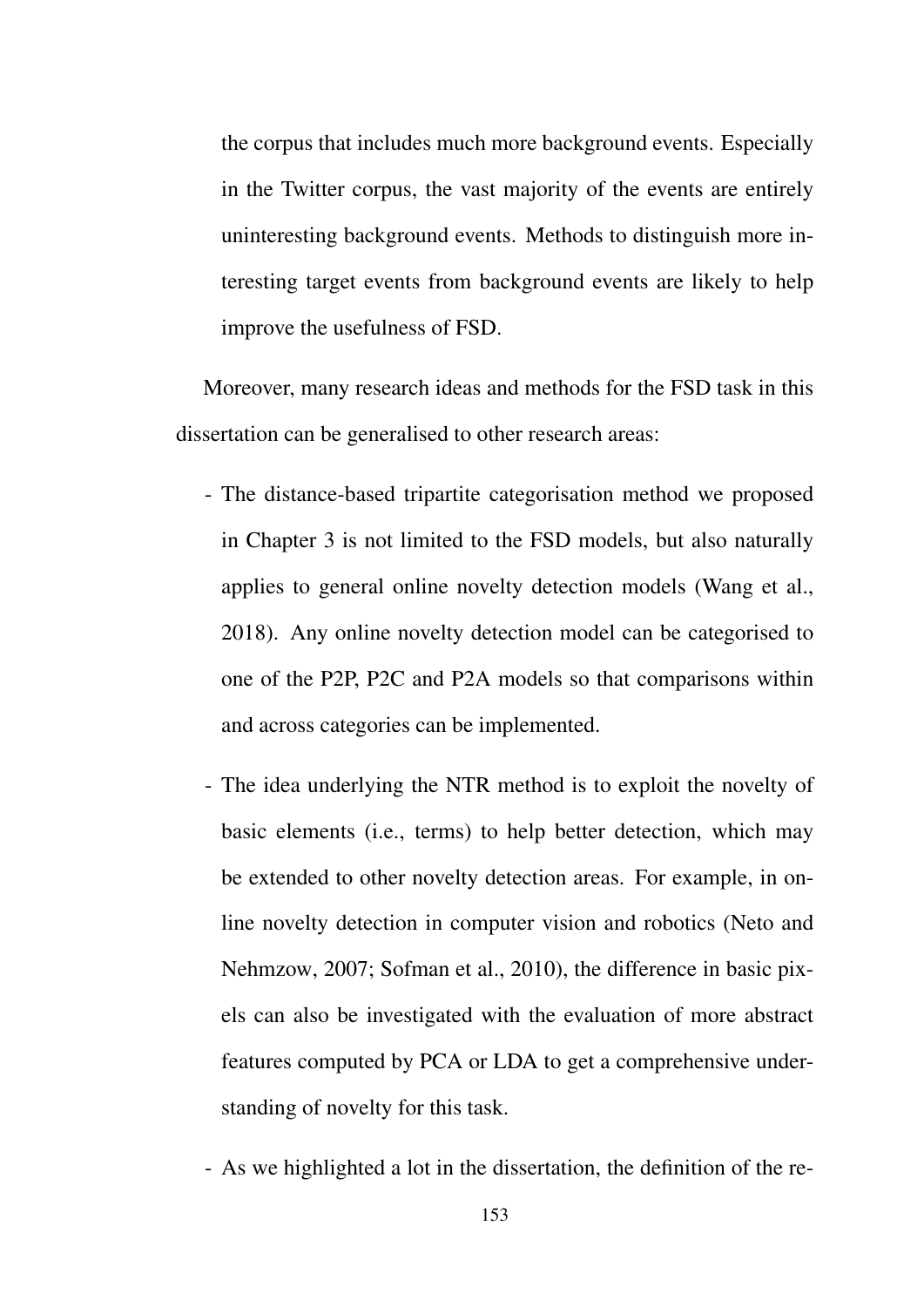search task is essential not only for the FSD task, but also for any unsupervised learning application. For example, before designing clustering, a typical unsupervised learning application, it is required to have a clear idea of what type of clusters are needed for the specific clustering task (Zaki et al., 2014); and even when there is an explicit need for a specific clustering algorithm, some hyperparameters or thresholds are also required to bound the task definition, e.g., when a centroid-based k-means clustering algorithm is in need, the exact number of clusters or the range of the cluster numbers is essential for the task (Wang et al., 2017).

Finally, we believe that the emphasis on the most essential research question and the analysis from multiple dimensions on the essential question will result in better performance for a wide range of research including, but not limited to, NLP and novelty detection.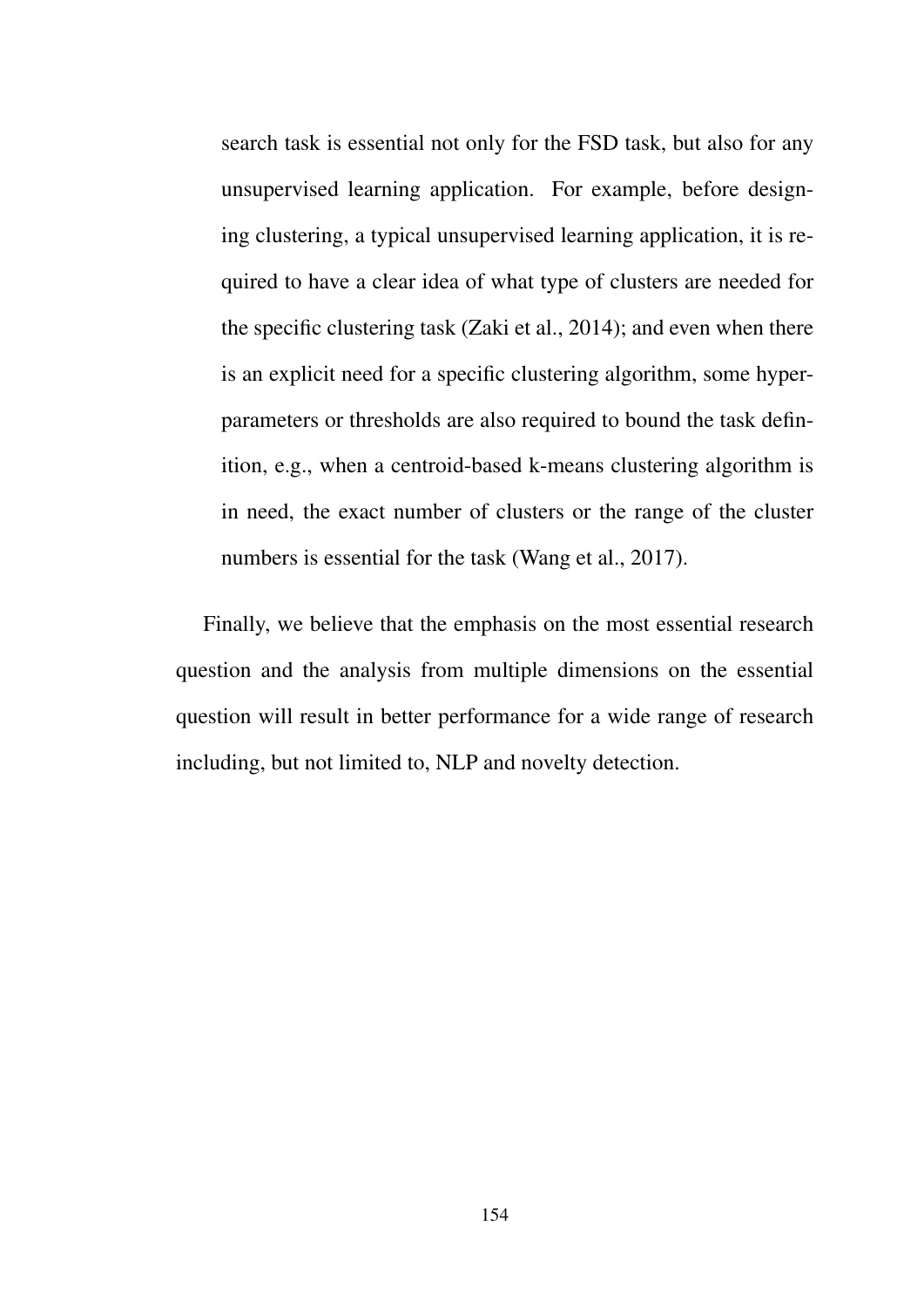# **Bibliography**

- Ahmed, A., Ho, Q., Eisenstein, J., Xing, E., Smola, A. J., and Teo, C. H. (2011). Unified analysis of streaming news. In *Proceedings of the 20th international conference on World wide web*, pages 267–276. ACM.
- Allan, J., Carbonell, J. G., Doddington, G., Yamron, J., and Yang, Y. (1998a). Topic detection and tracking pilot study final report.
- Allan, J., Jin, H., Rajman, M., Wayne, C., Gildea, D., Lavrenko, V., Hoberman, R., and Caputo, D. (1999). Topic-based novelty detection: 1999 summer workshop at clsp, final report.
- Allan, J., Lavrenko, V., and Jin, H. (2000a). Comparing effectiveness in tdt and ir. Technical report, MASSACHUSETTS UNIV AMHERST CENTER FOR INTELLIGENT INFORMATION RETRIEVAL.
- Allan, J., Lavrenko, V., and Jin, H. (2000b). First story detection in tdt is hard. In *Proceedings of the ninth international conference on Information and knowledge management*, pages 374–381. ACM.
- Allan, J., Lavrenko, V., Malin, D., and Swan, R. (2000c). Detections, bounds, and timelines: Umass and tdt-3. In *Proceedings of topic detection and tracking workshop*, pages 167–174. sn.
- Allan, J., Papka, R., and Lavrenko, V. (1998b). On-line new event detection and tracking. In *Sigir*, volume 98, pages 37–45. Citeseer.
- Arora, S., Liang, Y., and Ma, T. (2016). A simple but tough-to-beat baseline for sentence embeddings.
- Atefeh, F. and Khreich, W. (2015). A survey of techniques for event detection in twitter. *Computational Intelligence*, 31(1):132–164.
- Belkin, N. J. and Croft, W. B. (1992). Information filtering and information retrieval: two sides of the same coin. In *Communications of the ACM*. Citeseer.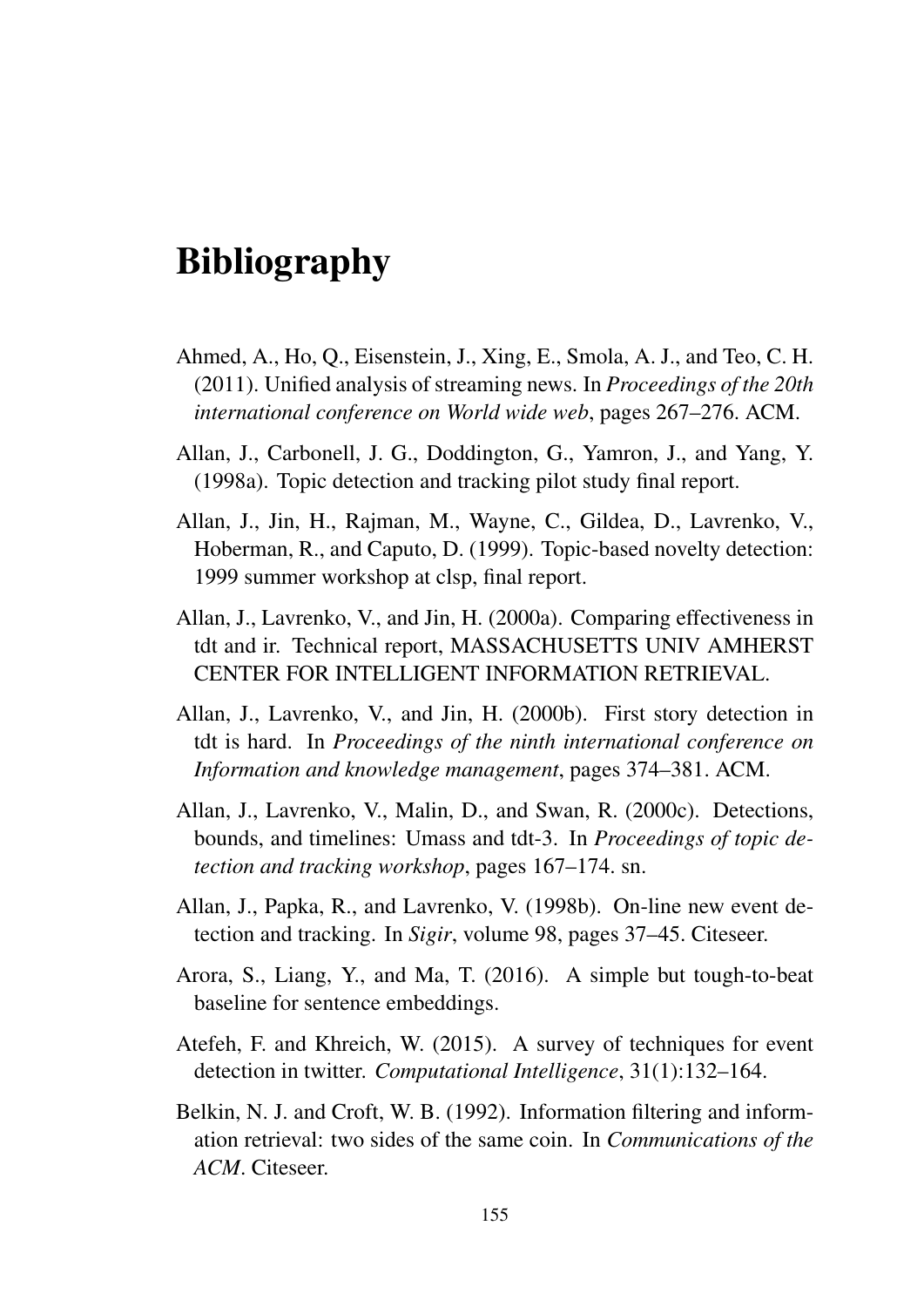- Bivens, A., Palagiri, C., Smith, R., Szymanski, B., Embrechts, M., et al. (2002). Network-based intrusion detection using neural networks. *Intelligent Engineering Systems through Artificial Neural Networks*, 12(1):579–584.
- Blei, D. M., Ng, A. Y., and Jordan, M. I. (2003). Latent dirichlet allocation. *Journal of machine Learning research*, 3(Jan):993–1022.
- Bojanowski, P., Grave, E., Joulin, A., and Mikolov, T. (2017). Enriching word vectors with subword information. *Transactions of the Association for Computational Linguistics*, 5:135–146.
- Bowman, S. R., Angeli, G., Potts, C., and Manning, C. D. (2015). A large annotated corpus for learning natural language inference. *arXiv preprint arXiv:1508.05326*.
- Brants, T., Chen, F., and Farahat, A. (2003). A system for new event detection. In *Proceedings of the 26th annual international ACM SIGIR conference on Research and development in informaion retrieval*, pages 330–337. ACM.
- Braun, R. K. and Kaneshiro, R. (2003). Exploiting topic pragmatics for new event detection in tdt-2003. Technical report, STOTTLER HENKE ASSOCIATES INC SAN MATEO CA.
- Business of Apps (2019). Twitter revenue and usage statistics (2018). https://www.businessofapps.com/data/ twitter-statistics/, Last accessed on 2019-08-18.
- Callan, J. et al. (1996). Document filtering with inference networks. In *SIGIR*, volume 96, pages 262–269.
- Callan, J. P., Croft, W. B., and Harding, S. M. (1992). The inquery retrieval system. In *DEXA*.
- Carbonell, J., Yang, Y., Lafferty, J., Brown, R. D., Pierce, T., and Liu, X. (1999). Cmu report on tdt-2: Segmentation, detection and tracking. In *Proceedings of the DARPA broadcast news workshop*, pages 117–120.
- Caruana, R. (1997). Multitask learning. *Machine learning*, 28(1):41–75.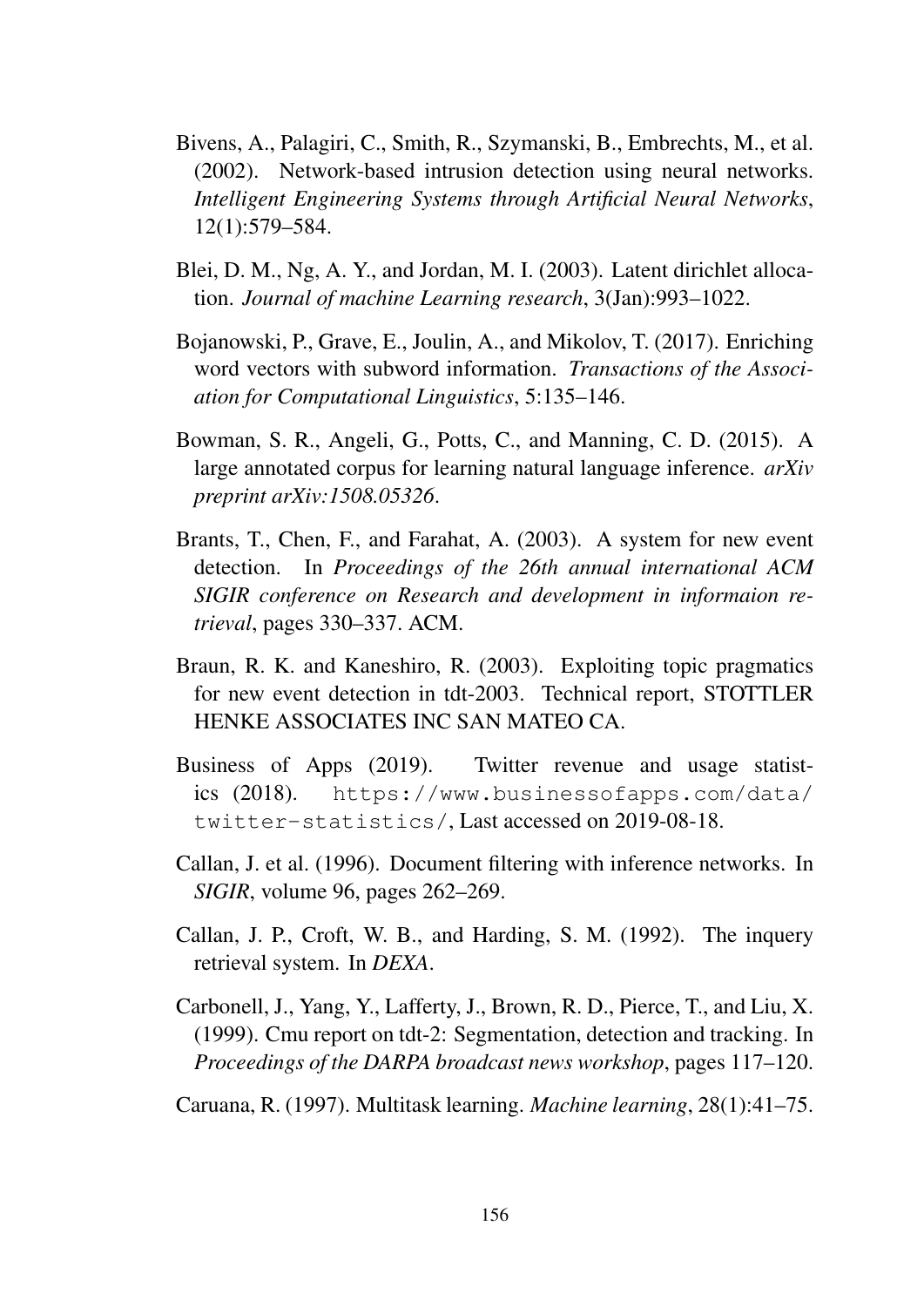- Cha, Y.-J. and Wang, Z. (2018). Unsupervised novelty detection–based structural damage localization using a density peaks-based fast clustering algorithm. *Structural Health Monitoring*, 17(2):313–324.
- Chen, S. F. and Goodman, J. (1999). An empirical study of smoothing techniques for language modeling. *Computer Speech & Language*, 13(4):359–394.
- Chen, Y.-J. and Chen, H.-H. (2002). Nlp and ir approaches to monolingual and multilingual link detection. In *COLING 2002: The 19th International Conference on Computational Linguistics*.
- Chou, W. and Juang, B.-H. (2003). *Pattern recognition in speech and language processing*. CRC Press.
- Cieri, C., Graff, D., Liberman, M., Martey, N., Strassel, S., et al. (1999). The tdt-2 text and speech corpus. In *Proceedings of the DARPA Broadcast News workshop*, pages 57–60.
- Cieri, C., Graff, D., Liberman, M., Martey, N., and Strassel, S. M. (2000). Large, multilingual, broadcast news corpora for cooperative research in topic detection and tracking: The tdt-2 and tdt-3 corpus efforts. In *LREC*.
- Conheady, G. and Greene, D. (2017). Finding niche topics using semisupervised topic modeling via word embeddings. In *AICS*, pages 36– 48.
- Conneau, A., Kiela, D., Schwenk, H., Barrault, L., and Bordes, A. (2017). Supervised learning of universal sentence representations from natural language inference data. *arXiv preprint arXiv:1705.02364*.
- Connell, M., Feng, A., Kumaran, G., Raghavan, H., Shah, C., and Allan, J. (2004). Umass at tdt 2004. In *Topic Detection and Tracking Workshop Report*, volume 19.
- Datar, M., Immorlica, N., Indyk, P., and Mirrokni, V. S. (2004). Locality-sensitive hashing scheme based on p-stable distributions. In *Proceedings of the twentieth annual symposium on Computational geometry*, pages 253–262. ACM.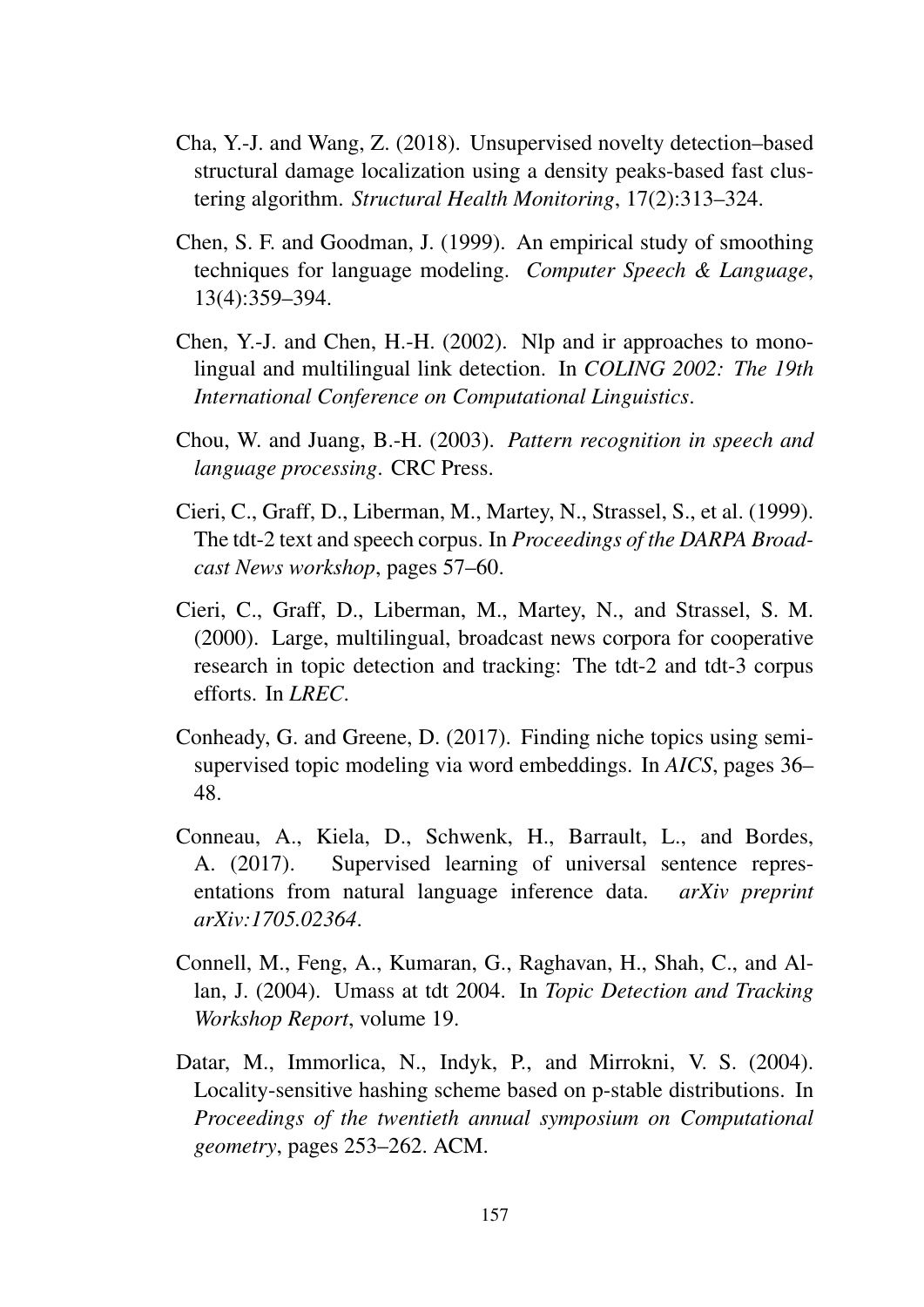- Davies, M. (2010). The corpus of contemporary american english as the first reliable monitor corpus of english. *Literary and linguistic computing*, 25(4):447–464.
- Davies, M. (2012). Expanding horizons in historical linguistics with the 400-million word corpus of historical american english. *Corpora*, 7(2):121–157.
- De, I. and Kontostathis, A. (2005). Experiments in first story detection. In *Proceedings of the 2005 National Conference on Undergraduate Research (NCUR)*.
- DeJong, G. (1979). Prediction and substantiation: A new approach to natural language processing. *Cognitive Science*, 3(3):251–273.
- Devlin, J., Chang, M.-W., Lee, K., and Toutanova, K. (2018). Bert: Pretraining of deep bidirectional transformers for language understanding. *arXiv preprint arXiv:1810.04805*.
- Dheepa, V. and Dhanapal, R. (2009). Analysis of credit card fraud detection methods. *International journal of recent trends in engineering*, 2(3):126.
- Doddington, G. (1998). The topic detection and tracking phase 2 (tdt-2) evaluation plan: Overview & perspective. In *Proceedings of the Broadcast News Transcription and Understanding Workshop*.
- Fiscus, J., Doddington, G., Garofolo, J., and Martin, A. (1999). Nist's 1998 topic detection and tracking evaluation (tdt2). In *Proceedings of the 1999 DARPA Broadcast News Workshop*, pages 19–24.
- Fiscus, J. G. and Doddington, G. R. (2000). Results of the 1999 topic detection and tracking evaluation in mandarin and english. In *Sixth International Conference on Spoken Language Processing*.
- Fiscus, J. G. and Doddington, G. R. (2002). Topic detection and tracking evaluation overview. In *Topic detection and tracking*, pages 17–31. Springer.
- Fu, X., Ch'ng, E., Aickelin, U., and Zhang, L. (2015). An improved system for sentence-level novelty detection in textual streams.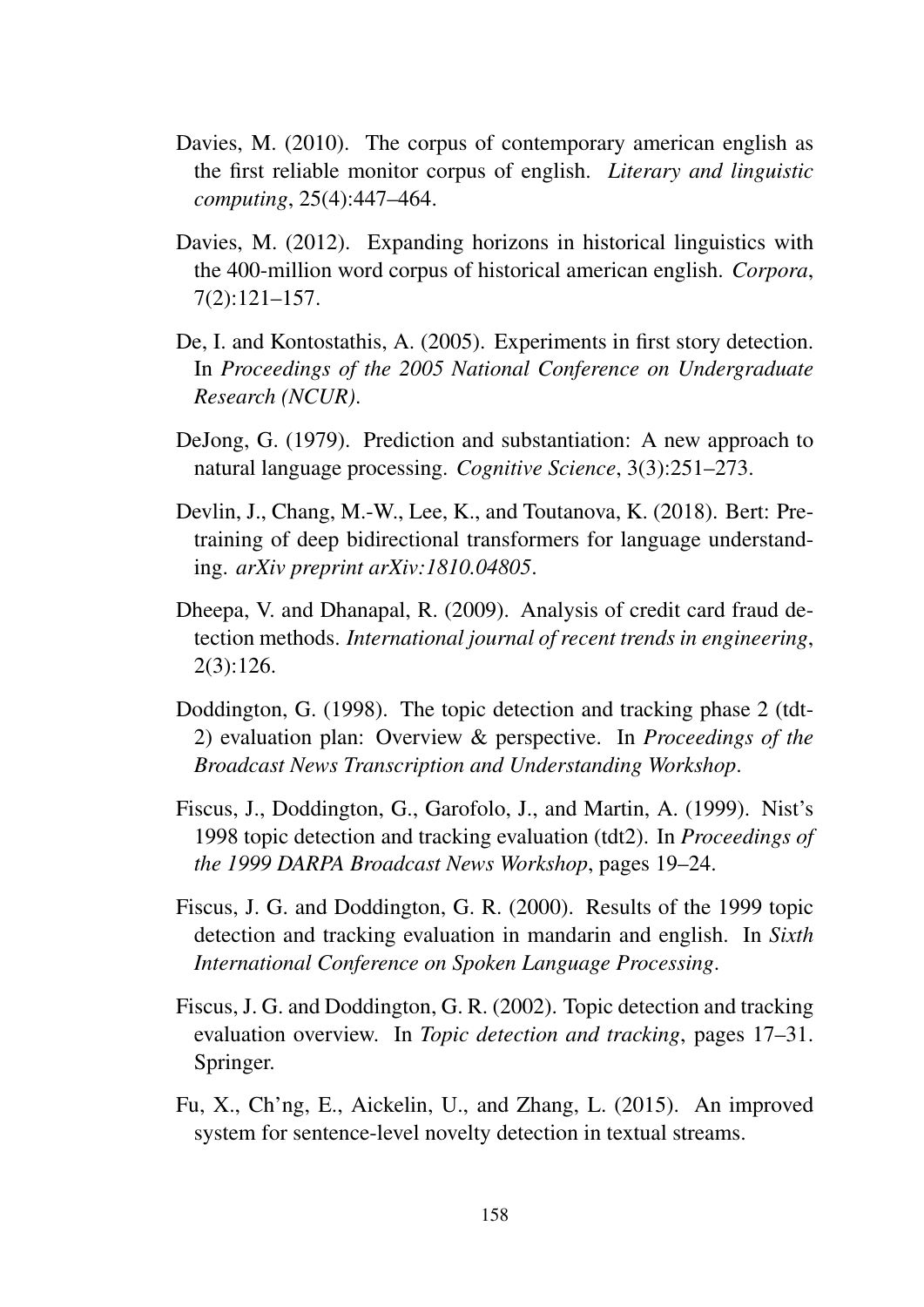- Gale, W. A. and Sampson, G. (1995). Good-turing frequency estimation without tears. *Journal of quantitative linguistics*, 2(3):217–237.
- Goldberg, Y. (2017). Neural network methods for natural language processing. *Synthesis Lectures on Human Language Technologies*, 10(1):1–309.
- Goodfellow, I., Pouget-Abadie, J., Mirza, M., Xu, B., Warde-Farley, D., Ozair, S., Courville, A., and Bengio, Y. (2014). Generative adversarial nets. In *Advances in neural information processing systems*, pages 2672–2680.
- Graff, D., Cieri, C., Strassel, S., and Martey, N. (1999). The tdt-3 text and speech corpus. In *Proceedings of DARPA Broadcast News Workshop*, pages 57–60.
- Gruhl, C., Sick, B., Wacker, A., Tomforde, S., and Hähner, J. (2015). A building block for awareness in technical systems: Online novelty detection and reaction with an application in intrusion detection. In *2015 IEEE 7th International Conference on Awareness Science and Technology (iCAST)*, pages 194–200. IEEE.
- Gupta, M., Gao, J., Aggarwal, C. C., and Han, J. (2013). Outlier detection for temporal data: A survey. *IEEE Transactions on Knowledge and Data Engineering*, 26(9):2250–2267.
- Habash, N. (2008). Four techniques for online handling of out-ofvocabulary words in arabic-english statistical machine translation. In *Proceedings of the 46th Annual Meeting of the Association for Computational Linguistics on Human Language Technologies: Short Papers*, pages 57–60. Association for Computational Linguistics.
- Harman, D. K. (1993). *The first text retrieval conference (TREC-1)*, volume 500. US Department of Commerce, National Institute of Standards and Technology.
- Hartigan, J. A. (1975). Clustering algorithms.
- He, Y., Hutchinson, B., Baumann, P., Ostendorf, M., Fosler-Lussier, E., and Pierrehumbert, J. (2014). Subword-based modeling for handling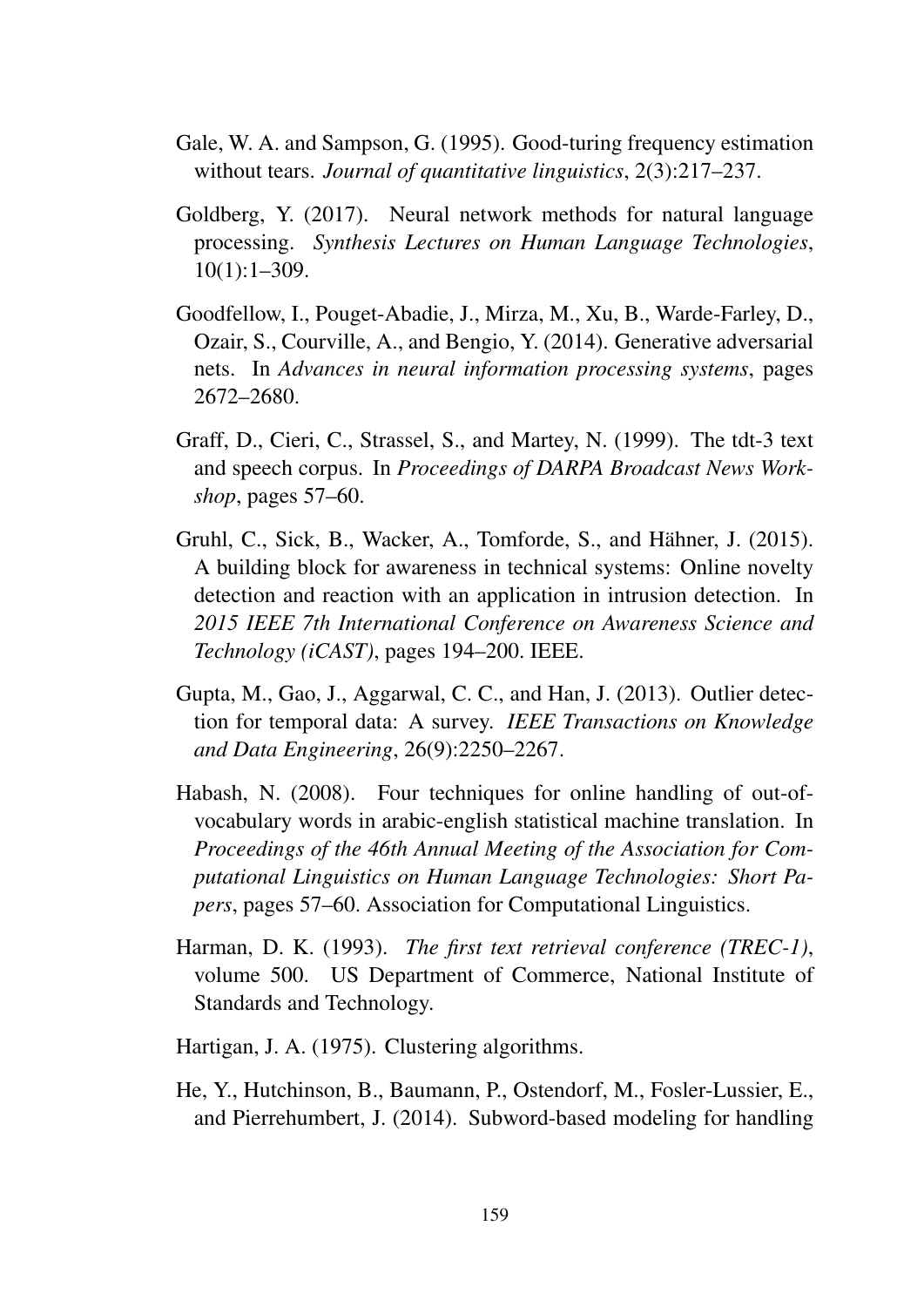oov words inkeyword spotting. In *2014 IEEE International Conference on Acoustics, Speech and Signal Processing (ICASSP)*, pages 7864–7868. IEEE.

- Hill, F., Cho, K., and Korhonen, A. (2016). Learning distributed representations of sentences from unlabelled data. *arXiv preprint arXiv:1602.03483*.
- Hinton, G. E., McClelland, J. L., Rumelhart, D. E., et al. (1984). *Distributed representations*. Carnegie-Mellon University Pittsburgh, PA.
- Indyk, P. and Motwani, R. (1998). Approximate nearest neighbors: towards removing the curse of dimensionality. In *Proceedings of the thirtieth annual ACM symposium on Theory of computing*, pages 604– 613. ACM.
- Issa, H. and Vasarhelyi, M. A. (2011). Application of anomaly detection techniques to identify fraudulent refunds. *Available at SSRN 1910468*.
- Jain, A. K. and Dubes, R. C. (1988). Algorithms for clustering data. *Englewood Cliffs: Prentice Hall, 1988*.
- Jurafsky, D. (2000). *Speech & language processing*. Pearson Education India.
- Kannan, J., Shanavas, A. M., and Swaminathan, S. (2018a). Real time event detection adopting incremental tf-idf based lsh and event summary generation. *International Journal of Computer Applications*, 975:8887.
- Kannan, J., Shanavas, A. M., and Swaminathan, S. (2018b). Sportsbuzzer: Detecting events at real time in twitter using incremental clustering. *Transactions on Machine Learning and Artificial Intelligence*, 6(1):01.
- Karkali, M., Rousseau, F., Ntoulas, A., and Vazirgiannis, M. (2013). Efficient online novelty detection in news streams. In *International conference on web information systems engineering*, pages 57–71. Springer.

Kelleher, J. D. (2019). *Deep Learning*. The MIT Press.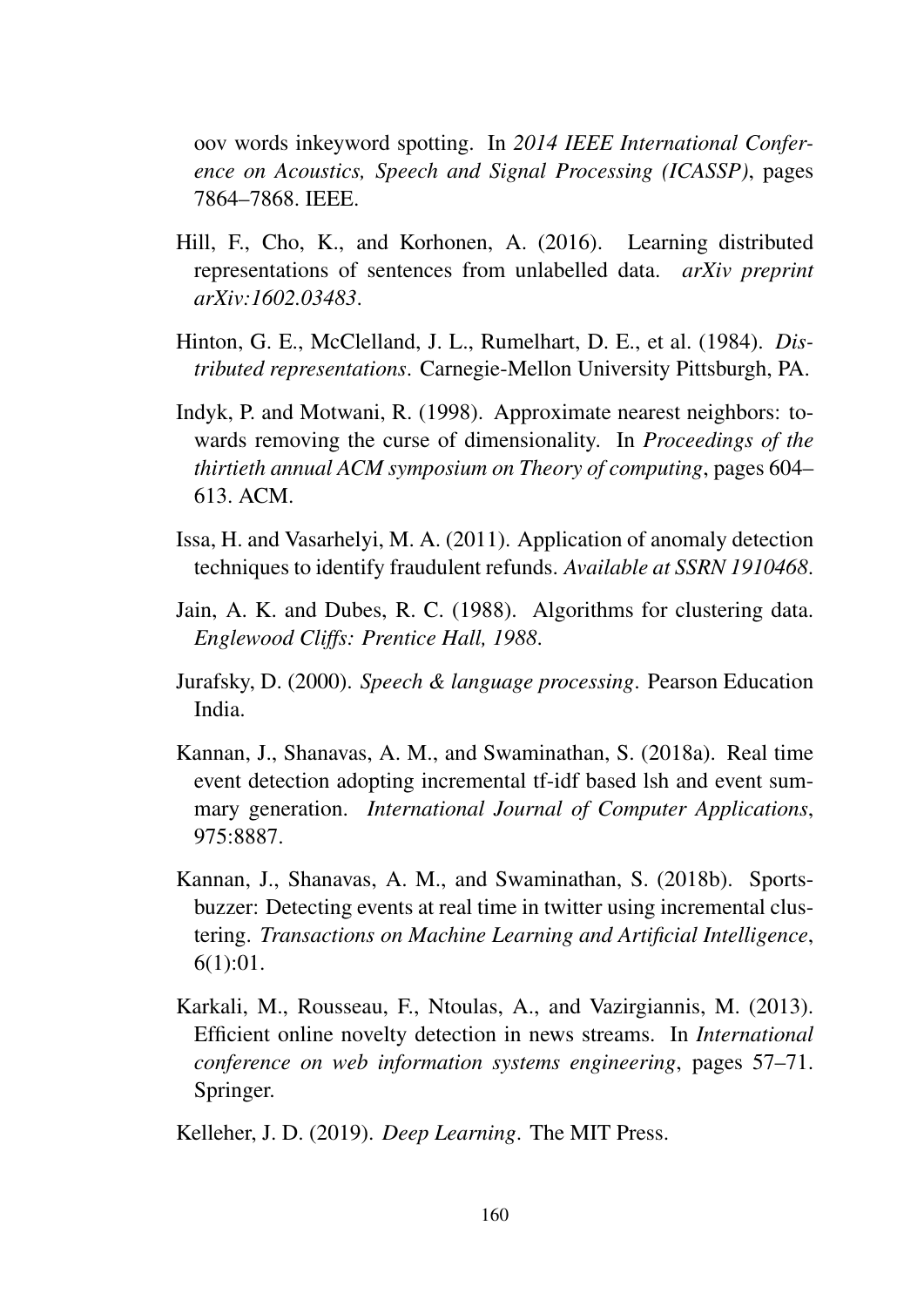- Kelleher, J. D., Mac Namee, B., and D'arcy, A. (2015). *Fundamentals of machine learning for predictive data analytics: algorithms, worked examples, and case studies*. MIT Press.
- Khan, N. M., Abraham, N., and Hon, M. (2019). Transfer learning with intelligent training data selection for prediction of alzheimer's disease. *IEEE Access*, 7:72726–72735.
- Kiros, R., Zhu, Y., Salakhutdinov, R. R., Zemel, R., Urtasun, R., Torralba, A., and Fidler, S. (2015). Skip-thought vectors. In *Advances in neural information processing systems*, pages 3294–3302.
- Klubička, F., Salton, G. D., and Kelleher, J. D. (2018). Is it worth it? budget-related evaluation metrics for model selection. In *Proceedings of the Eleventh International Conference on Language Resources and Evaluation (LREC-2018)*.
- Krovetz, R. (2000). Viewing morphology as an inference process. *Artificial intelligence*, 118(1-2):277–294.
- Kumaran, G. and Allan, J. (2004). Text classification and named entities for new event detection. In *Proceedings of the 27th annual international ACM SIGIR conference on Research and development in information retrieval*, pages 297–304. ACM.
- Kumaran, G. and Allan, J. (2005). Using names and topics for new event detection. In *Proceedings of the conference on Human Language Technology and Empirical Methods in Natural Language Processing*, pages 121–128. Association for Computational Linguistics.
- Kurniawan, K. and Louvan, S. (2018). Empirical evaluation of character-based model on neural named-entity recognition in indonesian conversational texts. *arXiv preprint arXiv:1805.12291*.
- Kuzborskij, I., Orabona, F., and Caputo, B. (2015). Transfer learning through greedy subset selection. In *International Conference on Image Analysis and Processing*, pages 3–14. Springer.
- Larkey, L. S., Feng, F., Connell, M., and Lavrenko, V. (2004). Language-specific models in multilingual topic tracking. In *Proceedings of the 27th annual international ACM SIGIR conference on*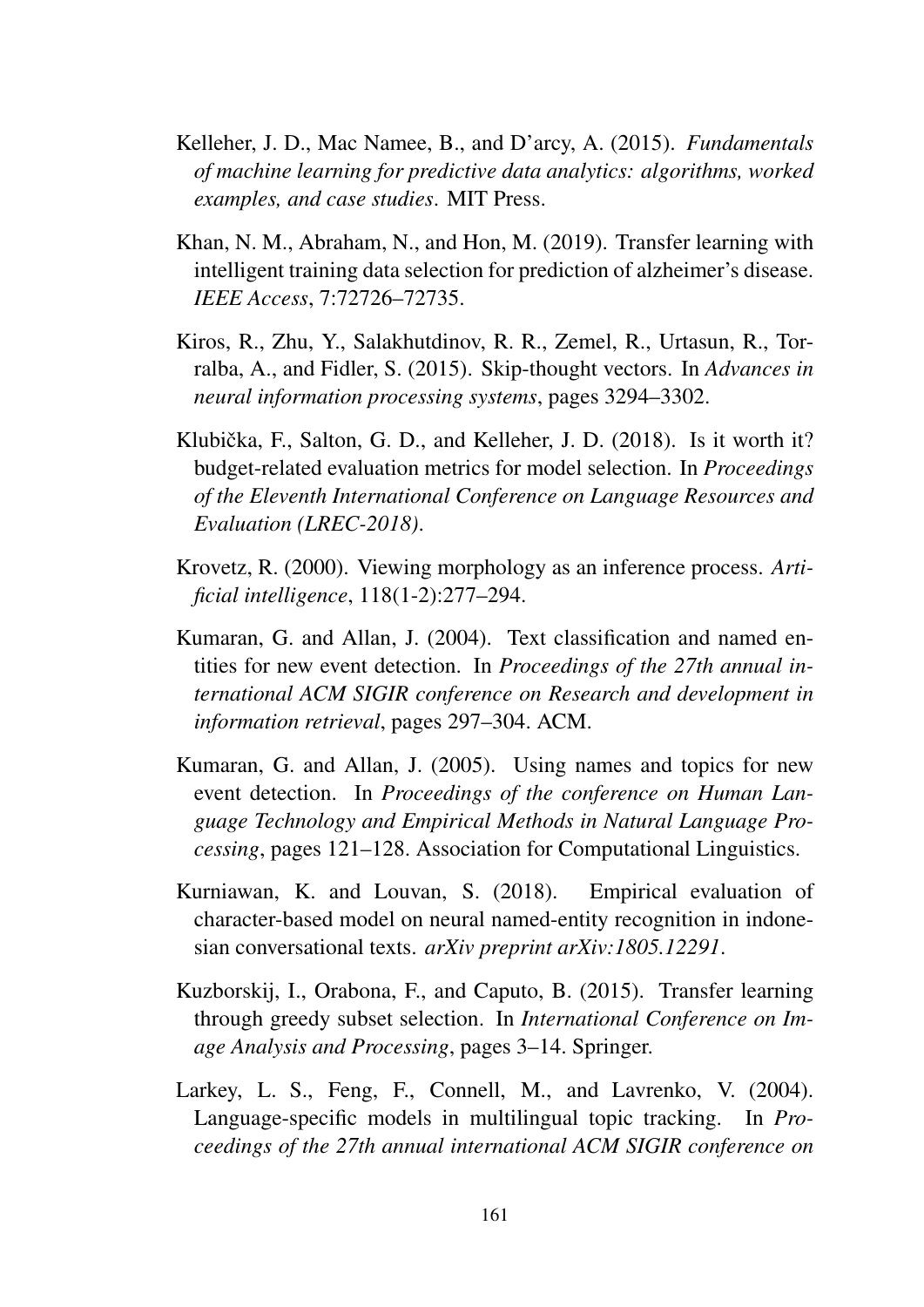*Research and development in information retrieval*, pages 402–409. ACM.

- Lavrenko, V., Allan, J., DeGuzman, E., LaFlamme, D., Pollard, V., and Thomas, S. (2002). Relevance models for topic detection and tracking. In *Proceedings of the second international conference on Human Language Technology Research*, pages 115–121. Morgan Kaufmann Publishers Inc.
- Le, Q. and Mikolov, T. (2014). Distributed representations of sentences and documents. In *International conference on machine learning*, pages 1188–1196.
- LeCun, Y., Bengio, Y., and Hinton, G. (2015). Deep learning. *nature*, 521(7553):436.
- Leveau, V. and Joly, A. (2017). Adversarial autoencoders for novelty detection.
- Li, Q., Nourbakhsh, A., Shah, S., and Liu, X. (2017). Real-time novel event detection from social media. In *2017 IEEE 33rd International Conference on Data Engineering (ICDE)*, pages 1129–1139. IEEE.
- Li, R., Lei, K. H., Khadiwala, R., and Chang, K. C.-C. (2012). Tedas: A twitter-based event detection and analysis system. In *2012 IEEE 28th International Conference on Data Engineering*, pages 1273–1276. IEEE.
- Li, Z., Wang, B., Li, M., and Ma, W.-Y. (2005). A probabilistic model for retrospective news event detection. In *Proceedings of the 28th annual international ACM SIGIR conference on Research and development in information retrieval*, pages 106–113. ACM.
- Lin, D., An, X., and Zhang, J. (2013). Double-bootstrapping source data selection for instance-based transfer learning. *Pattern Recognition Letters*, 34(11):1279–1285.
- Linguistic Data Consortium (2006). Tdt5 multilingual text. https:// catalog.ldc.upenn.edu/LDC2006T18/, Last accessed on 2019-10-06.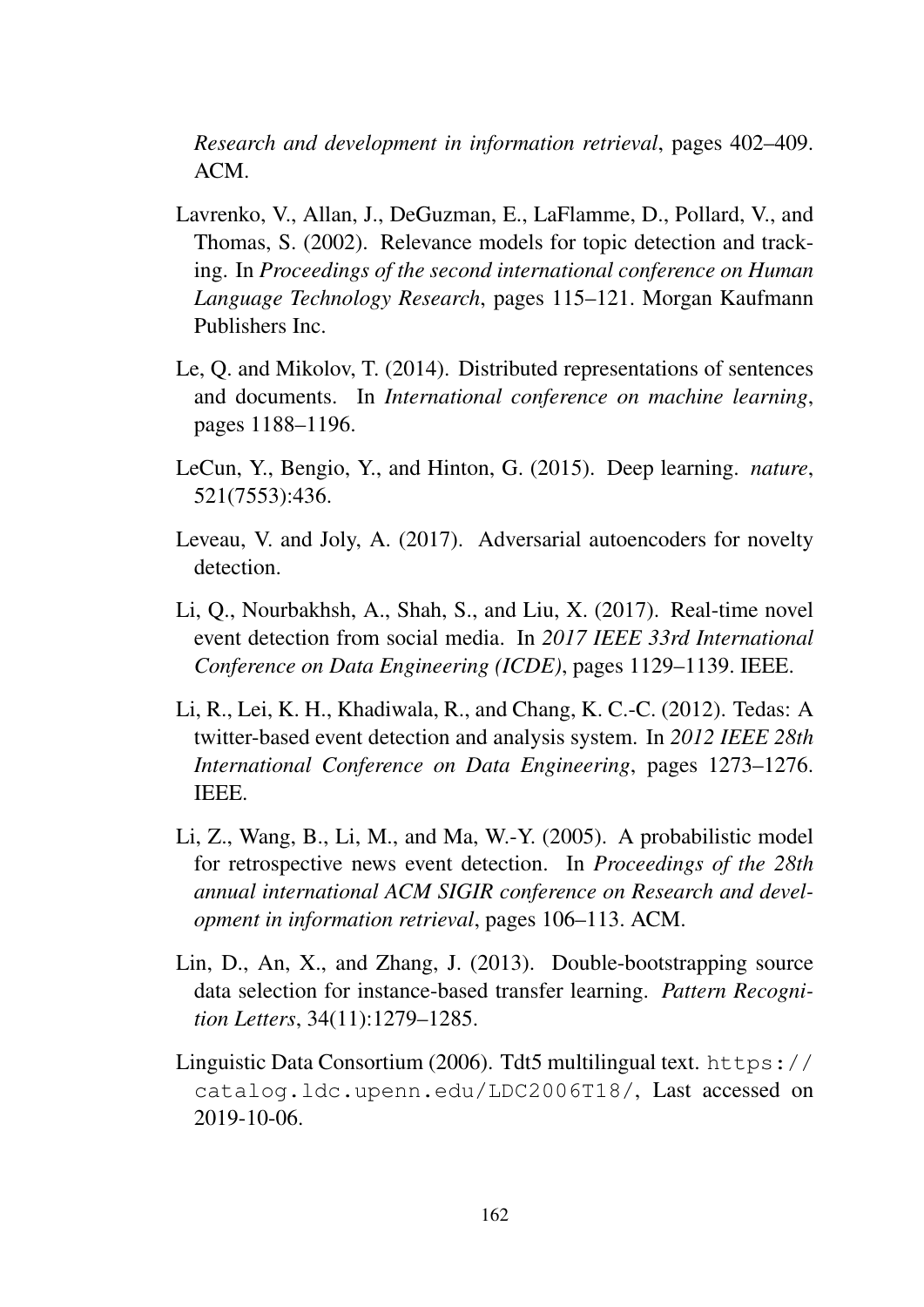- Liu, M., Yong, J., Wang, X., and Lu, J. (2018). A new event detection technique for residential load monitoring. In *2018 18th International Conference on Harmonics and Quality of Power (ICHQP)*, pages 1–6. IEEE.
- Logeswaran, L. and Lee, H. (2018). An efficient framework for learning sentence representations. *arXiv preprint arXiv:1803.02893*.
- Luo, G., Tang, C., and Yu, P. S. (2007). Resource-adaptive real-time new event detection. In *Proceedings of the 2007 ACM SIGMOD international conference on Management of data*, pages 497–508. ACM.
- Lv, Q., Josephson, W., Wang, Z., Charikar, M., and Li, K. (2007). Multiprobe lsh: efficient indexing for high-dimensional similarity search. In *Proceedings of the 33rd international conference on Very large data bases*, pages 950–961. VLDB Endowment.
- Ma, J. and Perkins, S. (2003). Online novelty detection on temporal sequences. In *Proceedings of the ninth ACM SIGKDD international conference on Knowledge discovery and data mining*, pages 613–618. ACM.
- Makhzani, A., Shlens, J., Jaitly, N., Goodfellow, I., and Frey, B. (2015). Adversarial autoencoders. *arXiv preprint arXiv:1511.05644*.
- Manmatha, R., Feng, A., and Allan, J. (2002). A critical examination of tdt's cost function. In *SIGIR*, volume 2, pages 403–404.
- Manning, C. D., Manning, C. D., and Schütze, H. (1999). *Foundations of statistical natural language processing*. MIT press.
- Marchi, E., Vesperini, F., Squartini, S., and Schuller, B. (2017). Deep recurrent neural network-based autoencoders for acoustic novelty detection. *Computational intelligence and neuroscience*, 2017.
- Markou, M. and Singh, S. (2003a). Novelty detection: a review—part 1: statistical approaches. *Signal processing*, 83(12):2481–2497.
- Markou, M. and Singh, S. (2003b). Novelty detection: a review—part 2:: neural network based approaches. *Signal processing*, 83(12):2499–2521.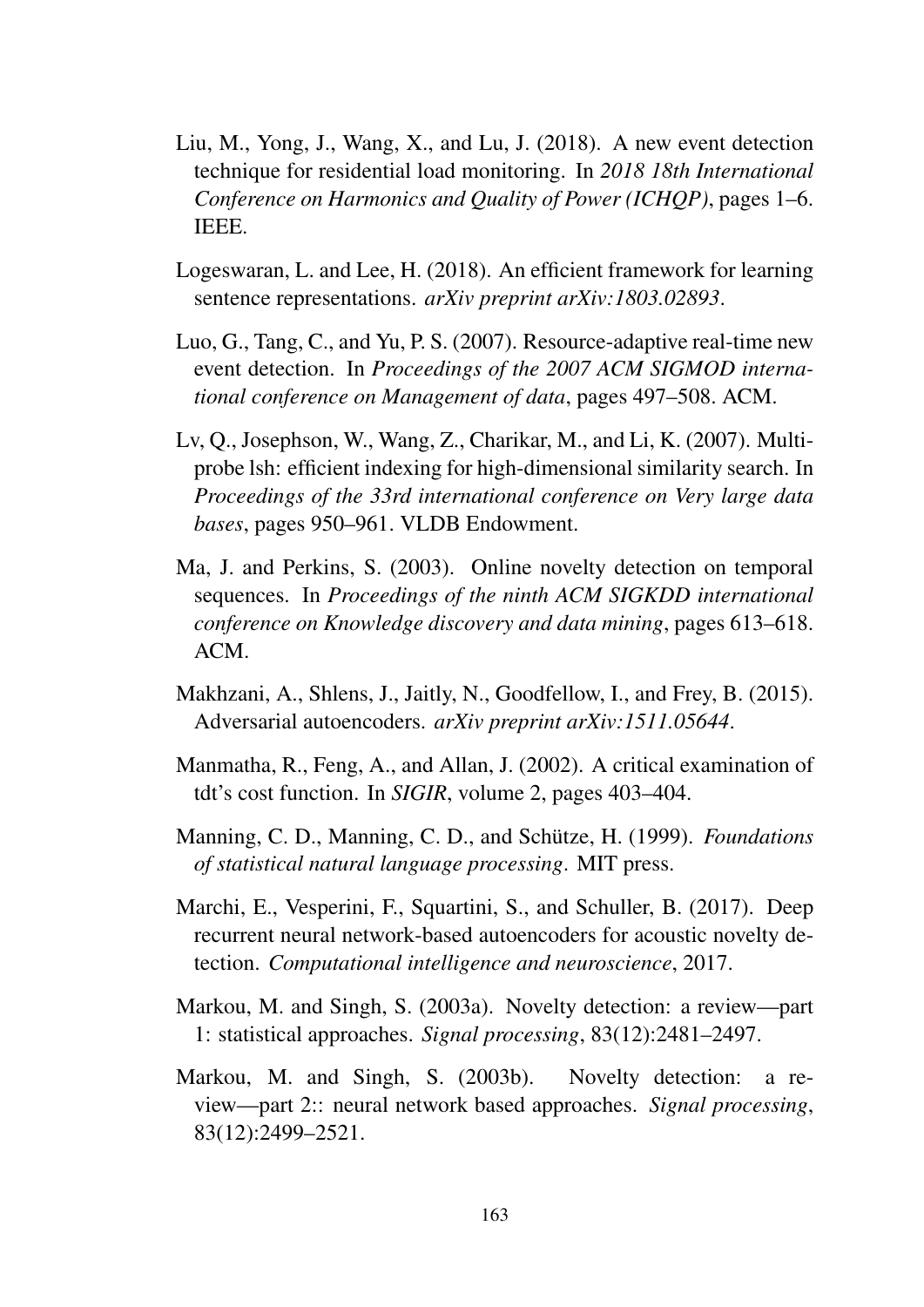- Martin, A., Doddington, G., Kamm, T., Ordowski, M., and Przybocki, M. (1997). The det curve in assessment of detection task performance. Technical report, National Inst of Standards and Technology Gaithersburg MD.
- Mikolov, T., Chen, K., Corrado, G., and Dean, J. (2013a). Efficient estimation of word representations in vector space. *arXiv preprint arXiv:1301.3781*.
- Mikolov, T., Sutskever, I., Chen, K., Corrado, G. S., and Dean, J. (2013b). Distributed representations of words and phrases and their compositionality. In *Advances in neural information processing systems*, pages 3111–3119.
- Moran, S., McCreadie, R., Macdonald, C., and Ounis, I. (2016). Enhancing first story detection using word embeddings. In *Proceedings of the 39th International ACM SIGIR conference on Research and Development in Information Retrieval*, pages 821–824. ACM.
- Mounce, S. R., Mounce, R. B., and Boxall, J. B. (2010). Novelty detection for time series data analysis in water distribution systems using support vector machines. *Journal of hydroinformatics*, 13(4):672– 686.
- Neto, H. V. and Nehmzow, U. (2007). Visual novelty detection with automatic scale selection. *Robotics and Autonomous Systems*, 55(9):693–701.
- Osborne, M., Petrovic, S., McCreadie, R., Macdonald, C., and Ounis, I. (2012). Bieber no more: First story detection using twitter and wikipedia. In *Sigir 2012 workshop on time-aware information access*.
- Pan, S. J. and Yang, Q. (2009). A survey on transfer learning. *IEEE Transactions on knowledge and data engineering*, 22(10):1345–1359.
- Panagiotou, N., Akkaya, C., Tsioutsiouliklis, K., Kalogeraki, V., and Gunopulos, D. (2016). First story detection using entities and relations. In *Proceedings of COLING 2016, the 26th International Conference on Computational Linguistics: Technical Papers*, pages 3237– 3244.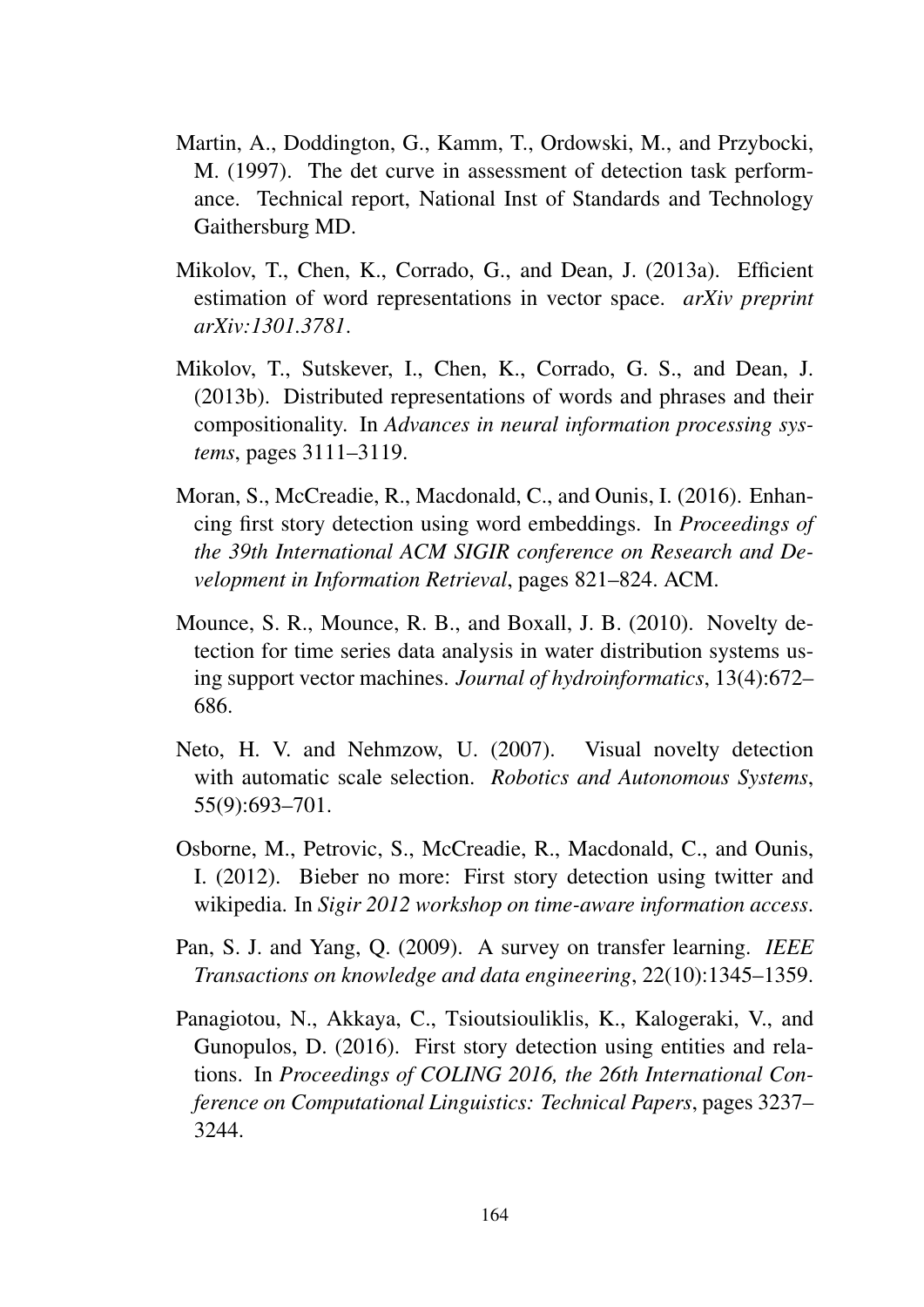- Papadimitriou, C. H., Raghavan, P., Tamaki, H., and Vempala, S. (2000). Latent semantic indexing: A probabilistic analysis. *Journal of Computer and System Sciences*, 61(2):217–235.
- Papka, R. (1999). On-line new event detection, clustering, and tracking. Technical report, MASSACHUSETTS UNIV AMHERST DEPT OF COMPUTER SCIENCE.
- Papka, R. and Allan, J. (2002). Topic detection and tracking: Event clustering as a basis for first story detection. In *Advances in Information Retrieval*, pages 97–126. Springer.
- Papka, R., Allan, J., et al. (1998). On-line new event detection using single pass clustering. *University of Massachusetts, Amherst*, pages 37–45.
- Papka, R., Allan, J., and Lavrenko, V. (1999). Umass approaches to detection and tracking at tdt2. In *Proceedings of the 1999 DARPA Broadcast News Workshop*, pages 111–116.
- Peters, M. E., Neumann, M., Iyyer, M., Gardner, M., Clark, C., Lee, K., and Zettlemoyer, L. (2018). Deep contextualized word representations. *arXiv preprint arXiv:1802.05365*.
- Petrovic, S. (2013). Real-time event detection in massive streams.
- Petrović, S., Osborne, M., and Lavrenko, V. (2010a). The edinburgh twitter corpus. In *Proceedings of the NAACL HLT 2010 Workshop on Computational Linguistics in a World of Social Media*, pages 25–26.
- Petrović, S., Osborne, M., and Lavrenko, V. (2010b). Streaming first story detection with application to twitter. In *Human language technologies: The 2010 annual conference of the north american chapter of the association for computational linguistics*, pages 181–189. Association for Computational Linguistics.
- Petrović, S., Osborne, M., and Lavrenko, V. (2012). Using paraphrases for improving first story detection in news and twitter. In *Proceedings of the 2012 conference of the north american chapter of the association for computational linguistics: Human language technologies*, pages 338–346. Association for Computational Linguistics.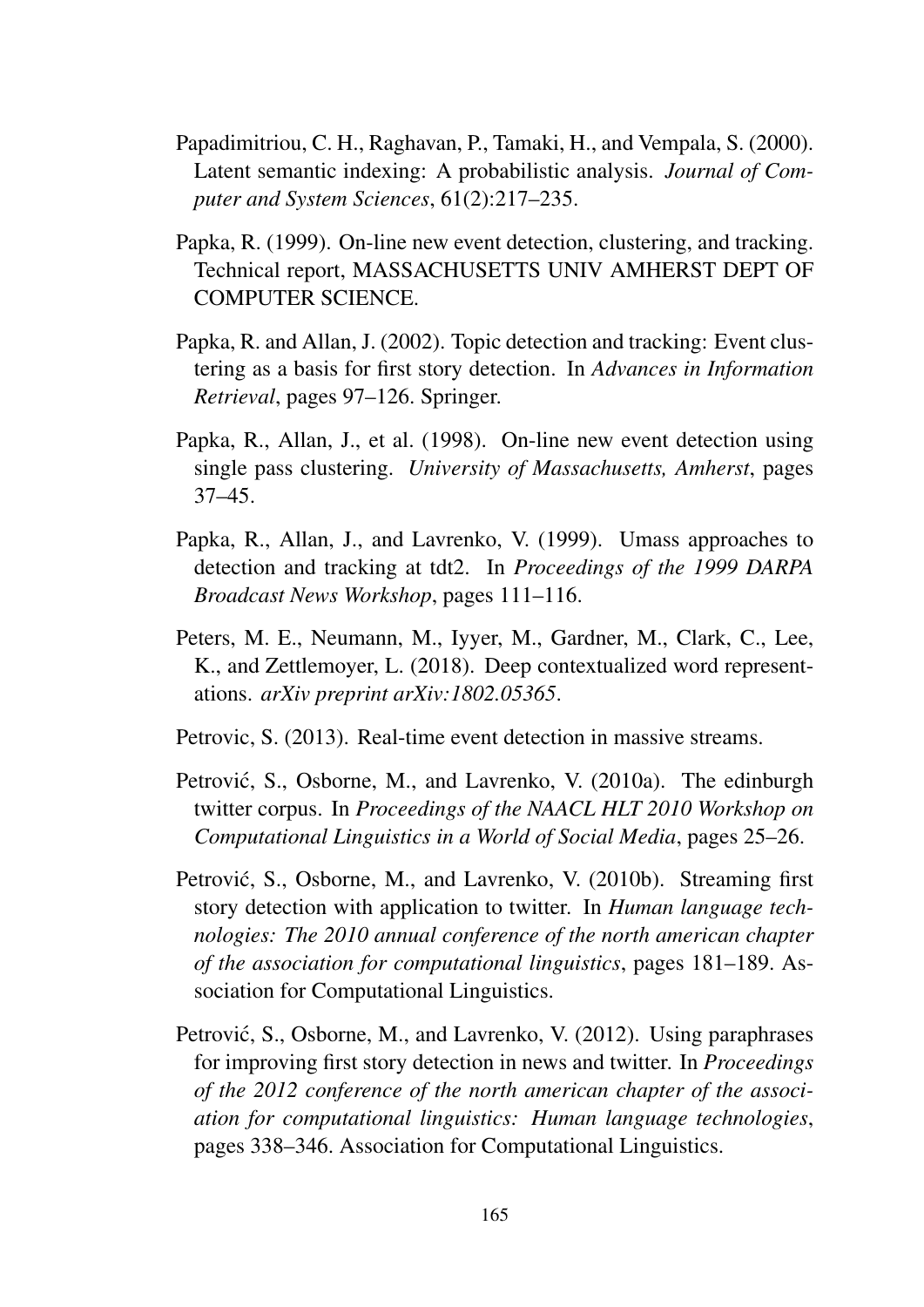- Pimentel, M. A., Clifton, D. A., Clifton, L., and Tarassenko, L. (2014). A review of novelty detection. *Signal Processing*, 99:215–249.
- Ponte, J. M. and Croft, W. B. (1997). Text segmentation by topic. In *International Conference on Theory and Practice of Digital Libraries*, pages 113–125. Springer.
- Pouliquen, B., Steinberger, R., Ignat, C., Käsper, E., and Temnikova, I. (2004). Multilingual and cross-lingual news topic tracking. In *Proceedings of the 20th international conference on Computational Linguistics*, page 959. Association for Computational Linguistics.
- Qin, Y., Wurzer, D., Lavrenko, V., and Tang, C. (2017). Counteracting novelty decay in first story detection. In *European Conference on Information Retrieval*, pages 555–560. Springer.
- Qiu, Y., Li, S., Li, R., Wang, L., and Wang, B. (2015). Nugget-based first story detection in twitter stream. In *Chinese National Conference on Social Media Processing*, pages 74–82. Springer.
- Qiu, Y., Li, S., Yang, W., Li, R., Wang, L., and Wang, B. (2016). Timeaware first story detection in twitter stream. In *2016 IEEE First International Conference on Data Science in Cyberspace (DSC)*, pages 608–613. IEEE.
- Rao, Y., Li, Q., Wu, Q., Xie, H., Wang, F. L., and Wang, T. (2017). A multi-relational term scheme for first story detection. *Neurocomputing*, 254:42–52.
- Ross, P., English, A., Ball, D., Upcroft, B., and Corke, P. (2015). Online novelty-based visual obstacle detection for field robotics. In *2015 IEEE International Conference on Robotics and Automation (ICRA)*, pages 3935–3940. IEEE.
- Ruder, S. and Plank, B. (2017). Learning to select data for transfer learning with bayesian optimization. *arXiv preprint arXiv:1707.05246*.
- Salton, G. (1989). Automatic text processing: The transformation, analysis, and retrieval of. *Reading: Addison-Wesley*, 169.
- Salton, G. and Buckley, C. (1987). Term weighting approaches in automatic text retrieval. Technical report, Cornell University.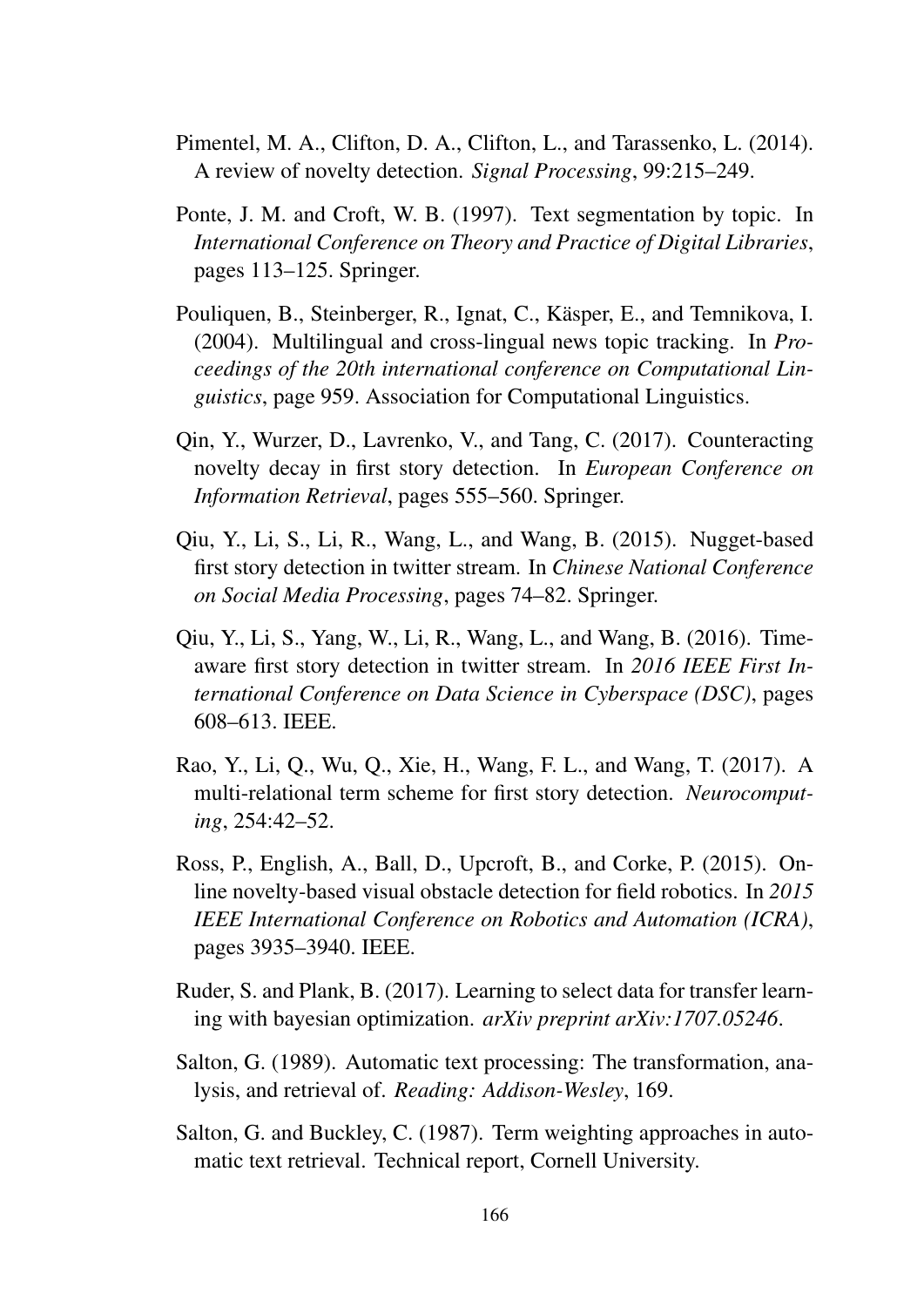- Schölkopf, B., Platt, J. C., Shawe-Taylor, J., Smola, A. J., and Williamson, R. C. (2001). Estimating the support of a high-dimensional distribution. *Neural computation*, 13(7):1443–1471.
- Schultz, J. M. and Liberman, M. (1999). Topic detection and tracking using idf-weighted cosine coefficient. In *Proceedings of the DARPA broadcast news workshop*, pages 189–192. San Francisco: Morgan Kaufmann.
- Schütze, H., Manning, C. D., and Raghavan, P. (2008). Introduction to information retrieval. In *Proceedings of the international communication of association for computing machinery conference*, page 260.
- Sofman, B., Bagnell, J. A., and Stentz, A. (2010). Anytime online novelty detection for vehicle safeguarding. In *2010 IEEE International Conference on Robotics and Automation*, pages 1247–1254. IEEE.
- Spitters, M. and Kraaij, W. (2002). Unsupervised event clustering in multilingual news streams. In *Proceedings of the LREC2002 Workshop on Event Modeling for Multilingual Document Linking*, pages 42–46.
- Steyvers, M. and Griffiths, T. (2007). Probabilistic topic models. *Handbook of latent semantic analysis*, 427(7):424–440.
- Stokes, N. and Carthy, J. (2001). Combining semantic and syntactic document classifiers to improve first story detection. In *Proceedings of the 24th annual international ACM SIGIR conference on Research and development in information retrieval*, pages 424–425. ACM.
- Subramanian, S., Trischler, A., Bengio, Y., and Pal, C. J. (2018). Learning general purpose distributed sentence representations via large scale multi-task learning. *arXiv preprint arXiv:1804.00079*.
- Szoke, I., Burget, L., Cernocky, J., and Fapso, M. (2008). Sub-word modeling of out of vocabulary words in spoken term detection. In *2008 IEEE Spoken Language Technology Workshop*, pages 273–276. IEEE.
- Tax, D. M. and Duin, R. P. (2004). Support vector data description. *Machine learning*, 54(1):45–66.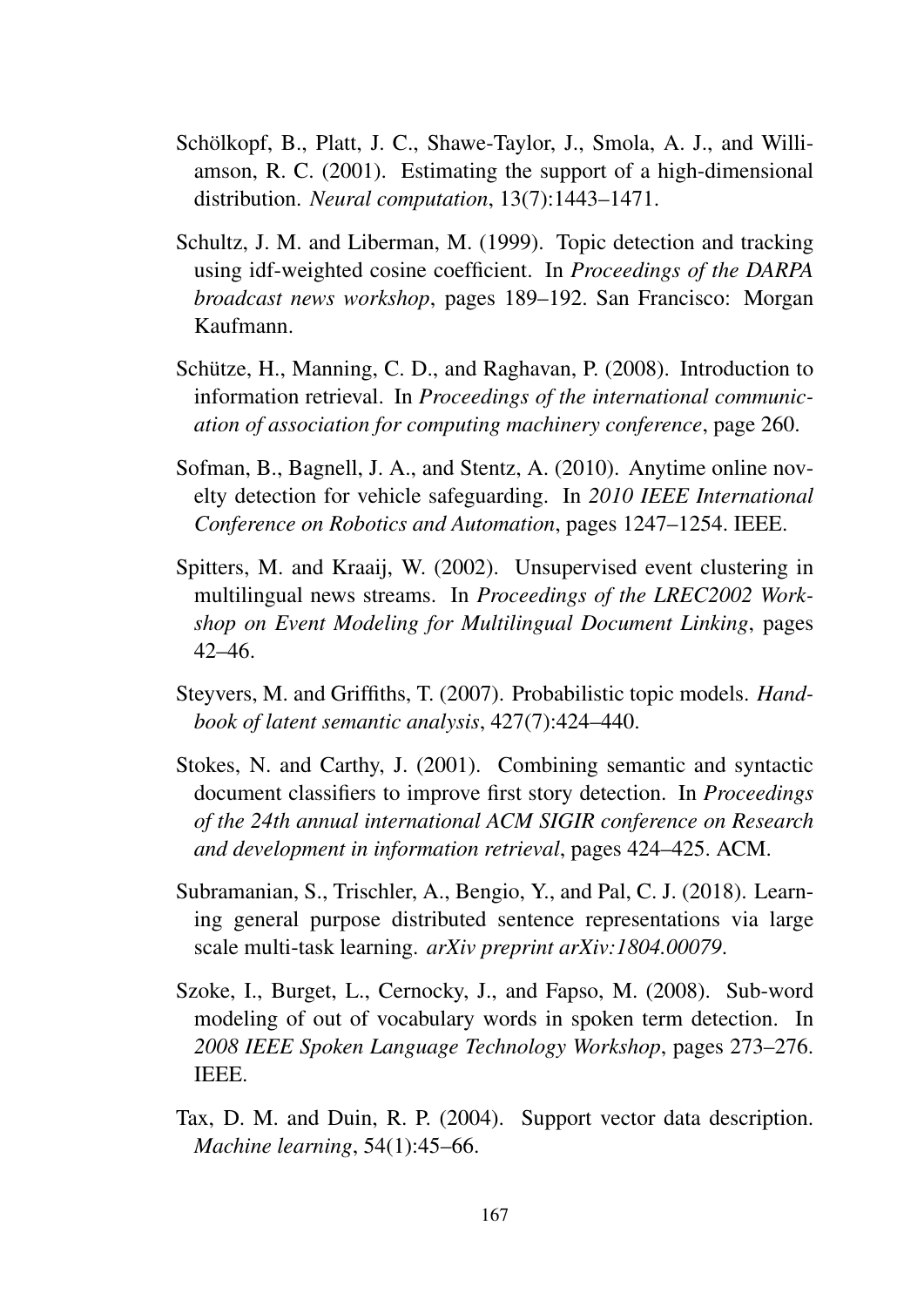- The Atlantic (2016). How many stories do newspapers publish per day? https://www.theatlantic.com/ technology/archive/2016/05/how-many-storiesdo-newspapers-publish-per-day/483845/, Last accessed on 2019-08-18.
- Thompson, B. B., Marks, R. J., Choi, J. J., El-Sharkawi, M. A., Huang, M.-Y., and Bunje, C. (2002). Implicit learning in autoencoder novelty assessment. In *Proceedings of the 2002 International Joint Conference on Neural Networks. IJCNN'02 (Cat. No. 02CH37290)*, volume 3, pages 2878–2883. IEEE.
- Thurman, N., Schifferes, S., Fletcher, R., Newman, N., Hunt, S., and Schapals, A. K. (2016). Giving computers a nose for news: Exploring the limits of story detection and verification. *Digital Journalism*, 4(7):838–848.
- Turtle, H. R. and Croft, W. B. (1991). *Inference networks for document retrieval*. PhD thesis, University of Massachusetts at Amherst.
- Valcarce, D., Parapar, J., and Barreiro, Á. (2016). Additive smoothing for relevance-based language modelling of recommender systems. In *Proceedings of the 4th Spanish Conference on Information Retrieval*, page 9. ACM.
- Vaswani, A., Shazeer, N., Parmar, N., Uszkoreit, J., Jones, L., Gomez, A. N., Kaiser, Ł., and Polosukhin, I. (2017). Attention is all you need. In *Advances in neural information processing systems*, pages 5998– 6008.
- Vincent, P., Larochelle, H., Bengio, Y., and Manzagol, P.-A. (2008). Extracting and composing robust features with denoising autoencoders. In *Proceedings of the 25th international conference on Machine learning*, pages 1096–1103. ACM.
- Voorhees, E. M. and Harman, D. K. (1999). Overview of the seventh text retrieval conference (trec-7). *Nist Special Publication Sp*, pages 1–24.
- Wang, F., Franco, H., Pugh, J., and Ross, R. (2016). Empirical comparative analysis of 1-of-k coding and k-prototypes in categorical clustering.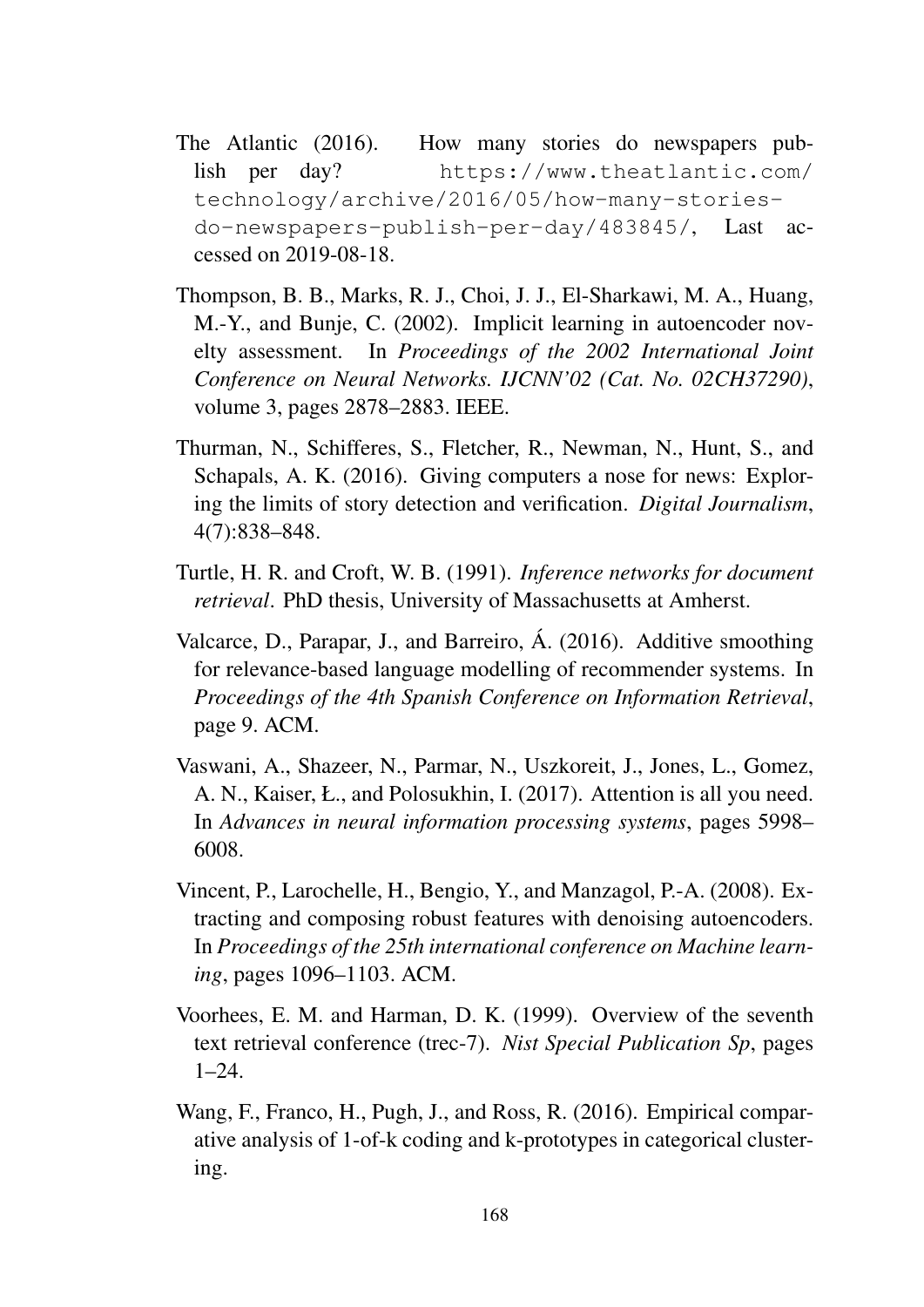- Wang, F., Franco-Penya, H.-H., Kelleher, J. D., Pugh, J., and Ross, R. (2017). An analysis of the application of simplified silhouette to the evaluation of k-means clustering validity. In *International Conference on Machine Learning and Data Mining in Pattern Recognition*, pages 291–305. Springer.
- Wang, F., Ross, R. J., and Kelleher, J. D. (2018). Exploring online novelty detection using first story detection models. In *International Conference on Intelligent Data Engineering and Automated Learning*, pages 107–116. Springer.
- Wang, F., Ross, R. J., and Kelleher, J. D. (2019a). Bigger versus similar: Selecting a background corpus for first story detection based on distributional similarity. In *Recent Advances in Natural Language Processing*.
- Wang, F., Ross, R. J., and Kelleher, J. D. (2019b). Update frequency and background corpus selection in dynamic tf-idf models for first story detection. In *16th International Conference of the Pacific Association for Computational Linguistics*.
- Wayne, C. L. (1997). Topic detection and tracking (tdt). In *On Workshop held at the University of Maryland*, volume 27, pages 28–30. Citeseer.
- Wayne, C. L. (2000a). Multilingual topic detection and tracking: Successful research enabled by corpora and evaluation. In *LREC*.
- Wayne, C. L. (2000b). Topic detection and tracking in english and chinese. In *Proceedings of the fifth international workshop on on Information retrieval with Asian languages*, pages 165–172. ACM.
- Wieting, J., Bansal, M., Gimpel, K., and Livescu, K. (2015). Towards universal paraphrastic sentence embeddings. *arXiv preprint arXiv:1511.08198*.
- Willett, P. (1988). Recent trends in hierarchic document clustering: a critical review. *Information processing & management*, 24(5):577– 597.
- Wołk, K. and Marasek, K. (2015). Polish-english speech statistical machine translation systems for the iwslt 2013. *arXiv preprint arXiv:1509.09097*.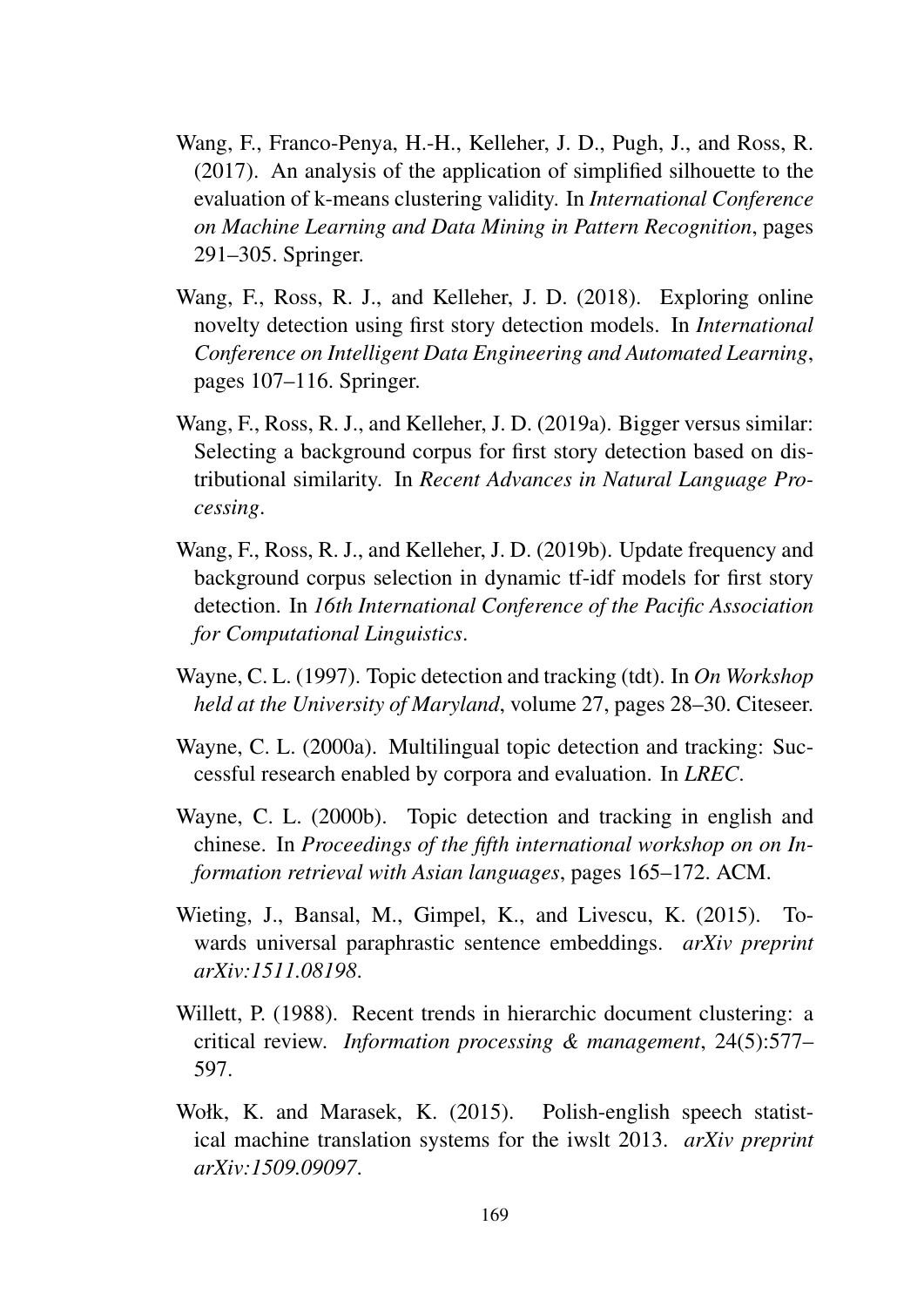- Wurzer, D., Lavrenko, V., and Osborne, M. (2015). Twitter-scale new event detection via k-term hashing. In *Proceedings of the 2015 Conference on Empirical Methods in Natural Language Processing*, pages 2584–2589.
- Wurzer, D. and Qin, Y. (2018). Parameterizing kterm hashing. In *The 41st International ACM SIGIR Conference on Research & Development in Information Retrieval*, pages 945–948. ACM.
- Xiang, E. W., Pan, S. J., Pan, W., Su, J., and Yang, Q. (2011). Sourceselection-free transfer learning. In *Twenty-Second International Joint Conference on Artificial Intelligence*.
- Yamanishi, K., Takeuchi, J.-I., Williams, G., and Milne, P. (2004). Online unsupervised outlier detection using finite mixtures with discounting learning algorithms. *Data Mining and Knowledge Discovery*, 8(3):275–300.
- Yang, Y., Pierce, T., and Carbonell, J. G. (1998). A study on retrospective and on-line event detection.
- Yang, Y., Zhang, J., Carbonell, J., and Jin, C. (2002). Topic-conditioned novelty detection. In *Proceedings of the eighth ACM SIGKDD international conference on Knowledge discovery and data mining*, pages 688–693. ACM.
- Yeung, D.-Y. and Chow, C. (2002). Parzen-window network intrusion detectors. In *Object recognition supported by user interaction for service robots*, volume 4, pages 385–388. IEEE.
- Yeung, D.-Y. and Ding, Y. (2003). Host-based intrusion detection using dynamic and static behavioral models. *Pattern recognition*, 36(1):229–243.
- Yu, M.-Q., Luo, W.-H., Zhou, Z.-T., and Bai, S. (2004). Ict's approaches to htd and tracking at tdt2004. In *Topic Detection and Tracking Workshop Report*.
- Zaki, M. J., Meira Jr, W., and Meira, W. (2014). *Data mining and analysis: fundamental concepts and algorithms*. Cambridge University Press.